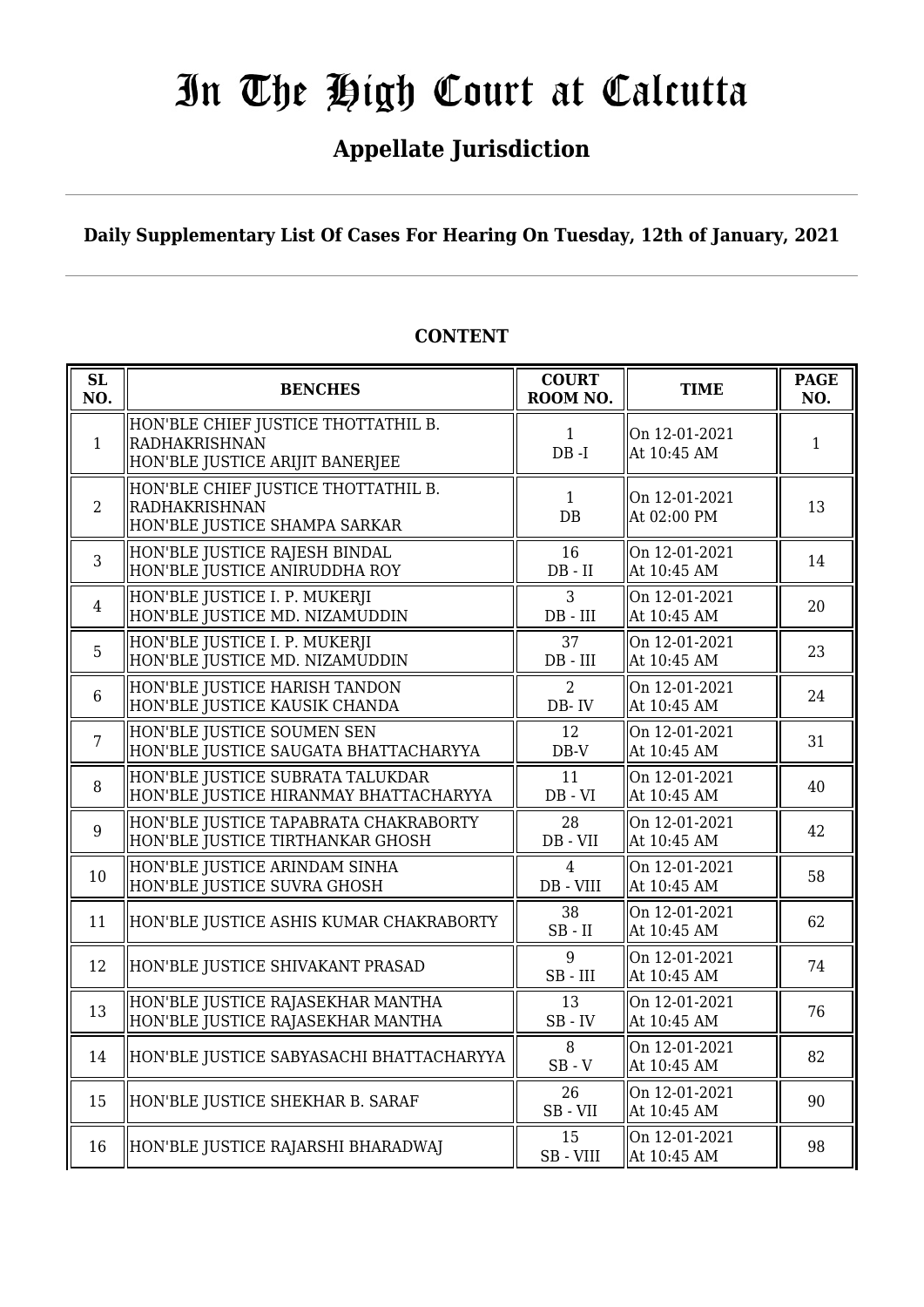| <b>SL NO.</b> | <b>BENCHES</b>                       | <b>COURT</b><br>ROOM NO. | <b>TIME</b>                  | <b>PAGE</b><br>NO. |
|---------------|--------------------------------------|--------------------------|------------------------------|--------------------|
| 17            | HON'BLE JUSTICE SHAMPA SARKAR        | 19<br>$SB$ - $IX$        | On 12-01-2021<br>At 10:45 AM | 130                |
| 18            | HON'BLE JUSTICE RAVI KRISHAN KAPUR   | 10<br>$SB - X$           | On 12-01-2021<br>At 10:45 AM | 133                |
| 19            | HON'BLE JUSTICE ARINDAM MUKHERJEE    | 23<br>$SB - XI$          | On 12-01-2021<br>At 10:45 AM | 140                |
| 20            | HON'BLE JUSTICE BISWAJIT BASU        | 18<br>SB-XII             | On 12-01-2021<br>At 10:45 AM | 145                |
| 21            | HON'BLE JUSTICE AMRITA SINHA         | 24<br>SB-XIII            | On 12-01-2021<br>At 10:45 AM | 148                |
| 22            | HON'BLE JUSTICE ABHIJIT GANGOPADHYAY | 22<br>SB-XIV             | On 12-01-2021<br>At 10:45 AM | 159                |
| 23            | HON'BLE JUSTICE JAY SENGUPTA         | 32<br>$SB$ - $XV$        | On 12-01-2021<br>At 10:45 AM | 162                |
| 24            | HON'BLE JUSTICE BIBEK CHAUDHURI      | 30<br>SB-XVI             | On 12-01-2021<br>At 10:45 AM | 166                |
| 25            | HON'BLE JUSTICE SUBHASIS DASGUPTA    | 42<br><b>SB</b>          | On 12-01-2021<br>At 10:45 AM | 170                |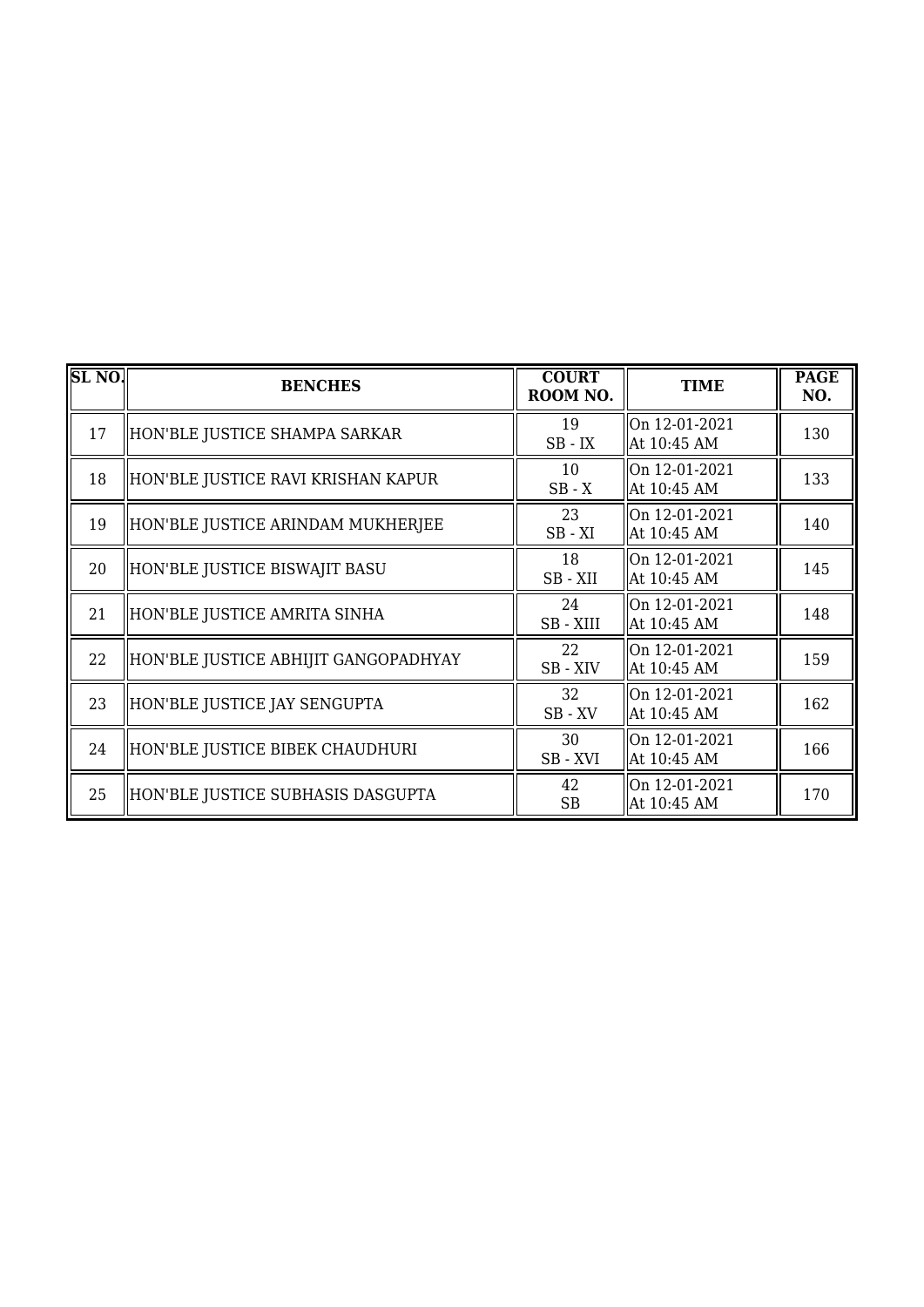

## **Appellate Side**

**DAILY CAUSELIST For Tuesday The 12th January 2021**

**COURT NO. 1**

**DIVISION BENCH (DB -I)**

**AT 10:45 AM**

#### **HON'BLE CHIEF JUSTICE THOTTATHIL B. RADHAKRISHNAN HON'BLE JUSTICE ARIJIT BANERJEE ( VIA VIDEO CONFERENCE )**

**ON AND FROM MONDAY, THE 11TH JANUARY, 2021 - APPEALS FROM ORDERS RELATING TO RESIDUARY UNDER GROUP IX INCLUDING APPLICATIONS CONNECTED THERETO;**

#### **PUBLIC INTEREST LITIGATION;**

#### **CRIMINAL CONTEMPT MATTERS;**

#### **APPEALS UNDER SECTION 19(1)(a) OF THE CONTEMPT OF COURT'S ACT;**

#### **APPLICATIONS UNDER SECTION 27 OF THE ELECTRICITY REGULATORY COMMISSION ACT, 1998, INCLUDING APPLICATIONS CONNECTED THERETO;**

#### **HABEAS CORPUS;**

#### **ANY OTHER MATTER, IRRESPECTIVE OF CLASSIFICATION, AS DIRECTED BY THE HON'BLE THE CHIEF JUSTICE.**

#### **NOTE: MATTERS WILL BE TAKEN UP THROUGH PHYSICAL HEARING ONLY WHEN BOTH THE PARTIES ARE AGREED.**

#### **NO MENTIONING IN COURT**

|              | <b>SPECIALLY FIXED MATTERS</b> |                                                                                                                                            |                       |                 |  |
|--------------|--------------------------------|--------------------------------------------------------------------------------------------------------------------------------------------|-----------------------|-----------------|--|
| $\mathbf{1}$ | WPA(P)/9/2020                  | ARIJIT ADHIKARY<br>VS<br>STATE OF WEST BENGAL<br>AND ORS.                                                                                  | DEBASHIS BANERJEE     |                 |  |
| wt2          | WPA/5327/2020                  | <b>COURT IN IT'S OWN</b><br><b>MOTION</b><br>VS.                                                                                           |                       |                 |  |
|              | IA NO: CAN/1/2020              |                                                                                                                                            |                       |                 |  |
| wt3          | WPA(P)/13/2020                 | THE COURT ON ITS OWN<br><b>MOTION IN RE UNNATURAL</b><br>DEATH OF A TEENAGED<br>BOY IN MALLARPUR P.S.<br><b>BIRBHUM</b><br><b>VS</b><br>NA | NA                    | SAIKAT BANERJEE |  |
| 4            | WPA(P)/6/2020                  | DIBAKAR SHEE AND ORS<br>VS.<br>STATE OF WEST BENGAL<br>AND ORS.                                                                            | ANISH KUMAR MUKHERJEE |                 |  |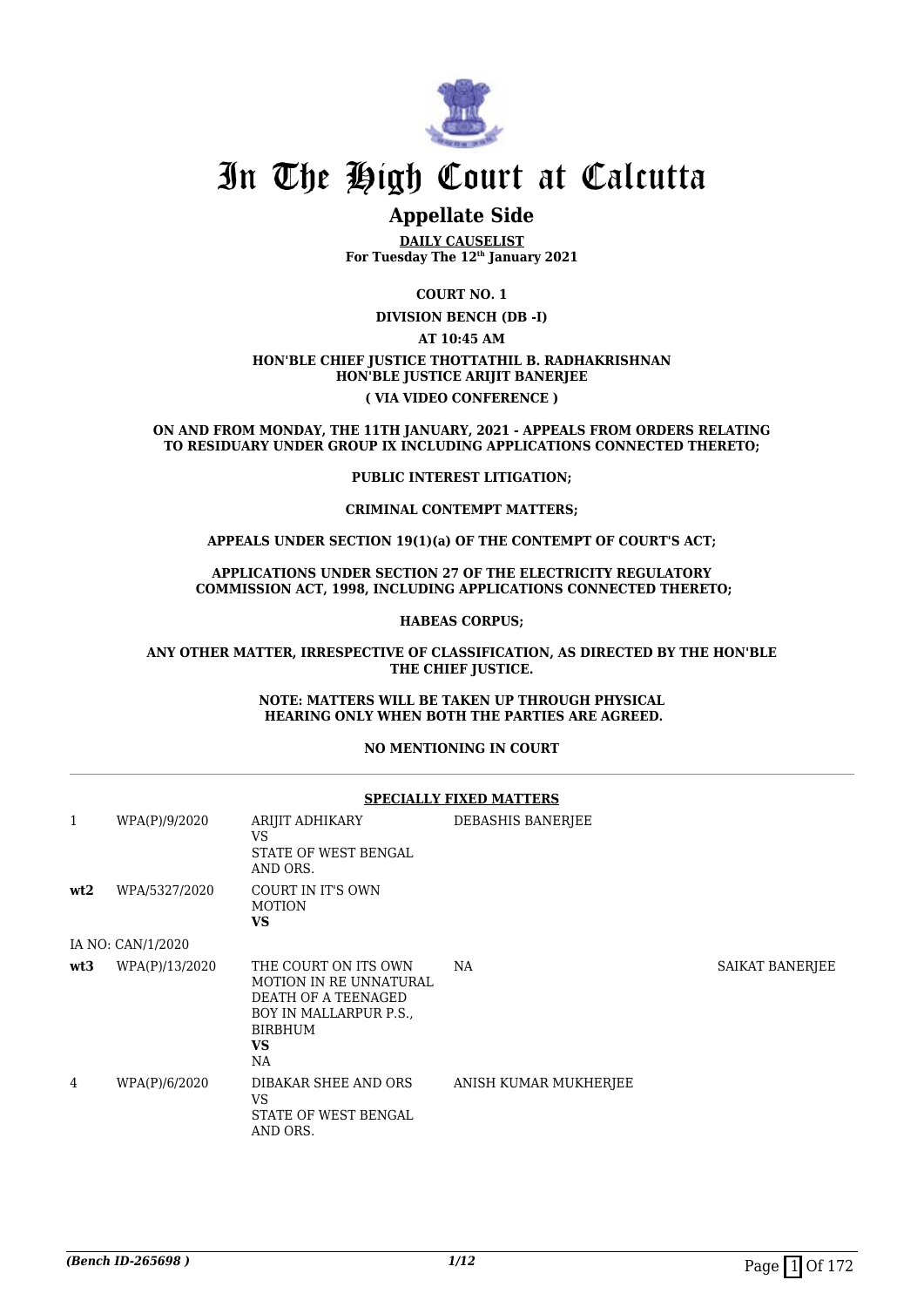| 5  | WPA/7051/2020                           | LAKSHMIKANTA LAGAR<br>VS                                        | PINGAL BHATTACHARYYA     |
|----|-----------------------------------------|-----------------------------------------------------------------|--------------------------|
|    |                                         | State of West Bengal                                            |                          |
|    | IA NO: CAN/1/2020                       |                                                                 | <b>UPGRADED MATTERS</b>  |
| 6  | MAT/303/2018                            | S L ISPAT P LTD & ANR                                           | ARUN KUMAR UPADHYAY      |
|    | (13.01.21)                              | <b>VS</b><br>PUNJAB NATIONAL BANK &                             |                          |
|    | IA NO: CAN/2/2018(Old No:CAN/3431/2018) | ORS                                                             |                          |
|    |                                         |                                                                 | <b>FIXED PIL MATTER</b>  |
| 7  | WPA/23724/2019                          | SANDIP PAUL & ORS<br>VS                                         | CHANDAN KUMAR LAL        |
|    |                                         | STATE OF WEST BENGAL                                            |                          |
|    | IA NO: CAN/1/2020                       |                                                                 |                          |
| 8  | WPA(P)/7/2020                           | ARUP KUMAR ROY<br>VS<br>STATE OF WEST BENGAL                    | MOYYUKH MUKHERJEE        |
|    |                                         | AND ORS.                                                        |                          |
| 9  | WPA/4377/2020                           | AMITABHA MAJUMDAR<br>VS                                         | ARUNANGSHU CHAKRABORTY   |
|    |                                         | STATE OF WEST BENGAL &<br><b>ORS</b>                            |                          |
| 10 | WPA/8076/2020                           | LAL BIHARI MAHATO AND<br><b>ORS</b><br><b>VS</b>                | <b>SARWAR JAHAN</b>      |
|    |                                         | STATE OF WEST BENGAL<br>AND ORS.                                |                          |
| 11 | WPA/9087/2020                           | PRTHVIJOY DAS AND ANR<br><b>VS</b>                              | <b>BISWAJIT DUTTA</b>    |
|    |                                         | THE PRINCIPAL SECY<br>, MINISTRY OF HOME<br>AFFAIRS GOI AND ORS |                          |
| 12 | WPA/9433/2020                           | KHAGENDRA KUMAR<br>DUTTA @ ORS<br><b>VS</b>                     | SIDDHARTHA SANKAR MANDAL |
|    |                                         | STATE OF WEST BENGAL<br>AND ORS.                                |                          |
|    |                                         |                                                                 | <b>HABEAS CORPUS 1</b>   |
|    |                                         |                                                                 | (FIXED MATTER)           |
| 13 | WPA/7321/2010                           | AMARJIT KOUR<br>VS                                              | <b>TANMOY KHAN</b>       |
|    |                                         | STATE OF WEST BENGAL &<br><b>ORS</b>                            |                          |
| 14 | WPA/13995/2011                          | TULSI CHARAN<br><b>SADHUKHAN</b><br><b>VS</b>                   | <b>MUKUL KUMAR MITRA</b> |
|    |                                         | STATE OF WEST BENGAL &<br><b>ORS</b>                            |                          |
| 15 | WPA/14102/2011                          | SMT. SWAPNA BARMAN<br><b>VS</b>                                 | MRITYUNJOY CHATTERJEE    |
|    |                                         | STATE OF WEST BENGAL &<br><b>ORS</b>                            |                          |
| 16 | WPA/15574/2011                          | LAKSHMI RANI<br>PATTANAYAK<br><b>VS</b>                         | RAJARSHI BASU            |
|    |                                         | STATE OF W B & ORS                                              |                          |
| 17 | WPA/16120/2011                          | <b>SUDEB DAKSHIT</b><br>VS                                      | DEBOLEENA MITRA          |
|    |                                         | STATE OF WEST BENGAL &<br><b>ORS</b>                            |                          |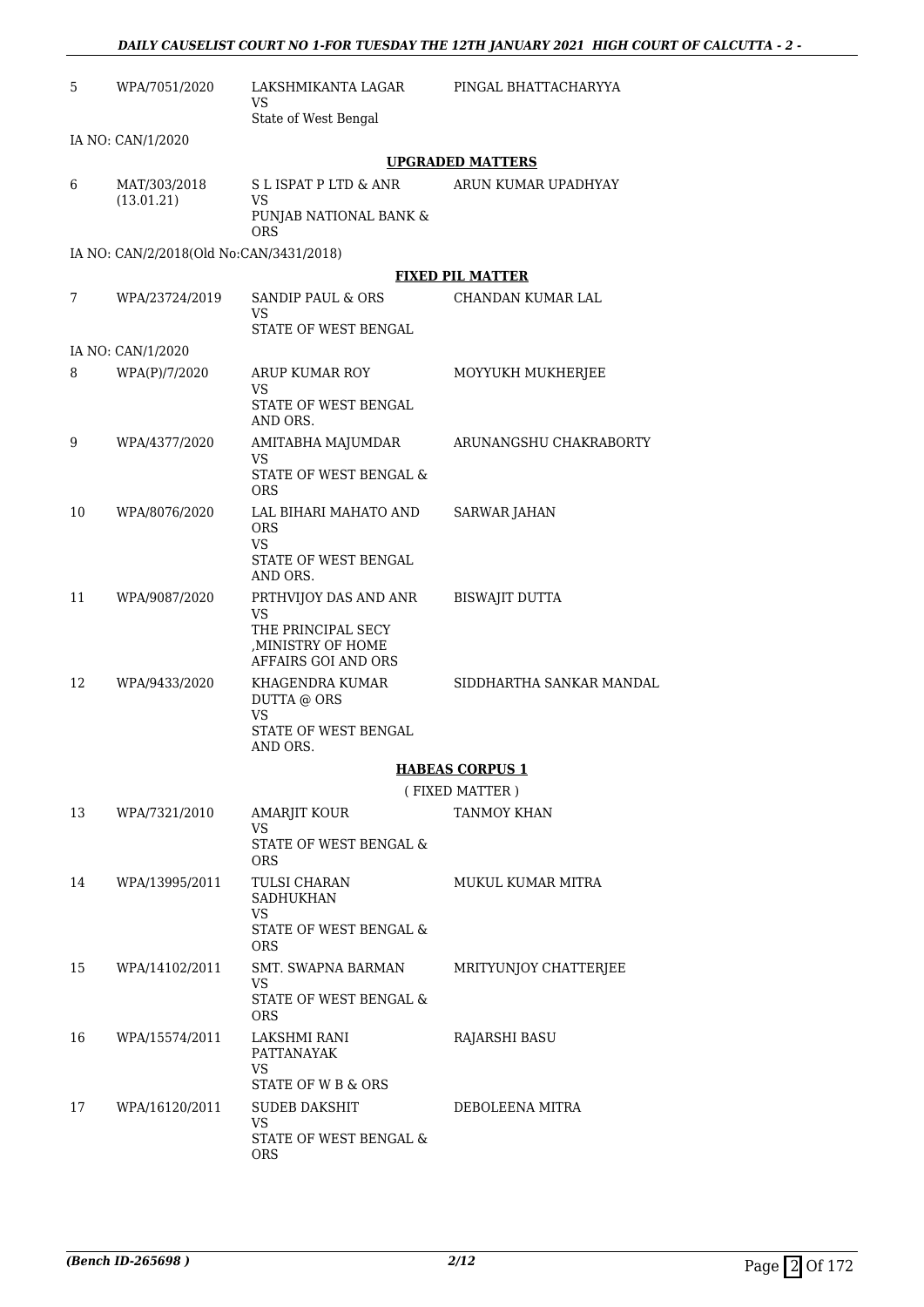### *DAILY CAUSELIST COURT NO 1-FOR TUESDAY THE 12TH JANUARY 2021 HIGH COURT OF CALCUTTA - 3 -*

| 18 | WPA/18221/2011                 | KAMALESH RAY<br>VS<br>STATE OF WEST BENGAL &                                                 | <b>ARABINDA RAY</b>        |
|----|--------------------------------|----------------------------------------------------------------------------------------------|----------------------------|
| 19 | WPA/18963/2011                 | <b>ORS</b><br>CHANDRA SEKHAR DAN<br>VS.<br>STATE OF WEST BENGAL &                            | SOMNATH BANERJEE           |
| 20 | WPA/20945/2011                 | ORS<br>PRASENJIT MONDAL<br>VS<br>STATE OF W B & ORS                                          | GOPAL CHANDRA RAY          |
| 21 | WPA/8050/2012                  | SK. ABDUL JABBAR ALI<br>VS<br>STATE OF WEST BENGAL &<br>ORS.                                 | <b>AKHTAR HOSSAIN</b>      |
| 22 | WPA/14052/2012<br>(13/01/2021) | SIBASHIS CHAKRABIRTY &<br>ANR.<br>VS<br><b>STATE &amp; ORS</b>                               | JAYANTA NARAYAN CHATTERJEE |
| 23 | WPA/17714/2012                 | SHYAMALI SAHA<br>VS.<br>STATE & ORS.                                                         | DEBASISH KARMAKAR          |
| 24 | WPA/22477/2012                 | NARAYAN SAHA @<br>NARAYAN CHANDRA SAHA<br>VS                                                 | SOMNATH ROYCHOWDHURY       |
| 25 | WPA/23401/2012                 | STATE OF WB & ORS<br><b>LATA MONDAL</b><br>VS<br>UNION OF INDIA & ORS.                       | JAYANTA BANERJEE           |
| 26 | WPA/15769/2014                 | <b>SUDAM PURKAIT</b><br><b>VS</b><br>STATE OF WEST BENGAL &<br>ORS                           | SK JALALUDDIN              |
| 27 | WPA/6166/2016                  | <b>SK JANE ALAM</b><br>VS<br>STATE OF WEST BENGAL &<br>ORS                                   | NILAY SENGUPTA             |
| 28 | WPA/10602/2017                 | <b>GOUTAM KUMAR DAS</b><br>VS<br>STATE OF WEST BENGAL &                                      | <b>ASIF IQBAL</b>          |
| 29 | WPA/16303/2017                 | ORS.<br>NARESH PASWAN<br>VS<br>STATE OF WEST BENGAL &<br>ORS                                 | TANMAY CHOWDHURY           |
| 30 | WPA/20950/2018                 | JOY KRISHNA NAG @ JOY<br>KUMAR NAG @ ROHIT<br><b>VS</b><br>STATE OF WEST BENGAL<br>&ORS      | ARNAB SAHA                 |
| 31 | WPA/24282/2018                 | SABIR ALI SEKH<br>VS<br>STATE OF WEST BENGAL &<br><b>ORS</b>                                 | <b>AMANUL ISLAM</b>        |
| 32 | WPA/6316/2019                  | PRASENJIT MONDAL<br>VS.<br>STATE OF WEST BENGAL &                                            | PRASENJIT MONDAL           |
|    | wt33 WPA/14706/2019            | ORS<br>SHYAMAL CHANDRA<br><b>NASKAR</b><br><b>VS</b><br>STATE OF WEST BENGAL &<br><b>ORS</b> | <b>GOPAL CHANDRA RAY</b>   |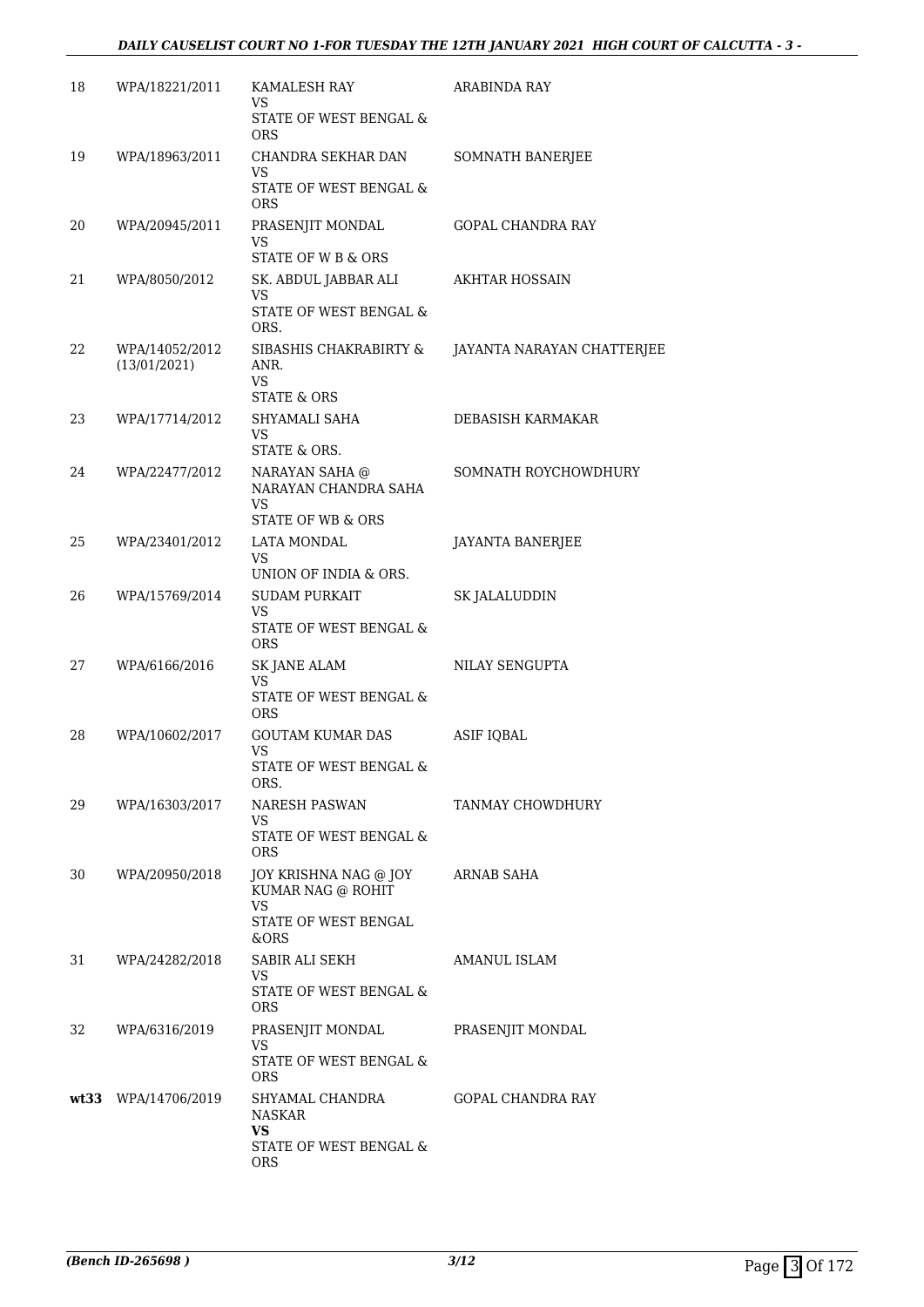### *DAILY CAUSELIST COURT NO 1-FOR TUESDAY THE 12TH JANUARY 2021 HIGH COURT OF CALCUTTA - 4 -*

| 34 | WPA/24032/2019                          | <b>DIPAK BISWAS</b><br>VS                        | <b>ABHIJIT SARKAR</b>      |
|----|-----------------------------------------|--------------------------------------------------|----------------------------|
|    |                                         | STATE OF WEST BENGAL &<br><b>ORS</b>             |                            |
| 35 | WPA/247/2020                            | AMBAR KUMAR CHAUHAN<br>VS                        | NEIL BASU                  |
|    |                                         | STATE OF WEST BENGAL &<br><b>ORS</b>             |                            |
|    | IA NO: CAN/1/2020                       |                                                  |                            |
| 36 | WPA/9391/2020                           | <b>SUBHAS LAHA</b><br>VS<br>STATE OF WEST BENGAL | MUJIBAR ALI NASKAR         |
| 37 | WPA/9732/2020                           | AND ORS.<br>PALASH SARKAR                        | NILADRI SAHA               |
|    |                                         | VS                                               |                            |
|    |                                         | State of West Bengal                             |                            |
| 38 | WPA/9902/2020                           | SK. AZIZUL ISLAM<br>VS                           | <b>BALARAM PANDIT</b>      |
|    |                                         | STATE OF WEST BENGAL<br>AND ORS.                 |                            |
|    |                                         |                                                  | <b>HABEAS CORPUS</b>       |
| 39 | WPA/13912/2012                          | ARPHINA BIBI<br>VS.                              | <b>FIROZE HASSAN</b>       |
|    |                                         | STATE & ORS                                      |                            |
|    | IA NO: CAN/1/2017(Old No:CAN/7118/2017) |                                                  |                            |
| 40 | WPA/2600/2014                           | JAIDEB @ JOYDEB DAS<br>VS                        | K RAY                      |
|    |                                         | STATE OF WEST BENGAL &<br><b>ORS</b>             |                            |
| 41 | WPA/10945/2015                          | BEAUTY SARKAR<br>VS                              | PRATIK KUMAR BHATTACHARYYA |
|    |                                         | STATE OF WEST BENGAL &<br><b>ORS</b>             |                            |
| 42 | WPA/11504/2016                          | SANKAR SINGH<br>VS.                              | <b>MOHINOOR RAHAMAN</b>    |
|    |                                         | THE STATE OF WEST<br><b>BENGAL &amp; ORS</b>     |                            |
| 43 | WPA/18264/2017                          | <b>SUSANTA DAS</b><br>VS                         | <b>SRUTI LAHIRI</b>        |
|    |                                         | STATE OF WEST BENGAL &<br>ORS.                   |                            |
| 44 | WPA/22081/2017                          | DWIJENDRANATH ROY                                | A. KANJILAL                |
|    |                                         | VS.<br>STATE OF WEST BENGAL &<br>ORS             |                            |
| 45 | WPA/30301/2017                          | PARBATI MONDAL<br>VS                             | PARTHA SARATHI GHOSH       |
|    |                                         | STATE OF WEST BENGAL &<br>ORS.                   |                            |
| 46 | WPA/3140/2018                           | MADAN MALLICK<br>VS.                             | ATIS KUMAR BISWAS          |
|    |                                         | STATE OF WEST BENGAL &<br>ORS.                   |                            |
| 47 | WPA/3693/2018                           | BASUDEB GHOSH<br>VS.                             | D. N. BANDYOPADHYAY        |
|    |                                         | STATE OF WEST BENGAL &<br>ORS.                   |                            |
| 48 | WPA/3983/2018                           | MAMANI DUTTA<br>VS                               | MONOJIT CHATTERJEE         |
|    |                                         | STATE OF WEST BENGAL<br><b>B&amp;ORS</b>         |                            |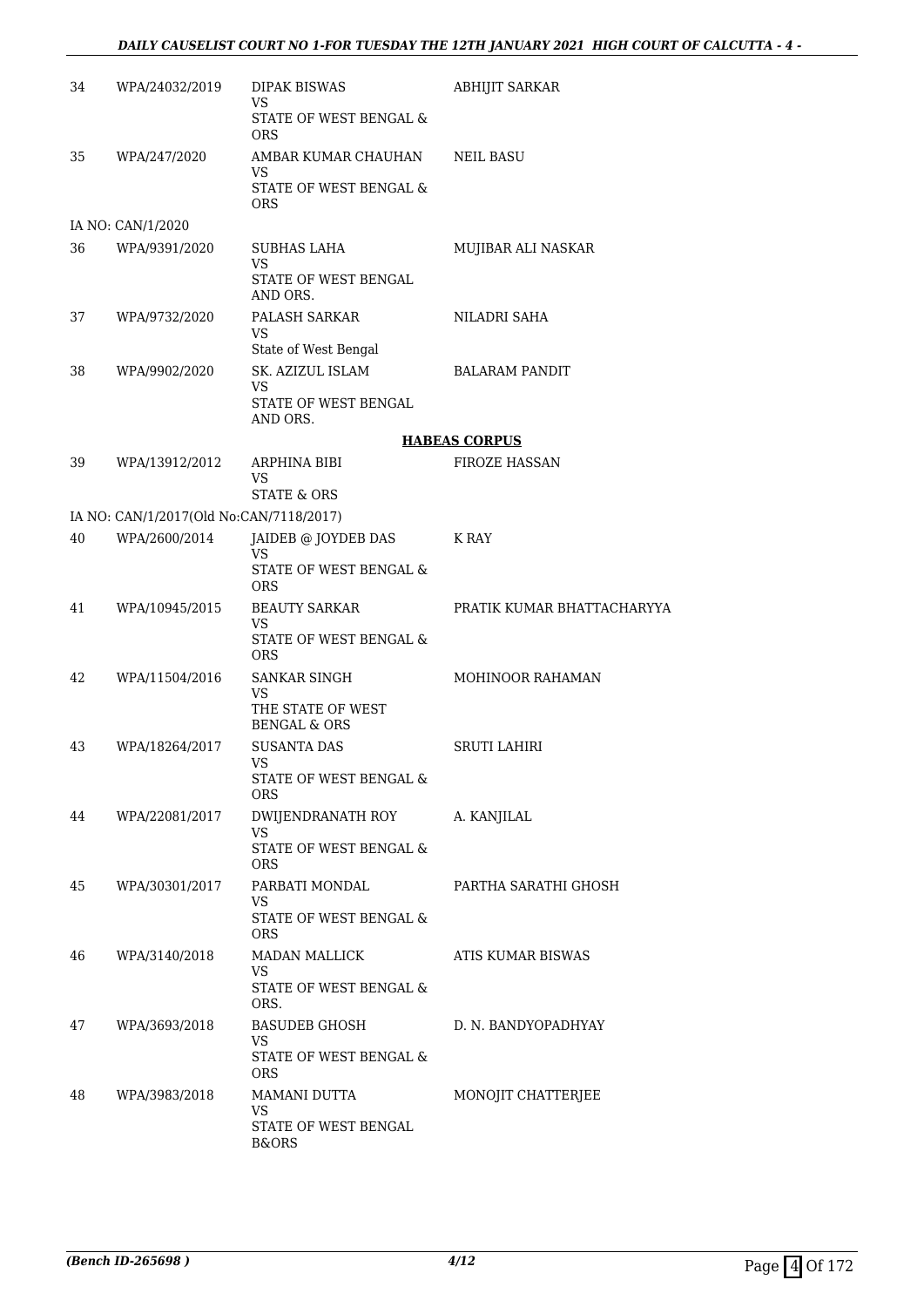### *DAILY CAUSELIST COURT NO 1-FOR TUESDAY THE 12TH JANUARY 2021 HIGH COURT OF CALCUTTA - 5 -*

| 49 | WPA/4250/2018  | PRASENJIT MANDAL                                                               | GOPAL CHANDRA RAY         |
|----|----------------|--------------------------------------------------------------------------------|---------------------------|
|    |                | VS<br>STATE OF WEST BENGAL &<br><b>ORS</b>                                     |                           |
| 50 | WPA/5349/2018  | PRIYANKA SUR<br>VS<br>STATE OF WEST BENGAL &<br>ORS.                           | ANINDYA SUNDAR CHATTERJEE |
| 51 | WPA/5439/2018  | ATREYEE MUKHOPADHYAY<br>VS<br>STATE OF WEST BENGAL &<br><b>ORS</b>             | S.K. RATH                 |
| 52 | WPA/12361/2018 | ASHIM BARAN SARKAR<br>VS<br>STATE OF WEST BENGAL<br>&ORS                       | <b>TANUSREE GHOSH</b>     |
| 53 | WPA/12704/2018 | PADMA MANNA<br>VS<br>STATE OF WEST BENGAL &<br><b>ORS</b>                      | ANUBHOV KANJILAL          |
| 54 | WPA/17360/2018 | SANJIT RAJAK<br>VS<br><b>STATE OF WEST BENGAL &amp;</b><br><b>ORS</b>          | A.K. CHATTOPADHYAYA       |
| 55 | WPA/19785/2018 | RAJJAK SEIKH<br>VS.<br>STATE OF WEST BENGAL &<br><b>ORS</b>                    | DEBASHIS BANERJEE         |
| 56 | WPA/19791/2018 | SUCHITRA MONDAL<br>VS<br>STATE OF WEST BENGAL &<br>ORS                         | DEBASHIS BANERJEE         |
| 57 | WPA/20478/2018 | PARI BIBI<br>VS<br>STATE OF WEST BENGAL &<br><b>ORS</b>                        | AMANUL ISLAM              |
| 58 | WPA/22200/2018 | DEBU MALIK<br>VS.<br>STATE OF WEST BENGAL &<br><b>ORS</b>                      | PRIYANJIT KUNDU           |
| 59 | WPA/23349/2018 | NAJER ALI<br><b>VS</b><br>STATE OF WEST BENGAL &<br><b>ORS</b>                 | RIMA DAS                  |
| 60 | WPA/23386/2018 | SAMSUZZOHA SK @<br>SAMSUZOHA SEKH<br>VS<br>STATE OF WEST BENGAL&<br><b>ORS</b> | D. BANERJEE               |
| 61 | WPA/24216/2018 | CHANDAN MUKHERJEE<br>VS<br>STATE OF WEST BENGAL &<br>ORS.                      | PRONAY BASAK              |
| 62 | WPA/25480/2018 | LAL BIHARI YADAV<br>VS<br>STATE OF WEST BENGAL &<br>ORS                        | S. TRIVEDI                |
| 63 | WPA/3321/2019  | UTTAM MONDAL<br>VS<br>STATE OF WEST BENGAL &<br><b>ORS</b>                     | ABDUR RAKIB               |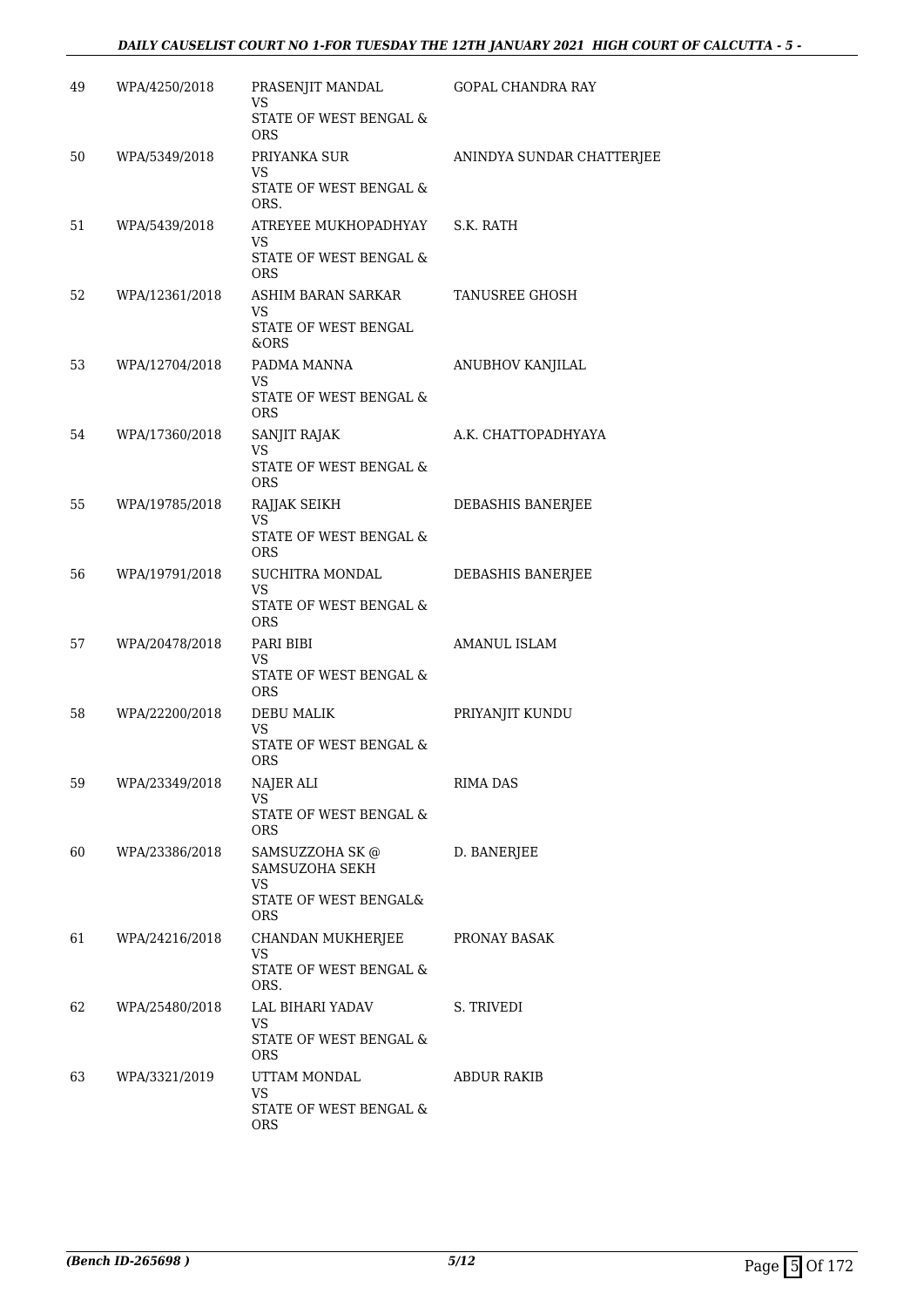### *DAILY CAUSELIST COURT NO 1-FOR TUESDAY THE 12TH JANUARY 2021 HIGH COURT OF CALCUTTA - 6 -*

| 64 | WPA/3626/2019     | CHANDESWAR THAKUR<br>VS<br>STATE OF WEST BENGAL&                       | SOMESH KUMAR GHOSH    |
|----|-------------------|------------------------------------------------------------------------|-----------------------|
|    |                   | <b>ORS</b>                                                             |                       |
| 65 | WPA/6049/2019     | HASIBUL RAHAMAN<br>VS<br>STATE OF WEST BENGAL &                        | APURBA GHOSH          |
| 66 | WPA/6926/2019     | <b>ORS</b><br>RAM PROSAD GHOSH                                         | <b>ASIF DEWAN</b>     |
|    |                   | VS<br><b>STATE OF WEST BENGAL</b><br>&ORS                              |                       |
| 67 | WPA/7269/2019     | <b>GAURAV JOHARI</b><br><b>VS</b>                                      | SANTOSH KUMAR RAY     |
| 68 | WPA/7615/2019     | UNION OF INDIA & ORS<br>TUMPA PANDIT<br>VS.                            | <b>ASRAF MANDAL</b>   |
|    |                   | STATE OF WEST BENGAL &<br><b>ORS</b>                                   |                       |
| 69 | WPA/8150/2019     | <b>MON SARKAR</b><br>VS                                                | KOUSTAV BAGCHI        |
|    |                   | STATE OF WEST BENGAL &<br>ORS.                                         |                       |
| 70 | WPA/8939/2019     | SK USUF ALI<br>VS                                                      | <b>SUBHAS JANA</b>    |
|    |                   | STATE OF WEST BENGAL &<br>ORS.                                         |                       |
| 71 | WPA/9666/2019     | RAGHUNATH PANDEY &<br>ANR<br>VS                                        | RAMKRISHNA ROY        |
|    |                   | STATE OF WEST BENGAL &<br><b>ORS</b>                                   |                       |
| 72 | WPA/7309/2020     | ISMAIL SEKH<br>VS<br>SILASH TOPPO                                      | DEEPAK PRAHLADKA      |
|    | IA NO: CAN/1/2020 |                                                                        |                       |
| 73 | WPA/7389/2020     | CHANDRA SEKHAR JAISWAL DEEPAK PRAHLADKA<br>VS<br>SILASH TOPPO          |                       |
|    | IA NO: CAN/1/2020 |                                                                        |                       |
| 74 | WPA/7692/2020     | SUBHAJIT MISTRY<br><b>VS</b>                                           | PRONAY BASAK          |
|    | IA NO: CAN/1/2020 | State of West Bengal                                                   |                       |
| 75 | WPA/8832/2020     | <b>SOMDEB KAR</b>                                                      | SOHAM DE DHARA        |
|    |                   | VS<br><b>RISTA FOUNDATION AND</b><br>ORS                               |                       |
| 76 | WPA/9091/2020     | DINESH KUMAR GUPTA<br>VS<br>THE STATE OF WEST<br><b>BENGAL AND ORS</b> | <b>MANISHA DEBDAS</b> |
| 77 | WPA/9661/2020     | <b>SHIKHA DAS</b><br>VS<br>STATE OF WEST BENGAL                        | TANMOY SANFUI         |
| 78 | WPA/9734/2020     | AND ORS.<br><b>BISWAJIT GHOSH</b><br>VS<br>State of West Bengal        | NILADRI SAHA          |

### **PIL MATTERS**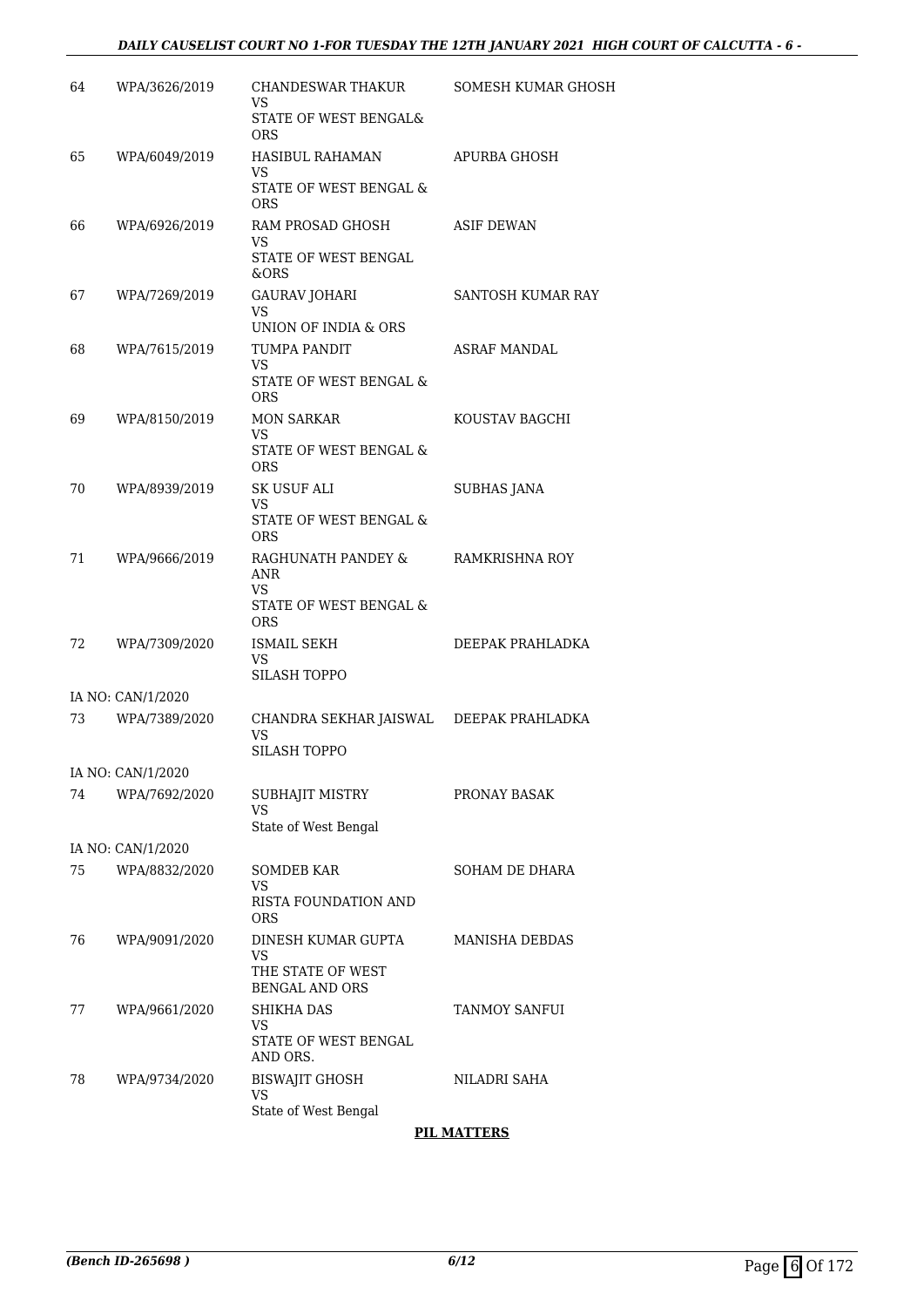| 79 | WPA/13936/2017                   | SHANTI GANATANTRA<br>SANGHATI MANCHA & ORS<br><b>VS</b>                                                               | D. SENGUPTA                                                                                                  |
|----|----------------------------------|-----------------------------------------------------------------------------------------------------------------------|--------------------------------------------------------------------------------------------------------------|
|    |                                  | STATE OF WEST BENGAL &<br><b>ORS</b>                                                                                  |                                                                                                              |
|    | CAN/5/2020(Old No:CAN/5813/2020) |                                                                                                                       | IA NO: CAN/2/2017(Old No:CAN/8860/2017), CAN/3/2017(Old No:CAN/8944/2017), CAN/4/2020(Old No:CAN/5811/2020), |
| 80 | WPA/27353/2017                   | SHANTI GANATANTRA<br>SANGHATI MANCHA & ORS<br>VS<br>STATE OF WEST BENGAL &<br>ORS                                     | <b>D K SENGUPTA</b>                                                                                          |
| 81 | WPA/9202/2018                    | DHIRENDRA NATH PARYA &<br><b>ORS</b><br><b>VS</b><br>STATE OF WEST BENGAL &                                           | <b>DEBASISH DAS</b>                                                                                          |
| 82 | WPA/10590/2019                   | <b>ORS</b><br>MIRZA JASIM UDDIN & ORS<br>VS.<br>STATE OF WEST BENGAL &                                                | SALONI BHATTACHARJEE                                                                                         |
| 83 | WPA(P)/12/2020                   | <b>ORS</b><br>NARENDRANATH MAHATO<br>AND ORS<br><b>VS</b><br>STATE OF WEST BENGAL                                     | <b>ASHIS KR PAUL</b>                                                                                         |
| 84 | WPA(P)/18/2020                   | AND ORS.<br><b>TARA SUNDAR</b>                                                                                        | SALONI BHATTACHARYA                                                                                          |
|    |                                  | VS<br>STATE OF WEST BENGAL<br>AND ORS.                                                                                |                                                                                                              |
| 85 | WPA(P)/20/2020                   | MUSCULAR DYSTROPHY<br>PATIENT WELFARE<br><b>SOCIETY</b><br><b>VS</b><br>UNION OF INDIA AND ORS.                       | SALONI BHATTACHARJEE                                                                                         |
| 86 | WPA(P)/22/2020                   | PEOPLE UNITED FOR<br>BETER LIVING IN<br>CALCUTTA AND ANR<br>VS<br>STATE OF WEST BENGAL<br>AND ORS.                    | RITUPARNA CHATTERJEE                                                                                         |
| 87 | WPA(P)/24/2020                   | TARANIKANTA KARJEE AND<br>ANOTHER<br><b>VS</b><br>STATE OF WEST BENGAL<br>AND ORS.                                    | Firoze Hassan                                                                                                |
| 88 | WPA(P)/25/2020                   | SANJIB KUMAR DAN<br>VS<br>STATE OF WEST BENGAL                                                                        | <b>ABHISHEK BANERJEE</b>                                                                                     |
| 89 | WPA(P)/26/2020                   | AND ORS.<br>HAMEJUDDIN MOLLA<br><b>VS</b><br>STATE OF WEST BENGAL<br>AND ORS.                                         | <b>ANKITA DEY</b>                                                                                            |
|    | IA NO: CAN/1/2021                |                                                                                                                       |                                                                                                              |
| 90 | WPA(P)/28/2020                   | COMMUNIST PARTY OF<br>INDIA MARXIST HOWRAH<br>DIST COM<br><b>VS</b><br><b>W B STATE ELECTION</b><br>COMISSION AND ORS | PINTU KARAR                                                                                                  |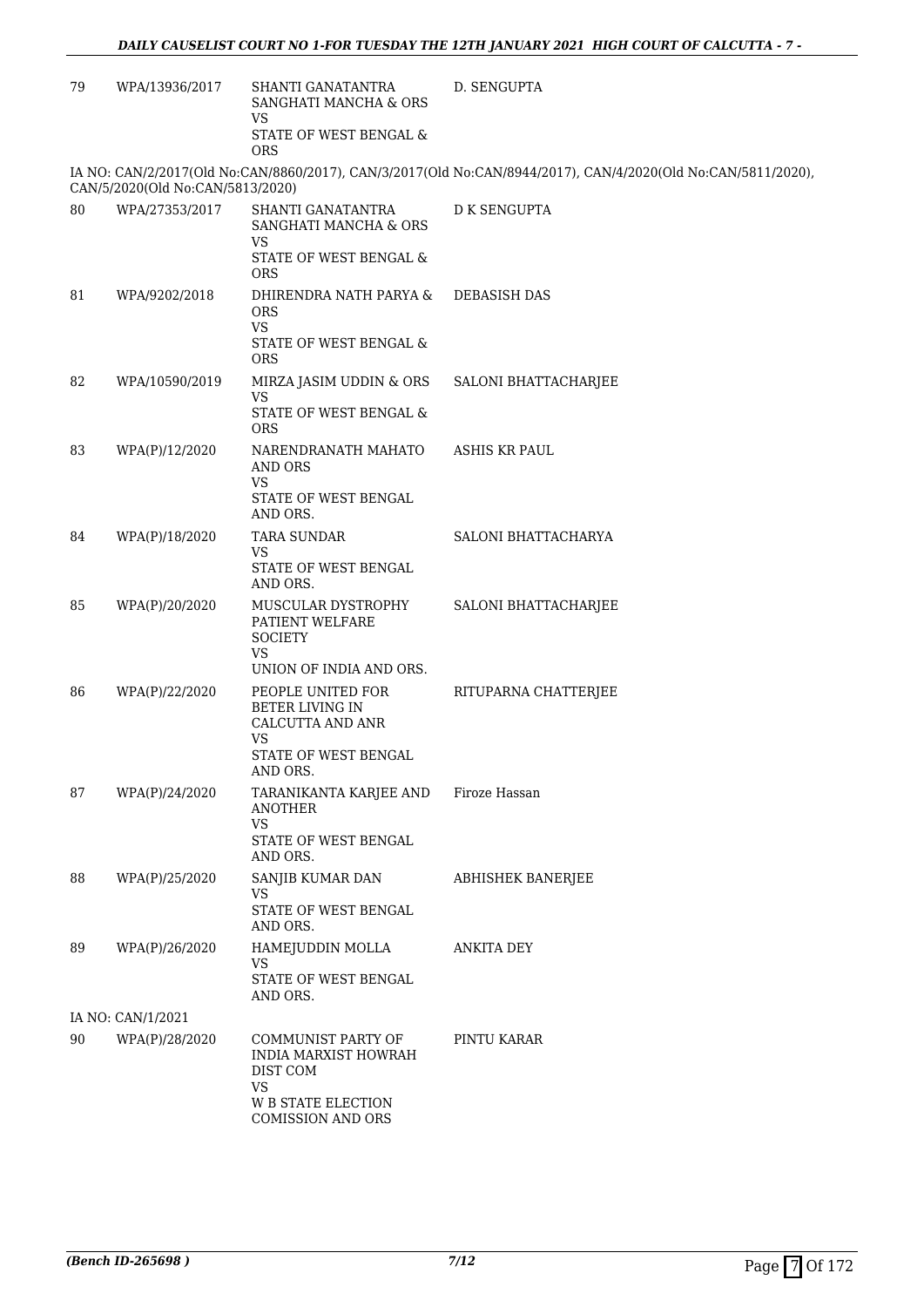### *DAILY CAUSELIST COURT NO 1-FOR TUESDAY THE 12TH JANUARY 2021 HIGH COURT OF CALCUTTA - 8 -*

| 91  | WPA/2901/2020                                                  | SACHINDRA NATH COOMER<br>VS                 | TANUJA BASAK                |
|-----|----------------------------------------------------------------|---------------------------------------------|-----------------------------|
|     |                                                                | STATE OF WEST BENGAL &<br><b>ORS</b>        |                             |
| 92  | WPA/3754/2020                                                  | SHANKHAJIT RAY                              | AMAL KR DATTA               |
|     |                                                                | VS<br>STATE OF WEST BENGAL &<br><b>ORS</b>  |                             |
| 93  | WPA/3935/2020                                                  | <b>SK ATAUL</b><br>VS                       | SOUMEN CHATTERJEE           |
|     |                                                                | STATE OF WEST BENGAL &<br><b>ORS</b>        |                             |
| 94  | WPA/4108/2020                                                  | PASCHIM BANGA VIGYAN<br>MANCHA & ANR        | PINTU KARAR                 |
|     |                                                                | VS.<br>STATE OF WEST BENGAL &<br><b>ORS</b> |                             |
| 95  | WPA/4649/2020                                                  | <b>BIPLAB KUMAR</b><br><b>CHOWDHURY</b>     | SURENDRA KUMAR SHARMA       |
|     |                                                                | <b>VS</b><br>UNION OF INDIA & ORS           |                             |
| 96  | WPA/5132/2020                                                  | PRAFULLA MONDAL & ANR<br>VS.                | CHANDRA NATH SARKAR         |
|     |                                                                | STATE OF WEST BENGAL &<br><b>ORS</b>        |                             |
| 97  | WPA/5413/2020                                                  | KABIR SHANKAR BOSE<br>VS                    | <b>BRAJESH JHA</b>          |
|     |                                                                | STATE OF WEST BENGAL &<br>ORS.              |                             |
| 98  | WPA/5443/2020                                                  | <b>ATAUR RAHAMAN</b><br>VS                  | <b>INDRAJEET DEY</b>        |
|     |                                                                | STATE OF WEST BENGAL &<br><b>ORS</b>        |                             |
|     | IA NO: CAN/1/2020(Old No:CAN/3151/2020)                        |                                             |                             |
| 99  | WPA/5507/2020                                                  | PRIYANKA TIBREWAL                           | PRIYANKA TIBREWAL IN PERSON |
|     |                                                                | VS<br>STATE OF WEST BENGAL &<br><b>ORS</b>  |                             |
| 100 | WPA/5839/2020                                                  | ARJUN SINGH<br>VS                           | VIKASH SINGH                |
|     |                                                                | STATE OF WEST BENGAL &<br>ORS               |                             |
|     | IA NO: CAN/1/2020(Old No:CAN/3891/2020)                        |                                             |                             |
| 101 | WPA/5961/2020                                                  | BIPLAB KUMAR<br><b>CHOWDHURY</b><br>VS      | PARASHAR BAIDY              |
|     |                                                                | STATE OF WEST BENGAL &<br>ORS.              |                             |
|     | IA NO: CAN/1/2020(Old No:CAN/4121/2020)                        |                                             |                             |
| 102 | WPA/6293/2020<br>WITH GA 9/2020 IN LTD. & ANR<br>WPO 1253/2009 | EASTERN COAL FIELDS<br><b>VS</b>            | SHIV SHANKAR BANERJEE       |
|     | COAL INDIA LTD. & ORS.<br>ORS.                                 | PARTHA GHOSH Vs. STATE OF WEST BENGAL &     |                             |
|     | IA NO: CAN/1/2020(Old No:CAN/4755/2020)                        |                                             |                             |
| 103 | WPA/6405/2020                                                  | ANAT BANDHU HAZRA<br>CHOUDHURY<br>VS        | PRADYAT SAHA                |
|     |                                                                | STATE OF WEST BENGAL &<br><b>ORS</b>        |                             |
|     | IA NO: CAN/1/2020(Old No:CAN/5009/2020)                        |                                             |                             |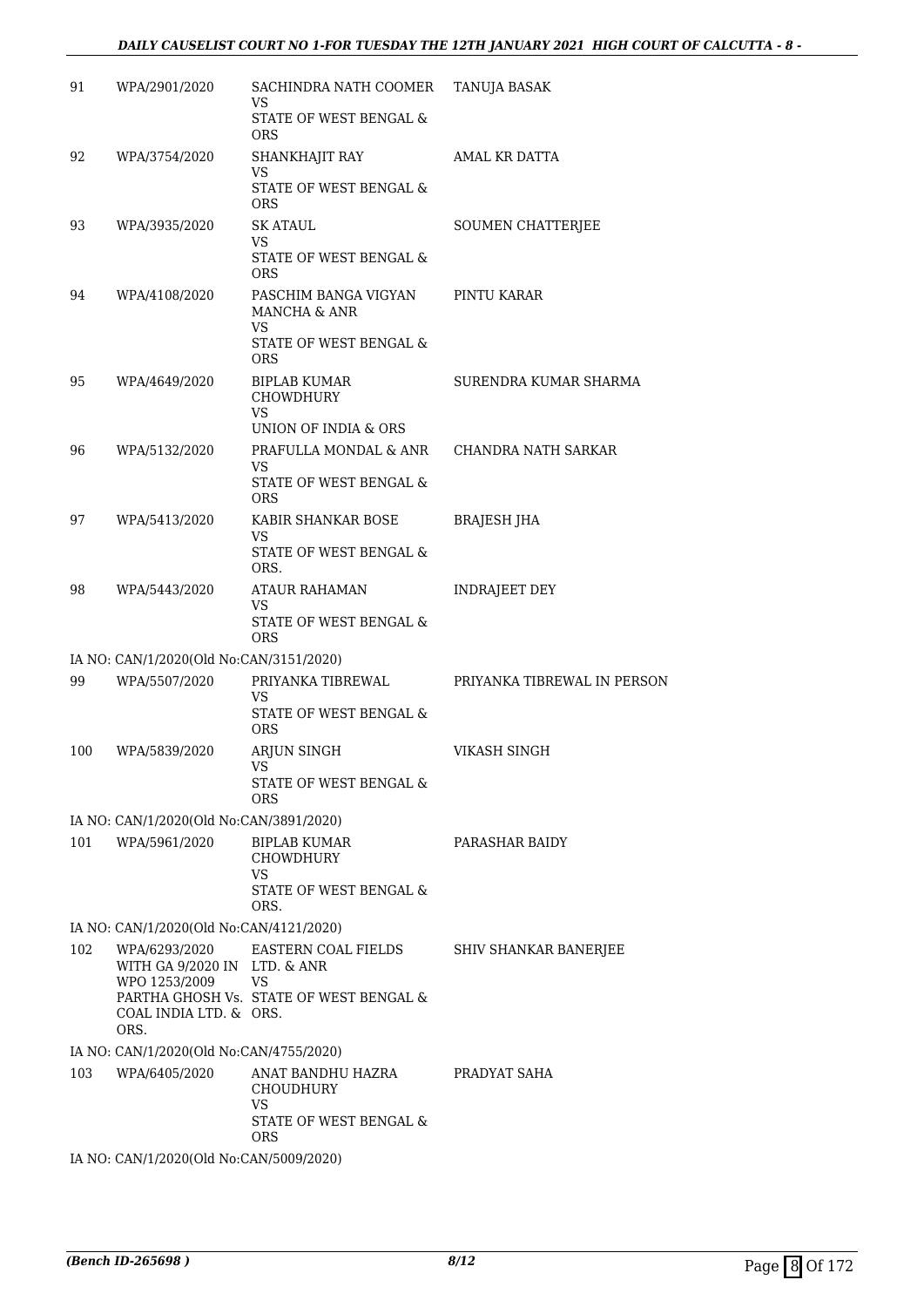| 104 | WPA/6513/2020                           | BIPLAB KR. CHOWDHURY<br>VS                                | PARASHAR BAIDYA             |
|-----|-----------------------------------------|-----------------------------------------------------------|-----------------------------|
|     |                                         | STATE OF WEST BENGAL &<br>ORS.                            |                             |
|     | IA NO: CAN/1/2020(Old No:CAN/5209/2020) |                                                           |                             |
| 105 | WPA/6515/2020                           | BIPLAB KR. CHOWDHURY<br>VS                                | PARASHAR BAIDYA             |
|     |                                         | STATE OF WEST BENGAL &<br>ORS.                            |                             |
|     | IA NO: CAN/1/2020(Old No:CAN/5215/2020) |                                                           |                             |
| 106 | WPA/6518/2020                           | <b>BIPLAB KR. CHOWDHURY</b><br><b>VS</b>                  | PARASHAR BAIDYA             |
|     |                                         | STATE OF WEST BENGAL &<br>ORS.                            |                             |
|     | IA NO: CAN/1/2020(Old No:CAN/5219/2020) |                                                           |                             |
| 107 | WPA/6702/2020                           | TARUN CHAKRABORTY<br>VS                                   | PINGAL BHATTACHRYA          |
|     |                                         | KOLKATA MUNICIPALITY<br><b>CORPORATION &amp; ORS</b>      |                             |
|     | IA NO: CAN/1/2020(Old No:CAN/5600/2020) |                                                           |                             |
| 108 | WPA/6898/2020                           | CHANDRA SEKHAR JHA AND<br>ANR                             | SURENDRA KUMAR SHARMA       |
|     |                                         | <b>VS</b><br>Union of India AND ORS                       |                             |
|     | IA NO: CAN/1/2020                       |                                                           |                             |
| 109 | WPA/6920/2020                           | MD ABDUL MALEQUE<br><b>MOLLA AND ORS</b>                  | SOUMAJIT CHATTERJEE         |
|     |                                         | <b>VS</b><br>State of West Bengal AND<br><b>ORS</b>       |                             |
|     | IA NO: CAN/1/2020, CAN/2/2020           |                                                           |                             |
| 110 | WPA/7333/2020                           | PRANABESH MANDAL<br>VS                                    | PRANTICK GHOSH              |
|     |                                         | State of West Bengal                                      |                             |
|     | IA NO: CAN/1/2020                       |                                                           |                             |
| 111 | WPA/7787/2020                           | TATHAGATA DATTA<br>VS<br>Union of India                   | TATHAGATA DUTTA (IN PERSON) |
|     | IA NO: CAN/1/2020                       |                                                           |                             |
| 112 | WPA/7803/2020                           | MANOJ CHAKRABORTY                                         | PRATIP KUMAR CHATTERJEE     |
|     |                                         | <b>VS</b><br>Union of India                               |                             |
|     |                                         |                                                           |                             |
| 113 | WPA/7853/2020                           | <b>UMAPADA GHOSH</b><br><b>VS</b><br>State of West Bengal | SOURAV MONDAL               |
| 114 | WPA/7877/2020                           | DEBOJYOTI ROY                                             | <b>MANAS KR DAS</b>         |
|     |                                         | <b>VS</b><br>State of West Bengal                         |                             |
| 115 | WPA/7912/2020                           | SOURAV DUTTA                                              | SALONI BHATTACHARJEE        |
|     |                                         | VS<br>STATE OF WEST BENGAL<br>AND ORS.                    |                             |
| 116 | WPA/7916/2020                           | SOURAV DUTTA                                              | SALONI BHATTACHARJEE        |
|     |                                         | VS<br>STATE OF WEST BENGAL<br>AND ORS.                    |                             |
| 117 | WPA/8514/2020                           | KALAM PAILAN                                              | DEBAJYTI DEB                |
|     |                                         | VS<br>STATE OF WEST BENGAL<br>AND ORS.                    |                             |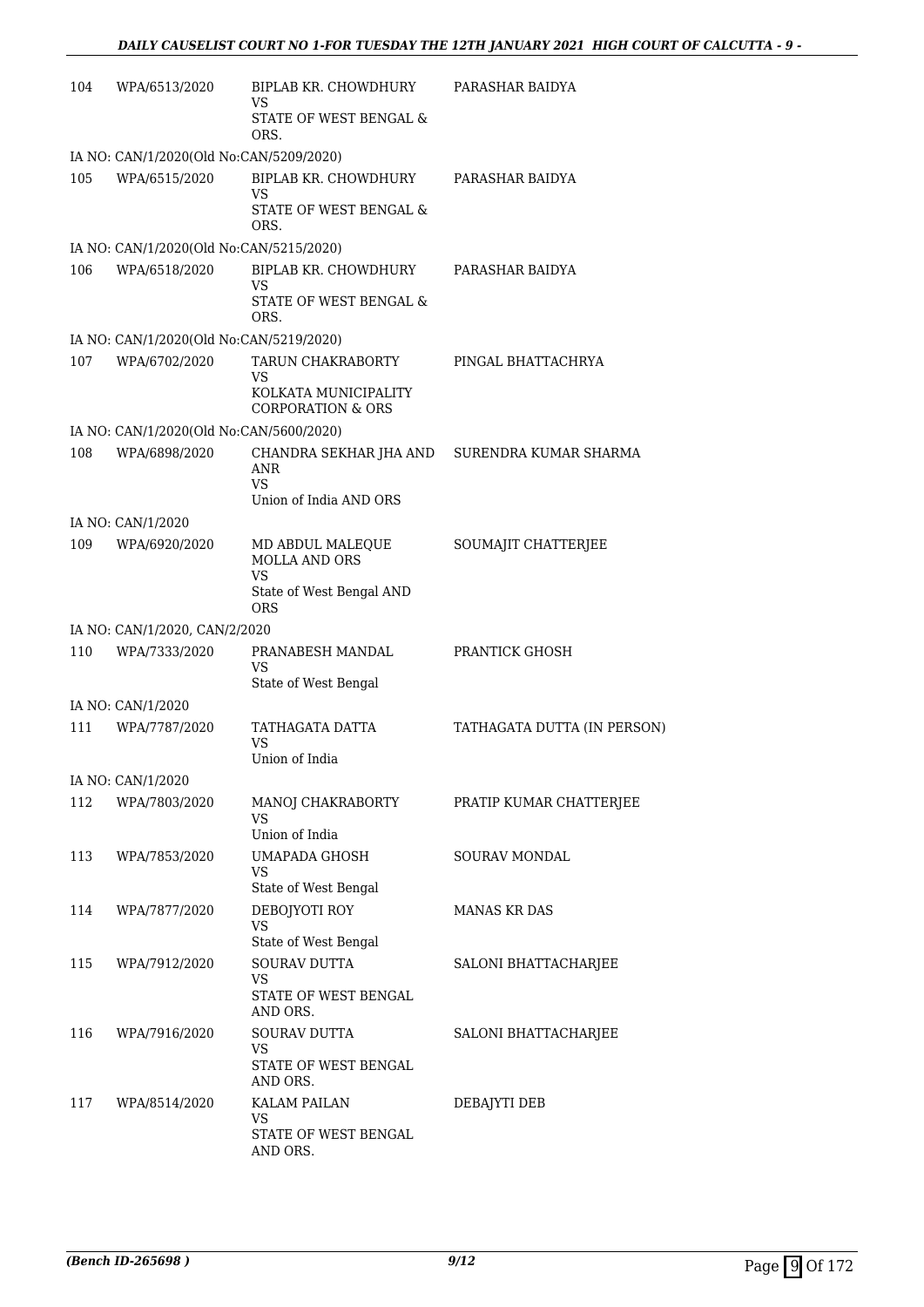### *DAILY CAUSELIST COURT NO 1-FOR TUESDAY THE 12TH JANUARY 2021 HIGH COURT OF CALCUTTA - 10 -*

| 118 | WPA/8608/2020     | MOSTAQUE ALAM AND ANR ANINDYA GHOSH<br><b>VS</b>                                       |                                |
|-----|-------------------|----------------------------------------------------------------------------------------|--------------------------------|
|     |                   | THE UNION OF INDIA AND<br><b>ORS</b>                                                   |                                |
|     | IA NO: CAN/1/2020 |                                                                                        |                                |
| 119 | WPA/8787/2020     | JOYDEEP KARMAKAR<br><b>VS</b><br>STATE OF WEST BENGAL                                  | <b>SOURAV HALDAR</b>           |
|     |                   | AND ORS.                                                                               |                                |
| 120 | WPA/8829/2020     | SANJAY BANERJEE<br>VS                                                                  | SARBANANDA SANYAL              |
|     |                   | THE UNION OF INDIA AND<br><b>ORS</b>                                                   |                                |
| 121 | WPA/8859/2020     | PRASANT KUMAR ROY<br>VS                                                                | <b>Bidyut Baran Biswas</b>     |
|     |                   | STATE OF WEST BENGAL<br>AND ORS.                                                       |                                |
| 122 | WPA/9431/2020     | SUSHIL MONDAL AND<br><b>OTHERS</b><br>VS.                                              | <b>AMIT BISWAS</b>             |
|     |                   | STATE OF WEST BENGAL<br>AND ORS.                                                       |                                |
| 123 | WPA/9727/2020     | SOMDYUTI PAREKH<br>VS.                                                                 | STEVEDN SOURADIP BISWAS        |
|     |                   | STATE OF WEST BENGAL<br>AND ORS.                                                       |                                |
| 124 | WPA/9789/2020     | CHITTARANJAN HALDER<br><b>VS</b>                                                       | SAIKATCHATTERJIIZINK@GMAIL.COM |
| 125 |                   | State of West Bengal                                                                   |                                |
|     | WPA/10070/2020    | JAYDEB DAS AND ANR<br><b>VS</b><br><b>BAR COUNCIL OF WEST</b><br><b>BENGAL AND ORS</b> | RAJ KUMAR GUPTA                |
| 126 | WPA/10184/2020    | SANDIP KONAR                                                                           | <b>ANKITA DEY</b>              |
|     |                   | VS.<br>STATE OF WEST BENGAL<br>AND ORS.                                                |                                |
| 127 | WPA/10230/2020    | RATAN SAHA<br>VS                                                                       | Madhurima Sarkar               |
|     |                   | STATE OF WEST BENGAL<br>AND ORS.                                                       |                                |
| 128 | WPA/10294/2020    | BABLU SOREN AND ORS<br>VS                                                              | PRDIP PAUL                     |
|     |                   | STATE OF WEST BENGAL<br>AND ORS.                                                       |                                |
| 129 | WPA/10433/2020    | MAHAR FAROZ<br><b>VS</b>                                                               | RAKESH PRASAD SHAW             |
|     |                   | THE ASSANSOL MUNICIPAL<br><b>CORPORATION</b>                                           |                                |
| 130 | WPA/10450/2020    | JAGANNATH ROY AND<br><b>OTHERS</b><br><b>VS</b>                                        | HARADHAN MONDAL                |
|     |                   | STATE OF WEST BENGAL<br>AND ORS.                                                       |                                |
| 131 | WPA/10471/2020    | DAKSHINBANGA<br>MATSYAJIBI FORUM AND<br><b>OTHERS</b><br><b>VS</b>                     | SAYANTI SENGUPTA               |
|     |                   | UNION OF INDIA AND ORS.                                                                |                                |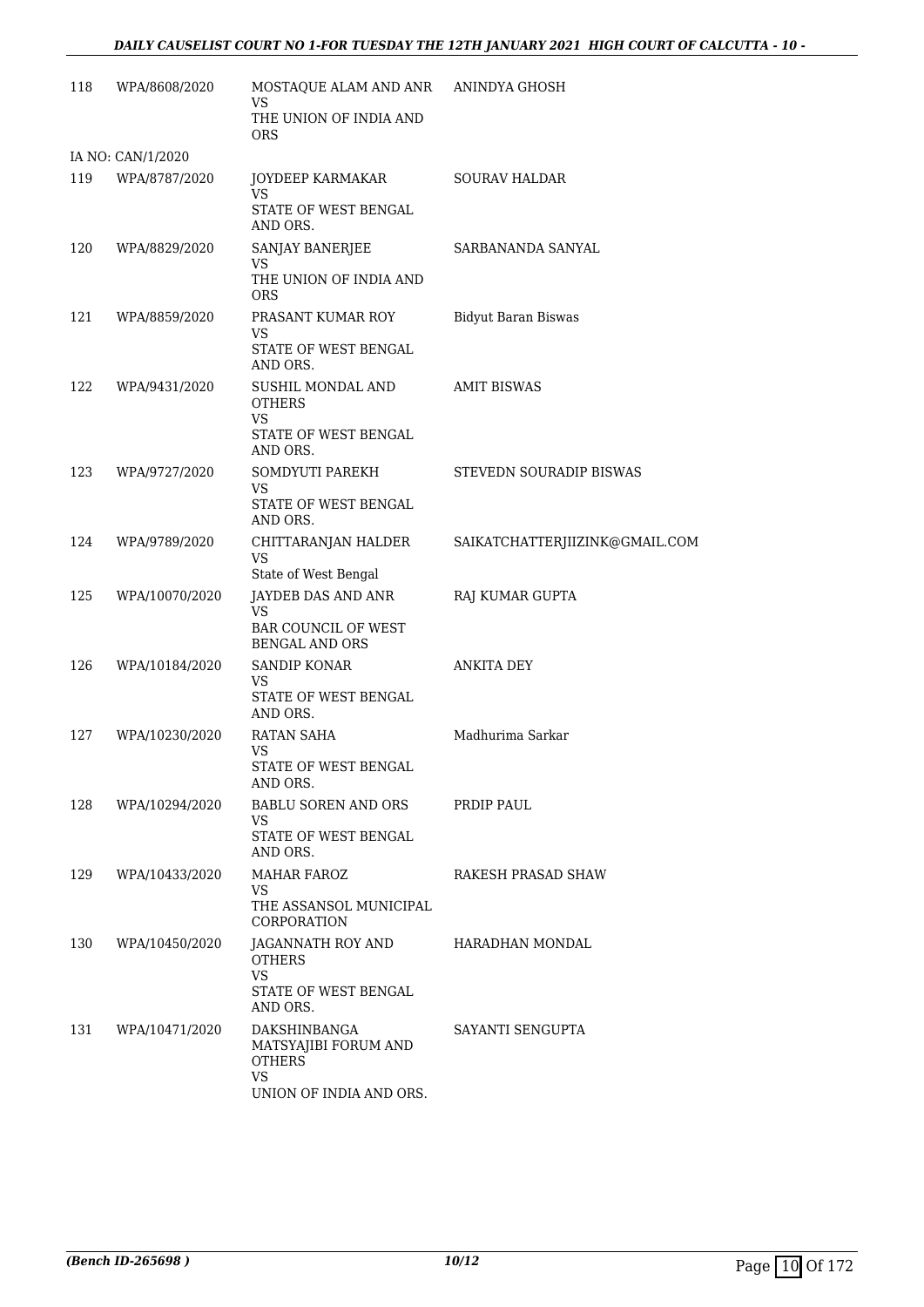| 132 | WPA/10532/2020                          | <b>GURUDAS</b><br>CHATTOPADHYAY AND<br>ANOTHER<br>VS<br>STATE OF WEST BENGAL<br>AND ORS.   | SANTANU MAJI                  |
|-----|-----------------------------------------|--------------------------------------------------------------------------------------------|-------------------------------|
| 133 | WPA/10535/2020                          | <b>RANJIT ROY</b><br>VS<br>STATE OF WEST BENGAL                                            | <b>SUNNY NANDY</b>            |
|     |                                         | AND ORS.                                                                                   |                               |
| 134 | WPA(P)/1/2021                           | MANOJ MONDAL<br>VS<br>THE NATIONAL HIGHWAYS<br>AUTHORITY OF INDIA AND<br><b>OTHERS</b>     | SUBRATA GOSWAMI               |
| 135 | WPA(P)/10/2021                          | MANABENDRA RAY<br><b>VS</b><br>STATE OF WEST BENGAL<br>AND ORS.                            | MOYUKH MUKHERJEE              |
|     |                                         |                                                                                            | <b>CONTEMPT APPLICATION</b>   |
| 136 | CPAN/528/2020                           | AMITAVA GUHA<br>VS                                                                         | AMLAN KUMAR MUKHERJEE         |
|     |                                         | NARAYAN SWARUP NIGAM                                                                       |                               |
|     | wt137 WPA/25851/2017                    | AMITAVA GUHA & ANR<br>VS.<br>STATE OF WEST BENGAL &                                        | AMLAN KR MUKHERJEE            |
|     |                                         | <b>ORS</b>                                                                                 |                               |
|     | 138 CPAN/28/2021                        | SANKAR RUIDAS<br>VS.<br>H.K. DWIVEDI                                                       | ANINDYA HALDER                |
|     | wt139 WPA/5882/2020                     | <b>SANKAR RUIDAS</b><br>VS                                                                 | ANINDYA HALDER                |
|     |                                         | STATE OF WEST BENGAL&<br><b>ORS</b>                                                        |                               |
|     | IA NO: CAN/1/2020(Old No:CAN/3982/2020) |                                                                                            |                               |
|     |                                         |                                                                                            | <b>APPEAL AND APPLICATION</b> |
| 140 | MAT/113/2017                            | RAKESH KUMAR<br><b>SRIVASTAVA</b><br>VS                                                    | KUM KUM MUKHERJEE             |
|     |                                         | UNION OF INDIA & ORS                                                                       |                               |
|     | wt141 MAT/430/2017                      | RAKESH KUMAR<br><b>SRIVASTAVA</b><br>VS.                                                   | KUM KUM MUKHERJEE             |
|     |                                         | UNION OF INDIA& ORS                                                                        |                               |
|     | IA NO: CAN/3/2020(Old No:CAN/3012/2020) |                                                                                            |                               |
| 142 | FMA/860/2019                            | SAGAR THANA PRIMARY<br><b>CO-OPERATIVE MARKETING</b><br><b>SOCIETY LTD &amp; ANR</b><br>VS | <b>SHRABONI SARKAR</b>        |
|     |                                         | STATE OF WEST BENGAL &<br><b>ORS</b>                                                       |                               |
|     | IA NO: CAN/1/2019(Old No:CAN/4636/2019) |                                                                                            |                               |
| 143 | FMA/861/2019                            | DHASPARA SKUS LTD. &<br>ANR<br><b>VS</b>                                                   | <b>SHRABONI SARKAR</b>        |
|     |                                         | STATE OF WEST BENGAL &<br><b>ORS</b>                                                       |                               |
|     | IA NO: CAN/1/2019(Old No:CAN/4637/2019) |                                                                                            |                               |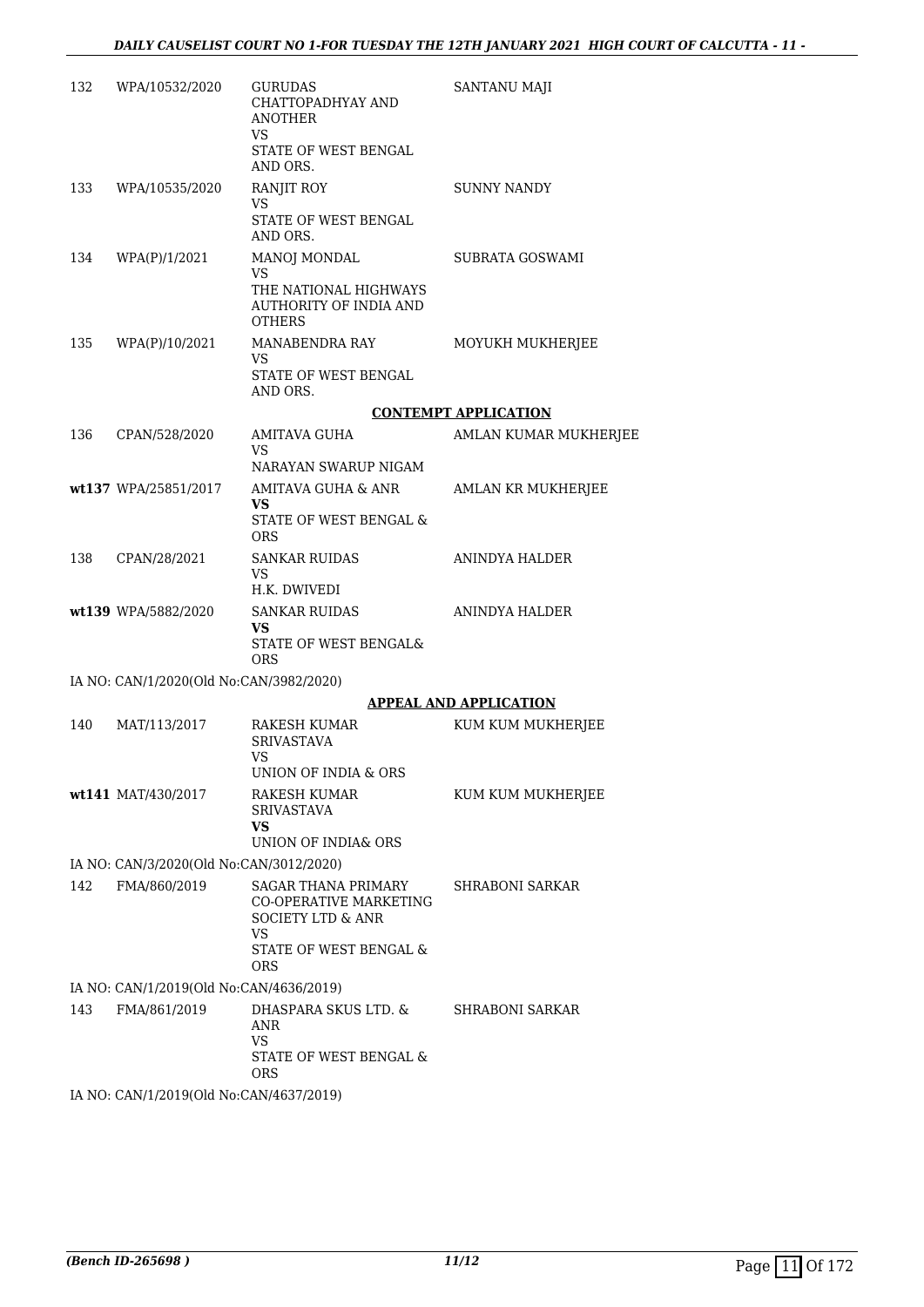| 144 | MAT/1435/2019                            | GOURANGA SAHA & ANR<br>VS<br><b>JAYANTA KUMAR</b><br>PRAMANIC & ORS                    | <b>GOPA BISWAS</b>       |
|-----|------------------------------------------|----------------------------------------------------------------------------------------|--------------------------|
|     |                                          | IA NO: CAN/1/2019(Old No:CAN/9981/2019), CAN/2/2019(Old No:CAN/9982/2019)              |                          |
| 145 | MAT/659/2020                             | SURYA ALLOY IND. LTD.<br>AND ANR.<br>VS.<br>EAST CENTRAL RAILWAY<br>AND ORS.           | SIDDHARTH SHROFF         |
|     | IA NO: CAN/1/2020                        |                                                                                        |                          |
| 146 | FMA/680/2020                             | <b>BIDYUT BARAN PAL</b><br>VS<br>STATE OF WEST BENGAL                                  | UTTAM KUMAR BHATTACHARYA |
|     | IA NO: CAN/1/2019(Old No:CAN/12790/2019) |                                                                                        |                          |
| 147 | MAT/708/2020                             | ANUP KR SHARMA<br>VS.<br>STATE OF WEST BENGAL<br>AND ORS.                              | DEBLINA CHATTERJEE       |
|     | IA NO: CAN/1/2020                        |                                                                                        |                          |
| 148 | MAT/727/2020                             | SK MATIUR RAHAMAN<br>VS<br>STATE OF WEST BENGAL<br>AND ORS.                            | ANINDITA AUDDY           |
|     | IA NO: CAN/1/2020                        |                                                                                        |                          |
| 149 | MAT/755/2020                             | JITENDRA NATH ROY<br>VS<br>PROF. SADHAN<br>CHAKRABORTI                                 | ASWINI KUMAR BERA        |
|     | IA NO: CAN/1/2020                        |                                                                                        |                          |
| 150 | MAT/822/2020                             | SADHAN CHAKRABORTI<br>VS<br><b>JITENDRA NATH ROY</b>                                   | NILENDRA NARAYAN RAY     |
|     | IA NO: CAN/1/2020                        |                                                                                        |                          |
| 151 | MAT/2/2021                               | RAJ KISHORE SINGH<br><b>VS</b><br>MANIKCHAK ASTHA<br>WELFARE SOCIETY AND<br><b>ORS</b> | <b>ABHIJT SARKAR</b>     |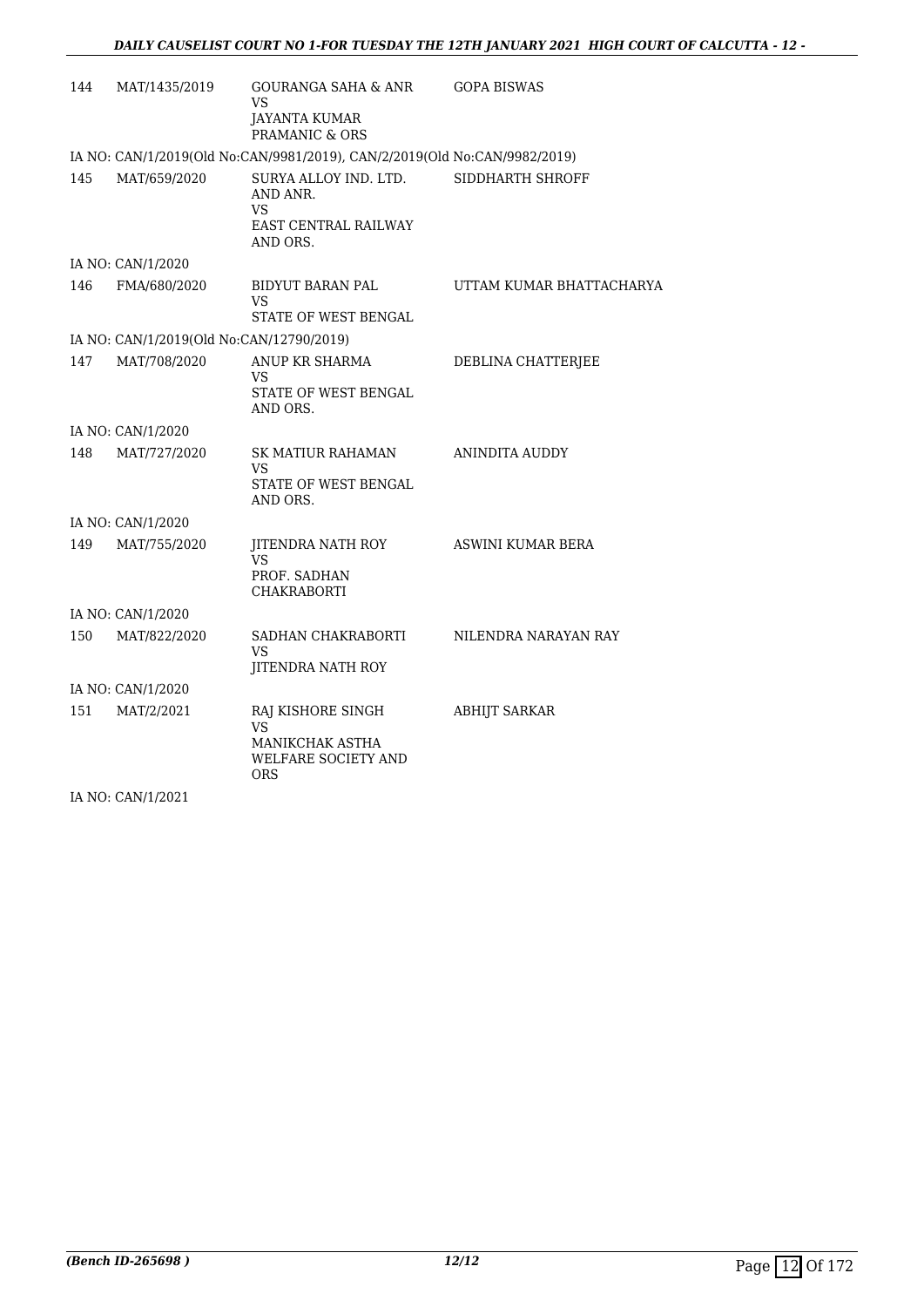

# **Appellate Side**

**DAILY CAUSELIST For Tuesday The 12th January 2021**

**COURT NO. 1**

## **DIVISION BENCH (DB)**

**AT 2:00 PM**

**HON'BLE CHIEF JUSTICE THOTTATHIL B. RADHAKRISHNAN HON'BLE JUSTICE SHAMPA SARKAR ( VIA VIDEO CONFERENCE )**

**ON TUESDAY, 12TH JANUARY, 2021 AT 2.00 P.M. - WILL SIT TOGETHER TO TAKE AN ASSIGNED MATTER.**

**NOTE : AFTER COMPLETION OF THE DIVISION BENCH COMPRISING OF HON'BLE CHIEF JUSTICE AND HON'BLE JUSTICE SHAMPA SARKAR, REGULAR DIVISION BENCH MATTERS WILL BE TAKEN UP.**

## **PIL MATTERS**

| WPA/1618/2020     | RAMA PRASAD SARKAR<br>VS<br>STATE OF WEST BENGAL &<br>ORS.                  | RAMA PRASAD<br><b>SARKAR (IN PERSON)</b> |
|-------------------|-----------------------------------------------------------------------------|------------------------------------------|
| wt2 WPA/6733/2020 | IN RE VISVA BHARATI SUO<br>MOTO PIL<br>vs<br>STATE OF WEST BENGAL &<br>ORS. | RAMA PRASAD<br><b>SARKAR (IN</b>         |
|                   |                                                                             |                                          |

IA NO: CAN/1/2020(Old No:CAN/5647/2020), CAN/2/2020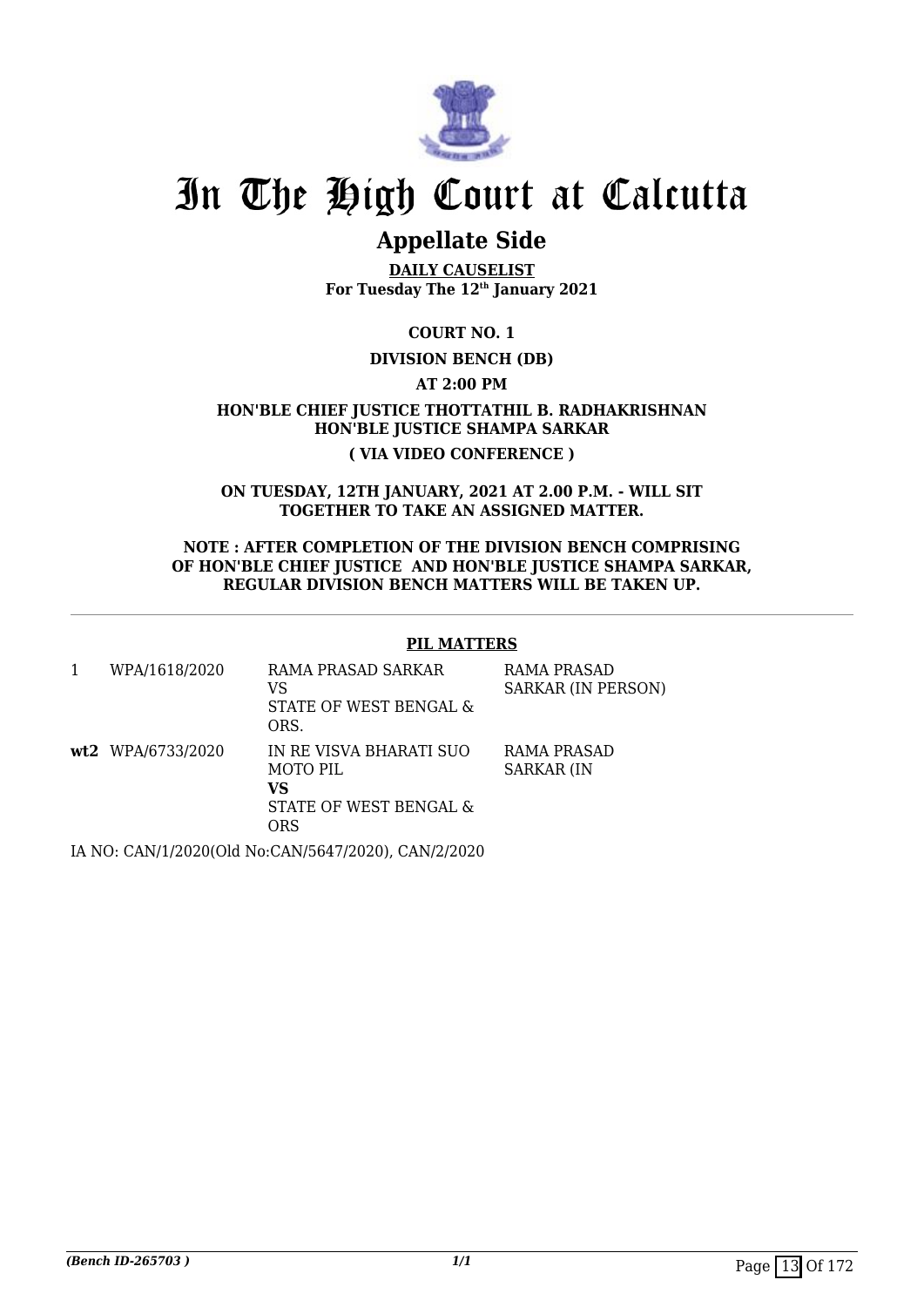

## **Appellate Side**

**DAILY CAUSELIST For Tuesday The 12th January 2021**

**COURT NO. 16**

**DIVISION BENCH (DB - II)**

**AT 10:45 AM**

#### **HON'BLE JUSTICE RAJESH BINDAL HON'BLE JUSTICE ANIRUDDHA ROY**

**(VIA VIDEO CONFERENCE) ON AND FROM MONDAY, THE 11TH JANUARY, 2021 – APPEALS RELATING TO LABOUR UNDER GROUP III AND APPLICATION CONNECTED THERETO;**

**APPEALS FROM ORDERS RELATING TO REVENUE UNDER GROUP – IV & ORHER STATUTORY REVENUE APPEALS EXCEPT LAND REVENUE TO BE HEARD BY DIVISION BENCH;**

**APPEALS RELATING TO CHARTERED ACCOUNTANTS ACT, COMPANY SECRETARIES ACT AND TAX TRIBUNAL MATTERS; INCOME TAX REFERENCE UNDER SECTION 256 OF THE INCOME TAX ACT;**

**MATTERS RELATING TO TRIBUNALS UNDER ARTICLE 323A & 323B OF THE CONSTITUTION OF INDIA (OTHER THAN TAX TRIBUNAL) INCLUDING APPLICATION CONNECTED THERETO;**

**NOTE: MATTERS WILL BE TAKEN UP THROUGH PHYSICAL HEARING ONLY WHEN BOTH THE PARTIES ARE AGREED.**

|   | <b>TO BE MENTIONED</b>                  |                                                                                                 |                        |  |  |
|---|-----------------------------------------|-------------------------------------------------------------------------------------------------|------------------------|--|--|
| 1 | MAT/785/2017                            | SRMB SRIJAN P. LTD.<br><b>VS</b>                                                                | DEBANUJ BASU THAKUR    |  |  |
|   |                                         | S.T OFFICER & ORS.                                                                              |                        |  |  |
|   |                                         | IA NO: CAN/1/2017(Old No:CAN/4998/2017), CAN/2/2020(Old No:CAN/1780/2020)                       |                        |  |  |
| 2 | MAT/2056/2017                           | PATAKA INDUSTRIESS (P) LTD.<br><b>VS</b><br>JOINT COMMISSIONER OF SALES<br><b>TAX &amp; ORS</b> | <b>D. BASU THAKUR</b>  |  |  |
|   |                                         | IA NO: CAN/1/2017(Old No:CAN/12092/2017), CAN/2/2020                                            |                        |  |  |
|   |                                         | WEST BENGAL STATE ADMINISTRATIVE TRIBUNAL                                                       |                        |  |  |
| 3 | WP.ST/91/2019                           | SUDHANSU KARMAKAR & ORS<br><b>VS</b><br>STATE OF WEST BENGAL & ORS                              | ASIT BARAN MUKHERJEE   |  |  |
|   | IA NO: CAN/1/2019(Old No:CAN/8407/2019) |                                                                                                 |                        |  |  |
| 4 | WP.ST/6/2020                            | <b>BINAYAK DUTTA &amp; ORS</b><br><b>VS</b><br>STATE OF WEST BENGAL & ORS                       | SADIK ALI DHALI        |  |  |
| 5 | WP.ST/9/2020                            | <b>BIKASH MONDAL &amp; ORS</b><br><b>VS</b><br>STATE OF WEST BENGAL & ORS                       | DEBABRATA SARDAR       |  |  |
| 6 | WP.ST/11/2020                           | SMRITIKANA DEY<br><b>VS</b><br>STATE OF WEST BENGAL & ORS                                       | <b>INDRAJIT BISWAS</b> |  |  |
| 7 | WP.ST/13/2020                           | DEBASISH DHIBAR & ORS<br><b>VS</b><br>STATE OF WEST BENGAL & ORS                                | MD ASHRAFUL HUO        |  |  |
| 8 | WP.ST/18/2020                           | <b>AJIT BAG</b><br><b>VS</b><br>STATE OF WEST BENGAL & ORS                                      | PRIYAKSHI BANERJEE     |  |  |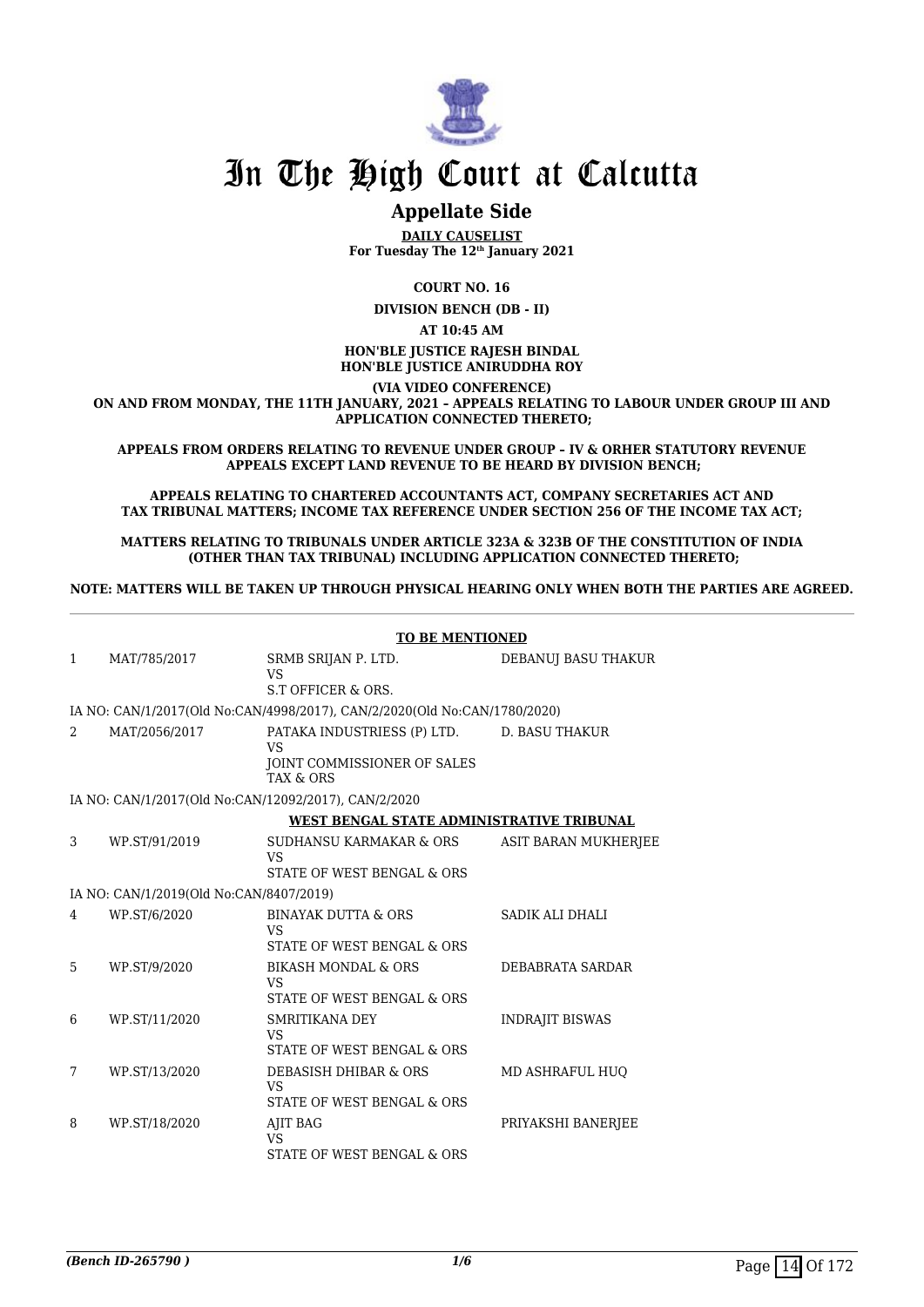| 9  | WP.ST/19/2020                           | THE PRINCIPAL SECRETARY,<br>DEPT. OF FINANCE GOVT. OF W.B.<br>$&$ ORS<br>VS.<br>AMALENDU BIKAS MAHAPATRA &<br>ORS | <b>SUCHARITA PAUL</b>           |
|----|-----------------------------------------|-------------------------------------------------------------------------------------------------------------------|---------------------------------|
| 10 | WP.ST/21/2020                           | SUBHAS CH. KONAR<br>VS.                                                                                           | SUMITRA                         |
| 11 | WP.ST/22/2020                           | STATE OF WEST BENGAL & ORS.<br>STATE OF WB & ANR.<br>VS.<br><b>BIPLAB ROY</b>                                     | ARKA KR. NAG                    |
| 12 | WP.ST/23/2020                           | THE STATE OF WB & ORS.<br>VS<br>PRIYAM UPADHYAY                                                                   | ARKA KR. NAG                    |
| 13 | WP.ST/24/2020                           | THE STATE OF WEST BENGAL &<br>ORS.<br>VS                                                                          | ARKA KR. NAG                    |
|    |                                         | TILOK CH. MONDAL & ORS.                                                                                           |                                 |
| 14 | WP.ST/28/2020                           | IA NO: CAN/1/2020, CAN/2/2020, CAN/3/2020, CAN/4/2020                                                             |                                 |
|    |                                         | <b>SAJAL BISWAS</b><br>VS                                                                                         | IBRAHIM SHAIKH                  |
|    |                                         | STATE OF WEST BENGAL & ORS                                                                                        |                                 |
| 15 | WP.ST/29/2020                           | STATE OF WEST BENGAL & ORS<br>VS.<br>KALIPROSAD MONDAL & ANR                                                      | PRANAB HALDER                   |
| 16 | WP.ST/30/2020                           | <b>ASHOK CHOWDHURY</b>                                                                                            | SANDIPAN MAITY                  |
|    |                                         | <b>VS</b>                                                                                                         |                                 |
|    |                                         | STATE OF WEST BENGAL & ORS                                                                                        |                                 |
| 17 | WP.ST/31/2020                           | <b>BAHAUDDIN</b><br>VS<br>STATE OF WEST BENGAL & ORS                                                              | SANJUKTA<br><b>BHATTACHARYA</b> |
| 18 | WP.ST/32/2020                           | TARAPADA ROY & ORS<br>VS.<br>STATE OF WEST BENGAL & ORS                                                           | RAJESH KUMAR SHAH               |
| 19 | WP.ST/33/2020                           | THE STATE OF WEST BENGAL<br>VS                                                                                    | SOMNATH NASKAR                  |
|    |                                         | TUTU KAPRI & ORS                                                                                                  |                                 |
| 20 | WP.ST/36/2020                           | MD SAMSUDDOZA<br>VS<br>STATE OF WEST BENGAL & ORS                                                                 | <b>SUBRATA GHOSH</b>            |
| 21 | WP.ST/37/2020                           | MD. JAHANGIR SK.<br>VS                                                                                            | PROBAL SARKAR                   |
|    | IA NO: CAN/1/2020(Old No:CAN/2389/2020) | STATE OF WEST BENGAL & ORS.                                                                                       |                                 |
| 22 | WP.ST/38/2020                           | <b>BALAI CHAKRABORTY</b>                                                                                          | ANANYA NEOGI                    |
|    |                                         | VS.<br>STATE OF WEST BENGAL & ORS                                                                                 |                                 |
| 23 | WP.ST/47/2020                           | AMAL KUMAR JANA<br>VS<br>STATE OF WEST BENGAL & ORS                                                               | ANANYA NEOGI                    |
| 24 | WP.ST/48/2020                           | ANIL BAIDYA & ORS<br>VS.                                                                                          | GUDDU SINGH                     |
|    |                                         | STATE OF WEST BENGAL & ORS                                                                                        |                                 |
| 25 | WP.ST/50/2020                           | SK. ENAIT ALI<br>VS<br>STATE OF WEST BENGAL & ORS                                                                 | DIVYA TIWARY                    |
| 26 | WP.ST/51/2020                           | RAJANI KANTA JANA<br>VS<br>STATE OF WEST BENGAL & ORS                                                             | SANJOY KR SARKAR                |
|    |                                         |                                                                                                                   |                                 |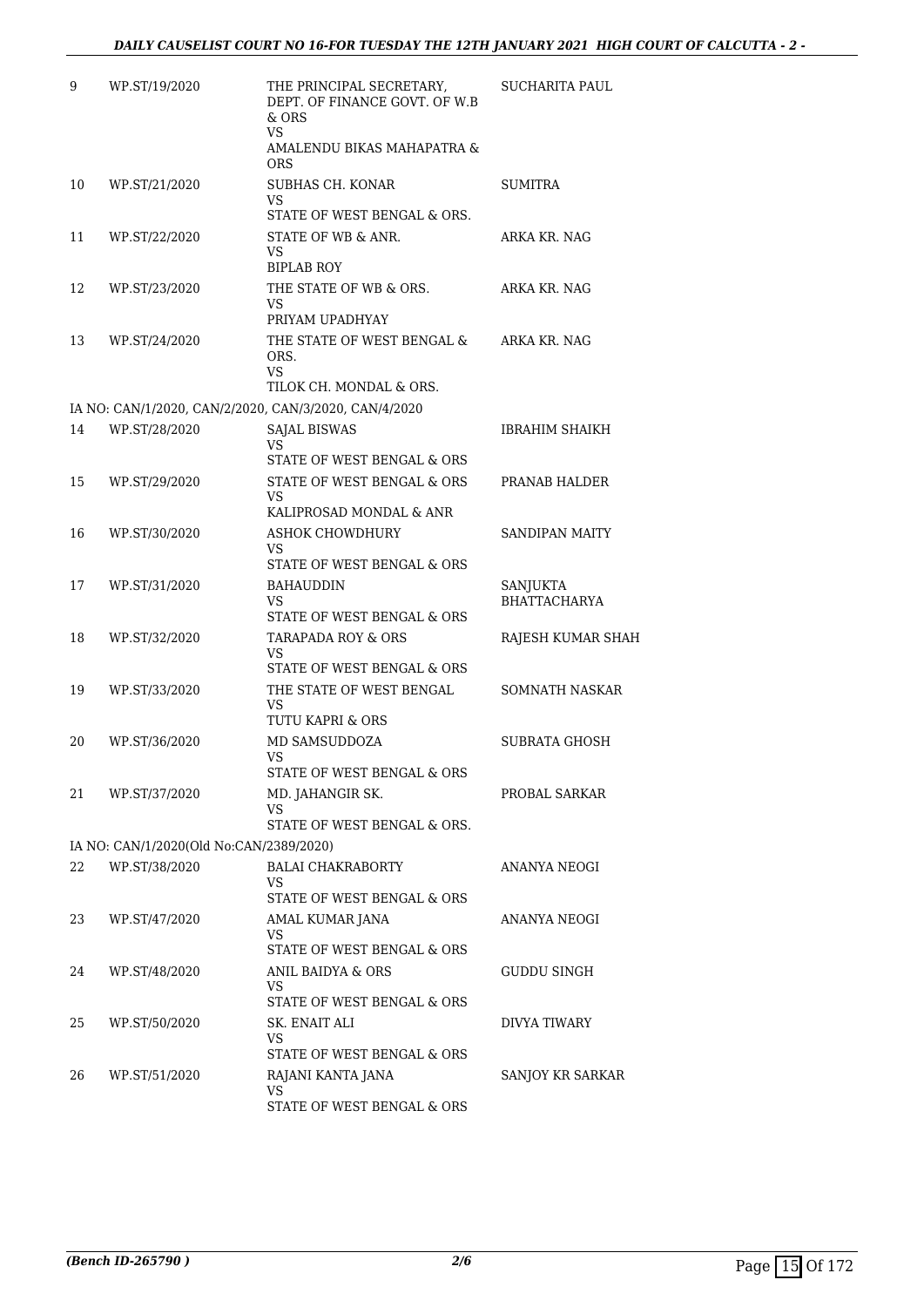| 27 | WP.ST/52/2020     | SADHAN SINGH & ORS<br>VS<br>STATE OF WEST BENGAL & ORS                                                                      | SIMANTIKA DASGUPTA              |
|----|-------------------|-----------------------------------------------------------------------------------------------------------------------------|---------------------------------|
|    | IA NO: CAN/1/2020 |                                                                                                                             |                                 |
| 28 | WP.ST/54/2020     | <b>BHUSAN SINGH</b><br>VS.<br>STATE OF WEST BENGAL & ORS                                                                    | KAMAL KANTA KAR                 |
| 29 | WP.ST/55/2020     | STATE OF WEST BENGAL & ORS<br>VS<br>AMALENDU BIKAS MAHAPATRA                                                                | LALMOHAN BASU                   |
| 30 | WP.ST/56/2020     | JAJNASENI DESHBANDHABI<br>VS.<br>STATE OF WEST BENGAL & ORS                                                                 | SUDIPTA DASGUPTA                |
| 31 | WP.ST/74/2020     | DEBASISH MONDAL<br>VS<br>State of West Bengal                                                                               | RAJIB GHOSH                     |
|    | IA NO: CAN/1/2020 |                                                                                                                             |                                 |
| 32 | WP.ST/83/2020     | JIBAN MAJI AND ANR<br>VS<br>THE STATE OF WEST BENGAL<br>AND ORS                                                             | <b>ANKITA DEY</b>               |
| 33 | WP.ST/92/2020     | <b>SAJAL BISWAS</b><br>VS.<br>STATE OF WEST BENGAL AND<br>ORS.                                                              | INDRANIL HALDER                 |
| 34 | WP.ST/96/2020     | SUBHRAJIT GUHA<br>VS<br>STATE OF WEST BENGAL AND<br>ORS.                                                                    | K.M.HOSSAIN                     |
| 35 | WP.ST/97/2020     | PRADIP KR. CHATTERJEE<br>VS<br>STATE OF WEST BENGAL AND<br>ORS.                                                             | <b>MANOJIT PAL</b>              |
| 36 | WP.ST/102/2020    | STATE OF WEST BENGAL AND<br><b>ANOTHER</b><br>VS<br>CONFEDERATION OF STATE<br>GOVERNMENT EMPLOYEES, WB<br><b>AND OTHERS</b> | SAYAN SINHA                     |
|    | IA NO: CAN/1/2020 |                                                                                                                             |                                 |
| 37 | WP.ST/105/2020    | MD. TOUSHIF JAMAL<br><b>VS</b><br>State of West Bengal                                                                      | ASHOK HALDER                    |
| 38 | WP.ST/106/2020    | <b>SUMAN KAR AND OTHERS</b><br>VS.<br>STATE OF WEST BENGAL AND<br>ORS.                                                      | <b>GOPAL DAS</b>                |
| 39 | WP.ST/107/2020    | DR. ARINDAM ROY<br>VS<br>STATE OF WEST BENGAL AND<br>ORS.                                                                   | <b>BISWARUP NANDY</b>           |
| 40 | WP.ST/109/2020    | KOUSHIK CHATTERJEE<br>VS<br>STATE OF WEST BENGAL AND<br>ORS.                                                                | <b>ASHIS KUMAR</b><br>CHOWDHURY |
| 41 | WP.ST/2/2021      | <b>SWAPAN KUMAR</b><br>BHATTACHARJEE<br>VS                                                                                  | ANKITA DEY                      |
|    |                   | THE STATE OF WEST BENGAL<br>AND ORS                                                                                         |                                 |
|    |                   | <b>CENTRAL ADMN. TRIBUNAL</b>                                                                                               |                                 |
| 42 | WP.CT/225/2013    | RADHESHYAM MRIDHA<br>VS                                                                                                     | APRATIM BHATTACHARYYA           |
|    |                   | UNION OF INDIA & ORS.                                                                                                       |                                 |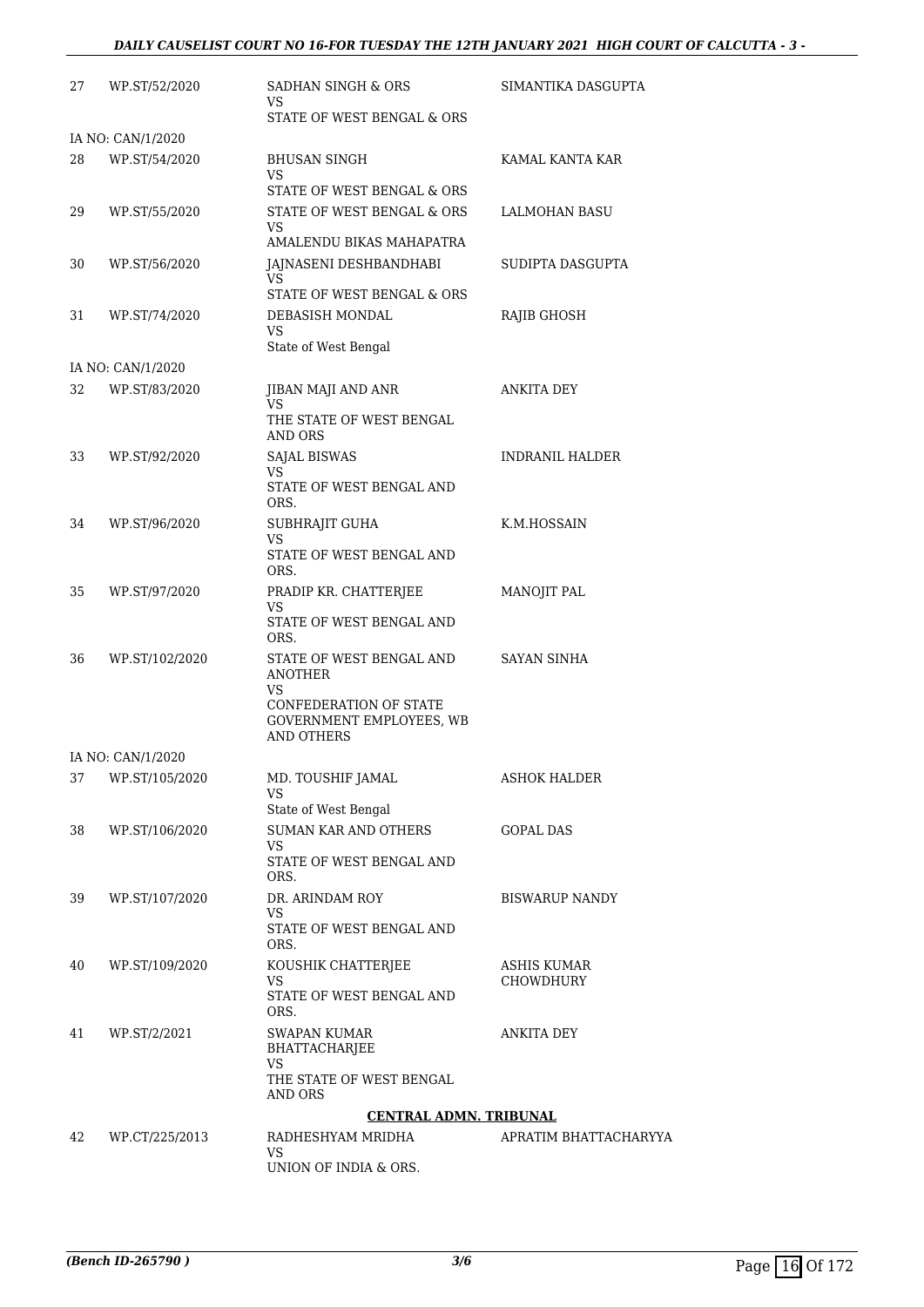| 43 | WP.CT/16/2018                           | UNION OF INDIA & ORS<br>VS                           | ARPA CHAKRABORTY            |
|----|-----------------------------------------|------------------------------------------------------|-----------------------------|
|    |                                         | ANGAD MAHATO & ANR                                   |                             |
| 44 | WP.CT/38/2018                           | DHARAM PAL                                           | A GHOSH                     |
|    |                                         | VS.<br>UNION OF INDIA & ORS                          |                             |
| 45 | WP.CT/102/2018                          | MUKUL CH. MONDAL                                     | VICTOR CHATTERJEE           |
|    |                                         | VS                                                   |                             |
|    |                                         | UNION OF INDIA & ORS.                                |                             |
| 46 | WP.CT/108/2018                          | RANAJIT KUMAR PANDIT & ORS<br>VS                     | <b>SAMIT K MONDAL</b>       |
|    | WP.CT/21/2020                           | <b>MRINMOY PAL &amp; ORS</b><br>UNION OF INDIA & ORS |                             |
| 47 |                                         | VS                                                   | SANAJIT KUMAR GHOSH         |
|    |                                         | MONOJIT ROY                                          |                             |
| 48 | WP.CT/23/2020                           | UNION OF INDIA & ORS<br>VS                           | <b>SOURAV MANDAL</b>        |
|    |                                         | RINKU CHAKRABORTY & ORS                              |                             |
| 49 | WP.CT/27/2020                           | UNION O INDIA & ORS.<br>VS                           | SUSMITA SAHA DUTTA          |
|    |                                         | BIMAL CH. PAUL & ORS.                                |                             |
| 50 | WP.CT/31/2020                           | AMBIA KHATUN<br>VS                                   | <b>SANDIP MONDAL</b>        |
|    |                                         | UNION OF INDIA & ORS                                 |                             |
| 51 | WP.CT/60/2020                           | <b>MD ELIAS KHAN</b>                                 | SANDIPAN BANERJEE           |
|    |                                         | VS<br>STEEL AUTHORITY OF INDIA AND<br><b>ORS</b>     |                             |
| 52 | WP.CT/75/2020                           | UNION OF INDIA AND ORS.                              | DEEPAK KR SINGH             |
|    |                                         | VS<br>CHANDI DAS KHAN AND ORS                        |                             |
|    |                                         | LAND REFORMS TENANCY TRIBUNAL                        |                             |
| 53 | WPLRT/26/2020                           | DINESH AGARWAL                                       | <b>DINESH AGARWAL</b>       |
|    |                                         | VS                                                   |                             |
|    |                                         | STATE OF WEST BENGAL & ORS                           |                             |
| 54 | WPLRT/70/2018                           | NASIRAM NANDI                                        | MD SHAHID                   |
|    |                                         | VS<br>STATE OF WEST BENGAL & ORS                     |                             |
|    | IA NO: CAN/1/2019(Old No:CAN/2460/2019) |                                                      |                             |
|    | 55 WPLRT/82/2018                        | KALPANA RANI DUTTA                                   | ASHOK KR. JHA               |
|    |                                         | VS                                                   |                             |
|    |                                         | STATE OF WEST BENGAL & ORS.                          |                             |
| 56 | WPLRT/139/2019                          | KAJAL DUTTA PRAMANIK<br>VS                           | MD YOUNUSH MONDAL           |
|    |                                         | STATE OF WEST BENGAL & ORS                           |                             |
| 57 | WPLRT/16/2020                           | SANKAR MAHAPATRA<br>VS                               | SAILENDRA SEKHAR<br>BAYERD  |
|    |                                         | STATE OF WEST BENGAL & ORS.                          |                             |
|    | IA NO: CAN/1/2020, CAN/2/2020           |                                                      |                             |
| 58 | WPLRT/20/2020                           | HARI PADA JANA & ORS                                 | RAJ DIP RAY                 |
|    |                                         | VS                                                   |                             |
|    |                                         | STATE OF WEST BENGAL & ORS                           |                             |
| 59 | WPLRT/22/2020                           | HAREKRISHNA MONDAL & ORS<br>VS                       | LAKSHMINATH<br>VHATTACHARYA |
|    |                                         | STATE OF WEST BENGAL & ORS                           |                             |
| 60 | WPLRT/23/2020                           | SMT BHABANI MAITI                                    | <b>BISWAJIT SAU</b>         |
|    |                                         | VS                                                   |                             |
|    |                                         | STATE OF WEST BENGAL & ORS                           |                             |
| 61 | WPLRT/24/2020                           | SK BARSHED ALI<br>VS                                 | SK. BARSHED ALI             |
|    |                                         | STATE OF WEST BENGAL & ORS                           |                             |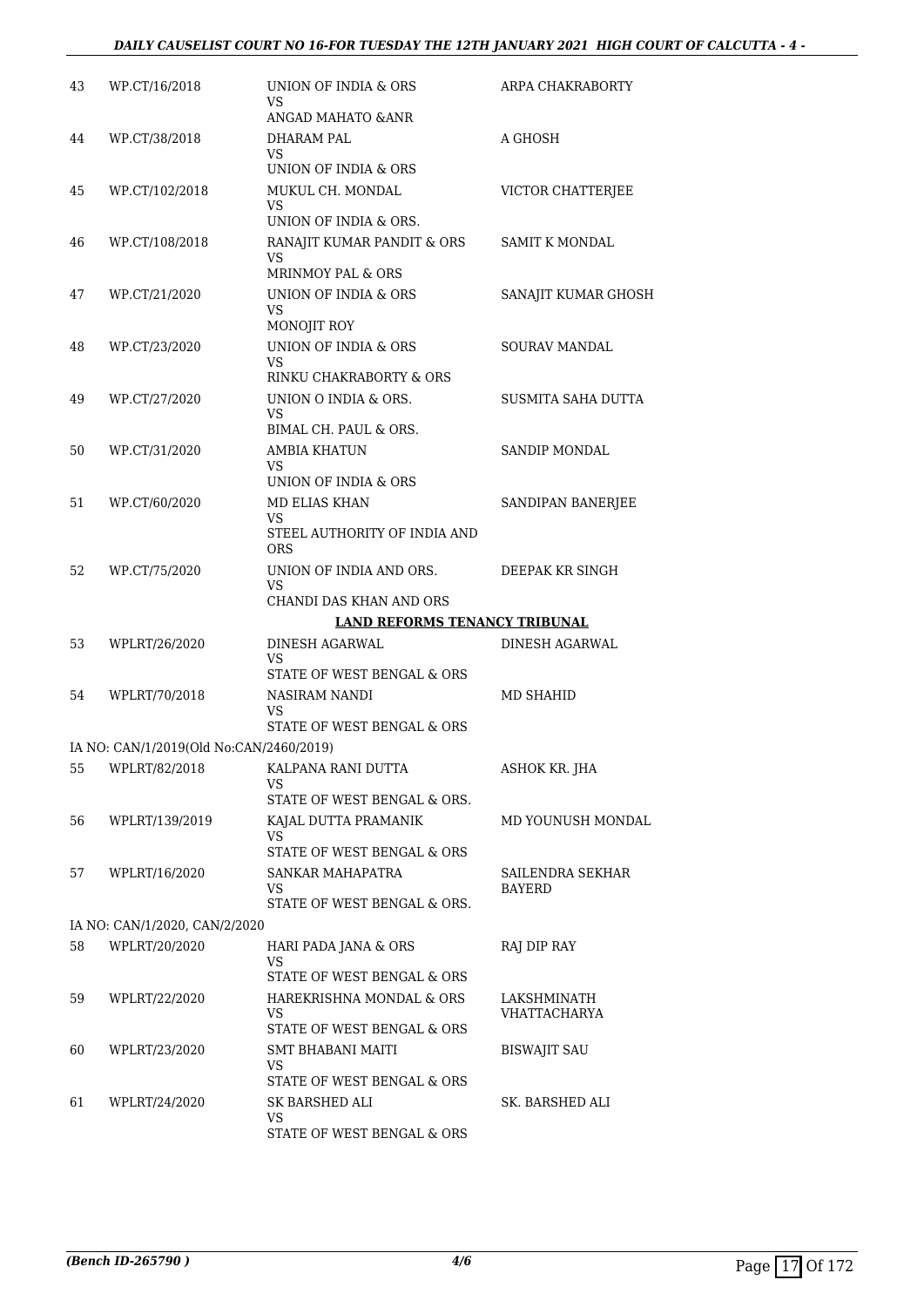| 62 | WPLRT/25/2020 | JOYDEB CHAKRABORTY<br>VS<br>STATE OF WEST BENGAL & ORS                                   | HIMADRI KUMAR MAHATA |
|----|---------------|------------------------------------------------------------------------------------------|----------------------|
| 63 | WPLRT/27/2020 | PHATICK CHANDRA KHAN<br>VS<br>STATE OF WEST BENGAL & ORS                                 | MD HOSSAIN           |
| 64 | WPLRT/28/2020 | NAMITA GHOSH<br>VS<br>STATE OF WEST BENGAL & ORS                                         | DEBASIS SUR          |
| 65 | WPLRT/37/2020 | SIDDESWAR DE<br>VS<br>STATE OF WEST BENGAL AND<br>ORS.                                   | UTTIYA RAY           |
| 66 | WPLRT/38/2020 | <b>SOMA AICH</b><br><b>VS</b><br>STATE OF WEST BENGAL AND<br>ORS.                        | <b>ABDUS SALAM</b>   |
| 67 | WPLRT/39/2020 | RANAJIT KUMAR BERA AND<br><b>OTHERS</b><br><b>VS</b><br>STATE OF WEST BENGAL AND<br>ORS. | <b>SAKYA MAITY</b>   |
| 68 | WPLRT/40/2020 | <b>ASIT GAYEN</b><br>VS<br>STATE OF WEST BENGAL AND<br>ORS.                              | KAPIL CHANDRA SAHOO  |
| 69 | WPLRT/41/2020 | <b>BISWANTH MAJHI</b><br><b>VS</b><br>STATE OF WEST BENGAL AND<br>ORS.                   | DIPANKAR PAL         |
| 70 | WPLRT/42/2020 | STATE OF WEST BENGAL AND<br>ORS.<br>VS<br>NARAYAN CHANDRA SAHA AND<br><b>ORS</b>         | NILOTPAL CHATTERJEE  |
| 71 | WPLRT/43/2020 | JADAV DAS AND OTHERS<br>VS<br>STATE OF WEST BENGAL AND<br>ORS.                           | KAPIL CHANDRA SAHOO  |
| 72 | WPLRT/44/2020 | JADAV DAS AND OTHERS<br><b>VS</b><br>STATE OF WEST BENGAL AND<br>ORS.                    | KAPIL CHANDRA SAHOO  |
| 73 | WPLRT/45/2020 | <b>JADAV DAS AND OTHERS</b><br>VS.<br>STATE OF WEST BENGAL AND<br>ORS.                   | KAPIL CHANDRA SAHOO  |
| 74 | WPLRT/46/2020 | JADAV DAS AND OTHERS<br>VS<br>STATE OF WEST BENGAL AND<br>ORS.                           | KAPIL CHANDRA SAHOO  |
| 75 | WPLRT/47/2020 | JADAV DAS AND OTHERS<br>VS.<br>STATE OF WEST BENGAL AND<br>ORS.                          | KAPIL CHGANDRA SAHOO |
| 76 | WPLRT/48/2020 | JADAV DAS AND OTHERS<br>VS<br>STATE OF WEST BENGAL AND<br>ORS.                           | KAPIL CHANDRA SAHOO  |
| 77 | WPLRT/49/2020 | JADAV DAS AND OTHERS<br>VS<br>STATE OF WEST BENGAL AND<br>ORS.                           | KAPIL CHANDRA SAHOO  |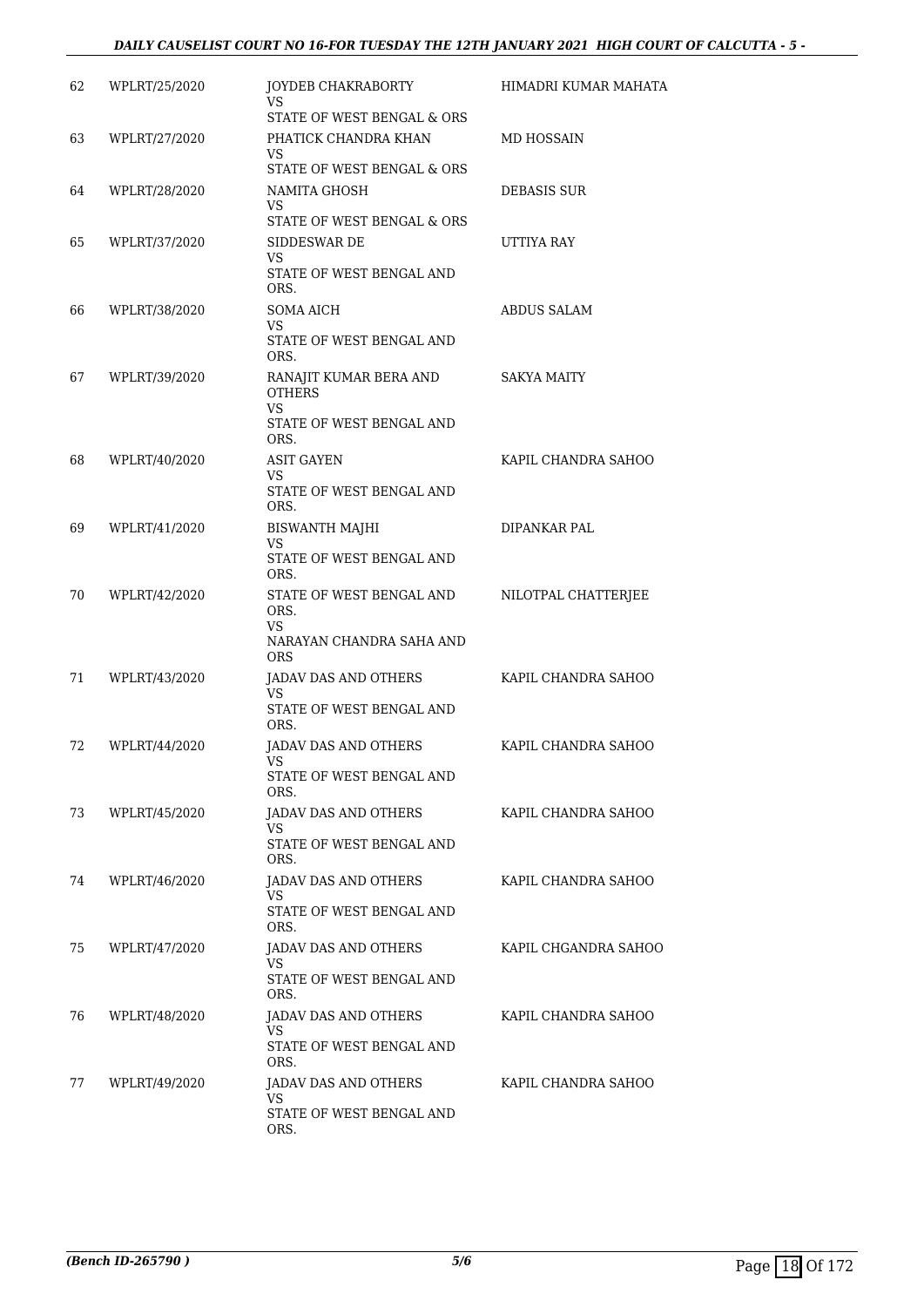| 78 | WPLRT/50/2020 | JADAV DAS AND OTHERS<br>VS<br>STATE OF WEST BENGAL AND<br>ORS. | KAPIL CHANDRA SAHOO |
|----|---------------|----------------------------------------------------------------|---------------------|
| 79 | WPLRT/51/2020 | LATIKA GHOSH AND ORS<br>VS<br>STATE OF WEST BENGAL AND<br>ANR  | LL. ROY             |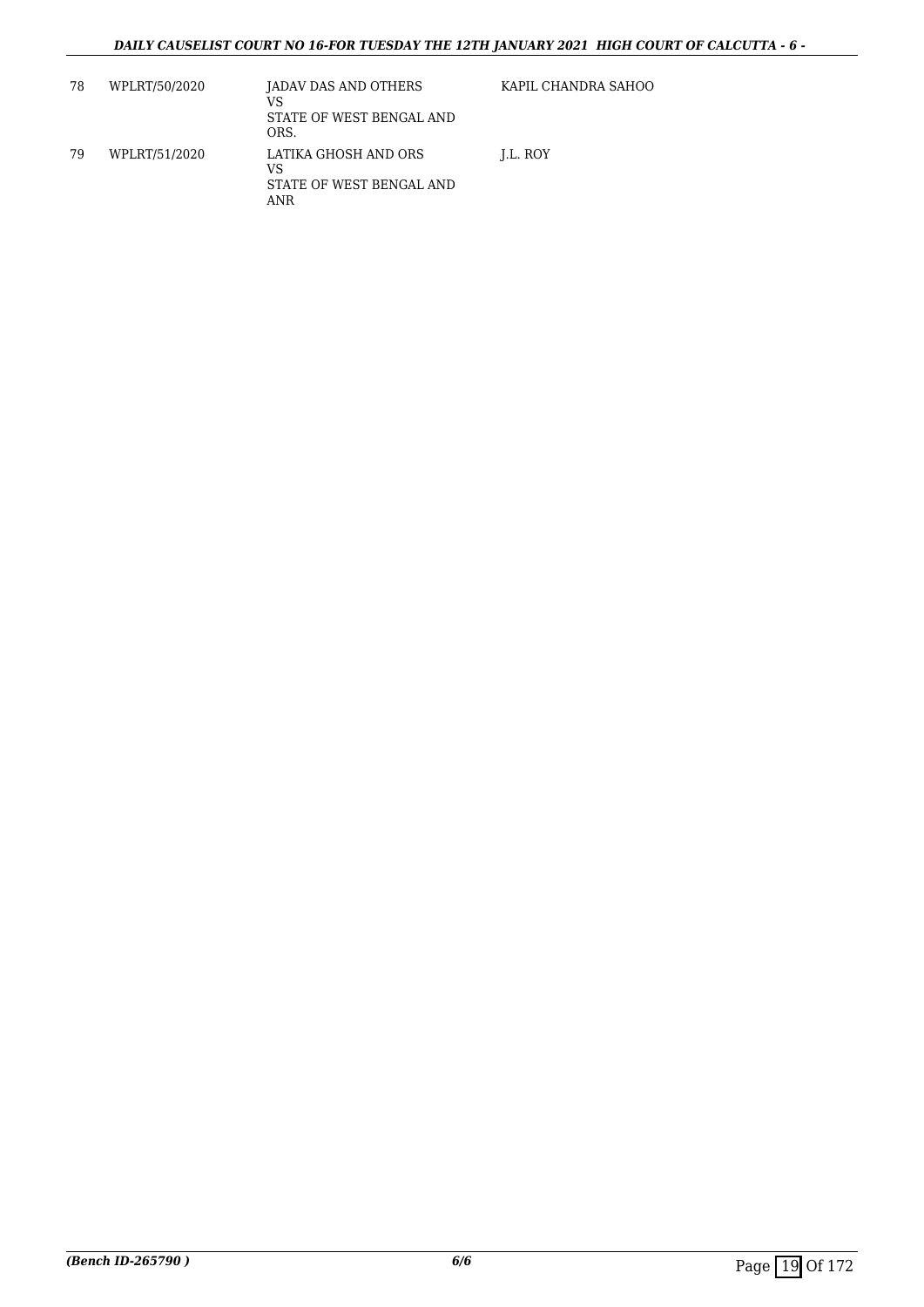

## **Appellate Side**

**DAILY CAUSELIST For Tuesday The 12th January 2021**

**COURT NO. 3 DIVISION BENCH (DB - III) AT 10:45 AM HON'BLE JUSTICE I. P. MUKERJI HON'BLE JUSTICE MD. NIZAMUDDIN**

**(VIA VIDEO CONFERENCE)**

**ON AND FROM MONDAY, THE 11TH JANUARY 2021 - AFTER COMPLETION OF COMMERCIAL APPELLATE DIVISION BENCH – WILL TAKE UP APPEALS UNDER ARBITRATION ACT, 1940 AND ARBITRATION & CONCILIATION ACT, 1996, INCLUDING APPLICATIONS CONNECTED THERETO;**

**HEARING OF WRIT APPEALS IRRESPECTIVE OF CLASSIFICATION INCLUDING APPLICATIONS CONNECTED THERETO.**

**NOTE : ON AND FROM MONDAY (11.01.2021) APPELLATE SIDE MATTERS WILL BE TAKEN UP FROM 3.00 P.M. OR IMMEDIATELY AFTER EXHAUSTION OF ORIGINAL SIDE MATTERS, WHICHEVER IS EARLIER.** 

**NOTE: MATTERS WILL BE TAKEN UP THROUGH PHYSICAL HEARING ONLY WHEN BOTH THE PARTIES ARE AGREED.**

|                | <b>CONTEMPT APPLICATION</b>                         |                                                                                     |                                                                                                     |  |  |
|----------------|-----------------------------------------------------|-------------------------------------------------------------------------------------|-----------------------------------------------------------------------------------------------------|--|--|
| $\mathbf{1}$   | CPAN/433/2020                                       | ARANI MUKHOPADHYAY<br><b>VS</b><br><b>NAVENDU RAI</b>                               | NIBEDITA MUKHERJEE                                                                                  |  |  |
|                | IA NO: CAN/1/2020                                   |                                                                                     |                                                                                                     |  |  |
| wt2            | FMA/1756/2019                                       | ARANI MUKHOPADHYAAY<br><b>VS</b><br>EMPLOYEES PROVIDENT FUND<br>ORGANAIZATION & ORS | NIBEDITA MUKHERJEE                                                                                  |  |  |
|                |                                                     | <b>APPLICATION</b>                                                                  |                                                                                                     |  |  |
| 3              | FMA/306/2019                                        | NTPC LTD<br><b>VS</b><br>DR TEJ NARAYAN SINGH TARUN &<br><b>ORS</b>                 | UTAM KUMAR MONDAL                                                                                   |  |  |
|                |                                                     |                                                                                     | IA NO: CAN/1/2018(Old No:CAN/10165/2018), CAN/2/2019(Old No:CAN/10421/2019), CAN/3/2020, CAN/4/2020 |  |  |
| $\overline{4}$ | SAT/58/2020                                         | MD RAJKUMAR<br>VS<br><b>SULEKHA BEGUM</b>                                           | ALI AHSAN ALAMGIR                                                                                   |  |  |
|                | IA NO: CAN/1/2020(Old No:CAN/2929/2020), CAN/2/2020 |                                                                                     |                                                                                                     |  |  |
|                |                                                     | <b>FOR HEARING</b>                                                                  |                                                                                                     |  |  |
| 5.             | FMA/1201/2009                                       | SWAPNA ATTA & ORS.<br><b>VS</b><br>STATE OF WB & ORS.                               | <b>PRASUN GHOSH</b>                                                                                 |  |  |
| 6              | MAT/759/2014<br>$(P-I+OS+2PBs.)$ (Top)              | <b>MATIUR RAHAMAN</b><br><b>VS</b><br>MD. ABDUL KHAYAR & ORS                        | <b>GOLAM MASTAFA</b>                                                                                |  |  |
|                | IA NO: CAN/1/2014(Old No:CAN/5901/2014)             |                                                                                     |                                                                                                     |  |  |
| 7              | FMA/1281/2016<br>$(P-I+OB+2nd J.$<br>Copy+2PBs.)    | ASHOK KR. MAHANTA<br><b>VS</b><br>THE CENTRAL BANK OF INDIA &<br>ORS.               | SUPRIYO CHATTOPADHYAY                                                                               |  |  |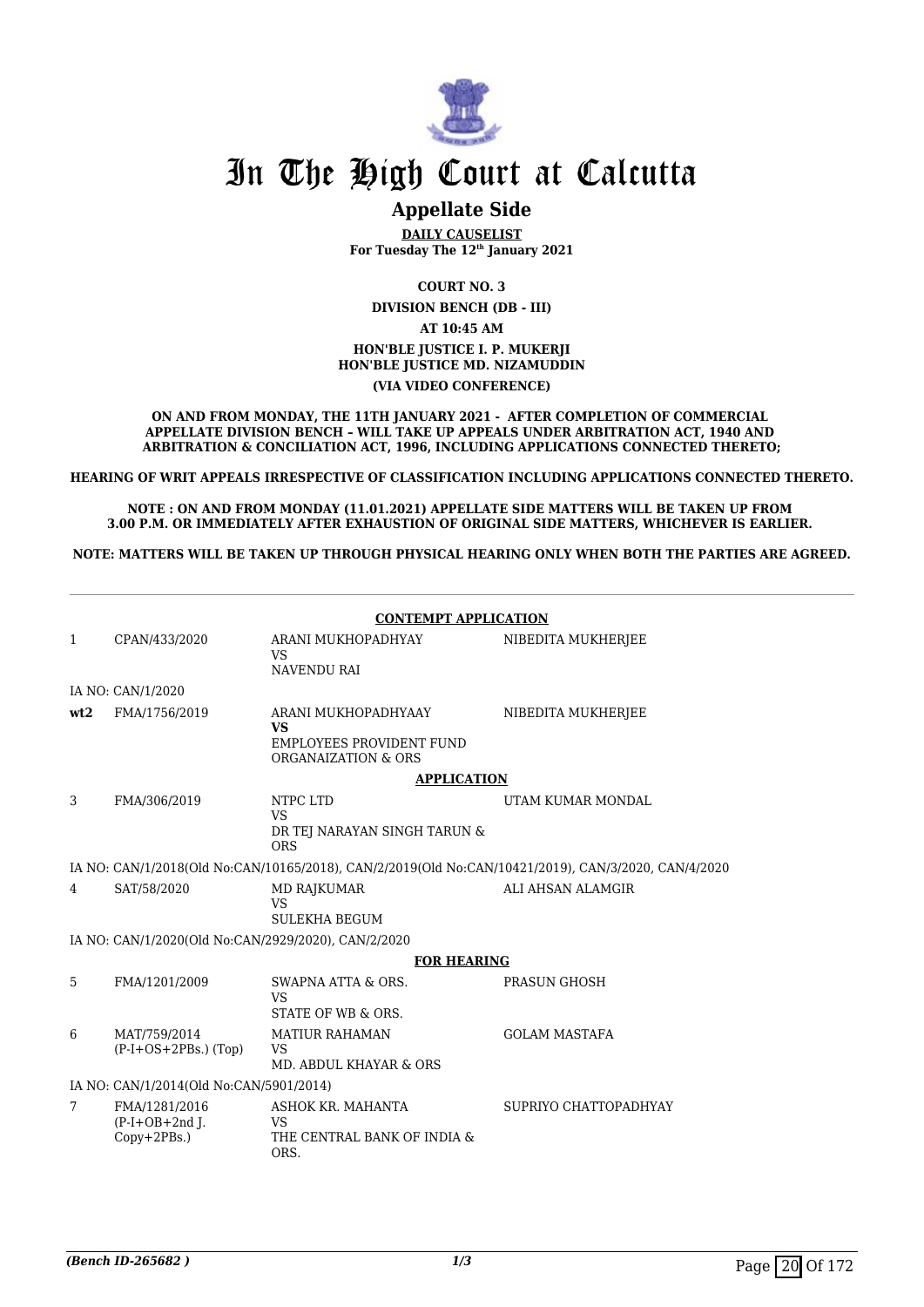| 8  | FMA/2274/2016<br>$(P-I+OB+2nd J.$<br>Copy+2PBs.)      | UNION OF INDIA & ORS<br>VS<br><b>GOUTAM RAM</b>                                                       | APARNA BANERJEE        |
|----|-------------------------------------------------------|-------------------------------------------------------------------------------------------------------|------------------------|
|    | IA NO: CAN/2/2016(Old No:CAN/1905/2016)               |                                                                                                       |                        |
| 9  | FMA/559/2018                                          | <b>BONGAON CENTRAL</b><br>COOPERATIVE MARKETING<br>SOCIETY LTD.<br>VS.<br>STATE OF WEST BENGAL & ORS. | RAMESH DHARA           |
|    | IA NO: CAN/1/2017(Old No:CAN/11180/2017)              |                                                                                                       |                        |
| 10 | MAT/1355/2018                                         | ARINDAM SAHA                                                                                          | MAHABOOB AHMED         |
|    | $(P-I+OS+2nd J. Copy)$                                | VS<br>INDIAN OIL CORP LTD & ORS                                                                       |                        |
| 11 | MAT/1375/2018<br>$(P-I+OS+2nd J.Copy) + 2 VS$<br>PBs. | EASTERN COALFIELDS LTD<br><b>GOURINATH BANERJEE &amp; ORS</b>                                         | SANCHITA BARMAN RAY    |
| 12 | MAT/508/2019                                          | THE STATE OF WEST BENGAL &<br><b>ORS</b><br><b>VS</b>                                                 | TAPATI SAMANTA         |
| 13 | FMA/686/2019<br>$(P-I+OB+2nd$ J.<br>$Copy+2PBs.)$     | SMT RAJ KISHORI RAO & ORS<br><b>BINAY KUMAR</b><br>VS<br>EASTERN COAL FIELDS LIMITED<br>& ORS         | ARUNAVA GANGULY        |
| 14 | MAT/715/2019<br>$P-I+OS+2P.B.)$                       | THE MANAGING COMMITTEE,<br><b>BASUDEBPUR HIGH SCHOOL &amp;</b><br>ANR<br><b>VS</b>                    | <b>SUBHAS JANA</b>     |
|    |                                                       | STATE OF WEST BENGAL & ORS                                                                            |                        |
|    | IA NO: CAN/2/2020, CAN/3/2020                         |                                                                                                       |                        |
| 15 | FMA/718/2019<br>$+2$ PBs.                             | KUMAR MUKHOPADHYAY<br>VS<br>STATE OF WEST BENGAL & ORS                                                | K.P. MUHURI            |
|    | IA NO: CAN/1/2019(Old No:CAN/331/2019)                |                                                                                                       |                        |
|    | wt16 FMA/719/2019                                     | KUMAR MUKHOPADHYAY<br>VS<br>STATE OF WEST BENGAL & ORS                                                | K.P. MUHURI            |
|    | IA NO: CAN/1/2019(Old No:CAN/332/2019)                |                                                                                                       |                        |
| 17 | FMA/845/2019<br>$(P-I+OS+2nd$ ].                      | KARTICK CHANDRA GHOSH<br><b>VS</b><br>UNION OF INDIA & ORS                                            | <b>ASOK KUMAR JANA</b> |
| 18 | Copy+2PBs.)<br>FMA/896/2019                           | MAHENDRA MISHRA                                                                                       | MRINAL KANTI KUNDU     |
|    | $(Pt-I+OB+2nd$<br>$J$ . $Copy + 2PBs$ .)              | <b>VS</b><br>THE MANAGING DIRECTOR, M/S<br>GLUCONATE HEALTH LIMITED &<br><b>ORS</b>                   |                        |
| 19 | FMA/985/2019<br>$(P-I+OS+2nd J.$<br>Copy+2PBs.)       | <b>SIPRA KHAN</b><br>VS<br>HPCL & ORS.                                                                | <b>GOUTAM DEY</b>      |
| 20 | MAT/1213/2019                                         | <b>AVIJIT DAS</b><br>VS<br>W.B. SURFACE TRANSPORT<br>CORPORATION LTD. & ORS                           | PAPPU ADHIKARI         |
| 21 | MAT/1427/2019<br>$(Pt-I+O.S.+2ndJ.$<br>$Copy+4PBs.$ ) | KHIZIR HAYAT<br>VS<br>STATE OF WEST BENGAL & ORS                                                      | SK SAMIM AKHTER        |
| 22 | FMA/1657/2019                                         | SRIJIB KUMAR PATRA<br>VS<br>UNION OF INDIA & ORS                                                      | SUBHAS JANA            |
| 23 | MAT/1918/2019                                         | <b>SUMON ROY</b><br>VS<br>STATE OF WEST BENGAL & ORS                                                  | ANINDA BHATTACHARYA    |
|    |                                                       |                                                                                                       |                        |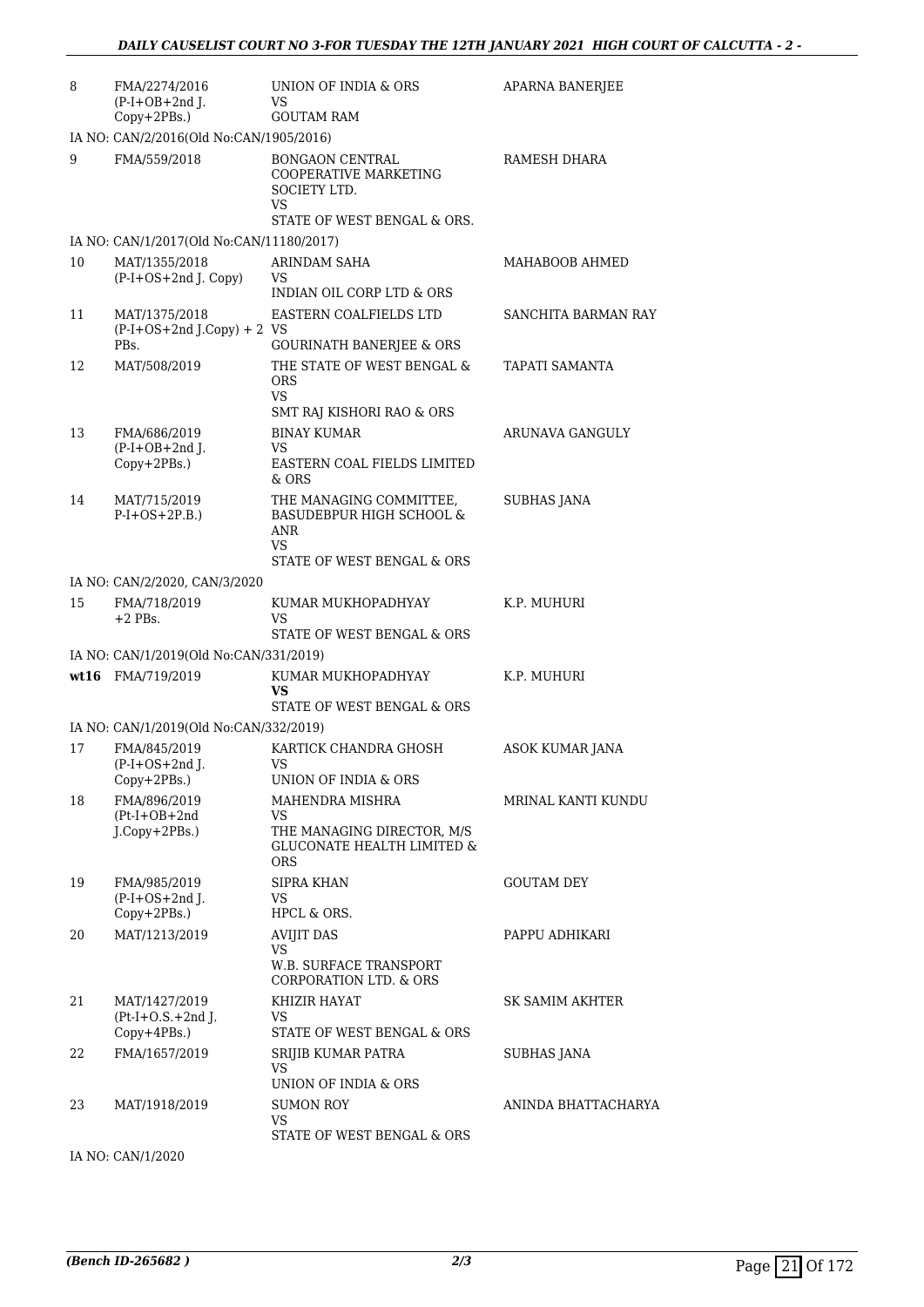| 24 | FMA/79/2020                                        | SREE SREE BANESWAR SHIB<br>THAKUR SHEBAIT ESTATE<br>VS<br>KMC & ORS. | PARTHA CHAKRABORTY   |
|----|----------------------------------------------------|----------------------------------------------------------------------|----------------------|
|    | IA NO: CAN/3/2020(Old No:CAN/4137/2020)            |                                                                      |                      |
| 25 | FMA/339/2020<br>$(P-I+OB+2nd$ ].<br>$Copy+2PBs.$ ) | RAJU MISHRA & ORS.<br>VS<br>UNION OF INDIA & ORS.                    | DURGA SANKAR MULLICK |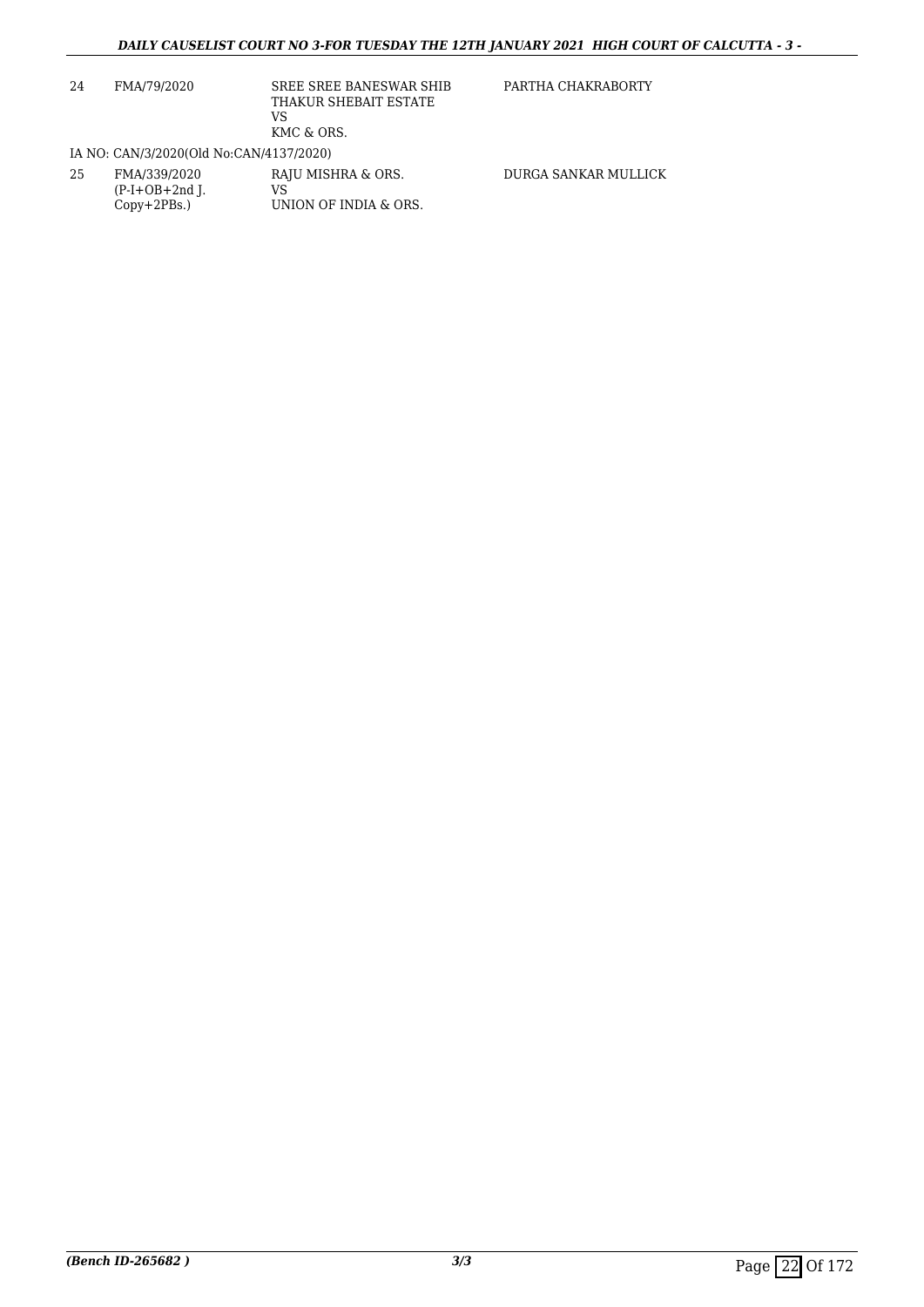

# **Appellate Side**

**DAILY CAUSELIST For Tuesday The 12th January 2021**

**COURT NO. 37**

**DIVISION BENCH (DB - III)**

**AT 10:45 AM**

**HON'BLE JUSTICE I. P. MUKERJI HON'BLE JUSTICE MD. NIZAMUDDIN (VIA VIDEO CONFERENCE)**

**ON AND FROM MONDAY, THE 11TH JANUARY, 2021 - WILL SIT TOGETHER TO TAKE UP ALL APPEALS UNDER COMMERCIAL COURTS, COMMERCIAL DIVISION AND COMMERCIAL APPELLATE DIVISION OF THE HIGH COURT'S ACT, 2015**

**NOTE: IMMEDIATELY AFTER EXHAUSTION OF ORIGINAL SIDE, APPELLATE SIDE MATTERS WILL BE TAKEN UP.**

**NOTE: MATTERS WILL BE TAKEN UP THROUGH PHYSICAL HEARING ONLY WHEN BOTH THE PARTIES ARE AGREED.**

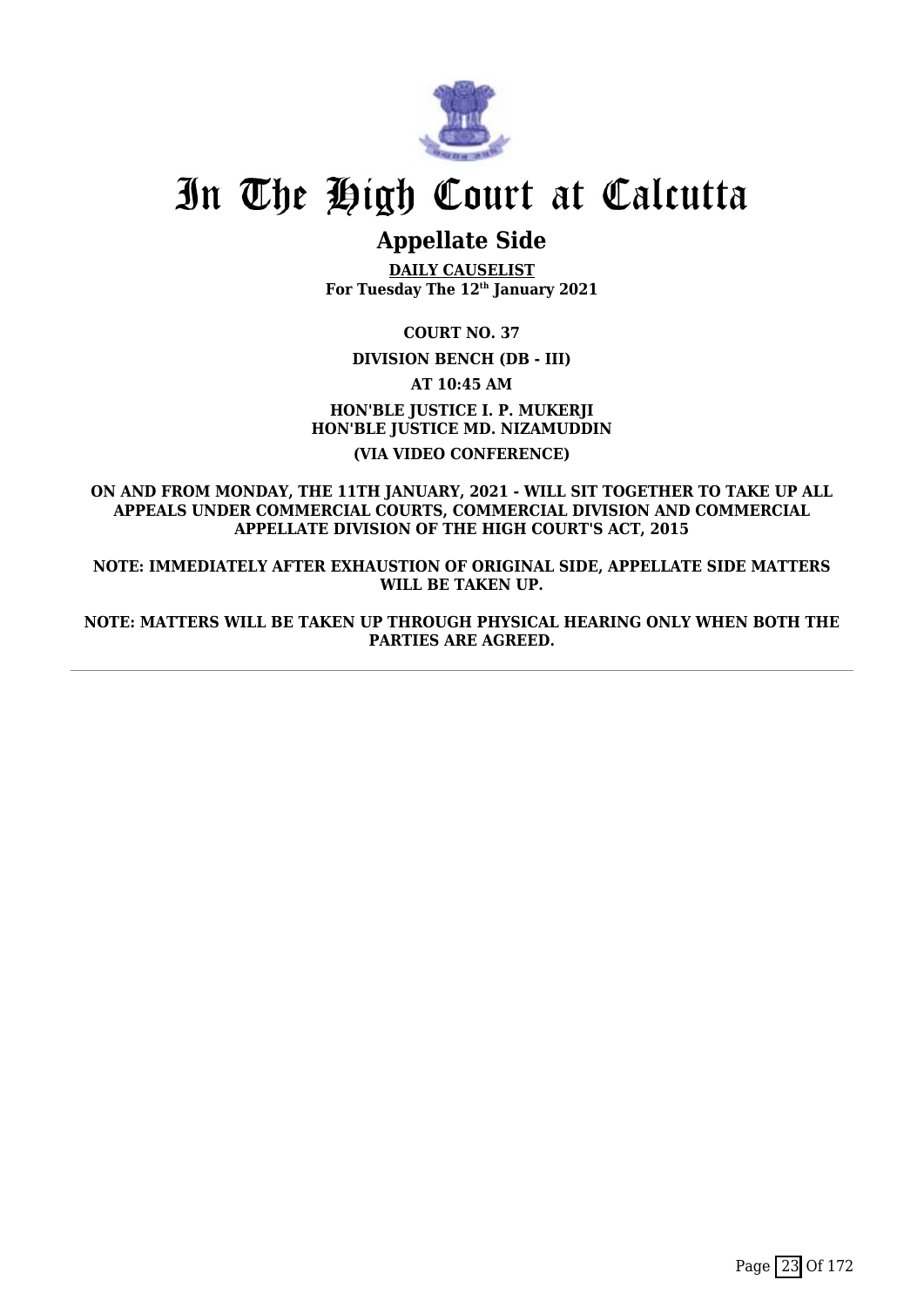

## **Appellate Side**

**DAILY CAUSELIST For Tuesday The 12th January 2021**

**COURT NO. 2**

## **DIVISION BENCH (DB- IV)**

**AT 10:45 AM**

**HON'BLE JUSTICE HARISH TANDON HON'BLE JUSTICE KAUSIK CHANDA (VIA VIDEO CONFERENCE)**

**ON AND FROM MONDAY, THE 11TH JANUARY, 2021 - ADMISSION OF APPEALS UNDER ORDER XLI OF THE CODE OF CIVIL PROCEDURE INCLUDING APPLICATIONS CONNECTED THERETO;** 

**ANY OTHER FIRST APPEALS & FIRST MISCELLANEOUS APPEALS NOT ASSIGNED TO ANY OTHER BENCH & APPLICATIONS CONNECTED THERETO,** 

### **LAWAZIMA;**

#### **APPEALS RELATING TO LAND UNDER GROUP I AND APPLICATIONS CONNECTED THERETO;**

#### **APPEALS RELATING TO TRANSPORT & TELECOMMUNICATION UNDER GROUP VII AND REGULATION OF INDUSTRIES & ESSENTIAL COMMODITIES & VARIOUS CENTRAL ORDERS UNDER GROUP VIII AND APPLICATIONS CONNECTED THERETO;**

#### **NOTE: MATTERS WILL BE TAKEN UP THROUGH PHYSICAL HEARING ONLY WHEN BOTH THE PARTIES ARE AGREED**

#### **TO BE MENTIONED**

| MAT/429/2018<br>(Assigned) | THE ASSISTANT SECY., THE<br>SCHOOL EDU DEPT, BIKASH<br><b>BHAWAN &amp;ORS</b><br>VS<br>SUDHIR KUMAR MALLICK & | SUMAN DEY |  |
|----------------------------|---------------------------------------------------------------------------------------------------------------|-----------|--|
|                            | ANR                                                                                                           |           |  |
|                            |                                                                                                               |           |  |

IA NO: CAN/1/2018(Old No:CAN/3857/2018), CAN/2/2018(Old No:CAN/3858/2018)

2 MAT/1533/2019 (Assigned) THE STATE OF W.B. & ORS VS OLIMA KHATUN & ORS SUMON DEY

IA NO: CAN/1/2019(Old No:CAN/10509/2019), CAN/2/2019(Old No:CAN/10510/2019)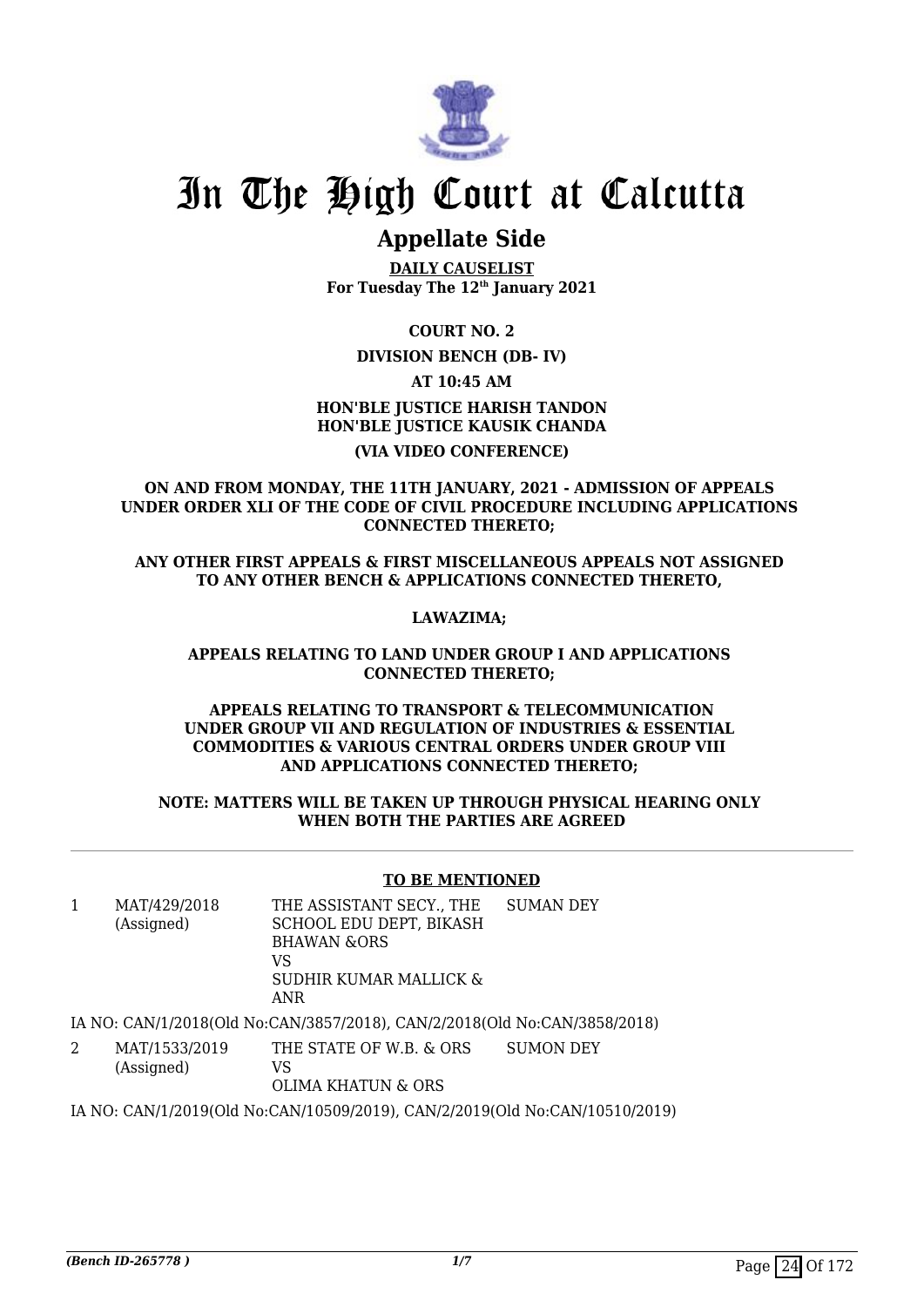| 3  | MAT/608/2020<br>(Assigned)               | MEDICAL COUNCIL OF<br><b>INDIA</b><br><b>VS</b><br>ARGHYA DAS AND ORS                                                                | <b>SUNIT KUMAR ROY</b>                                                                    |
|----|------------------------------------------|--------------------------------------------------------------------------------------------------------------------------------------|-------------------------------------------------------------------------------------------|
|    | IA NO: CAN/1/2020                        |                                                                                                                                      |                                                                                           |
|    | wt4 MAT/609/2020                         | MCI<br><b>VS</b><br>DWAIPAYAN GUCHHAIT                                                                                               | <b>SUNIT KUMAR ROY</b>                                                                    |
|    | IA NO: CAN/1/2020                        |                                                                                                                                      |                                                                                           |
|    |                                          | <b>ORDER XLI RULE II</b>                                                                                                             |                                                                                           |
| 5  | SAT/510/2016                             | KAMALA MAJHI & ORS<br><b>VS</b><br><b>RABINDRA NATH</b><br><b>CHAKRABORTY&amp; ORS</b>                                               | <b>SUDIP CHAKRABORTY</b>                                                                  |
|    | No:CAN/9468/2019)                        |                                                                                                                                      | IA NO: CAN/3/2018(Old No:CAN/4312/2018), CAN/5/2018(Old No:CAN/8638/2018), CAN/6/2019(Old |
| 6  | SAT/134/2018<br>(Defective)              | MAJEDUR RAHAMAN DEAD<br><b>R/P BY FARUK HOSSAIN &amp;</b><br><b>ORS</b><br><b>VS</b><br><b>SUNIRMAL SOREN &amp; ORS</b>              | <b>ASIF DEWAN</b>                                                                         |
| 7  | SA/191/2018                              | SK AZAD ALI<br><b>VS</b><br><b>TPAN KUMAR ROY</b>                                                                                    | DEBNATH MAHATA                                                                            |
| 8  | SAT/293/2018<br>(Defective)              | <b>JYOTIRMOY BANERJEE &amp;</b><br><b>ANR</b><br><b>VS</b><br>SUB DIVISIONAL LAND &<br>L.R. OFFICER(EPL)<br><b>ASANSOL &amp; ORS</b> | PINAKI DHALI                                                                              |
| 9  | SAT/319/2018                             | NURABANU BIBI & ORS<br><b>VS</b><br>MD JABED                                                                                         | <b>BARUN CHATTERJEE</b>                                                                   |
| 10 | SAT/501/2018                             | ANIL KUMAR JANA<br><b>VS</b><br>ANIL KUMAR PATRA & ORS                                                                               | PRIYABRATA GHOSH                                                                          |
| 11 | SAT/55/2019<br>(Defective)               | SALKE SOREN @ SANTI<br>VS<br><b>MAYA PODDAR &amp; ORS</b>                                                                            | SAYANI<br><b>BHATTACHARYA</b>                                                             |
| 12 | SA/228/2019                              | SWADESH RANJAN SANYAL<br>& OPS<br><b>VS</b><br>IDST& ISNJREPNBY<br><b>PRATAP KUMAR DAS &amp; ORS</b>                                 | <b>SAUNAK</b><br><b>BHATTACHARYA</b>                                                      |
|    | IA NO: CAN/1/2015(Old No:CAN/12138/2015) |                                                                                                                                      |                                                                                           |
| 13 | SAT/248/2019<br>(Defective)              | NURUL ISLAM<br><b>VS</b><br>ABDUS SALAM & ORS                                                                                        | DYUTIMAN BANERJEE                                                                         |
|    | IA NO: CAN/1/2019(Old No:CAN/10356/2019) |                                                                                                                                      |                                                                                           |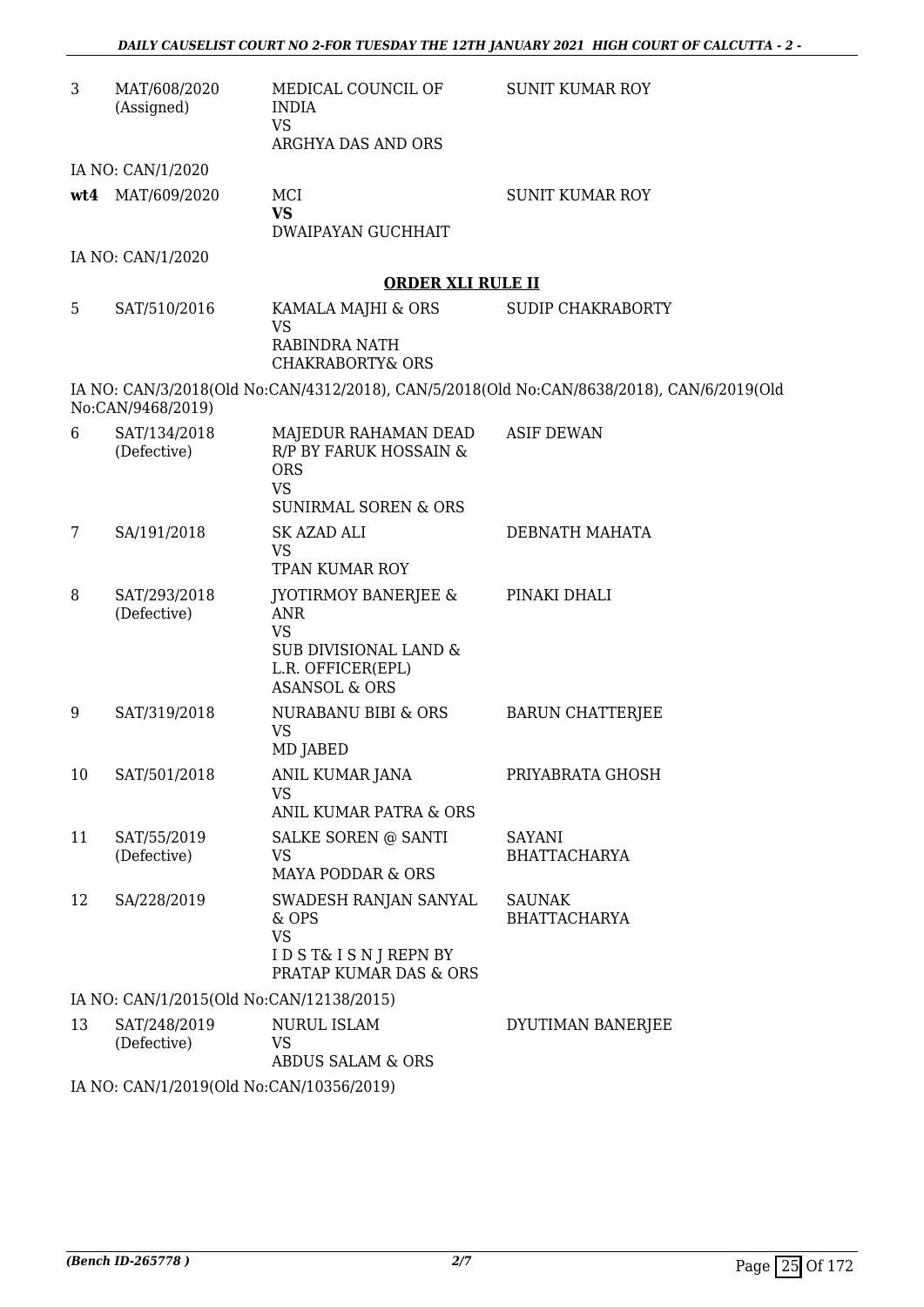| 14 | SAT/293/2019                             | NILIMA NASKAR<br><b>VS</b><br><b>SIKHA SARKAR &amp; ANR</b>                                     | <b>SOUNAK</b><br><b>BHATTACHARYA</b>     |
|----|------------------------------------------|-------------------------------------------------------------------------------------------------|------------------------------------------|
|    | IA NO: CAN/1/2019(Old No:CAN/9841/2019)  |                                                                                                 |                                          |
| 15 | SAT/303/2019<br>(Defective)              | NAWAL KISHORE RAJAK<br>VS<br>RAMA SARDAR & ORS                                                  | JAYANTA KUMAR<br>MUKHOPADHYAY            |
|    |                                          | IA NO: CAN/1/2019(Old No:CAN/9263/2019), CAN/2/2020, CAN/3/2020                                 |                                          |
| 16 | SAT/311/2019<br>(Defective)              | <b>SARAT CHANDRA MAITY &amp;</b><br><b>ORS</b><br><b>VS</b><br>NARUGOPAL SANTRA &<br><b>ORS</b> | <b>SOUNAK</b><br><b>BHATTACHARYA</b>     |
|    | IA NO: CAN/1/2019(Old No:CAN/9336/2019)  |                                                                                                 |                                          |
| 17 | SAT/315/2019                             | NURE ASHED SELIM @<br><b>DIPU SARKAR &amp; ORS</b><br><b>VS</b><br>MABIYA BIBI & ORS            | <b>ANIRBAN DAS</b>                       |
|    | IA NO: CAN/1/2019(Old No:CAN/9787/2019)  |                                                                                                 |                                          |
| 18 | SAT/319/2019<br>(Defective)              | MUKUL CHATTERJEE<br><b>VS</b><br><b>ANIUP KUMAR DEY</b>                                         | <b>ASIT KUMAR</b><br><b>BHATTACHARYA</b> |
|    | IA NO: CAN/1/2019(Old No:CAN/11304/2019) |                                                                                                 |                                          |
| 19 | SAT/331/2019                             | <b>LALSA THAKUR</b><br><b>VS</b><br>PRADIP SINGH & ORS                                          | <b>SAKYA MAITY</b>                       |
|    | IA NO: CAN/1/2019(Old No:CAN/9834/2019)  |                                                                                                 |                                          |
| 20 | SAT/340/2019<br>(Defective)              | SUBHASH CHANDRA<br><b>MONDAL</b><br><b>VS</b><br><b>SUNIL KUMAR MONDAL &amp;</b><br><b>ORS</b>  | PARTHA PRATIM ROY                        |
|    | IA NO: CAN/1/2019(Old No:CAN/10362/2019) |                                                                                                 |                                          |
| 21 | SAT/341/2019<br>(Defective)              | <b>HRISHIKESH</b><br><b>CHATTOPADHYAY</b><br><b>VS</b><br>DHANANJOY BAUL DAS &<br>ANR.          | HIMADRI KR.<br><b>MAHATA</b>             |
|    | IA NO: CAN/1/2019(Old No:CAN/10316/2019) |                                                                                                 |                                          |
| 22 | SAT/380/2019<br>(inj.)                   | BAIDYANATH @ BAIJNATH<br>SINGH<br>VS<br>EASTERN COALFIELD'S<br>LTD. & ANR                       | <b>DEBASIS SUR</b>                       |
|    | IA NO: CAN/1/2019(Old No:CAN/10843/2019) |                                                                                                 |                                          |
| 23 | FMAT/455/2019<br>(13.01.2021)            | SHARAD SINGHI<br><b>VS</b><br>SHEOJEE TIWARI & ORS                                              | <b>SWETA GANDHI</b><br><b>MURGAI</b>     |
|    | IA NO CANIS (2010/014 No CANISES 0.0010) |                                                                                                 |                                          |

IA NO: CAN/1/2019(Old No:CAN/4548/2019)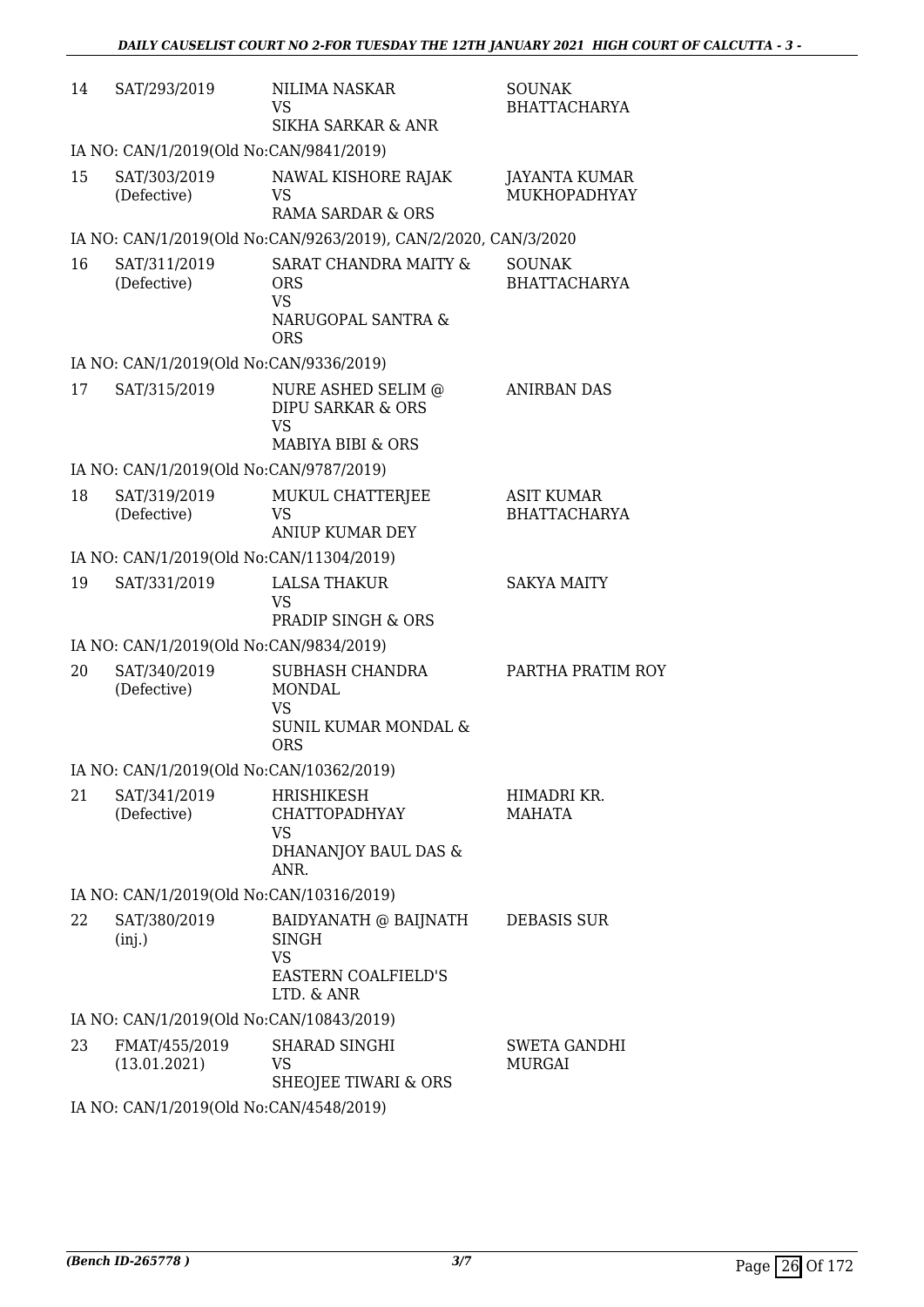| 24 | FMAT/797/2019                                   | ANUP KUMAR SHARMA &<br><b>ORS</b><br><b>VS</b><br>RAJENDRA NATH SHARMA<br>$&$ ORS   | <b>FALGUNI MAJHI</b>                 |
|----|-------------------------------------------------|-------------------------------------------------------------------------------------|--------------------------------------|
|    |                                                 | IA NO: CAN/1/2019(Old No:CAN/8065/2019), CAN/2/2019(Old No:CAN/10290/2019)          |                                      |
| 25 | SAT/2/2020<br>(13.01.2021)                      | LALBABU BEGAM @<br>LALBANU BEGAM & ORS<br><b>VS</b><br>PADMAMOYEE CHAI & ORS        | <b>MAHAMMAD</b><br><b>MAHMUD</b>     |
|    |                                                 | IA NO: CAN/1/2020(Old No:CAN/1472/2020), CAN/2/2020(Old No:CAN/1475/2020)           |                                      |
| 26 | SAT/41/2020<br>(Defective)                      | M/S GANGA JEWELLERS &<br><b>ORS</b><br><b>VS</b><br>SAMARENDRA NATH SAHA<br>$&$ ANR | <b>ABHISEK SEAL</b>                  |
| 27 | FMAT/64/2020<br>(Defective)                     | RAGHUNATH SIKDER &<br>ANR<br><b>VS</b><br><b>TAPAS SAHA</b>                         | <b>DILIP KUMAT SAILA</b>             |
|    | IA NO: CAN/1/2020(Old No:CAN/716/2020)          |                                                                                     |                                      |
| 28 | SAT/73/2020<br>(13.01.2021)                     | REHA PARAMANICK @ DAS<br>& ANR<br><b>VS</b><br><b>NARAYAN DAS &amp; ORS</b>         | <b>SUSMITA</b><br><b>CHATTERJEE</b>  |
|    | IA NO: CAN/1/2020, CAN/2/2020                   |                                                                                     |                                      |
| 29 | FMAT/177/2020                                   | SAHIDUL ISLAM<br><b>VS</b><br>PAWANPUTRA SALES PVT.<br>LTD. & ORS                   | DEBAPRATIM<br><b>BANERJEE</b>        |
|    | IA NO: CAN/1/2020                               |                                                                                     |                                      |
| 30 | FMAT/391/2020<br>(13.01.2021)                   | CHINMOY GHOSH<br>VS<br>JAGABANDHU GHOSH                                             | <b>SUSMITA</b><br><b>CHATTERJEE</b>  |
|    | IA NO: CAN/1/2020                               |                                                                                     |                                      |
| 31 | FMAT/558/2020                                   | PRADIP KUMAR GHOSH<br><b>VS</b><br>ASHIM KUMAR GUPTA                                | <b>ABHIRUP</b><br><b>CHAKRABORTY</b> |
|    | IA NO: CAN/1/2020, CAN/2/2020                   |                                                                                     |                                      |
| 32 | FMAT/565/2020                                   | AMIT KUMAR SAMANTA<br><b>VS</b><br>KAJAL GHORUI AND ORS                             | Sobhan Majumder                      |
|    | IA NO: CAN/1/2020                               |                                                                                     |                                      |
|    |                                                 | <b>APPLICATION (GROUP - VIII)</b>                                                   |                                      |
| 33 | MAT/786/2020<br>$(14.01.2021)$ $(10.45$<br>A.M. | <b>KUNTAL SINHA</b><br><b>VS</b><br>STATE OF WEST BENGAL<br>AND ORS.                | <b>NEIL BASU</b>                     |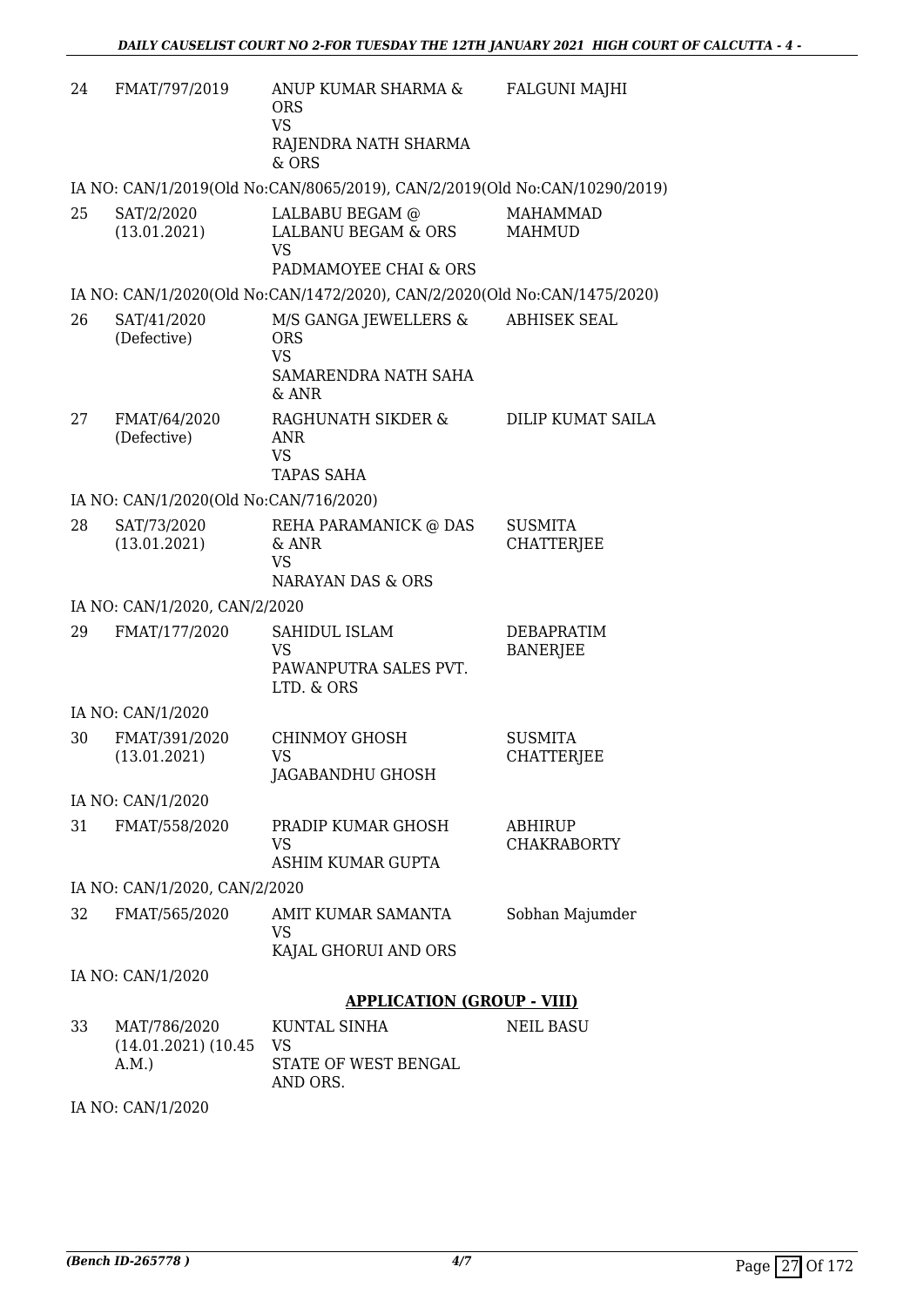|    | wt34 MAT/788/2020             | GAUTAM SARKAR<br><b>VS</b><br>STATE OF WEST BENGAL<br>AND ORS.            | <b>NEIL BASU</b>                                                                          |
|----|-------------------------------|---------------------------------------------------------------------------|-------------------------------------------------------------------------------------------|
|    | IA NO: CAN/1/2020             |                                                                           |                                                                                           |
|    | wt35 MAT/789/2020             | KOUSHIK DAS<br><b>VS</b><br>STATE OF WEST BENGAL<br>AND ORS.              | <b>NEIL BASU</b>                                                                          |
|    | IA NO: CAN/1/2020             |                                                                           |                                                                                           |
|    | wt36 MAT/790/2020             | RAJU DATTA BANIK<br><b>VS</b><br>STATE OF WEST BENGAL<br>AND ORS.         | <b>NEIL BASU</b>                                                                          |
|    | IA NO: CAN/1/2020             |                                                                           |                                                                                           |
|    | wt37 MAT/791/2020             | AMIT MONDAL<br><b>VS</b><br>STATE OF WEST BENGAL<br>AND ORS.              | <b>NEIL BASU</b>                                                                          |
|    | IA NO: CAN/1/2020             |                                                                           |                                                                                           |
|    | wt38 MAT/792/2020             | KRISHNA GHOSH<br><b>VS</b><br>STATE OF WEST BENGAL<br>AND ORS.            | <b>NEIL BASU</b>                                                                          |
|    | IA NO: CAN/1/2020             |                                                                           |                                                                                           |
|    |                               | <b>APPLICATION (FA AND FMA)</b>                                           |                                                                                           |
| 39 | FAT/2520/2006                 | INDIAN OIL CORPORATION<br>LTD.<br><b>VS</b><br><b>JOYDEB DAS</b>          | ARINDAM GUHA                                                                              |
| 40 | FAT/286/2015<br>(Injunction)  | BIKASH CHANDRA BERA &<br><b>ORS</b><br><b>VS</b><br>MADHUSUDAN DAS & ORS  | <b>SOUNAK</b><br><b>BHATTACHARYYA</b>                                                     |
|    | No:CAN/7673/2017)             |                                                                           | IA NO: CAN/1/2017(Old No:CAN/1280/2017), CAN/2/2017(Old No:CAN/7672/2017), CAN/3/2017(Old |
| 41 | FMAT/1260/2015<br>[13.01.201] | SWAPAN KUMAR ROY<br>VS<br><b>SULOCHONA SINGH &amp; ANR</b>                | <b>SHILA SARKAR</b>                                                                       |
|    |                               | IA NO: CAN/1/2016(Old No:CAN/7864/2016), CAN/2/2021                       |                                                                                           |
| 42 | FA/62/2016                    | PIJUSH DEB<br>VS<br>PRANAB RANJAN DEB &<br><b>ORS</b>                     | SARMISTHA GHOSH<br><b>SARMA</b>                                                           |
|    |                               | IA NO: CAN/1/2019(Old No:CAN/6331/2019), CAN/2/2020(Old No:CAN/1234/2020) |                                                                                           |
| 43 | FAT/290/2016<br>[N.T.W.]      | M/S SUDIP CONSTRUCTION<br>& ANR<br><b>VS</b><br>MANOJ CHATTERJEE & ORS    | PRANTICK GHOSH                                                                            |
|    | No:CAN/10218/2018)            |                                                                           | IA NO: CAN/2/2016(Old No:CAN/6197/2016), CAN/3/2017(Old No:CAN/5648/2017), CAN/4/2018(Old |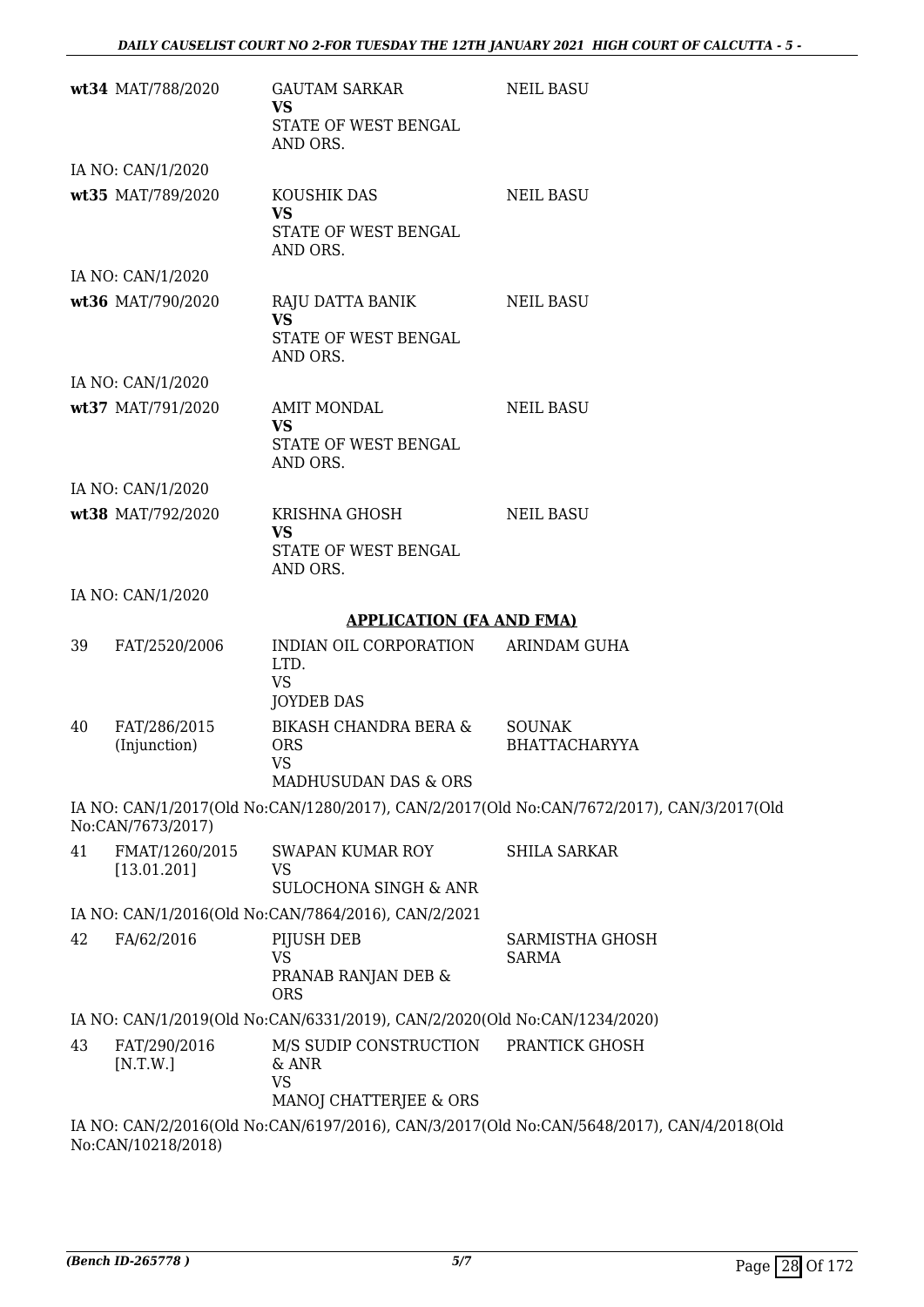| 44 | FA/64/2017                               | NEJAMUDDIN & ORS<br><b>VS</b>                                             | DYUTIMAN BANERJEE                                                                         |  |
|----|------------------------------------------|---------------------------------------------------------------------------|-------------------------------------------------------------------------------------------|--|
|    |                                          | MD AFYAD (MINOR) & ORS                                                    |                                                                                           |  |
| 45 | FAT/433/2017                             | <b>ARUP KUMAR</b><br>CHAKRABORTY & ANR<br><b>VS</b>                       | <b>GAURAV</b><br>PURKAYASTHA                                                              |  |
|    |                                          | ALOKA CHAKRABORTY &<br>ANR                                                |                                                                                           |  |
|    | wt46 FAT/435/2017                        | ARUP KUMAR<br><b>CHAKRABORTY</b><br><b>VS</b><br>ALOKA CHAKRABORTY &      | <b>G PURKAYASTHA</b>                                                                      |  |
|    |                                          | <b>ORS</b>                                                                |                                                                                           |  |
|    | No:CAN/4835/2019)                        |                                                                           | IA NO: CAN/1/2018(Old No:CAN/4464/2018), CAN/2/2018(Old No:CAN/4465/2018), CAN/3/2019(Old |  |
| 47 | FAT/69/2018                              | THE STATE OF WB<br><b>VS</b>                                              | RAM CH. GUCHAIIT                                                                          |  |
|    |                                          | SUSAMA DAS & ORS.                                                         |                                                                                           |  |
|    | IA NO: CAN/2/2018(Old No:CAN/2745/2018)  |                                                                           |                                                                                           |  |
| 48 | FMAT/275/2018                            | PETRA STARKE<br><b>VS</b>                                                 | <b>V WADEHRA</b>                                                                          |  |
|    |                                          | BIKRAM YOGA COLLEGE OF<br><b>INDIA LP &amp; ORS</b>                       |                                                                                           |  |
|    |                                          | IA NO: CAN/1/2018(Old No:CAN/3615/2018), CAN/3/2019(Old No:CAN/7223/2019) |                                                                                           |  |
| 49 | FAT/316/2018                             | LEGAL HEIRS OF LATE<br>KANU SHARMA ,ASHA<br><b>SHARMA &amp; ANR</b>       | <b>SUBRATA GHOSH</b>                                                                      |  |
|    |                                          | <b>VS</b><br>NAKUL SHARMA                                                 |                                                                                           |  |
|    | IA NO: CAN/1/2019(Old No:CAN/9789/2019)  |                                                                           |                                                                                           |  |
| 50 | FAT/317/2018                             | <b>GAUTAM SUR</b><br><b>VS</b>                                            | DEBNATH MAHATA                                                                            |  |
|    |                                          | <b>BIKASH BHOWMICK &amp; ORS</b>                                          |                                                                                           |  |
|    | IA NO: CAN/1/2019(Old No:CAN/12538/2019) |                                                                           |                                                                                           |  |
| 51 | FAT/403/2018                             | <b>USHA CHOWDHURY &amp; ANR</b><br><b>VS</b>                              | <b>SOUNAK</b><br><b>BHATTACHARYA</b>                                                      |  |
|    |                                          | UMA SANKAR BHAGAT @<br><b>USHA SHANKAR BHAGAT</b>                         |                                                                                           |  |
|    |                                          | IA NO: CAN/1/2018(Old No:CAN/6334/2018), CAN/2/2020(Old No:CAN/2049/2020) |                                                                                           |  |
| 52 | FAT/66/2019                              | EXE OFFICER , BDA<br><b>VS</b>                                            | <b>SANCHARI</b><br><b>CHAKRABORTY</b>                                                     |  |
|    |                                          | <b>ABDUL ALIM &amp; ORS</b>                                               |                                                                                           |  |
|    |                                          | IA NO: CAN/1/2019(Old No:CAN/1640/2019), CAN/2/2019(Old No:CAN/1641/2019) |                                                                                           |  |
| 53 | FAT/67/2019                              | EXE OFFICER , BDA                                                         | <b>SANCHARI</b>                                                                           |  |
|    |                                          | <b>VS</b><br><b>SAKERA KHATUN &amp; ANR</b>                               | <b>CHAKRABORTY</b>                                                                        |  |
|    |                                          | IA NO: CAN/1/2019(Old No:CAN/1642/2019), CAN/2/2019(Old No:CAN/1643/2019) |                                                                                           |  |
| 54 | FAT/79/2019<br>[N.T.W.]                  | KALABARAN SHIT & ORS<br><b>VS</b>                                         | <b>SOUNAK</b><br><b>BHATTACHARYA</b>                                                      |  |
|    |                                          | NILANJAN KUNDU & ORS                                                      |                                                                                           |  |
|    | IA NO: CAN/1/2019(Old No:CAN/1942/2019)  |                                                                           |                                                                                           |  |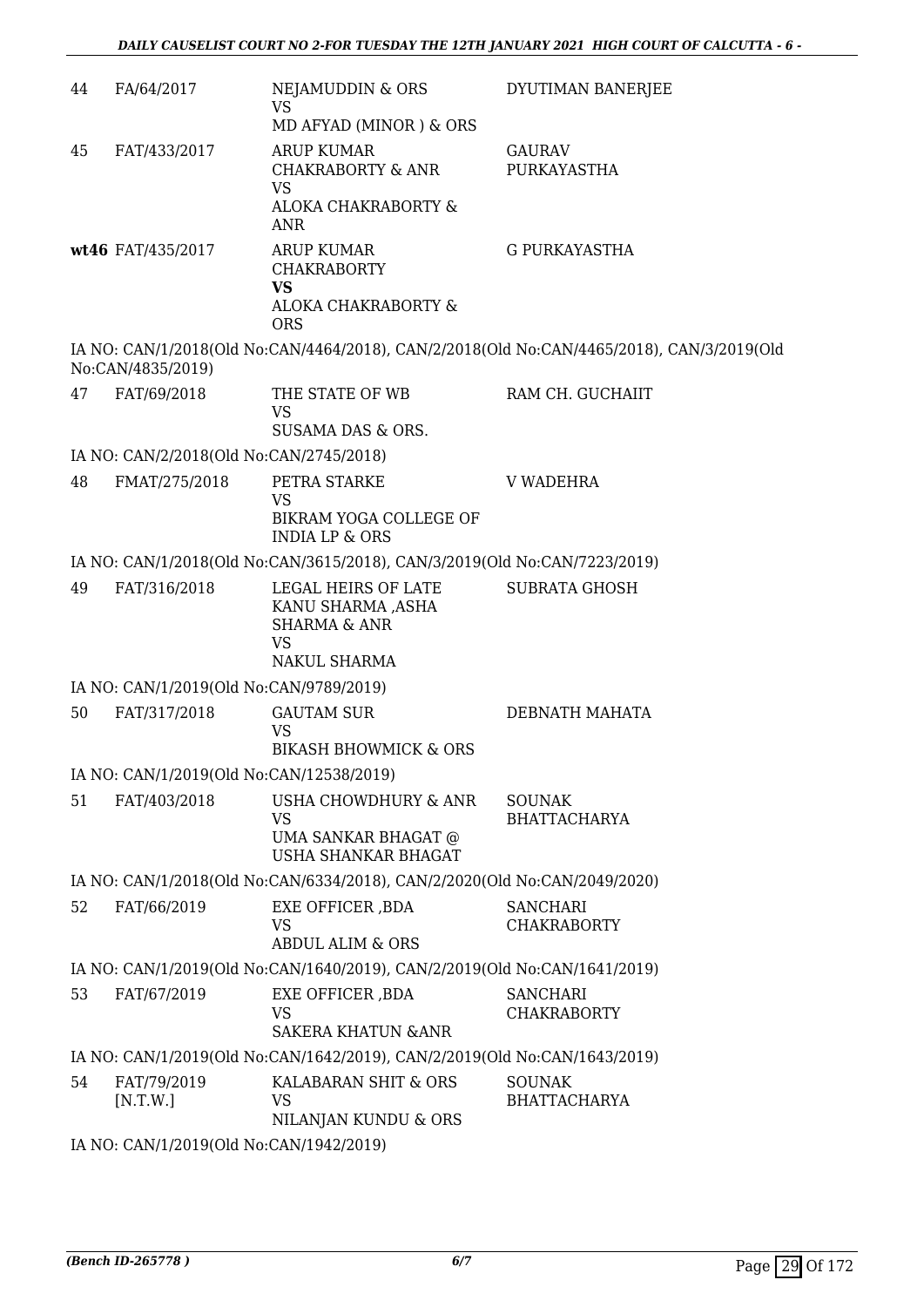| 55 | FA/133/2019                              | MITA RANI BASAK @ MITA<br><b>RANI BASAK &amp; ORS</b><br><b>VS</b><br>PRABHAT KUMAR BASAK                     | <b>BIBHASADITYA</b><br><b>CHAKRABARTY</b> |
|----|------------------------------------------|---------------------------------------------------------------------------------------------------------------|-------------------------------------------|
|    | IA NO: CAN/1/2019(Old No:CAN/3961/2019)  |                                                                                                               |                                           |
| 56 | FAT/294/2019                             | <b>EXECUTIVE</b><br><b>OFFICERBURDWAN</b><br>DEVELOPMENT ATHORITY<br><b>VS</b><br><b>SK. KORBAN &amp; ORS</b> | <b>SANCHARI</b><br><b>CHAKRABORTY</b>     |
|    |                                          | IA NO: CAN/1/2019(Old No:CAN/5852/2019), CAN/2/2019(Old No:CAN/5854/2019)                                     |                                           |
| 57 | FAT/448/2019                             | MADHAB KUMAR SAHA<br>VS<br>TARUN KUMAR SAHA &<br><b>ANR</b>                                                   | SAPTARSHI DATT                            |
|    | IA NO: CAN/1/2019(Old No:CAN/10788/2019) |                                                                                                               |                                           |
| 58 | FAT/621/2019                             | BIDIT KUMAR CHATTERJEE<br><b>VS</b><br>AMRIT MUKHOPADHYAY &<br><b>ANR</b>                                     | <b>JAYANTA BANERJEE</b>                   |
|    | IA NO: CAN/1/2020, CAN/2/2020            |                                                                                                               |                                           |
| 59 | FA/7/2020<br>[22.01.2021]                | LA COLLECTOR , HOOGHLY<br><b>VS</b><br><b>SUJIT KUMAR MANNA</b>                                               | R.N. DUTTA                                |
|    |                                          | IA NO: CAN/1/2018(Old No:CAN/7607/2018), CAN/2/2018(Old No:CAN/7621/2018)                                     |                                           |
| 60 | FMAT/113/2020                            | <b>GOPAL MUKHERJEE</b><br><b>VS</b><br>SITARAM MUKHERJEE &<br>ORS.                                            | <b>SANTIMAY</b><br><b>BHATTACHARYYA</b>   |
|    | IA NO: CAN/1/2020(Old No:CAN/1091/2020)  |                                                                                                               |                                           |
| 61 | FAT/326/2020<br>(DEFECTIVE)              | NIRMAL SANTRA<br><b>VS</b><br>ANASUYA NANDY AND ORS                                                           | <b>SANKHA SUBHRA RAY</b>                  |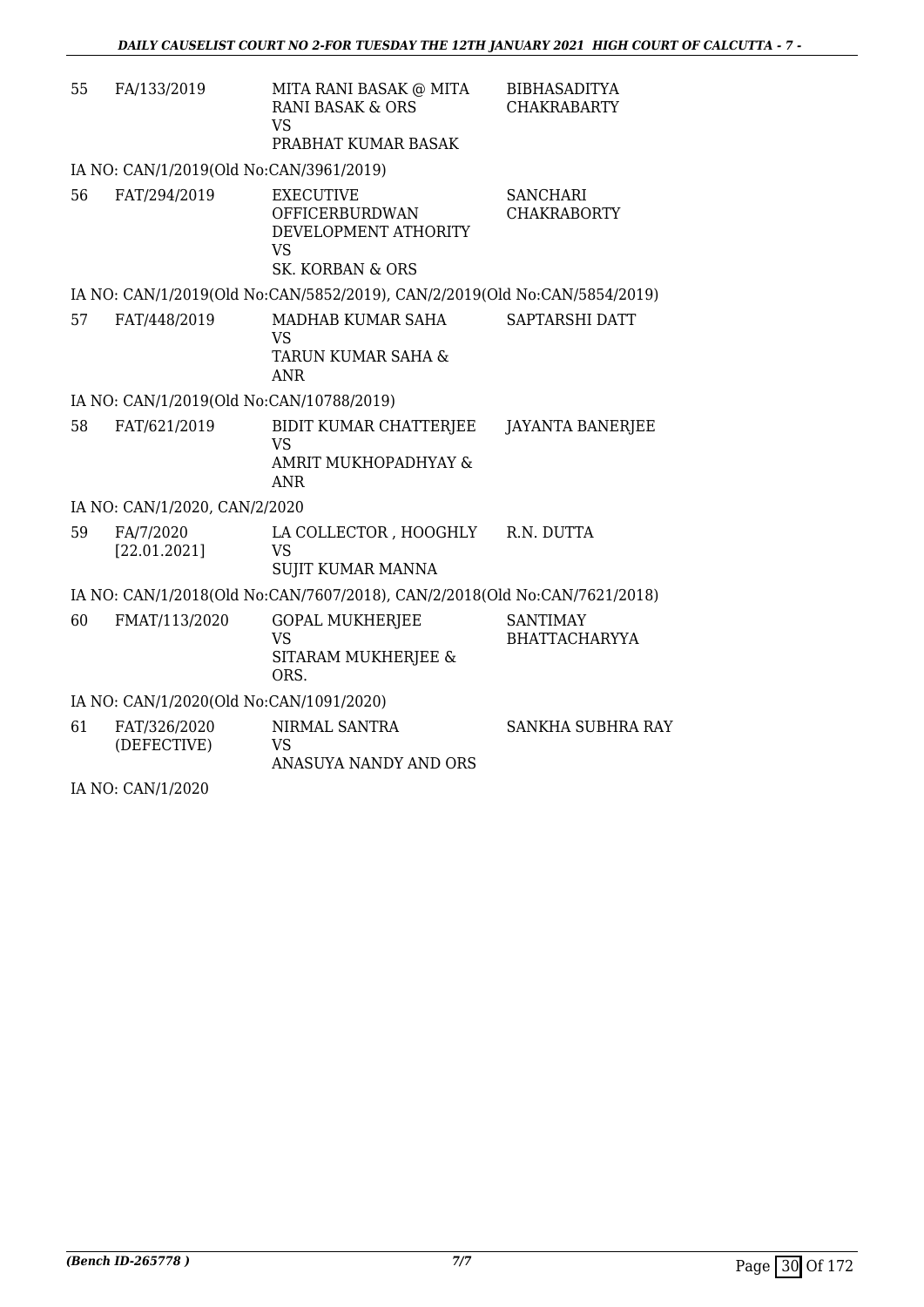

# **Appellate Side**

**DAILY CAUSELIST For Tuesday The 12th January 2021**

**COURT NO. 12**

**DIVISION BENCH (DB-V)**

#### **AT 10:45 AM HON'BLE JUSTICE SOUMEN SEN HON'BLE JUSTICE SAUGATA BHATTACHARYYA ( VIA VIDEO CONFERENCE )**

**ON AND FROM MONDAY, THE 11TH JANUARY, 2021 - APPEALS RELATING TO EDUCATION UNDER GROUP-II AND APPLICATIONS CONNECTED THERETO;**

**HEARING OF CIVIL APPEALS, IRRESPECTIVE OF CLASSIFICATION, FILLED TILL 2018.**

**ADMISSION OF APPEALS UNDER ORDER XLI OF THE CODE OF CIVIL PROCEDURE INCLUDING APPLICATIONS CONNECTED THERETO;**

**FIRST APPEALS RELATING TO EJECTMENT SUITS AND DECREES AND APPLICATIONS CONNECTED THERETO;**

**LAWAZIMA;**

#### **HEARING OF WRIT APPEALS IRRESPECTIVE OF CLASSIFICATION INCLUDING APPLICATIONS CONNECTED THERETO.**

**NOTE: MATTERS WILL BE TAKEN UP THROUGH PHYSICAL HEARING ONLY WHEN BOTH THE PARTIES ARE AGREED**

|              |                          | <b>APPLICATION</b>                                                                   |                          |
|--------------|--------------------------|--------------------------------------------------------------------------------------|--------------------------|
| $\mathbf{1}$ | MAT/415/2020<br>(Pt. hd) | SANATAN HANSDA<br>VS<br>STATE OF WEST BENGAL & ORS                                   | PAMPA DEY DHABAL         |
|              | IA NO: CAN/1/2020        |                                                                                      |                          |
| 2            | MAT/619/2020             | <b>SAYED SULTAN ALI</b><br>VS<br>State of West Bengal                                | <b>SALONI BHATTARJEE</b> |
|              |                          | IA NO: CAN/1/2020, CAN/2/2021, CAN/3/2021, CAN/4/2021                                |                          |
| 3            | MAT/623/2020             | <b>MILAN MONDAL</b><br>VS<br>WEST BENGAL CENTRAL SCHOOL<br><b>SERVICE COMMISSION</b> | ANINDA BHATTACHARYA      |
|              | IA NO: CAN/1/2020        |                                                                                      |                          |
| 4            | MAT/624/2020             | <b>ANUVA MAL</b><br>VS<br>WB CENTRAL SSC AND                                         | ANINDA BHATTACHARYA      |
|              | IA NO: CAN/1/2020        |                                                                                      |                          |
| 5            | MAT/626/2020             | SANJIT DAS<br>VS<br>W B CENTRAL SSC AND ORS                                          | ANINDA BHATTACHARYA      |
|              |                          |                                                                                      |                          |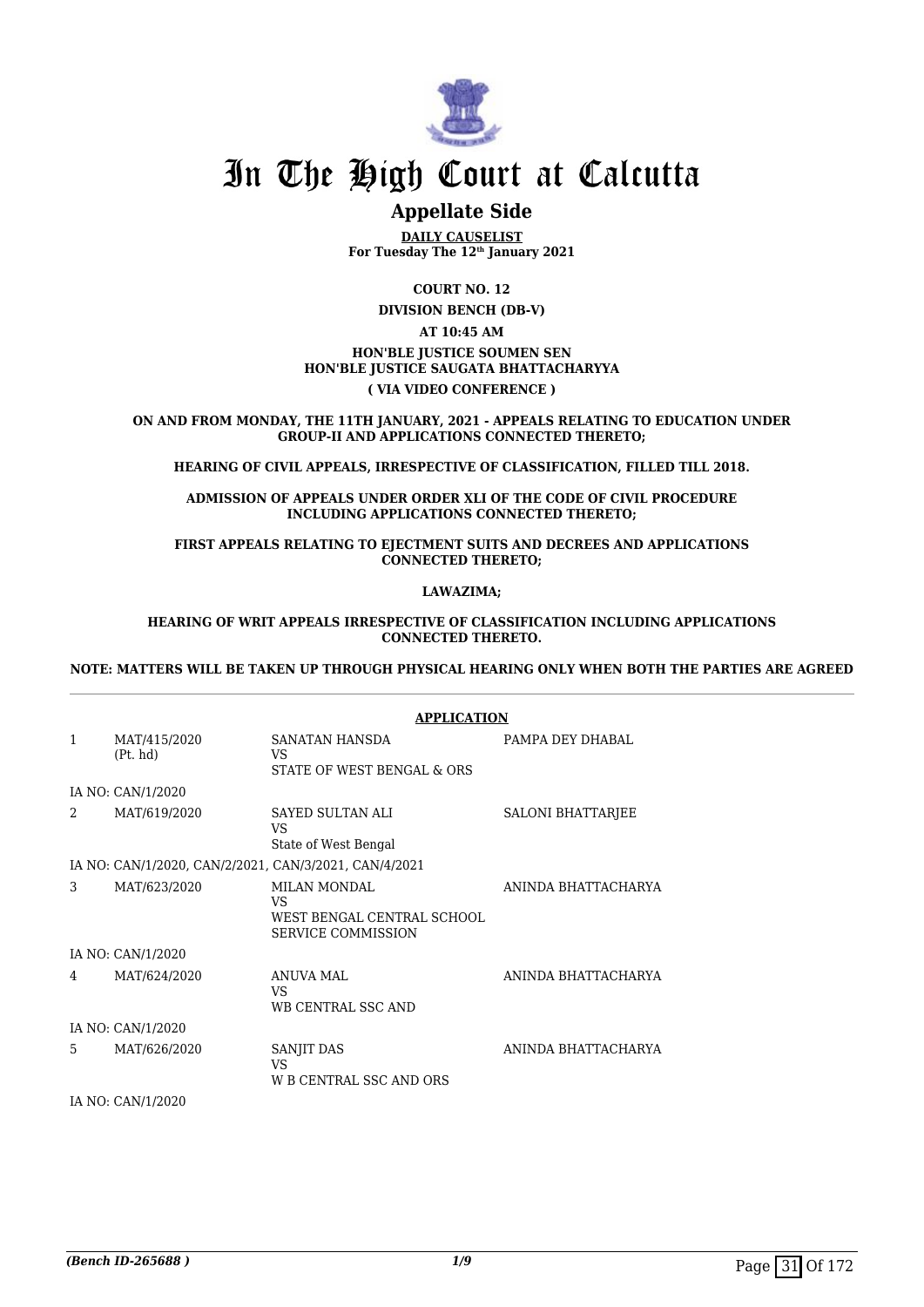#### *DAILY CAUSELIST COURT NO 12-FOR TUESDAY THE 12TH JANUARY 2021 HIGH COURT OF CALCUTTA - 2 -*

| 6  | MAT/627/2020      | LILI BERA<br>VS<br>THE WEST BENGAL CENTRAL<br><b>SCHOOL SERVICE COMMISSION</b>              | ANINDA BHATTACHARYA  |
|----|-------------------|---------------------------------------------------------------------------------------------|----------------------|
|    | IA NO: CAN/1/2020 |                                                                                             |                      |
| 7  | MAT/628/2020      | <b>SUPRIYA BISWAS</b><br>VS.<br>THE WEST BENGAL CENTRAL<br><b>SCHOOL SERVICE COMMISSION</b> | ANINDA BHATTACHARYA  |
|    | IA NO: CAN/1/2020 |                                                                                             |                      |
| 8  | MAT/629/2020      | ABDUS SATTERMIAH<br>VS<br>THE WEST BENGAL CENTRAL<br><b>SCHOOL SERVIVE COMMISSION</b>       | ANINDA BHATTACHARYA  |
|    | IA NO: CAN/1/2020 |                                                                                             |                      |
| 9  | MAT/630/2020      | CHHABI BISWAS<br>VS<br>THE WEST BENGAL CENTRAL<br>SCHOOL SERVICE COMMISSION                 | ANINDA BHATTACHARYA  |
|    | IA NO: CAN/1/2020 |                                                                                             |                      |
| 10 | MAT/631/2020      | SIRAJUL SARKAR<br>VS<br>THE WEST BENGAL CENTRAL                                             | ANINDA BHATTACHARYA  |
|    |                   | <b>SCHOOL SERVICE COMMISSION</b>                                                            |                      |
|    | IA NO: CAN/1/2020 |                                                                                             |                      |
| 11 | MAT/632/2020      | SUSMITA DAS<br>VS                                                                           | ANINDA BHATTACHARYA  |
|    |                   | THE WEST BENGAL CENTRAL<br><b>SCHOOL SERVICE COMMISSION</b>                                 |                      |
|    | IA NO: CAN/1/2020 |                                                                                             |                      |
| 12 | MAT/633/2020      | JABA MAHATO<br>VS.                                                                          | ANINDA BHATTACHARYA  |
|    |                   | THE WEST BENGAL CENTRAL<br><b>SCHOOL SERVICE COMMISSION</b>                                 |                      |
|    | IA NO: CAN/1/2020 |                                                                                             |                      |
| 13 | MAT/635/2020      | ATASHI MONDAL<br>VS                                                                         | ANINDA BHATTACHARYYA |
|    |                   | WEST BENGAL CENTRAL SCHOOL<br>SERVICE COMMISSION                                            |                      |
|    | IA NO: CAN/1/2020 |                                                                                             |                      |
| 14 | MAT/651/2020      | SUJALA DAS AND ORS.<br><b>VS</b><br>WEST BENGAL CENTRAL                                     | ANINDA BHATTACHARYYA |
|    |                   | SCHOOLSERVICE COMMISION<br>AND ORS                                                          |                      |
|    | IA NO: CAN/1/2020 |                                                                                             |                      |
| 15 | MAT/653/2020      | ASHRULEKHA JANTYYA AND ORS<br>VS<br>west bengal central school service                      | ANINDYA BHATTACHARYA |
|    |                   | commission and ors                                                                          |                      |
|    | IA NO: CAN/1/2020 |                                                                                             |                      |
| 16 | MAT/654/2020      | PARTAMITA NASKAR AND ORS<br>VS<br>WEST BENGAL CENTRAL SCHOOL<br>SERVICE COMMISSION AND ORS  | ANINDYA BHATTACHARYA |
| 17 | MAT/655/2020      | chhanda mondal<br>VS<br>west bengal centra school service                                   | ANINDYA BHATTACHARYA |
|    | IA NO: CAN/1/2020 | commission and ors                                                                          |                      |
|    |                   |                                                                                             |                      |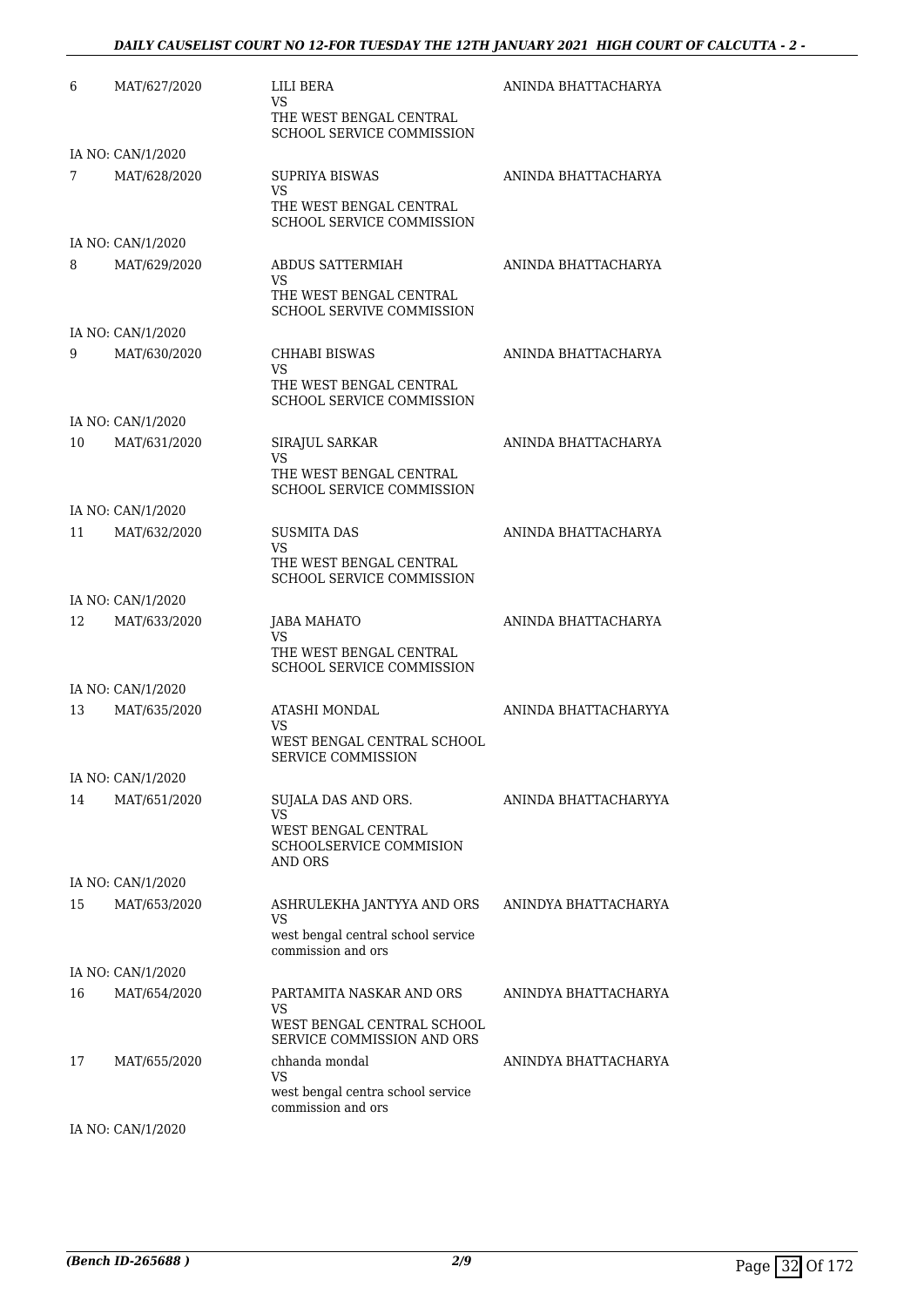| 18 | MAT/710/2020                                  | STATE OF WEST BENGAL AND<br>ORS.<br>VS                        | KAKALI SAMAJPATY           |
|----|-----------------------------------------------|---------------------------------------------------------------|----------------------------|
|    |                                               | MURSHID ALAM AND ORS.                                         |                            |
| 19 | IA NO: CAN/1/2020, CAN/2/2020<br>MAT/721/2020 | RAJIB HALDER AND ORS                                          | AKASHDEEP MUKHERJEE        |
|    |                                               | <b>VS</b>                                                     |                            |
|    |                                               | STATE OF WEST BENGAL AND<br>ORS.                              |                            |
|    | IA NO: CAN/1/2020, CAN/2/2020                 |                                                               |                            |
| 20 | MAT/722/2020                                  | MD MOTULBBAR RAHAMAN                                          | AKASHDEEP MUKHERJEE        |
|    |                                               | VS<br>State of West Bengal                                    |                            |
|    | IA NO: CAN/1/2020, CAN/2/2020                 |                                                               |                            |
| 21 | MAT/723/2020                                  | ACHINTA KUMAR BISWAS AND<br><b>ORS</b><br>VS                  | AKASHHDEEP<br>MUKHERJEE    |
|    |                                               | STATE OF WEST BENGAL AND<br>ORS.                              |                            |
|    | IA NO: CAN/1/2020, CAN/2/2020                 |                                                               |                            |
| 22 | MAT/724/2020                                  | AMJED ALI AND ORS<br>VS                                       | AKASHDEEP MUKHERJEE        |
|    |                                               | STATE OF WEST BENGAL AND<br>ORS.                              |                            |
|    | IA NO: CAN/1/2020, CAN/2/2020                 |                                                               |                            |
| 23 | MAT/777/2020                                  | AMARESH MANDAL AND ORS<br>VS                                  | <b>BANDHU BRATA BHULA</b>  |
|    |                                               | STATE OF WEST BENGAL AND<br>ORS.                              |                            |
|    | IA NO: CAN/1/2020, CAN/2/2020                 |                                                               |                            |
| 24 | MAT/778/2020                                  | AVISHIKTA MUKHERJEE AND ORS<br>VS<br>STATE OF WEST BENGAL AND | <b>BASABI RAICHOUDHUTY</b> |
|    |                                               | ORS.                                                          |                            |
| 25 | IA NO: CAN/1/2020, CAN/2/2020                 |                                                               | <b>BASABI RAICHOUDHURY</b> |
|    | MAT/779/2020                                  | KAMALESH MANDAL AND ORS<br>VS                                 |                            |
|    |                                               | STATE OF WEST BENGAL AND<br>ORS.                              |                            |
| 26 | IA NO: CAN/1/2020, CAN/2/2020<br>MAT/780/2020 | PRABIR KUMAR KAYAL AND ORS                                    | BANDHU BRATA BHULA         |
|    |                                               | VS                                                            |                            |
|    |                                               | STATE OF WEST BENGAL AND<br>ORS.                              |                            |
|    | IA NO: CAN/1/2020, CAN/2/2020                 |                                                               |                            |
| 27 | MAT/781/2020                                  | <b>BHUPAL MANDAL</b>                                          | MANDIRA BHOWMICK           |
|    |                                               | VS<br>STATE OF WEST BENGAL AND<br>ORS.                        |                            |
|    | IA NO: CAN/1/2020, CAN/2/2020                 |                                                               |                            |
|    |                                               | <b>APPLICATION 1</b>                                          |                            |
| 28 | MAT/843/2020<br>(AT 2.00 P.M.)                | MOUMITA GHOSH AND OTHERS<br>VS<br>AKTARUL ISLAM AND OTHERS    | RAJIB GHOSH                |
|    | IA NO: CAN/1/2020, CAN/2/2020, CAN/3/2021     |                                                               |                            |
| 29 | MAT/834/2020                                  | DR MOHAMMAD FAIQUE                                            | SOMESH KUMAR GHOSH         |
|    |                                               | VS<br>UNION OF INDIA AND ORS.                                 |                            |

IA NO: CAN/1/2020, CAN/2/2020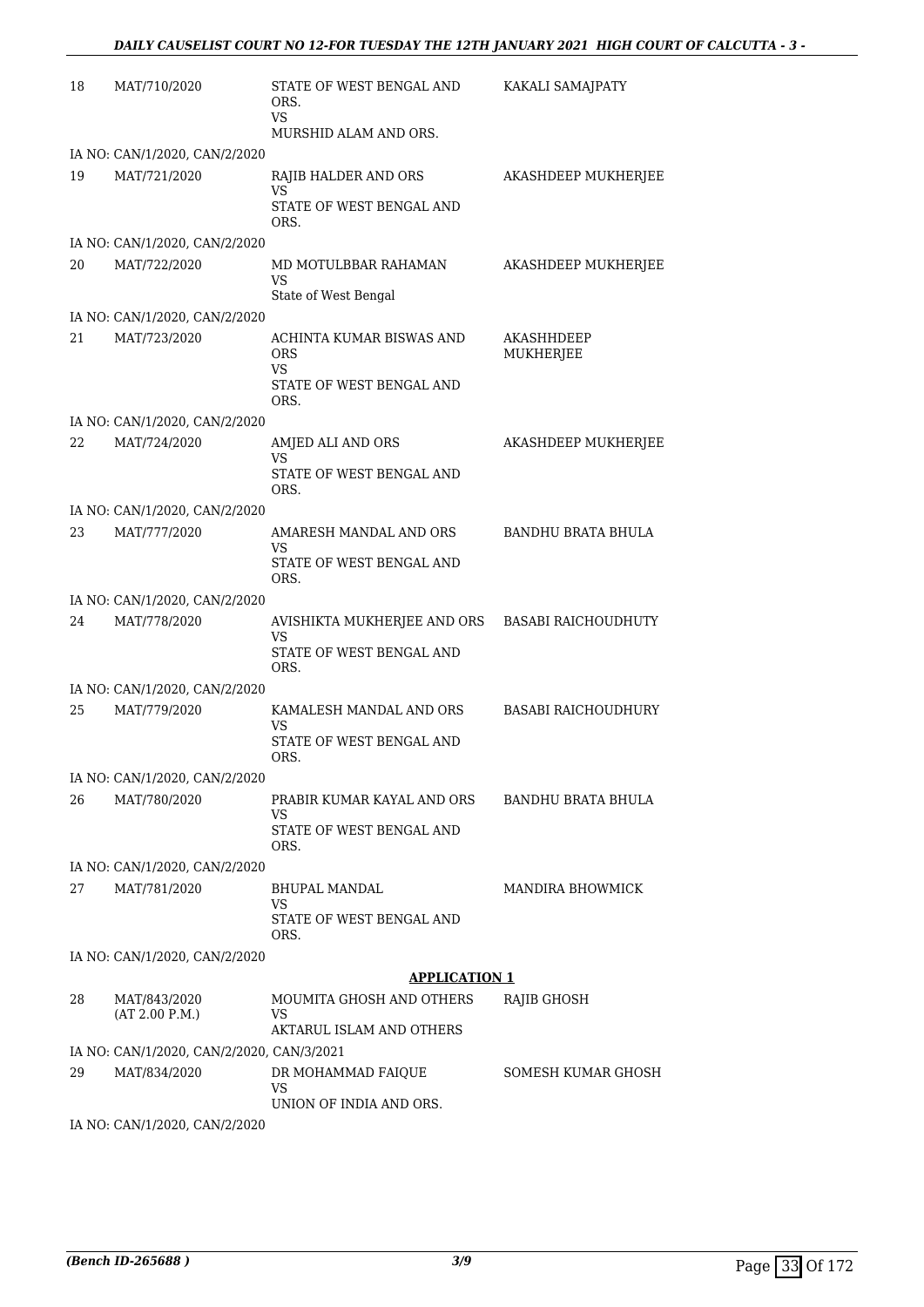| 30 | MAT/823/2020                              | PRESIDENT OF THE MANAGING<br><b>COMMITTEE AND ORS</b><br>VS.              | TIRTHANKAR ROY           |
|----|-------------------------------------------|---------------------------------------------------------------------------|--------------------------|
|    |                                           | RAJU JANA AND ORS                                                         |                          |
|    | IA NO: CAN/1/2020                         |                                                                           |                          |
| 31 | MAT/664/2020                              | MD. MISTER REJA<br>VS                                                     | TANUJA BASAK             |
|    |                                           | STATE OF WEST BENGAL AND<br>ORS.                                          |                          |
|    | IA NO: CAN/1/2021                         |                                                                           |                          |
| 32 | MAT/611/2020                              | BARUIPUR COLLEGE,<br>PRESIDENT, GOVERNING BODY                            | TANUJA BASAK             |
|    |                                           | VS<br>ABHIKSHEK BHATTACHARYA                                              |                          |
|    | IA NO: CAN/1/2020                         |                                                                           |                          |
| 33 | MAT/585/2020                              | THE DIRECTOR OF PENSION AND<br>FUND INS. AND ORS                          | <b>SUMAN DEY</b>         |
|    |                                           | VS<br>INDRANI CHOWDHURYAND ORS.                                           |                          |
|    | IA NO: CAN/1/2020, CAN/2/2020             |                                                                           |                          |
| 34 | MAT/584/2020                              | TEH DIRECTOR OF PENSION<br>FUND AND GRP INS.                              | SUMAN DEY                |
|    |                                           | <b>VS</b><br>ANJALI LCHAKRABORTY AND ANR                                  |                          |
|    | IA NO: CAN/1/2020, CAN/2/2020             |                                                                           |                          |
| 35 | MAT/557/2020                              | STATE OF WEST BENGAL AND                                                  | SUCHARITA PAUL           |
|    |                                           | ORS.<br>VS<br><b>SUSHIL KHAN</b>                                          |                          |
|    | IA NO: CAN/1/2020, CAN/2/2020, CAN/3/2020 |                                                                           |                          |
| 36 | MAT/396/2020                              | VIJAYA NAND SINGH<br>VS.                                                  | TANUJA BASAK             |
|    |                                           | STATE OF WEST BENGAL & ORS.                                               |                          |
|    | IA NO: CAN/1/2020(Old No:CAN/2736/2020)   |                                                                           |                          |
| 37 | MAT/370/2020                              | AKANDADANGA HIGH MADRASAH<br>$\&$ ANR<br>VS                               | PAMPA DEY DHABAL         |
|    |                                           | STATE OF WEST BENGAL & ORS                                                |                          |
|    | IA NO: CAN/1/2020(Old No:CAN/2478/2020)   |                                                                           |                          |
| 38 | MAT/337/2020                              | SMT RAMA GHOSH (BHUIYA)<br>VS                                             | PRADIP PAUL              |
| 39 |                                           | STATE OF WEST BENGAL & ORS<br>KASHEM ALI BISWAS                           |                          |
|    | MAT/331/2020                              | VS<br>UNION OF INDIA & ORS.                                               | SK. MUJIBAR RAHMAN       |
|    | IA NO: CAN/1/2021                         |                                                                           |                          |
| 40 | MAT/318/2020                              | AMITAVA CHATTERJEE<br>VS                                                  | <b>TAPATI SAMANTA</b>    |
|    |                                           | STATE OF WEST BENGAL &ORS                                                 |                          |
|    | IA NO: CAN/1/2020(Old No:CAN/2110/2020)   |                                                                           |                          |
| 41 | MAT/229/2020                              | BASUPRIYA CHATTOPADHYAY<br>VS<br>UNIVERSITY OF BURDWAN &                  | ARUNAVA GANGULY          |
|    |                                           | ANR                                                                       |                          |
|    | IA NO: CAN/1/2020(Old No:CAN/1479/2020)   |                                                                           |                          |
| 42 | MAT/222/2020                              | SAKTI KUMAR BARDHAN<br>VS<br>STATE OF WEST BENGAL &ORS                    | NRIPENDRA NATH<br>MONDAL |
|    |                                           | IA NO. CANILIZOZO(OR No.CANILIZADIZOZO), CANIZIZOZO(OR No.CANILIZALIZOZO) |                          |

IA NO: CAN/1/2020(Old No:CAN/1440/2020), CAN/2/2020(Old No:CAN/1441/2020)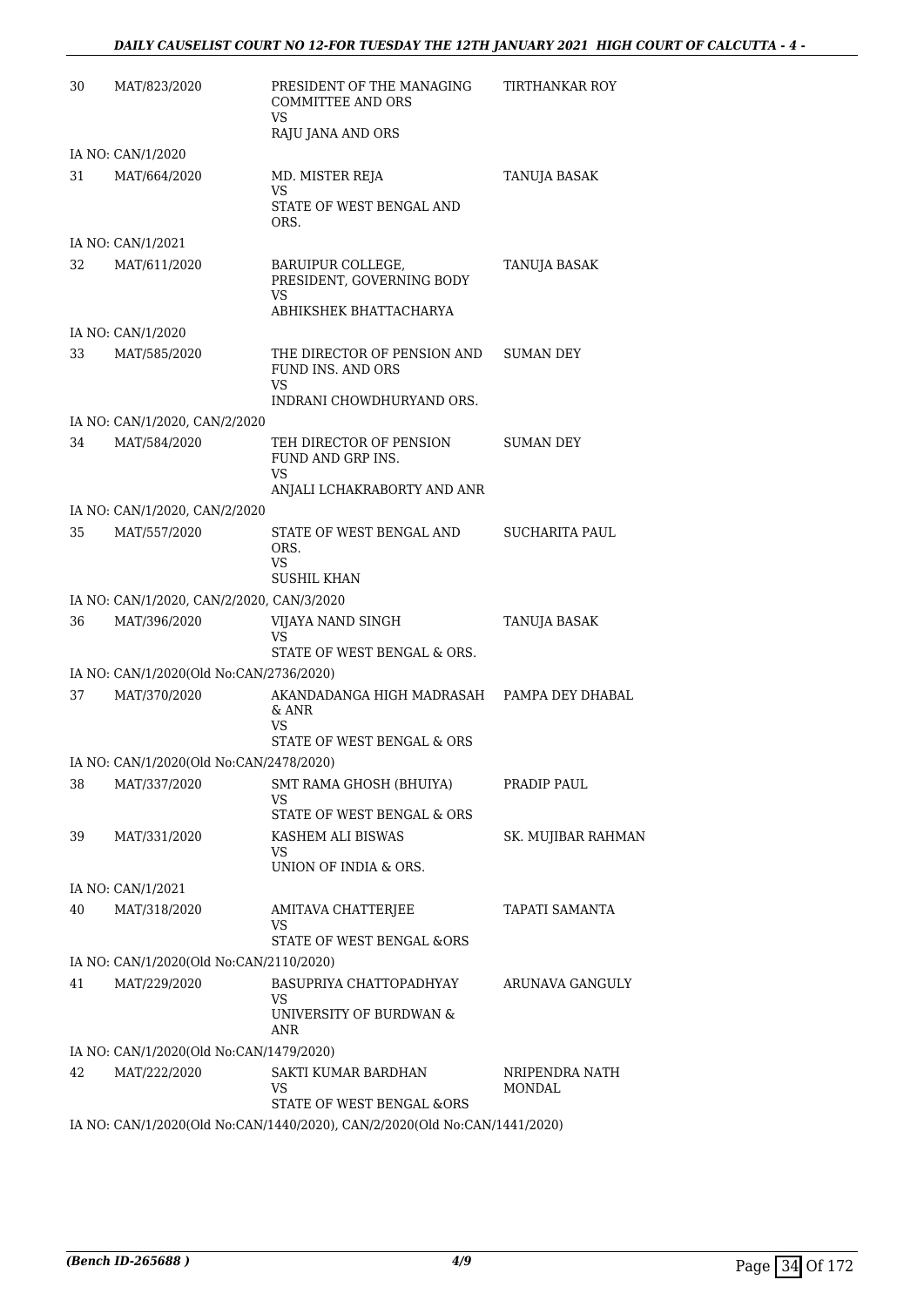| 43 | MAT/60/2020                             | <b>BHABANI BHATTACHARYA</b><br>VS                                                    | MARTTANDA PRATAP<br><b>CHAKRABARTY</b> |
|----|-----------------------------------------|--------------------------------------------------------------------------------------|----------------------------------------|
|    |                                         | STATE OF WEST BENGAL & ORS                                                           |                                        |
|    | IA NO: CAN/1/2020(Old No:CAN/747/2020)  |                                                                                      |                                        |
| 44 | MAT/19/2020                             | <b>UMA SOREN</b><br>VS                                                               | ARIF ALI                               |
|    |                                         | STATE OF WEST BENGAL & ORS                                                           |                                        |
| 45 | MAT/7/2020                              | <b>ASIT KUMAR MAITI</b><br>VS                                                        | KANAI LAL SAMANTA                      |
|    |                                         | STATE OF WEST BENGAL & ORS                                                           |                                        |
|    | IA NO: CAN/1/2020(Old No:CAN/1943/2020) |                                                                                      |                                        |
| 46 | MAT/6/2020                              | SATYAJIT GHOSH<br>VS<br>STATE OF WEST BENGAL & ORS                                   | KANAI LAL SAMANTA                      |
|    |                                         |                                                                                      |                                        |
|    | IA NO: CAN/1/2020(Old No:CAN/1942/2020) |                                                                                      |                                        |
| 47 | MAT/1996/2019                           | SANJOY KUMAR MALIK<br>VS<br>STATE OF WEST BENGAL & ORS                               | SANTANU MAJI                           |
|    | IA NO: CAN/1/2020(Old No:CAN/578/2020)  |                                                                                      |                                        |
| 48 | MAT/1932/2019                           | ASIT RANJAN GAYEN & ORS                                                              | KAML KRISHNA                           |
|    |                                         | VS<br>STATE OF WEST BENGAL& ORS                                                      | <b>CHAKRABORTI</b>                     |
|    | IA NO: CAN/1/2020(Old No:CAN/773/2020)  |                                                                                      |                                        |
| 49 | MAT/1917/2019                           | STATE OF WEST BENAGL<br>VS                                                           | <b>AVISHEK PRASAD</b>                  |
|    |                                         | RABINDRA NATH GHOSH                                                                  |                                        |
|    | IA NO: CAN/2/2020(Old No:CAN/279/2020)  |                                                                                      |                                        |
| 50 | MAT/1862/2019                           | THE DIR. OF PEN. P.F & GR. INS.<br>& ANR.<br>VS                                      | <b>ARINDAM</b><br><b>CHATTOPADHYAY</b> |
|    |                                         | AJANTA MAITY & ORS.                                                                  |                                        |
|    | IA NO: CAN/1/2020(Old No:CAN/1082/2020) |                                                                                      |                                        |
| 51 | MAT/1861/2019                           | THE DIR. OF PENSION, PF & GR.<br>INS. & ANR.<br>VS                                   | ARINDAM<br><b>CHATTOPADHYAY</b>        |
|    |                                         | AMALABALA DAS & ORS.                                                                 |                                        |
|    | IA NO: CAN/1/2020(Old No:CAN/1081/2020) |                                                                                      |                                        |
| 52 | MAT/1860/2019                           | THE DIR. OF PEN. PF & GR. INS.<br>& ANR.<br>VS                                       | ARINDAM<br>CHATTOPADHYAY               |
|    |                                         | GITA RANI MAITY & ORS.                                                               |                                        |
|    | IA NO: CAN/1/2020(Old No:CAN/1079/2020) |                                                                                      |                                        |
| 53 | MAT/1859/2019                           | THE DIR. OF PEN. PF & GR. INS.<br>& ANR.<br><b>VS</b><br>LAKSHMI RANI SAMANTA & ORS. | ARINDAM<br>CHATTOPADHYAY               |
|    | IA NO: CAN/1/2020(Old No:CAN/1078/2020) |                                                                                      |                                        |
| 54 | MAT/1858/2019                           | THE DIR. OF PENSION PF & GR.                                                         | ARINDAM                                |
|    |                                         | INS. & ANR.<br><b>VS</b><br>SUBHADRA PRADHAN & ORS.                                  | <b>CHATTOPADHYAY</b>                   |
|    | IA NO: CAN/1/2020(Old No:CAN/1077/2020) |                                                                                      |                                        |
| 55 | MAT/1604/2019                           | SUDHIR CHANDRA DAS                                                                   | DYUTIMAN BANERJEE                      |
|    |                                         | VS.                                                                                  |                                        |
|    |                                         | STATE OF WEST BENGAL & ORS                                                           |                                        |
|    | IA NO: CAN/1/2020(Old No:CAN/2326/2020) |                                                                                      |                                        |
| 56 | MAT/1582/2019                           | DR. ANIL KUMAR PUSHKAR<br>VS<br>STATE OF WEST BENGAL & ORS                           | AMARENDRA<br><b>CHAKRABORTY</b>        |
|    |                                         | IA NO: CAN/1/2020(Old No:CAN/1381/2020), CAN/2/2020(Old No:CAN/1382/2020)            |                                        |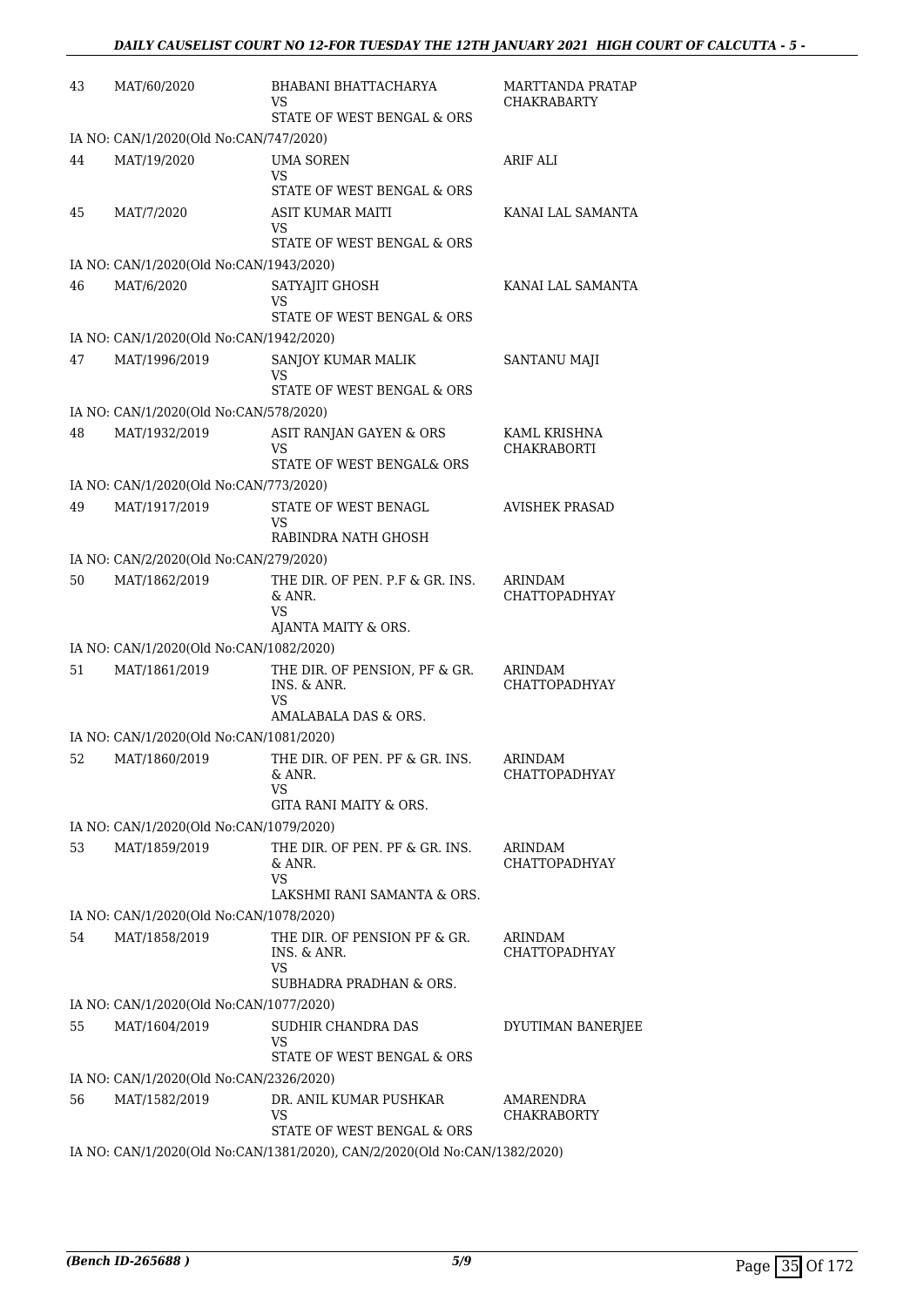| 57 | MAT/1530/2019                             | THE DIRECTOR OF PENSION &<br>ANR<br><b>VS</b><br>LAKSHMI RANI SAMANTA & ORS | ARINDAM<br>CHATTOPADHYAY                                                                                    |
|----|-------------------------------------------|-----------------------------------------------------------------------------|-------------------------------------------------------------------------------------------------------------|
|    |                                           | IA NO: CAN/1/2019(Old No:CAN/12406/2019), CAN/2/2019(Old No:CAN/12407/2019) |                                                                                                             |
| 58 | MAT/1529/2019                             | THE DIRECTOR OF PENSION &                                                   | ARINDAM                                                                                                     |
|    |                                           | <b>ANR</b><br>VS<br>AMALABALA DAS & ORS                                     | <b>CHATTOPADHYAY</b>                                                                                        |
|    |                                           | IA NO: CAN/2/2019(Old No:CAN/12414/2019), CAN/3/2019(Old No:CAN/12415/2019) |                                                                                                             |
| 59 | MAT/1528/2019                             | THE DIRECTOR OF PENSION &                                                   | ARINDAM                                                                                                     |
|    |                                           | ANR<br>VS<br>ANJANA MAITY & ORS                                             | <b>CHATTOPADHYAY</b>                                                                                        |
|    |                                           | IA NO: CAN/1/2019(Old No:CAN/12410/2019), CAN/2/2019(Old No:CAN/12411/2019) |                                                                                                             |
| 60 | MAT/1527/2019                             | THE DIRECTOR OF PENSION &                                                   | ARINDAM CHAKRABORTY                                                                                         |
|    |                                           | ANR<br><b>VS</b><br>GITA RANI MAITY & ORS                                   |                                                                                                             |
|    |                                           | IA NO: CAN/1/2019(Old No:CAN/12408/2019), CAN/2/2019(Old No:CAN/12409/2019) |                                                                                                             |
| 61 | MAT/1526/2019                             | THE DIRECTOR OF PENSION &                                                   | ARINDAM                                                                                                     |
|    |                                           | <b>ANR</b><br><b>VS</b>                                                     | <b>CHATTOPADHYAY</b>                                                                                        |
|    |                                           | <b>SUBHADRA PRADHAN &amp; ORS</b>                                           |                                                                                                             |
|    |                                           | IA NO: CAN/1/2019(Old No:CAN/12401/2019), CAN/2/2019(Old No:CAN/12403/2019) |                                                                                                             |
| 62 | MAT/1153/2019                             | THE STATE OF W B & ANR<br>VS<br>RITUPARNA GARAI & ORS                       | <b>SUCHARITA PAUL</b>                                                                                       |
|    |                                           | IA NO: CAN/1/2019(Old No:CAN/8902/2019), CAN/2/2019(Old No:CAN/8903/2019)   |                                                                                                             |
| 63 | MAT/955/2019                              | THE UNIV. OF KALYANI & ORS.<br>VS                                           | <b>DIPIKA BANU</b>                                                                                          |
|    |                                           | DR. SUSHANTA BISWAS & ORS.                                                  |                                                                                                             |
|    |                                           | IA NO: CAN/1/2019(Old No:CAN/6484/2019), CAN/3/2019(Old No:CAN/10497/2019)  |                                                                                                             |
| 64 | FMA/812/2019                              | <b>BADRUL HASAN &amp; ORS</b><br>VS<br>STATE OF WEST BENGAL & ORS           | PROSENJIT MUKHERJEE                                                                                         |
|    | IA NO: CAN/2/2020                         |                                                                             |                                                                                                             |
| 65 | FMA/809/2019                              | <b>SHANTANU DAS &amp; ORS</b><br>VS.                                        | SUDIPTA DASGUPTA                                                                                            |
|    |                                           | STATE OF WEST BENGAL & ORS                                                  |                                                                                                             |
|    | IA NO: CAN/1/2019(Old No:CAN/8491/2019)   |                                                                             |                                                                                                             |
| 66 | MAT/808/2019                              | THE WEST BENGAL BOARD OF<br>PRIMARY EDUCATION & ANR<br>VS                   | RATUL BISWAS                                                                                                |
|    |                                           | <b>BINOY KOLE &amp; ORS</b>                                                 |                                                                                                             |
|    |                                           |                                                                             | IA NO: CAN/1/2019(Old No:CAN/11772/2019), CAN/2/2020(Old No:CAN/960/2020), CAN/3/2020(Old No:CAN/2013/2020) |
| 67 | FMA/807/2019                              | ASIT KUMAR MONDAL & ORS<br>VS<br>STATE OF WEST BENGAL & ORS                 | SUDIPTA DASGUPTA                                                                                            |
|    | IA NO: CAN/1/2019(Old No:CAN/8490/2019)   |                                                                             |                                                                                                             |
|    | wt68 WPA/24231/2018                       | ASIT KUMAR MONDAL & ORS<br>VS                                               | CHANDRACHUR<br>CHATTERJEE                                                                                   |
|    |                                           | STATE OF WEST BENGAL & ORS                                                  |                                                                                                             |
| 69 | MAT/148/2019                              | KAMAL KUMAR BHOUMIK<br>VS<br>STATE OF WEST BENGAL & ORS                     | ASOK KR GANGULY                                                                                             |
|    | $IA$ NO: $CAN/1/2019(OMN0·CAN/2839/2019)$ |                                                                             |                                                                                                             |

IA NO: CAN/1/2019(Old No:CAN/2839/2019)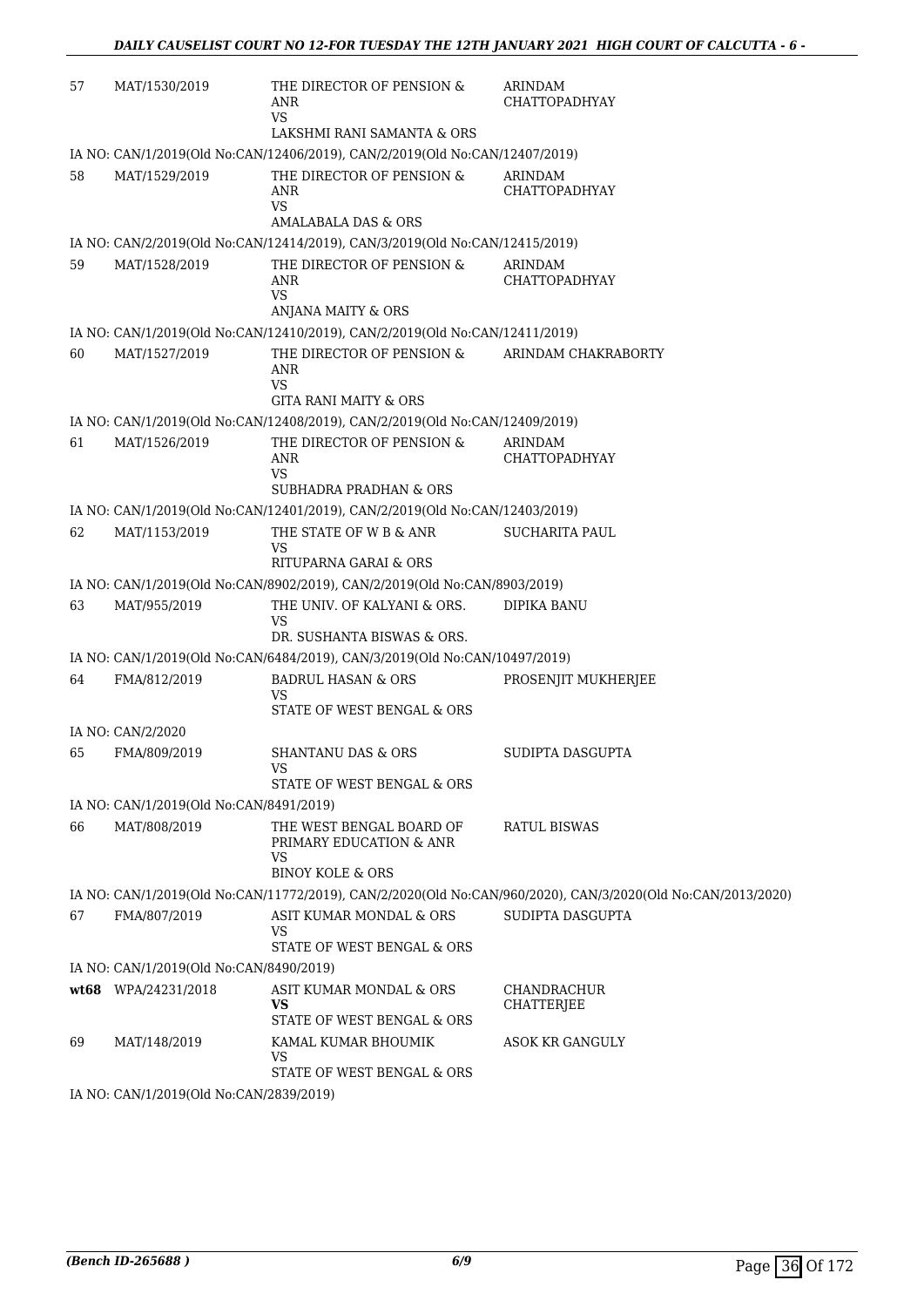| 70   | MAT/147/2019                                        | KAMAL KUMAR BHOUMIK<br>VS                                                                          | ASOK KR GANGULY  |
|------|-----------------------------------------------------|----------------------------------------------------------------------------------------------------|------------------|
|      |                                                     | STATE OF WEST BENGAL & ORS                                                                         |                  |
|      | IA NO: CAN/1/2019(Old No:CAN/2837/2019), CAN/3/2020 |                                                                                                    |                  |
|      |                                                     | <b>APPEAL HEARING</b>                                                                              |                  |
| 71   | MAT/501/2020<br>(AT 2.00 P.M.) (Pt. Hd.)            | W.B.STATE ELECTRICITY<br>TRANSMISSION COMPANY LTD &<br>ORS<br><b>VS</b><br>W.B.S.E.BOARD ENGINEERS | SANDIP DASGUPTA  |
|      |                                                     | ASSO, & ANR                                                                                        |                  |
|      | IA NO: CAN/2/2020(Old No:CAN/4837/2020)             |                                                                                                    |                  |
|      | wt72 MAT/502/2020                                   | WBSEDCL & ORS.<br>VS                                                                               | SANDIP DASGUPTA  |
|      |                                                     | WBSEB ENGINEERS' ASS. & ORS.                                                                       |                  |
|      | IA NO: CAN/2/2020(Old No:CAN/4842/2020)             |                                                                                                    |                  |
|      |                                                     | <b>FOR HEARING</b>                                                                                 |                  |
| 73   | FMA/22/2017                                         | DR. TAPAS RANJAN<br><b>BANDYOPADHYAY</b><br>VS                                                     | B.N. RAY         |
|      |                                                     | NATIONAL INSTITUTE OF<br><b>TECHNOLOGY &amp; ORS</b>                                               |                  |
| 74   | MAT/1720/2017                                       | THE STATE OF WEST BENGAL &<br>ANR                                                                  | P. DHOLE         |
|      |                                                     | VS.<br>ALL BENGAL SPECIAL<br><b>EDUCATORS ASSOCIATION &amp;</b><br><b>ORS</b>                      |                  |
|      | IA NO: CAN/2/2018(Old No:CAN/4030/2018)             |                                                                                                    |                  |
|      | wt75 MAT/922/2017                                   | ALL BENGAL SPECIAL<br><b>EDUCATORS &amp; ORS</b><br>VS                                             | A. K. SAMANTA    |
|      |                                                     | STATE OF WEST BENGAL & ORS                                                                         |                  |
| 76   | MAT/1803/2017                                       | THE STATE OF WEST BENGAL &<br><b>ORS</b><br>VS                                                     | P. DUDHORIA      |
|      |                                                     | LIPI BANERJEE & ORS                                                                                |                  |
|      | IA NO: CAN/1/2017(Old No:CAN/11190/2017)            |                                                                                                    |                  |
|      | wt77 MAT/1756/2017                                  | NEW ALIPORE COLLEGE & ORS<br>VS<br>LIPI BANERJEE & ORS                                             | TAPASI SINHA     |
| 78   | MAT/1998/2017                                       | THE CHAIRMAN, MALDA DIST.<br>PR. SCHOOL COUNCIL & ANR.<br>VS                                       | SHAMIM UL BARI   |
|      |                                                     | MD. RAHAMATUL ALAM & ORS.                                                                          |                  |
| 79   | MAT/417/2018                                        | THE STATE OF W B & ORS<br>VS                                                                       | ITI DUTTA        |
|      |                                                     | KALYAN KISHORE PRADHAN &<br>ORS                                                                    |                  |
| wt80 | MAT/419/2018                                        | THE STATE OF W B & ORS<br>VS<br>MANIKA DHARA PAL & ORS                                             | <b>ITI DUTTA</b> |
|      |                                                     |                                                                                                    |                  |
| 81   | FMA/684/2018                                        | ASHA FATIMA@ASHA FATIMA<br>DAS<br>VS.                                                              | ARUP KRISHNA DAS |
|      |                                                     | STATE OF WEST BENGAL & ORS                                                                         |                  |
|      | IA NO: CAN/1/2017(Old No:CAN/4711/2017)             |                                                                                                    |                  |
| 82   | FMA/2142/2018                                       | DR AJOY MANDAL & ORS<br>VS                                                                         | SNIGDHA SAHA     |
|      |                                                     | STATE OF WEST BENGAL & ORS                                                                         |                  |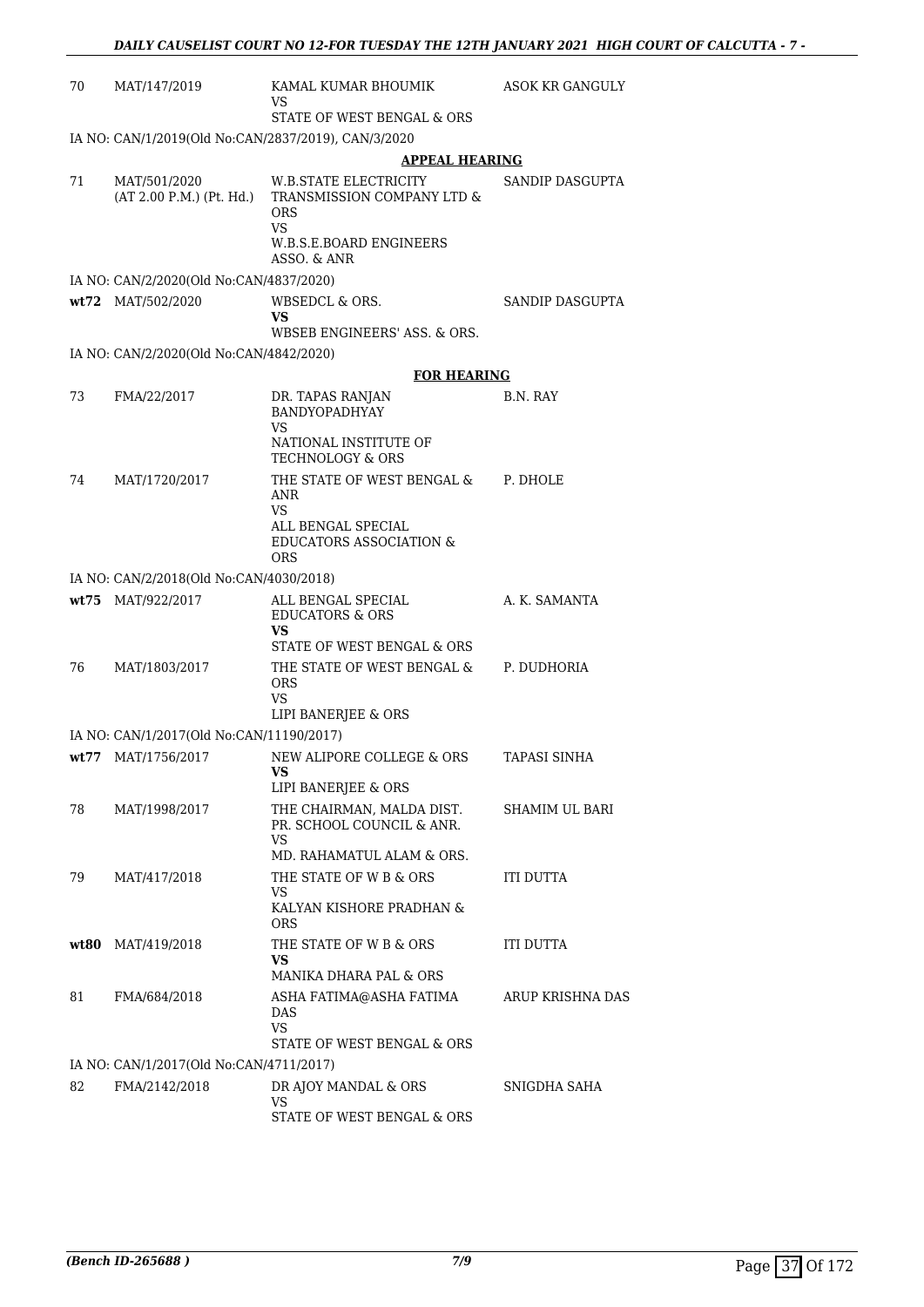| 83                                                                                                                                                                                                                                                            | FMA/2145/2018                           | SIMA PRADHAN<br>VS<br>STATE OF WEST BENGAL & ORS                                                       | ANIL KR CHATTOPADHYAY                                                                                                                                                                                                            |
|---------------------------------------------------------------------------------------------------------------------------------------------------------------------------------------------------------------------------------------------------------------|-----------------------------------------|--------------------------------------------------------------------------------------------------------|----------------------------------------------------------------------------------------------------------------------------------------------------------------------------------------------------------------------------------|
|                                                                                                                                                                                                                                                               | IA NO: CAN/1/2018(Old No:CAN/3556/2018) |                                                                                                        |                                                                                                                                                                                                                                  |
| 84                                                                                                                                                                                                                                                            | MAT/462/2020                            | UNITED STUDENTS AND<br>RESEARCH SCHOLARS ASSO. REP<br>BY SECY & AN<br>VS<br>STATE OF WEST BENGAL & ORS | CHANDRACHUR<br>CHATTERJE                                                                                                                                                                                                         |
|                                                                                                                                                                                                                                                               |                                         |                                                                                                        |                                                                                                                                                                                                                                  |
| CAN/8/2020                                                                                                                                                                                                                                                    |                                         |                                                                                                        | IA NO: CAN/1/2020(Old No:CAN/3578/2020), CAN/2/2020(Old No:CAN/3580/2020), CAN/3/2020(Old No:CAN/3581/2020),<br>CAN/4/2020(Old No:CAN/3583/2020), CAN/5/2020(Old No:CAN/3584/2020), CAN/6/2020(Old No:CAN/4168/2020), CAN/7/2020 |
|                                                                                                                                                                                                                                                               |                                         | <b>APPLICATION (ASSIGNED)</b>                                                                          |                                                                                                                                                                                                                                  |
| 85                                                                                                                                                                                                                                                            | FA/245/2008                             | MADHUSUDHAN GHOSH<br>VS.<br>SUBIR KR. BANERJEE & ANR                                                   | <b>SASWATA GOPAL</b><br>MUKHERJI                                                                                                                                                                                                 |
|                                                                                                                                                                                                                                                               |                                         | IA NO: CAN/2/2010(Old No:CAN/3104/2010), CAN/3/2014(Old No:CAN/5336/2014)                              |                                                                                                                                                                                                                                  |
|                                                                                                                                                                                                                                                               | wt86 FA/246/2008                        | SUBIR KUMAR BANERJEE & ANR.<br><b>VS</b>                                                               | <b>SOURAV SEN</b>                                                                                                                                                                                                                |
|                                                                                                                                                                                                                                                               |                                         | MADHUSUDAN GHOSH                                                                                       |                                                                                                                                                                                                                                  |
|                                                                                                                                                                                                                                                               |                                         | IA NO: CAN/2/2010(Old No:CAN/8067/2010), CAN/3/2014(Old No:CAN/5335/2014)                              |                                                                                                                                                                                                                                  |
| 87                                                                                                                                                                                                                                                            | FA/139/2009                             | MEWALAL SONKAR (KHATICK)<br>VS                                                                         | PRADIP KUMAR DAS                                                                                                                                                                                                                 |
|                                                                                                                                                                                                                                                               |                                         | SURAJ PRASAD SONKAR & ORS.                                                                             |                                                                                                                                                                                                                                  |
|                                                                                                                                                                                                                                                               |                                         |                                                                                                        | IA NO: CAN/4/2016(Old No:CAN/11869/2016), CAN/5/2016(Old No:CAN/11871/2016), CAN/6/2019(Old No:CAN/12145/2019)                                                                                                                   |
|                                                                                                                                                                                                                                                               | wt88 FA/379/2009                        | MEWALAL SONKAR (KHATICK)<br>VS<br>SURAJ PRASAD SONKAR                                                  | PRADIP KUMAR DAS                                                                                                                                                                                                                 |
| IA NO: CAN/1/2008(Old No:CAN/8025/2008), CAN/2/2008(Old No:CAN/9553/2008), CAN/3/2008(Old No:CAN/10867/2008),<br>CAN/4/2009(Old No:CAN/7213/2009), CAN/7/2016(Old No:CAN/11870/2016), CAN/8/2016(Old No:CAN/11872/2016),<br>CAN/9/2019(Old No:CAN/12142/2019) |                                         |                                                                                                        |                                                                                                                                                                                                                                  |
| 89                                                                                                                                                                                                                                                            | FA/71/2020                              | MANAS DUTTA & ANR<br>VS                                                                                | PRAN GOPAL DAS                                                                                                                                                                                                                   |
|                                                                                                                                                                                                                                                               |                                         | SMT. GITA DUTTA & ANR                                                                                  |                                                                                                                                                                                                                                  |
|                                                                                                                                                                                                                                                               |                                         | IA NO: CAN/2/2019(Old No:CAN/9678/2019), CAN/3/2019(Old No:CAN/9738/2019)                              |                                                                                                                                                                                                                                  |
|                                                                                                                                                                                                                                                               |                                         | <b>ASSIGNED HEARING</b>                                                                                |                                                                                                                                                                                                                                  |
| 90                                                                                                                                                                                                                                                            | FMA/1588/2016                           | <b>LABANYA KOLAY &amp; ORS</b>                                                                         | AMIYA NARAYAN                                                                                                                                                                                                                    |
|                                                                                                                                                                                                                                                               |                                         | <b>VS</b><br>RANI BIRLA GIRL'S COLLEGE &<br><b>ORS</b>                                                 | <b>MUKHERJEE</b>                                                                                                                                                                                                                 |
|                                                                                                                                                                                                                                                               | CAN/6/2017(Old No:CAN/11942/2017)       |                                                                                                        | IA NO: CAN/3/2015(Old No:CAN/5848/2015), CAN/4/2015(Old No:CAN/5849/2015), CAN/5/2017(Old No:CAN/1232/2017),                                                                                                                     |
| 91                                                                                                                                                                                                                                                            | WP.ST/360/2011                          | <b>ABHIJIT ROY</b>                                                                                     | SATYABRATA                                                                                                                                                                                                                       |
|                                                                                                                                                                                                                                                               |                                         | VS                                                                                                     | <b>CHAKRABORTY</b>                                                                                                                                                                                                               |
|                                                                                                                                                                                                                                                               |                                         | STATE OF WEST BENGAL & ORS.                                                                            |                                                                                                                                                                                                                                  |
| 92                                                                                                                                                                                                                                                            | FA/297/2012                             | THE FEDERAL BANK LTD.<br>VS                                                                            | DILIP KUMAR KUNDU                                                                                                                                                                                                                |
|                                                                                                                                                                                                                                                               |                                         | PREMENDRA BOSE & ANR.                                                                                  |                                                                                                                                                                                                                                  |
| 93                                                                                                                                                                                                                                                            | FA/178/2014                             | <b>CHANDRIMA DAS</b><br>VS<br>ANIL KUMAR ROY & ORS                                                     | LUTFUL HAOUE                                                                                                                                                                                                                     |
|                                                                                                                                                                                                                                                               | IA NO: CAN/2/2020(Old No:CAN/1433/2020) |                                                                                                        |                                                                                                                                                                                                                                  |
|                                                                                                                                                                                                                                                               |                                         | <b>CONTEMPT APPLICATION</b>                                                                            |                                                                                                                                                                                                                                  |
| 94                                                                                                                                                                                                                                                            | WPCRC/47/2020                           | PROF DR. SYAMAPADA GHORAI                                                                              | ARKA KUMAR NAG                                                                                                                                                                                                                   |
|                                                                                                                                                                                                                                                               |                                         | VS<br>NARAYAN SWARUP NIGAM AND<br>ORS.                                                                 |                                                                                                                                                                                                                                  |
|                                                                                                                                                                                                                                                               | wt95 WP.ST/109/2018                     | PROF (DR) SYAMAPADA GHORAI                                                                             | UTSAV DUTTA                                                                                                                                                                                                                      |
|                                                                                                                                                                                                                                                               |                                         | <b>VS</b><br>STATE OF WEST BENGAL & ORS                                                                |                                                                                                                                                                                                                                  |
|                                                                                                                                                                                                                                                               |                                         |                                                                                                        |                                                                                                                                                                                                                                  |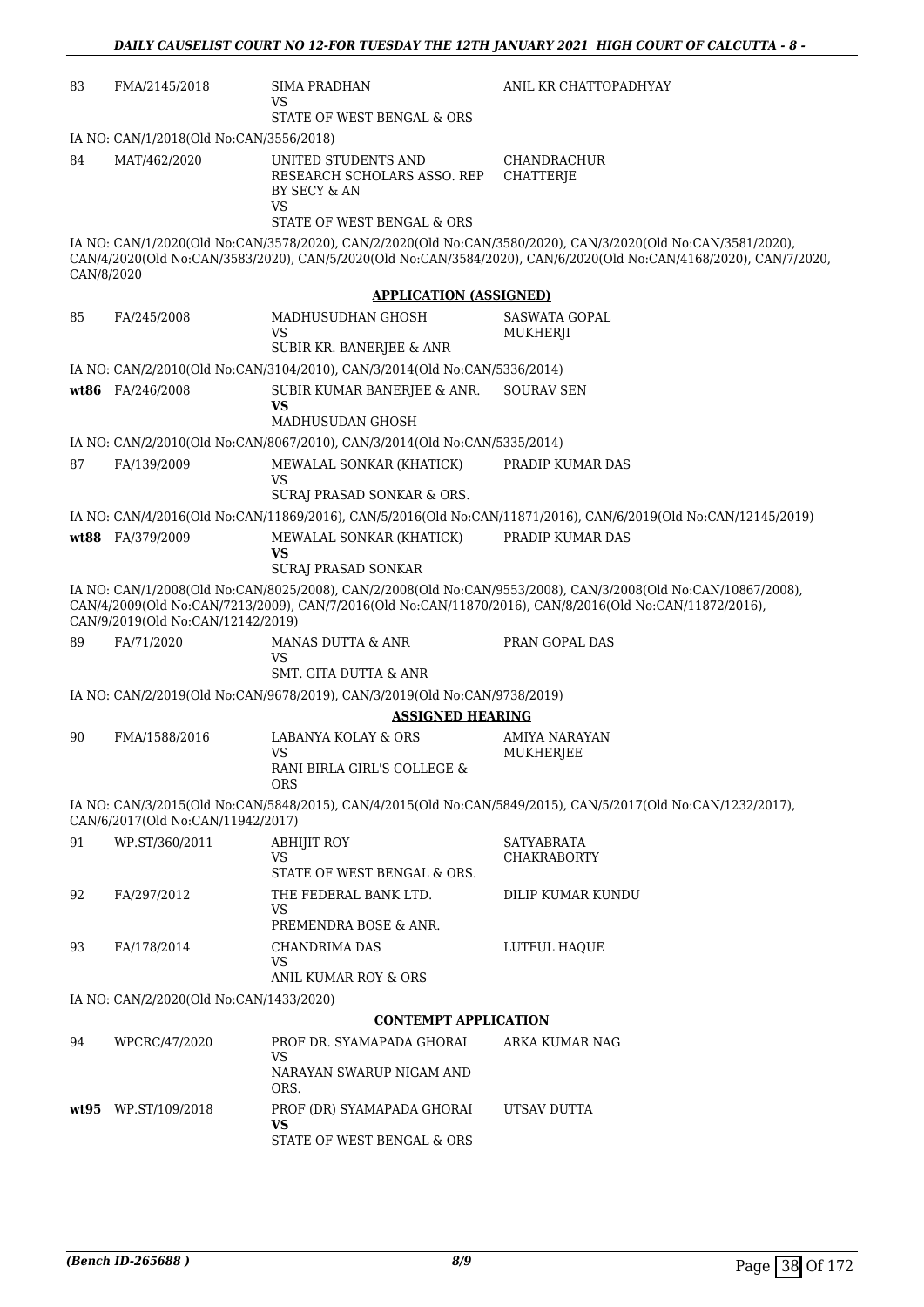**wt96** WP.ST/55/2019 PROF (DR) SYAMAPADA GHORAI **VS** STATE OF WEST BENGAL & ORS DONA GHOSH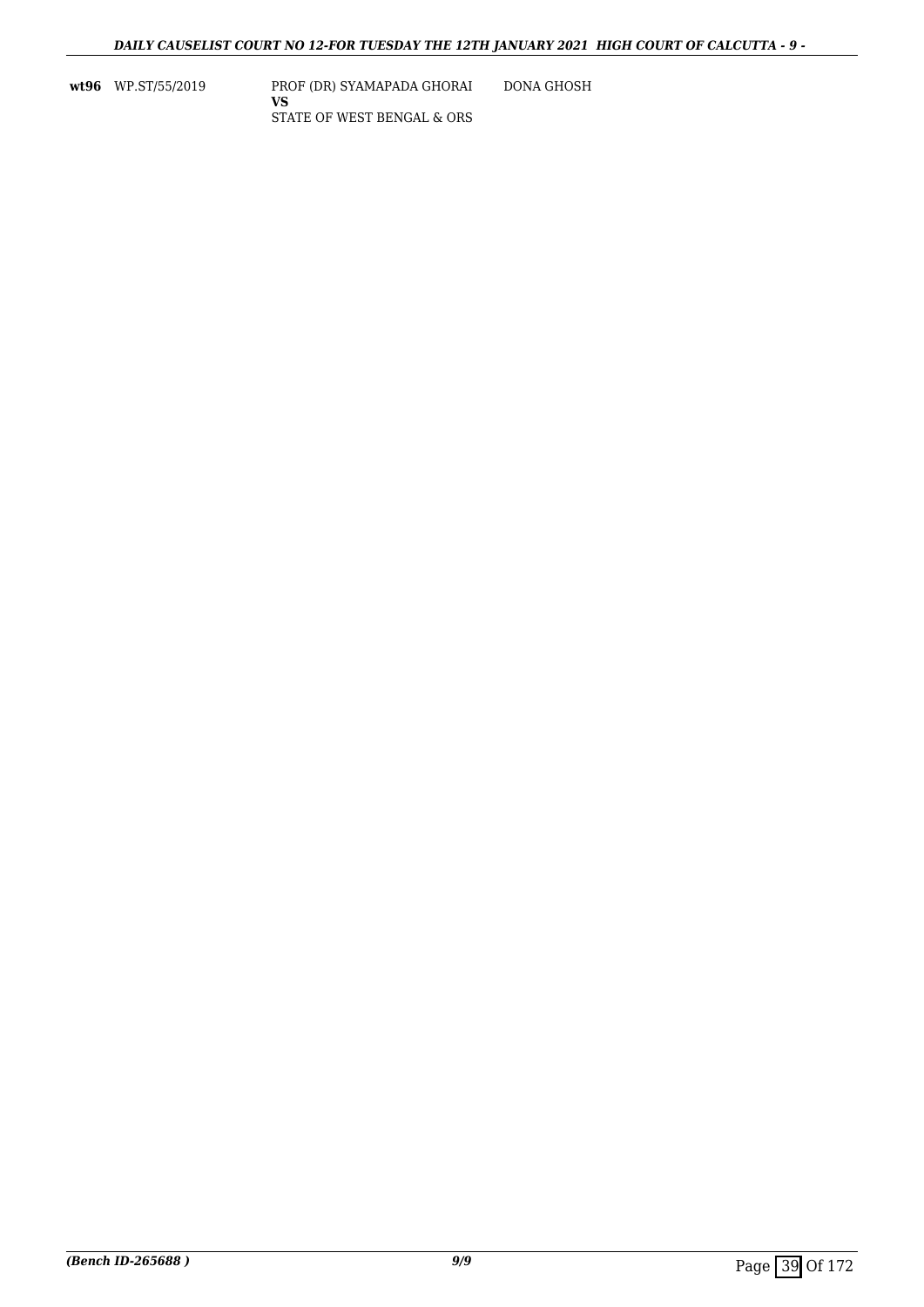

# **Appellate Side**

**DAILY CAUSELIST For Tuesday The 12th January 2021**

**COURT NO. 11**

**DIVISION BENCH (DB - VI) AT 10:45 AM HON'BLE JUSTICE SUBRATA TALUKDAR HON'BLE JUSTICE HIRANMAY BHATTACHARYYA**

#### **(VIA VIDEO CONFERENCE)**

**ON AND FROM MONDAY, THE 11TH JANUARY 2021 - APPEALS FROM ORDERS RELATING TO MUNICIPALITIES, CO-OPERATIVES & PANCHAYATS UNDER GROUP-V INCLUDING APPLICATIONS CONNECTED THERETO;**

**HEARING OF WRIT APPEALS IRRESPECTIVE OF CLASSIFICATION INCLUDING APPLICATIONS CONNECTED THERETO;**

**NOTE: 1.(A) MENTIONING OF REALLY URGENT MATTERS WILL BE ALLOWED ON EVERY MONDAY AND WEDNESDAY AT THE FIRST SITTING OF THE COURT.**

 **(B) MENTIONING SLIPS MUST BE FILED STATING THE GROUNDS OF URGENCY WITH SERVICE OF NOTICE ON THE OPPOSITE SIDE(S).**

 **2. APPELLATE SIDE MATTERS WILL BE TAKEN UP UPTO RECESS ON EVERY TUESDAY AND THURSDAY.** 

**NOTE: MATTERS WILL BE TAKEN UP THROUGH PHYSICAL HEARING ONLY WHEN BOTH THE PARTIES ARE AGREED.**

|              |                                         | <b>TO BE MENTIONED</b>                                                           |                         |  |
|--------------|-----------------------------------------|----------------------------------------------------------------------------------|-------------------------|--|
| $\mathbf{1}$ | CRM/10153/2020                          | RAVINDRA BIYANI<br>VS<br>State of West Bengal                                    | ASHOK KUMAR SINGH       |  |
| 2            | CRM/10155/2020                          | RAVINDRA BIYANI<br>VS<br>State of West Bengal                                    | ASHOK KUMAR SINGH       |  |
|              |                                         | <b>APPLICATIONS</b>                                                              |                         |  |
| 3            | MAT/392/2020                            | DILIP KR. GIRI & ORS.<br><b>VS</b><br>STATE OF WEST BENGAL & ORS.                | <b>BISWAJIT SAU</b>     |  |
|              | IA NO: CAN/1/2020(Old No:CAN/2608/2020) |                                                                                  |                         |  |
| 4            | MAT/581/2020                            | THE HOOGHLY CHINSURAH<br>MUNICIPALITY AND ORS<br>VS<br>NARAYAN ADHIUKARI AND ORS | <b>TANMOY CHOWDHURY</b> |  |
|              | IA NO: CAN/1/2020, CAN/2/2020           |                                                                                  |                         |  |
| 5.           | MAT/582/2020                            | M/S. SINGHI PROJECT PVT LTD<br><b>VS</b><br>State of West Bengal                 | <b>ABHISEK VERMA</b>    |  |
|              | IA NO: CAN/1/2020, CAN/2/2020           |                                                                                  |                         |  |
| 6            | MAT/736/2020                            | <b>GOBINDA MAITI</b><br>VS<br>MIDNAPORE MUNICIPALITY AND<br><b>ORS</b>           | RAVI RANJAN KUMAR       |  |
|              | IA NO: CAN/1/2020                       |                                                                                  |                         |  |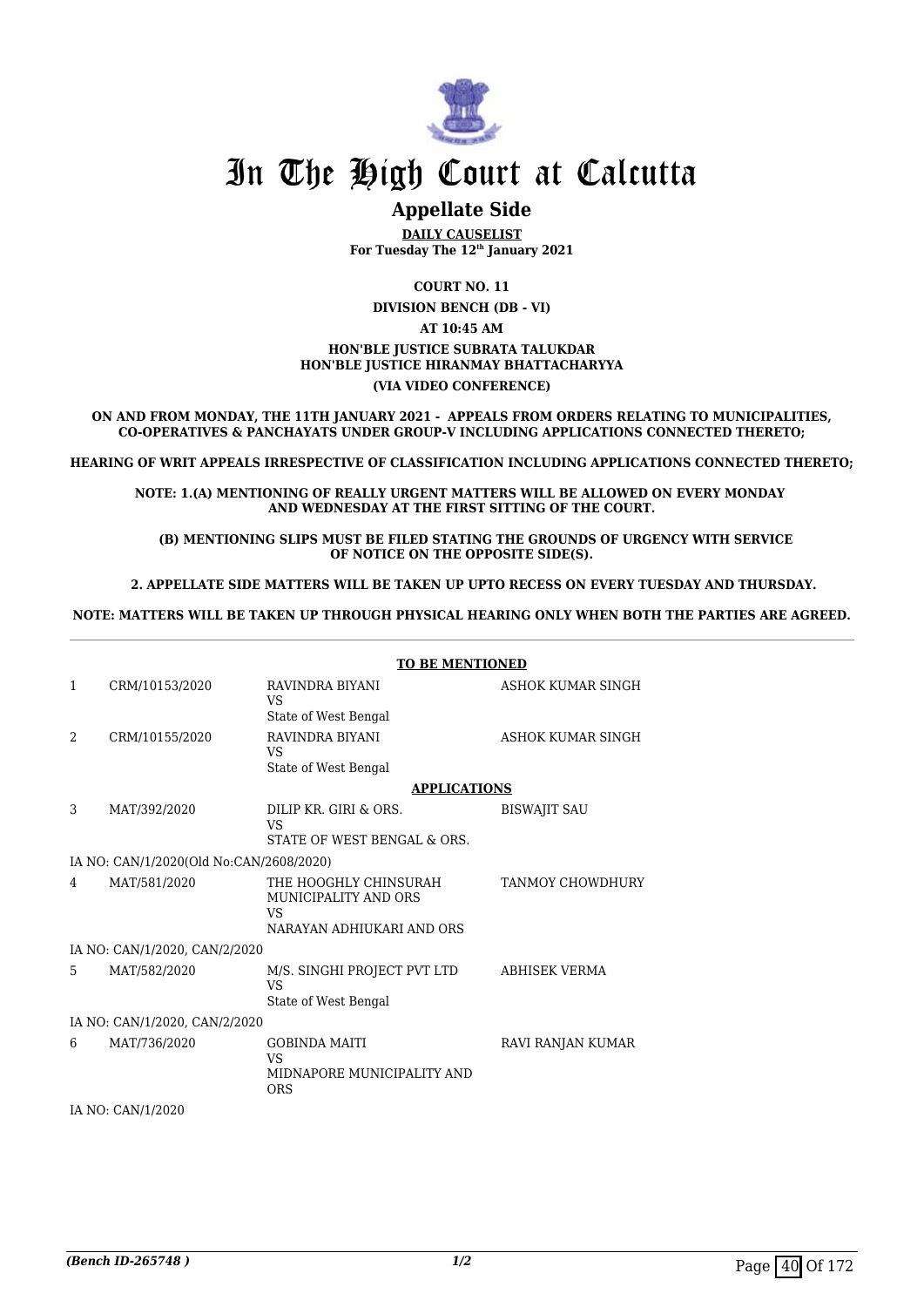7 MAT/766/2020 SHIBANI CHANDRA (KAR) VS STATE OF WEST BENGAL AND ORS.

PRITAM CHOUDHURY

IA NO: CAN/1/2020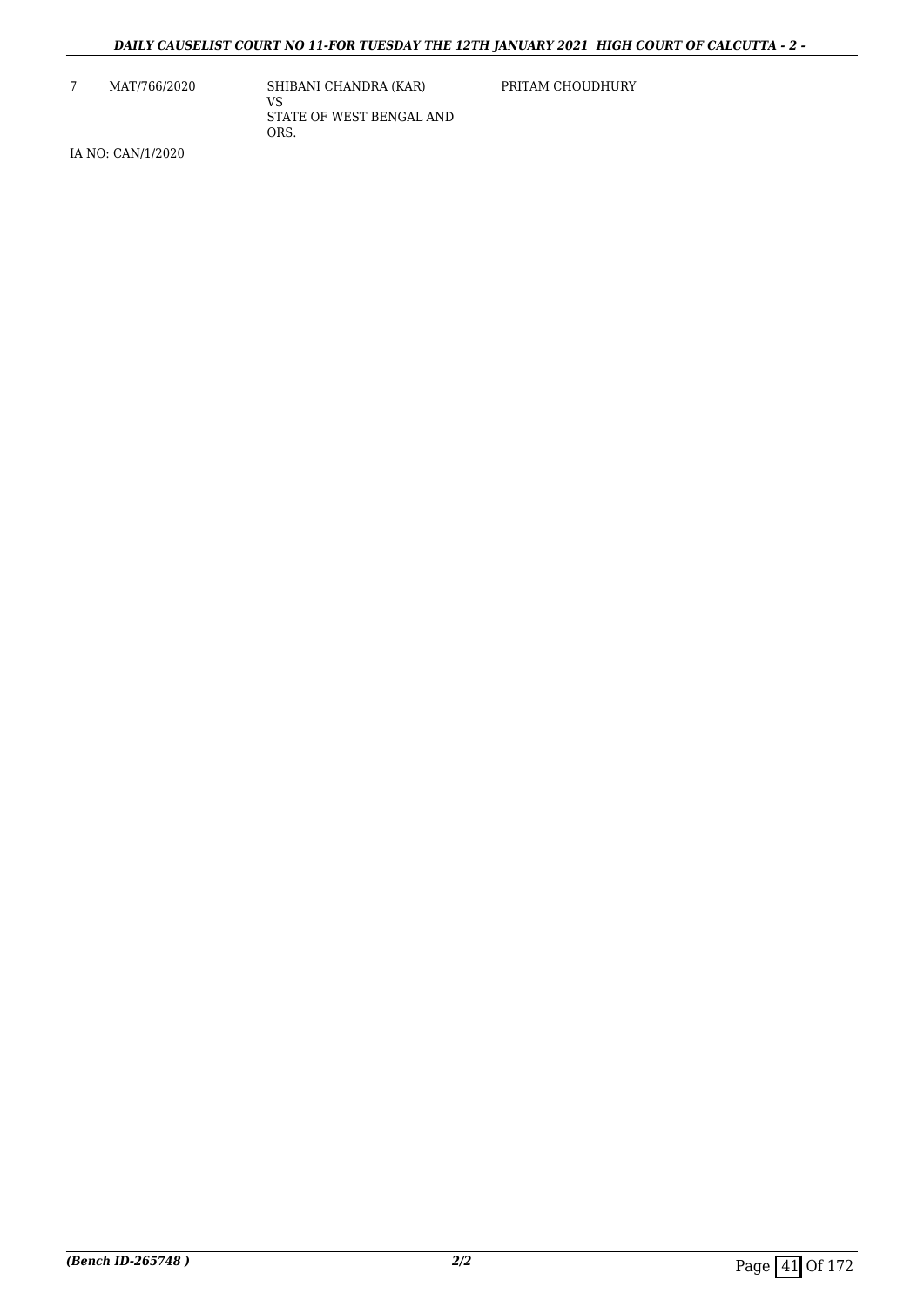

# **Appellate Side**

**DAILY CAUSELIST For Tuesday The 12th January 2021**

**COURT NO. 28**

**DIVISION BENCH (DB - VII)**

**AT 10:45 AM**

**HON'BLE JUSTICE TAPABRATA CHAKRABORTY HON'BLE JUSTICE TIRTHANKAR GHOSH (VIA VIDEO CONFERENCE)**

#### **ON AND FROM MONDAY, THE 11TH JANUARY, 2021 - ANTICIPATORY BAIL UNDER SECTION 438 OF THE CODE OF CRIMINAL PROCEDURE INCLUDING MODIFICATION/CANCELLATION AND RELAXATION OF THE SAME;**

**BAIL UNDER SECTION 439 OF THE CODE OF CRIMINAL PROCEDURE (PUNISHMENT ABOVE 7 YEARS) INCLUDING MODIFICATION/CANCELLATION AND RELAXATION OF THE SAME;**

**DEATH REFERENCE CASES (INCLUDING ADMISSION OF CRIMINAL APPEALS RELATING TO SUCH REFERENCE AGAINST THE SAME CONVICTION ORDER);**

**ADMISSION OF CRIMINAL APPEALS;**

**HEARING OF CRIMINAL APPEALS & APPLICATIONS CONNECTED THERETO INCLUDING APPLICATION FOR SUSPENSION OF SENTENCE IN PENDING APPEALS;**

**CRIMINAL APPEALS RELATING TO CRIMES AGAINST WOMEN.** 

**SPL. NOTE: ON TUESDAY, 12TH JANUARY, 2021, BAIL APPLICATIONS WILL BE TAKEN UP SERIALLY FROM THE FIRST SITTING OF THE COURT TILL RECESS. FROM 2 P.M. ANTI BAIL APPLICATIONS WILL BE TAKEN UP SERIALLY.**

**NOTE: MATTERS WILL BE TAKEN UP THROUGH PHYSICAL HEARING ONLY WHEN BOTH THE PARTIES ARE AGREED**

| <b>APPLICATION FOR BAIL</b> |                                                    |                                  |
|-----------------------------|----------------------------------------------------|----------------------------------|
| CRM/10/2021                 | HASAN GAZI<br>VS<br>State of West Bengal           | KAMALESH<br>CHANDRA SAHA         |
| CRM/18/2021                 | YUNUCH MOLLA @ YUNUS<br>VS<br>State of West Bengal | GOBINDA CHANDRA<br><b>BAIDYA</b> |

## **APPLICATION FOR BAIL**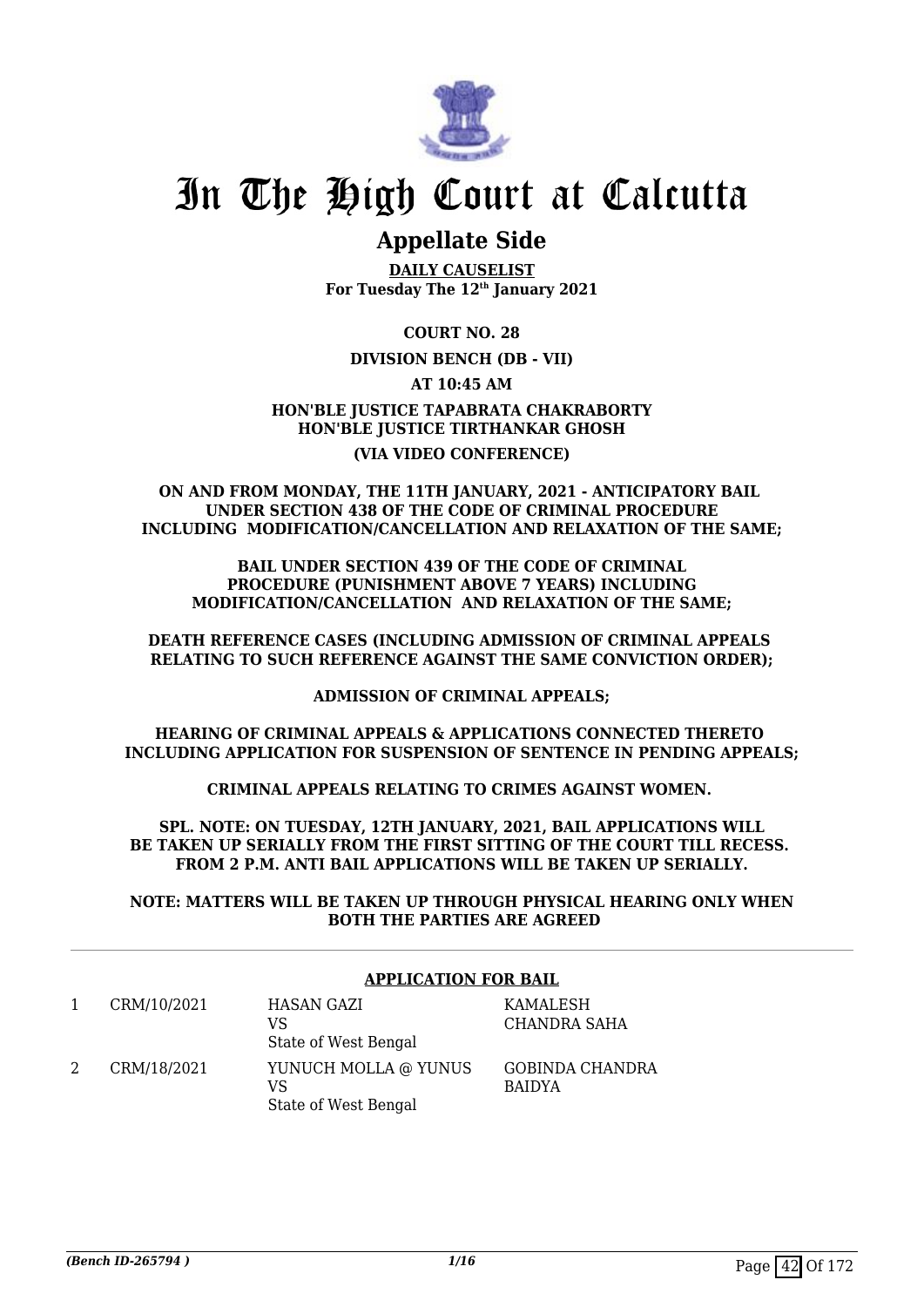| 3  | CRM/20/2021<br>(13.01.2021) | ABINASH BARMAN @<br><b>ABHILASH BARMAN</b><br><b>VS</b><br>State of West Bengal                     | SAYAN DE                      |
|----|-----------------------------|-----------------------------------------------------------------------------------------------------|-------------------------------|
| 4  | CRM/36/2021                 | SAMIUL SEKH @ SAMIUL<br><b>SK</b><br><b>VS</b><br>State of West Bengal                              | AVINABA PATRA                 |
| 5  | CRM/70/2021                 | <b>MADAN SAH</b><br><b>VS</b><br>THE DIRECTORATE OF<br>REVENUE INTELLIGENCE<br><b>KOLKATA</b>       | <b>UJJAL RAY</b>              |
| 6  | CRM/105/2021                | DINESH BISWAS AND ANR<br><b>VS</b><br>State of West Bengal                                          | PARTHA SARATHI<br><b>DAS</b>  |
| 7  | CRM/106/2021                | DIP NARAYAN JANA<br><b>VS</b><br>State of West Bengal                                               | SOUMAJIT<br><b>CHATTERJEE</b> |
| 8  | CRM/108/2021                | SHYAMAL GHOSAL<br><b>VS</b><br>State of West Bengal                                                 | Kunal Ganguly                 |
| 9  | CRM/112/2021                | SARATHI DAS BAGDI<br>@SARATHI BAGDI AND ANR<br><b>VS</b><br>State of West Bengal                    | <b>RITAM CHOWDHURY</b>        |
| 10 | CRM/113/2021                | SK. ASMIR<br><b>VS</b><br>State of West Bengal                                                      | SOUPAL CHATTERJEE             |
| 11 | CRM/114/2021                | <b>DWIJENDRA NATH</b><br>DUBEY@DWIJEN NATH<br>DUBEY@DIJEN DUBE<br><b>VS</b><br>State of West Bengal | <b>ADITYA TIWARI</b>          |
| 12 | CRM/115/2021                | <b>SUJOY MONDAL</b><br><b>VS</b><br>State of West Bengal                                            | <b>ARNAB SAHA</b>             |
| 13 | CRM/117/2021                | MITHUN CHANDRA<br><b>VS</b><br>STATE OF WEST BENGAL<br>AND ORS.                                     | <b>AMRIN KHATOON</b>          |
| 14 | CRM/118/2021                | NRIPENDRANATH<br>BOL@NIPEN@NRIPENDRA<br><b>NATH BAL</b><br><b>VS</b><br>State of West Bengal        | PRONOJIT ROY                  |
| 15 | CRM/120/2021                | UTTAM MANDAL<br><b>VS</b><br>State of West Bengal                                                   | <b>SONALI DAS</b>             |
| 16 | CRM/124/2021                | <b>LALU YADAV</b><br><b>VS</b><br>State of West Bengal                                              | <b>SOFIA NESAR</b>            |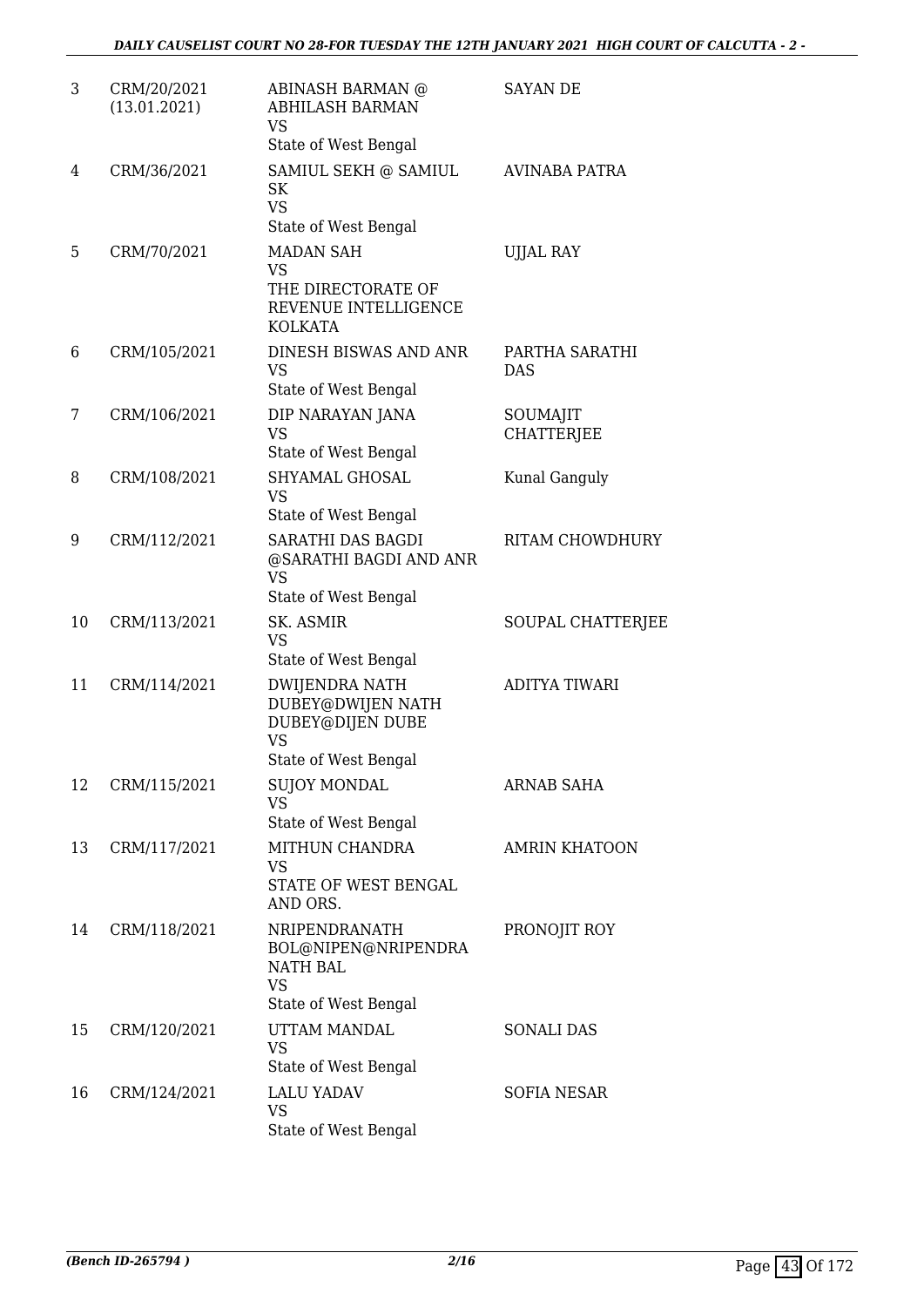| 17 | CRM/129/2021 | AKRAM MONDAL<br>VS<br>State of West Bengal                                                 | <b>ASHOK KUMAR</b><br><b>CHOWDHURY</b>  |
|----|--------------|--------------------------------------------------------------------------------------------|-----------------------------------------|
| 18 | CRM/130/2021 | SUMAN JANA @ MILAN @<br>PAPU @ NATU<br><b>VS</b><br>State of West Bengal                   | SOUMAJIT<br><b>CHATTERJEE</b>           |
| 19 | CRM/131/2021 | RADHASHYAM MONDAL @<br>NANDA<br><b>VS</b><br>State of West Bengal                          | PARTHA SARATHI<br><b>MONDAL</b>         |
| 20 | CRM/133/2021 | SANJIT SHARMA AND ANR<br><b>VS</b><br>State of West Bengal                                 | <b>SOUMEN GHOSH</b>                     |
| 21 | CRM/135/2021 | SANJIT SHARMA AND ANR<br><b>VS</b><br>State of West Bengal                                 | <b>SOUMEN GHOSH</b>                     |
| 22 | CRM/139/2021 | <b>SUMIT BAIRAGI</b><br><b>VS</b><br>THE STATE OF WEST<br><b>BENGAL</b>                    | KAMALESH CH. SAHA                       |
| 23 | CRM/149/2021 | <b>SUBIR PAUL</b><br><b>VS</b><br>State of West Bengal                                     | MUNSHI ASHIQ<br><b>ELAHI</b>            |
| 24 | CRM/154/2021 | <b>SUDAM BISWAS</b><br><b>VS</b><br>State of West Bengal                                   | <b>NIMAI RAY</b>                        |
| 25 | CRM/158/2021 | KARTICK SARKAR @<br>KARTICK CHANDRA SARKAR<br>@ UTPAL<br><b>VS</b><br>State of West Bengal | Sujoy Sarkar                            |
| 26 | CRM/174/2021 | <b>SUBRATA RAY</b><br>VS —<br>State of West Bengal                                         | PRAVASH<br><b>BHATTACHARYA</b>          |
| 27 | CRM/175/2021 | MOKSED RAHAMAN @ RAJU<br><b>VS</b><br>State of West Bengal                                 | JEENIA RUDRA                            |
| 28 | CRM/182/2021 | ARKO BISWAS@AORKO<br><b>BISWAS</b><br><b>VS</b><br>State of West Bengal                    | <b>SUSINGDHA</b><br><b>BHATTACHARYA</b> |
| 29 | CRM/183/2021 | <b>MITHUN TIRKI</b><br><b>VS</b><br>State of West Bengal                                   | PULAKESH BAJPAYEE                       |
| 30 | CRM/184/2021 | <b>BILLAL SARDAR</b><br><b>VS</b><br>State of West Bengal                                  | <b>SHASHANKA</b><br>SHEKHAR SAHA        |
| 31 | CRM/186/2021 | RAJ KUMAR DAS @ SWAPAN<br><b>VS</b><br>State of West Bengal                                | PAYEL SHOME                             |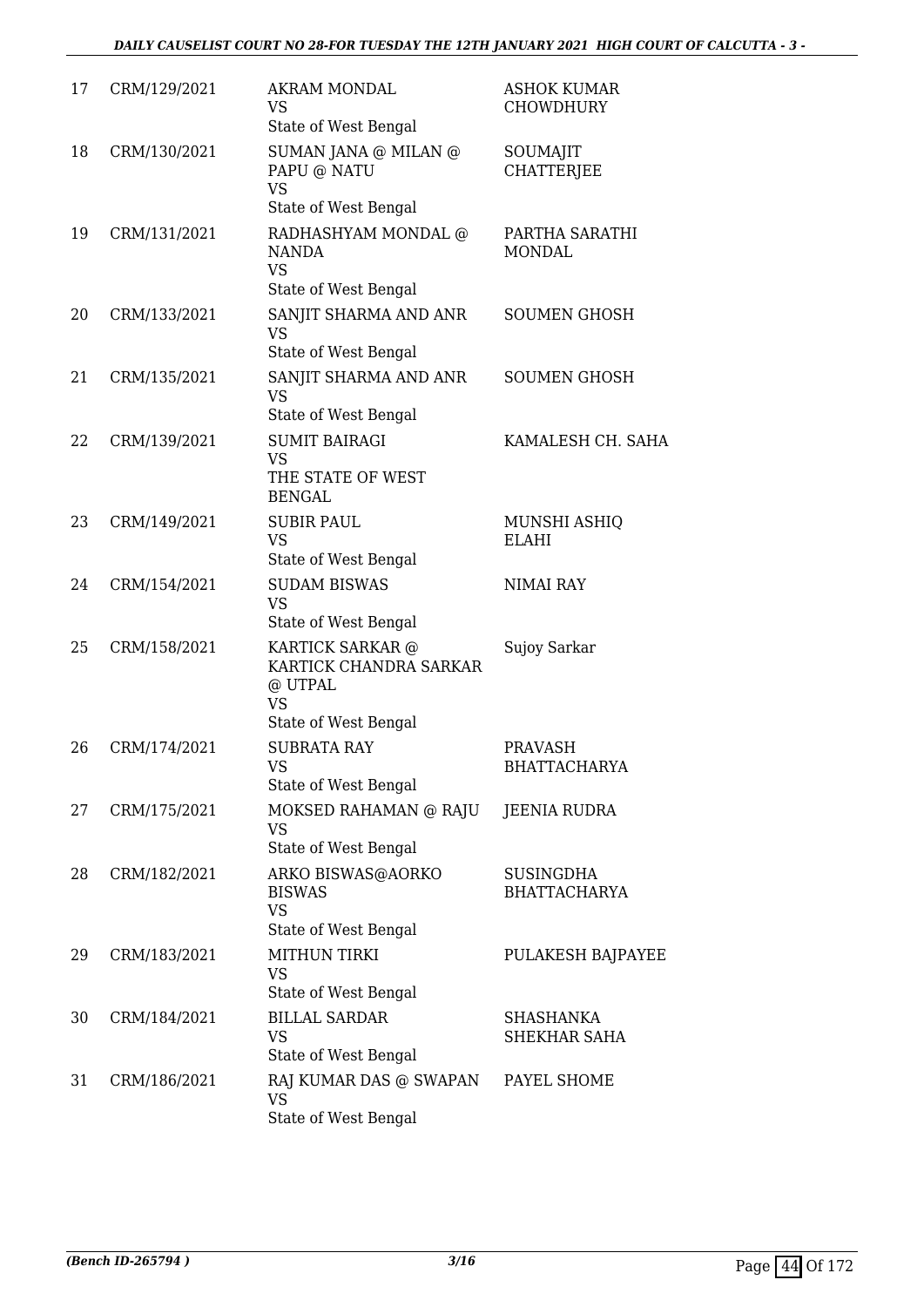| 32 | CRM/189/2021 | <b>CHAMPA BISWAS</b><br><b>VS</b>                                                                       | <b>SHASANKA SEKHAR</b><br>SAHA          |
|----|--------------|---------------------------------------------------------------------------------------------------------|-----------------------------------------|
| 33 | CRM/191/2021 | State of West Bengal<br><b>BAPI DAS</b><br><b>VS</b><br>State of West Bengal                            | <b>BHASKAR SETH</b>                     |
| 34 | CRM/192/2021 | <b>AMAL DAS</b><br><b>VS</b><br>State of West Bengal                                                    | <b>SUSNIGDHA</b><br><b>BHATTACHARYA</b> |
| 35 | CRM/193/2021 | SANJEET SINGH @ SANJIT<br>SINGH @ PAPPU AND ANR<br>VS                                                   | KOUSTAV BAGCHI                          |
|    |              | State of West Bengal                                                                                    |                                         |
| 36 | CRM/195/2021 | NURJAHAN BIBI AND ORS<br><b>VS</b><br>State of West Bengal                                              | SK SAHJAHAN ALI                         |
| 37 | CRM/198/2021 | BISWAJIT SAHA @ CHOTTU<br><b>VS</b><br>State of West Bengal                                             | <b>IMDADUL HOQUE</b>                    |
| 38 | CRM/204/2021 | PRASANTA MAITY@SINTU<br><b>MAITY</b><br>VS                                                              | Kunal Ganguly                           |
|    |              | State of West Bengal                                                                                    |                                         |
| 39 | CRM/205/2021 | SAJAL KUMAR BAYEN @<br><b>BAIN</b><br>VS<br>State of West Bengal                                        | <b>MINOTI GOMES</b>                     |
| 40 | CRM/206/2021 | <b>MD TARIK</b><br><b>VS</b><br>State of West Bengal                                                    | Kunal Ganguly                           |
| 41 | CRM/211/2021 | <b>JAKIR SK AND ANR</b><br>VS<br>State of West Bengal                                                   | <b>MUSHARRAF ALAM</b><br><b>SK</b>      |
| 42 | CRM/212/2021 | MD RABIUL HOQUE<br>@RABIUL@RABIUL HAQUE<br><b>VS</b><br>State of West Bengal                            | MUSSHARRAF ALAM<br>SK                   |
| 43 | CRM/213/2021 | RANJAN HALDER<br>VS                                                                                     | <b>MRITYUNJOY</b><br><b>CHATTERJEE</b>  |
| 44 | CRM/215/2021 | State of West Bengal<br>RANJIT MONDAL<br>VS                                                             | Kausik Biswas                           |
| 45 | CRM/216/2021 | State of West Bengal<br>DEBASHIS MUKHERJEE @<br>DEBASISH MUKHERJEE<br><b>VS</b><br>State of West Bengal | <b>SUMANTA</b><br><b>CHAKRABARTY</b>    |
| 46 | CRM/218/2021 | MAHENDRA PRASAD @<br>NARENDRA PRASAD @<br><b>NARENDER</b><br><b>VS</b><br>State of West Bengal          | SATYENDRA KUMAR<br>RAI                  |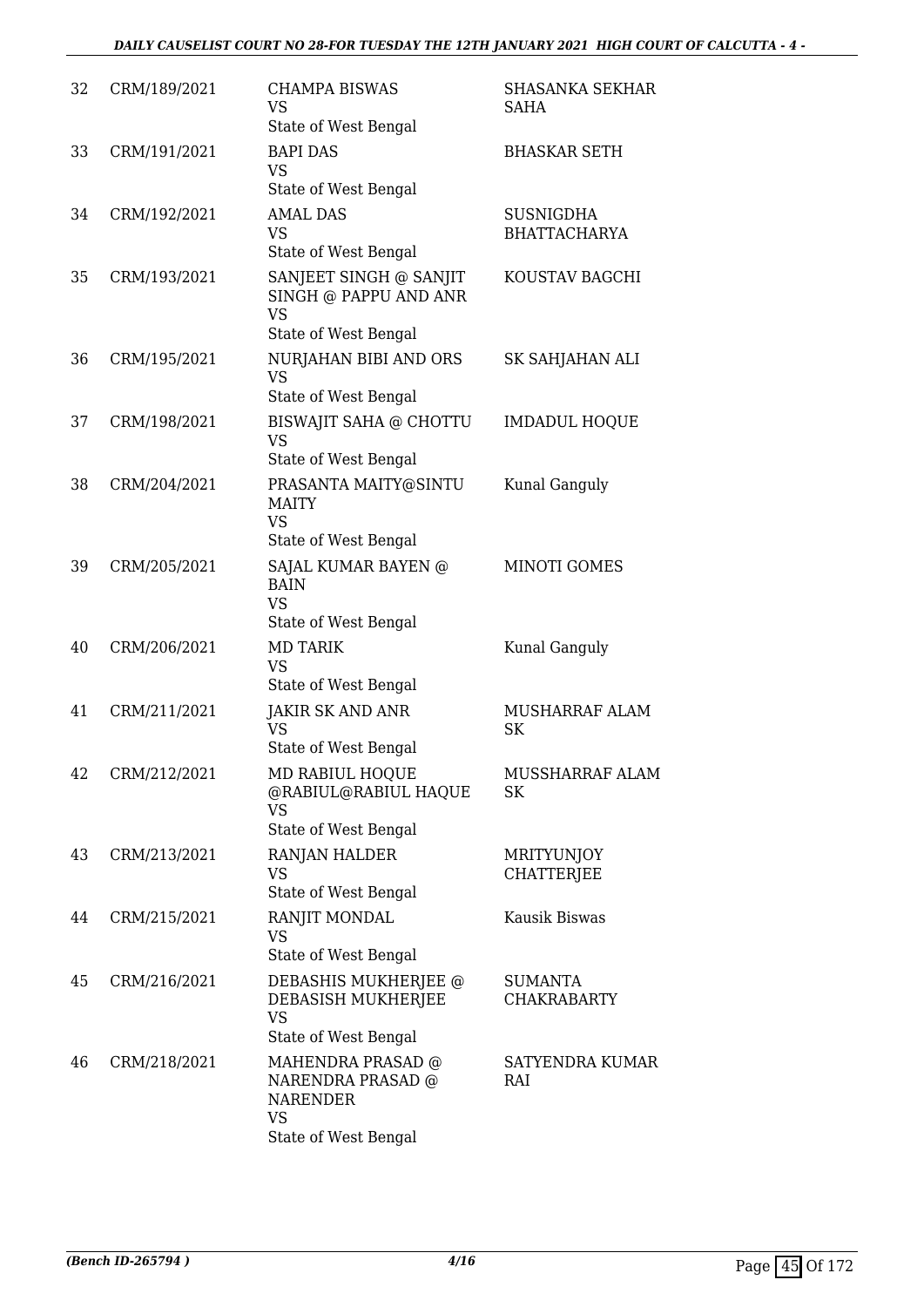| 47 | CRM/225/2021 | RAHUL KUMAR SINGH<br>VS<br>State of West Bengal                                                  | <b>AMIT RANJAN PATI</b>                   |
|----|--------------|--------------------------------------------------------------------------------------------------|-------------------------------------------|
| 48 | CRM/227/2021 | <b>SUMAN ADHIKARY</b><br><b>VS</b><br>State of West Bengal                                       | <b>ANGSHUMAN</b><br><b>CHAKRABORTY</b>    |
| 49 | CRM/230/2021 | <b>ANARUL MONDAL</b><br><b>VS</b><br>State of West Bengal                                        | SHASHANKA<br>SHEKHAR SAHA                 |
| 50 | CRM/231/2021 | NOOR MOHAMMAD @<br>KHOKAN @ NUR<br>MAHAMMAD @ KHOKON<br><b>VS</b><br>State of West Bengal        | <b>SHEKHAR BARMAN</b>                     |
| 51 | CRM/232/2021 | FARIDUDDIN @ FARIDUL<br><b>VS</b><br>State of West Bengal                                        | <b>MAZHAR HOSSAIN</b><br><b>CHOWDHURY</b> |
| 52 | CRM/233/2021 | ROHIT SAHANI<br><b>VS</b><br>State of West Bengal                                                | <b>TINA BISWAS</b>                        |
| 53 | CRM/234/2021 | SOUMEN DAS @ CHOTON<br><b>VS</b><br>State of West Bengal                                         | <b>ADITYUA TIWARI</b>                     |
| 54 | CRM/235/2021 | MONIRUL MISTRY @<br><b>KHOKAN MISTRY</b><br><b>VS</b><br>State of West Bengal                    | AMRITA CHEL                               |
| 55 | CRM/236/2021 | <b>ASSABUR HOSSAIN</b><br><b>VS</b><br>THE STATE OF WEST<br><b>BENGAL</b>                        | <b>NAZIR AHMED</b>                        |
| 56 | CRM/243/2021 | RATAN KUMAR ROY @<br>RATAN KR. ROY<br>VS.<br>THE STATE OF WEST<br><b>BENGAL</b>                  | <b>SOUMYA NAG</b>                         |
| 57 | CRM/245/2021 | <b>BAZLUR RAHAMAN MOLLA</b><br><b>VS</b><br>State of West Bengal                                 | MD. YOUNUSH<br><b>MONDAL</b>              |
| 58 | CRM/248/2021 | <b>SHAH MIRAJ HOSSAIN</b><br><b>VS</b><br>State of West Bengal                                   | ARNAB CHATTERJEE                          |
| 59 | CRM/252/2021 | SWAPAN MANDAL @<br>SWAPAN KUMAR MANDAL<br><b>AND ANOTHER</b><br>VS                               | MUSHARRAF ALAM<br><b>SK</b>               |
| 60 | CRM/254/2021 | State of West Bengal<br>RAFIKUDDIN MOLLA @<br>RAFIKUL MOLLA<br><b>VS</b><br>State of West Bengal | <b>SOURAV MUKHERJEE</b>                   |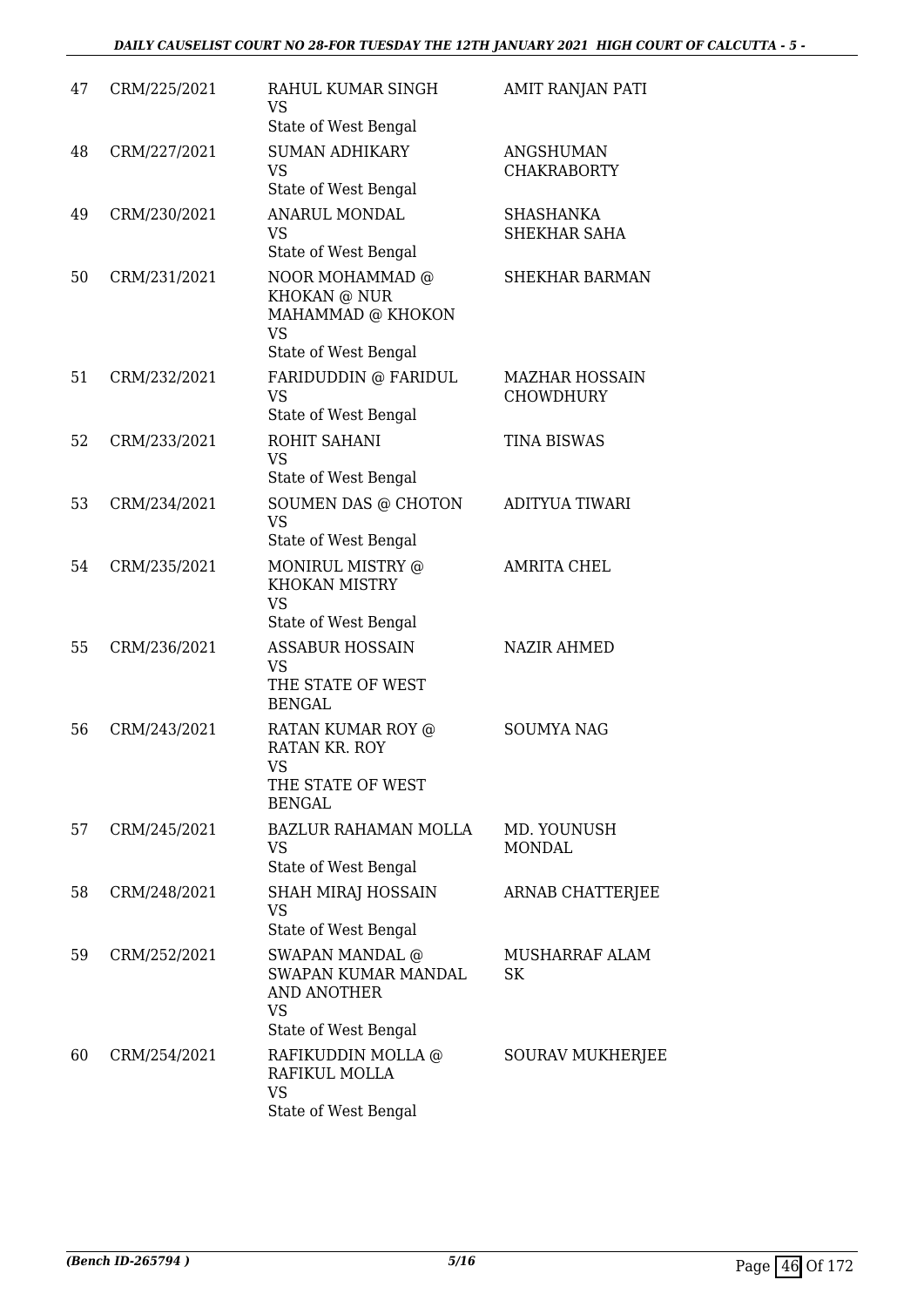| 61 | CRM/256/2021   | MD ASHAR FIRDOUSI @ MD<br>ASHAR<br><b>VS</b><br>State of West Bengal                           | <b>SAGNIK MUKHERJEE</b>                 |
|----|----------------|------------------------------------------------------------------------------------------------|-----------------------------------------|
| 62 | CRM/257/2021   | <b>SAMIRAN BISWAS</b><br><b>VS</b><br>State of West Bengal                                     | PRABIR MAJUMDER                         |
| 63 | CRM/262/2021   | <b>KHOKAN SARKAR</b><br><b>VS</b><br>STATE OF WEST BENGAL                                      | <b>JUIN DUTTA</b><br><b>CHAKRABORTY</b> |
| 64 | CRM/263/2021   | SANTOSH MANDAL<br><b>VS</b><br>State of West Bengal                                            | <b>BISWAJIT TIWARI</b>                  |
| 65 | CRM/267/2021   | <b>SUBIR BISWAS</b><br><b>VS</b><br>State of West Bengal                                       | PRABIR MAJUMDER                         |
|    |                | <b>APPLICATION FOR ANTICIPATORY BAIL</b>                                                       |                                         |
| 66 | CRM/10676/2020 | <b>SWAPAN DAS</b><br>VS                                                                        | RAJESH NASKAR                           |
| 67 | CRM/10689/2020 | State of West Bengal<br>MD SHAHID KHAN@KALLU<br>VS<br>State of West Bengal                     | <b>SHASHANKA</b><br>SHEKHAR SAHA        |
| 68 | CRM/10696/2020 | <b>SM FARQUE AHAMED</b><br><b>VS</b><br>State of West Bengal                                   | LAKSHMINATH<br><b>BHATTACHAYA</b>       |
| 69 | CRM/21/2021    | <b>MD AZAHAR</b><br><b>VS</b><br>State of West Bengal                                          | Sujoy Sarkar                            |
| 70 | CRM/28/2021    | BABOR SK @ MD BABOR ALI<br><b>VS</b><br>State of West Bengal                                   | <b>ARUP KUMAR</b><br><b>BHOWMICK</b>    |
| 71 | CRM/29/2021    | <b>BHAGABATI DAS AND ORS</b><br>VS<br>State of West Bengal                                     | <b>ARUP KUMAR</b><br><b>BHOWMICK</b>    |
| 72 | CRM/31/2021    | RUKSANA BIBI AND ANR<br><b>VS</b><br>State of West Bengal                                      | <b>ARUP KUMAR</b><br><b>BHOWMIK</b>     |
| 73 | CRM/33/2021    | <b>HAIDAR ALI</b><br><b>VS</b><br>State of West Bengal                                         | KINGSUK MONDAL                          |
| 74 | CRM/34/2021    | ANEMESH CHANDRA<br>BHOWMICK@ANIMESH CH<br><b>BHOWMICK</b><br><b>VS</b>                         | <b>APURBA KUMAR</b><br><b>DATTA</b>     |
| 75 | CRM/35/2021    | State of West Bengal<br>K R ASHOK KUMAR AND<br><b>ORS</b><br><b>VS</b><br>State of West Bengal | PRADYOT KUMAR<br>DAS                    |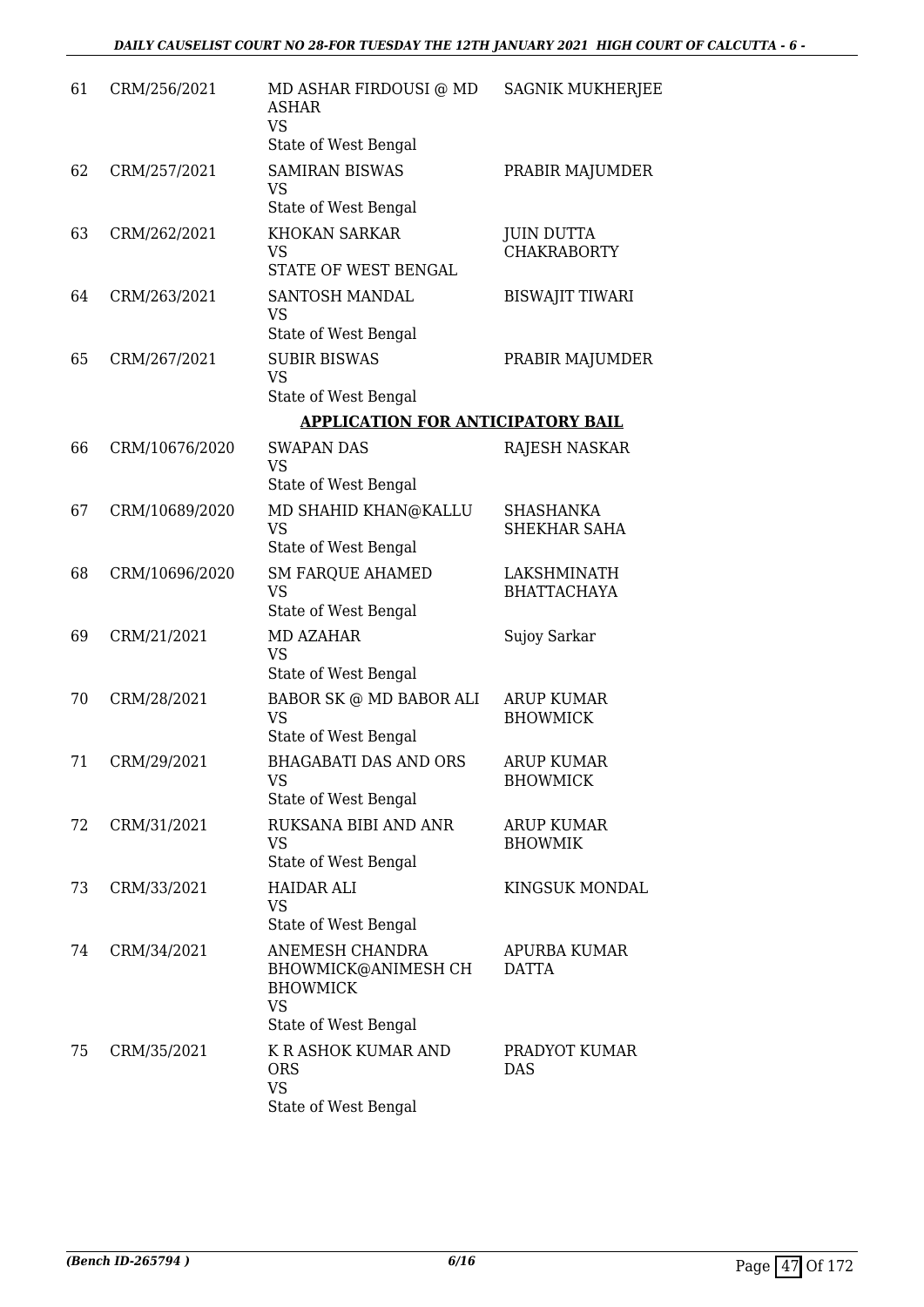| 76 | CRM/37/2021 | AMAN UPWAN@PATHAK<br>VS<br>State of West Bengal                                                                                                  | <b>APURBA KUMAR</b><br><b>DUTTA</b> |
|----|-------------|--------------------------------------------------------------------------------------------------------------------------------------------------|-------------------------------------|
| 77 | CRM/40/2021 | SUBHASISH SADHUKHAN<br>AND ANR.<br><b>VS</b><br>State of West Bengal                                                                             | Rupraj Banerjee                     |
| 78 | CRM/41/2021 | MD RIZWAN ALIAS RIZWAN<br>ANSARY<br><b>VS</b><br>State of West Bengal                                                                            | <b>NAMITA BASU</b>                  |
| 79 | CRM/46/2021 | <b>AMLAN BISWAS</b><br><b>VS</b><br>State of West Bengal                                                                                         | <b>SAYATI DATTA</b>                 |
| 80 | CRM/48/2021 | HANIF MONDAL AND ORS<br><b>VS</b><br>State of West Bengal                                                                                        | <b>Asraf Mandal</b>                 |
| 81 | CRM/49/2021 | MD LITON@LITON SK<br><b>VS</b><br>State of West Bengal                                                                                           | <b>ARUSHI RATHORE</b>               |
| 82 | CRM/50/2021 | PRITHWISH PATRA<br><b>VS</b><br>State of West Bengal                                                                                             |                                     |
| 83 | CRM/51/2021 | <b>ABJAL BISWAS</b><br><b>VS</b><br>STATE OF WEST BENGAL<br>AND ORS.                                                                             | PRAMITA BANERJEE                    |
| 84 | CRM/56/2021 | SWAPAN SARKAR AND ANR.<br><b>VS</b><br>State of West Bengal                                                                                      | <b>BUSRA KHATUN</b>                 |
| 85 | CRM/59/2021 | <b>JAHANARA BIBI</b><br><b>VS</b><br>State of West Bengal                                                                                        | Anisur Rahaman                      |
| 86 | CRM/60/2021 | MASUD MIAH @ MASUD<br><b>MONDAL</b><br><b>VS</b><br>State of West Bengal                                                                         | <b>BUSRA KHATUN</b>                 |
| 87 | CRM/62/2021 | DHRUBAJYOTI LAHIRI<br><b>VS</b><br>State of West Bengal                                                                                          | <b>TARAPADA DAS</b>                 |
| 88 | CRM/64/2021 | <b>VIVEK RAY AND ANR</b><br><b>VS</b><br>State of West Bengal                                                                                    | MAHESWARI<br>SHARMA                 |
| 89 | CRM/65/2021 | <b>SHYAMAL RAY</b><br><b>CHOWDHURY</b><br><b>VS</b><br><b>CENTRAL BUREAU OF</b><br>INVESTIGATION, SPECIAL<br>CRIME BRANCH, SIT<br><b>KOLKATA</b> | KARUNAMOYEE<br><b>SAMANTA</b>       |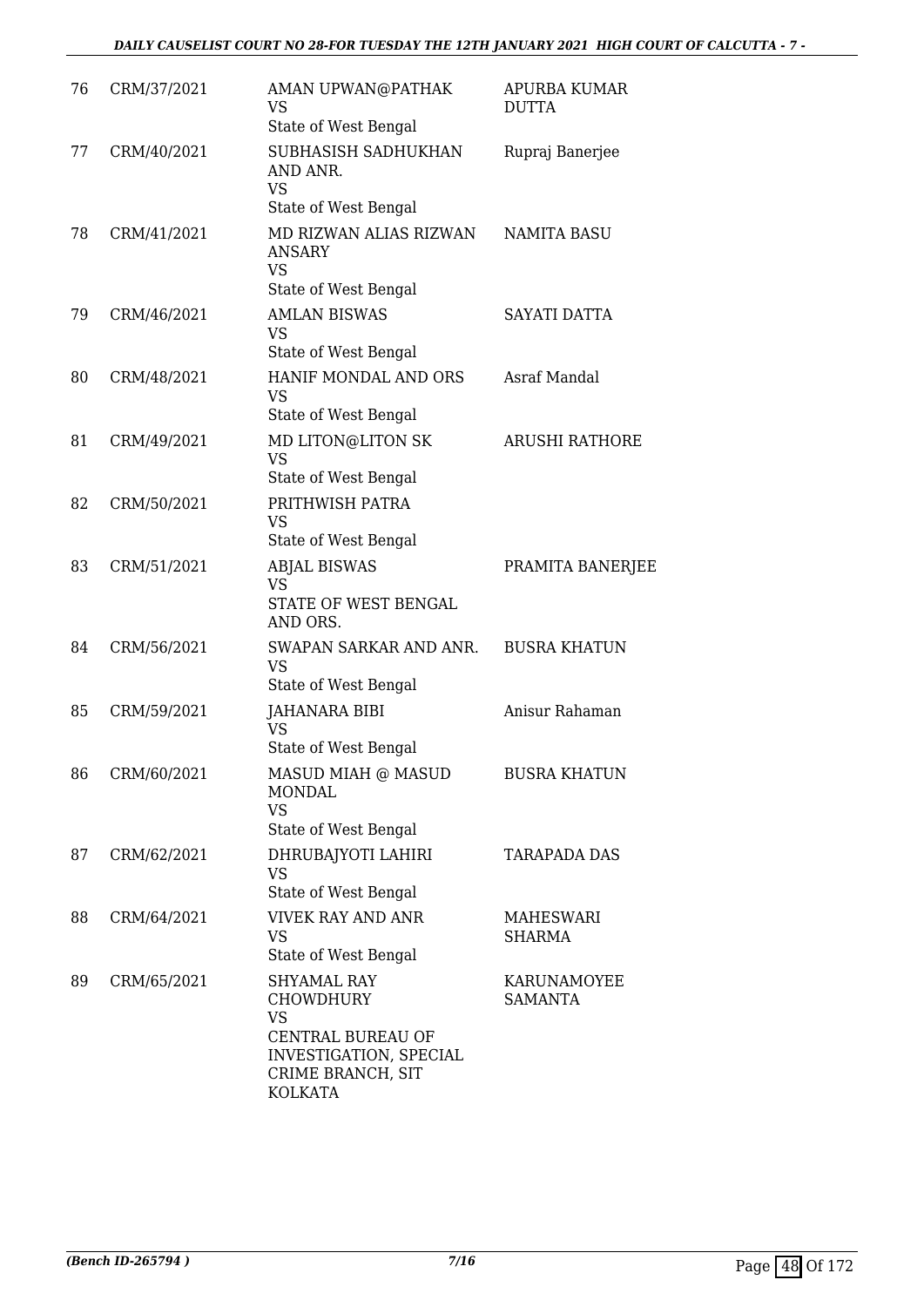| 90  | CRM/66/2021     | HAJA ALIAS HAJRAT ALI<br>ALIAS HAJARAT ALI<br><b>VS</b><br>State of West Bengal                     | <b>BUSRA KHATUN</b>                  |
|-----|-----------------|-----------------------------------------------------------------------------------------------------|--------------------------------------|
| 91  | CRM/67/2021     | DIPAK KUMAR MONDAL<br>AND ORS<br><b>VS</b><br>State of West Bengal                                  | <b>MAHESWARI</b><br><b>SHARMA</b>    |
| 92  | CRM/68/2021     | <b>SWAPAN MONDAL</b><br><b>VS</b><br>State of West Bengal                                           | Diptendu<br>Bandyopadhyay            |
| 93  | CRM/69/2021     | SATYAJIT SHARMA AND ORS<br><b>VS</b><br>State of West Bengal                                        | <b>MAHESWARI</b><br><b>SHARMA</b>    |
| 94  | CRM/71/2021     | <b>INDRADEO PRASAD RAJAK</b><br>@ INDRADEV PRASAD<br>RAJAK<br><b>VS</b><br>State of West Bengal     | SHIBAJI KUMAR DAS                    |
| 95  | CRM/73/2021     | SARIFUL MOLLA<br><b>VS</b><br>State of West Bengal                                                  | MD JANNAT UL<br><b>FIRDOUS</b>       |
| 96  | CRM/78/2021     | <b>GAUTAM KIRTANIA</b><br><b>VS</b><br>State of West Bengal                                         | MADHUSHRI DUTTA                      |
| 97  | CRM/79/2021     | MRINMAY MANDAL<br><b>VS</b><br>State of West Bengal                                                 | Ali Ahsan Alamgir                    |
| 98  | CRM/80/2021     | BIDYUT KANTI NAHA AND<br><b>ORS</b><br><b>VS</b><br>State of West Bengal                            | S. G. CHOWDHURY                      |
| 99  | CRM/81/2021     | <b>MAMONI SARKAR AND ORS</b><br>VS<br>State of West Bengal                                          | Ali Ahsan Alamgir                    |
|     | 100 CRM/84/2021 | <b>ANIRANAJAN</b><br>ACHARJEE@NILU<br><b>VS</b><br>State of West Bengal                             | <b>ABHIJIT CHOWDHURY</b>             |
| 101 | CRM/88/2021     | SARBANI KIRTONIYA@DOLA<br>KRITONIYA@SARBANI<br><b>KIRTONIA</b><br><b>VS</b><br>State of West Bengal | SAFDAR AZAM                          |
|     | 102 CRM/89/2021 | KRISHNENDU<br>BHUNIA@KHOKAN AND<br><b>ORS</b><br><b>VS</b><br>State of West Bengal                  | <b>ARUP KUMAR</b><br><b>BHOWMICK</b> |
|     | 103 CRM/91/2021 | SUPRIYA CHOWDHURY AND<br>ANR<br><b>VS</b><br>State of West Bengal                                   | ARUP KUMAR<br><b>BHOWMICK</b>        |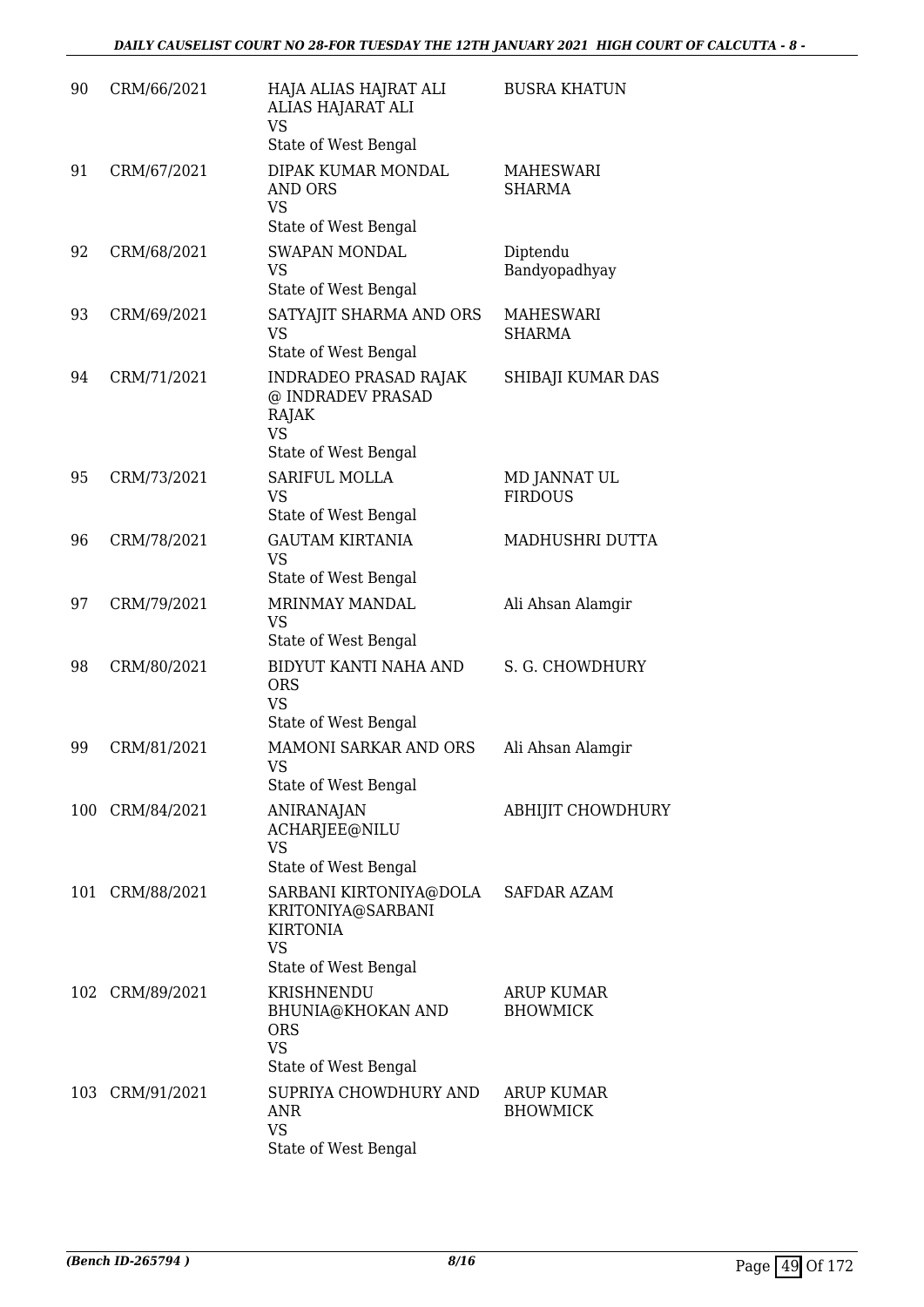|     | 104 CRM/92/2021  | SWARUPJAN BIBI<br><b>VS</b>                                                       | <b>SAFDAR AZAM</b>                    |
|-----|------------------|-----------------------------------------------------------------------------------|---------------------------------------|
|     |                  | State of West Bengal                                                              |                                       |
|     | 105 CRM/93/2021  | ARJUN HALDER AND ORS<br><b>VS</b>                                                 | MAHABOOB AHMED                        |
|     |                  | State of West Bengal                                                              |                                       |
|     | 106 CRM/94/2021  | DEEPAN MONDAL AND ORS<br><b>VS</b><br>State of West Bengal                        | <b>SIRAJ GOOPTU</b>                   |
| 107 | CRM/95/2021      | PANNALAL MANNA<br><b>VS</b><br>State of West Bengal                               | <b>SAYAN DATTA</b>                    |
| 108 | CRM/96/2021      | TARK NATH CHAKRABORTY<br>@ TARAK CHAKRABORTY<br><b>AND ANR</b><br><b>VS</b>       | RAJDEEP<br><b>BHATTACHARYA</b>        |
|     |                  | State of West Bengal                                                              |                                       |
|     | 109 CRM/97/2021  | SAMRI @TASMIR DAFADAR<br><b>AND ANR</b><br><b>VS</b><br>State of West Bengal      | <b>SOURAV MUKHERJEE</b>               |
| 110 | CRM/99/2021      | ARMON BIBI @ ARMINA                                                               | Sujoy Sarkar                          |
|     |                  | <b>BIBI</b><br><b>VS</b><br>State of West Bengal                                  |                                       |
|     | 111 CRM/101/2021 | <b>BACHHIRAN BIBI</b><br>MONDAL@BASIRAN BIBI<br><b>VS</b><br>State of West Bengal | <b>SOURAV MUKHERJEE</b>               |
| 112 | CRM/104/2021     | <b>AKASH AGARWAL</b><br><b>VS</b><br>THE STATE OF WEST<br><b>BENGAL</b>           | <b>SUMITAVA</b><br><b>CHAKRABORTY</b> |
|     | 113 CRM/107/2021 | <b>SAHEB MOLLICK</b><br><b>VS</b><br>State of West Bengal                         | RITAM CHOWDHURY                       |
|     |                  | <b>SANATAN DITYA</b>                                                              | PRADIP PAUL                           |
|     | 114 CRM/110/2021 | VS.<br>State of West Bengal                                                       |                                       |
|     | 115 CRM/111/2021 | KAMAL BARMAN AND ANR<br>VS.<br>State of West Bengal                               | <b>BUSRA KHATUN</b>                   |
|     | 116 CRM/116/2021 | <b>BIKASH ROY AND ORS</b><br><b>VS</b><br>State of West Bengal                    | <b>SUBHASISH MISRA</b>                |
|     | 117 CRM/119/2021 | ARABINDA SAHA @ ANTU<br><b>VS</b>                                                 | PABITRA TALUKDER                      |
|     | 118 CRM/123/2021 | State of West Bengal<br><b>TAMBIR</b><br><b>VS</b><br>State of West Bengal        | <b>SUJATA DAS</b>                     |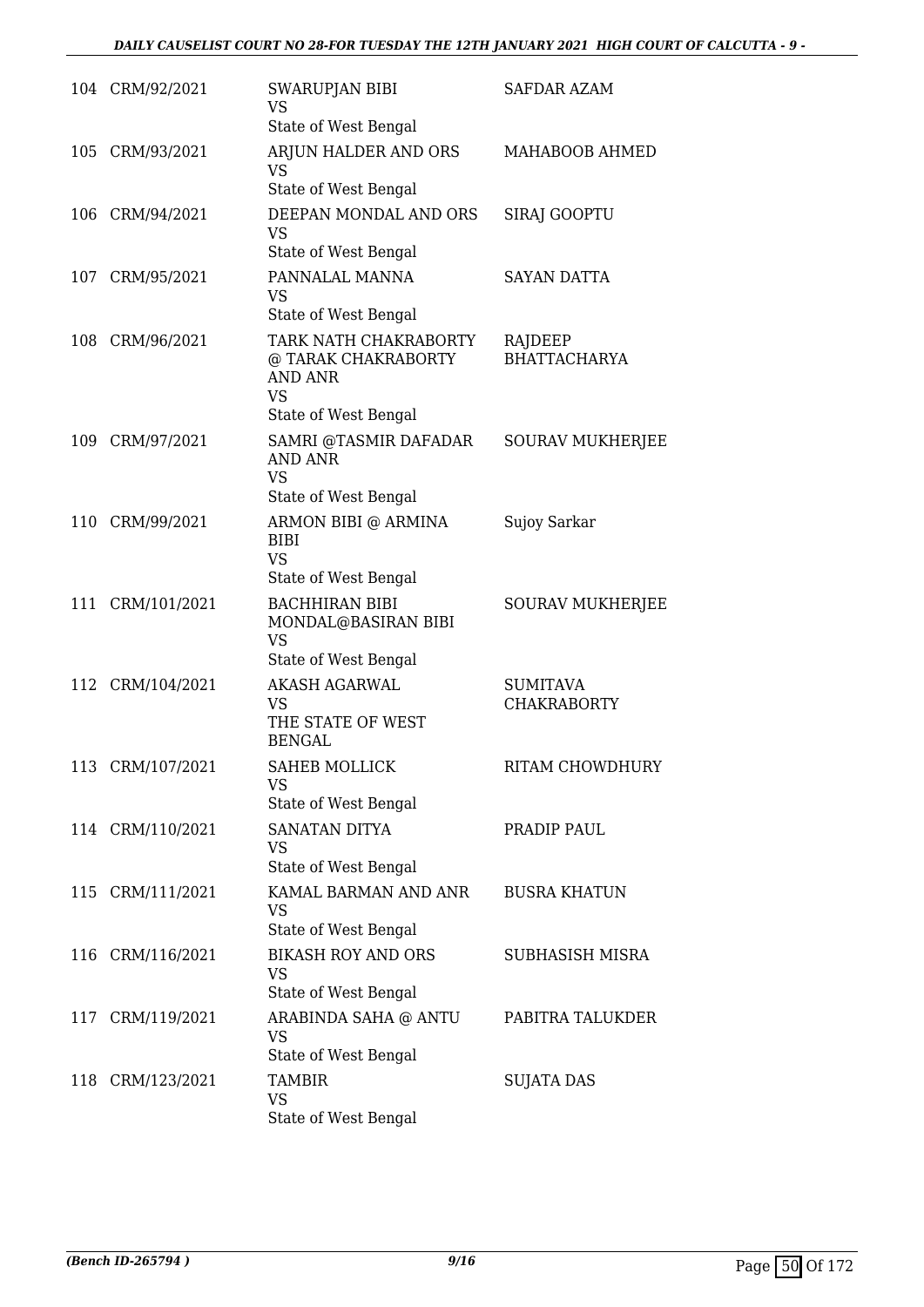|     | 119 CRM/125/2021 | OMOR FARUK @UMAR<br><b>FARUK AND OTHERS</b><br><b>VS</b><br>State of West Bengal              | SANJIB KUMAR DAN                   |
|-----|------------------|-----------------------------------------------------------------------------------------------|------------------------------------|
| 120 | CRM/126/2021     | DIPAK ADHIKARI @ DIPA<br><b>VS</b><br>State of West Bengal                                    | <b>SONALI DAS</b>                  |
|     | 121 CRM/127/2021 | <b>ROBI ROY</b><br><b>VS</b><br>State of West Bengal                                          | SANJITA MONDAL                     |
| 122 | CRM/128/2021     | LOKNATH SARKAR @ LOKU<br><b>VS</b><br>State of West Bengal                                    | <b>ABDUR RAKIB</b>                 |
|     | 123 CRM/132/2021 | SNEHASIS GIRI AND ORS<br><b>VS</b><br>State of West Bengal                                    | PARTHA SARATHI<br><b>MONDAL</b>    |
|     | 124 CRM/134/2021 | PREM CHAND BISWAS AND<br><b>ANOTHER</b><br><b>VS</b><br>State of West Bengal                  | <b>MUSHARRAF ALM SK</b>            |
| 125 | CRM/136/2021     | SNEHASIS GIRI AND ORS<br><b>VS</b><br>State of West Bengal                                    | PARTHA SARATHI<br><b>MONDAL</b>    |
| 126 | CRM/138/2021     | <b>BHARAT MALIK</b><br><b>VS</b><br>State of West Bengal                                      | MOSTAFIJUR<br><b>RAHAMAN</b>       |
|     | 127 CRM/141/2021 | <b>MUKLESUR</b><br>RAHAMAN@MUKLASAR<br><b>RAHAMAN</b><br><b>VS</b><br>State of West Bengal    | <b>ASIF DEWAN</b>                  |
|     | 128 CRM/143/2021 | PALASH MANDAL@PALASH<br><b>BARMAN AND ANR</b><br>VS.<br>State of West Bengal                  | <b>KAUSHIK</b><br><b>CHOWDHURY</b> |
|     | 129 CRM/144/2021 | <b>CHHATON</b><br>MONDAL@CHHOTON<br><b>MONDAL</b><br><b>VS</b><br>State of West Bengal        | <b>KAUSHIK</b><br><b>CHOUDHURY</b> |
|     | 130 CRM/145/2021 | KHUDABOX SEIKH @<br><b>KHUDABOX SK</b><br><b>VS</b><br>State of West Bengal                   | SOMNATH ADHIKARY                   |
|     | 131 CRM/146/2021 | RAJ KUMAR SONER@SONAR<br>AND ORS<br><b>VS</b><br>State of West Bengal                         | <b>KAUSHIK</b><br><b>CHOUDHURY</b> |
| 132 | CRM/147/2021     | <b>PRADEEPTO</b><br>MAZUMDER@PRADIPTA<br><b>MAJUMDER</b><br><b>VS</b><br>State of West Bengal | <b>ABHIJIT GANGULY</b>             |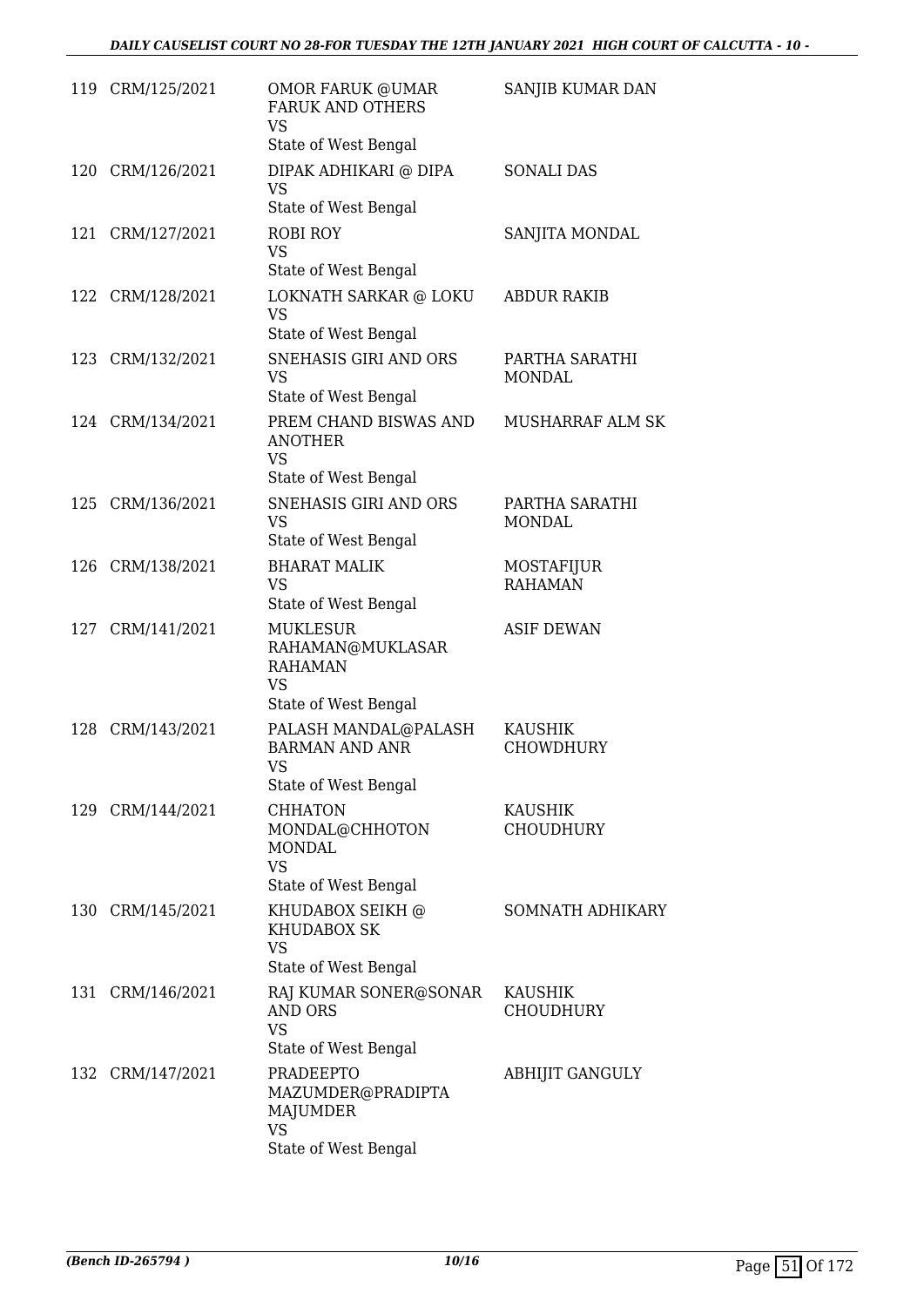|     | 133 CRM/150/2021 | <b>SUSANTA BISWAS</b><br><b>VS</b><br>State of West Bengal                 | Asraf Mandal                          |
|-----|------------------|----------------------------------------------------------------------------|---------------------------------------|
|     | 134 CRM/151/2021 | ARUP DOLUI AND ORS<br><b>VS</b><br>State of West Bengal                    | RAJ KUMAR GUPTA                       |
| 135 | CRM/152/2021     | PARIMAL SAMAJPATI AND<br><b>ORS</b><br><b>VS</b><br>State of West Bengal   | Asraf Mandal                          |
| 136 | CRM/153/2021     | FITU MAHALDAR@FITU<br><b>MAHALDER</b><br><b>VS</b><br>State of West Bengal | PRIYANKAR SHANKU                      |
| 137 | CRM/155/2021     | <b>BILLAL SHAIKH AND ORS</b><br><b>VS</b><br>State of West Bengal          | Asraf Mandal                          |
|     | 138 CRM/157/2021 | SREPATI PODDER AND ORS<br><b>VS</b><br>State of West Bengal                | <b>ABDUR RAKIB</b>                    |
| 139 | CRM/159/2021     | KALYAN KOLEY<br><b>VS</b><br>State of West Bengal                          | <b>SUMITAVA</b><br><b>CHAKRABORTY</b> |
| 140 | CRM/160/2021     | <b>SUJATA KOLEY</b><br><b>VS</b><br>State of West Bengal                   | <b>SUMITAVA</b><br><b>CHAKRABORTY</b> |
| 141 | CRM/161/2021     | <b>ARCHANA KOLEY</b><br><b>VS</b><br>State of West Bengal                  | <b>SUMITAVA</b><br><b>CHAKRABORTY</b> |
|     | 142 CRM/162/2021 | DHIRENDRANATH KOLEY<br><b>VS</b><br>State of West Bengal                   | <b>SUMITAVA</b><br><b>CHAKRABORTY</b> |
|     | 143 CRM/163/2021 | <b>SANJAY KOLEY</b><br><b>VS</b><br>State of West Bengal                   | <b>SUMITAVA</b><br><b>CHAKRABORTY</b> |
|     | 144 CRM/164/2021 | MD. YEASIN ALI AND<br><b>ANOTHER</b><br><b>VS</b><br>State of West Bengal  | <b>SUMIT ROUTH</b>                    |
| 145 | CRM/165/2021     | <b>TAGDARUL SK</b><br><b>VS</b><br>State of West Bengal                    | <b>MANAS KUMAR DAS</b>                |
| 146 | CRM/166/2021     | <b>MD ASIRUDDIN</b><br><b>VS</b><br>State of West Bengal                   | <b>SANDIP</b><br><b>CHAKRABORTY</b>   |
|     | 147 CRM/167/2021 | JAVED AKTAR SK @ ROKI<br>AND ORS<br><b>VS</b><br>State of West Bengal      | <b>MANAS KUMAR DAS</b>                |
|     | 148 CRM/168/2021 | JOYTSNARA BEGAM AND<br><b>ORS</b><br><b>VS</b><br>State of West Bengal     | <b>SRIMOYEE</b><br>MUKHERJEE          |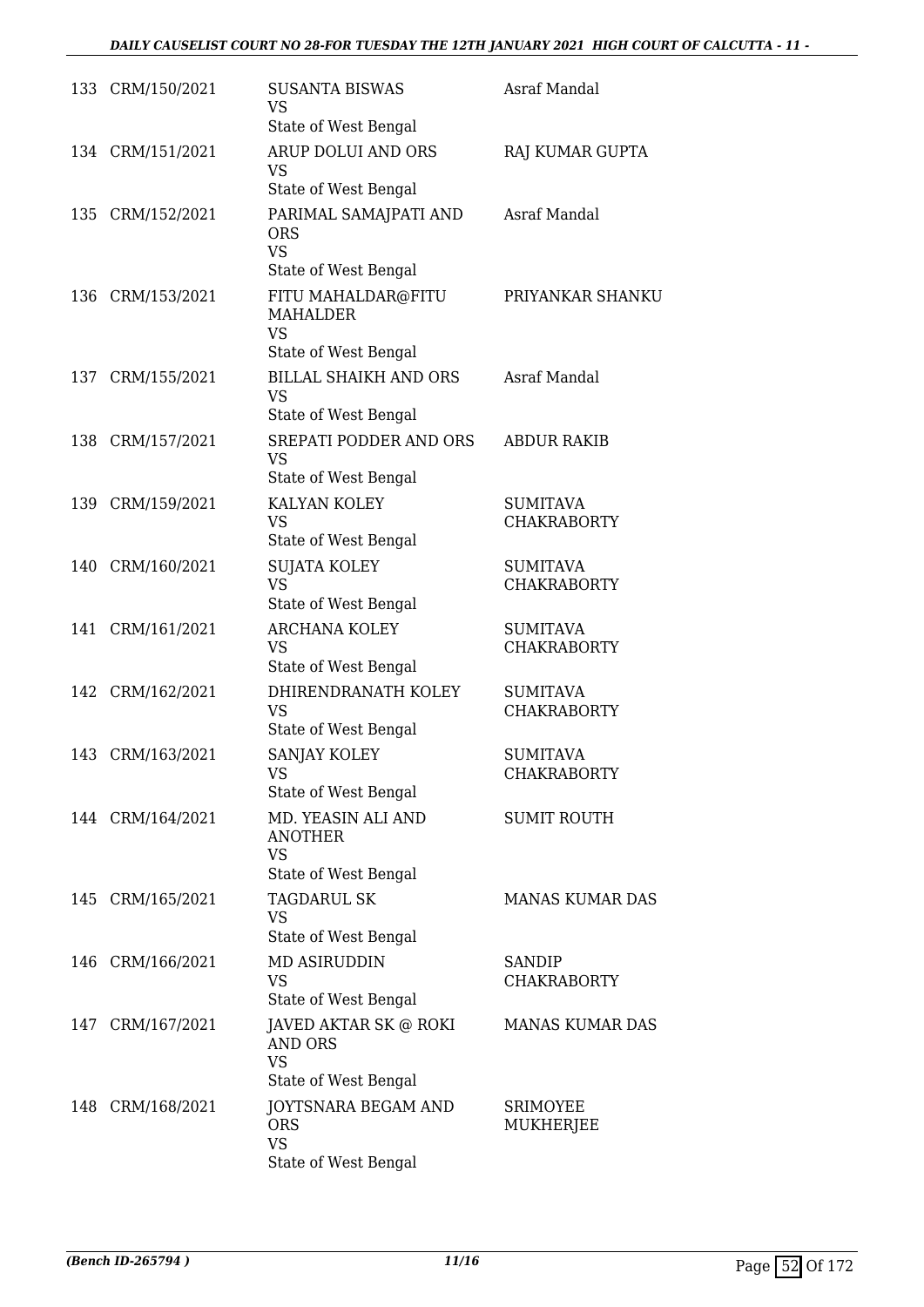|     | 149 CRM/169/2021 | SUDIP SARKAR AND ORS<br>VS<br>State of West Bengal                                | Srimoyee Mukherjee                        |
|-----|------------------|-----------------------------------------------------------------------------------|-------------------------------------------|
|     | 150 CRM/170/2021 | MD SAFIK KHAN@SAFIK<br>KHAN@MD SHAFI KHAN<br>VS<br>State of West Bengal           | Srimoyee Mukherjee                        |
|     | 151 CRM/171/2021 | SEKH JAHIDUL ISLAM@SK<br><b>AALO AND ANR</b><br>VS<br>State of West Bengal        | Srimoyee Mukherjee                        |
| 152 | CRM/172/2021     | <b>AVIJIT GHOSH</b><br><b>VS</b><br>State of West Bengal                          | <b>UJJAL RAY</b>                          |
|     | 153 CRM/173/2021 | TAPAS KR ROY AND ANR<br><b>VS</b><br>State of West Bengal                         | <b>SUDIP GUHA</b>                         |
|     | 154 CRM/176/2021 | ABHIJIT KAR ALIAS PAPAI<br>KAR ALIAS URIA<br><b>VS</b><br>State of West Bengal    | SUDIP GUHA                                |
|     | 155 CRM/177/2021 | <b>SUFAL DAS</b><br><b>VS</b><br>State of West Bengal                             | Kalidas Saha                              |
|     | 156 CRM/178/2021 | <b>AMIT MANDAL</b><br><b>VS</b><br>State of West Bengal                           | <b>ARUP KUMAR</b><br><b>BHOWMICK</b>      |
|     | 157 CRM/179/2021 | <b>GAYARAM PAUL AND ORS</b><br><b>VS</b><br>State of West Bengal                  | <b>ARUP KUMAR</b><br><b>BHOWMICK</b>      |
|     | 158 CRM/180/2021 | SAIFUDDIN MOLLICK AND<br><b>ORS</b><br>VS<br>State of West Bengal                 | <b>MUKTESWAR MAITY</b>                    |
|     | 159 CRM/181/2021 | <b>GOPAL CHANDRA DAS AND</b><br><b>ANR</b><br><b>VS</b><br>State of West Bengal   | <b>S G GHOSH</b><br><b>CHOWDHURY</b>      |
|     | 160 CRM/185/2021 | <b>BIBHUTI CHAKRABORTY</b><br><b>AND ORS</b><br><b>VS</b><br>State of West Bengal | <b>SUSNIGDHA</b><br><b>BHATTACHARYA</b>   |
|     | 161 CRM/187/2021 | MUJIBAR HALSANA<br><b>VS</b><br>State of West Bengal                              | <b>SUSHANTA</b><br><b>CHAKRABORTY</b>     |
|     | 162 CRM/188/2021 | ABDUL OHID MANDAL AND<br>ANR<br><b>VS</b><br>State of West Bengal                 | <b>MAZHAR HOSSAIN</b><br><b>CHOWDHURY</b> |
|     | 163 CRM/190/2021 | ATUL BISWAS AND ANR<br><b>VS</b><br>State of West Bengal                          | SASHANKA SEKHAR<br>SAHA                   |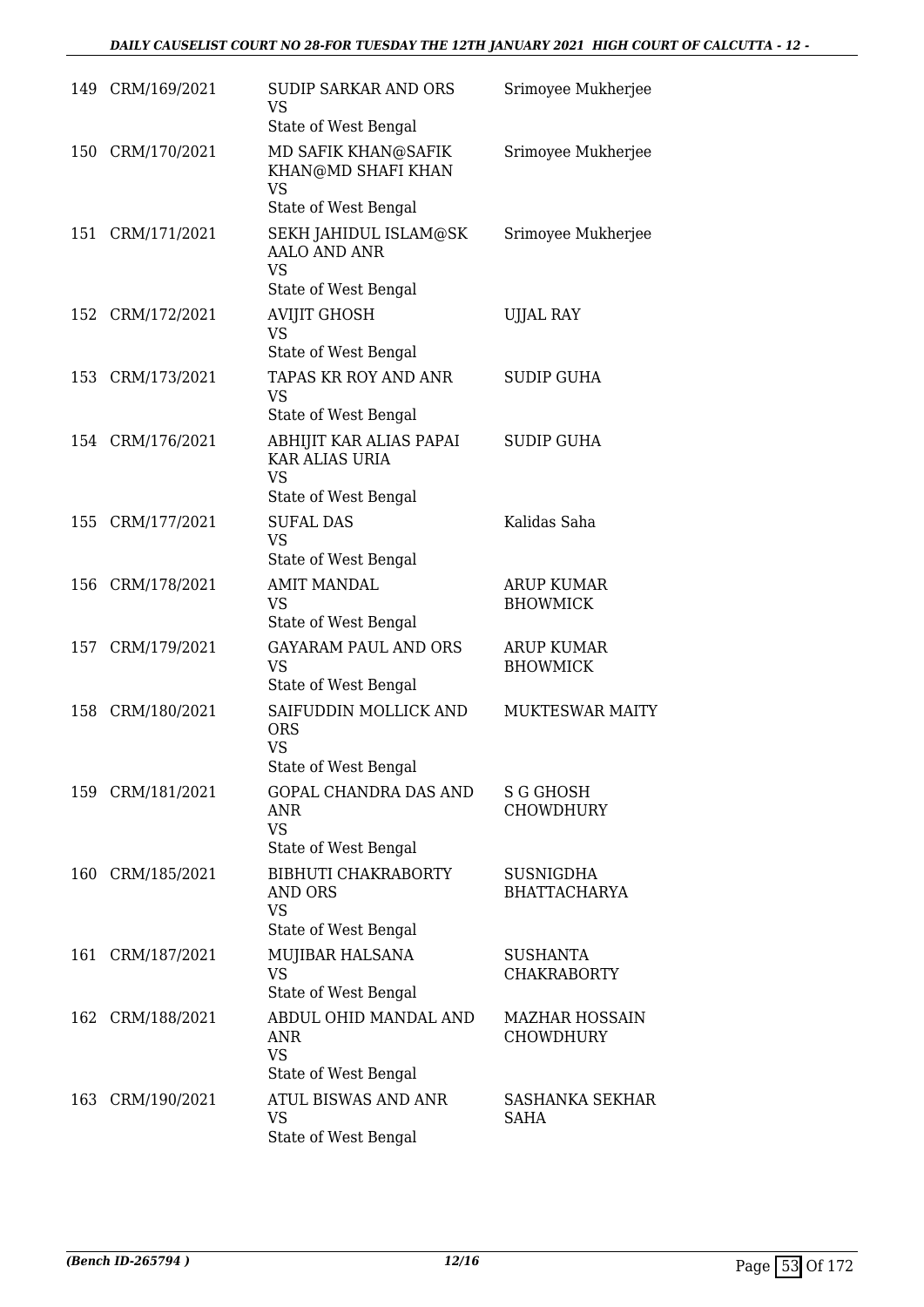|     | 164 CRM/194/2021   | KARTICK GHOSH AND ORS<br>VS<br>State of West Bengal                             | SHASANKA SEKHAR<br>SAHA                   |
|-----|--------------------|---------------------------------------------------------------------------------|-------------------------------------------|
| 165 | CRM/196/2021       | AMITAVA KANJILAL<br><b>VS</b><br>State of West Bengal                           | RAJNANDINI DAS                            |
|     | IA NO: CRAN/1/2021 |                                                                                 |                                           |
|     | 166 CRM/197/2021   | RAKHI MALLICK @MRIDHA<br><b>AND ANR</b><br><b>VS</b><br>State of West Bengal    | SHIBAJI KUMAR DAS                         |
| 167 | CRM/199/2021       | <b>GOBINDA SARKAR</b><br><b>VS</b><br>State of West Bengal                      | <b>MAZHAR HOSSAIN</b><br><b>CHOWDHURY</b> |
|     | 168 CRM/200/2021   | IMNUL SK @ IMU<br><b>VS</b><br>State of West Bengal                             | KAZI M. RAHMAN                            |
|     | 169 CRM/201/2021   | AZIZUR RAHAMAN @ SK<br><b>AND ORS</b><br><b>VS</b><br>State of West Bengal      | KAZI M. RAHMAN                            |
| 170 | CRM/202/2021       | NIBARAN MANDAL AND<br><b>ANR</b><br><b>VS</b><br>State of West Bengal           | KAZI M. RAHMAN                            |
|     | 171 CRM/203/2021   | ARABINDA HALDAR<br><b>VS</b><br>State of West Bengal                            | KAZI M RAHMAN                             |
|     | 172 CRM/207/2021   | SAIFUL HAQUE @ SUTFAL<br><b>SK AND ORS</b><br><b>VS</b><br>State of West Bengal | <b>ASIF DEWAN</b>                         |
|     | 173 CRM/208/2021   | <b>RUPALI SARDAR</b><br>VS<br>State of West Bengal                              | <b>MINOTI GOMES</b>                       |
|     | 174 CRM/209/2021   | RAKESH MONDAL@APURBA<br>MONDAL AND ANR<br><b>VS</b><br>State of West Bengal     | <b>SOURAV MUKHERJEE</b>                   |
|     | 175 CRM/210/2021   | KALPANA HALDER AND<br>ANR<br><b>VS</b><br>State of West Bengal                  | MRITYUNJOY<br><b>CHATTERJEE</b>           |
| 176 | CRM/214/2021       | SUMAN BISWAS@BIPLAB<br><b>BISWAS</b><br><b>VS</b><br>State of West Bengal       | <b>SUSINGDHA</b><br><b>BHATTACHARYA</b>   |
|     | 177 CRM/217/2021   | MRINAL MONDAL<br><b>VS</b><br>State of West Bengal                              | <b>AVIRUP</b><br><b>BHATTACHARYA</b>      |
|     | 178 CRM/219/2021   | <b>DURGARANI ROY</b><br><b>VS</b><br>State of West Bengal                       | <b>SOMNATH</b><br>MAJUMDER                |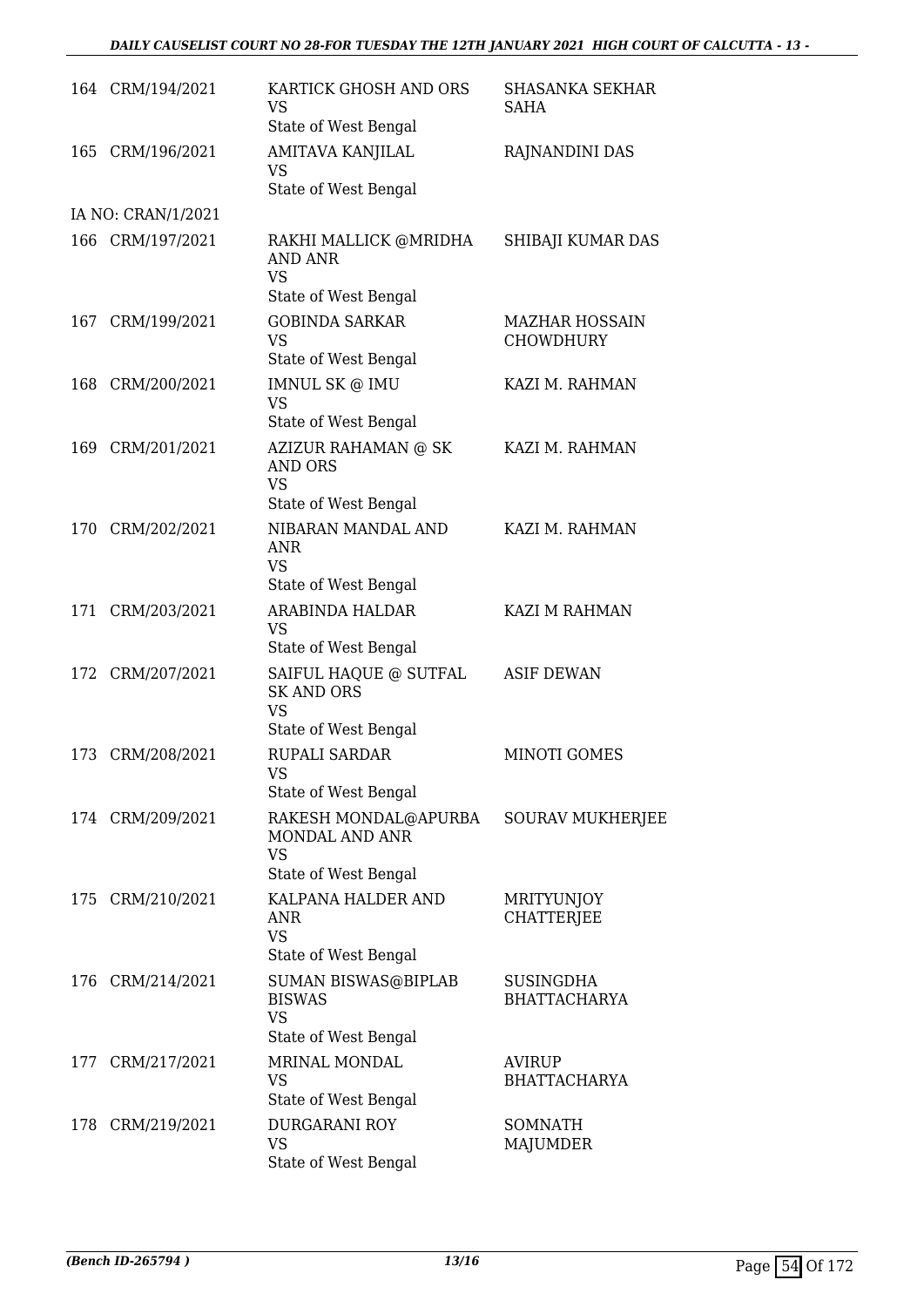|     | 179 CRM/221/2021 | MONAJ SK @ MANOJ SK<br><b>AND ORS</b><br><b>VS</b><br>State of West Bengal                                                                      | <b>MANAS KUMAR DAS</b>                 |
|-----|------------------|-------------------------------------------------------------------------------------------------------------------------------------------------|----------------------------------------|
|     | 180 CRM/222/2021 | <b>AKHTARUL SK AND</b><br><b>ANOTHER</b><br><b>VS</b><br>State of West Bengal                                                                   | PARVEJ ANAM                            |
|     | 181 CRM/223/2021 | MIA @ MD. JAHANGIR MIA<br><b>VS</b><br>State of West Bengal                                                                                     | PARVEJ ANAM                            |
|     | 182 CRM/224/2021 | <b>SAYEDA BIBI AND</b><br><b>ANOTHER</b><br>VS<br>State of West Bengal                                                                          | <b>MANAS KUMAR DAS</b>                 |
|     | 183 CRM/226/2021 | <b>BAPPADITYA BISWAS</b><br><b>VS</b><br>State of West Bengal                                                                                   | SOHAM DE DHARA                         |
|     | 184 CRM/228/2021 | SANTI SARDAR AND ANR<br><b>VS</b><br>State of West Bengal                                                                                       | <b>SHASHANKA</b><br>SHEKHAR SAHA       |
| 185 | CRM/229/2021     | <b>SARIFUL GOLDER</b><br><b>VS</b><br>State of West Bengal                                                                                      | <b>SHASHANKA SEKHAR</b><br><b>SAHA</b> |
|     | 186 CRM/237/2021 | <b>GOLAM HOSEN ALIAS SK</b><br><b>GOLAM HUSSAIN ALIAS SK</b><br><b>GOLAM HOSSAIN AND</b><br><b>ANOTHER</b><br><b>VS</b><br>State of West Bengal | <b>SUMAN</b><br><b>CHAKRABORTY</b>     |
| 187 | CRM/238/2021     | ASHIS PAN @ ASHISH<br>KUMAR PAN AND ANOTHER<br><b>VS</b><br>State of West Bengal                                                                | <b>SOMNATH</b><br><b>CHAKRABORTY</b>   |
|     | 188 CRM/239/2021 | PESHKAR ALI @ SK.<br>PESHKAR ALI<br><b>VS</b><br>State of West Bengal                                                                           | SOUPAL CHATTERJEE                      |
|     | 189 CRM/240/2021 | <b>SANDHYA BISWAS</b><br>VS<br>State of West Bengal                                                                                             | Asraf Mandal                           |
|     | 190 CRM/241/2021 | <b>BISHU BAIRAGYA</b> @<br><b>BISWAJIT DAS BAIRAGYA</b><br><b>AND ORS</b><br><b>VS</b><br>State of West Bengal                                  | Asraf Mandal                           |
|     | 191 CRM/242/2021 | <b>INDADUL SEKH AND</b><br><b>OTHERS</b><br><b>VS</b><br>State of West Bengal                                                                   | ASRAF MONDAL                           |
|     | 192 CRM/244/2021 | MITHUN SK AND ORS<br><b>VS</b><br>State of West Bengal                                                                                          | SOUPAL CHATTERJEE                      |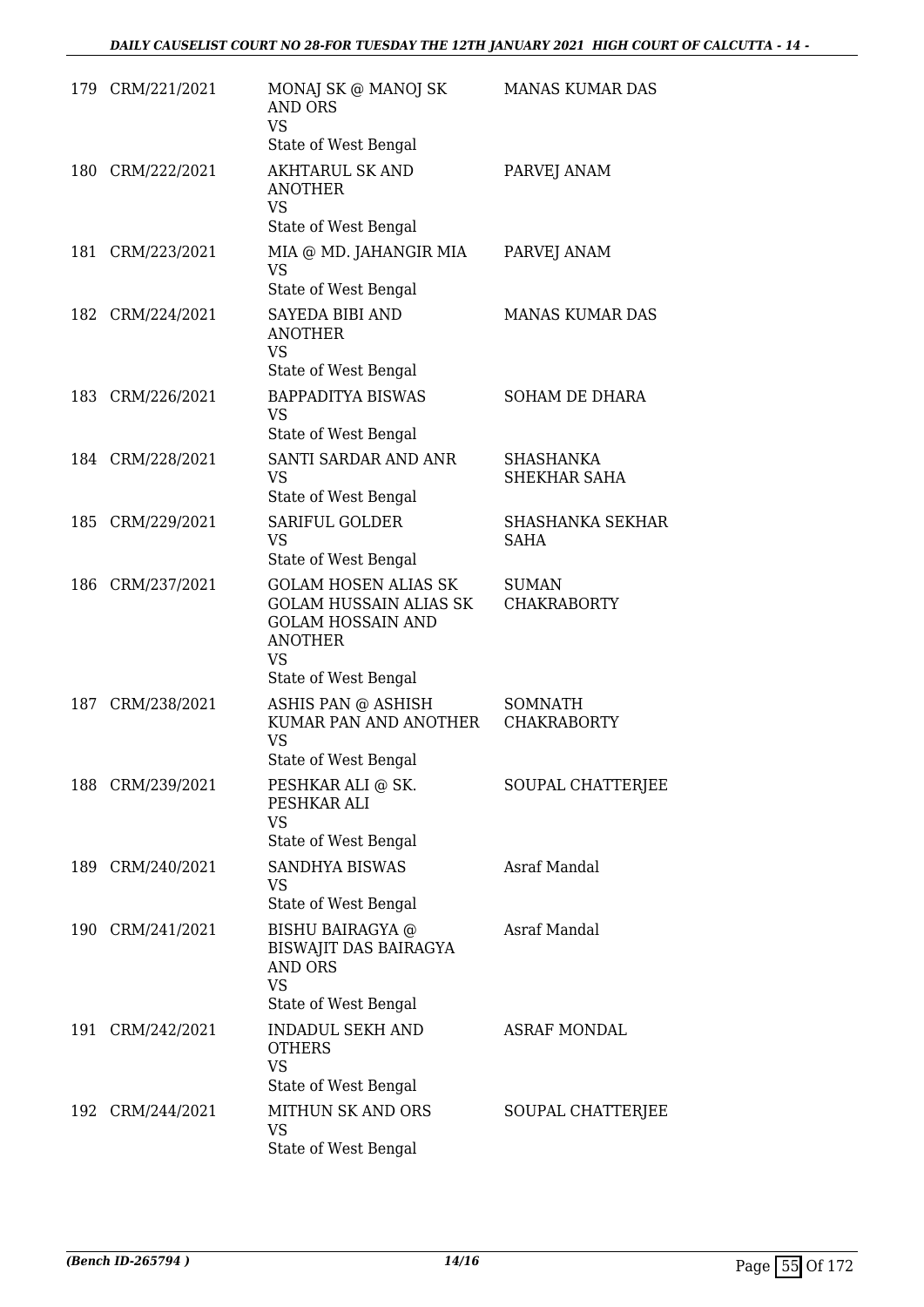| 193 CRM/246/2021 | <b>BISWAJIT TIKADAR</b><br><b>VS</b><br>State of West Bengal                                                | <b>ASRAF MANDAL</b>                 |
|------------------|-------------------------------------------------------------------------------------------------------------|-------------------------------------|
| 194 CRM/247/2021 | ABHIJIT KATARI ALIAS<br><b>BAPAN</b><br><b>VS</b><br>State of West Bengal                                   | <b>SUMAN</b><br><b>CHAKRABORTY</b>  |
| 195 CRM/249/2021 | REKHA BIBI AND ANOTHER<br><b>VS</b><br>State of West Bengal                                                 | MUSHARRAF ALAM<br>SK                |
| 196 CRM/250/2021 | SAYEB HOSSAIN @ SAHEB<br>@ SOBUJ<br><b>VS</b><br>State of West Bengal                                       | DIPTENDU BANERJEE                   |
| 197 CRM/251/2021 | <b>BALARAM MANDAL AND</b><br><b>ANR</b><br><b>VS</b><br>State of West Bengal                                | <b>SUMAN</b><br><b>CHAKRABORTY</b>  |
| 198 CRM/253/2021 | <b>KALU SK</b><br><b>VS</b><br>State of West Bengal                                                         | DIPTENDU BANERJEE                   |
| 199 CRM/258/2021 | ACHHIA BIBI @ ACHIA BIBI<br><b>AND ANR</b><br><b>VS</b><br>State of West Bengal                             | <b>ARINDAM SEN</b>                  |
| 200 CRM/259/2021 | DILIP KHILARI @ DILIP<br>KUMAR KHILARI @ DILIP<br><b>KUMAR KHELARI</b><br><b>VS</b><br>State of West Bengal | RAJDEEP<br><b>BHATTACHARYA</b>      |
| 201 CRM/260/2021 | MURSED SK @ ATIFAR SK<br><b>VS</b><br>State of West Bengal                                                  | MANAS KUMAR DAS                     |
| 202 CRM/261/2021 | ANANDA KHANRA AND ORS<br><b>VS</b><br>State of West Bengal                                                  | <b>MOSTAFIJUR</b><br><b>RAHAMAN</b> |
| 203 CRM/264/2021 | <b>JAKIR HOSSAIN</b><br><b>VS</b><br>State of West Bengal                                                   | <b>ARNAB SAHA</b>                   |
| 204 CRM/265/2021 | BAIDYANATH PATAR @<br><b>BAIDYA NATH PATAR</b><br><b>VS</b><br>State of West Bengal                         | <b>SUJAY</b><br>BANDYOPADHYAY       |
| 205 CRM/266/2021 | <b>GOUR HARI GARAI</b><br><b>VS</b><br>State of West Bengal                                                 | PRABIR MAJUMDER                     |
| 206 CRM/268/2021 | ALAMGIR KHAN AND ORS<br><b>VS</b><br>State of West Bengal                                                   | <b>AMIT SINGH</b>                   |
| 207 CRM/269/2021 | <b>BUDDHADEB DAS</b><br><b>VS</b><br>State of West Bengal                                                   | SAHELI MUKHERJEE                    |

## **CANCELLATION OF BAIL**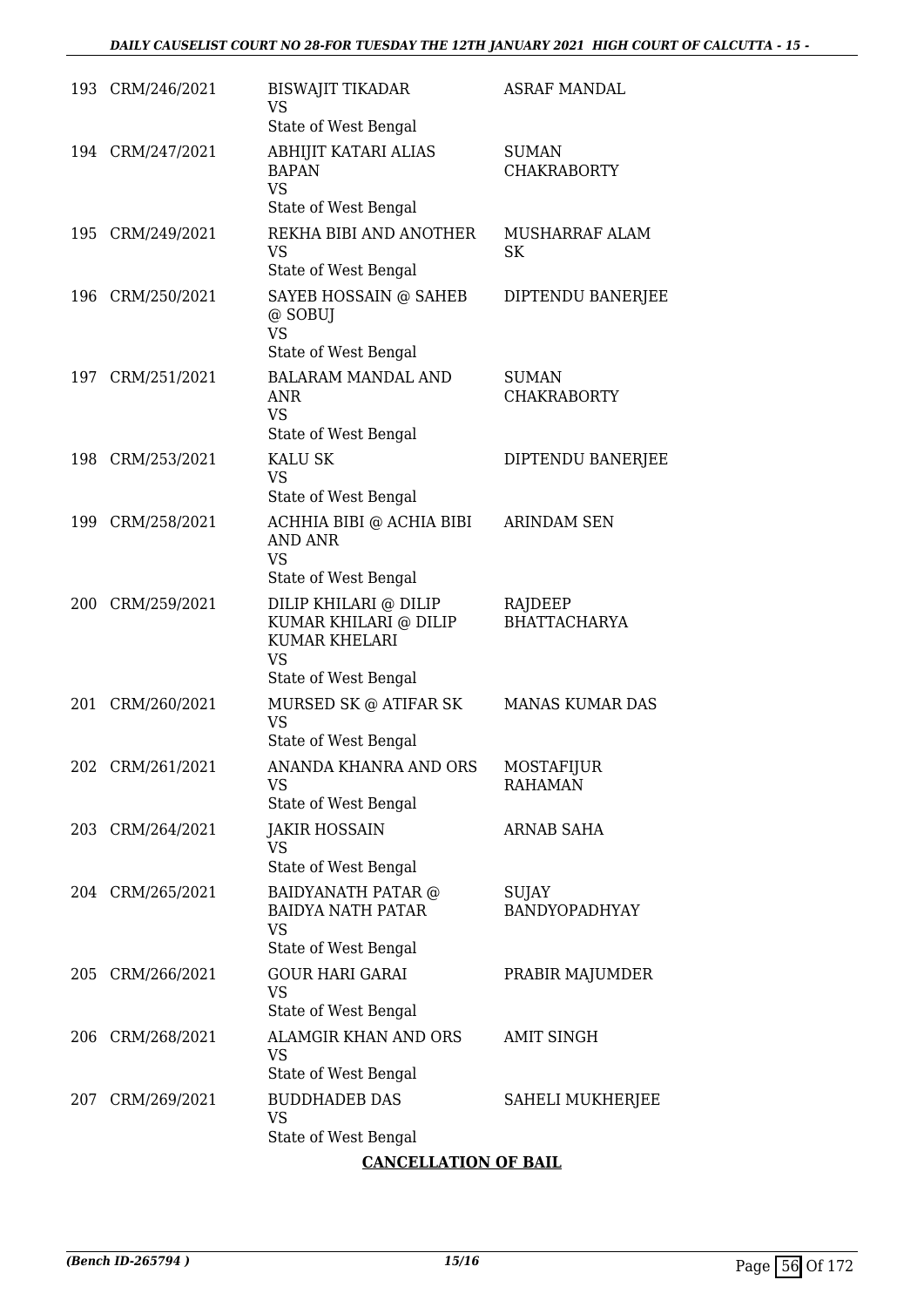| 208 CRM/156/2020 | RAKESH ROY & ANR<br>VS.<br>STATE OF WEST BENGAL                | <b>RANJAN</b><br><b>CHAKRABARTI</b> |
|------------------|----------------------------------------------------------------|-------------------------------------|
| 209 CRM/24/2021  | ICHINI SOMNATH SHYAM<br>VS<br>STATE OF WEST BENGAL<br>AND ORS. | PIYALI PAUL                         |
| 210 CRM/25/2021  | ICHINI SOMNATH SHYAM<br>VS<br>STATE OF WEST BENGAL<br>AND ORS. | PIYALI PAUL                         |
| 211 CRM/39/2021  | <b>MALLIKA DAS</b><br>VS.<br>STATE OF WEST BENGAL<br>AND ORS.  | SAURADEEP DUTTA                     |
| 212 CRM/44/2021  | NURJAHAN ABEGAM<br>VS.<br>STATE OF WEST BENGAL<br>AND ORS.     | DEBAJUYOTI DEB                      |
| 213 CRM/72/2021  | <b>NETAI DAS</b><br>VS.<br>State of West Bengal                | shibaji kr. das                     |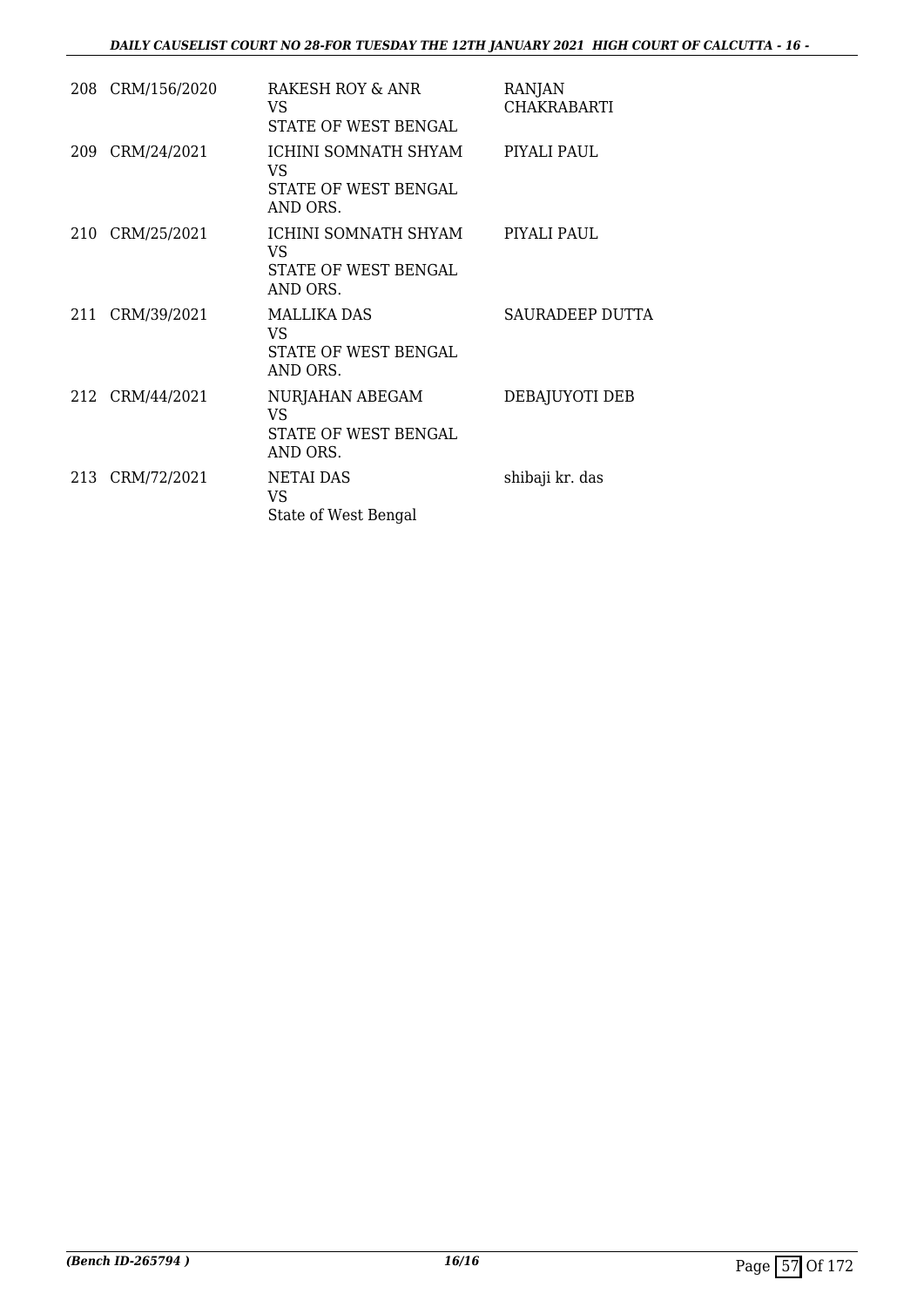

# **Appellate Side**

**DAILY CAUSELIST For Tuesday The 12th January 2021**

**COURT NO. 4**

**DIVISION BENCH (DB - VIII)**

**AT 10:45 AM**

**HON'BLE JUSTICE ARINDAM SINHA HON'BLE JUSTICE SUVRA GHOSH (VIA VIDEO CONFERENCE)**

**ON AND FROM MONDAY, THE 11TH JANUARY , 2021 – APPEALS RELATING TO SERVICE UNDER GROUP VI AND APPLICATIONS CONNECTED THERETO;**

**MATRIMONIAL & FAMILY COURT APPEALS & MATTERS RELATING TO GUARDIANSHIP INCLUDING APPLICATIONS CONNECTED THERETO;**

**ADMISSION OF APPEALS UNDER SECTION 30 OF THE EMPLOYEES' COMPENSATION ACT, 1923;**

**HEARING OF WRIT APPEALS IRRESPECTIVE OF CLASSIFICATION INCLUDING APPLICATIONS CONNECTED THERETO.**

**NOTE: MATTERS WILL BE TAKEN UP THROUGH PHYSICAL HEARING ONLY WHEN BOTH THE PARTIES ARE AGREED.**

### **APPLICATION (SERVICE MATTERS)**

| 1 | FMA/433/2017                             | UNION OF INDIA & ORS<br>VS<br><b>VIJAY RAJPUT</b>                                                    | TARUNJYOTI TEWARI    |  |  |  |
|---|------------------------------------------|------------------------------------------------------------------------------------------------------|----------------------|--|--|--|
|   | IA NO: CAN/2/2016(Old No:CAN/10168/2016) |                                                                                                      |                      |  |  |  |
| 2 | MAT/1339/2019<br>(Defective) (N.T.W.)    | SAJAL KUMAR PAUL & ANR<br>VS<br>THE SECRETARY,<br>MINISTRY OF FOOD &<br><b>AGRICULTURE &amp; ORS</b> | <b>AVIJIT SARKAR</b> |  |  |  |
|   |                                          | IA NO: CAN/1/2019(Old No:CAN/10830/2019), CAN/2/2019(Old No:CAN/10831/2019)                          |                      |  |  |  |
| 3 | FMA/1457/2019<br>(N.T.W.)                | LICI & ORS.<br>VS<br>HIMACHAL CHAKRABORTY<br>& ORS.                                                  | <b>JAHADAR ALAM</b>  |  |  |  |
|   | IA NO: CAN/1/2020(Old No:CAN/862/2020)   |                                                                                                      |                      |  |  |  |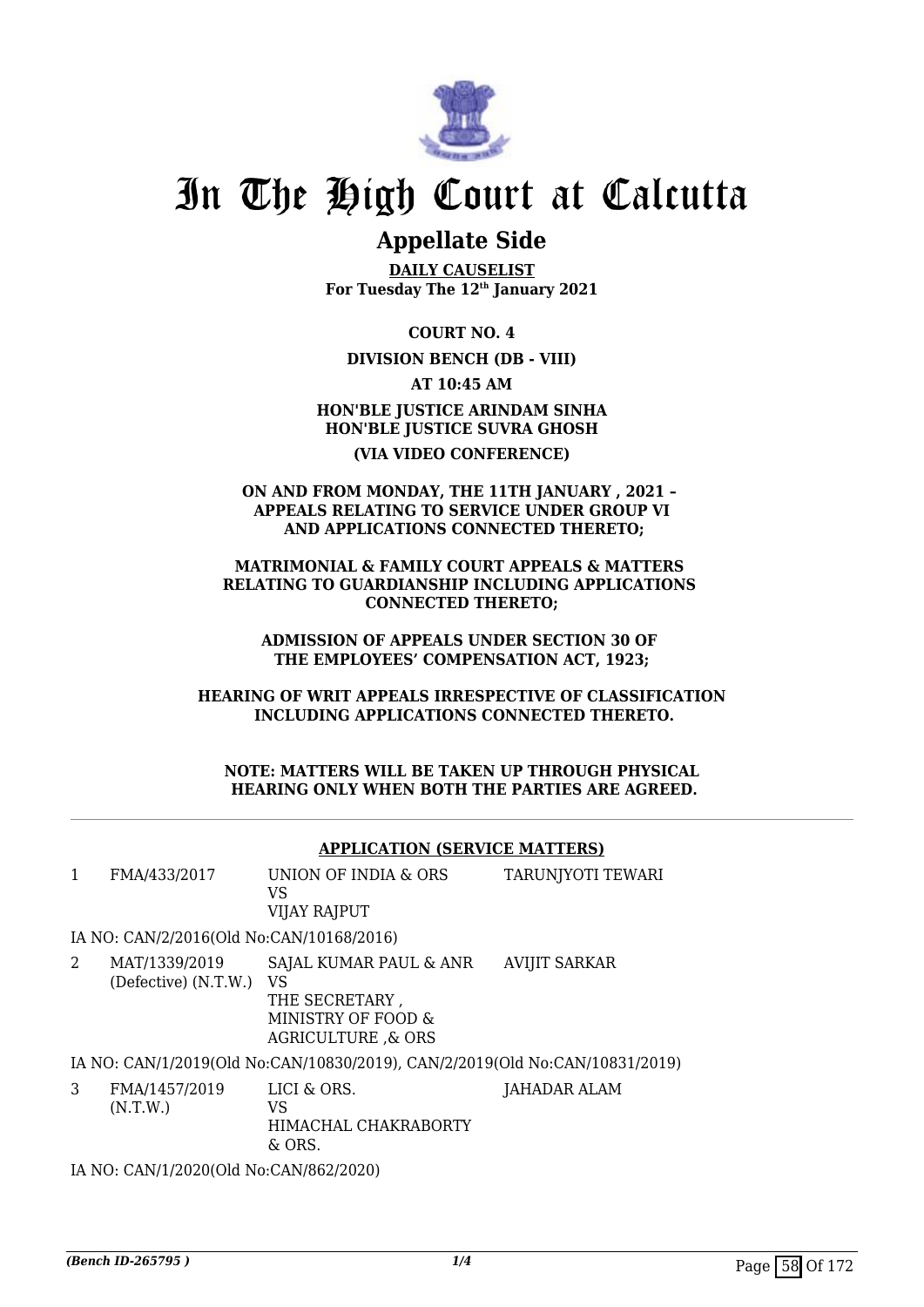| 4  | MAT/1910/2019                               | MATA SHANKAR SHUKLA<br>VS<br><b>UNION OF INDIA &amp;ORS</b>                                                                            | <b>DEBASISH</b><br><b>CHATTOPADHYAY</b> |  |  |
|----|---------------------------------------------|----------------------------------------------------------------------------------------------------------------------------------------|-----------------------------------------|--|--|
|    | IA NO: CAN/1/2020(Old No:CAN/1330/2020)     |                                                                                                                                        |                                         |  |  |
| 5  | MAT/154/2020                                | KALPANA MONDAL<br>VS<br>KOL. PORT TRUST & ORS.                                                                                         | <b>MASTA FIZUR</b><br><b>RAHAMAN</b>    |  |  |
|    |                                             | IA NO: CAN/1/2020(Old No:CAN/1406/2020), CAN/2/2020(Old No:CAN/1407/2020)                                                              |                                         |  |  |
| 6  | FAT/330/2020                                | <b>AMIT MEHARIA</b><br>VS<br>ABHILASHA MALHOTRA<br><b>AND ORS</b>                                                                      | PARAMITA BANERJEE                       |  |  |
|    | IA NO: CAN/1/2020                           |                                                                                                                                        |                                         |  |  |
| 7  | FMA/598/2020                                | PRABIR KUMAR SARKHEL<br>VS<br>STATE BANKOF INDIA &<br><b>ORS</b>                                                                       | <b>SUBRATA</b><br>MUKHERJEE             |  |  |
|    | IA NO: CAN/1/2020(Old No:CAN/1327/2020)     |                                                                                                                                        |                                         |  |  |
|    |                                             | <b>APPEALS FOR HEARING</b>                                                                                                             |                                         |  |  |
| 8  | FMA/1892/2016<br>(2 P.B.)<br>(Applications) | ANAL KUMAR DEY<br><b>VS</b><br>UNION OF INDIA & ORS                                                                                    | SAJAL KUMAR GHOSH                       |  |  |
|    | IA NO: CAN/4/2020(Old No:CAN/666/2020)      |                                                                                                                                        |                                         |  |  |
| 9  | FMA/868/2017                                | JNAN RANAJAN DAS & ORS<br><b>VS</b><br><b>SBSTC &amp; ORS</b>                                                                          | <b>MRINAL RANJAN</b><br><b>PRAMANIK</b> |  |  |
|    | IA NO: CAN/3/2019(Old No:CAN/6479/2019)     |                                                                                                                                        |                                         |  |  |
| 10 | FMA/1375/2017                               | ARUP BASU CHOWDHURY<br><b>VS</b><br><b>UCO BANK &amp; ORS</b>                                                                          | PRATIK MAJUMDER                         |  |  |
| 11 | MAT/423/2018                                | SOUMITRA SENGUPTA<br><b>VS</b><br><b>STATE OF WEST BENGAL &amp;</b><br><b>ORS</b>                                                      | <b>SASTHI CHARAN</b><br><b>DHARA</b>    |  |  |
| 12 | MAT/1578/2018<br>$(2$ PBS)                  | <b>WEST BENGAL ESSENTIAL</b><br><b>COMMODITEIS SUPPLY</b><br><b>CORP LTD &amp; ANR</b><br><b>VS</b><br><b>ANIMESH BASKEY &amp; ORS</b> | SANJAY SAHA                             |  |  |
| 13 | FMA/1689/2018<br>$(4$ PBS $)$               | UNITED BANK OF INDIA<br>VS.<br><b>GOUR GOPAL MONDAL &amp;</b><br><b>ORS</b>                                                            | <b>SOURAV</b><br><b>CHAKRABORTY</b>     |  |  |
|    | IA NO: CAN/2/2020                           |                                                                                                                                        |                                         |  |  |
| 14 | FMA/697/2019<br>$(2$ PBS)                   | WEST BENGAL ESSENTIAL<br><b>COMMODITIES SUPPLY</b><br><b>CORP LTD &amp; ANR</b><br><b>VS</b><br>PRAVAKAR NASKAR & ORS                  | SANJAY SAHA                             |  |  |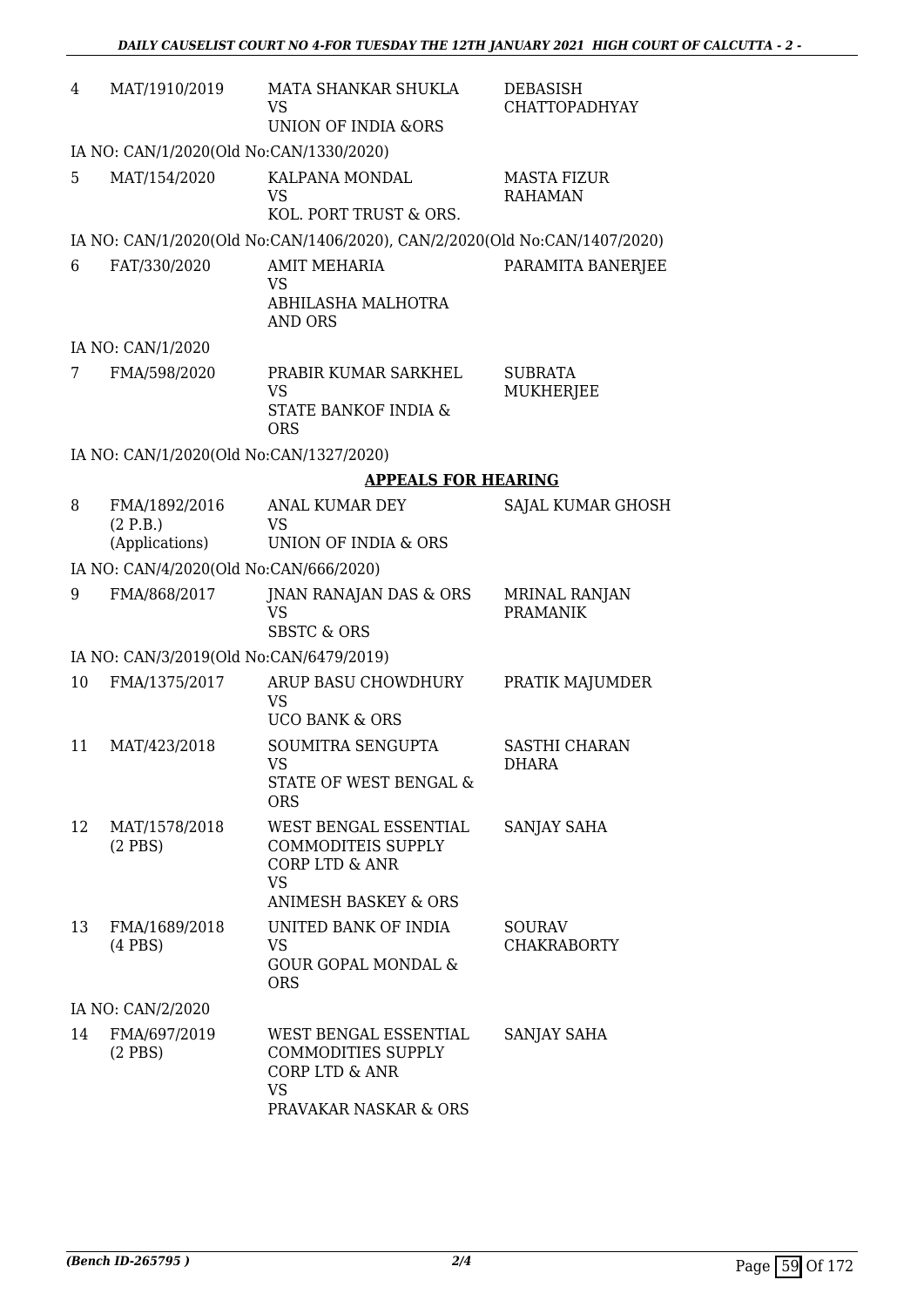| FMA/698/2019<br>$(2$ PBS $)$ | WB ESSENTIAL COMMO<br>SUPPLY CORP LTD & ANR<br>VS<br>FALGUNI JANA & ORS                                                                               | SANJAY SAHA                                                                                                                                                                                                                                                                        |
|------------------------------|-------------------------------------------------------------------------------------------------------------------------------------------------------|------------------------------------------------------------------------------------------------------------------------------------------------------------------------------------------------------------------------------------------------------------------------------------|
| FMA/699/2019<br>$(2$ PBS $)$ | WEST BENGAL ESSENTIAL<br><b>COMMODITIES SUPPLY</b><br>CORP LTD & ANR<br><b>VS</b>                                                                     | SANJAY SAHA                                                                                                                                                                                                                                                                        |
| FMA/706/2019<br>$(2$ PBS $)$ | WEST BENGAL ESSENTIAL<br><b>COMMODITES SUPPLY</b><br><b>CORP LTD &amp; ANR</b><br><b>VS</b>                                                           | SANJAY SAHA                                                                                                                                                                                                                                                                        |
| FMA/707/2019<br>$(2$ PBS)    | <b>SIMANTA HANSDA &amp; ORS</b><br>WEST BENGAL ESSENTIAL<br><b>COMMODITES SUPPLY</b><br><b>CORP LTD &amp; ANR</b><br><b>VS</b><br>KRISHNENDU BHOWMICK | SANJAY SAHA                                                                                                                                                                                                                                                                        |
| FMA/708/2019<br>$(2$ PBS $)$ | WB ESSENTIAL COMMO<br><b>SUPPLY CORP LTD &amp; ANR</b><br><b>VS</b>                                                                                   | <b>SANJAY SAHA</b>                                                                                                                                                                                                                                                                 |
| MAT/554/2020                 | WEST BENGAL ESSENTIAL<br>SUPPLY CORPORATION LTD<br><b>VS</b>                                                                                          | Sanjay Saha                                                                                                                                                                                                                                                                        |
|                              |                                                                                                                                                       |                                                                                                                                                                                                                                                                                    |
| MAT/560/2020                 | WEST BENGAL ESSENOTIAL<br>COMMODITIES SUPPLY LTD<br><b>AND ORS</b><br>VS<br><b>SUPARNA HALDER</b><br>@PAIK@HALDER (PAIK)<br><b>AND ORS</b>            | Sanjay Saha                                                                                                                                                                                                                                                                        |
|                              |                                                                                                                                                       |                                                                                                                                                                                                                                                                                    |
| MAT/561/2020                 | WEST BENGAL ESSENTIAL<br><b>COMMODITIES SUPPLY</b><br><b>CORPORATION LTD</b><br>VS<br>PUTUL RANI MONDAL                                               | Sanjay Saha                                                                                                                                                                                                                                                                        |
|                              |                                                                                                                                                       |                                                                                                                                                                                                                                                                                    |
| MAT/565/2020                 | WEST BENGAL ESSENTIAL<br><b>COMMODITIES SUPPLY</b><br><b>CORPORATION LTD</b><br><b>VS</b><br><b>SEKHAR BISWAS</b>                                     | Sanjay Saha                                                                                                                                                                                                                                                                        |
|                              |                                                                                                                                                       |                                                                                                                                                                                                                                                                                    |
| MAT/577/2020                 | JAYANTA SARKAR<br><b>VS</b>                                                                                                                           | VICTOR CHATTERJEE                                                                                                                                                                                                                                                                  |
|                              |                                                                                                                                                       |                                                                                                                                                                                                                                                                                    |
|                              |                                                                                                                                                       | KUNTAL GHOSH & ORS<br>$&$ ORS<br><b>JAITRA ACHARYA &amp; ORS</b><br>PALASH KAR AND ORS<br>IA NO: CAN/1/2020, CAN/2/2020<br>IA NO: CAN/1/2020, CAN/2/2020<br>IA NO: CAN/1/2020, CAN/2/2020<br>IA NO: CAN/1/2020, CAN/2/2020<br>NATIONAL JUTE BOARD<br>IA NO: CAN/1/2020, CAN/2/2020 |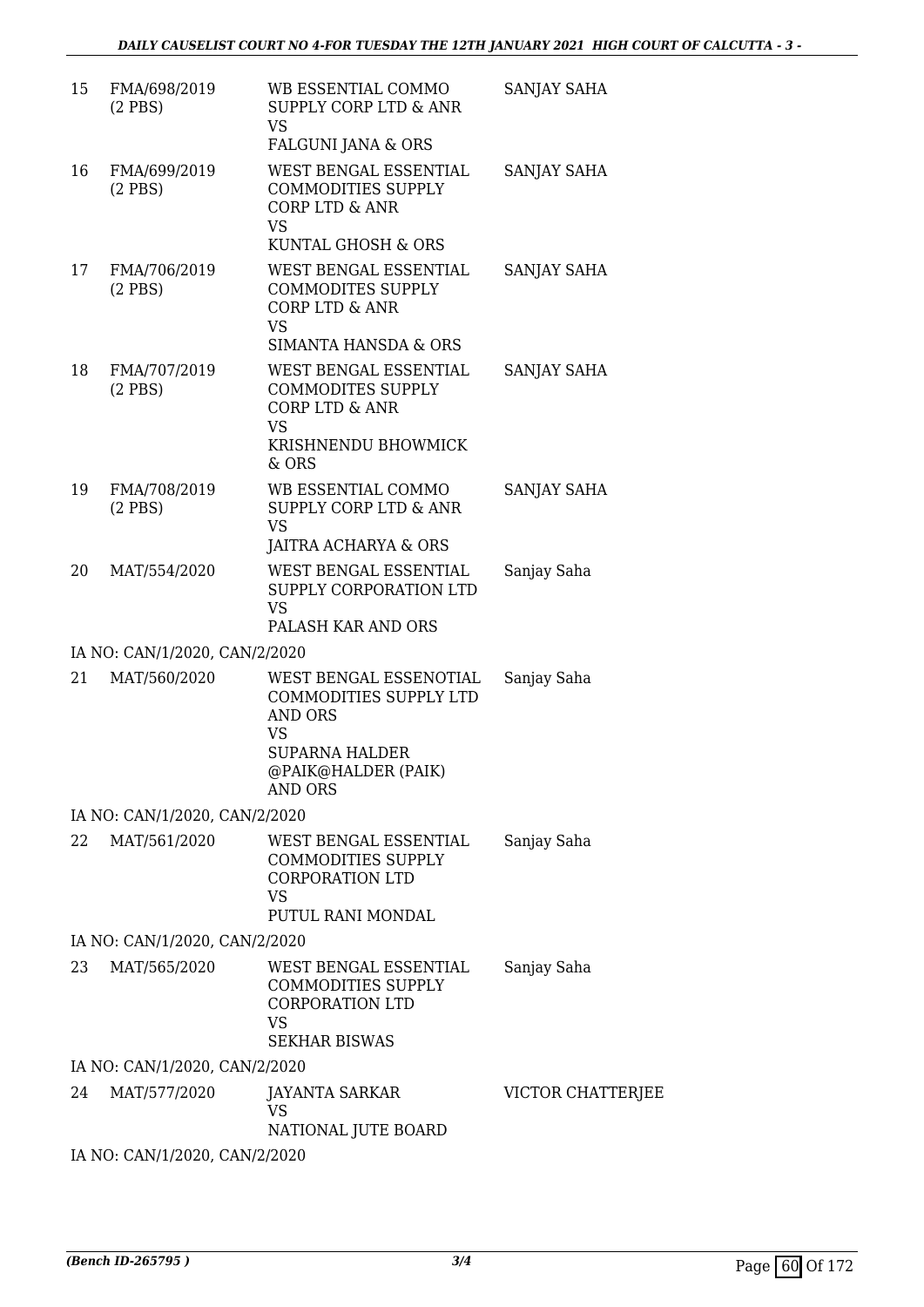25 FMA/657/2020 (2 P.B.S.)

VS

PASCHIM BANGA GRAMIN BANK CHINMAY MAJUMDAR SURASRI BAIDYA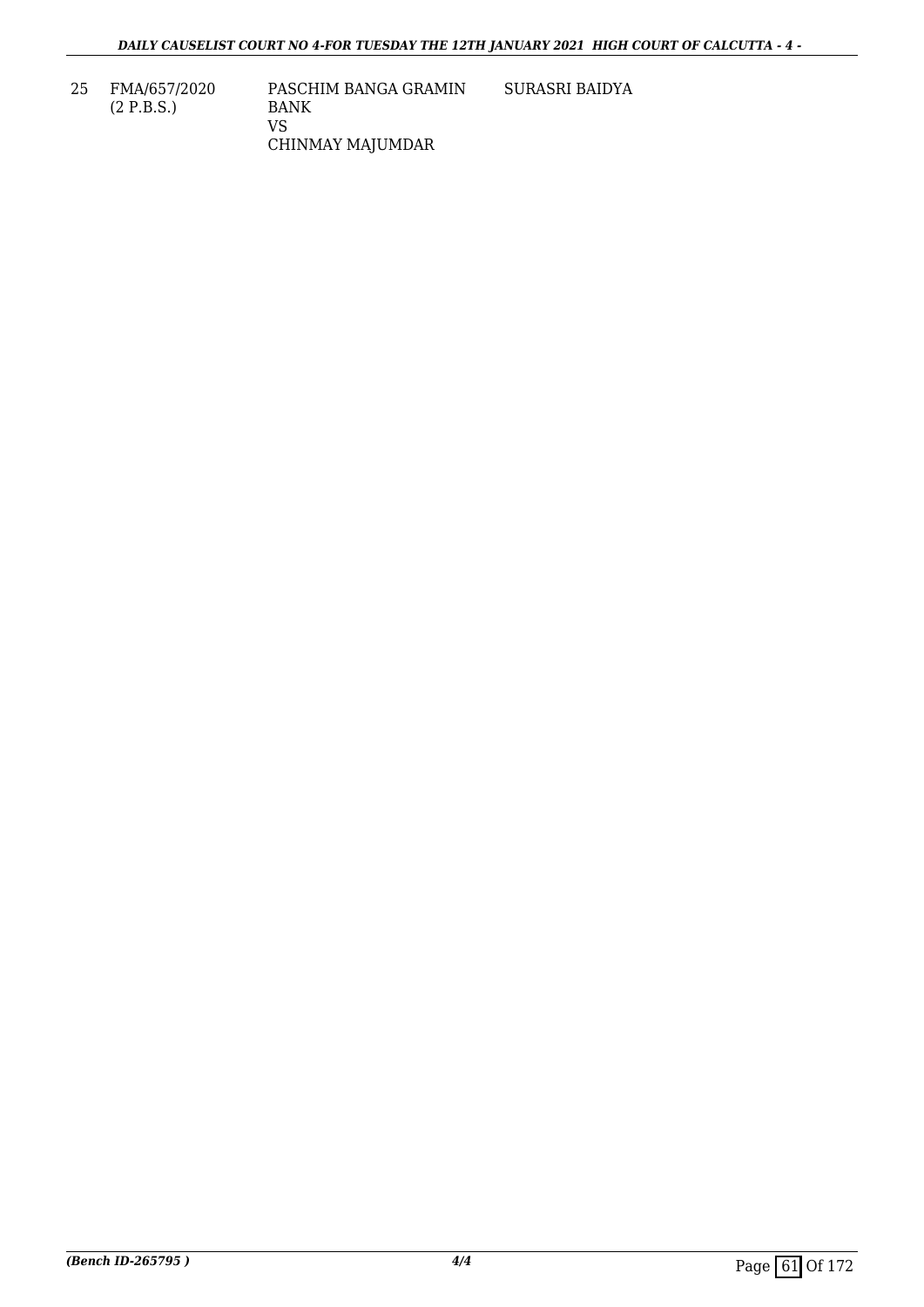

# **Appellate Side**

**DAILY CAUSELIST For Tuesday The 12th January 2021**

**COURT NO. 38**

**SINGLE BENCH (SB - II)**

**AT 10:45 AM HON'BLE JUSTICE ASHIS KUMAR CHAKRABORTY (VIA VIDEO CONFERENCE)**

**ON AND FROM MONDAY THE 11TH JANUARY, 2021 - MATTERS ( MOTION & HEARING) UNDER ARTICLE 226 OF THE CONSTITUTION OF INDIA RELATING TO LAND UNDER GROUP I INCLUDING APPLICATIONS CONNECTED THERETO.**

**NOTE: MATTERS WILL BE TAKEN UP THROUGH PHYSICAL HEARING ONLY WHEN BOTH THE PAR.TIES ARE AGREED**

#### **MENTIONING WILL BE PERMITTED ONLY ON THE VIRTUAL MODE INDICATING GROUP(S) OR SECTION(S) ALONG WITH GROUND OF URGENCY**

|   |                                        | <b>TOP</b>                                                                                                   |                     |
|---|----------------------------------------|--------------------------------------------------------------------------------------------------------------|---------------------|
| 1 | WPA/9560/2020                          | FABWORTH PROMOTERS PVT<br>LTD AND ANR<br><b>VS</b><br>KOLKATA METROPOLITAN DEV.<br><b>AUTHORITY AND ORS</b>  | ALAKNANDA DAS       |
| 2 | WPA/9843/2020                          | SHYAMA PRASAD DEY PAUL AND ARKADIPTA SENGUPTA<br><b>ANR</b><br><b>VS</b><br>STATE OF WEST BENGAL AND<br>ORS. |                     |
|   | IA NO: CAN/1/2020                      |                                                                                                              |                     |
|   |                                        | <b>MOTION</b>                                                                                                |                     |
| 3 | WPA/1160/2018                          | RAM CHANDRA GHOSH<br><b>VS</b><br>STATE OF WEST BENGAL & ORS                                                 | <b>SUBINAY DEY</b>  |
| 4 | WPA/1765/2019                          | TAPAN KUMAR CHAKRABORTI<br><b>VS</b><br>STATE OF WEST BENGAL &ORS                                            | <b>BISWAJIT MAL</b> |
| 5 | WPA/9096/2019                          | PRABHAS GHOSH<br><b>VS</b><br>STATE OF WEST BENGAL & ORS                                                     | KALYAN SENGUPTA     |
|   | IA NO: CAN/1/2020                      |                                                                                                              |                     |
| 6 | WPA/23790/2019<br>$(TOP)$ (13/01/2021) | UTTSHA PANDAY & ANR<br><b>VS</b><br>STATE OF WEST BENGAL & ORS                                               | <b>ANIRBAN DAS</b>  |
| 7 | WPA/23944/2019<br>(N.T.W.)             | NIRMAL UTHASINI<br><b>VS</b><br>STATE OF WEST BENGAL & ORS                                                   | <b>RATUL GHOSH</b>  |
| 8 | WPA/23968/2019                         | SAMIUL HOQUE & ORS<br><b>VS</b><br>UNION OF INDIA & ORS                                                      | <b>DONA GHOSH</b>   |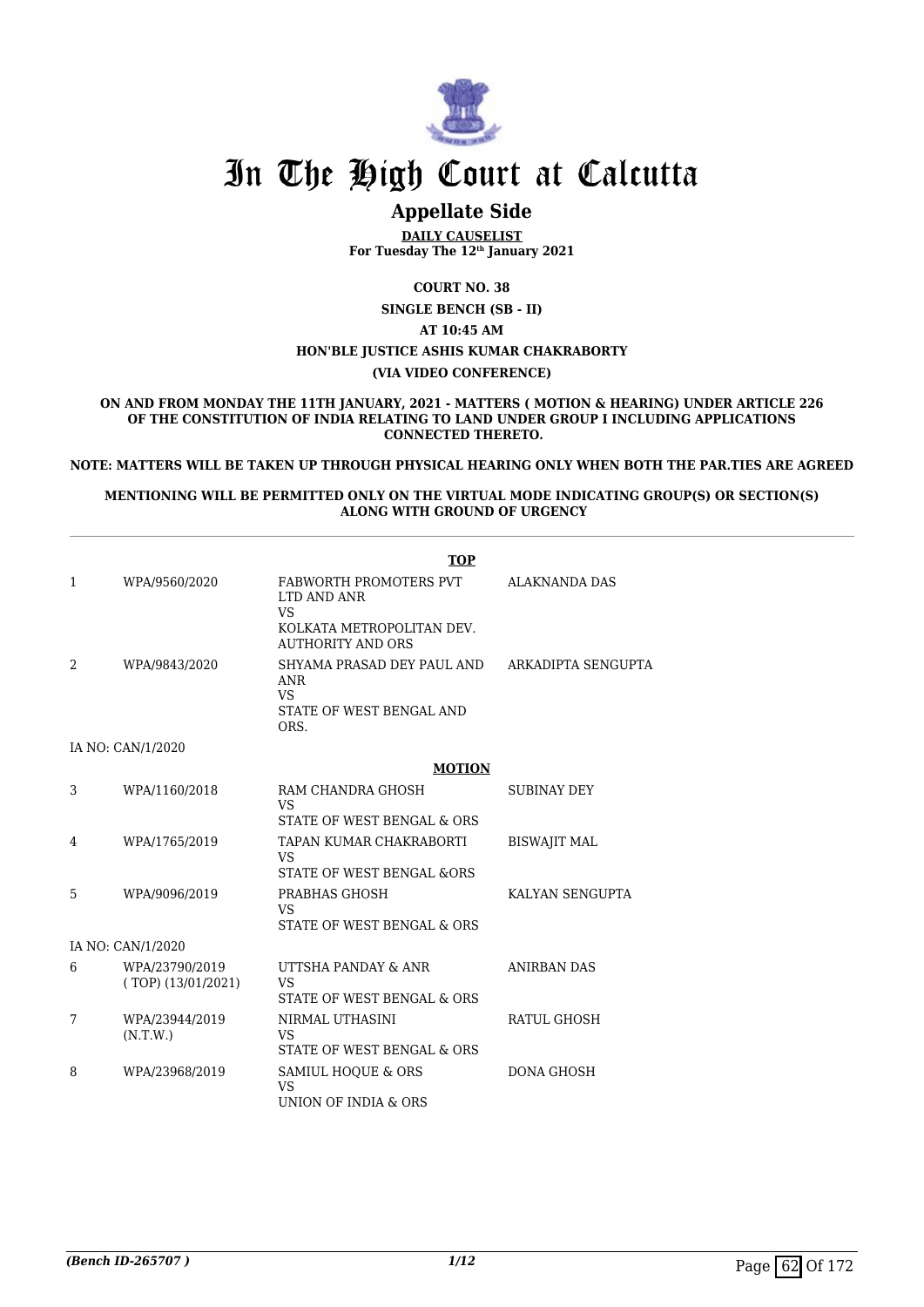| 9  | WPA/68/2020       | SUBIRENDRA NATH SINGHA ROY<br>& ANR<br>VS.                                        | KUHU ROY              |
|----|-------------------|-----------------------------------------------------------------------------------|-----------------------|
|    |                   | THE DIST MAGISTRATE, NADIA &<br><b>ORS</b>                                        |                       |
|    | IA NO: CAN/1/2021 |                                                                                   |                       |
| 10 | WPA/1393/2020     | BILWADAL NANDI & ORS<br>VS                                                        | PANCHANAN HAJRA       |
|    |                   | STATE OF WEST BENGAL & ORS                                                        |                       |
| 11 | WPA/1403/2020     | KIRITI BHUSAN NANDI & ORS<br>VS<br>STATE OF WEST BENGAL & ORS                     | PANCHANAN HAJRA       |
| 12 | WPA/1408/2020     | NIKHIL KUNDU & ORS                                                                | PANCHANAN HAJRA       |
|    |                   | VS<br>STATE OF WEST BENGAL & ORS                                                  |                       |
| 13 | WPA/1410/2020     | CHAMPA MAJI & ANR                                                                 | PANCHANAN HAJRA       |
|    |                   | VS<br>STATE OF WEST BENGAL & ORS                                                  |                       |
| 14 | WPA/1938/2020     | RANJIT KUMAR PAUL @ RANJIT<br><b>KUMAR</b><br>VS.<br>STATE OF WEST BENGAL & ORS   | DILIP KUMAR MAITY     |
| 15 | WPA/2489/2020     | JAGANNATH DAS & ORS                                                               | DONA GHOSH            |
|    |                   | VS<br>UNION OF INDIA & ORS                                                        |                       |
| 16 | WPA/2499/2020     | NEPAL JOARDAR                                                                     | SARBANANDA SANYAL     |
|    |                   | VS<br>STATE OF WEST BENGAL & ORS                                                  |                       |
| 17 | WPA/2534/2020     | DIBYENDU DEY ALIAS DIBYENDU<br><b>SARKAR</b><br>VS.<br>STATE OF WEST BENGAL & ORS | SABYASACHI HAZRA      |
| 18 | WPA/2568/2020     | <b>ADHIR PRAMANIK</b>                                                             | DILIP KR SHYAMAL      |
|    |                   | VS.<br>STATE OF WEST BENGAL & ORS                                                 |                       |
| 19 | WPA/2605/2020     | <b>SIKHA ROY &amp; ANR</b><br>VS                                                  | PRADIP KR MAJUMDAR    |
|    |                   | STATE OF WEST BENGAL & ORS                                                        |                       |
| 20 | WPA/2607/2020     | JAGABANDHU BISWAS<br>VS<br>UNION OF INDIA & ORS                                   | <b>ABHIJIT SARKAR</b> |
| 21 |                   |                                                                                   | APURBA CHAKRABARTTY   |
|    | WPA/3057/2020     | MAHADEB JANA & ORS<br>VS<br>STATE OF WEST BENGAL & ORS                            |                       |
| 22 | WPA/3126/2020     | PARBATI NATH DEY & ORS<br>VS.                                                     | MAHAMMAD MAHMUD       |
|    |                   | STATE OF WEST BENGAL & ORS                                                        |                       |
| 23 | WPA/3131/2020     | SUKHA RANJAN DAS & ORS<br>VS                                                      | PARIKSHIT GOSWAMI     |
|    |                   | STATE OF WEST BENGAL & ORS                                                        |                       |
| 24 | WPA/3153/2020     | ARUNA DEVI CHAUDHURY<br>VS.<br>STATE OF WEST BENGAL & ORS                         | DWAIPAYANA MITRA      |
| 25 | WPA/3404/2020     | NIRMAL ALIAS BATA KRISHNA<br>PAL<br>VS.                                           | ARITRA SHANKAR RAY    |
|    |                   | STATE OF WEST BENGAL & ORS                                                        |                       |
| 26 | WPA/3446/2020     | JHARNA DAS & ORS<br>VS<br>STATE OF WEST BENGAL & ORS                              | KIRAN KUMAR MAHATO    |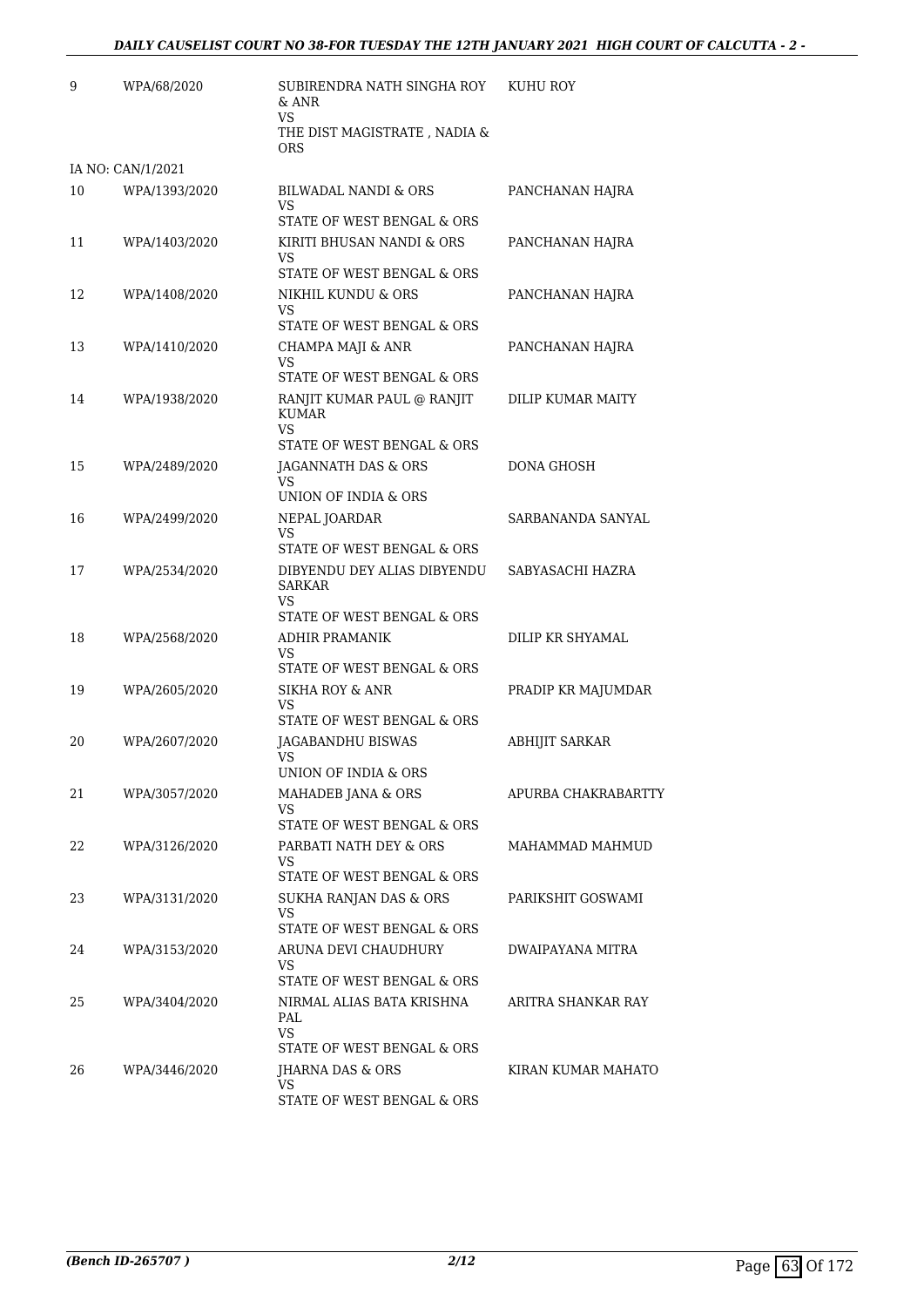| 27 | WPA/3556/2020     | BIMAL KUMAR BISWAS<br>VS                                                 | KOUSHIK ROY               |
|----|-------------------|--------------------------------------------------------------------------|---------------------------|
|    |                   | STATE OF WEST BENGAL & ORS                                               |                           |
|    | IA NO: CAN/1/2021 |                                                                          |                           |
| 28 | WPA/3640/2020     | PURNA CH. MANNA<br>VS                                                    | PARTHA PRATIM ROY         |
|    |                   | STATE OF WEST BENGAL & ORS.                                              |                           |
| 29 | WPA/3643/2020     | NIRMAL DOLUI<br>VS<br>STATE OF WEST BENGAL & ORS.                        | SATYAM MUKHERJEE          |
|    |                   | ARUP DAS ADHIKARI & ORS                                                  | SANTI PADA PAHARI         |
| 30 | WPA/3711/2020     | VS<br>STATE OF WEST BENGAL & ORS                                         |                           |
| 31 | WPA/3712/2020     | MAHADEV BERA                                                             | <b>BISWARANJAN BHAKAT</b> |
|    |                   | VS<br>UNION OF INDIA & ORS                                               |                           |
| 32 | WPA/3771/2020     | <b>KHAIRUNNESSA</b>                                                      | SUSHOVAN DEY              |
|    |                   | VS<br>THE DISTRICT MAGISTRATE AND<br>COLLECTOR, DIST. OF HOWRAH<br>& ORS |                           |
| 33 | WPA/3782/2020     | SANTOSH DOLAI                                                            | <b>GAUTAM GURIA</b>       |
|    |                   | VS                                                                       |                           |
|    |                   | STATE OF WEST BENGAL & ORS                                               |                           |
| 34 | WPA/3856/2020     | DAYAMOY MAJI<br><b>VS</b>                                                | TAPAS KUMAR SAHA          |
|    |                   | STATE OF WEST BENGAL & ORS                                               |                           |
| 35 | WPA/3964/2020     | SWAPAN BARIK & ORS<br>VS                                                 | TANUSRI SANTRA            |
|    |                   | STATE OF WEST BENGAL & ORS                                               |                           |
| 36 | WPA/3966/2020     | SANTOSH KUMAR JANA<br>VS<br>STATE OF WEST BENGAL & ORS                   | ARIJIT BERA               |
| 37 | WPA/3983/2020     | PARASURAM ADAK @ KHOKAN                                                  | GAUTAM GURIA              |
|    |                   | ADAK                                                                     |                           |
|    |                   | <b>VS</b><br>STATE OF WEST BENGAL & ORS                                  |                           |
| 38 | WPA/4058/2020     | HARAN ALI MOLLA                                                          | <b>GURUPADA DAS</b>       |
|    |                   | VS                                                                       |                           |
|    |                   | STATE OF WEST BENGAL & ORS.                                              |                           |
| 39 | WPA/4112/2020     | <b>BALARAM GHOSH</b><br>VS                                               | PABITRA BISWAS            |
|    |                   | UNION OF INDIA & ORS                                                     |                           |
| 40 | WPA/4113/2020     | JAGADISH GHOSH<br>VS                                                     | PABITRA BISWAS            |
|    |                   | UNION OF INDIA & ORS                                                     |                           |
| 41 | WPA/4118/2020     | DINESH CHANDRA PAL<br>VS                                                 | DYUTIMAN BANERJEE         |
|    |                   | STATE OF WEST BENGAL & ORS                                               |                           |
| 42 | WPA/4134/2020     | SANAT KUMAR HALDER @ SANAT<br>HALDER                                     | SWAPAN KUMAR KAR          |
|    |                   | VS                                                                       |                           |
|    |                   | STATE OF WEST BENGAL &ORS                                                |                           |
| 43 | WPA/4273/2020     | PULIN BEHARI ROY & ORS<br><b>VS</b><br>STATE OF WEST BENGAL & ORS        | SWAPAN KUMAR KAR          |
| 44 | WPA/4289/2020     | ANOYARA & ORS                                                            | DONA GHOSH                |
|    |                   | VS                                                                       |                           |
|    |                   | UNION OF INDIA & ORS                                                     |                           |
| 45 | WPA/4337/2020     | LIPIKA MUKHERJEE & ANR.<br>VS                                            | ABHIJIT CHAKRABARTI       |
|    |                   | NHAI & ANR.                                                              |                           |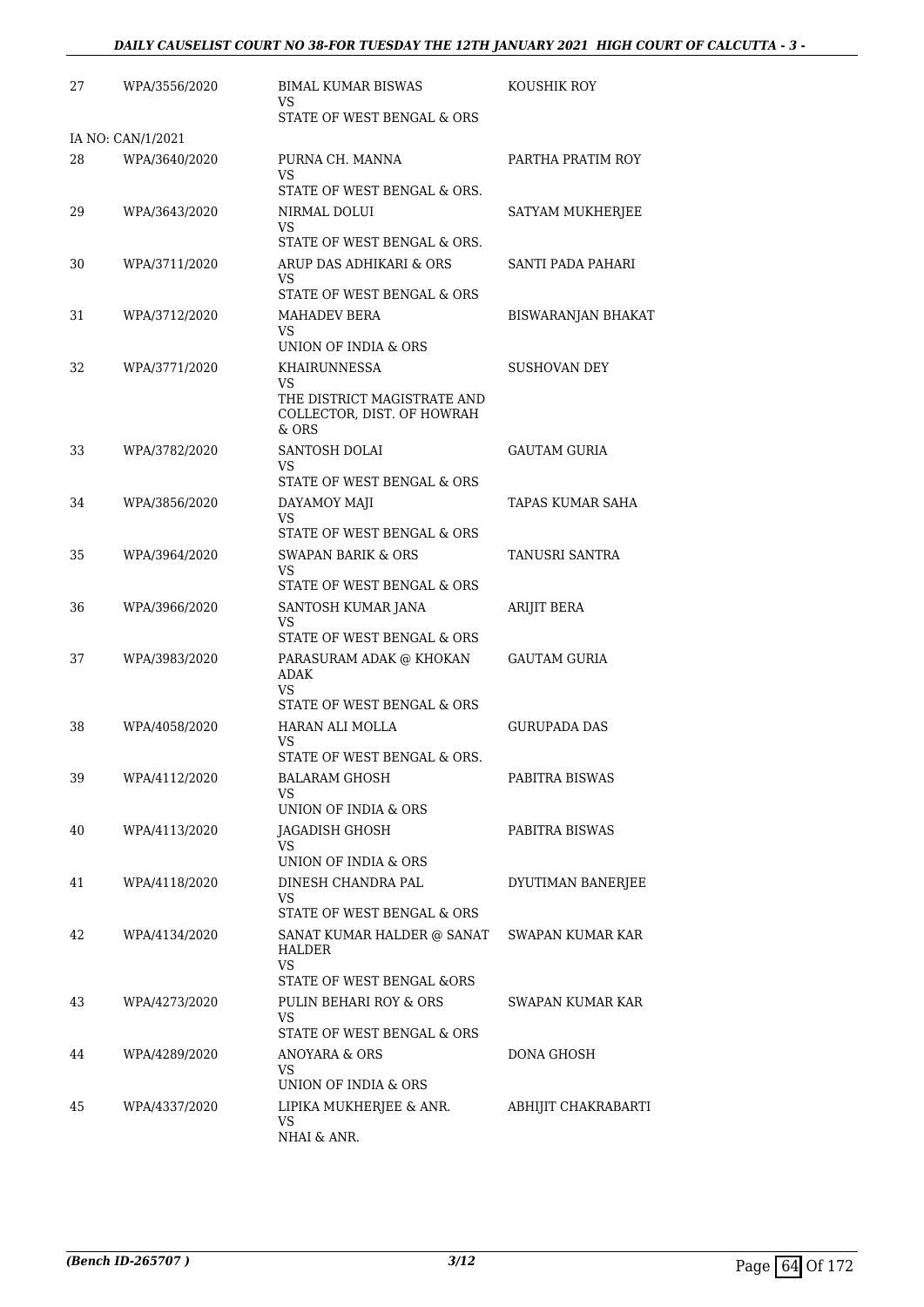| 46 | WPA/4488/2020     | TODI MINERALS PRIVATE<br><b>LIMITED &amp; ANR</b><br>VS                            | PINAKI RANJAN<br><b>CHAKRABORTI</b> |
|----|-------------------|------------------------------------------------------------------------------------|-------------------------------------|
| 47 | WPA/4542/2020     | STATE OF WEST BENGAL & ORS<br>CHANDAN MUKHERJEE                                    | S.G. CHOWDHURY                      |
|    |                   | VS<br>STATE OF WEST BENGAL & ORS                                                   |                                     |
| 48 | WPA/4565/2020     | PUSHPENDU MONDAL                                                                   | <b>GIASUDDIN MULLA</b>              |
|    |                   | VS<br>STATE OF WEST BENGAL & ORS                                                   |                                     |
| 49 | WPA/4695/2020     | ABDUL SUKUR GODER & ANR<br>VS                                                      | MD. YOUNUSH MONDAL                  |
|    |                   | STATE OF WEST BENGAL & ORS                                                         |                                     |
| 50 | WPA/4936/2020     | TUSHAR KANTI BISWAS<br>VS                                                          | PANCHANAN HAJRA                     |
|    |                   | STATE OF WEST BENGAL & ORS                                                         |                                     |
| 51 | WPA/4939/2020     | SHUBHAJIT MANDAL & ANR<br><b>VS</b><br>STATE OF WEST BENGAL & ORS                  | DYUTIMAN BANERJEE                   |
| 52 | WPA/4943/2020     | PRATAP GHOSH                                                                       | KAMAL KANTA KAR                     |
|    |                   | VS                                                                                 |                                     |
|    |                   | STATE OF WEST BENGAL & ORS                                                         |                                     |
| 53 | WPA/5027/2020     | RATNA GUHA<br>VS                                                                   | PARTHA PRATIM KANJILAL              |
|    |                   | STATE OF WEST BENGAL & ORS                                                         |                                     |
| 54 | WPA/5049/2020     | AMIYA KR. MONDAL & ANR.                                                            | KAMAL KANTA KAR                     |
|    |                   | VS<br>STATE OF WEST BENGAL & ORS.                                                  |                                     |
| 55 | WPA/5051/2020     | KANU PAUL CHOWDHURY                                                                | <b>MAYUKH MAITRA</b>                |
|    |                   | VS<br>UNION OF INDIA & ORS                                                         |                                     |
| 56 | WPA/5052/2020     | JHUNU PAUL CHOWDHURY &                                                             | MAYUKH MAITRA                       |
|    |                   | <b>ORS</b><br>VS                                                                   |                                     |
|    |                   | UNION OF INDIA & ORS                                                               |                                     |
| 57 | WPA/5103/2020     | SHYAMAPRASAD HAZRA & ANR<br>VS<br>STATE OF WEST BENGAL & ORS                       | MALAY BHATTACHARYYA                 |
| 58 | WPA/5198/2020     | NIJAM ALI MONDAL                                                                   | <b>ABDUR RAHAMAN</b>                |
|    |                   | VS<br>STATE OF WEST BENGAL & ORS                                                   |                                     |
| 59 | WPA/5258/2020     | HIMANGSHU SEKHAR TAH<br>VS                                                         | <b>GOURAV BANERJI</b>               |
|    |                   | STATE OF WEST BENGAL & ORS                                                         |                                     |
| 60 | WPA/5542/2020     | RAMANUJ SINGH<br>VS                                                                | AMRITO GOURAV KAR                   |
|    |                   | STATE OF WEST BENGAL& ORS                                                          |                                     |
| 61 | WPA/7277/2020     | HARIPADA MONDAL AND<br><b>OTHERS</b><br>VS                                         | <b>MUKTESWAR MAITY</b>              |
|    |                   | STATE OF WEST BENGAL AND<br>ORS.                                                   |                                     |
|    | IA NO: CAN/1/2020 |                                                                                    |                                     |
| 62 | WPA/7471/2020     | SMT SATWANTI DEVI                                                                  | ANJALI NAG                          |
|    |                   | VS<br>THE CHAIRMAN, SUB DIV<br>MAGISTRATE, SR CITIZEN<br>WELFARE AND MAIN TRIBUNAL |                                     |
|    |                   | AND ANR                                                                            |                                     |

IA NO: CAN/1/2020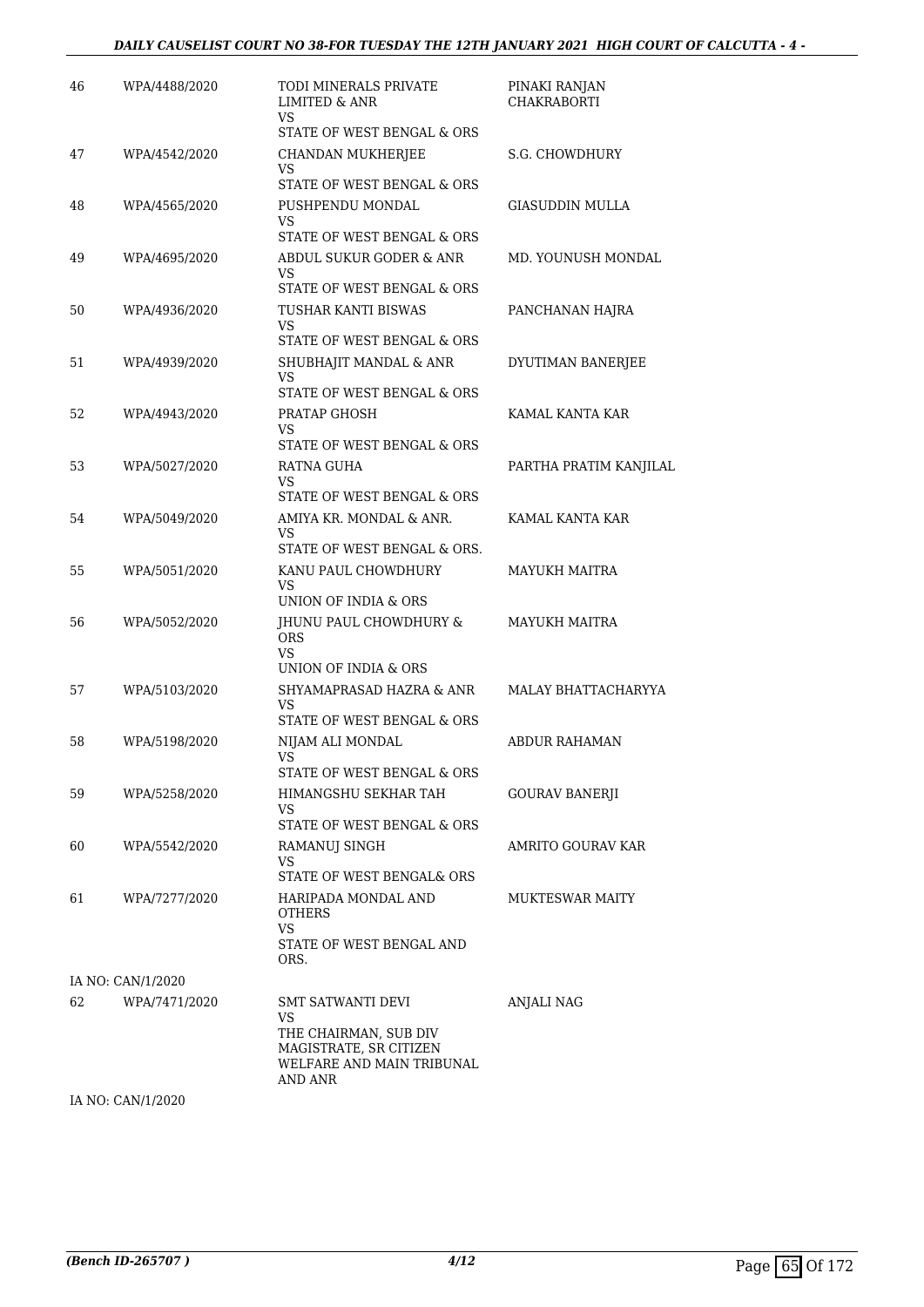### *DAILY CAUSELIST COURT NO 38-FOR TUESDAY THE 12TH JANUARY 2021 HIGH COURT OF CALCUTTA - 5 -*

| 63 | WPA/7505/2020     | SUDHIR KUMAR UDGIRKKAR<br>VS.<br>State of West Bengal                                                     | ANAND JHA                              |
|----|-------------------|-----------------------------------------------------------------------------------------------------------|----------------------------------------|
|    | IA NO: CAN/1/2020 |                                                                                                           |                                        |
| 64 | WPA/7569/2020     | ABANI ROY<br>VS.                                                                                          | TARUN DAS SARMA                        |
|    |                   | State of West Bengal                                                                                      |                                        |
|    | IA NO: CAN/1/2020 |                                                                                                           |                                        |
| 65 | WPA/7924/2020     | PRADIP MAITY<br>VS.<br>STATE OF WEST BENGAL AND<br>ORS.                                                   | SANTI PADA PAHARI                      |
| 66 | WPA/8254/2020     | BHOLANATH HALDEWR AND ORS                                                                                 | LAKSHMINATH                            |
|    |                   | VS.<br>STATE OF WEST BENGAL AND<br>ORS.                                                                   | <b>BHATTACHARYYA</b>                   |
| 67 | WPA/8369/2020     | SUDIPTO ADHIKARI<br>VS                                                                                    | <b>DEBASIS SUR</b>                     |
|    |                   | UNION OF INDIA AND OTHERS                                                                                 |                                        |
| 68 | WPA/8473/2020     | MD ANAMUL SHEK<br>VS.<br>STATE OF WEST BENGAL AND                                                         | MANIKA SARKAR                          |
|    |                   | ORS.                                                                                                      |                                        |
| 69 | WPA/8613/2020     | JITENDRANATH MAHANTY AND<br><b>ORS</b><br>VS.<br>STATE OF WEST BENGAL AND                                 | FALGUNI<br><b>BANDYOPADHYAY</b>        |
|    |                   | ORS.                                                                                                      |                                        |
| 70 | WPA/8617/2020     | PREMI ARORA<br>VS.<br>STATE OF WEST BENGAL AND<br>ORS.                                                    | <b>SOMNATH ROY</b><br><b>CHOWDHURY</b> |
| 71 | WPA/8629/2020     | ORTHO PHARMA PVT LTD AND<br>ANR<br>VS.<br>WEST BENGAL SMALL<br>INDUSTRIES DEV. CORP LTD AND<br><b>ORS</b> | SREETAMA BISWAS                        |
| 72 | WPA/8719/2020     | MEGHNAD RANA @ MEGNAD<br>RANA<br><b>VS</b><br>STATE OF WEST BENGAL AND                                    | SHAMIK CHATTERJEE                      |
|    |                   | ORS.                                                                                                      |                                        |
| 73 | WPA/8750/2020     | MANGAL CHANDRA DAS<br>VS<br>STATE OF WEST BENGAL AND                                                      | <b>SUSMITA CHOWDHURY</b>               |
|    |                   | ORS.                                                                                                      |                                        |
| 74 | WPA/8837/2020     | PALCON ABASAN PRIVATE<br>LIMITED<br>VS.                                                                   | SOMNATH ROY<br><b>CHOWDHURY</b>        |
|    |                   | THE STATE OF WEST BENGAL<br>AND ORS                                                                       |                                        |
| 75 | WPA/8905/2020     | SUPENDRA NATH BASAK AND<br><b>ORS</b><br>VS.                                                              | SARBANANDA SANYAL                      |
|    |                   | STATE OF WEST BENGAL AND<br><b>ORS</b>                                                                    |                                        |
| 76 | WPA/8906/2020     | SUSHIL CHANDRA BISWAS AND<br><b>ORS</b><br>VS.<br>STATE OF WEST BENGAL AND<br>ORS                         | SARBANANDA SANYAL                      |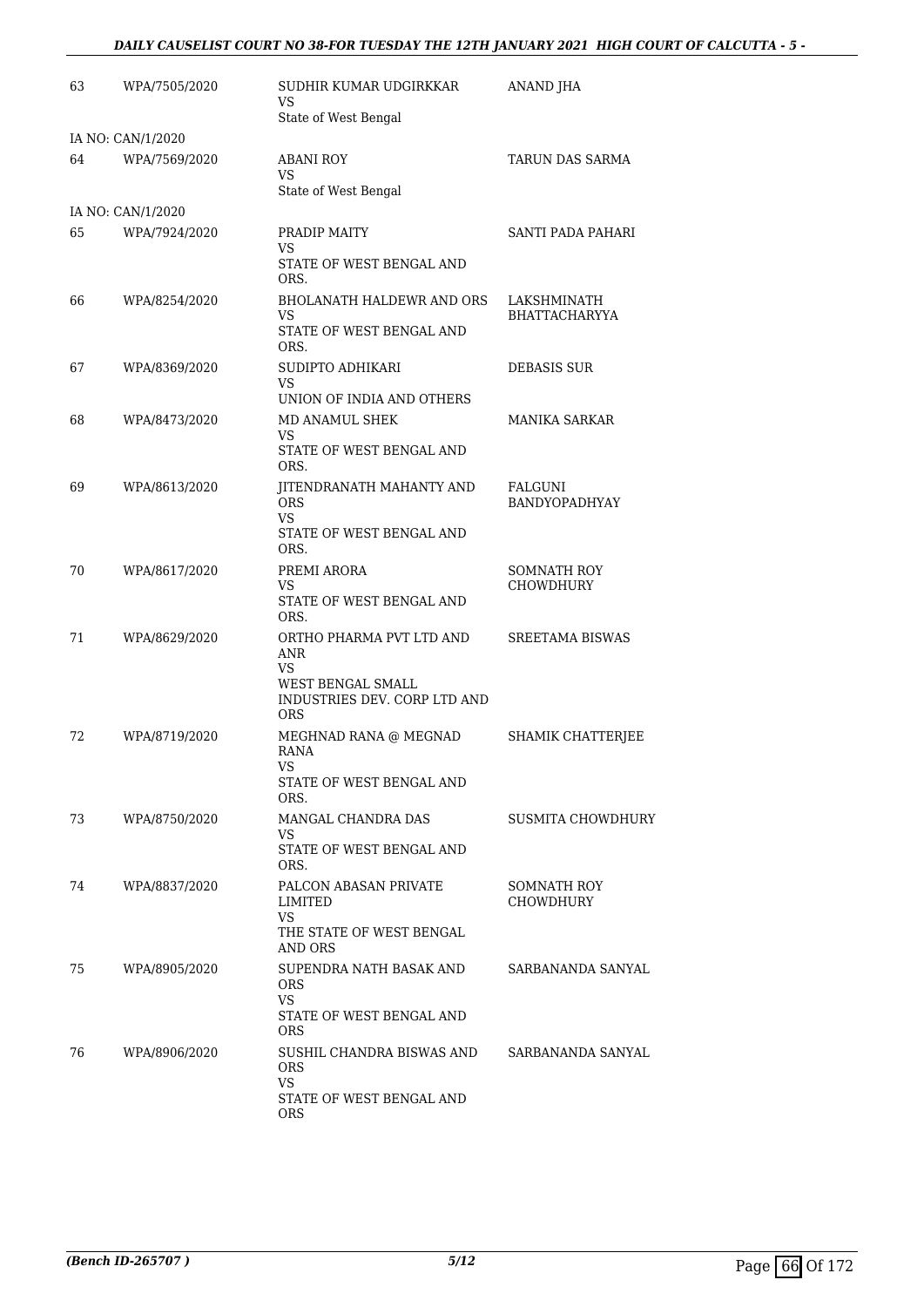### *DAILY CAUSELIST COURT NO 38-FOR TUESDAY THE 12TH JANUARY 2021 HIGH COURT OF CALCUTTA - 6 -*

| 77 | WPA/8932/2020 | SIKIMUDDIN SK AND ANOTHER<br>VS<br>STATE OF WEST BENGAL AND                                       | SUFI KAMAL            |
|----|---------------|---------------------------------------------------------------------------------------------------|-----------------------|
| 78 | WPA/9202/2020 | ORS.<br><b>IHARNA DAS</b><br>VS                                                                   | <b>MONIKA SARKAR</b>  |
| 79 | WPA/9478/2020 | State of West Bengal<br>MANJU RANI MONDAL<br>VS<br>STATE OF WEST BENGAL AND<br>ORS.               | <b>MANIKA SARKAR</b>  |
| 80 | WPA/9520/2020 | PRAMITA GAYEN<br>VS<br>STATE OF WEST BENGAL AND<br>ORS.                                           | DILIP KUMAR SHYAMAL   |
| 81 | WPA/9521/2020 | <b>GANESH CHAKRABORTY</b><br>VS<br>STATE OF WEST BENGAL AND<br>ORS.                               | DILIP KUMAR SHYAMAL   |
| 82 | WPA/9523/2020 | MAA SHITALA BISHALAXMI<br>SANGHA REPD BY SUKHEN<br>MITRA<br>VS<br>STATE OF WEST BENGAL AND        | DILIP KUMAR SHYAMAL   |
|    |               | ORS.                                                                                              |                       |
| 83 | WPA/9524/2020 | SWAPAN KUMAR PAG<br>VS<br>STATE OF WEST BENGAL AND<br>ORS.                                        | DILIP KUMAR SHYAMAL   |
| 84 | WPA/9525/2020 | DEBABRATA GURIA<br>VS<br>STATE OF WEST BENGAL AND                                                 | DILIP KUMAR SHYAMAL   |
| 85 | WPA/9528/2020 | ORS.<br>UTTAM ROUTH<br>VS<br>STATE OF WEST BENGAL AND                                             | DILIP KUMAR SHYAMAL   |
| 86 | WPA/9529/2020 | ORS.<br>NAMKHANA GRAMBARI<br>REPRESENTED BY AJOY KHATUA<br>VS<br>STATE OF WEST BENGAL AND<br>ORS. | DILIP KUMAR SHYAMAL   |
| 87 | WPA/9681/2020 | PRABHA SINGH AND OTHERS<br>VS<br>STATE OF WEST BENGAL AND<br>ORS.                                 | <b>SUMAN BANERJEE</b> |
| 88 | WPA/9722/2020 | DINESH KUMAR AGARWALA<br>VS<br>State of West Bengal                                               | JAMIRUDDIN KHAN       |
| 89 | WPA/9831/2020 | <b>KRISHNA GUHA</b><br>VS<br>STATE OF WEST BENGAL AND                                             | ARGHA CHOWDHURY       |
| 90 | WPA/9880/2020 | ORS.<br>RAMA PRASAD SARKAR<br>VS<br>STATE OF WEST BENGAL AND                                      |                       |
| 91 | WPA/9938/2020 | ORS.<br>RAFIKUL LASKAR<br>VS<br>THE STATE OF WEST BENGAL                                          | MANABENDRA THAKUR     |
| 92 | WPA/9972/2020 | AND ANR<br>BIDYUT KUMAR BISWAS<br>VS<br>UNION OF INDIA AND ORS.                                   | GIASUDDIN MOLLA       |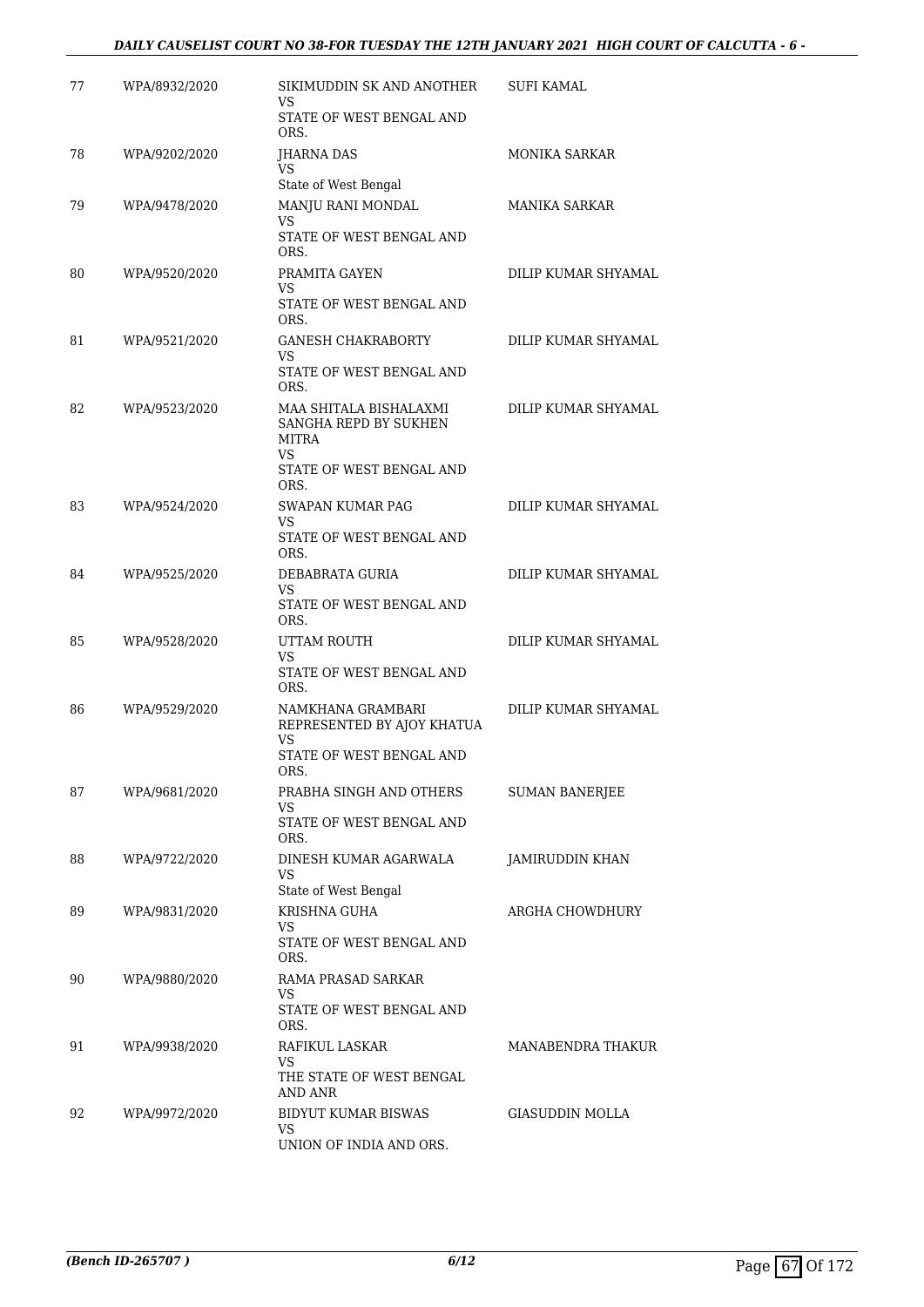| 93  | WPA/10141/2020 | AKASHTORI CO-OPERATIVE<br>HOUSING SOCIETY LIMITED AND<br><b>ANOTHER</b><br>VS<br>STATE OF WEST BENGAL AND             | SANJAY SAHA                      |
|-----|----------------|-----------------------------------------------------------------------------------------------------------------------|----------------------------------|
|     |                | ORS.                                                                                                                  |                                  |
| 94  | WPA/10142/2020 | AINUDDIN SEK<br>VS                                                                                                    | ARITRA SANKAR RAY                |
|     |                | STATE OF WEST BENGAL AND<br>ORS.                                                                                      |                                  |
| 95  | WPA/10143/2020 | KALPANA PAL<br>VS<br>State of West Bengal                                                                             | ARITRA SHANKAR RAY               |
| 96  | WPA/10151/2020 | TAIMINA BIBI<br>VS<br>STATE OF WEST BENGAL AND<br>ORS.                                                                | ARITRA SHANKAR RAY               |
| 97  | WPA/10416/2020 | DEBASHIS CHAKRABORTY<br>VS<br>UNION OF INDIA AND OTHERS                                                               | TANUSRI SANTRA                   |
| 98  | WPA/10568/2020 | SANTANU MONDAL<br>VS                                                                                                  | NITAI CHANDRA SAHA               |
|     |                | THE ADDITIONAL LAND<br><b>ACQUISITION OFFICER</b>                                                                     |                                  |
| 99  | WPA/10579/2020 | MD.MAJEDAR RAHAMAN<br>VS                                                                                              | <b>BISWAJIT SAMANTA</b>          |
|     |                | STATE OF WEST BENGAL AND<br>ORS.                                                                                      |                                  |
| 100 | WPA/10762/2020 | RAJENDRA KUMAR BIDASARIA<br>VS<br>STATE OF WEST BENGAL AND<br>ORS.                                                    | SURANJAN SAHA                    |
| 101 | WPA/10808/2020 | TAPAN KUMAR MANNA<br>VS<br>STATE OF WEST BENGAL AND<br>ORS.                                                           | <b>GOURAB GHOSH</b>              |
| 102 | WPA/10869/2020 | SHANKAR PRAMANICK<br>VS<br>STATE OF WEST BENGAL AND<br>ORS.                                                           | SARBANANDA SANYAL                |
| 103 | WPA/10874/2020 | PRADIP MONDAL<br>VS<br>STATE OF WEST BENGAL AND<br>ORS.                                                               | SARBANANDA SANYAL                |
| 104 | WPA/10936/2020 | CHANDRANI BISWAS<br>VS<br>STATE OF WEST BENGAL AND<br>ANR.                                                            | DEBASISH<br><b>CHATTOPADHYAY</b> |
| 105 | WPA/11005/2020 | AMIT GHOSH<br>VS<br>UNION OF INDIA AND ORS.                                                                           | SOMESH KUMAR GHOSH               |
| 106 | WPA/11055/2020 | BISWANATH PRASAD AND<br><b>OTHERS</b><br>VS<br>GENERAL MANAGER(HR/ADMIN-<br>1) AND NODAL OFFICER AND<br><b>OTHERS</b> | KOUSHIKEE BANERJEE               |
| 107 | WPA/11139/2020 | KRISHNANAGAR ANATH SISHU<br>ASHRAM AND ANR<br>VS<br>STATE OF WEST BENGAL AND<br>ORS.                                  | DEB NARAYAN PATRA                |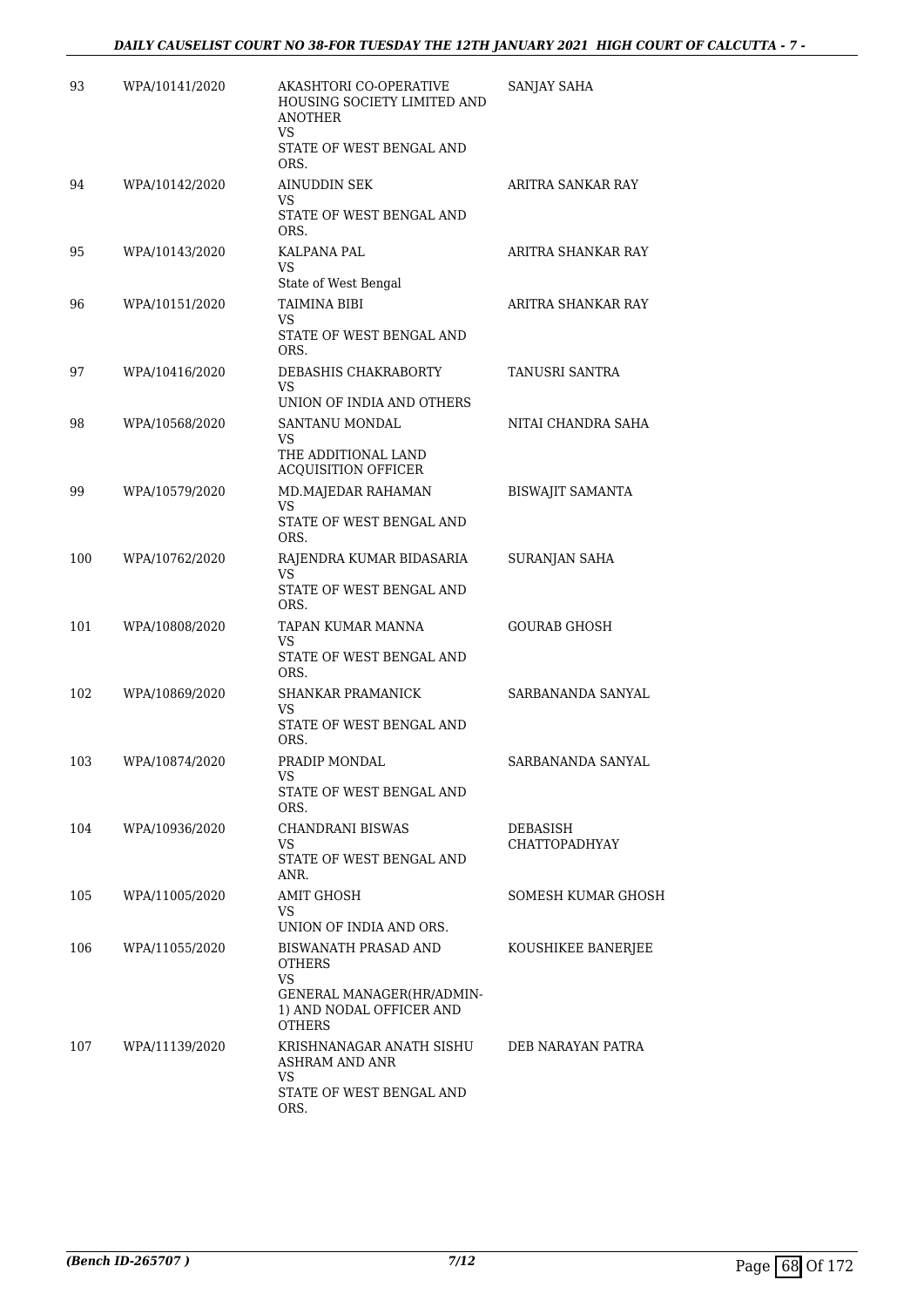### *DAILY CAUSELIST COURT NO 38-FOR TUESDAY THE 12TH JANUARY 2021 HIGH COURT OF CALCUTTA - 8 -*

| 108 | WPA/11148/2020 | JAYANTA PROSAD ROY<br>VS                                | SAMRAT DEY PAUL        |
|-----|----------------|---------------------------------------------------------|------------------------|
|     |                | STATE OF WEST BENGAL AND<br>ORS.                        |                        |
| 109 | WPA/11154/2020 | RATAN MANJURI MANDAL<br>VS                              | <b>SRIKUMAR MANDAL</b> |
|     |                | STATE OF WEST BENGAL AND<br>ORS.                        |                        |
| 110 | WPA/11156/2020 | UTTAM KUMAR MAITY<br>VS.                                | ABHILASH SINHA ROY     |
|     |                | STATE OF WEST BENGAL AND<br>ORS.                        |                        |
| 111 | WPA/11169/2020 | HOTEL AL SANA PVT LTD AND<br><b>ORS</b><br>VS.          | <b>SAMIK SARKAR</b>    |
|     |                | STATE OF WEST BENGAL AND<br>ORS.                        |                        |
| 112 | WPA/11224/2020 | <b>GOPAL MUKHERJEE</b><br>VS.                           | K.M. HOSSAIN           |
|     |                | UNION OF INDIA AND ORS.                                 |                        |
| 113 | WPA/11229/2020 | <b>BIMAL PAL AND ANR</b>                                | <b>ABHIJIT SARKAR</b>  |
|     |                | VS<br>THE STATE OF WEST BENGAL<br>AND ORS               |                        |
| 114 | WPA/11329/2020 | JAITA DAS (NEE ROY)<br><b>VS</b>                        | PRANATI DAS            |
|     |                | WEST BENGAL HOUSING                                     |                        |
|     |                | <b>INFRASTRUCTURE</b><br>DEVELOPMENT CORPORATION        |                        |
|     |                | LIMITED AND OTHERS                                      |                        |
| 115 | WPA/11391/2020 | HRISIKESH MAITY AND ORS<br>VS                           | SATYAJIT MANDAL        |
|     |                | STATE OF WEST BENGAL AND<br>ORS.                        |                        |
| 116 | WPA/11444/2020 | BISHAN M. AGARWAL                                       | SAYAK RANJAN GANGULY   |
|     |                | VS<br>UNION OF INDIA AND ORS.                           |                        |
| 117 | WPA/11447/2020 | <b>B.M.DEALERS LLP</b>                                  | SAYAK RANJAN GANGULY   |
|     |                | VS.<br>UNION OF INDIA AND ORS.                          |                        |
| 118 | WPA/11453/2020 | B.K. MARCHANTILE LLP                                    | SAYAK RANJAN GANGULY   |
|     |                | VS<br>UNION OF INDIA AND ORS.                           |                        |
| 119 | WPA/11477/2020 | KISHAN M. AGARWAL                                       | SAYAN RANJAN GANGULY   |
|     |                | VS<br>UNION OF INDIA AND ORS.                           |                        |
| 120 | WPA/11480/2020 | K.K. COMMODITIES LLP                                    | SAYAK RANJAM GANGULY   |
|     |                | (FORMERLY KNOWN AS K.K.<br>COMMODITIES PVT. LTD)<br>VS. |                        |
|     |                | UNION OF INDIA AND ORS.                                 |                        |
| 121 | WPA/11483/2020 | <b>B.M.A MERCHANDISE LLP</b><br>VS.                     | SAYAK RANJAN GANGULY   |
|     |                | UNION OF INDIA AND ORS.                                 |                        |
| 122 | WPA/11487/2020 | B.K. MERCHANTILE LLP                                    | SAYAK RANJAN GANGULY   |
|     |                | VS<br>STATE OF WEST BENGAL AND<br>ORS.                  |                        |
| 123 | WPA/11490/2020 | MANNALAL SUREKA TRUST                                   | SAYAK RANJAN GANGULY   |
|     |                | VS<br>UNION OF INDIA AND ORS.                           |                        |
| 124 | WPA/11493/2020 | BISHAN M. AGARWAL                                       | SAYAK RANJAN GANGULY   |
|     |                | VS<br>UNION OF INDIA AND ORS.                           |                        |
|     |                |                                                         |                        |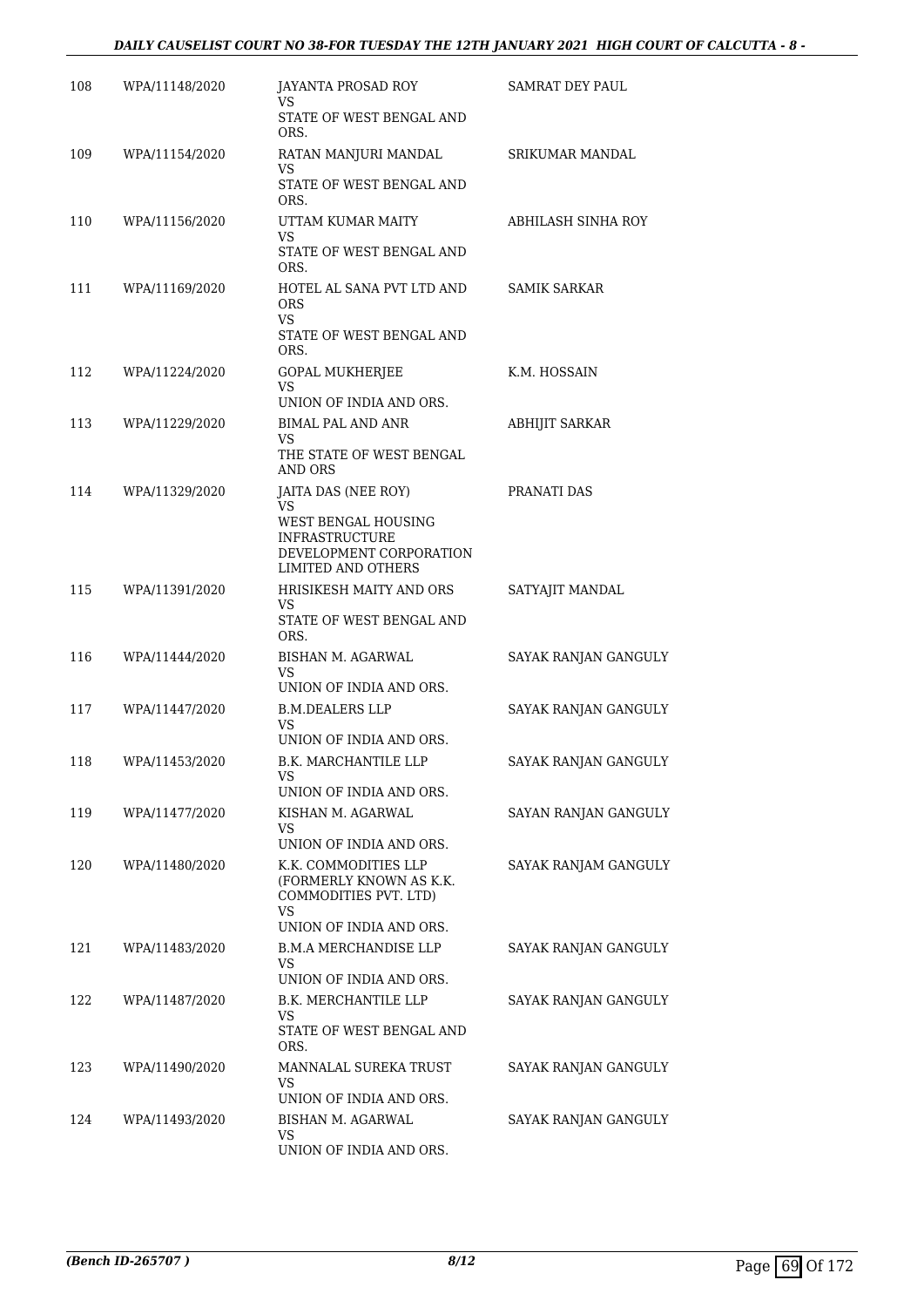### *DAILY CAUSELIST COURT NO 38-FOR TUESDAY THE 12TH JANUARY 2021 HIGH COURT OF CALCUTTA - 9 -*

| 125 | WPA/11538/2020 | SATYEN KUAMR THAKUR AND<br><b>ORS</b><br>VS.                                                                                      | NILADRI SAHA                       |
|-----|----------------|-----------------------------------------------------------------------------------------------------------------------------------|------------------------------------|
| 126 | WPA/11540/2020 | UNION OF INDIA AND ORS.<br>SWAPAN SAMANTA AND ORS<br>VS<br>STATE OF WEST BENGAL AND<br>ORS.                                       | SARBANANDA SANYAL                  |
| 127 | WPA/11541/2020 | RAHUL AMIN MALLICK<br>VS<br>STATE OF WEST BENGAL AND<br>ORS.                                                                      | LAKSHMINATH<br><b>BHATTACHARYA</b> |
| 128 | WPA/11611/2020 | <b>SWAGATA BOSE</b><br>VS.<br>STATE OF WEST BENGAL AND<br>ORS.                                                                    | PRASANTA KUMAR<br>PAKRASHI         |
| 129 | WPA/11662/2020 | SANJIB KUNDU<br>VS<br>STATE OF WEST BENGAL AND<br>ORS.                                                                            | SIDHANT CHOWDHURY                  |
| 130 | WPA/11670/2020 | BIBHU BHUSON CHAKRABORTY<br>AND ORS<br><b>VS</b><br>THE STATE OF WEST BENGAL                                                      | <b>BHASKAR HUTAIT</b>              |
| 131 | WPA/11694/2020 | AND ORS<br>PALSON DERMA PVT LTD AND<br><b>ANR</b><br>VS.<br>THE COMPENTENT<br>AUTHORITY, URBAN LAND<br>CEILING DEPT , SDO AND ORS | <b>ABHIJIT BISWAS</b>              |
| 132 | WPA/11742/2020 | TAPAN KUMAR GHOSH<br>VS.<br>THE STATE OF WEST BENGAL<br>AND ORS                                                                   | SARBANANDA SANYAL                  |
| 133 | WPA/11746/2020 | NURUL ISLAM AND ANR<br>VS.<br>THE STATE OF WEST BENGAL<br><b>AND ORS</b>                                                          | SARBANANDA SANYAL                  |
| 134 | WPA/11750/2020 | MD. LOKMAL HAQUE AND ANR<br>VS<br>STATE OF WEST BENGAL AND<br>ORS.                                                                | DYUTIMAN BANERJEE                  |
| 135 | WPA/11775/2020 | BHAKTIPADA GHOSH<br>VS.<br>STATE OF WEST BENGAL AND<br>ORS.                                                                       | SASTHI CHARAN DHARA                |
| 136 | WPA/11788/2020 | MD SIRAJUDDIN@MD<br>SIRAJUDDIN AND ORS<br>VS<br>STATE OF WEST BENGAL AND<br>ORS.                                                  | ARITRA SHANKAR RAY                 |
| 137 | WPA/11833/2020 | <b>GOUTAM JANA</b><br>VS<br>STATE OF WEST BENGAL AND<br>ORS.                                                                      | KRISHNENDU BERA                    |
| 138 | WPA/11837/2020 | M/S SEWANARAYAN<br>KHUBCHAND AND ANR<br>VS.<br>STATE OF WEST BENGAL AND<br>ORS.                                                   | PRANGOPAL DAS                      |
| 139 | WPA/11886/2020 | SUPRIYO GANGULY<br>VS<br>STATE OF WEST BENGAL AND<br>ORS.                                                                         | JAYASRI BHATTACHARYA               |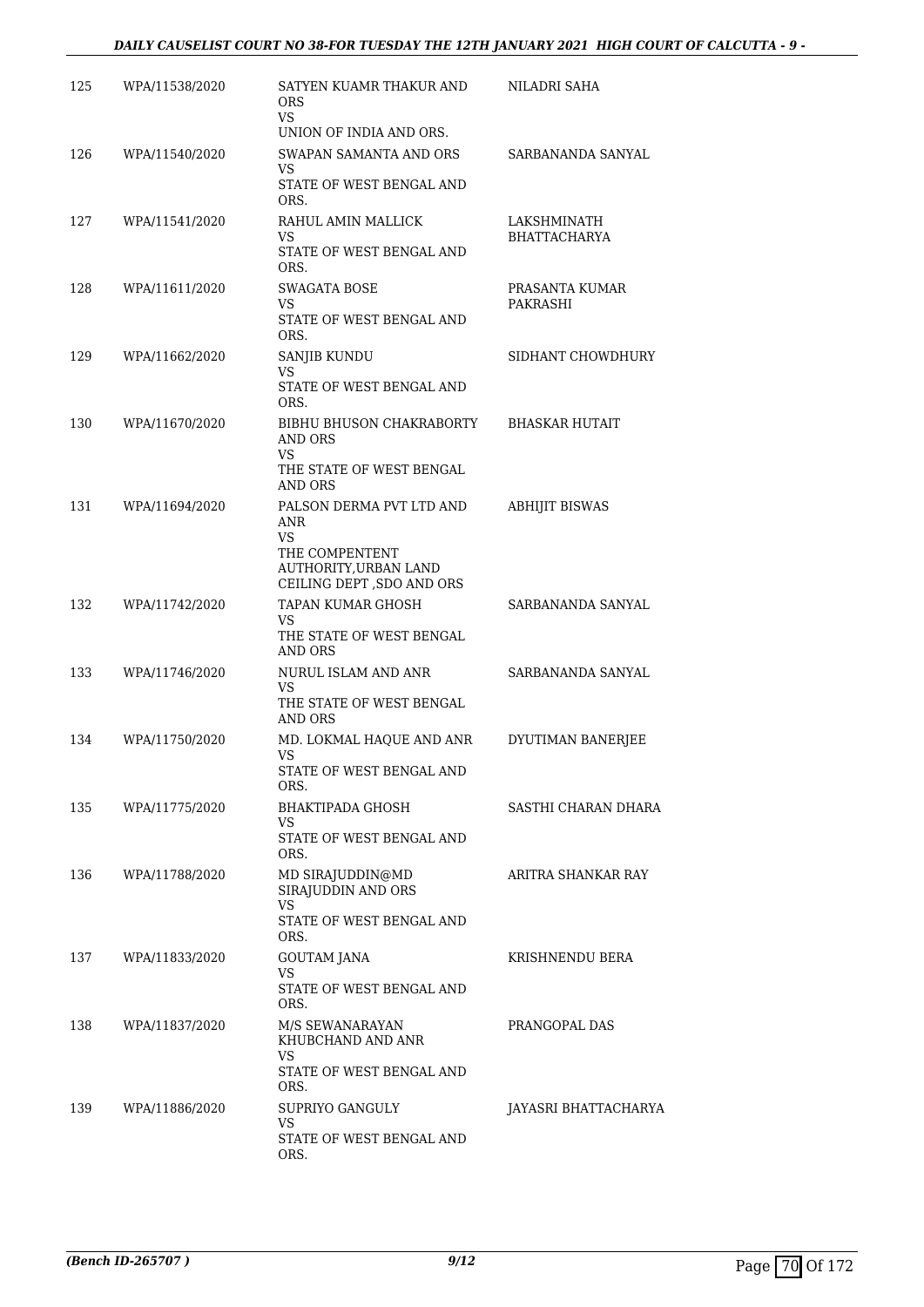### *DAILY CAUSELIST COURT NO 38-FOR TUESDAY THE 12TH JANUARY 2021 HIGH COURT OF CALCUTTA - 10 -*

| 140 | WPA/11900/2020                                             | PRABIR GHOSHAL<br>VS                                                       | JAYASRI BHATTACHARYA       |
|-----|------------------------------------------------------------|----------------------------------------------------------------------------|----------------------------|
|     |                                                            | STATE OF WEST BENGAL AND<br>ORS.                                           |                            |
| 141 | WPA/11931/2020                                             | RABIUL RAHAMAN<br>VS                                                       | SK. NIZAMUDDIN             |
|     |                                                            | STATE OF WEST BENGAL AND<br>ORS.                                           |                            |
| 142 | WPA/11943/2020                                             | VIDYANANDA CHAKRABORTY<br>VS.                                              | <b>BISWAJIT CHOWDHURY</b>  |
|     |                                                            | STATE OF WEST BENGAL AND<br>ORS.                                           |                            |
| 143 | WPA/91/2021                                                | SANJAY SAHA AND ANR<br>VS                                                  | PRASENJIT SAHA             |
|     |                                                            | THE STATE OF WEST BENGAL<br>AND ORS                                        |                            |
| 144 | WPA/624/2021                                               | <b>SUJIT KUMAR ROY</b><br>VS.                                              | MONIRUZZAMAN               |
|     |                                                            | STATE OF WEST BENGAL AND<br>ORS.                                           |                            |
|     |                                                            | <b>ADJOURNED MOTIONS</b>                                                   |                            |
| 145 | WPA/2260/2014                                              | KASHINATH ROY<br>VS.                                                       | <b>ARUN NASKAR</b>         |
|     |                                                            | STATE OF WEST BENGAL & ORS.                                                |                            |
| 146 | IA NO: CAN/1/2019(Old No:CAN/10015/2019)<br>WPA/31112/2014 | <b>USMAN GHANI</b>                                                         | TANUSRI SANTRA             |
|     |                                                            | VS.<br>STATE OF WEST BENGAL & ORS                                          |                            |
| 147 | WPA/31113/2014                                             | HAZI JAAN MOHAMMAD<br>VS.<br>STATE OF WEST BENGAL & ORS                    | TANUSRI SANTRA             |
| 148 | WPA/16787/2015                                             | NAJRUL ISLAM                                                               | TANUSRI SANTRA             |
|     |                                                            | VS<br>STATE OF WEST BENGAL & ORS                                           |                            |
| 149 | WPA/11596/2016                                             | RABINDRA NATH MAJUMDER &<br><b>ORS</b><br>VS<br>STATE OF WEST BENGAL & ORS | TANUSRI SANTRA             |
| 150 | WPA/20262/2017                                             | NIMAI DAS & ANR                                                            | TANUSRI SANTRA             |
|     |                                                            | VS<br>STATE OF WEST BENGAL & ORS                                           |                            |
| 151 | WPA/20529/2017                                             | BRATATI CHAKRABORTY                                                        | <b>BIDYUT KUMAR HALDER</b> |
|     |                                                            | VS<br>UNION OF INDIA & ORS                                                 |                            |
| 152 | WPA/3457/2019                                              | GOPAL JHUNJHUNWALA & ORS<br>VS<br>STATE OF WEST BENGAL & ORS               | ARINDAM DAS                |
|     | IA NO: CAN/1/2020(Old No:CAN/3850/2020)                    |                                                                            |                            |
| 153 | WPA/16818/2019                                             | R.B.DEALERS PVT. LTD. &<br>INCORPORATED COMPANY<br>VS.                     | TANUSRI SANTRA             |
|     |                                                            | UNION OF INDIA & ORS                                                       |                            |
| 154 | WPA/3176/2020                                              | HIMANGSHU DUTTA & ORS<br>VS<br>STATE OF WEST BENGAL & ORS                  | TARA PADA DAS              |
| 155 | WPA/7207/2020                                              | DILIP KUMAR KUILA                                                          | PRIYANKA JANA              |
|     |                                                            | VS<br>State of West Bengal                                                 |                            |

IA NO: CAN/1/2020, CAN/2/2020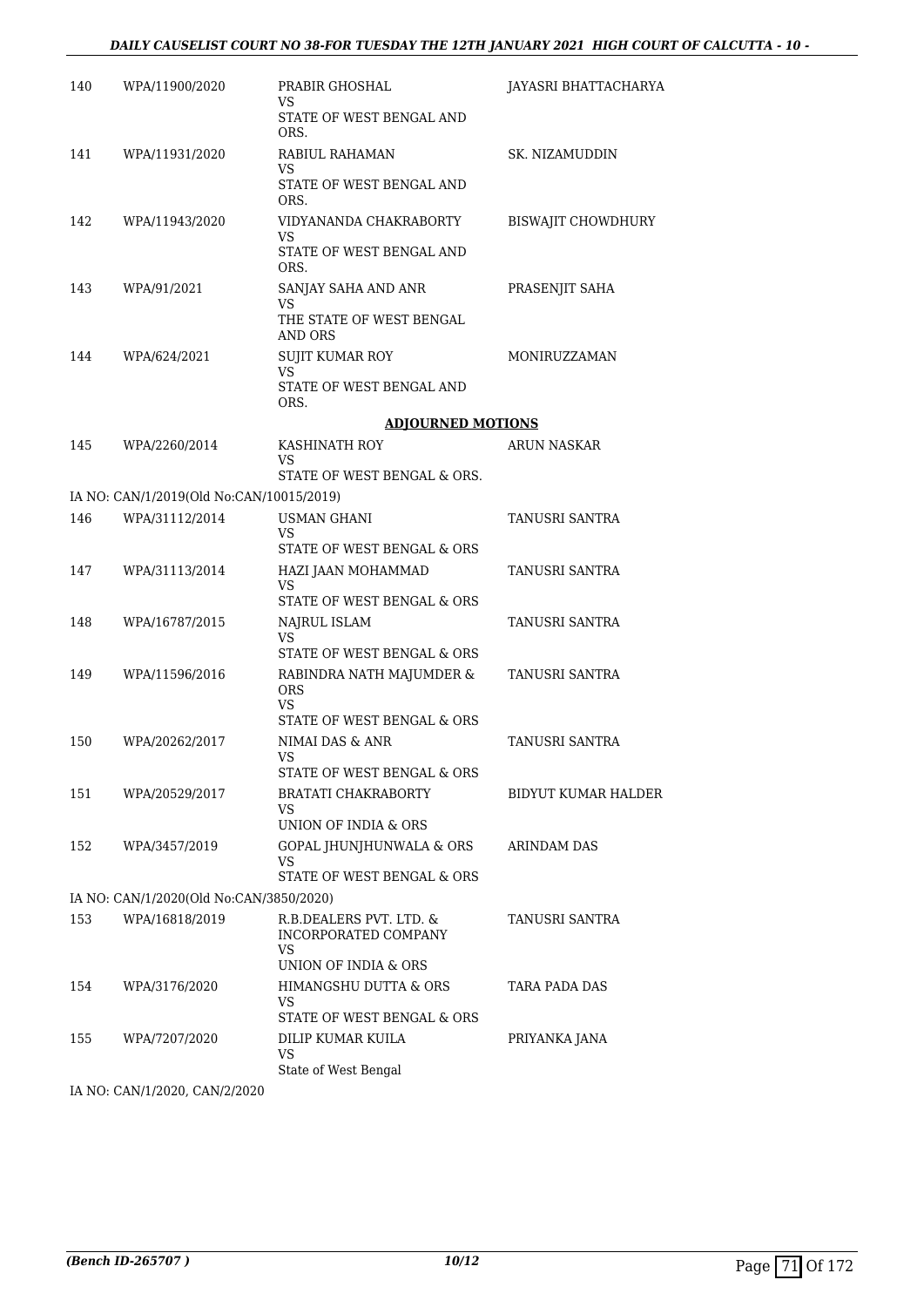| 156   | WPA/8664/2020                                           | ANUKUL MAJHI @ MURMU AND<br><b>ORS</b><br>VS.                  | <b>MUKTESWAR MAITY</b>                 |
|-------|---------------------------------------------------------|----------------------------------------------------------------|----------------------------------------|
|       |                                                         | STATE OF WEST BENGAL AND<br>ORS.                               |                                        |
| 157   | WPA/8666/2020                                           | BADAL MAJHI @TUDU AND ORS                                      | <b>MUKTESWAR MAITY</b>                 |
|       |                                                         | VS<br>STATE OF WEST BENGAL AND<br>ORS.                         |                                        |
| 158   | WPA/8669/2020                                           | BIJOY KRISHNA KHATUA AND<br>ANR<br><b>VS</b>                   | <b>MUKTESWAR MAITY</b>                 |
|       |                                                         | STATE OF WEST BENGAL AND<br>ORS.                               |                                        |
| 159   | WPA/8670/2020                                           | BYOMKESH SAHOO AND ORS<br>VS                                   | <b>MUKTESWAR MAITY</b>                 |
|       |                                                         | STATE OF WEST BENGAL AND<br>ORS.                               |                                        |
| 160   | WPA/8674/2020                                           | DULALI MAJHI @ BESARI @JABA<br>MAJHI @BESARI AND ANR<br>VS.    | <b>MUKTESWAR MAITY</b>                 |
|       |                                                         | STATE OF WEST BENGAL AND<br>ORS.                               |                                        |
| 161   | WPA/8675/2020                                           | PRABODH CHANDRA MONDAL<br><b>AND ORS</b>                       | <b>MUKTESWAR MAITY</b>                 |
|       |                                                         | VS<br>STATE OF WEST BENGAL AND<br>ORS.                         |                                        |
| 162   | WPA/8676/2020                                           | BADAL MAJHI @ TUDU AND ANR                                     | <b>MUKTESWAR MAITY</b>                 |
|       |                                                         | VS<br>STATE OF WEST BENGAL AND<br>ORS.                         |                                        |
| 163   | WPA/8677/2020                                           | BHAGABAN MAJHI @ HEMBRAM<br><b>AND ORS</b><br>VS.              | <b>MUKTESWAR MAITY</b>                 |
|       |                                                         | STATE OF WEST BENGAL AND<br>ORS.                               |                                        |
| 164   | WPA/9456/2020                                           | MUKUNDA MOHAN KHAN AND<br><b>ORS</b><br>VS.                    | <b>BARUN CHATTERJEE</b>                |
|       |                                                         | THE STATE OF WEST BENGAL<br>AND ORS                            |                                        |
| 165   | WPA/9554/2020                                           | <b>DIPAK BISWAS</b>                                            | ANINDA BHATTACHARYA                    |
|       |                                                         | VS<br>STATE OF WEST BENGAL AND<br>ORS.                         |                                        |
|       |                                                         | <b>CONTEMPT APPLICATION</b>                                    |                                        |
| 166   | CPAN/322/2017                                           | SACHINDRA NATH GHOSH &<br>ORS.<br>VS.                          | TANUSRI SANTRA                         |
|       |                                                         | ANTARA ACHARYA & ORS.                                          |                                        |
|       | $wt167$ WPA/10639/2016                                  | SACHINDRANATH GHOSH & ORS<br>VS.<br>THE STATE OF WEST BENGAL & | TANUSRI SANTRA                         |
|       |                                                         | <b>ORS</b>                                                     |                                        |
| 168   | IA NO: CAN/1/2017(Old No:CAN/10000/2017)<br>CRC/10/2019 | NAOSAD ALI SEIKH                                               | S BHATTACHARYA                         |
|       |                                                         | VS.<br>DILIP HALDER                                            |                                        |
| wt169 | SA/24/2009                                              | NAOSAD ALI SHEIKH<br><b>VS</b><br>DILIP HALDER & ORS           | <b>HIRANMOY</b><br><b>BHATTACHARYA</b> |
|       | IA NO: CAN/1/2008(Old No:CAN/10717/2008)                |                                                                |                                        |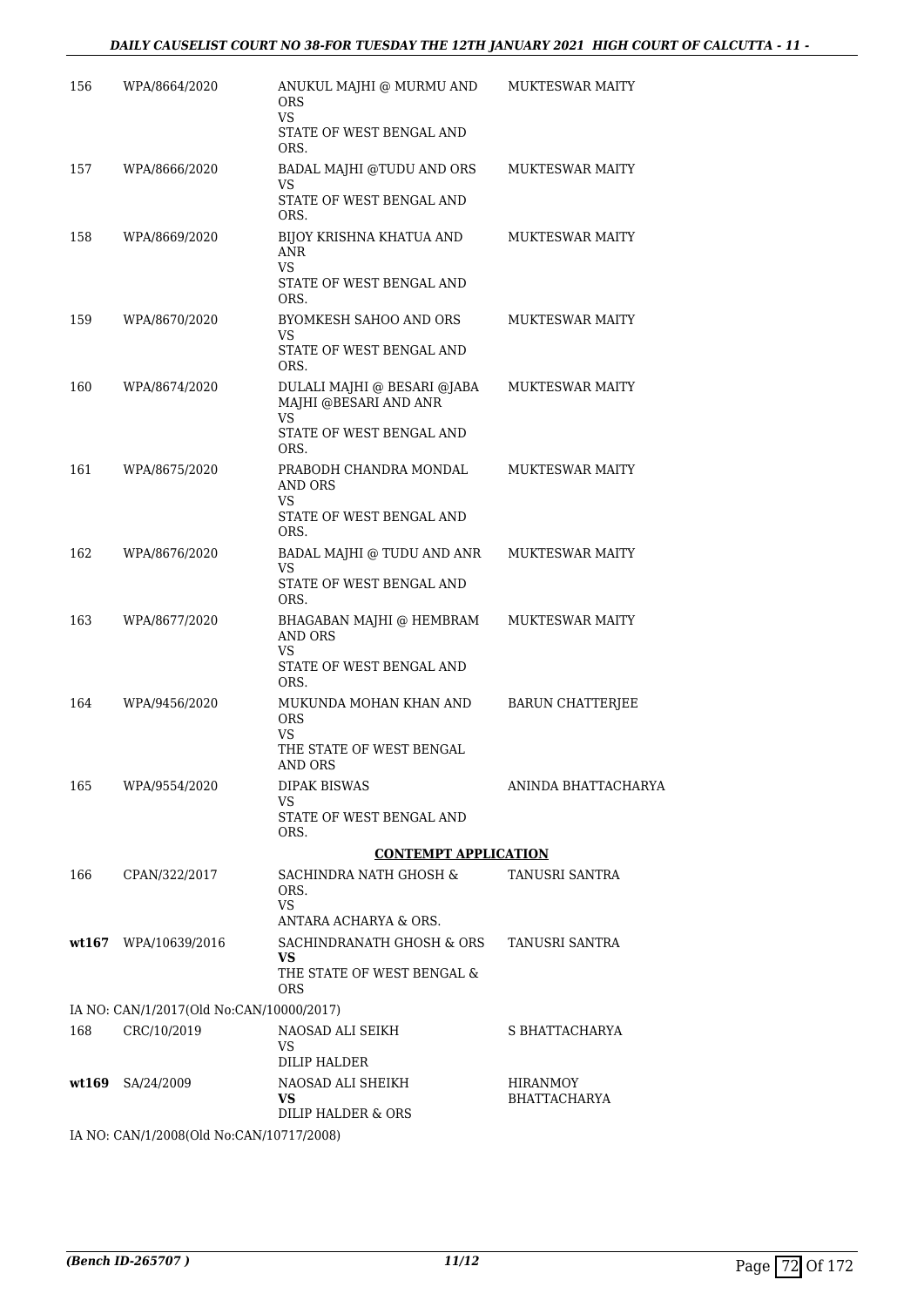| 170 | CPAN/238/2019        | SANTOSH KUMAR BHUINYA<br>VS<br>PARTHA GHOSH & ORS         | SUBHOJIT SAHA       |
|-----|----------------------|-----------------------------------------------------------|---------------------|
|     | IA NO: CAN/1/2020    |                                                           |                     |
|     | wt171 WPA/23441/2015 | SANTOSH KUMAR BHUINYA<br>vs<br>STATE OF WEST BENGAL & ORS | <b>GAUTAM GURIA</b> |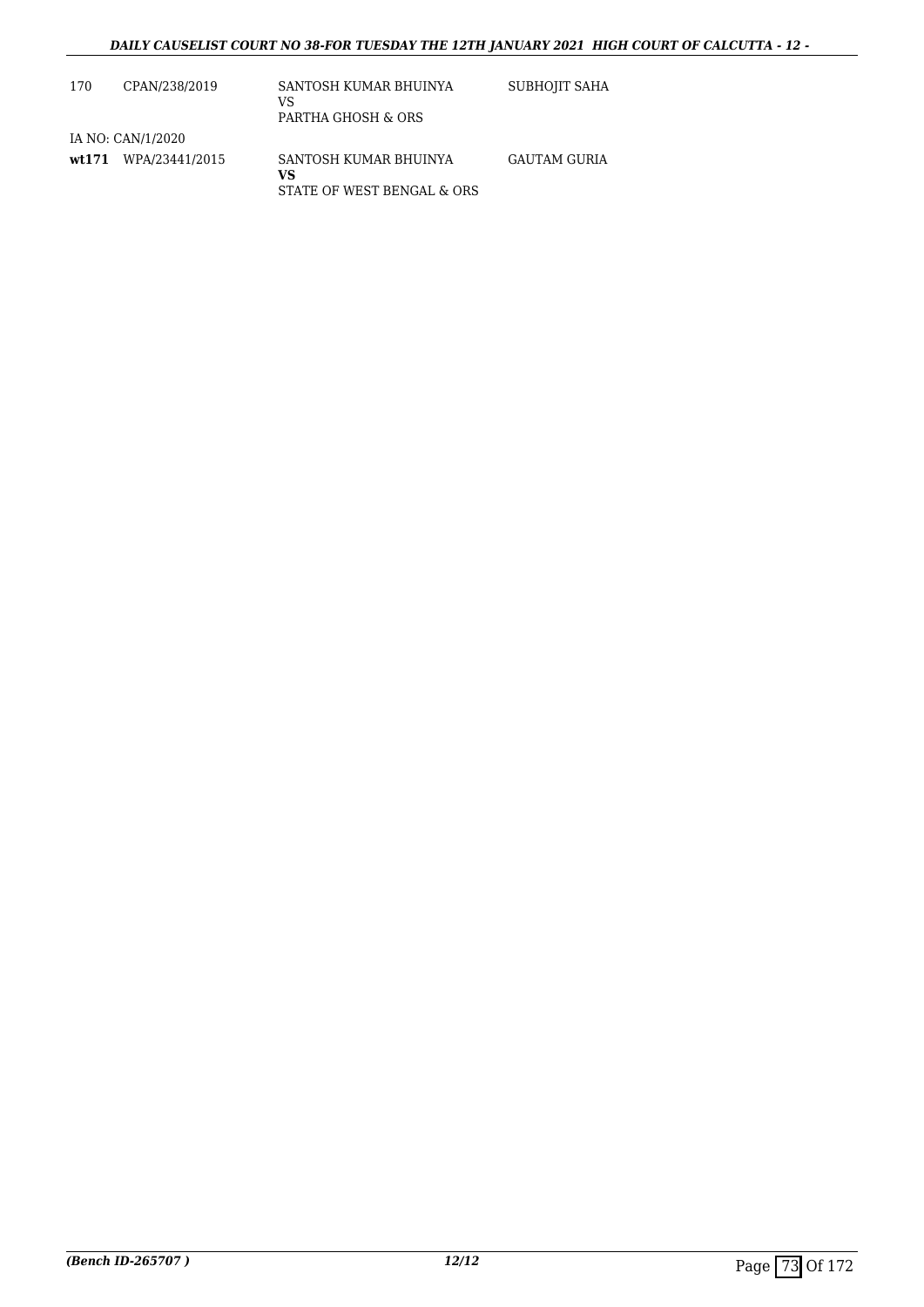

# **Appellate Side**

**DAILY CAUSELIST For Tuesday The 12th January 2021**

**COURT NO. 9**

**SINGLE BENCH (SB - III)**

**AT 10:45 AM**

**HON'BLE JUSTICE SHIVAKANT PRASAD**

**(VIA VIDEO CONFERENCE)**

**ON AND FROM MONDAY, THE 11TH JANUARY, 2021 - APPLICATIONS UNDER SECTION 24 OF THE CODE OF CIVIL PROCEDURE, SECOND APPEAL, FIRST MISCELLANEOUS APPEAL, SECOND MISCELLANEOUS APPEAL IRRESPECTIVE OF YEARS INCLUDING APPLICATIONS CONNECTED THERETO. MATTERS RELATING TO CONTEMPT (CIVIL) OF SUB-ORDINATE COURTS TO BE HEARD BY A JUDGE SITTING SINGLY. NOTE: MATTERS WILL BE TAKEN UP THROUGH PHYSICAL HEARING ONLY WHEN BOTH THE PARTIES ARE AGREED.**

|     |                                          | <b>APPLICATION</b>                                                                                    |                                     |
|-----|------------------------------------------|-------------------------------------------------------------------------------------------------------|-------------------------------------|
| 1   | SA/93/2018                               | SMT KAMALA DAS (DECEASED)<br>REPT BY SMT RITA RANI DAS &<br><b>ORS</b><br>VS.<br>ASWINI ACHARYA & ORS | HIMADRI KUMAR MAHATA                |
|     |                                          | IA NO: CAN/1/2017(Old No:CAN/1927/2017), CAN/3/2017(Old No:CAN/8575/2017)                             |                                     |
| 2   | CPAN/960/2018                            | SACHIN CHANDRA MONDAL &<br><b>ANR</b><br><b>VS</b><br>ASHOKE KUMAR SAIGAL                             | <b>SHABUDDIN SARDAR</b>             |
| wt3 | SAT/525/1994                             | SACHIN CHANDRA MONDAL<br>VS<br>SHAKUNTALA MALHOTRA                                                    | SAHABUDDIN SARDAR                   |
| 4   | FMA/185/2020                             | <b>DURGA MONDAL</b><br>VS<br>PRITIKANA SAHA ROY                                                       | PARTHAPRATIM<br><b>MUKHOPADHYAY</b> |
|     | IA NO: CAN/1/2019(Old No:CAN/10798/2019) |                                                                                                       |                                     |
| 5   | FMAT/209/2020                            | HASIKANA POLLEY @ HASINA<br><b>POLLEY</b><br><b>VS</b><br>KALU KOLEY & ORS                            | <b>ANIMESH PAUL</b>                 |
|     | IA NO: CAN/1/2020(Old No:CAN/1127/2020)  |                                                                                                       |                                     |
|     |                                          | <b>CONTESTED APPLICATION</b>                                                                          |                                     |
| 6   | CO/348/2020<br>(13.01.2021)              | M. SAFIULLA WAKF ESTATE<br>VS<br>M/S ACCORD ADVERTISING PVT<br><b>LTD</b>                             | ANIRUDDHA MITRA                     |
|     |                                          | <b>MOTION</b>                                                                                         |                                     |
| 7   | CO/35/2021                               | <b>SOMA DEB</b><br><b>VS</b><br>PARTHA SAHA                                                           | PARTHA PRATIM ROY                   |
| 8   | CO/37/2021                               | OINDRILA GHOSH NEE DAS<br><b>VS</b><br><b>ARIJIT GHOSH</b>                                            | SUDIPTA GHOSH                       |
|     |                                          | <b>FINAL HEARING</b>                                                                                  |                                     |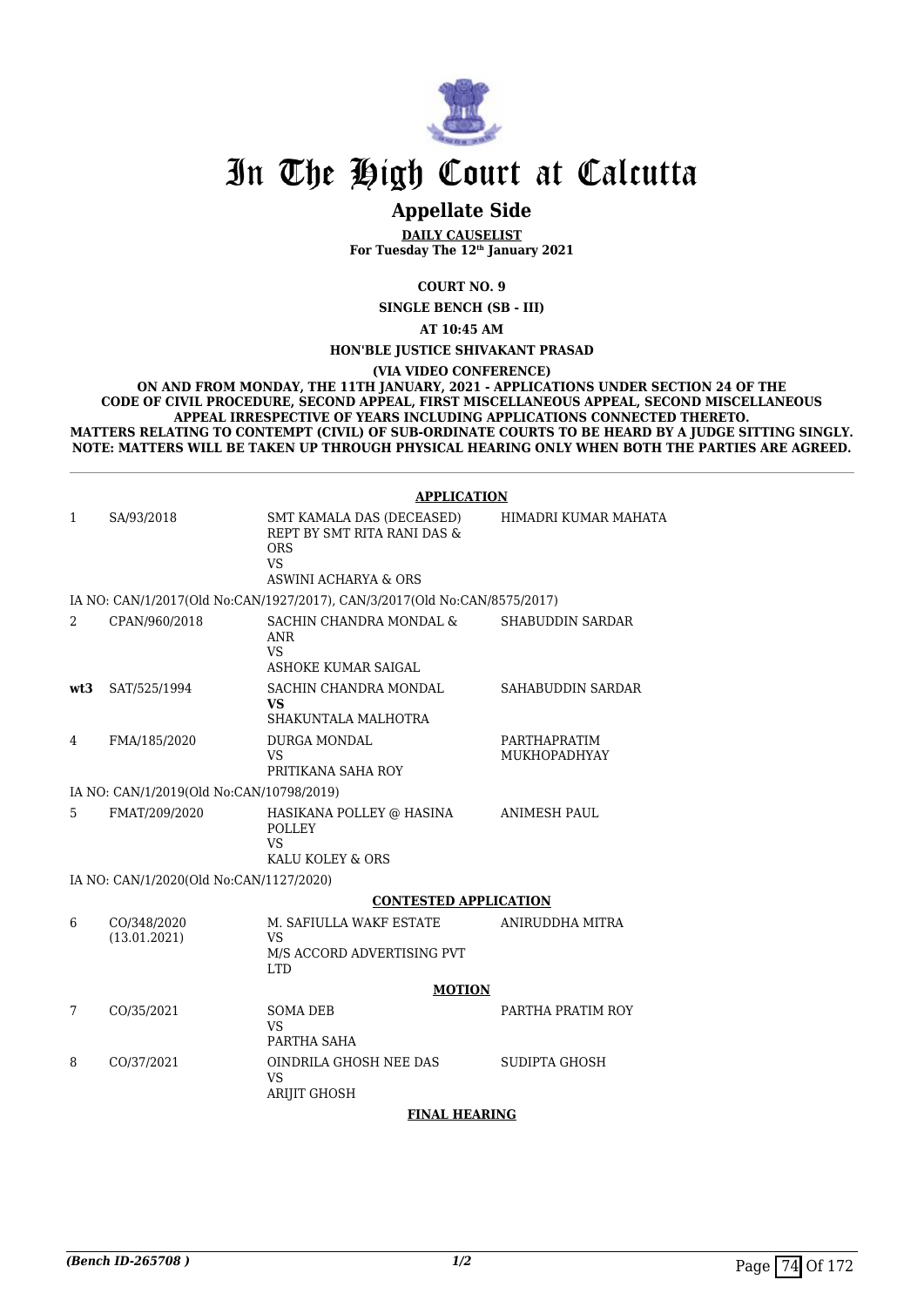9 SA/36/2008  $(PT I + II + OB + 2PB + 6$  VS FILES OF LCR+ R1 CARD + 2 TIN BOXES) (2:00 P.M.) KALYAN KUMAR DUTTA SANATAN SARKAR IA NO: CAN/5/2019(Old No:CAN/8384/2019)

AMALENDU MITRA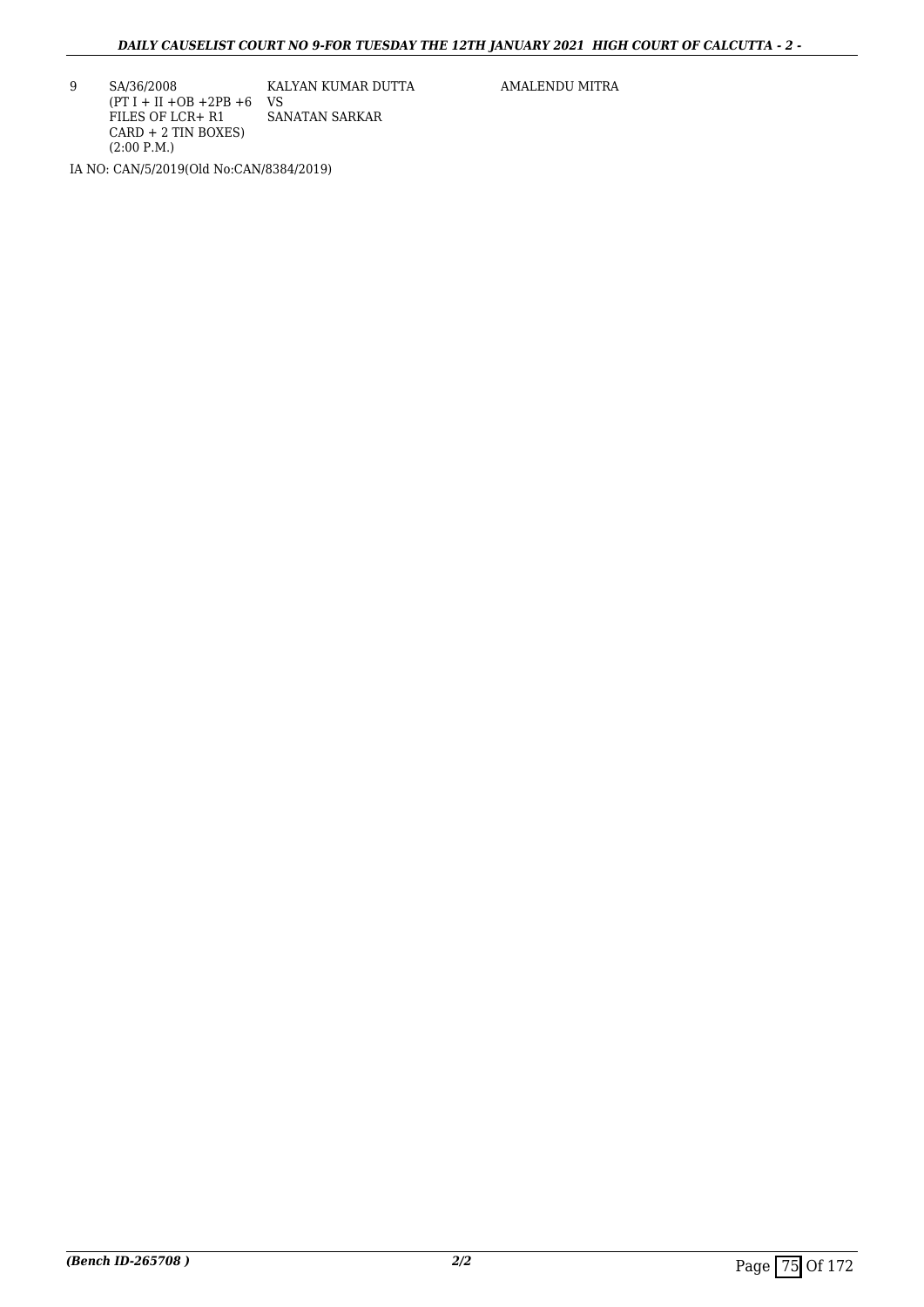

## **Appellate Side**

**DAILY CAUSELIST For Tuesday The 12th January 2021**

## **COURT NO. 13**

**SINGLE BENCH (SB - IV)**

**AT 10:45 AM**

#### **HON'BLE JUSTICE RAJASEKHAR MANTHA**

**(VIA VIDEO CONFERENCE)**

**ON AND FROM MONDAY, THE 11TH JANUARY, 2021- ROSTER NOTIFIED ON 8TH JANUARY, 2021 IS MODIFIED TO THE FOLLOWING EXTENT :- MATTERS (MOTIONS & HEARING) UNDER ARTICLE 226 OF THE CONSTITUTION RELATING TO SERVICE UNDER GROUP VI AND APPLICATIONS CONNECTED THERETO; MATTERS (MOTIONS & HEARING) UNDER ARTICLE 226 OF THE CONSTITUTION RELATING TO ALL SERVICE MATTERS RELATING TO PANCHAYATS AND CO-OPERATIVE SOCIETIES UNDER GROUP V AND APPLICATIONS CONNECTED THERETO; HEARING OF WRIT PETITIONS IRRESPECTIVE OF CLASSIFICATIONS AND APPLICATIONS CONNECTED THERETO NOTE :**

**1. MENTIONING WILL BE ALLOWED, AT THE FIRST SITTING OF THE COURT, UPON BEING LISTED AS "TO BE MENTIONED" ONLY IN THE VIRTUAL MODE AS PER NOTIFICATION NO. 4286-RG DATED 27.11.2020 FOLLOWING THE PRESCRIBED PROCEDURE. 2. ALL THE LISTED MATTERS WILL BE TAKEN UP SERIALLY, UNLESS OTHERWISE FIXED. 3. APPELLATE SIDE MATTERS WILL CONTINUE AFTER COMPLETION OF ORIGINAL SIDE.**

#### **SPECIALLY FIXED MATTERS**

| $\mathbf{1}$   | WPA/14592/2014<br>$(18.01.2021 \text{ at } 3.00$<br>p.m. | <b>SMT SAROJ AGARWAL</b><br>VS<br>UNION OF INDIA & ORS                                         | A SEN            |
|----------------|----------------------------------------------------------|------------------------------------------------------------------------------------------------|------------------|
| $\mathfrak{D}$ | CRR/910/2019<br>$(15.01.2021$ at 2.00<br>p.m.            | RAMESH CHANDRA SINGH &<br><b>ANR</b><br>VS<br>CENTRAL BUREAU OF<br>INVESTIGATION, ACB. KOLKATA | SATADRU LAHIRI   |
|                | IA NO: CRAN/2/2021                                       |                                                                                                |                  |
|                |                                                          | <b>CONTEMPT APPLICATION</b>                                                                    |                  |
| 3              | CPAN/120/2020                                            | JAYANTI MAJHI<br>VS<br><b>MANAS MANDAL</b>                                                     | PAMPA DEY DHABAL |
|                | wt4 WPA/20532/2019                                       | JAYANTI MAJHI<br>VS                                                                            | PAMPA DEY DHABAL |
|                |                                                          | STATE OF WEST BENGAL &<br><b>ORS</b>                                                           |                  |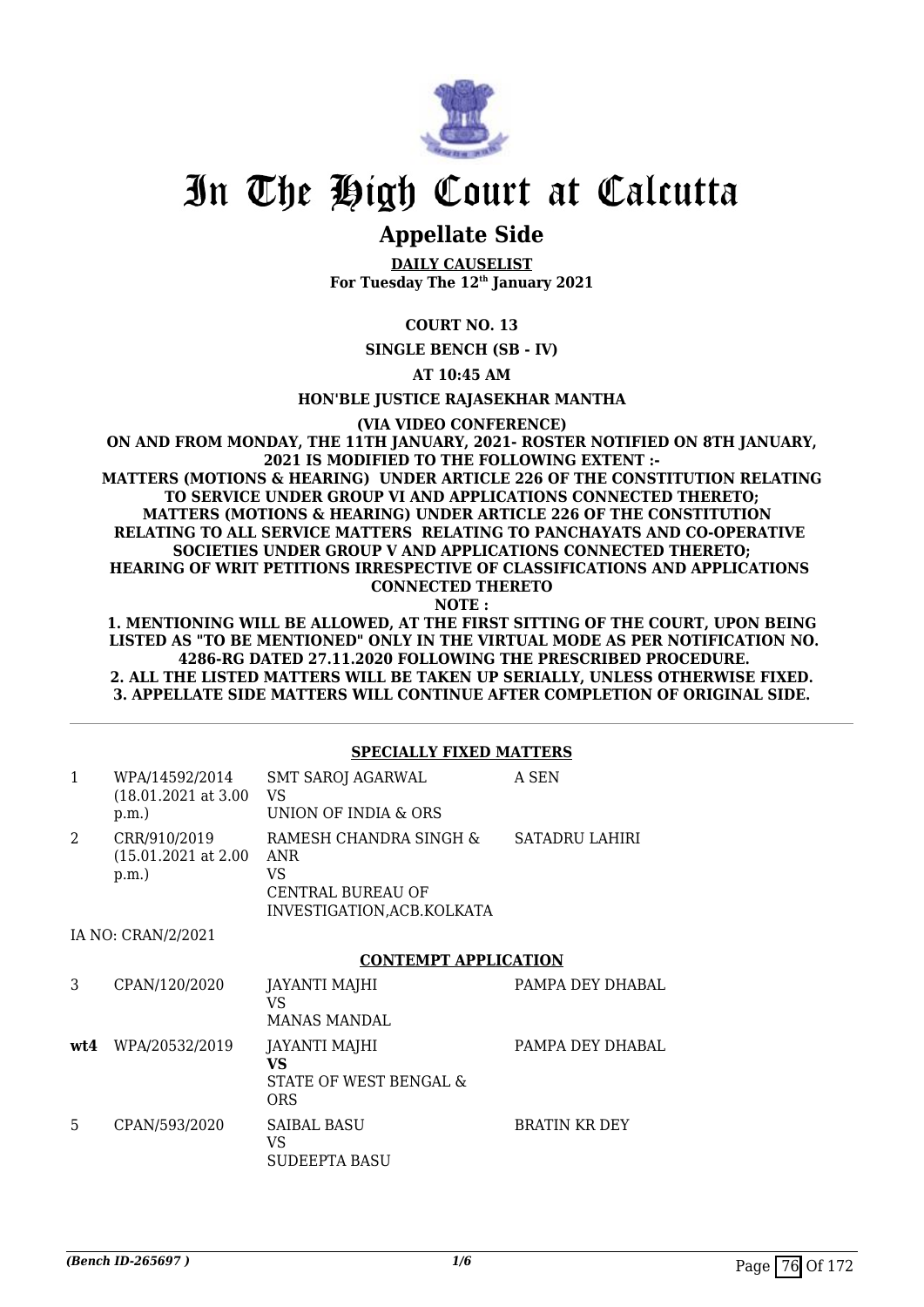| wt6 | CO/1122/2020                            | <b>SAIBAL BASU</b><br>VS<br><b>SMT SUDEEPTA BASU</b>                                      | KUMARDEEP<br>MAJUMDER              |
|-----|-----------------------------------------|-------------------------------------------------------------------------------------------|------------------------------------|
|     | IA NO: CAN/1/2020(Old No:CAN/3210/2020) |                                                                                           |                                    |
| wt7 | RVW/61/2020                             | <b>SAIBAL BASU</b><br>VS<br><b>SMT SUEEPTA BASU</b>                                       | <b>BRATIN KUMAR DEY</b>            |
|     |                                         | IA NO: CAN/1/2020(Old No:CAN/3336/2020), CAN/2/2020(Old No:CAN/3337/2020)                 |                                    |
| wt8 | RVW/86/2020                             | SMT SUDIPTA BASU<br><b>VS</b><br><b>SAIBAL BASU</b>                                       | TAPAS SINGHA RAY                   |
|     | IA NO: CAN/1/2020, CAN/2/2020           |                                                                                           |                                    |
|     |                                         | <b>HEARING ASSIGNED</b>                                                                   |                                    |
| 9   | WPA/13095/2018<br>(GR. III) (NTW)       | C.D. EQUIFINANCE PRIVATE<br>LIMITED<br><b>VS</b><br>STATE OF WEST BENGAL &<br><b>ORS</b>  | AJAY GAGGAR                        |
|     |                                         | IA NO: CAN/1/2018(Old No:CAN/5793/2018), CAN/3/2020(Old No:CAN/708/2020)                  |                                    |
| 10  | WPA/4427/2019                           | BALLY JUTE COMPANY<br><b>LIMITED</b><br><b>VS</b><br>STATE OF WEST BENGAL &               | <b>ANANTA KUMAR</b><br><b>SHAW</b> |
|     |                                         | <b>ORS</b>                                                                                |                                    |
|     | wt11 WPA/19173/2018                     | BALLY JUTE COMPANY<br><b>LIMITED</b><br><b>VS</b><br>STATE OF WEST BENGAL &<br><b>ORS</b> | A. K. SHAW                         |
|     |                                         | <b>APPLICATION</b>                                                                        |                                    |
| 12  | WPA/27784/2017                          | SARBESWAR GHOSH<br>VS<br>STATE OF WEST BENGAL &<br>ORS.                                   | <b>ARIF ALI</b>                    |
|     | IA NO: CAN/1/2020, CAN/2/2020           |                                                                                           |                                    |
|     |                                         | <b>MOTION (GROUP VI)</b>                                                                  |                                    |
| 13  | WPA/1192/2020<br>(18.01.2021)           | KRISHNA KR SHARMA<br><b>VS</b><br>UNION OF INDIA & ORS                                    | <b>SUMAN MAJUMDER</b>              |
| 14  | WPA/4529/2020                           | <b>BIMAL KUMAR DAS</b><br>VS.<br>STATE OF WEST BENGAL &<br><b>ORS</b>                     | <b>CHANDAN SEKHAR</b><br>BAG       |
| 15  | WPA/4532/2020                           | PRASANTA KUMAR DE & ORS<br>VS<br>STATE OF WEST BENGAL &<br><b>ORS</b>                     | JAYANTA MITRA                      |
| 16  | WPA/4624/2020                           | <b>NABANITA DAS</b><br><b>VS</b><br>STATE OF WEST BENGAL &<br><b>ORS</b>                  | SUBRATA KARMAKAR                   |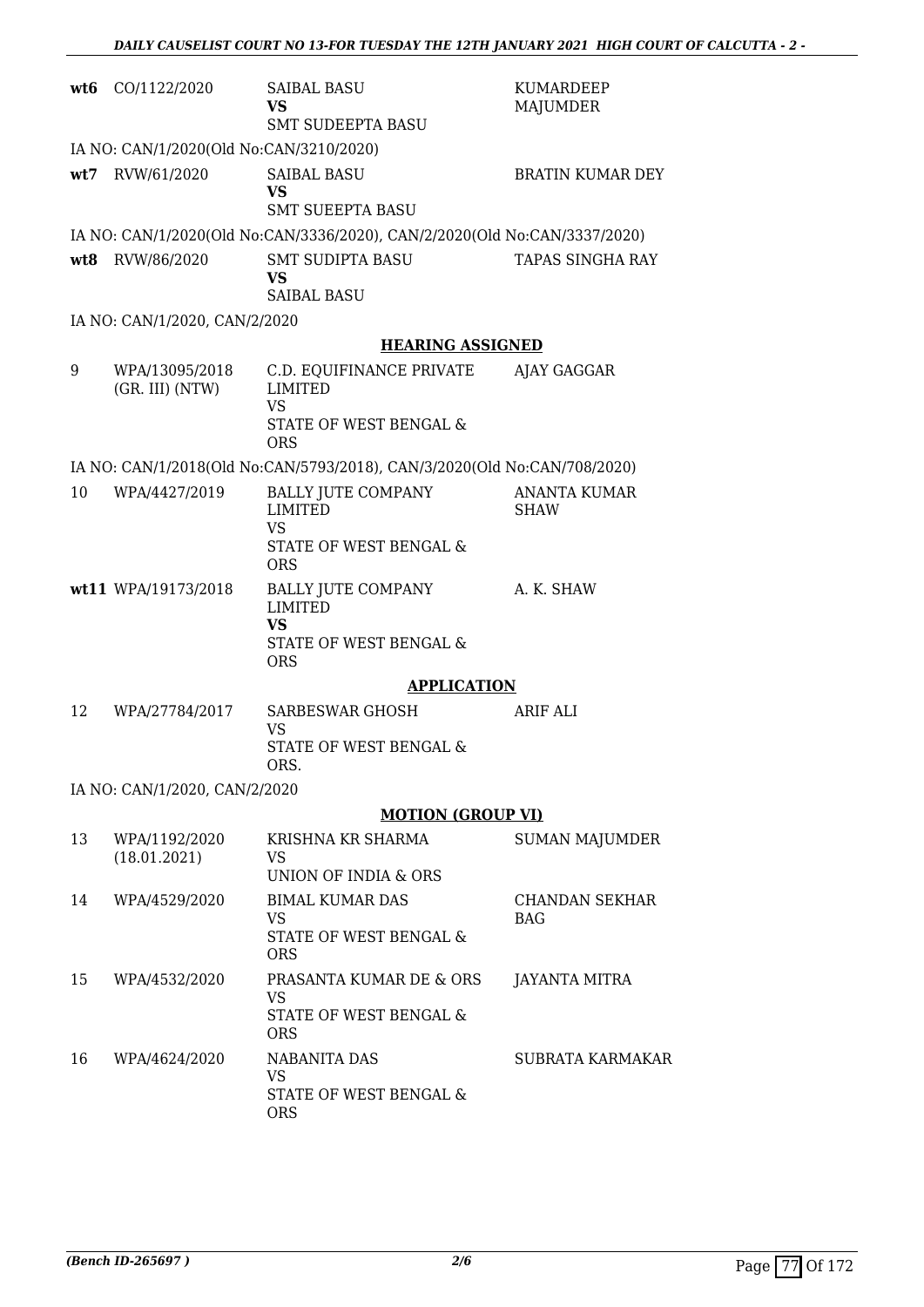| 17 | WPA/4658/2020                 | <b>EX- SEPOY RAMBABU</b><br><b>BAMMIDI</b><br><b>VS</b><br>UNION OF INDIA & ORS                   | <b>INDRANI GUPTA</b>                 |
|----|-------------------------------|---------------------------------------------------------------------------------------------------|--------------------------------------|
| 18 | WPA/4680/2020<br>(13.01.2021) | PRAHLAD HARIJAN<br>VS<br>M/S. EASTERN COAL FIELDS<br>LTD & ORS                                    | AMAL KUMAR DATTA                     |
| 19 | WPA/4740/2020                 | <b>BEAUTY MONDAL</b><br>VS.<br>STATE OF WEST BENGAL &<br><b>ORS</b>                               | <b>SUMALYA</b><br><b>CHAKRABORTY</b> |
| 20 | WPA/4759/2020                 | CHAPALA BHANDARI<br><b>VS</b><br>STATE OF WEST BENGAL &<br><b>ORS</b>                             | ARUNABHA JANA                        |
| 21 | WPA/4816/2020<br>(18.01.2021) | PARITOSH KUMAR PATRA<br><b>VS</b><br><b>WBSEDC LTD &amp; ORS</b>                                  | <b>GUDDU SINGH</b>                   |
| 22 | WPA/4886/2020<br>(18.01.2021) | ROMI GUPTA ALIAS ROMI<br><b>GUPTA</b><br><b>VS</b><br>STATE OF WEST BENGAL &<br><b>ORS</b>        | <b>SOURAV SENGUPTA</b>               |
| 23 | WPA/4889/2020                 | ANITA DAS (RAJAK)<br><b>VS</b><br>STATE OF WEST BENGAL &<br><b>ORS</b>                            | <b>ARKADIPTA</b><br><b>SENGUPTA</b>  |
| 24 | WPA/4997/2020                 | MAKSUDA KHATUN BIBI<br><b>VS</b><br>UNION OF INDIA & ORS                                          | DEBABRATA MONDAL                     |
| 25 | WPA/4998/2020                 | <b>SUKLA BARMAN</b><br><b>VS</b><br>STATE OF WEST BENGAL &<br><b>ORS</b>                          | NIVEDITA BARUI                       |
| 26 | WPA/5005/2020                 | KAJAL CHAKRABORTY<br>VS<br>UNION OF INDIA & ORS                                                   | KAMAL KANTA KAR                      |
| 27 | WPA/5016/2020                 | DEBASIS MUKERJEE<br><b>VS</b><br>IDBI LTD. & ORS                                                  | <b>SAMIT DUTTA</b>                   |
|    | IA NO: CAN/1/2020             |                                                                                                   |                                      |
| 28 | WPA/5025/2020                 | <b>MANTI MALLICK</b><br><b>VS</b><br>DIRECTOR OF HEALTH<br>SERVICE, GOVT. OF W.B. &<br><b>ORS</b> | <b>BIJOY BRATA DE</b>                |
| 29 | WPA/5029/2020                 | MUKUL ROY<br><b>VS</b><br>UNION OF INDIA & ORS                                                    | KANAI LAL DUTTA                      |
| 30 | WPA/5057/2020                 | <b>SAMIRAN SWARNAKAR</b><br>VS<br>STATE OF WEST BENGAL &<br><b>ORS</b>                            | KUTUBUDDIN SK.                       |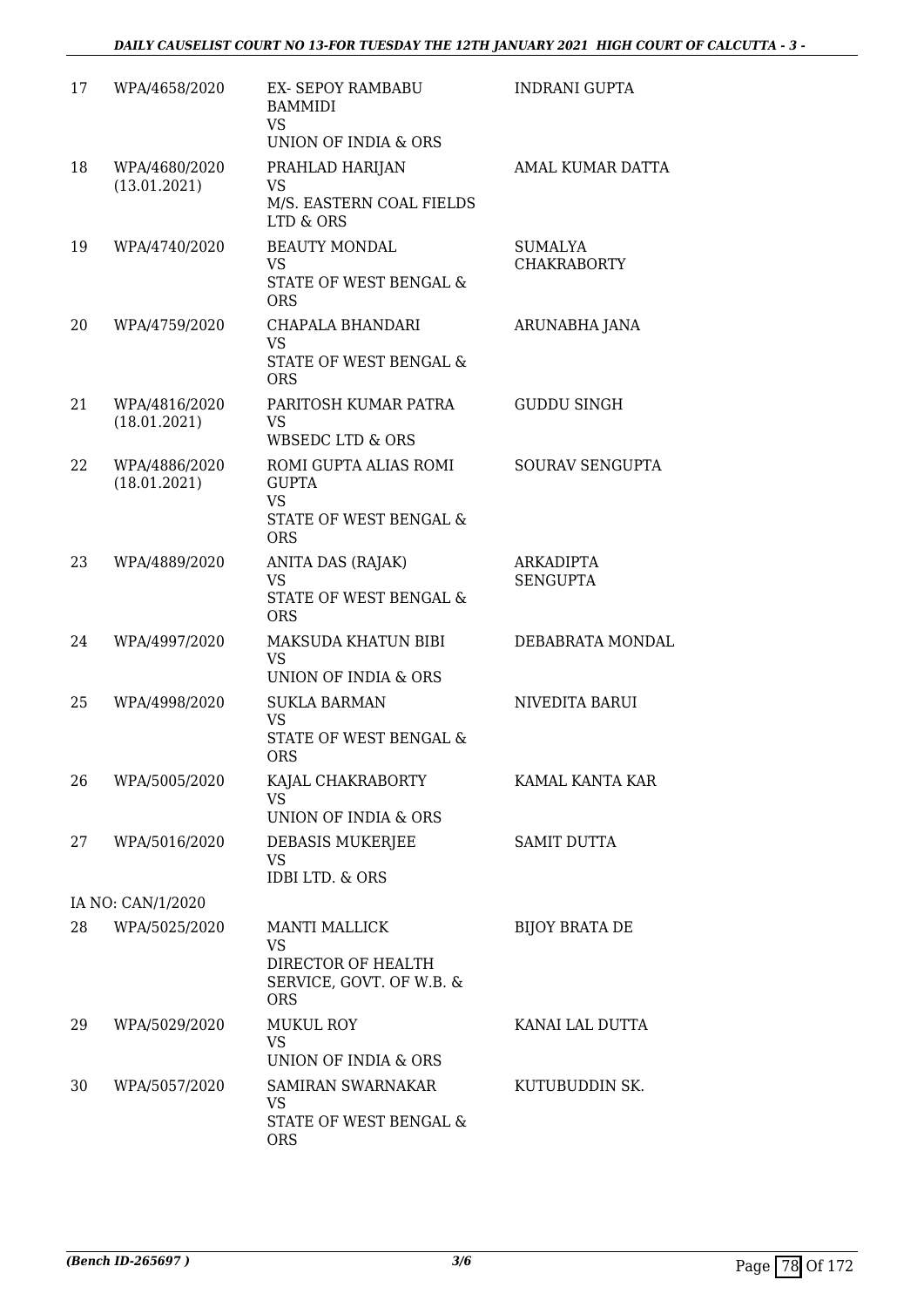| 31 | WPA/5079/2020                 | KAMTA PRASAD NIGAM & ORS<br>VS                                                               | <b>SAMIT BHANJA</b>                   |
|----|-------------------------------|----------------------------------------------------------------------------------------------|---------------------------------------|
| 32 | WPA/5087/2020                 | UNION OF INDIA & ORS<br>DR ASHOK KUMAR SAMANTA<br>VS<br>STATE OF WEST BENGAL &<br><b>ORS</b> | <b>TAPASH MONDAL</b>                  |
|    | IA NO: CAN/1/2020             |                                                                                              |                                       |
| 33 | WPA/5123/2020                 | <b>BISWAJIT SARKAR</b><br>VS<br>UNION OF INDIA & ORS                                         | <b>SUBRANGSU PANDA</b>                |
| 34 | WPA/5147/2020                 | PANKAJ MAHATO<br>VS<br>STATE OF WEST BENGAL &<br><b>ORS</b>                                  | DONA GHOSH                            |
| 35 | WPA/7189/2020                 | <b>AMIT PODDAR</b><br>VS<br>Union of India                                                   | <b>GOPAL DAS</b>                      |
|    | IA NO: CAN/1/2020             |                                                                                              |                                       |
| 36 | WPA/7435/2020                 | <b>AJEET KUMAR</b><br>VS<br>UNION OF INDIA                                                   | <b>ASHOK PRASAD</b>                   |
|    | IA NO: CAN/1/2020             |                                                                                              |                                       |
| 37 | WPA/8216/2020                 | SMT SUMITRA HEMBRAM AND<br><b>ORS</b><br><b>VS</b><br>Union of India AND ORS                 | <b>SAMIR KUMAR</b><br><b>ADHIKARI</b> |
| 38 | WPA/8467/2020                 | ANIRUDHA KARMAKAR AND<br><b>ORS</b><br>VS<br>STATE OF WEST BENGAL AND<br>ORS.                | <b>BHASWATI</b><br><b>CHATTERJEE</b>  |
| 39 | WPA/9301/2020                 | <b>SUKHAMOY NAYAK</b><br><b>VS</b><br>Union of India AND ORS                                 | <b>BISWARUP NANDY</b>                 |
| 40 | WPA/9408/2020<br>(13.01.2021) | MINA SINGH<br>VS<br>M/S. EASTERN COAL FIELDS<br>LTD AND ORS                                  | PARTHA GHOSH                          |
| 41 | WPA/9758/2020<br>(18.01.2021) | SURAJIT PAL<br>VS<br>UNION OF INDIA AND ANR                                                  | RAJIB GHOSH                           |
| 42 | WPA/9944/2020                 | <b>RITU KUMARI</b><br>VS<br>UNION OF INDIA AND ORS.                                          | <b>INDRADEEP PAL</b>                  |
| 43 | WPA/10202/2020                | AVRAJYOTI BHOWMICK<br><b>VS</b><br>State of West Bengal                                      | JAYED HOSSAIN                         |
| 44 | WPA/10441/2020                | <b>SMT RASHMONI HELA</b><br>VS<br>STATE BANK OF INDIA AND<br><b>ORS</b>                      | DYUTIMAN BANERJEE                     |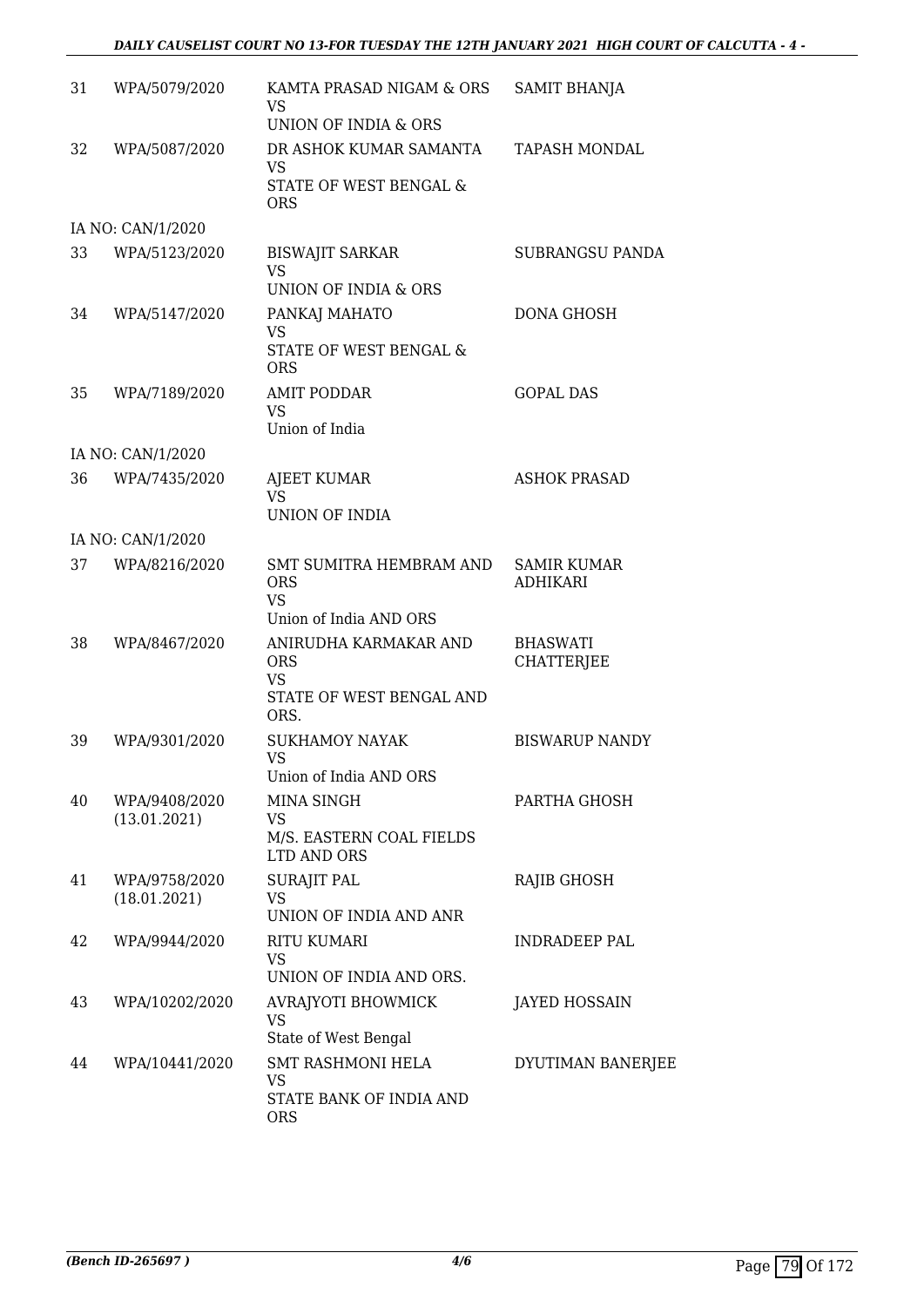| 45 | WPA/10549/2020                 | <b>SUJAN ROY</b><br><b>VS</b><br>UTTAR BANGA KSHETRIYA<br><b>GRAMIN BANK AND OTHERS</b>                                     | KHANDEKAR<br><b>MOZZEM HOSSAIN</b>  |
|----|--------------------------------|-----------------------------------------------------------------------------------------------------------------------------|-------------------------------------|
| 46 | WPA/10563/2020                 | TARANI KANTA BARMAN<br>VS<br>STATE OF WEST BENGAL AND<br>ORS.                                                               | <b>SUMAN</b><br>SEHANABIS(MANDAL)   |
| 47 | WPA/10780/2020<br>(13.01.2021) | <b>ASIT KUMAR ROY</b><br>VS<br>STATE OF WEST BENGAL AND<br>ORS.                                                             | PARTHA SARKAR                       |
| 48 | WPA/10838/2020                 | ARPITA SAHA<br>VS<br>STATE OF WEST BENGAL AND<br>ORS.                                                                       | MD.SHAMIM HALDER                    |
| 49 | WPA/11283/2020                 | JAYASHREE TEWARY<br>VS.<br>UNION OF INDIA AND ORS.                                                                          | <b>BARUN CHATTERJEE</b>             |
| 50 | WPA/11321/2020                 | <b>SUBHASH DAS</b><br><b>VS</b><br>THE EMPLOYEES PROVIDENT<br>FUND ORGANIZATION AND<br><b>OTHERS</b>                        | <b>DEBASHIS SARKAR</b>              |
| 51 | WPA/179/2021                   | <b>SURESH PASWAN</b><br><b>VS</b><br>EASTERN COALFIELD LTD<br>AND ORS                                                       | U.S. AGARWAL                        |
| 52 | WPA/594/2021                   | RANJIT CHANDRA MANDAL<br><b>VS</b><br>UNION OF INDIA AND ORS.                                                               | <b>DEBANJAN DAS</b>                 |
|    |                                | <b>MOTION GROUP - V</b>                                                                                                     |                                     |
| 53 | WPA/4609/2020                  | MOTAJ BIBI<br><b>VS</b><br>STATE OF WEST BENGAL &<br><b>ORS</b>                                                             | <b>BIPUL KUMAR</b><br><b>MANDAL</b> |
| 54 | WPA/4964/2020<br>(NTW)         | <b>DIPAK MALIK</b><br>VS<br>STATE OF WEST BENGAL &<br><b>ORS</b>                                                            | SK ABU JAFAR                        |
| 55 | WPA/5091/2020                  | SANJOY KUMAR ADAK<br>VS<br>STATE OF WEST BENGAL &<br><b>ORS</b>                                                             | PARAMITA MAITY                      |
| 56 | WPA/5100/2020                  | BRIHASPATI HALDER (KAYAL)<br><b>VS</b><br>STATE OF WEST BENGAL &<br><b>ORS</b>                                              | SUDARSHAN GHOSH                     |
| 57 | WPA/9427/2020                  | MAHABIR SWANIRVAR DAL<br>(MAJHPARA)(SELF HELP<br><b>GROUP) AND ANOTHER</b><br><b>VS</b><br>STATE OF WEST BENGAL AND<br>ORS. | <b>SHUVRO PROKASH</b><br>LAHIRI     |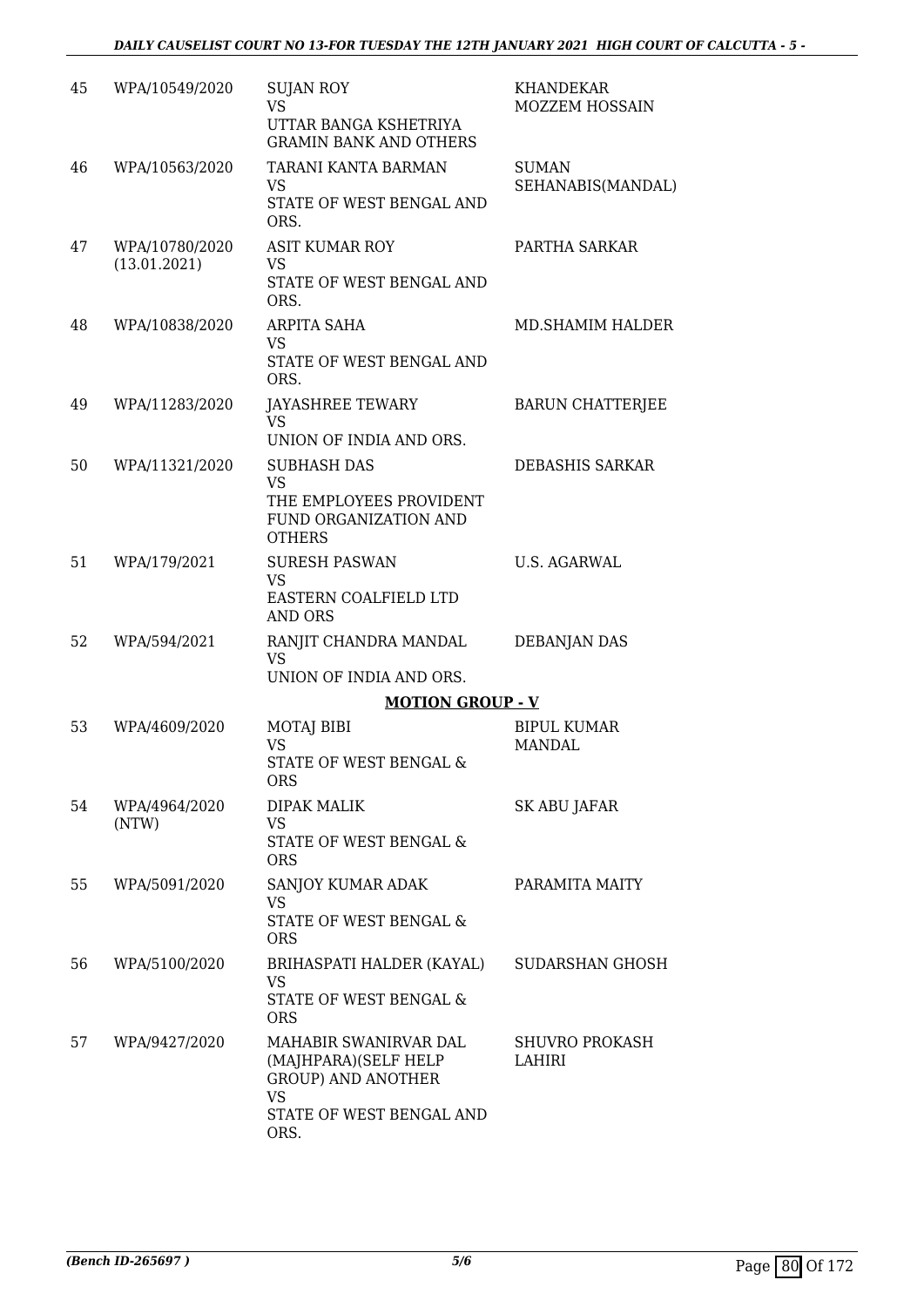| 58 | WPA/10009/2020 | SAMIMA AKHTAR MIRJA<br>VS<br>STATE OF WEST BENGAL AND<br>ORS.                         | <b>KARTIK DAS</b>             |
|----|----------------|---------------------------------------------------------------------------------------|-------------------------------|
| 59 | WPA/756/2021   | AMIT KUMAR SRIVASTAVA<br>AND ORS<br>VS<br>KOLKATA MUNICIPALITY<br>CORPORATION AND ORS | JAIBANTARAJ DAN<br><b>ROY</b> |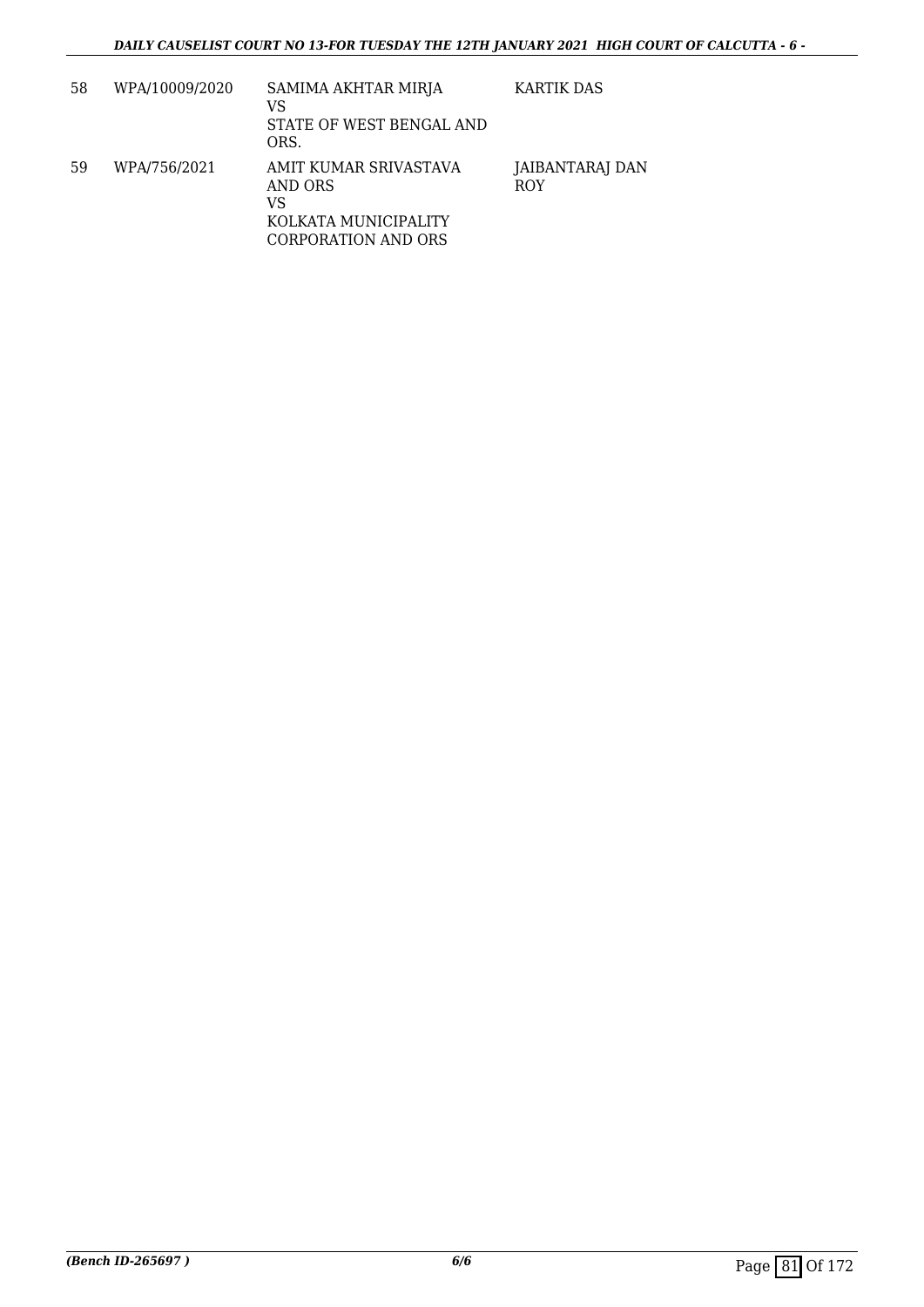

## **Appellate Side**

**DAILY CAUSELIST For Tuesday The 12th January 2021**

**COURT NO. 8**

**SINGLE BENCH (SB - V)**

**AT 10:45 AM**

#### **HON'BLE JUSTICE SABYASACHI BHATTACHARYYA**

**(VIA VIDEO CONFERENCE)**

**ON AND FROM MONDAY, THE 11TH JANUARY, 2021 – MATTERS (MOTION & HEARING ) UNDER ARTICLE 226 OF THE CONSTITUTION RELATING TO RESIDUARY UNDER GROUP IX [EXCLUDING ELECTRICITY MATTERS AND MATTERS UNDER PUBLIC PREMISES (UNAUTHORISED OCCUPANTS) ACT, 1971] INCLUDING APPLICATIONS CONNECTED THERETO. NOTE : ORIGINAL SIDE MATTERS WILL BE TAKEN UP FROM 10:45 A.M. UPTO 12:00 NOON ONLY ON TUESDAYS AND THURSDAYS.**

**NOTE : APPELLATE SIDE MATTERS WILL BE TAKEN UP FROM 12:00 NOON ONWARDS OR IMMEDIATELY AFTER COMPLETION OF ORIGINAL SIDE MATTERS, WHICHEVER IS EARLIER, ON TUESDAY AND THURSDAYS:**

**ON MONDAYS, WEDNESDAYS AND FRIDAYS, APPELLATE SIDE MATTERS WILL BE TAKEN THROUGHOUT THE DAY**

#### **NOTE : MENTIONING WILL BE ALLOWED ONLY AT THE FIRST SITTING OF COURT ON THE FIRST WORKING DAY OF EVERY WEEK**

|              |                                       | <b>FOR JUDGMENT</b>                                                     |                      |  |
|--------------|---------------------------------------|-------------------------------------------------------------------------|----------------------|--|
| $\mathbf{1}$ | WPA/8580/2020                         | AMRITA SINGH<br><b>VS</b><br>STATE OF WEST BENGAL AND<br>ORS.           | <b>NABANKUR PAUL</b> |  |
| 2            | WPA/11678/2020                        | SHRISTI SPML JV<br><b>VS</b><br>KOLKATA MUNICIAL CORP AND<br><b>ORS</b> | KAUSHIK CHOWDHURY    |  |
|              |                                       | <b>URGENT MOTION</b>                                                    |                      |  |
| 3            | WPA/3056/2020                         | MD. ANAS<br><b>VS</b><br>STATE OF WEST BENGAL & ORS.                    | <b>SOURAV DUTTA</b>  |  |
| wt4          | WPA/3159/2020                         | MD. AMINUL ISLAM<br>VS.<br>STATE OF WEST BENGAL & ORS                   | <b>SOURAV DUTTA</b>  |  |
| 5            | WPA/8852/2020<br>(TOP <sub>2</sub> )  | SATYENDRA SINGH<br><b>VS</b><br>STATE OF WEST BENGAL AND<br>ORS.        | KAMAL KRISHNA GUHA   |  |
| wt6          | WPA/8856/2020                         | PREMANANDA SAHA<br><b>VS</b><br>STATE OF WEST BENGAL AND<br>ORS.        | KAMAL KRISHNA GUHA   |  |
| 7            | WPA/9436/2020<br>(TOP 4)              | TAPAN SINGH @ GABBAR<br><b>VS</b><br>STATE OF WEST BENGAL AND<br>ORS.   | S. G. CHOWDHURY      |  |
| 8            | WPA/10881/2020<br>(TOP <sub>5</sub> ) | NASRIN BEGUM AND ORS<br><b>VS</b><br>STATE OF WEST BENGAL AND<br>ORS.   | PRIYANKA GHOSH       |  |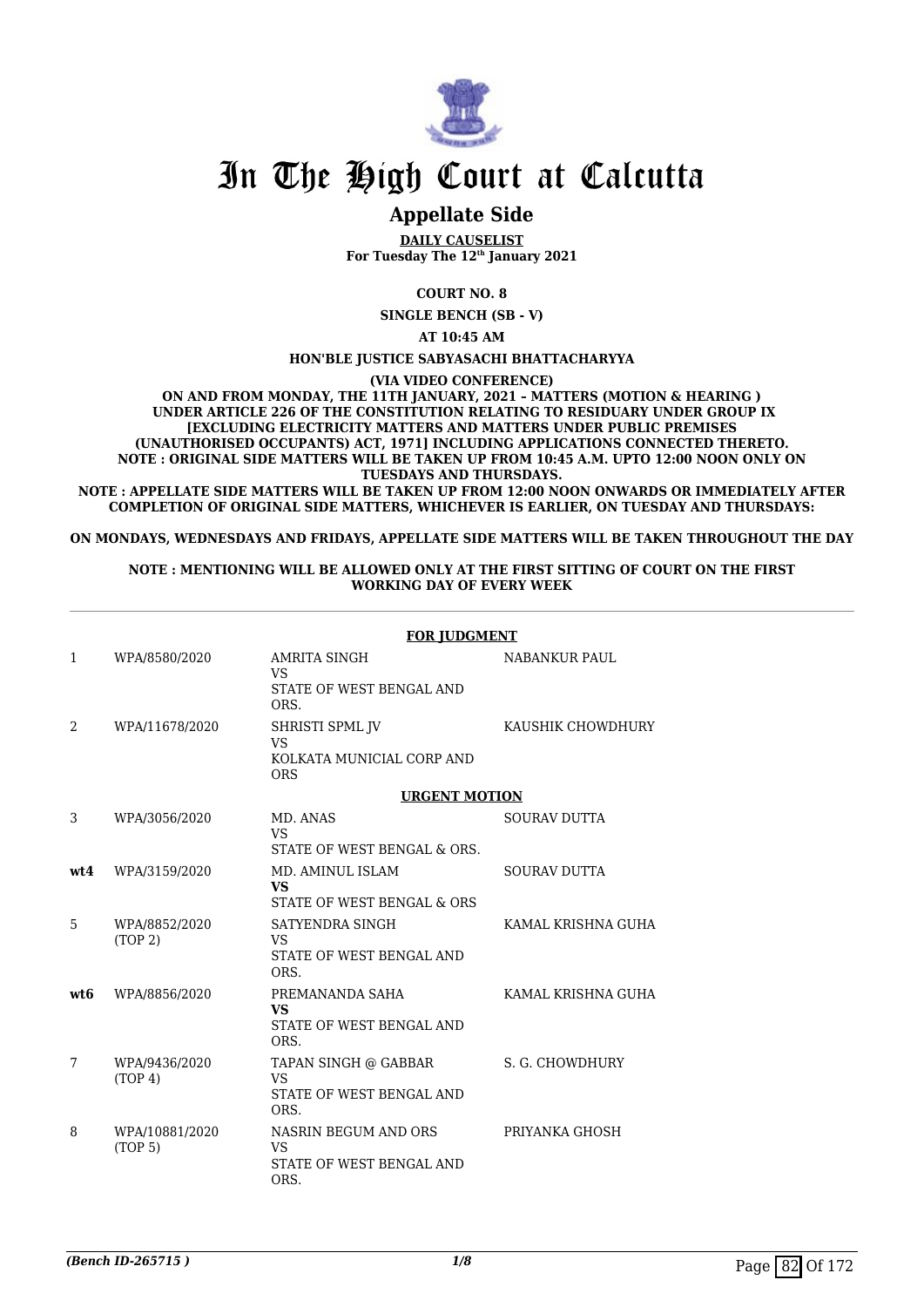| 9  | WPA/11624/2020<br>(TOP 6)               | PURNIMA GHOSH<br><b>VS</b>                                                         | <b>SUPREEM NASKAR</b> |
|----|-----------------------------------------|------------------------------------------------------------------------------------|-----------------------|
|    |                                         | STATE OF WEST BENGAL AND<br>ORS.                                                   |                       |
| 10 | WPA/11782/2020<br>(TOP7)                | RAJPATH CONTRACTORS AND<br><b>ENGINEERS LTD.</b>                                   | AMRITAM MANDAL        |
|    |                                         | VS<br>STATE OF WEST BENGAL AND<br>ORS.                                             |                       |
| 11 | WPA/176/2021<br>(TOP <sub>3</sub> )     | WEST BENGAL RECOGNISED UN-<br>AIDED MADRASAH TEACHERS<br>ASSOCIATION AND ORS<br>VS | SALONI BHATTACHARYA   |
|    |                                         | STATE OF WEST BENGAL AND<br>ORS.                                                   |                       |
| 12 | WPA/866/2021<br>(TOP 1)                 | SANDHYA DE<br>VS                                                                   | <b>NEIL BASU</b>      |
|    |                                         | STATE OF WEST BENGAL AND<br>ORS.                                                   |                       |
|    |                                         | <b>CONTEMPT APPLICATION</b>                                                        |                       |
| 13 | CPAN/393/2020                           | PURNIMA DAS MAHANTA<br>(BISWAS)<br><b>VS</b>                                       | ARJUN SAMANTA         |
|    |                                         | N.R SEKAR RAJU                                                                     |                       |
|    | IA NO: CAN/1/2020(Old No:CAN/5205/2020) |                                                                                    |                       |
|    | wt14 WPA/16452/2019                     | PURNIMA DAS MAHANTA<br>(BISWAS)<br><b>VS</b>                                       | ARJUN SAMANTA         |
|    |                                         | UNION OF INDIA & ORS                                                               |                       |
|    |                                         | <b>NEW MOTION</b>                                                                  |                       |
| 15 | WPA/11355/2020                          | RASHMONI NAG AND ANR<br>VS                                                         | <b>SOUGATA MITRA</b>  |
|    |                                         | THE STATE OF WEST BENGAL<br>AND ORS                                                |                       |
| 16 | WPA/11510/2020                          | MORJINA BIBI                                                                       | <b>RENUKA ROY</b>     |
|    |                                         | VS<br>STATE OF WEST BENGAL AND<br>ORS.                                             |                       |
| 17 | WPA/11883/2020                          | GOPAL CHANDRA MANDAL<br>VS                                                         | ANINDA BHATTACHARYA   |
|    |                                         | ESTATE OFFICER, UNDER<br>PREMISES                                                  |                       |
| 18 | WPA/11892/2020                          | HAREKRISHNA MANDAL<br>VS                                                           | ANINDA BHATTACHARYA   |
|    |                                         | ESTATE OFFICER, UNDER<br>PUBLIC PREMISES                                           |                       |
| 19 | WPA/11924/2020                          | DIPTI KHANRA<br>VS                                                                 | Shahan Shah           |
|    |                                         | STATE OF WEST BENGAL AND<br>ORS.                                                   |                       |
| 20 | WPA/39/2021                             | UNITRIVENI OVERSEAS<br>VS<br>UNION BANK OF INDIA AND ANR                           | MAYUKH MAITRA         |
|    | IA NO: CAN/1/2021                       |                                                                                    |                       |
| 21 | WPA/186/2021                            | PURNIMA DAS                                                                        | BIBEK DEY             |
|    |                                         | <b>VS</b><br>STATE OF WEST BENGAL AND<br>ORS.                                      |                       |
| 22 | WPA/198/2021                            | <b>BHAGIRAT GHARAMI ANR ORS</b><br>VS                                              | PANKAJ HALDER         |
|    |                                         | STATE OF WEST BENGAL AND<br>ORS.                                                   |                       |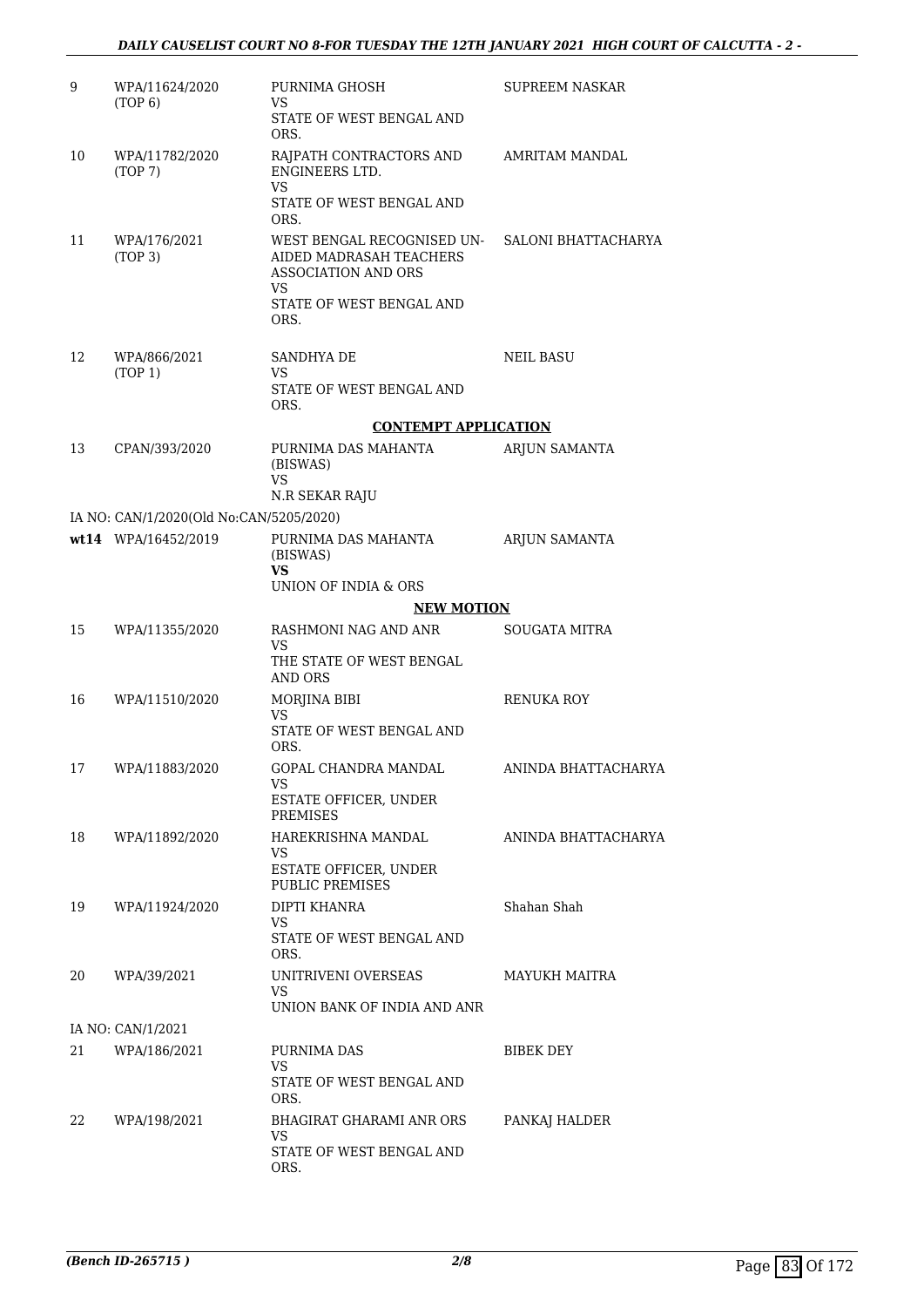### *DAILY CAUSELIST COURT NO 8-FOR TUESDAY THE 12TH JANUARY 2021 HIGH COURT OF CALCUTTA - 3 -*

| 23 | WPA/244/2021  | AMAL DATTA AND ANOTHER<br>VS                                                               | ASHOK KUMAR JHA                      |
|----|---------------|--------------------------------------------------------------------------------------------|--------------------------------------|
|    |               | STATE OF WEST BENGAL AND<br>ORS.                                                           |                                      |
| 24 | WPA/253/2021  | <b>SUJIT DUTTA</b><br><b>VS</b>                                                            | SOUMYA BANERJEE                      |
|    |               | STATE OF WEST BENGAL AND<br>ORS.                                                           |                                      |
| 25 | WPA/394/2021  | M/S. S S R LOG PRODUCTS (P)<br><b>LTD</b><br><b>VS</b><br>STATE OF WEST BENGAL AND<br>ORS. | LEDIA DASGUPTA                       |
| 26 | WPA/489/2021  | JAMAT ALI MOLLA<br>VS<br>STATE OF WEST BENGAL AND<br>ORS.                                  | <b>GHALIB RIZWAN</b>                 |
| 27 | WPA/494/2021  | RAM KUMAR JHAJHARIA<br>VS<br>UNION OF INDIA AND ORS.                                       | <b>SAKET SHARMA</b>                  |
| 28 | WPA/599/2021  | NARAYAN CHANDRA BHAUMIK<br>VS.<br>STATE OF WEST BENGAL AND<br>ORS.                         | BHARAT CHANDRA SIMAI                 |
| 29 | WPA/601/2021  | PARTHA SARATHI DUTTA<br>VS.<br>STATE OF WEST BENGAL AND<br>ORS.                            | SANJUKTA BASU MALLICK                |
| 30 | WPA/627/2021  | ANANTA SARDAR<br>VS<br>STATE OF WEST BENGAL AND<br>ORS.                                    | SANDIP MANDAL                        |
| 31 | WPA/644/2021  | SANTWANA DAS (SAHA)<br>VS<br>STATE OF WEST BENGAL AND<br>ORS.                              | SANTOSH KUMAR<br>CHAKRABARTI         |
| 32 | WPA/718/2021  | M/S. HILTAKE ELECTRONICS PVT<br>LTD AND ANR<br>VS<br>STATE OF WEST BENGAL AND<br>ORS.      | <b>SAMIK SARKAR</b>                  |
| 33 | WPA/760/2021  | ANGSHUMAN SAHA<br>VS<br>CBI, ANTI CORRUPTION BRANCH<br><b>AND ANR</b>                      | SOUMYA NAG                           |
| 34 | WPA/767/2021  | KALLOL GANAI<br>VS.<br>CBI, ANTI CORRUPTION BRANCH<br><b>AND ANR</b>                       | SOUMYAJIT DAS<br>MAHAPATRA           |
| 35 | WPA/844/2021  | K. UNNIKRISHNA PILLAI<br>VS.<br>UNION OF INDIA AND ORS.                                    | PHATICK CHANDRA DAS                  |
| 36 | WPA/921/2021  | HAYDER ALI KHAN @ HAIDER<br>ALI KHAN @BAPANSON<br>VS<br>STATE OF WEST BENGAL AND<br>ORS.   | <b>JAYANTA KUMAR</b><br>MUKHOPADHYAY |
|    |               | <b>NEW MOTION - 1</b>                                                                      |                                      |
| 37 | WPA/4534/2020 | MANU SARKAR & ANR<br>VS                                                                    | RUPSA SREEMANI                       |
|    |               | STATE OF WEST BENGAL & ORS                                                                 |                                      |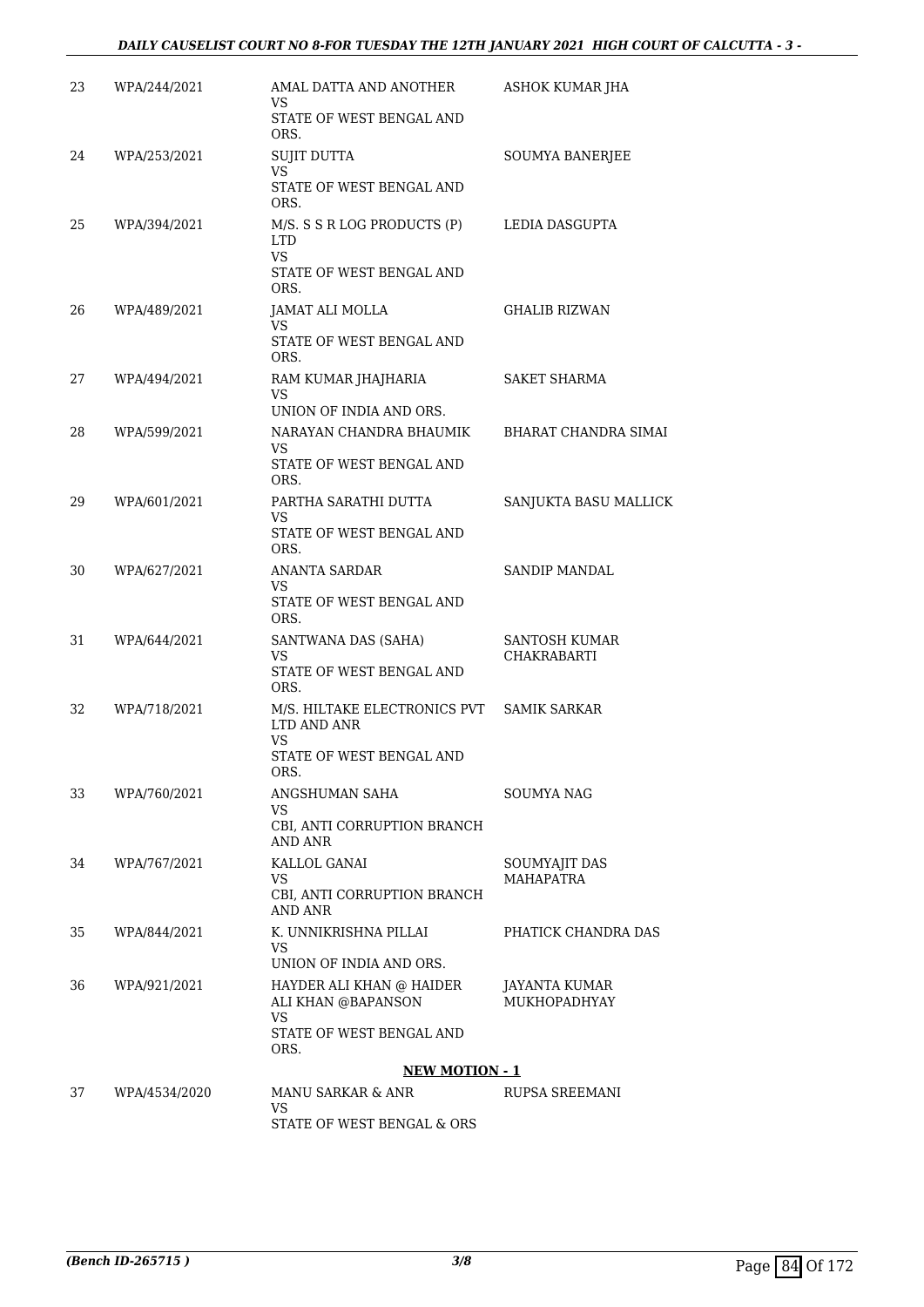### *DAILY CAUSELIST COURT NO 8-FOR TUESDAY THE 12TH JANUARY 2021 HIGH COURT OF CALCUTTA - 4 -*

| 38 | WPA/8741/2020  | APARNA DAS ALIAS MAITY<br>VS.<br>Union of India                                    | APURBA GHOSH                             |
|----|----------------|------------------------------------------------------------------------------------|------------------------------------------|
| 39 | WPA/9198/2020  | REKHA BARMAN<br><b>VS</b><br>State of West Bengal                                  | MADHURIMA MUKHERJEE                      |
| 40 | WPA/11639/2020 | TINKU GHOSH<br>VS<br>STATE OF WEST BENGAL AND<br>ORS.                              | <b>SANDIP KUNDU</b>                      |
| 41 | WPA/11739/2020 | GOUR CHANDRA HALDER AND<br>ANR<br>VS<br>STATE OF WEST BENGAL AND<br>ORS.           | MRINAL KANTI GHOSH                       |
| 42 | WPA/11744/2020 | <b>ASHUTOSH NASKAR</b><br>VS<br>STATE OF WEST BENGAL AND<br>ORS.                   | Mrinal Kanti Mukherjee                   |
| 43 | WPA/11845/2020 | GIRINDRA NATH MAHATA<br><b>VS</b><br>STATE OF WEST BENGAL AND<br>ANR               | <b>SWAPAN KUAMR</b><br>CHATTERJEE        |
| 44 | WPA/11851/2020 | TAPASH MAHATA AND OTHER<br>VS<br>State of West Bengal AND<br><b>ANOTHER</b>        | SWAPAN KUMAR<br><b>CHATTERJEE</b>        |
| 45 | WPA/11856/2020 | ARINDAM MAHATA AND OTHERS<br>VS<br>State of West Bengal AND<br><b>ANOTHER</b>      | <b>SWAPAN KUMAR</b><br><b>CHATTERJEE</b> |
| 46 | WPA/11923/2020 | NITA ADHIKARI AND ANOTHER<br>VS<br>STATE OF WEST BENGAL AND<br>ORS.                | <b>BIKASH SHAW</b>                       |
| 47 | WPA/11927/2020 | M/S PANKIRAJ ROPE STORES<br><b>VS</b><br>THE CHIEF MANAGER, INDIAN<br>BANK         | SANDIP KUMAR MONDAL                      |
| 48 | WPA/11929/2020 | <b>ARUN SARKAR</b><br>VS<br>STATE OF WEST BENGAL AND<br>ORS.6                      | <b>BIKASH SHAW</b>                       |
| 49 | WPA/11937/2020 | RAMESH PAUL<br>VS<br>STATE OF WEST BENGAL AND<br>ORS.                              | SANDIP RAY                               |
| 50 | WPA/11945/2020 | MADHURI MUKHERJEE AND<br>ANOTHER<br>VS.<br>STATE OF WEST BENGAL AND<br>ORS.        | <b>BIKASH SHAW</b>                       |
| 51 | WPA/11950/2020 | DAMODAR DAS DAGA<br>VS<br>STATE OF WEST BENGAL AND<br>ORS.                         | <b>BALAJI CHAKRABORTY</b>                |
| 52 | WPA/53/2021    | NAUSHAD ALI@NAUSHAD ALI<br><b>MONDAL</b><br>VS<br>STATE OF WEST BENGAL AND<br>ORS. | PARTHA CHAKRABORTY                       |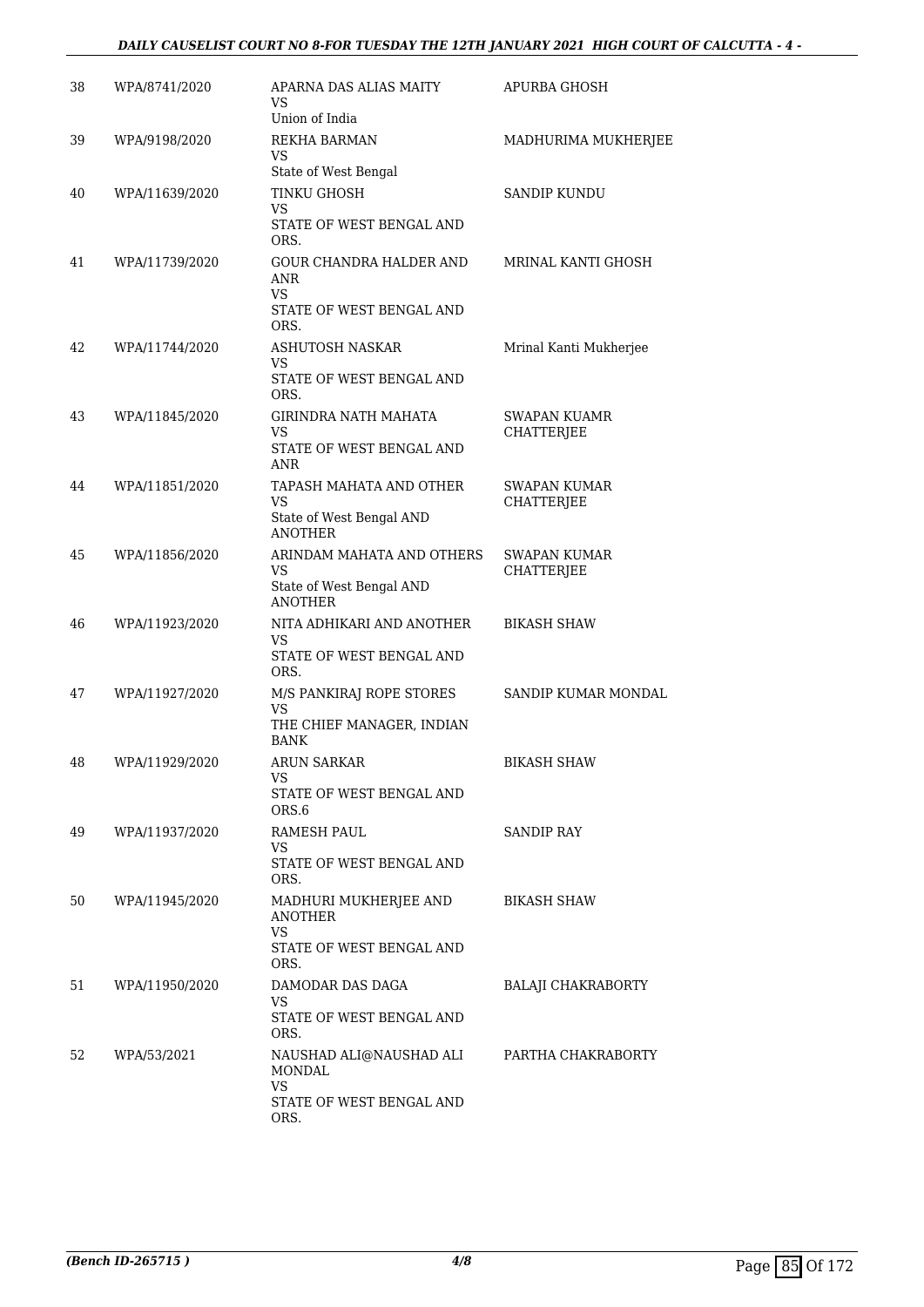### *DAILY CAUSELIST COURT NO 8-FOR TUESDAY THE 12TH JANUARY 2021 HIGH COURT OF CALCUTTA - 5 -*

| 53 | WPA/137/2021   | SAMBHU NATH MONDAL<br><b>VS</b>                                                  | SUMANTA CHAKRABARTY                     |
|----|----------------|----------------------------------------------------------------------------------|-----------------------------------------|
|    |                | STATE OF WEST BENGAL AND<br>ORS.                                                 |                                         |
| 54 | WPA/148/2021   | JAMUNA MITRA<br>VS.                                                              | Apan Saha                               |
|    |                | STATE OF WEST BENGAL AND<br>ORS.                                                 |                                         |
| 55 | WPA/151/2021   | TAPAS KUMAR HALDER AND<br><b>OTHERS</b><br><b>VS</b><br>STATE OF WEST BENGAL AND | SUDESHNA BASU<br><b>THAKUR</b>          |
|    |                | ORS.                                                                             |                                         |
| 56 | WPA/155/2021   | <b>AKIBAR KHAN</b><br>VS<br>STATE OF WEST BENGAL AND<br>ORS.                     | SANDIP KUMAR MONDAL                     |
| 57 | WPA/181/2021   | JANAB ABDUL HAMID MALLICK<br>VS.                                                 | <b>ARUN NASKAR</b>                      |
|    |                | STATE OF WEST BENGAL AND<br>ORS.                                                 |                                         |
| 58 | WPA/235/2021   | <b>SUSAIL KUMAR SINGH</b><br><b>VS</b>                                           | SHAMIK CHATTERJEE                       |
|    |                | STATE OF WEST BENGAL AND<br>ORS.                                                 |                                         |
| 59 | WPA/301/2021   | STATE BANK OF INDIA<br>VS                                                        | <b>INDRAJIT</b><br><b>BHATTACHERJEE</b> |
|    |                | STATE OF WEST BENGAL AND<br>ORS.                                                 |                                         |
| 60 | WPA/391/2021   | M/S. SHREE PADMAWATI<br>METALIKS PRIVATE LIMITED<br><b>VS</b>                    | ARNAB SAHA                              |
|    |                | STATE BANK OF INDIA                                                              |                                         |
| 61 | WPA/393/2021   | <b>MD YANUS</b><br><b>VS</b><br>STATE BANK OF INDIA AND ORS                      | MD JAMALUDDIN AHMED                     |
| 62 | WPA/395/2021   | NIRMALENDU GHOSH AND ORS                                                         | MRITYUNJOY                              |
|    |                | <b>VS</b><br>STATE OF WEST BENGAL AND<br>ORS.                                    | <b>CHATTERJEE</b>                       |
| 63 | WPA/602/2021   | DEBTOSH DAS AND ANOTHER                                                          | <b>SRIKANTA PAUL</b>                    |
|    |                | VS.<br>UCO BANK AND OTHERS                                                       |                                         |
|    |                | <b>NEW MOTION - 2</b>                                                            |                                         |
| 64 | WPA/10937/2020 | KS STEEL AND ALLOY PVT. LTD.<br><b>VS</b>                                        | <b>AVIRUP CHATTERJEE</b>                |
| 65 | WPA/11311/2020 | <b>CANARA BANK</b><br>MANISHANKAR PAHARI AND<br><b>OTHERS</b>                    | SUJIT KUMAR RATH                        |
|    |                | <b>VS</b><br>STATE OF WEST BENGAL AND<br>ORS.                                    |                                         |
| 66 | WPA/11314/2020 | <b>SAGARIKA MONDAL</b>                                                           | TARA CHARAN                             |
|    |                | VS<br>STATE OF WEST BENGAL AND<br>ORS.                                           | MUKHERJEE                               |
| 67 | WPA/11334/2020 | BABULAL GHOSH AND ANOTHER                                                        | <b>MOUNIK GHOSH</b>                     |
|    |                | <b>VS</b><br>STATE OF WEST BENGAL AND<br>ORS.                                    |                                         |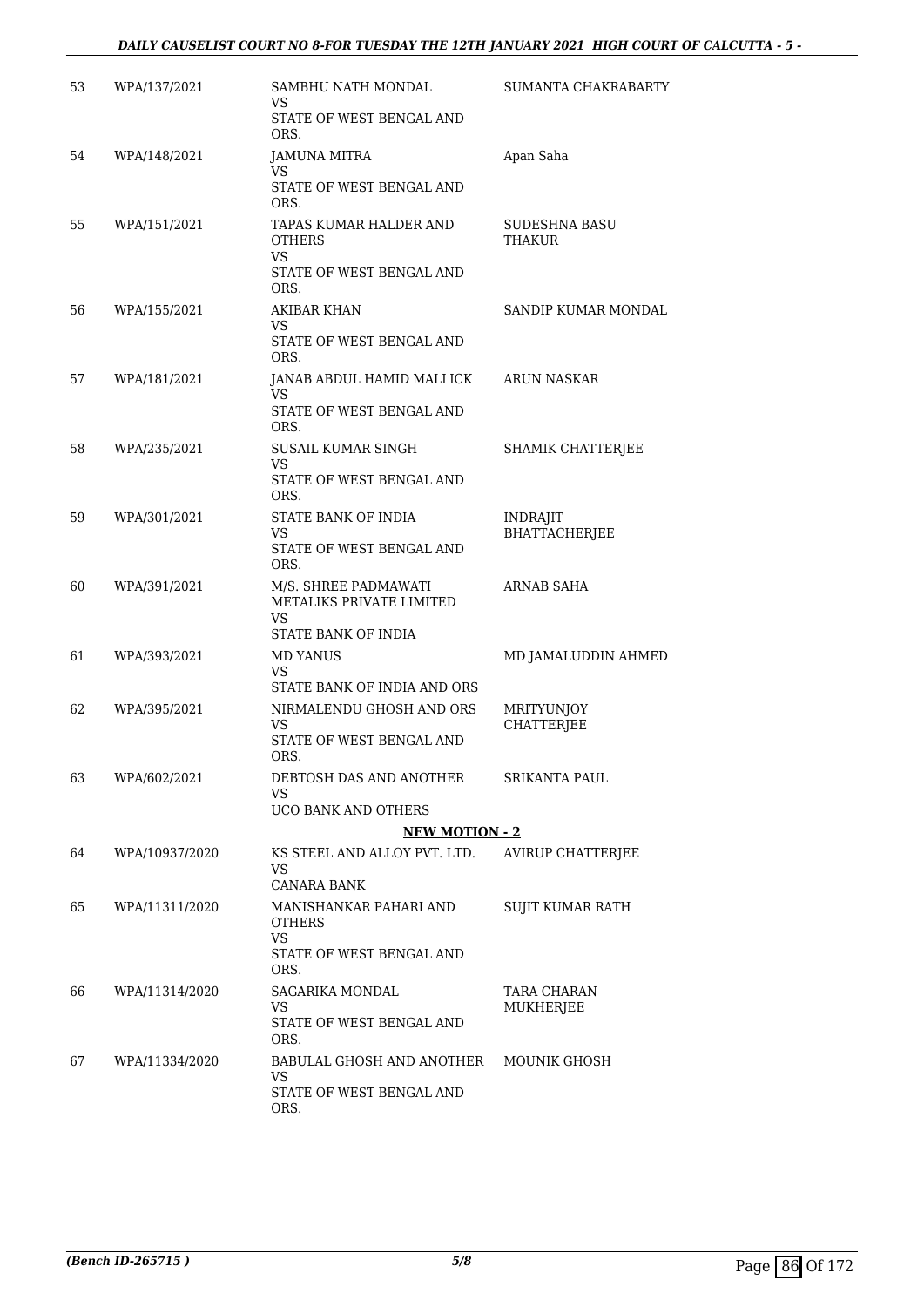### *DAILY CAUSELIST COURT NO 8-FOR TUESDAY THE 12TH JANUARY 2021 HIGH COURT OF CALCUTTA - 6 -*

| 68 | WPA/11379/2020 | ABUL BASAR MOLLA<br><b>VS</b><br>STATE OF WEST BENGAL AND                     | SATYAJIT MANDAL           |
|----|----------------|-------------------------------------------------------------------------------|---------------------------|
|    |                | ORS.                                                                          |                           |
| 69 | WPA/11408/2020 | <b>MAKHAN BALA ROY</b><br>VS                                                  | SRIKUMAR MANDAL           |
|    |                | UNION OF INDIA AND ORS.                                                       |                           |
| 70 | WPA/11412/2020 | SANDHYA MONDAL AND<br>ANOTHER<br>VS                                           | <b>SRIKUMAR MANDAL</b>    |
|    |                | UNION OF INDIA AND ORS.                                                       |                           |
| 71 | WPA/11536/2020 | <b>SUSMITA MANNA</b><br>VS<br>STATE OF WEST BENGAL AND<br>ORS.                | <b>SONAM BASU</b>         |
| 72 | WPA/11608/2020 | SAJAL KUMAR MANDAL @ SAJAL<br><b>MANDAL</b><br>VS<br>THE STATE OF WEST BENGAL | TANMOY BASU               |
|    |                | AND ORS                                                                       |                           |
| 73 | WPA/11640/2020 | <b>JOYNUR BEWA</b><br>VS.                                                     | SRIKUMAR MANDAL           |
|    |                | STATE OF WEST BENGAL AND<br>ORS.                                              |                           |
| 74 | WPA/11641/2020 | <b>SUPRATIM ROY</b>                                                           | NILENDRA NARAYAN ROY      |
|    |                | <b>VS</b><br>STATE OF WEST BENGAL AND<br>ORS.                                 |                           |
| 75 | WPA/11948/2020 | <b>MITHUN SARDAR</b>                                                          | <b>AMRITA KUMAR</b>       |
|    |                | VS<br>STATE OF WEST BENGAL AND<br>ORS.                                        |                           |
| 76 | WPA/11959/2020 | <b>DEBASISH MAITY</b>                                                         | KALLOL GUHA               |
|    |                | VS.<br>STATE OF WEST BENGAL AND<br>ORS.                                       | THAKURATA                 |
| 77 | WPA/135/2021   | <b>ABDUL ODUD</b>                                                             | LIPIKA CHATTERJEE         |
|    |                | VS<br>STATE OF WEST BENGAL AND<br>ORS.                                        |                           |
| 78 | WPA/200/2021   | PUSPA DUTTA                                                                   | <b>BHASKAR CHATTERJEE</b> |
|    |                | VS<br>STATE OF WEST BENGAL AND                                                |                           |
|    |                | ORS.                                                                          |                           |
| 79 | WPA/304/2021   | <b>BHOLANATH CHAKRABORTY</b><br><b>AND ORS</b><br>VS                          | KARUNAMOYEE<br>SAMANTA    |
|    |                | STATE OF WEST BENGAL AND<br>ORS.                                              |                           |
| 80 | WPA/342/2021   | BISHNUPUR HIMGHAR PRIVATE<br>LIMITED                                          | DEBAPRIYA SAMANTA         |
|    |                | VS.<br>UNION OF INDIA AND ORS.                                                |                           |
| 81 | WPA/390/2021   | SARADA CHOUDHURY(ACHARYA)<br>AND ANR                                          | <b>SUJIT SAHA</b>         |
|    |                | VS                                                                            |                           |
|    |                | UNION OF INDIA AND ORS.                                                       |                           |
| 82 | WPA/398/2021   | VIKRAM SINGH SANDHU<br>VS<br>UNION OF INDIA AND ORS.                          | DEVJANI SENGUPTA          |
|    |                |                                                                               |                           |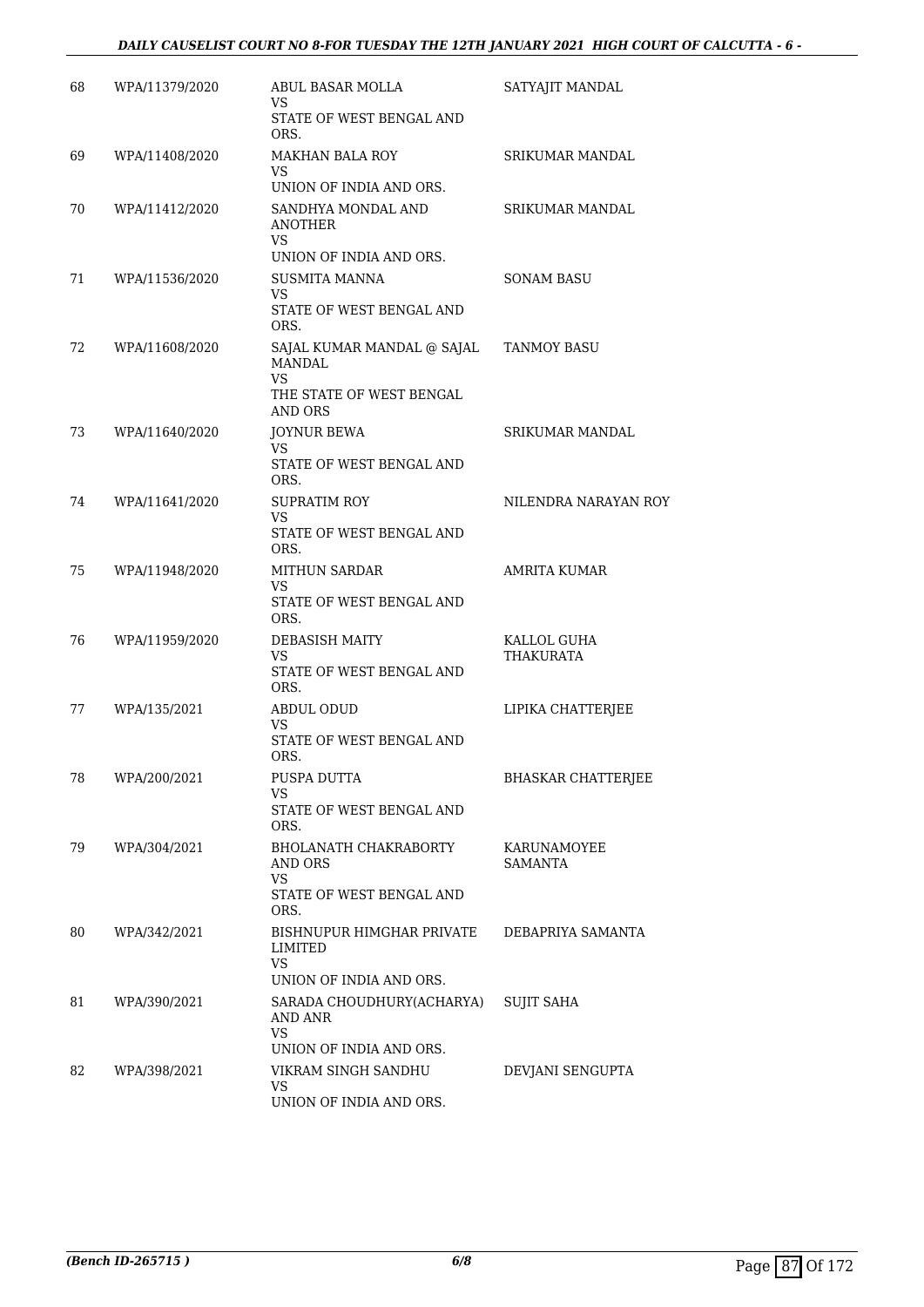| 83 | WPA/401/2021                                       | <b>INDERPAL SINGH SANDHU</b><br>VS                                                      | DENJANI SENGUPTA           |
|----|----------------------------------------------------|-----------------------------------------------------------------------------------------|----------------------------|
|    |                                                    | UNION OF INDIA AND ORS.                                                                 |                            |
|    |                                                    | <b>LISTED MOTION</b>                                                                    |                            |
| 84 | WPA/6810/2019                                      | <b>BHARAT DHANDHANIA</b><br>VS                                                          | ABHISHEK SIKDAR            |
|    |                                                    | UNION OF INDIA & ANR                                                                    |                            |
|    | IA NO: CAN/1/2019(Old No:CAN/11664/2019)           |                                                                                         |                            |
| 85 | WPA/6811/2019                                      | VIJAY KUMAR DHANDHANIA<br>VS<br>UNION OF INDIA & ANR                                    | ABHISHEK SIKDAR            |
|    | IA NO: CAN/1/2019(Old No:CAN/11665/2019)           |                                                                                         |                            |
| 86 | WPA/18635/2019                                     | PRALAY MAJUMDER<br>VS                                                                   | SUDIP GHOSH<br>CHOWDHURY   |
|    |                                                    | STATE OF WEST BENGAL & ORS                                                              |                            |
|    | IA NO: CAN/1/2020(Old No:CAN/975/2020), CAN/2/2020 |                                                                                         |                            |
| 87 | WPA/865/2020                                       | <b>SUBIR CHATTERJEE</b><br>VS<br>STATE OF WEST BENGAL & ORS                             | <b>SOMNATH NAG</b>         |
|    | IA NO: CAN/1/2020                                  |                                                                                         |                            |
| 88 | WPA/1447/2020                                      | CHAMPA NANDI REP. BY HER<br>CONS. ATTO. SHANKAR ROY<br><b>CHOWDHURY</b><br>VS           | <b>TAPAS DUTTA</b>         |
|    |                                                    | STATE OF WEST BENGAL & ORS                                                              |                            |
| 89 | WPA/1724/2020                                      | SHIBA PROSAD BANERJEE<br>VS<br>STATE OF WEST BENGAL & ORS                               | <b>ANRITA MAJI</b>         |
|    | IA NO: CAN/1/2020                                  |                                                                                         |                            |
| 90 | WPA/4897/2020                                      | <b>NEWAZ SHARIF</b>                                                                     | <b>SOURAV DUTTA</b>        |
|    |                                                    | VS<br>STATE OF WEST BENGAL & ORS                                                        |                            |
|    | wt91 WPA/7467/2020                                 | NEWEAZ SHARIF<br><b>VS</b><br>STATE OF WEST BENGAL                                      | <b>SOURAV DUTTA</b>        |
|    | IA NO: CAN/1/2020                                  |                                                                                         |                            |
| 92 | WPA/7350/2020                                      | <b>NEPAL DAS</b><br>VS<br>Union of India                                                | <b>JOY CHAKRABORTY</b>     |
|    | IA NO: CAN/1/2020                                  |                                                                                         |                            |
| 93 | WPA/7656/2020                                      | A.J. SARKAR AND CO AND ORS<br>VS.                                                       | PRATIP KUMAR<br>CHATTERJEE |
|    |                                                    | STATE OF WEST BENGAL AND<br>ORS.                                                        |                            |
|    | IA NO: CAN/1/2020                                  |                                                                                         |                            |
| 94 | WPA/8220/2020                                      | LAKSHMI NASAKAR<br>VS<br>STATE OF WEST BENGAL AND<br>ORS.                               | MANOJ KUMAR MONDAL         |
| 95 | WPA/9255/2020                                      | HIRE PURCHASE AND LEASE<br><b>ASSOCIATION</b><br>VS                                     | <b>SHOUNAK MITRA</b>       |
| 96 | WPA/9828/2020                                      | RESERVE BANK OF INDIA<br>HABUL MONDAL AND ORS<br>VS<br>STATE OF WEST BENGAL AND<br>ORS. | SUDARSHAN GHOSH            |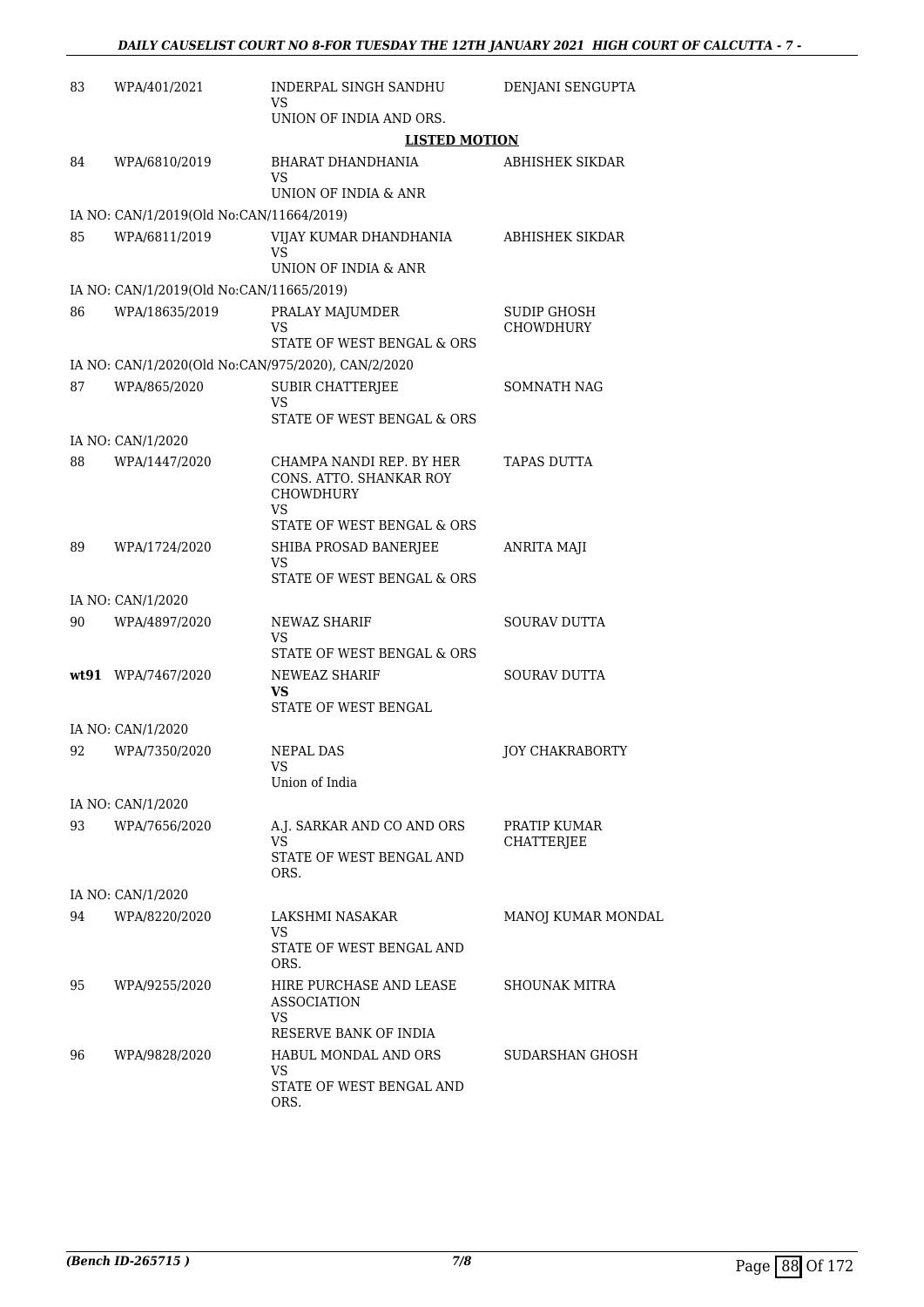### *DAILY CAUSELIST COURT NO 8-FOR TUESDAY THE 12TH JANUARY 2021 HIGH COURT OF CALCUTTA - 8 -*

| 97  | WPA/10501/2020 | SHEILA BINANI<br>VS<br>UNION OF INDIA AND<br><b>ANOTHERS</b>   | <b>SUBHASIS DEY</b>     |
|-----|----------------|----------------------------------------------------------------|-------------------------|
| 98  | WPA/11114/2020 | <b>BISWANATH PAL</b><br>VS<br>STATE OF WEST BENGAL AND<br>ORS. | RAFIKUL ISLAM SARDAR    |
| 99  | WPA/11286/2020 | ASHOK GHORAI AND ANR<br>VS<br>STATE OF WEST BENGAL AND<br>ORS. | <b>MAINAK SWARNOKAR</b> |
| 100 | WPA/11385/2020 | ASLAM ALI MOLLA<br>VS<br>STATE OF WEST BENGAL AND<br>ORS.      | ASIT KR BHATTACHARYA    |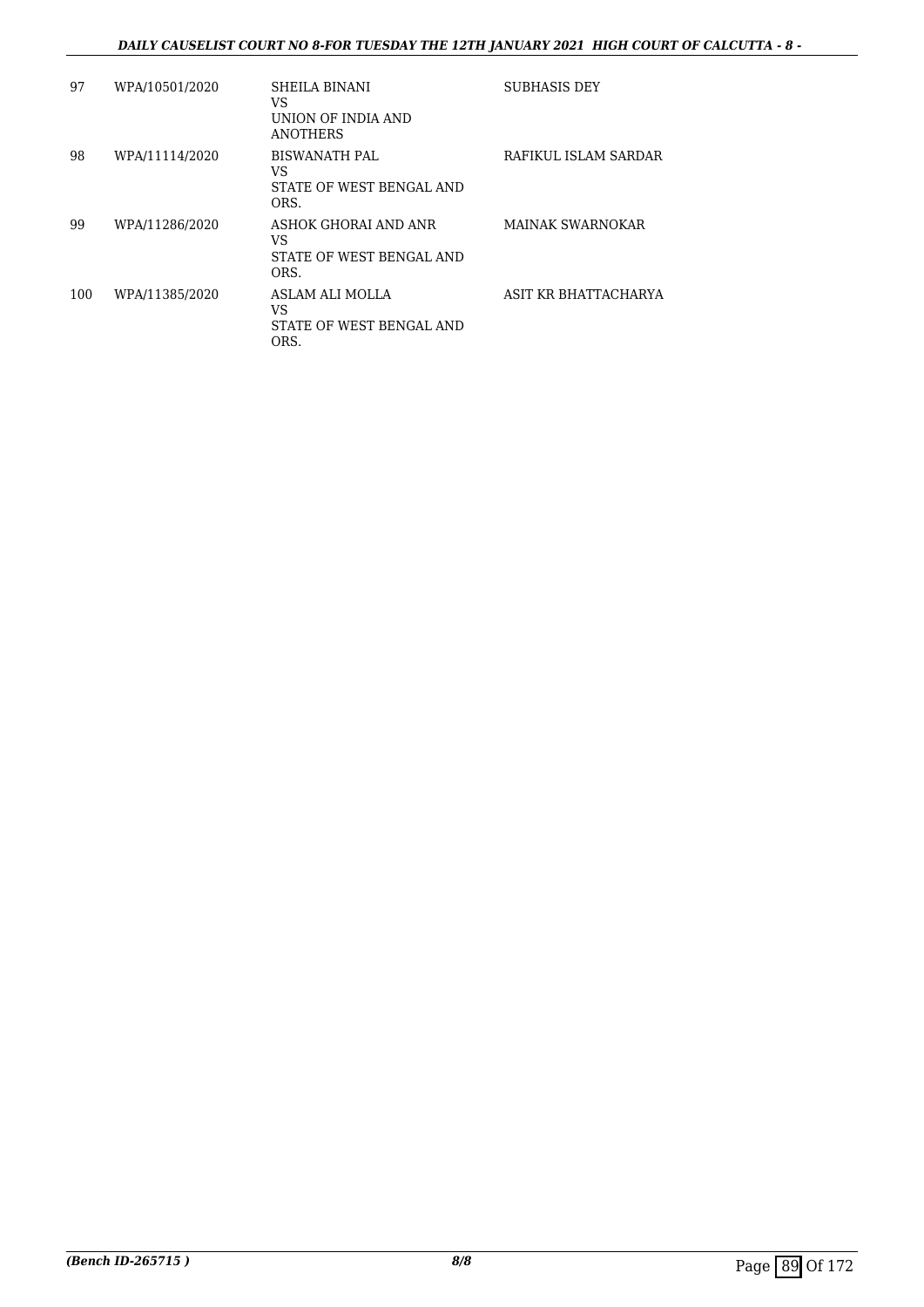

## **Appellate Side**

**DAILY CAUSELIST For Tuesday The 12th January 2021**

**COURT NO. 26 SINGLE BENCH (SB - VII) AT 10:45 AM HON'BLE JUSTICE SHEKHAR B. SARAF (VIA VIDEO CONFERENCE)**

**ON AND FROM MONDAY, THE 11TH JANUARY, 2021 – MATTERS (MOTION & HEARING) UNDER ARTICLE 226 OF THE CONSTITUTION RELATING TO SECONDARY AND HIGHER SECONDARY EDUCATION UNDER GROUP II INCLUDING SERVICES AND APPLICATIONS CONNECTED THERETO AND EDUCATIONAL MATTERS NOT ASSIGNED TO ANY OTHER BENCH.**

**HEARING OF WRIT PETITIONS IRRESPECTIVE OF CLASSIFICATION AND APPLICATIONS CONNECTED THERETO.**

**NOTE : MATTERS WILL BE TAKEN UP THROUGH PHYSICAL HEARING WHEN BOTH THE PARTIES ARE AGREED.**

**SPL.NOTE : I) 'HEARING' AND 'ASSIGNED' MATTERS WILL BE TAKEN UP ON FRIDAY OF EACH WEAK AFTER RECESS.**

**II) CONTEMPT MATTERS WILL BE TAKEN UP ON THURSDAY AFTER RECESS.**

**III) ORIGINAL SIDE MATTERS WILL NORMALLY BE TAKEN UP AT 3.00 P.M.OR EXHAUSTION OF THE APPELLATE SIDE LIST WHICHEVER IS EARLIER.**

|     | <b>TO BE MENTIONED</b> |                                                                                                     |                       |  |
|-----|------------------------|-----------------------------------------------------------------------------------------------------|-----------------------|--|
| 1   | WPCRC/71/2018          | COURT IN ITS MOTION<br><b>VS</b><br>BIPAD TARAN PATRA,<br>HEADMASTER, LOUPARA HIGH<br><b>SCHOOL</b> | MD. EKRAMUL BARI      |  |
| wt2 | WPA/29246/2017         | SATYA RANJA DEY<br><b>VS</b><br>STATE OF WEST BENGAL & ORS.                                         | DEBJANI SAHU          |  |
|     | IA NO: CAN/1/2020      |                                                                                                     |                       |  |
|     |                        | <b>NEW MOTION</b>                                                                                   |                       |  |
| 3   | WPA/4/2021             | PROLAY KUMAR SHIT<br><b>VS</b><br>STATE OF WEST BENGAL AND<br>ORS.                                  | <b>ABHIJIT BASU</b>   |  |
| 4   | WPA/79/2021            | KARTICK CHJANDRA MANDAL<br><b>VS</b><br>STATE OF WEST BENGAL AND<br>ORS.                            | <b>UTTIYA RAY</b>     |  |
| 5   | WPA/171/2021           | <b>SUBHANKAR BERA</b><br>VS.<br>STATE OF WEST BENGAL AND<br>ORS.                                    | <b>SAMIRAN MANDAL</b> |  |
| 6   | WPA/173/2021           | DIPANKAR SARKAR<br><b>VS</b><br>STATE OF WEST BENGAL AND<br>ORS.                                    | <b>SAMIRAN MANDAL</b> |  |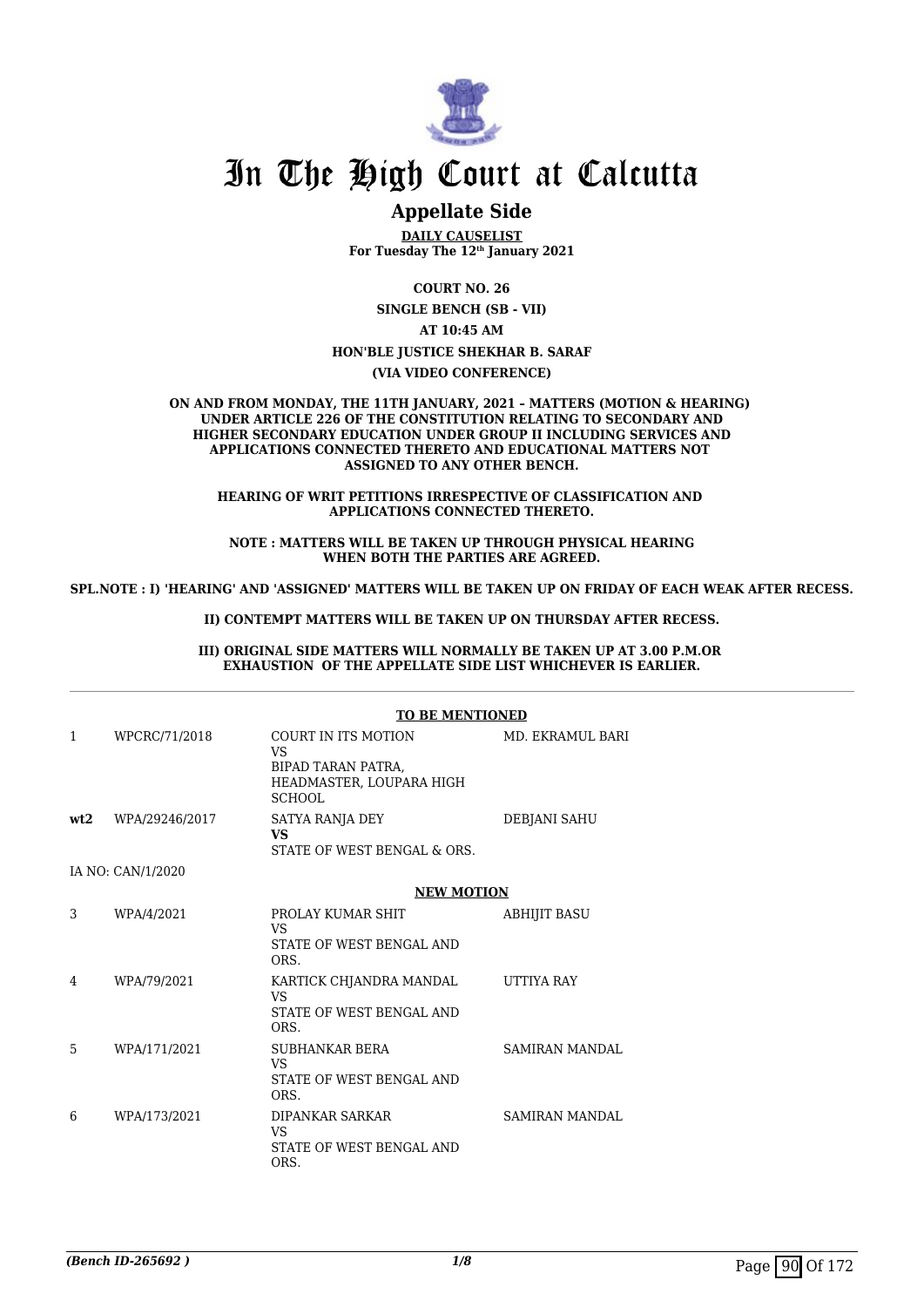| 7  | WPA/178/2021                            | <b>BIR SINGHA PAL</b><br>VS.<br>STATE OF WEST BENGAL AND | <b>SAMIRAN MANDAL</b> |
|----|-----------------------------------------|----------------------------------------------------------|-----------------------|
|    |                                         | ORS.                                                     |                       |
| 8  | WPA/191/2021                            | SUBHASIS NEGEL<br>VS                                     | PRADIP KR GHOSH       |
|    |                                         | STATE OF WEST BENGAL AND<br>ORS.                         |                       |
| 9  | WPA/195/2021                            | <b>SOUMI KUNDU PATRA</b>                                 | PRADIP KR GHOSH       |
|    |                                         | VS<br>STATE OF WEST BENGAL AND<br>ORS.                   |                       |
| 10 | WPA/199/2021                            | KUMARESH NANDI AND ORS                                   | PRADIP KR GHOSH       |
|    |                                         | VS<br>STATE OF WEST BENGAL AND<br>ORS.                   |                       |
| 11 | WPA/233/2021                            | <b>ABHIJIT SARKAR</b>                                    | ARINDAM MITRA         |
|    |                                         | VS<br>STATE OF WEST BENGAL AND<br>ORS.                   |                       |
| 12 | WPA/274/2021                            | PRASANTA KUMAR GHOSH                                     | DEBASISH BANERJEE     |
|    |                                         | VS<br>STATE OF WEST BENGAL AND<br>ORS.                   |                       |
|    |                                         | <b>ADJOURNED MOTIONS</b>                                 |                       |
| 13 | WPA/14468/2013                          | ANIMESH CHOUDHURY                                        | MD JAMALUDDIN AHMED   |
|    |                                         | VS<br>STATE OFW B & ORS                                  |                       |
|    | IA NO: CAN/1/2020                       |                                                          |                       |
| 14 | WPA/3312/2019                           | JAYASREE SHAW                                            | ARNAB SAHA            |
|    |                                         | <b>VS</b><br>STATE OF WEST BENGAL & ORS                  |                       |
| 15 | WPA/7951/2019                           | AMIYA KR MAHATO & ORS<br>VS                              | SAMIR KR ADHIKARI     |
|    |                                         | STATE OF WEST BENGAL & ORS                               |                       |
| 16 | WPA/17033/2019                          | RITA SAMANTA                                             | SAURABH MAITRA        |
|    |                                         | VS<br>STATE OF WEST BENGAL &ORS                          |                       |
| 17 | WPA/17203/2019                          | SHARMILA GUHA NEOGI (DAS)                                | DILIP KR SADHU        |
|    |                                         | VS<br>STATE OF WEST BENGAL & ORS                         |                       |
| 18 | WPA/22907/2019                          | NIAMAT SHAIKH                                            | SANKAR HALDER         |
|    |                                         | VS                                                       |                       |
|    |                                         | STATE OF WEST BENGAL & ORS                               |                       |
| 19 | WPA/66/2020                             | ALOK GIRI<br>VS                                          | RANAJAY CHATTERJEE    |
|    |                                         | STATE OF WEST BENGAL & ORS                               |                       |
| 20 | WPA/733/2020                            | SUVENDU CHAKRAVARTY<br>VS                                | RAJU BHATTACHARYYA    |
|    |                                         | STATE OF WEST BENGAL & ORS                               |                       |
| 21 | WPA/931/2020                            | KUMKUM BALSARA                                           | <b>SOURAV HALDAR</b>  |
|    |                                         | VS.<br>STATE OF WEST BENGAL & ORS                        |                       |
|    | IA NO: CAN/1/2020(Old No:CAN/1931/2020) |                                                          |                       |
| 22 | WPA/1782/2020                           | MRS. MAHUWA MONDAL (DAS)                                 | SOURAV DUTTA          |
|    |                                         | VS<br>STATE OF WEST BENGAL & ORS                         |                       |
| 23 | WPA/2078/2020                           | SUVRO SAHA                                               | JULEKHA KHATUN        |
|    |                                         | VS<br>STATE OF WEST BENGAL & ORS                         |                       |
| 24 | WPA/2407/2020                           | GOURHARI BERA                                            | SOURAV DUTTA          |
|    |                                         | VS.                                                      |                       |
|    |                                         | STATE OF WEST BENGAL & ORS                               |                       |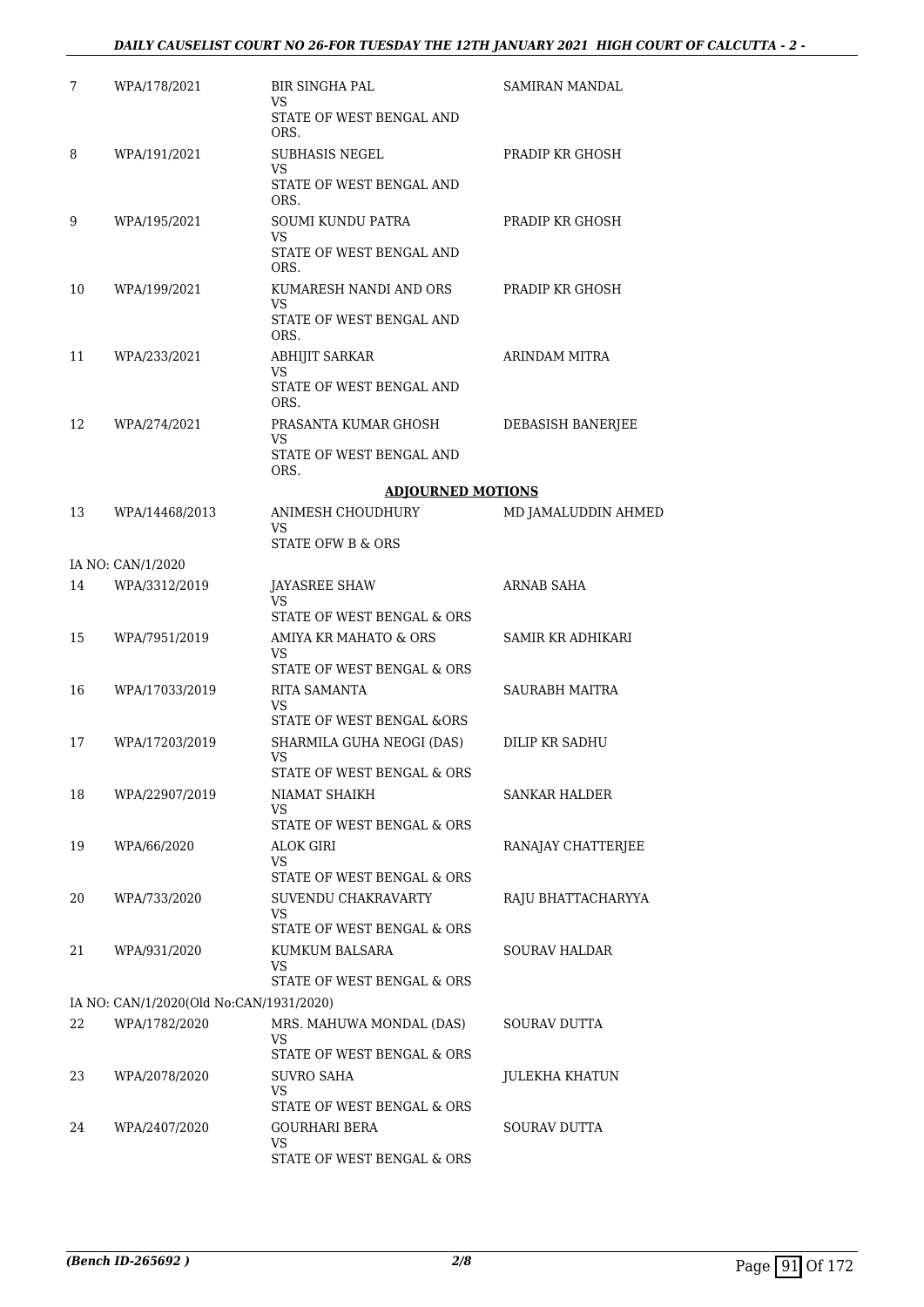#### *DAILY CAUSELIST COURT NO 26-FOR TUESDAY THE 12TH JANUARY 2021 HIGH COURT OF CALCUTTA - 3 -*

| 25 | WPA/5169/2020                                            | NIRMALENDU MANDAL<br>VS                              | PRADIP KR. PATRA                 |
|----|----------------------------------------------------------|------------------------------------------------------|----------------------------------|
| 26 | WPA/5172/2020                                            | STATE OF WEST BENGAL & ORS.<br>BHAGAWAN CHANDRA BERA | ANINDA BHATTACHARYA              |
|    |                                                          | VS<br>STATE OF WEST BENGAL & ORS                     |                                  |
| 27 | WPA/5197/2020                                            | <b>TIYASA HALDER</b>                                 | MISTHI SAHA                      |
|    |                                                          | VS                                                   |                                  |
| 28 | WPA/5220/2020                                            | STATE OF WEST BENGAL & ORS<br>UTPAL SARDAR           | ARITRA GHOSH                     |
|    |                                                          | VS<br>STATE OF WEST BENGAL & ORS                     |                                  |
| 29 | WPA/5240/2020                                            | <b>BIPLOB CHAMPRAMARY</b>                            | MADHUSHRI DUTTA                  |
|    |                                                          | VS<br>STATE OF WEST BENGAL & ORS                     | MAJUMDAR                         |
| 30 | WPA/5989/2020                                            | AMALENDU HALDER & ORS                                | <b>GOURANGA KUMAR DAS</b>        |
|    |                                                          | VS                                                   |                                  |
|    |                                                          | STATE OF WEST BENGAL & ORS                           |                                  |
| 31 | IA NO: CAN/1/2020(Old No:CAN/4157/2020)<br>WPA/6146/2020 | RUDRA NARAYAN MISRA                                  | NIBEDITA PAL                     |
|    |                                                          | VS                                                   |                                  |
|    |                                                          | WBBSE&ORS                                            |                                  |
|    | IA NO: CAN/1/2020(Old No:CAN/4429/2020)                  |                                                      |                                  |
| 32 | WPA/6699/2020                                            | SAIKATA ATHA<br>VS                                   | <b>CHANDRACHUR</b><br>CHATTERJEE |
|    |                                                          | STATE OF WEST BENGAL & ORS.                          |                                  |
|    | IA NO: CAN/1/2020(Old No:CAN/5593/2020)                  |                                                      |                                  |
| 33 | WPA/6700/2020                                            | SUMONA GHOSH & ANR.                                  | CHANDRACHUR                      |
|    |                                                          | VS<br>STATE OF WEST BENGAL & ORS.                    | CHATTERJEE                       |
|    | IA NO: CAN/1/2020(Old No:CAN/5595/2020)                  |                                                      |                                  |
| 34 | WPA/6701/2020                                            | ARKAPRIYA GANGOPADHYAY                               | <b>CHANDRACHUR</b>               |
|    |                                                          | VS<br>STATE OF WEST BENGAL & ORS.                    | CHATTERJEE                       |
|    | IA NO: CAN/1/2020(Old No:CAN/5598/2020)                  |                                                      |                                  |
| 35 | WPA/7442/2020                                            | DIPAK KUMAR JANA                                     | ANIL KUMAR                       |
|    |                                                          | VS<br>THE STATE OF WEST BENGAL                       | <b>CHATTOPADHYAYA</b>            |
|    | IA NO: CAN/1/2020                                        |                                                      |                                  |
| 36 | WPA/7453/2020                                            | DIPAK KUMAR JANA                                     | ANIL KUMAR                       |
|    |                                                          | VS                                                   | CHATTOPAQDHYAYA                  |
|    |                                                          | THE STATE OF WEST BENGAL                             |                                  |
|    | IA NO: CAN/1/2020<br>WPA/7637/2020                       | SHARMISTHA MONDAL                                    |                                  |
| 37 |                                                          | VS<br>THE STATE OF WEST BENGAL                       | GOPA BISWAS                      |
|    | IA NO: CAN/1/2020                                        |                                                      |                                  |
| 38 | WPA/7645/2020                                            | ATANU ROY                                            | <b>GOPA BISWAS</b>               |
|    |                                                          | VS                                                   |                                  |
|    | IA NO: CAN/1/2020                                        | THE STATE OF WEST BENGAL                             |                                  |
| 39 | WPA/7673/2020                                            | SOMA JANA                                            | SOMESH KUMAR JANA                |
|    |                                                          | VS                                                   |                                  |
|    |                                                          | State of West Bengal                                 |                                  |
|    | IA NO: CAN/1/2020                                        |                                                      |                                  |
| 40 | WPA/7687/2020                                            | SNEHALATA JANA<br>VS                                 | ASISH DUTTA                      |
|    |                                                          | WEST BENGAL CENTRAL SCHOOL<br>SERVICE COMM.          |                                  |
|    | IA NO: CAN/1/2020                                        |                                                      |                                  |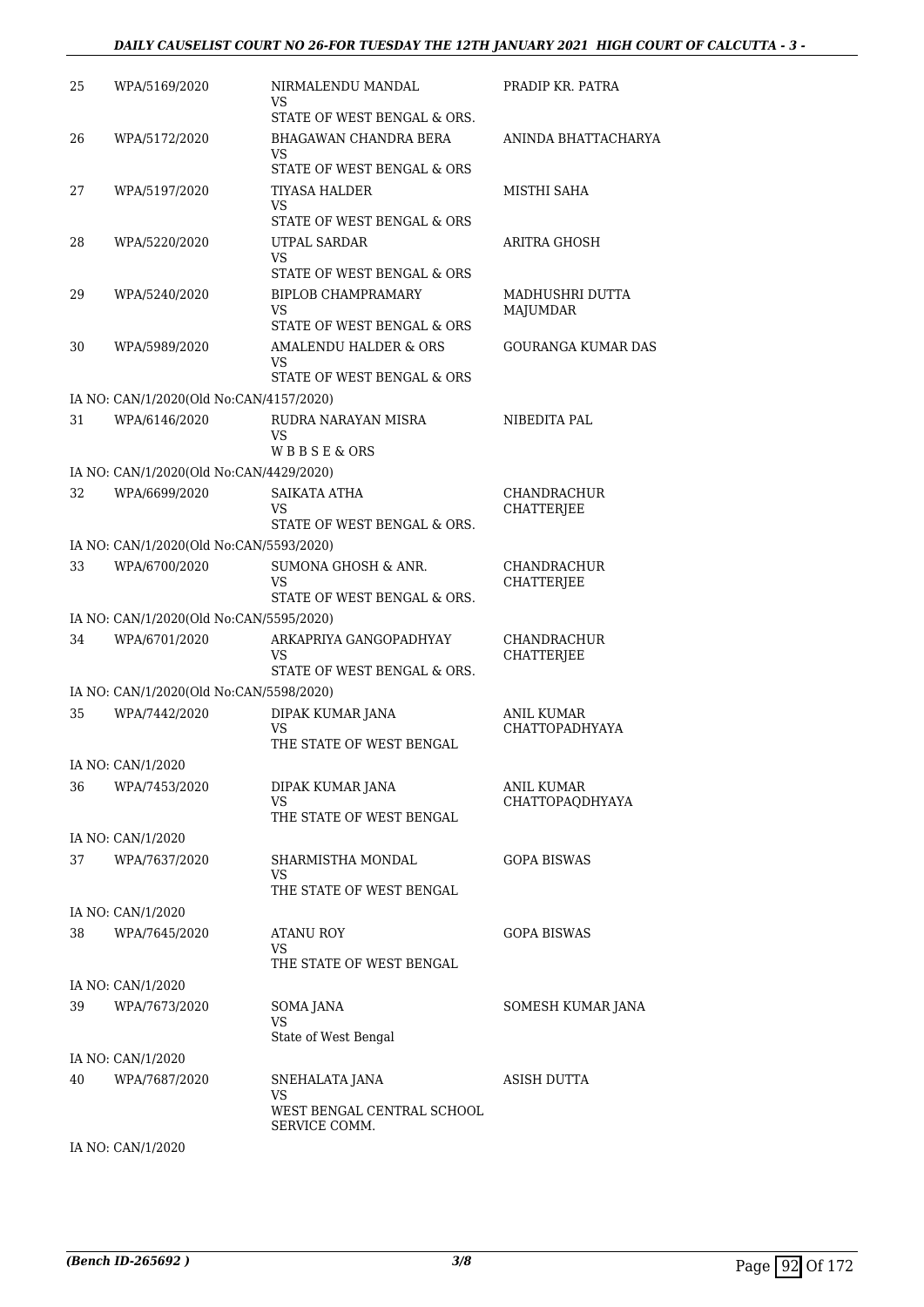| 41 | WPA/7689/2020                      | RAIKAMAL GUIN<br><b>VS</b><br>WEST BENGAL SCHOOL SERVICE                                                   | ASISH DUTTA                    |
|----|------------------------------------|------------------------------------------------------------------------------------------------------------|--------------------------------|
|    |                                    | COMMISSION                                                                                                 |                                |
| 42 | IA NO: CAN/1/2020<br>WPA/7800/2020 | <b>ARUN MANDAL</b><br>VS.<br>STATE OF WEST BENGAL AND<br>ORS.                                              | <b>GOPAL DAS</b>               |
| 43 | WPA/7806/2020                      | DEBASRI MAJI<br>VS<br>STATE OF WEST BENGAL AND<br>ORS.                                                     | MADHUSUDAN MANDAL              |
| 44 | WPA/7873/2020                      | <b>MANJU DAS</b><br>VS<br>State of West Bengal                                                             | SABITA KHUTIA                  |
| 45 | WPA/8046/2020                      | ALL POST GRADUATE TEACHERS<br>WELFARE ASSOCIATION AND<br>ANR<br>VS.<br>THE STATE OF WEST BENGAL<br>AND ORS | SIDDHARTHA SANKAR<br>MANDAL    |
| 46 | WPA/8079/2020                      | RINKI DEY SARKAR<br>VS.<br>STATE OF WEST BENGAL AND<br>ORS.                                                | <b>ABHIJIT SARKAR</b>          |
| 47 | WPA/8095/2020                      | SUDIPTA MANDAL<br>VS.<br>STATE OF WEST BENGAL AND<br><b>ORS</b>                                            | SOMNATH<br><b>GANGOPADHYAY</b> |
| 48 | WPA/8113/2020                      | NILMANI BANER5JEE<br>VS.<br>THE STATE OF WEST BENGAL<br>AND ORS                                            | SOURAV PRASANNA<br>MUKHERJEE   |
| 49 | WPA/8179/2020                      | SHIBU JOARDDER<br>VS<br>STATE OF WEST BENGAL AND<br>ORS.                                                   | SIDDHARTHA SANKAR<br>MANDAL    |
| 50 | WPA/8277/2020                      | TAPAS KUMAR PAN<br>VS<br>WEST BENGAL CENTRAL SCHOOL<br>SERVICE COMMISSION AND ORS                          | ASISH DUTTA                    |
| 51 | WPA/8396/2020                      | SOUMYASREE BHOWMIK DAS<br>VS<br>STATE OF WEST BENGAL AND<br>ORS.                                           | SHUVRO PROKASH LAHIRI          |
| 52 | WPA/8556/2020                      | REJAUL SARKAR<br><b>VS</b><br>STATE OF WEST BENGAL AND<br>ORS.                                             | SAKTIPADA JANA                 |
| 53 | WPA/8557/2020                      | AMAR NATH MUKHERJEE AND<br>ORS<br>VS.<br>STATE OF WEST BENGAL AND<br>ORS.                                  | <b>MUKTESWAR MAITY</b>         |
| 54 | WPA/8567/2020                      | PRADIP KUMAR BHATTA AND ANR<br>VS<br>STATE OF WEST BENGAL AND<br>ORS.                                      | SK SAHAJAHAN ALI               |
| 55 | WPA/8588/2020                      | SISIR KUMAR SENAPATI<br>VS<br>STATE OF WEST BENGAL AND<br>ORS.                                             | SUBIR SABUD                    |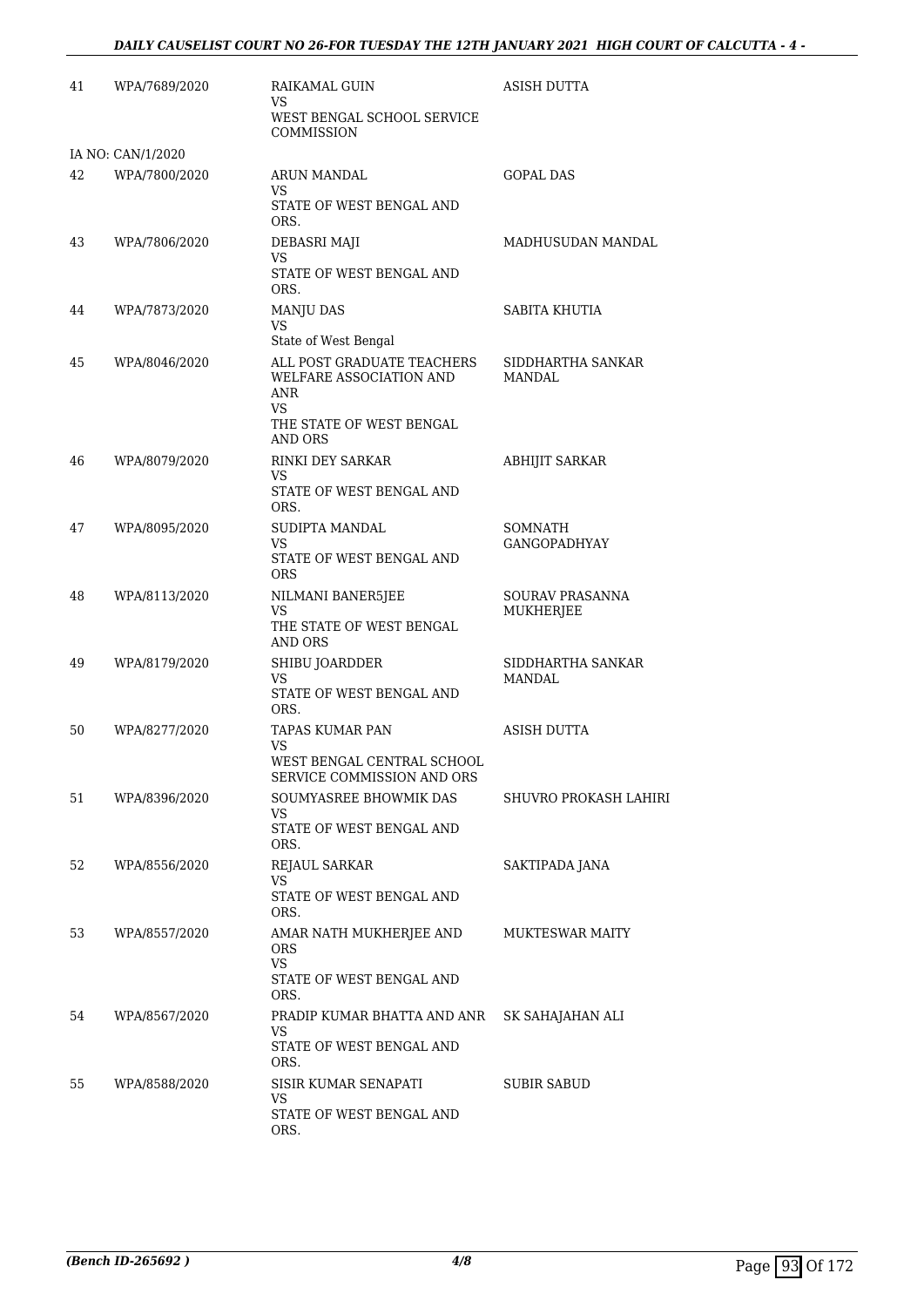| 56 | WPA/8592/2020 | RAJANI KANTA MAHATO<br>VS                                          | ANWASHA HALDER      |
|----|---------------|--------------------------------------------------------------------|---------------------|
|    |               | STATE OF WEST BENGAL AND<br>ORS.                                   |                     |
| 57 | WPA/8645/2020 | SMT RATRI CHAKRABORTI AND<br>ANR<br>VS<br>STATE OF WEST BENGAL AND | SAKTIPADA JANA      |
|    |               | ORS.                                                               |                     |
| 58 | WPA/8646/2020 | SMT BHARATI NANDI<br>VS<br>STATE OF WEST BENGAL AND<br>ORS.        | SAKTI PADA JANA     |
| 59 | WPA/8648/2020 | SABARI DASGUPTA AND ANR                                            | SAKTIPADA JANA      |
|    |               | VS<br>STATE OF WEST BENGAL AND<br>ORS.                             |                     |
| 60 | WPA/8649/2020 | SHIBASHIS CHAKRABORTY                                              | SAKTI PADA JANA     |
|    |               | VS<br>STATE OF WEST BENGAL AND<br>ORS.                             |                     |
| 61 | WPA/8819/2020 | <b>SUJOY ROY</b><br>VS                                             | SANJUKTA DUTTA      |
|    |               | SAINIK SCHOOL PURULIA AND<br><b>ORS</b>                            |                     |
| 62 | WPA/8953/2020 | NIHAR RANJAN NASKAR<br>VS                                          | <b>ANUPAM DAS</b>   |
|    |               | STATE OF WEST BENGAL AND<br>ORS.                                   |                     |
| 63 | WPA/8964/2020 | MD. MAINUL HOQUE<br>VS                                             | MD YAMIN ALI        |
|    |               | STATE OF WEST BENGAL AND<br>ORS.                                   |                     |
| 64 | WPA/8994/2020 | TARULATA CHAUDHURI(MAJI)<br>VS<br>STATE OF WEST BENGAL AND         | PRADIP PAUL         |
| 65 | WPA/9022/2020 | ORS.<br><b>ALPANA DAS</b>                                          | DEBABRATA DAS GUPTA |
|    |               | VS<br>STATE OF WEST BENGAL AND<br>ORS.                             |                     |
| 66 | WPA/9024/2020 | <b>ATANU GHOSH</b>                                                 | DEBABRATA DAS GUPTA |
|    |               | VS<br>STATE OF WEST BENGAL AND<br>ORS.                             |                     |
| 67 | WPA/9039/2020 | BIRAJ KUMAR MITRA                                                  | DEBABRATA DAS GUPTA |
|    |               | VS<br>STATE OF WEST BENGAL AND<br>ORS.                             |                     |
| 68 | WPA/9042/2020 | SWAGATA SINGHA SARKAR<br>VS                                        | DEBABRATA DAS GUPTA |
|    |               | STATE OF WEST BENGAL AND<br>ORS.                                   |                     |
| 69 | WPA/9134/2020 | KINGSHOOK GHOSH<br>VS                                              | APURBA KUMAR GHOSH  |
|    |               | THE STATE OF WEST BENGAL<br><b>AND ORS</b>                         |                     |
| 70 | WPA/9137/2020 | DEBASHIS DUTTA<br>VS<br>State of West Bengal                       | ANINDA BHATTACHARYA |
| 71 | WPA/9186/2020 | <b>RAMA SARKAR</b>                                                 | debabrata das gupta |
|    |               | VS<br>State of West Bengal                                         |                     |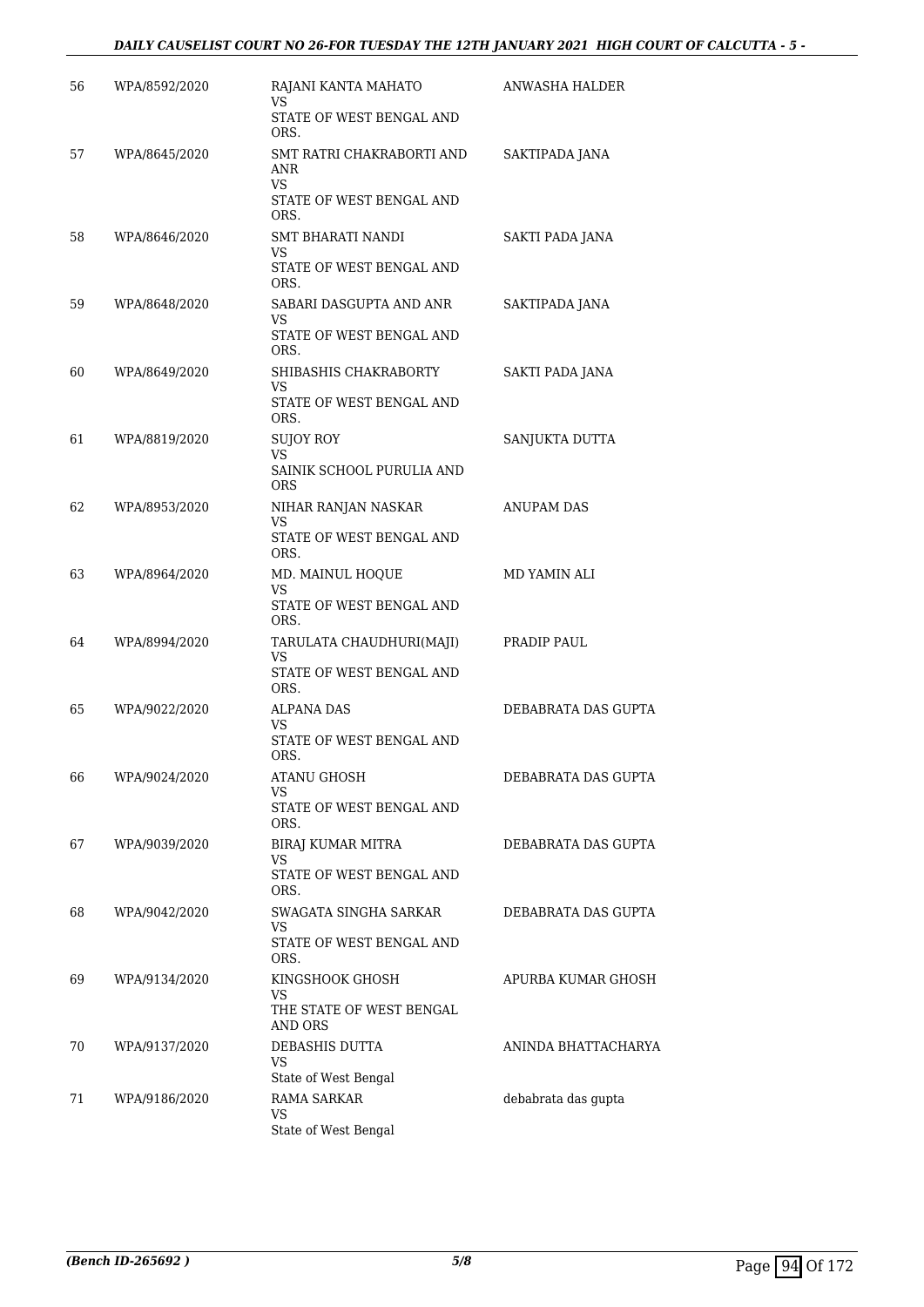### *DAILY CAUSELIST COURT NO 26-FOR TUESDAY THE 12TH JANUARY 2021 HIGH COURT OF CALCUTTA - 6 -*

| 72 | WPA/9191/2020       | DEBASHREE SINHA<br>VS                                                                    | DEBABRATA DAS GUPTA             |
|----|---------------------|------------------------------------------------------------------------------------------|---------------------------------|
| 73 | WPA/9266/2020       | State of West Bengal<br>BEAUTY SANTIKARYAND ORS<br><b>VS</b><br>STATE OF WEST BENGAL AND | <b>GOPAL DAS</b>                |
| 74 | WPA/9316/2020       | ORS.<br>MANOJIT BISWAS AND OTHERS<br>VS<br>STATE OF WEST BENGAL AND                      | DIBYENDU CHATTERJEE             |
|    | IA NO: CAN/1/2020   | ORS.                                                                                     |                                 |
| 75 | WPA/9347/2020       | PARTHA PRATIM DE<br>VS<br>STATE OF WEST BENGAL AND                                       | SAKTI PADA JANA                 |
|    |                     | ORS.                                                                                     |                                 |
| 76 | WPA/9388/2020       | <b>ANIMESH MAITY</b><br>VS                                                               | <b>BANDANA MAITY</b>            |
|    |                     | STATE OF WEST BENGAL AND<br>ORS.                                                         |                                 |
| 77 | WPA/9389/2020       | <b>ABHISEK PAL</b><br>VS                                                                 | PINGAL BHATTACHARYYA            |
|    |                     | STATE OF WEST BENGAL AND<br>ORS.                                                         |                                 |
|    | wt78 WPA/11535/2020 | TAPAN KUMAR BAR<br>VS                                                                    | DIPTENDU MANDAL                 |
|    |                     | STATE OF WEST BENGAL AND<br>ORS.                                                         |                                 |
| 79 | WPA/9531/2020       | KISHORE ROY<br>VS<br>STATE OF WEST BENGAL AND                                            | SUBRATA<br>BHATTACHARJYA        |
|    |                     | ORS.                                                                                     |                                 |
| 80 | WPA/9538/2020       | <b>DEBNATH SEN</b><br>VS<br>STATE OF WEST BENGAL AND                                     | <b>SUBRATA</b><br>BHATTACHARJYA |
|    |                     | ORS.                                                                                     |                                 |
| 81 | WPA/9542/2020       | SOMA PATRA<br>VS<br>STATE OF WEST BENGAL AND                                             | SUBRATA<br>BHATTACHARJYA        |
|    |                     | ORS.                                                                                     |                                 |
| 82 | WPA/9667/2020       | BAPI GHOSH AND ORS<br>VS                                                                 | <b>GOPAL DAS</b>                |
|    |                     | THE STATE OF WEST BENGAL<br>AND ORS                                                      |                                 |
| 83 | WPA/9673/2020       | SK.SAMSUL HUDA                                                                           | Anisur Rahaman                  |
|    |                     | VS.<br>STATE OF WEST BENGAL AND<br>ORS.                                                  |                                 |
| 84 | WPA/9769/2020       | KAZI HUMAYUN KABIR AND ORS                                                               | <b>GOPA BISWAS</b>              |
|    |                     | VS.<br>STATE OF WEST BENGAL AND<br>ORS.                                                  |                                 |
| 85 | WPA/9770/2020       | SK MONIRUL AND ORS<br>VS                                                                 | <b>GOPA BISWAS</b>              |
|    |                     | STATE OF WEST BENGAL AND<br>ORS.                                                         |                                 |
| 86 | WPA/9778/2020       | UJJWAL SARKAR                                                                            | MADHUMANTI DAS                  |
|    |                     | VS<br>STATE OF WEST BENGAL AND<br>ORS.                                                   |                                 |
| 87 | WPA/9850/2020       | RINKI DEY SARKAR<br>VS                                                                   | ABHIJIT SARKAR                  |
|    |                     | STATE OF WEST BENGAL AND<br>ORS.                                                         |                                 |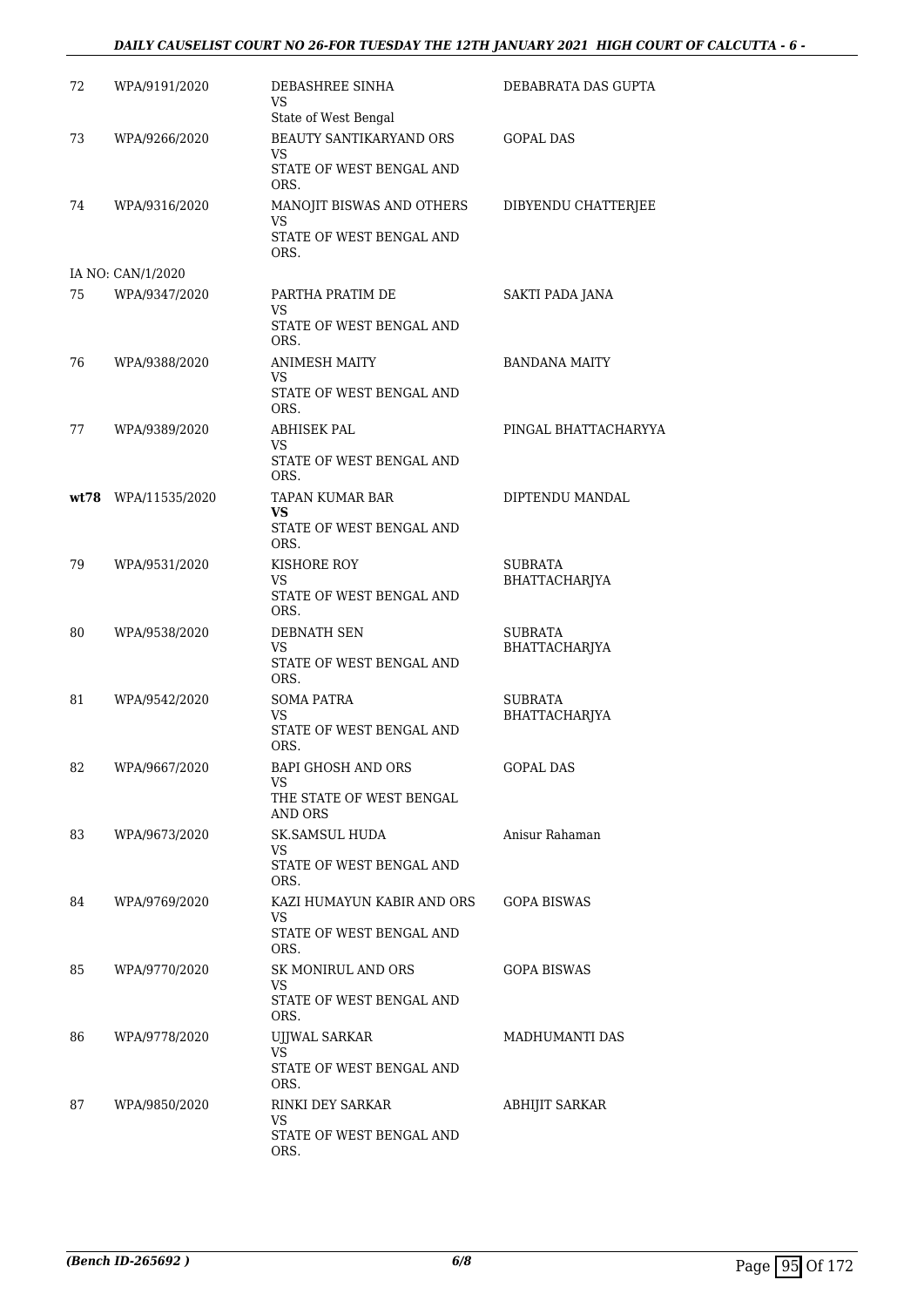### *DAILY CAUSELIST COURT NO 26-FOR TUESDAY THE 12TH JANUARY 2021 HIGH COURT OF CALCUTTA - 7 -*

| 88  | WPA/9905/2020  | <b>MADAN MOHAN POLLEY</b>                                       | <b>ANIL KUMAR</b>         |
|-----|----------------|-----------------------------------------------------------------|---------------------------|
|     |                | VS.<br>STATE OF WEST BENGAL AND<br>ORS.                         | <b>CHATTOPADHYAYA</b>     |
| 89  | WPA/10045/2020 | CHANDRA KUMAR BISWAKARMA<br>VS.<br>THE STATE OF WEST BENGAL     | TANMAY CHOWDHURY          |
|     |                | AND ORS                                                         |                           |
| 90  | WPA/10104/2020 | PARTHASARATHI DAS AND ORS<br>VS<br>THE STATE OF WEST BENGAL     | <b>SOUGATA MITRA</b>      |
|     |                | <b>AND ORS</b>                                                  |                           |
| 91  | WPA/10284/2020 | DEBDUTTA GHOSH<br>VS.                                           | RAJDEEP HALDER            |
|     |                | THE CENTRAL BOARD OF<br>SECONDARY EDU AND ORS                   |                           |
| 92  | WPA/10363/2020 | MITA SASMAL BAG<br>VS                                           | SOMESH KUMAR GHOSH        |
|     |                | THE STATE OF WEST BENGAL<br><b>AND ORS</b>                      |                           |
| 93  | WPA/10670/2020 | MOUSUMI CHATTERJEE                                              | <b>SOUGATA MITRA</b>      |
|     |                | VS.<br>THE STATE OF WEST BENGAL<br>AND ORS                      |                           |
| 94  | WPA/10676/2020 | ISMAIL MOLLAH                                                   | PARTHA SARATHI DAS        |
|     |                | VS<br>STATE OF WEST BENGAL AND<br>ORS.                          |                           |
| 95  | WPA/10685/2020 | KEYA MUKHOPADHYAY                                               | TANUJA BASAK              |
|     |                | VS.<br>THE STATE OF WEST BENGAL<br>AND ORS                      |                           |
| 96  | WPA/10769/2020 | <b>SANDIP DUTTA</b>                                             | SOBHAN MAJUMDER           |
|     |                | VS<br>THE STATE OF WEST BENGAL<br>AND ORS                       |                           |
| 97  | WPA/10846/2020 | TANIMA GHOSH NANDI<br><b>VS</b>                                 | SUBIR SABUD               |
|     |                | State of West Bengal                                            |                           |
| 98  | WPA/11301/2020 | BYTE INFOTECH AND ANOTHER<br>VS<br>STATE OF WEST BENGAL AND     | <b>BIPLAB RANJAN BOSE</b> |
|     |                | ORS.                                                            |                           |
| 99  | WPA/11306/2020 | PRADIP KUMAR MAHANTI<br>VS.                                     | TANUJA BASAK              |
|     |                | STATE OF WEST BENGAL AND<br>ORS.                                |                           |
| 100 | WPA/11358/2020 | SAHABUDDIN ALAM<br>VS.                                          | MISTHI SAHA               |
|     |                | STATE OF WEST BENGAL AND<br>ORS.                                |                           |
| 101 | WPA/11390/2020 | BHASKAR ROY CHOUDHURY<br>VS.                                    | <b>TANUJA BASAK</b>       |
|     |                | STATE OF WEST BENGAL AND<br>ORS.                                |                           |
| 102 | WPA/11497/2020 | SOMA MAITI AND ORS<br>VS.                                       | TIRTHANKAR DEY            |
|     |                | THE WEST BENGAL CENTRAL<br>SCHOOL SERVICE COMMISSION<br>AND ORS |                           |
| 103 | WPA/11516/2020 | SMRITIKANA ROY SENGUPTA<br>VS                                   | <b>BISWAJIT MAL</b>       |
|     |                | STATE OF WEST BENGAL AND<br>ORS.                                |                           |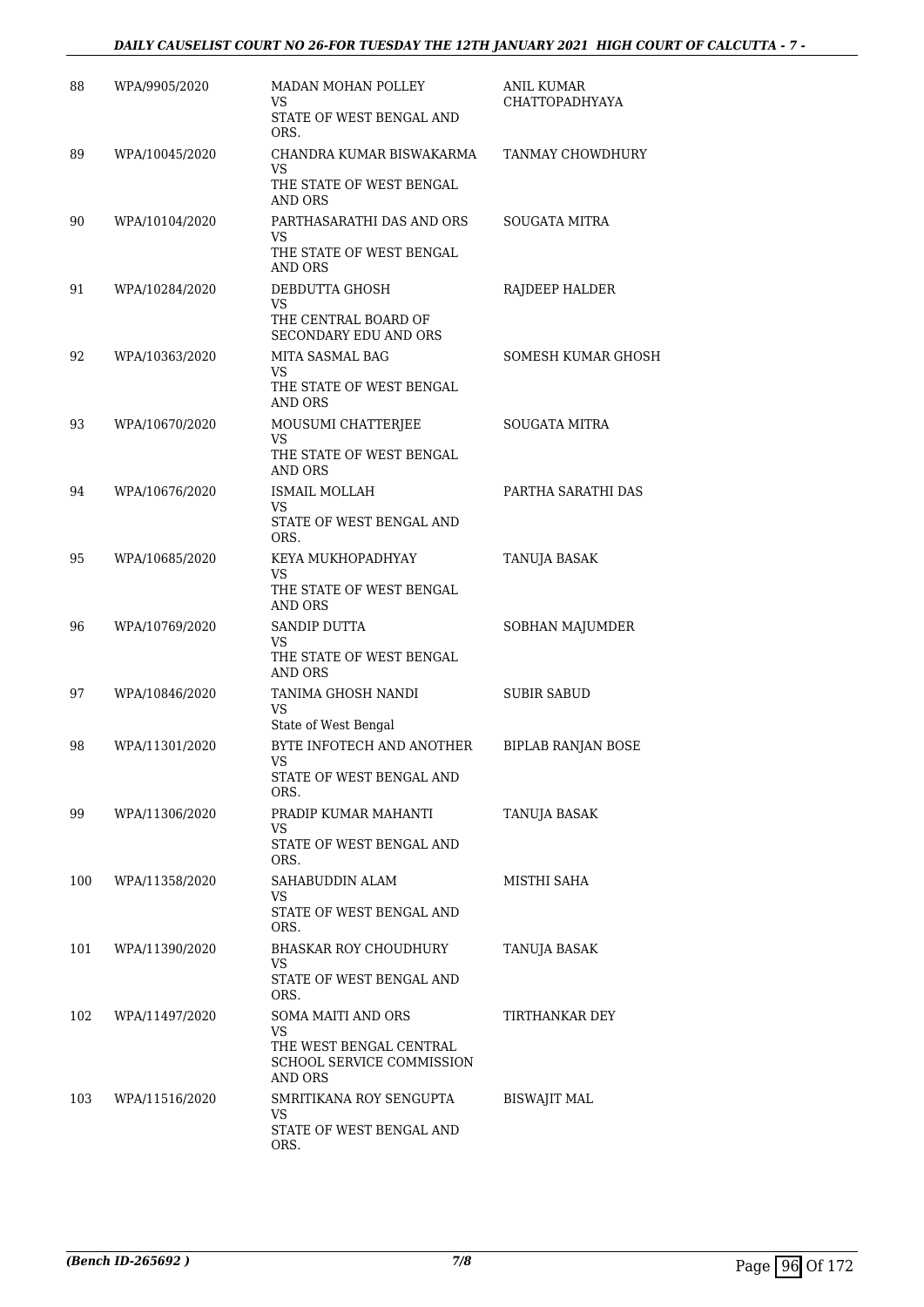### *DAILY CAUSELIST COURT NO 26-FOR TUESDAY THE 12TH JANUARY 2021 HIGH COURT OF CALCUTTA - 8 -*

| 104 | WPA/11626/2020 | PRASANTA SUTRADHAR<br>VS<br>THE STATE OF WEST BENGAL<br>AND ORS                  | <b>TARUN KUMAR DAS</b>     |
|-----|----------------|----------------------------------------------------------------------------------|----------------------------|
| 105 | WPA/11737/2020 | NAFISA PARVIN KHAN<br><b>VS</b><br>STATE OF WEST BENGAL AND<br>ORS.              | SARIFUL ISLAM MALLICK      |
| 106 | WPA/11818/2020 | SANCHAYEETA SAHA AND<br><b>ANOTHER</b><br>VS<br>STATE OF WEST BENGAL AND<br>ORS. | KAUSHIK CHOWDHURY          |
| 107 | WPA/11824/2020 | ASHIS MONDAL AND ANOTHER<br>VS<br>STATE OF WEST BENGAL AND<br>ORS.               | KAUSHIK CHOWDHURY          |
| 108 | WPA/11862/2020 | <b>GOUTAM RAKSHIT</b><br>VS<br>STATE OF WEST BENGAL AND<br>ORS.                  | <b>ARUNDHUTI BANERJEE</b>  |
| 109 | WPA/11877/2020 | <b>SRIKANTA KOLEY</b><br><b>VS</b><br>STATE OF WEST BENGAL AND<br>ORS.           | <b>SYED SHAMSUL AREFIN</b> |
| 110 | WPA/11911/2020 | SK AFSAR ALI<br><b>VS</b><br>STATE OF WEST BENGAL AND<br>ORS.                    | Raju Bhattacharyya         |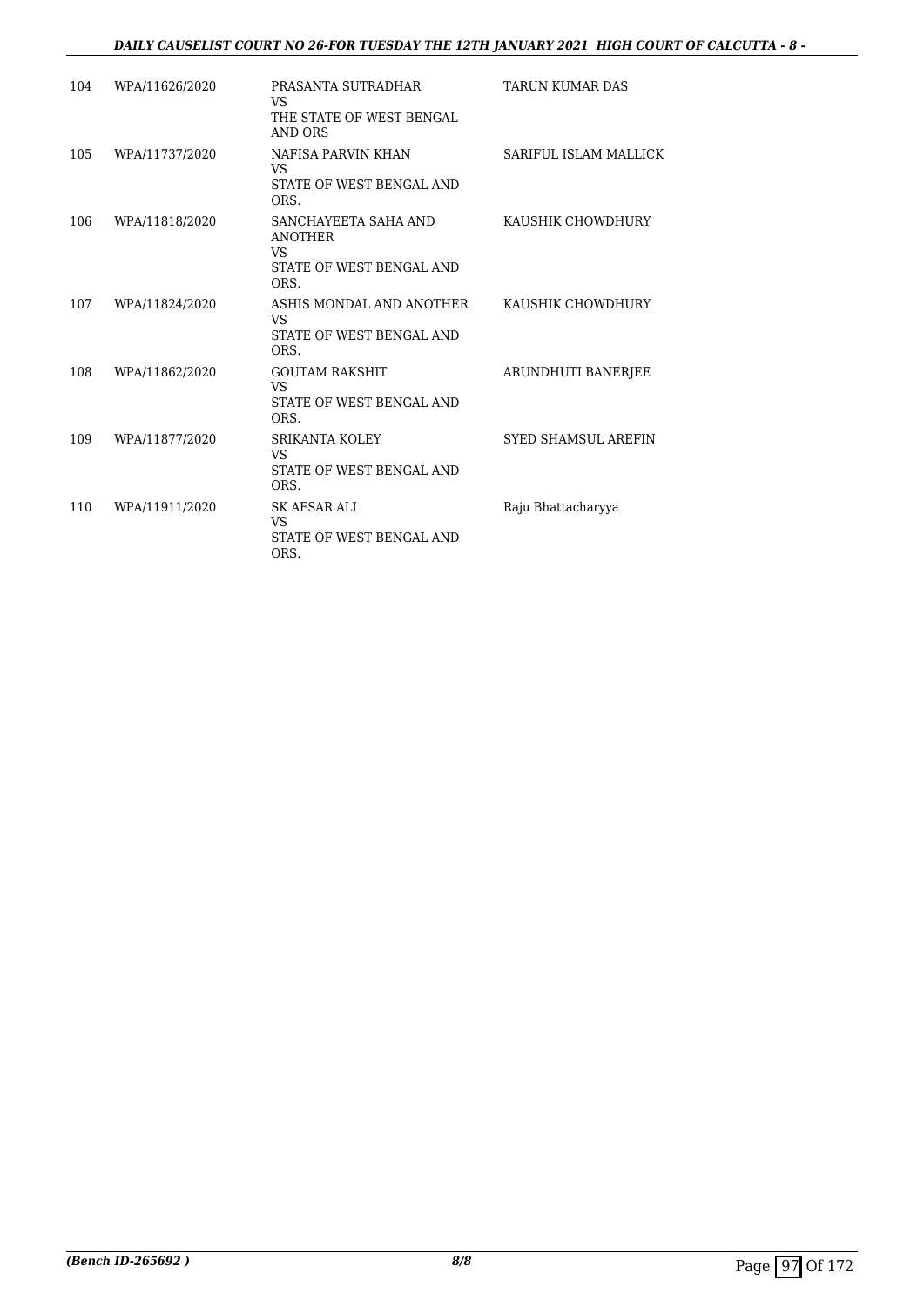

## **Appellate Side**

**DAILY CAUSELIST For Tuesday The 12th January 2021**

> **COURT NO. 15 SINGLE BENCH (SB - VIII)**

> > **AT 10:45 AM**

#### **HON'BLE JUSTICE RAJARSHI BHARADWAJ**

#### **(VIA VIDEO CONFERENCE)**

**ON AND FROM MONDAY, THE 11TH JANUARY, 2021 - MATTERS (MOTION & HEARING) UNDER ARTICLE 226 OF THE CONSTITUTION RELATING TO PRIMARY EDUCATION UNDER GROUP-II INCLUDING SERVICES AND APPLICATIONS CONNECTED THERETO;**

**MATTERS (MOTION & HEARING) UNDER ARTICLE 226 OF THE CONSTITUTION RELATING TO COLLEGES, UNIVERSITIES AND LIBRARIES UNDER GROUP - II INCLUDING SERVICES AND APPLICATIONS CONNECTED THERETO.** 

**HEARING OF WRIT PETITIONS IRRESPECTIVE OF CLASSIFICATION AND APPLICATIONS CONNECTED THERETO.**

**NOTE : EVERY MONDAY & TUESDAY NEW MOTION, URGENT MOTION AND MOTION WILL BE TAKEN UP SERIALLY.**

**NOTE : EVERY WEDNESDAY & THURSDAY URGENT MOTION AND MOTION WILL BE TAKEN UP SERIALLY.**

**NOTE : EVERY FRIDAY APPLICATION & MOTION WILL BE TAKEN UP SERIALLY.**

**NOTE : MENTIONING WILL BE ALLOWED ONLY ON VIRTUAL MODE.**

#### **NOTE : NO UPGRADATION WILL BE ALLOWED.**

#### **NOTE : MATTERS WILL BE TAKEN UP THROUGH PHYSICAL HEARING WHEN BOTH THE PARTIES ARE AGREED.**

|   |                |                                                                             | <b>NEW MOTION</b>      |
|---|----------------|-----------------------------------------------------------------------------|------------------------|
| 1 | WPA/8106/2020  | VIVEKANANDA MUKHERJEE<br>VS<br>THE STATE OF WEST<br><b>BENGAL AND ORS</b>   | TANUJA BASAKI          |
| 2 | WPA/10436/2020 | SAFIA KHATUN<br>VS.<br>THE STATE OF WEST<br><b>BENGAL ANDORS</b>            | NABANKUR PAUL          |
| 3 | WPA/10642/2020 | SALEHA BEGAM<br>VS<br>STATE OF WEST BENGAL<br>AND ORS.                      | <b>BIKRAM BANERJEE</b> |
| 4 | WPA/10895/2020 | SUMITA BANERJEE AND<br><b>ANR</b><br>VS<br>STATE OF WEST BENGAL<br>AND ORS. | PARTHA SARKAR          |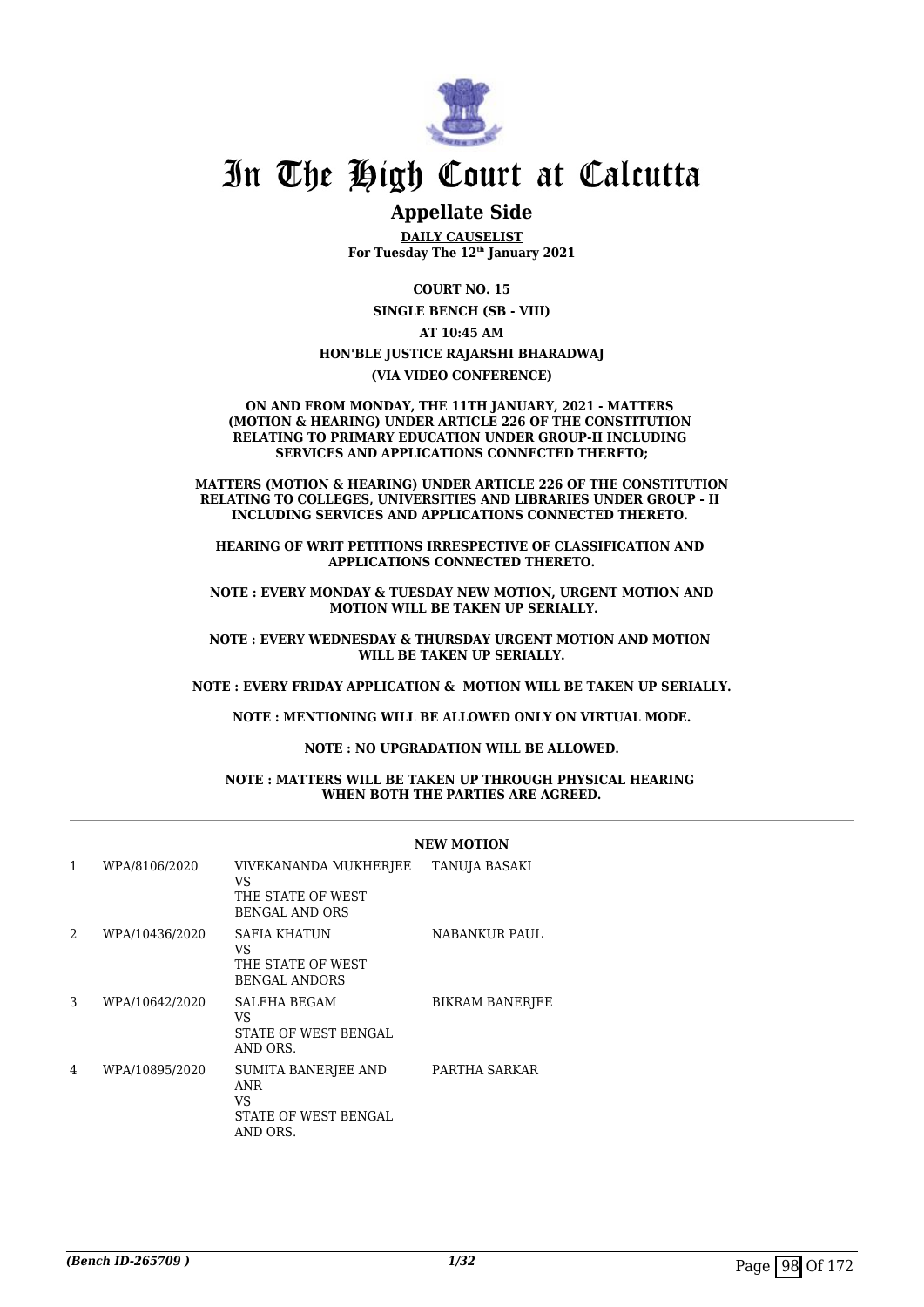| 5  | WPA/10910/2020    | SIMA BAG(DAS)<br><b>VS</b>                         | KANAI LAL SAMANTA      |
|----|-------------------|----------------------------------------------------|------------------------|
|    |                   | STATE OF WEST BENGAL<br>AND ORS.                   |                        |
| 6  | WPA/11060/2020    | <b>SAYAK GHOSH</b><br><b>VS</b>                    | ARITRA SHANKAR RAY     |
|    |                   | STATE OF WEST BENGAL<br>AND ORS.                   |                        |
| 7  | WPA/11133/2020    | <b>SAMIRAN BIBI</b><br>VS                          | BHARAT CHANDRA SIMAI   |
|    |                   | STATE OF WEST BENGAL<br>AND ORS.                   |                        |
| 8  | WPA/11134/2020    | SHILPA SAMUI (ROY)<br>VS                           | ARKADIPTA SENGUPTA     |
|    |                   | STATE OF WEST BENGAL<br>AND ORS.                   |                        |
| 9  | WPA/11231/2020    | PRIYA RANI MAITY AND ORS<br><b>VS</b>              | SUDIPTA DASGUPTA       |
|    |                   | STATE OF WEST BENGAL<br>AND ORS.                   |                        |
| 10 | WPA/11299/2020    | DR SATRUGHNA SINGH<br>VS.                          | SUBRATA GHOSH          |
|    |                   | STATE OF WEST BENGAL<br>AND ORS.                   |                        |
| 11 | WPA/11377/2020    | SUBHENDU ADAK<br>VS                                | AMBU BINDU CHAKRABORTY |
|    |                   | STATE OF WEST BENGAL<br>AND ORS.                   |                        |
| 12 | WPA/11381/2020    | SRIDIPTA CHATTERJEE<br><b>VS</b>                   | PAYEL GHOSH            |
|    |                   | State of West Bengal AND<br><b>ANOTHER</b>         |                        |
| 13 | WPA/11475/2020    | SHAGUFTA PARVEEN<br>VS.                            | <b>BAPIN BAIDYA</b>    |
|    |                   | STATE OF WEST BENGAL<br>AND ORS.                   |                        |
| 14 | WPA/11499/2020    | KUSUM HALDER<br><b>VS</b>                          | DIPTENDU MANDAL        |
|    |                   | STATE OF WEST BENGAL<br>AND ORS.                   |                        |
|    | 15 WPA/11503/2020 | BIPLAB SEKHAR DEO<br>VS                            | SUBHRAJYOTI GHOSH      |
|    |                   | STATE OF WEST BENGAL<br>AND ORS.                   |                        |
| 16 | WPA/11508/2020    | DEBYUTI SARKAR<br><b>VS</b>                        | MANSA KUMAR SADHU      |
|    |                   | State of West Bengal                               |                        |
| 17 | WPA/11513/2020    | HAPNA BASKEY AND ORS<br>VS<br>STATE OF WEST BENGAL | BISWAJIT MAL           |
| 18 | WPA/11525/2020    | AND ORS.<br>BANDANA ROYCHOUDHURY<br>VS             | SATTWIK MAJUMDER       |
|    |                   | State of West Bengal                               |                        |
| 19 | WPA/11532/2020    | ANJUSHRI HAIDER<br>VS                              | PANKAJ HALDER          |
|    |                   | STATE OF WEST BENGAL<br>AND ORS.                   |                        |
| 20 | WPA/11542/2020    | SOMNATH GHOSH<br><b>VS</b>                         | SIDDHARTHA RUJ         |
|    |                   | STATE OF WEST BENGAL<br>AND ORS.                   |                        |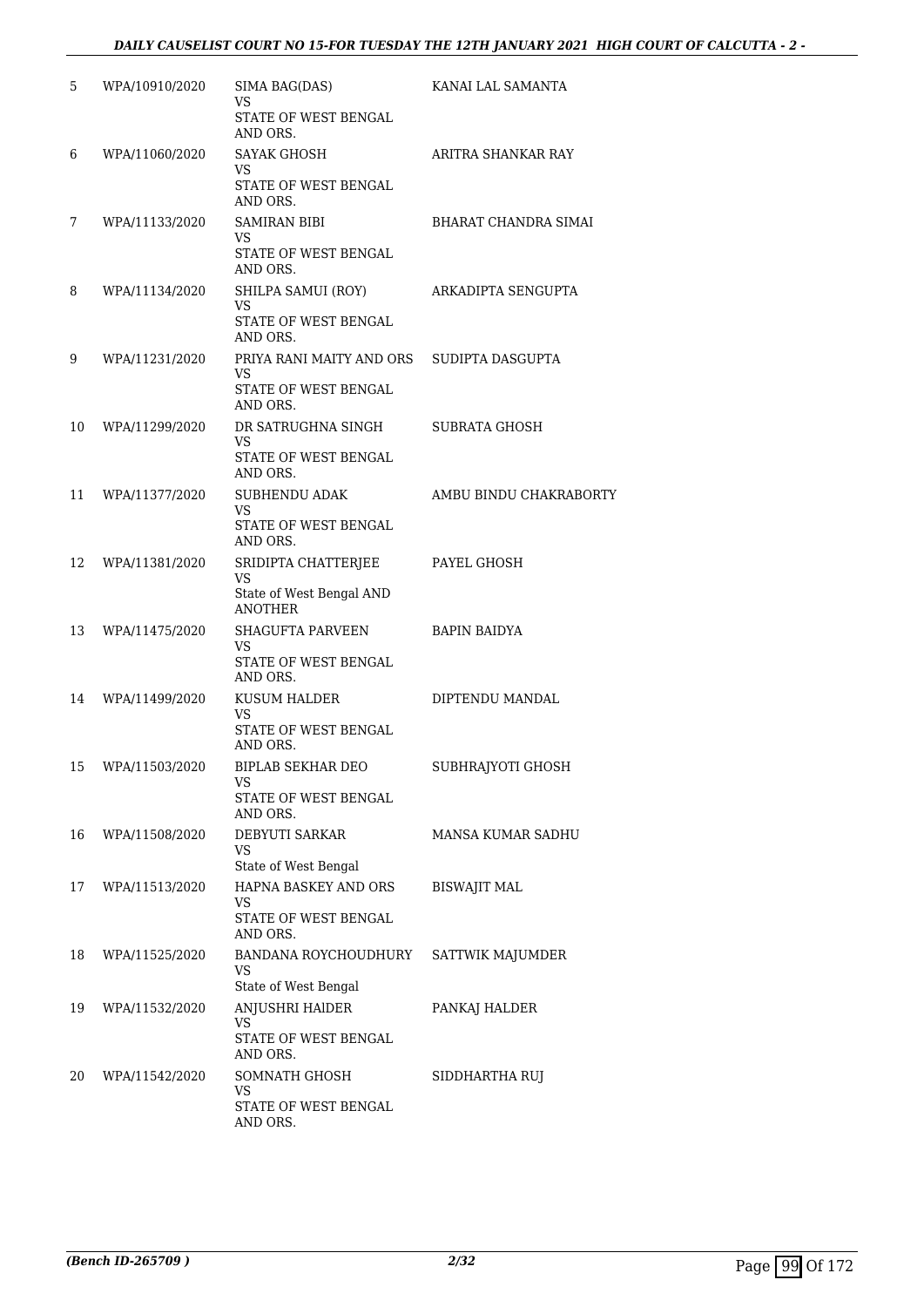| 21 | WPA/11554/2020 | SISIR KUMAR MONDAL<br>VS                                     | ANKITA DEY                |
|----|----------------|--------------------------------------------------------------|---------------------------|
|    |                | CHAIRMAN BURDWAN DIST<br>PRIMARY SCHOOL<br>COUNCIL AND ORS   |                           |
| 22 | WPA/11560/2020 | <b>DILIP DAS</b><br>VS                                       | <b>DILIP KUMAR SADHU</b>  |
|    |                | STATE OF WEST BENGAL<br>AND ORS.                             |                           |
| 23 | WPA/11565/2020 | LAL MOHAMMAD SAIKH<br>AND ANR<br>VS                          | PRADYOT BHATTACHARYA      |
|    |                | STATE OF WEST BENGAL<br>AND ORS.                             |                           |
| 24 | WPA/11570/2020 | CHAYAN MAJUMDER<br>VS                                        | PRALOY BHATTACHARYA       |
|    |                | STATE OF WEST BENGAL<br>AND ORS.                             |                           |
| 25 | WPA/11576/2020 | HIMADRI MANDAL AND<br><b>ORS</b><br>VS.                      | PROLOY BHATTACHARYA       |
|    |                | STATE OF WEST BENGAL<br>AND ORS.                             |                           |
| 26 | WPA/11578/2020 | <b>SAMIR MANDAL</b><br>VS                                    | PRALOY BHATTACHARJEE      |
|    |                | STATE OF WEST BENGAL<br>AND ORS.                             |                           |
| 27 | WPA/11582/2020 | ESMORTARA KHATUN AND PRALOY BHATTACHARYA<br>ANR<br><b>VS</b> |                           |
|    |                | STATE OF WEST BENGAL<br>AND ORS.                             |                           |
| 28 | WPA/11584/2020 | SABIR AHMED AND<br>ANOTHER<br><b>VS</b>                      | PRALOY BHATTACHARJEE      |
|    |                | STATE OF WEST BENGAL<br>AND ORS.                             |                           |
| 29 | WPA/11588/2020 | RAJESH BISWAS AND<br><b>OTHERS</b><br>VS                     | PRALOY BHATTACHARJEE      |
|    |                | STATE OF WEST BENGAL<br>AND ORS.                             |                           |
| 30 | WPA/11589/2020 | PRANAB KUAMR ROY AND<br>ORS.<br>VS.                          | PRALOY KUMAR BHATTACHARYA |
|    |                | STATE OF WEST BENGAL<br>AND ORS.                             |                           |
| 31 | WPA/11591/2020 | DEBASIS BHUNIA<br>VS.                                        | PRALOY BHATTACHARJEE      |
|    |                | STATE OF WEST BENGAL<br>AND ORS.                             |                           |
| 32 | WPA/11595/2020 | ANUP MONDAL AND ORS<br>VS.                                   | PROLOY BHATTACHARYA       |
|    |                | STATE OF WEST BENGAL<br>AND ORS.                             |                           |
| 33 | WPA/11604/2020 | DR SUMANA GHOSAL<br>VS                                       | SAGNIK ROY CHOWDURY       |
|    |                | STATE OF WEST BENGAL<br>AND ORS.                             |                           |
| 34 | WPA/11619/2020 | SYED HASIBUL ISLAM<br><b>VS</b>                              | ABDUS RAKIB               |
|    |                | STATE OF WEST BENGAL<br>AND ORS.                             |                           |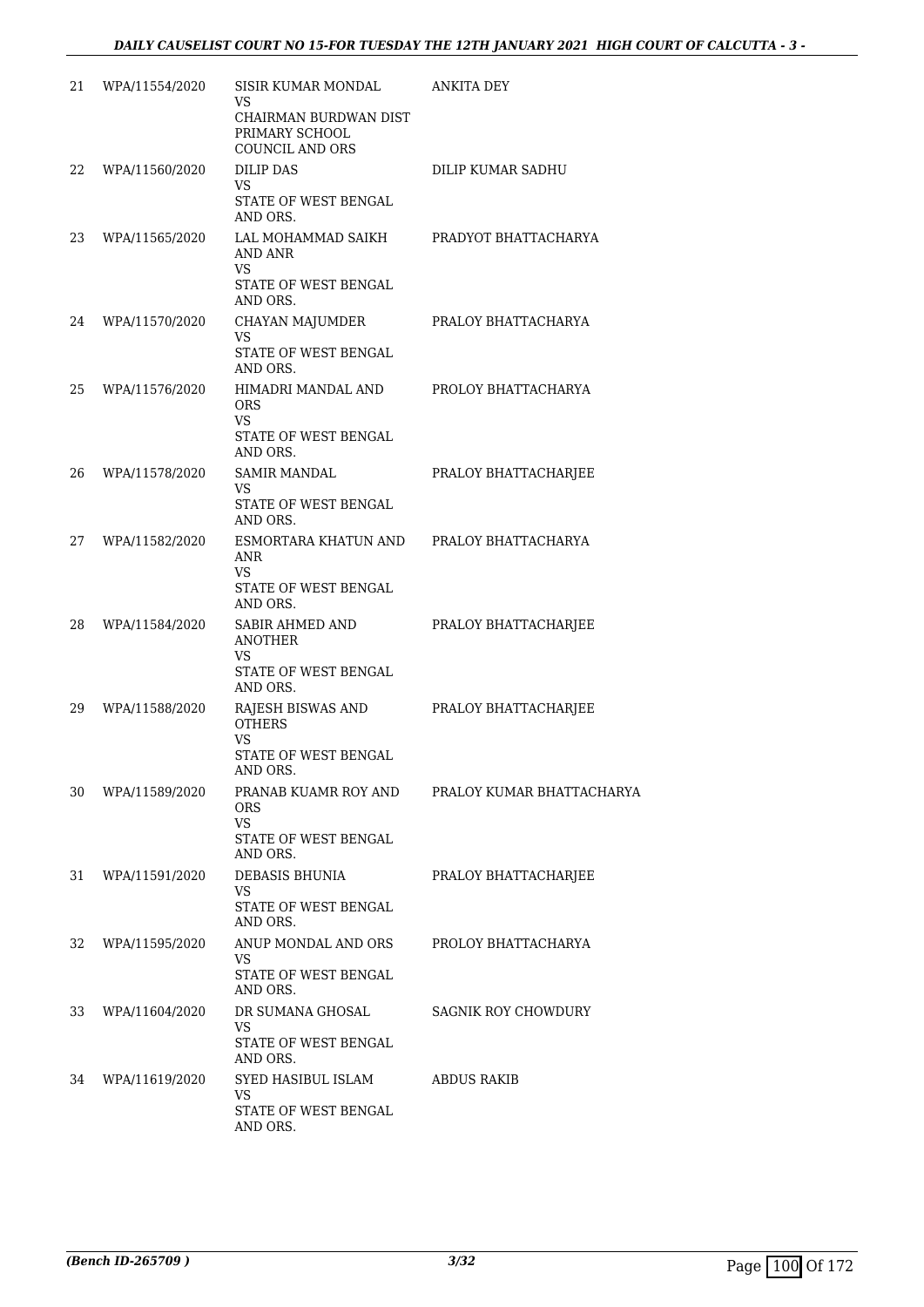| 35 | WPA/11634/2020    | PINTU BISWAS AND ORS<br>VS.<br>THE STATE OF WEST<br><b>BENGAL AND ORS</b>              | <b>GOLAM MOHIUDDIN</b>    |
|----|-------------------|----------------------------------------------------------------------------------------|---------------------------|
| 36 | WPA/11644/2020    | NIBEDITA SADHU AND<br><b>OTHERS</b><br>VS<br>STATE OF WEST BENGAL<br>AND ORS.          | TANUJA BASAK              |
| 37 | WPA/11661/2020    | <b>SIPRA DAS</b><br>VS<br>STATE OF WEST BENGAL<br>AND ORS.                             | BHARAT CHANDRA SIMAI      |
| 38 | WPA/11673/2020    | SOUTRIK SARANGI<br>VS.<br><b>IIT KHARAGPUR AND ORS</b>                                 | SMITA PAL                 |
| 39 | WPA/11676/2020    | MILAN KUMAR JANA AND<br><b>OTHERS</b><br><b>VS</b><br>STATE OF WEST BENGAL<br>AND ORS. | MISTHI SAHA               |
| 40 | WPA/11685/2020    | PRASENJIT MAITY AND<br><b>OTHERS</b><br>VS.<br>STATE OF WEST BENGAL<br>AND ORS.        | <b>GORA CHAND SAMANTA</b> |
|    | IA NO: CAN/1/2021 |                                                                                        |                           |
| 41 | WPA/11703/2020    | <b>GOPAL PATRA AND ORS</b><br>VS<br>WEST BENGAL BOARD OF<br>PRIMARY EDU AND ORS        | ARUNESH PATHAK            |
| 42 | WPA/11719/2020    | RAJ KUMAR GHOSH AND<br>ORS<br>VS<br>STATE OF WEST BENGAL<br>AND ORS.                   | <b>SAGAR SINGH</b>        |
| 43 | WPA/11721/2020    | NAYAN SINGHA AND ORS<br>VS<br>STATE OF WEST BENGAL<br>AND ORS.                         | SAGAR SINGH               |
| 44 | WPA/11730/2020    | SWARNALATA SAMANTA<br><b>AND ANOTHER</b><br>VS<br>STATE OF WEST BENGAL<br>AND ORS.     | TIMIR KANTI BISWAS        |
| 45 | WPA/11749/2020    | JYOSTNA MANNA (MAITY)<br>VS<br>STATE OF WEST BENGAL<br>AND ORS.                        | SIDDHARTHA ROY            |
| 46 | WPA/11752/2020    | POLI KARAN AND ORS<br>VS<br>STATE OF WEST BENGAL<br>AND ORS.                           | RAJESH NASKAR             |
| 47 | WPA/11757/2020    | SUBHAJIT JANA<br>VS.<br>STATE OF WEST BENGAL<br>AND ORS.                               | TIMIR KANTI BISWAS        |
| 48 | WPA/11765/2020    | SUMANTA KUMAR MANDAL<br>AND ANR<br>VS.<br>STATE OF WEST BENGAL<br>AND ORS.             | <b>BIKRAM BANERJEE</b>    |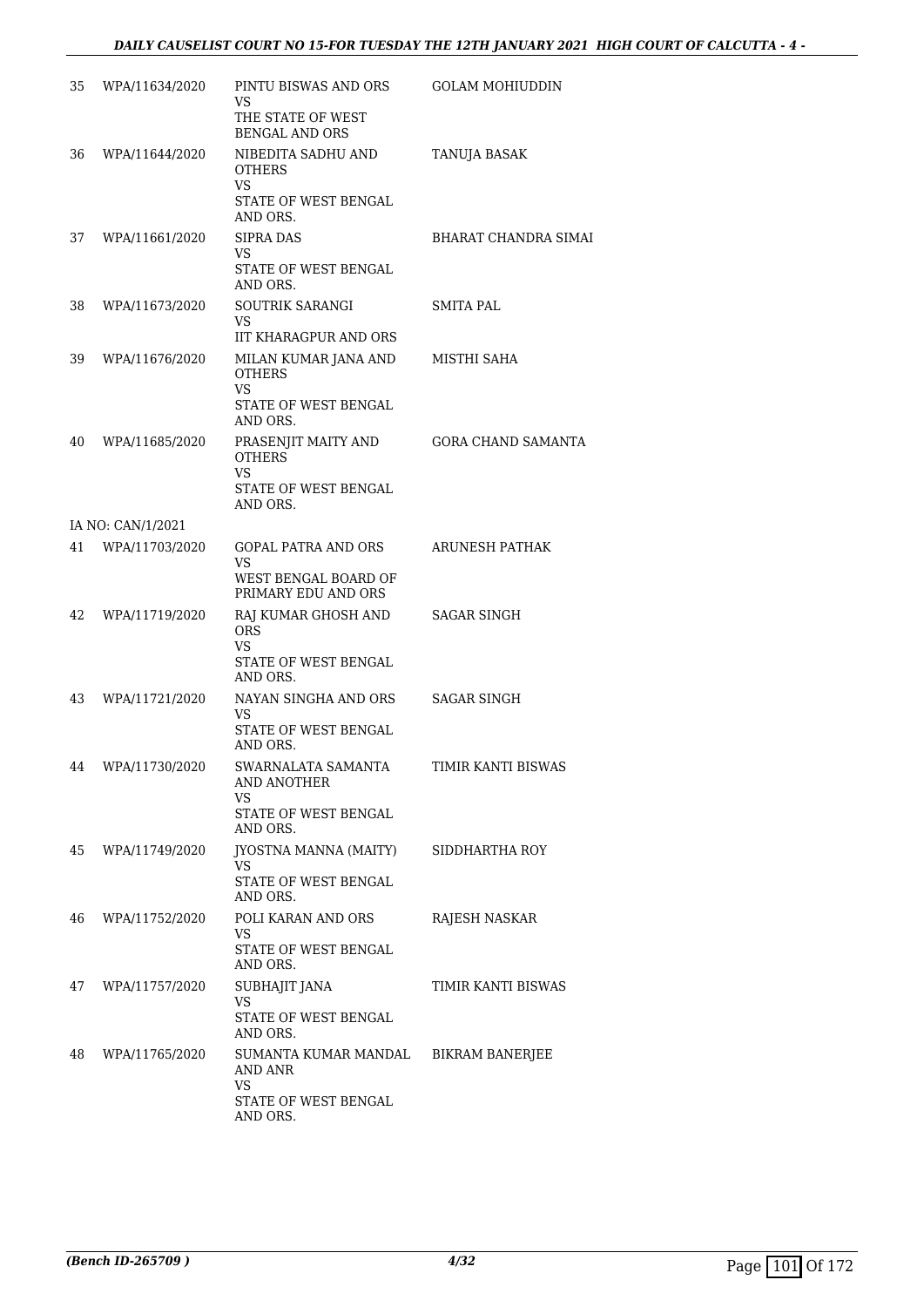| 49 | WPA/11771/2020 | CHHAYA MAHATO<br>VS.<br>STATE OF WEST BENGAL<br>AND ORS.                              | SUDIPTA DASGUPTA     |
|----|----------------|---------------------------------------------------------------------------------------|----------------------|
| 50 | WPA/11787/2020 | SANJOY BARIK AND ANR<br>VS<br>STATE OF WEST BENGAL<br>AND ORS.                        | Anupam Das           |
| 51 | WPA/11792/2020 | <b>BIDISHA DAS</b><br>VS.<br>STATE OF WEST BENGAL<br>AND ORS.                         | KHANDAKAR M HOSSAIN  |
| 52 | WPA/11801/2020 | SUPRABHA BHAUMIK<br>VS<br>STATE OF WEST BENGAL<br>AND ORS.                            | SANJIB BANDYOPADHYAY |
| 53 | WPA/11808/2020 | SK MUSTAK HOSSAIN AND<br>ORS<br><b>VS</b><br>STATE OF WEST BENGAL<br>AND ORS.         | <b>GOPA BISWAS</b>   |
| 54 | WPA/11820/2020 | PRAVAS CHANDRA BISWAS<br>AND OTHERS<br><b>VS</b><br>STATE OF WEST BENGAL<br>AND ORS.  | MRINAL KANTI SARDAR  |
| 55 | WPA/11830/2020 | PARBATI DEB<br>VS<br>STATE OF WEST BENGAL<br>AND ORS.                                 | <b>ARIJIT GHOSH</b>  |
| 56 | WPA/11840/2020 | ANANDA SENAPATI AND<br><b>ORS</b><br>VS<br>THE STATE OF WEST<br><b>BENGAL AND ORS</b> | <b>GOPAL DAS</b>     |
| 57 | WPA/11858/2020 | <b>BANDAN MAHATA</b><br>VS<br>STATE OF WEST BENGAL<br>AND ORS.                        | SASTHI CHARAN DHARA  |
| 58 | WPA/11861/2020 | MITALI GUCHHAIT(GAYEN)<br>VS<br>STATE OF WEST BENGAL<br>AND ORS.                      | MAHADEB SARKAR       |
| 59 | WPA/11863/2020 | SANTAN BARMAN AND ORS<br>VS.<br>W.B.B OF PRIMARY EDU<br>AND ORS                       | ARUNESH PATHAK       |
| 60 | WPA/11865/2020 | BIPEN MANDAL AND ORS<br>VS.<br>THE STATE OF WEST<br><b>BENGAL AND ORS</b>             | GOPAL DAS            |
| 61 | WPA/11866/2020 | SWAPAN SARKAR<br>VS<br>STATE OF WEST BENGAL<br>AND ORS.                               | MAHADEB SARKAR       |
| 62 | WPA/11876/2020 | SYAMAPADA MAHATA AND<br>ORS.<br><b>VS</b><br>UNION OF INDIA AND ORS.                  | UTTAM BANERJEE       |
| 63 | WPA/11879/2020 | GOURANGA PATRA AND<br>ORS.<br><b>VS</b><br>W.B.BOARD OF PRIMARY<br>EDU AND ORS        | ANIMESH PATHAK       |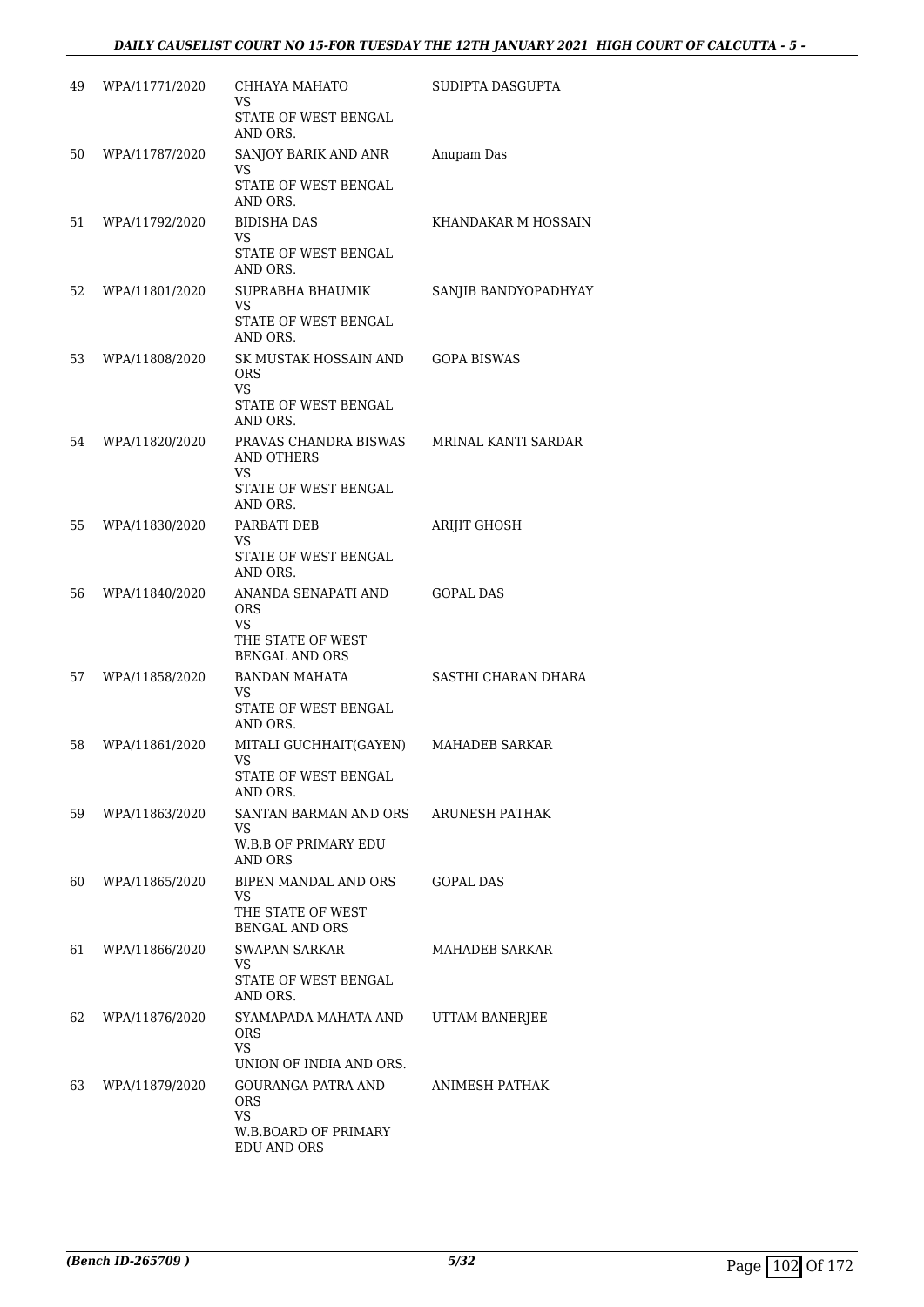| 64 | WPA/11882/2020            | RIYA SAR AND ORS<br>VS<br>THE STATE OF WEST<br><b>BENGAL AND ORS</b>        | <b>GOPAL DAS</b>        |
|----|---------------------------|-----------------------------------------------------------------------------|-------------------------|
| 65 | WPA/11888/2020            | SUBRATA MARJIT AND ORS<br>VS<br>THE STATE OF WEST<br><b>BENGAL AND ORS</b>  | <b>GOPAL DAS</b>        |
| 66 | WPA/11889/2020            | ARDHENDU MANDAL<br>VS<br>STATE OF WEST BENGAL<br>AND ORS.                   | SHIBAJI KUMAR DAS       |
| 67 | WPA/11898/2020            | INDRAJIT DUTTA<br>VS<br>STATE OF WEST BENGAL<br>AND ORS.                    | TIMIR KANTI BISWAS      |
| 68 | WPA/11901/2020            | <b>SEWLI BARMAN</b><br>VS<br>STATE OF WEST BENGAL<br>AND ORS.               | TIMIR KANTI BISWAS      |
| 69 | WPA/11938/2020            | RUMA BHUNIA<br>VS<br>STATE OF WEST BENGAL<br>AND ORS.                       | TANUJA BASAK            |
| 70 | WPA/11942/2020            | <b>JYOTSNA DAS</b><br>VS<br>STATE OF WEST BENGAL<br>AND ORS.                | TANUJA BASAK            |
| 71 | WPA/11944/2020            | ARUP KUMAR ADHIKARY<br>VS<br>STATE OF WEST BENGAL<br>AND ORS.               | TANUJA BASAK            |
| 72 | WPA/17/2021               | BIPON GHOSH AND ORS<br>VS<br>THE STATE OF WEST<br><b>BENGAL AND ORS</b>     | <b>AMIT HALDER</b>      |
| 73 | WPA/21/2021<br>(M.B.B.S.) | DR TENALI NAVEEN KUMAR<br>VS<br>UNION OF INDIA AND ORS.                     | <b>ASUMDIPTA SANTRA</b> |
| 74 | WPA/23/2021<br>(M.B.B.S.) | DR JAMMALAMADUGU<br>MUSSARATH HUSSAIN<br>VS<br>UNION OF INDIA AND ORS.      | ASUMDIPTA SANTRA        |
| 75 | WPA/54/2021               | BISWAJIT GHOSH AND ORS<br>VS<br>STATE OF WEST BENGAL<br>AND ORS.            | <b>GOPAL DAS</b>        |
| 76 | WPA/93/2021               | BIBHISAN MAHATO AND<br>ANR<br>VS.<br>STATE OF WEST BENGAL                   | SUBHRAJYOTI GHOSH       |
| 77 | WPA/120/2021              | AND ORS.<br>ANIMESH SHEE AND<br>OTHERS<br><b>VS</b><br>STATE OF WEST BENGAL | AMIT HALDER             |
| 78 | WPA/123/2021              | AND ORS.<br>BABLU ROY<br>VS<br>STATE OF WEST BENGAL<br>AND ORS.             | K.M. HOSSAIN            |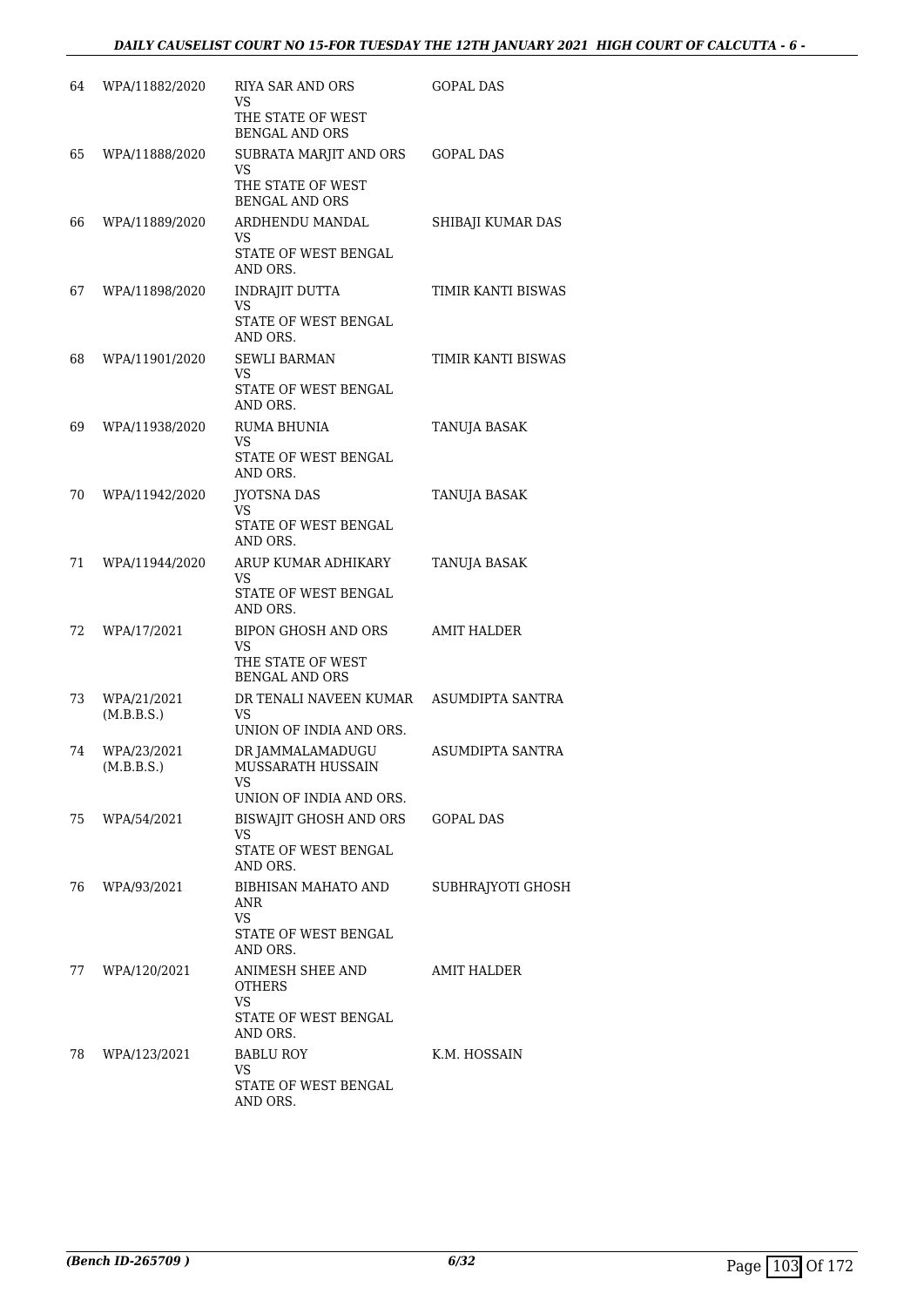| 79 | WPA/127/2021 | ASHIMA PRAMANIK AND<br><b>OTHERS</b><br>VS                                 | AMIT HALDER                    |
|----|--------------|----------------------------------------------------------------------------|--------------------------------|
|    |              | STATE OF WEST BENGAL<br>AND ORS.                                           |                                |
| 80 | WPA/144/2021 | <b>GANESH SAH</b><br>VS                                                    | Hillol Saha Podder             |
|    |              | STATE OF WEST BENGAL<br>AND ORS.                                           |                                |
| 81 | WPA/146/2021 | PURNENDU KHEARU<br><b>VS</b>                                               | PRABIR KUMAR CHAUDHURI         |
|    |              | STATE OF WEST BENGAL<br>AND ORS.                                           |                                |
| 82 | WPA/153/2021 | MANISH KUMAR RANJAN<br>VS                                                  | <b>GOPALA BINNU KUMAR</b>      |
|    |              | NATIONAL MEDICAL<br>COMMISSION                                             |                                |
| 83 | WPA/197/2021 | SONALI MONDAL<br><b>VS</b>                                                 | PUSPITA BHOWMICK               |
|    |              | THE STATE OF WEST<br><b>BENGAL AND ORS</b>                                 |                                |
| 84 | WPA/210/2021 | AIJUL MALLICK<br>VS                                                        | DIBYENDU CHATTERJEE            |
|    |              | STATE OF WEST BENGAL<br>AND ORS.                                           |                                |
| 85 | WPA/338/2021 | DR UJJWAL KUAMR HALDER NIRMALYA ROY<br><b>VS</b>                           |                                |
|    |              | UNIVERSITY OF GOUR<br><b>BANGA AND ORS</b>                                 |                                |
| 86 | WPA/411/2021 | PRABAHT RANJAN MAJEE<br>AND ORS                                            | MADHUSUDANMONDAL1010@GMAIL.COM |
|    |              | VS<br>STATE OF WEST BENGAL<br>AND ORS.                                     |                                |
| 87 | WPA/611/2021 | CHANDAN MAITY AND<br><b>OTHERS</b>                                         | PALASH MUKHERJEE               |
|    |              | VS<br>STATE OF WEST BENGAL<br>AND ORS.                                     |                                |
| 88 | WPA/616/2021 | JABA RANI PATHAK<br><b>VS</b>                                              | <b>JAYANTA MITRA</b>           |
|    |              | STATE OF WEST BENGAL<br>AND ORS.                                           |                                |
| 89 | WPA/619/2021 | KANIKA MAHATO<br>VS                                                        | <b>JAYANTA MITRA</b>           |
|    |              | STATE OF WEST BENGAL<br>AND ORS.                                           |                                |
| 90 | WPA/622/2021 | MANISHA MAHATO<br>VS                                                       | JAYANTA MITRA                  |
|    |              | STATE OF WEST BENGAL<br>AND ORS.                                           |                                |
| 91 | WPA/626/2021 | BIDISHA MAHATO<br><b>VS</b>                                                | <b>JAYANTA MITRA</b>           |
|    |              | STATE OF WEST BENGAL<br>AND ORS.                                           |                                |
| 92 | WPA/628/2021 | SWARUPA NANDA<br>MAHAPATRA AND OTHERS<br><b>VS</b><br>WEST BENGAL BOARD OF | UTTAM BANERJEE                 |
|    |              | PRIMARY EDUCATION AND<br><b>OTHERS</b>                                     |                                |
| 93 | WPA/629/2021 | ALOK DAS AND ANR<br><b>VS</b><br>THE STATE OF WEST                         | ARUNAVA GANGULY                |
|    |              | BENGAL AND ORS                                                             |                                |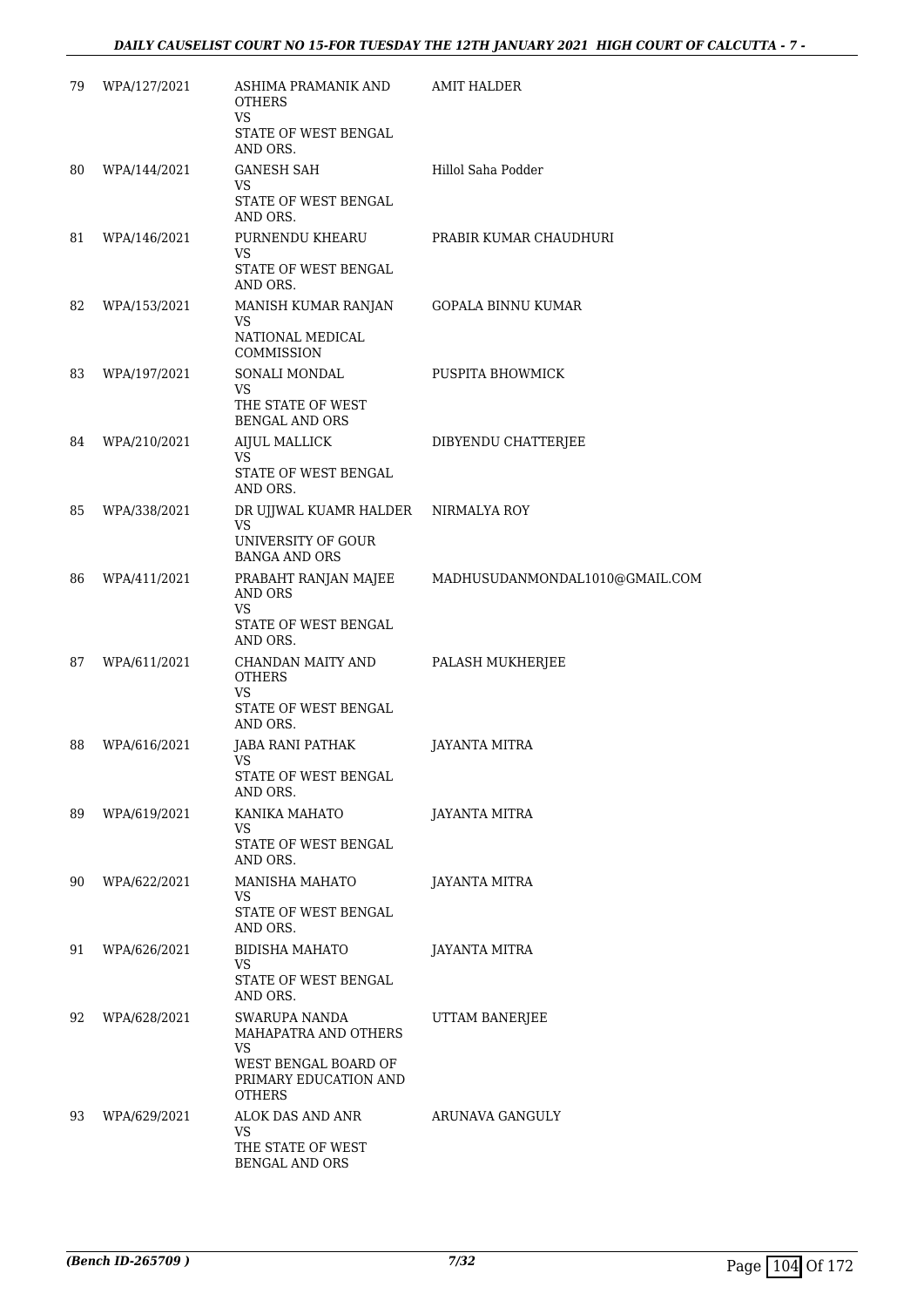| 94 | WPA/631/2021     | SUVENDU KUMAR DAS AND<br>ORS.<br>VS<br>STATE OF WEST BENGAL                    | SUDIPTA DASGUPTA       |
|----|------------------|--------------------------------------------------------------------------------|------------------------|
| 95 | WPA/632/2021     | AND ORS.<br>KRISHNENDU SHIT<br>VS                                              | KAMAL KANTA KAR        |
|    |                  | STATE OF WEST BENGAL<br>AND ORS.                                               |                        |
| 96 | WPA/636/2021     | RISHA SARKAR AND ORS<br>VS<br>STATE OF WEST BENGAL                             | ALOKESH DALAI          |
|    |                  | AND ORS.                                                                       |                        |
| 97 | WPA/640/2021     | <b>BABLU SAMANTA</b><br>VS<br>STATE OF WEST BENGAL                             | JAYANTA MITRA          |
| 98 | WPA/642/2021     | AND ORS.<br>TARUN GHOSH AND ORS                                                | NITISH SAMANTA         |
|    |                  | VS.<br>STATE OF WEST BENGAL<br>AND ORS.                                        |                        |
| 99 | WPA/647/2021     | ANUSHREE MONDAL AND<br><b>ORS</b><br>VS.<br>STATE OF WEST BENGAL               | K.M. HOSSAIN           |
|    |                  | AND ORS.                                                                       |                        |
|    | 100 WPA/650/2021 | DINESH DUTTA AND<br><b>ANOTHER</b><br>VS.                                      | SABITA KHUTIA (BHUNIA) |
|    |                  | STATE OF WEST BENGAL<br>AND ORS.                                               |                        |
|    | 101 WPA/652/2021 | MASURA KHATUN AND<br><b>OTHERS</b><br><b>VS</b><br>STATE OF WEST BENGAL        | M CHATTERJEE           |
|    |                  | AND ORS.                                                                       |                        |
|    | 102 WPA/653/2021 | RITWIK DASH AND OTHERS<br>VS.<br>STATE OF WEST BENGAL<br>AND ORS.              | <b>SUDIP SARKAR</b>    |
|    | 103 WPA/654/2021 | SURJA SEKHAR MAITY<br>STATE OF WEST BENGAL                                     | KAMAL KANTA KAR        |
|    |                  | AND ORS.                                                                       |                        |
|    | 104 WPA/657/2021 | <b>AMIT KUMAR</b><br>CHAKRABORTY AND ORS<br>VS.<br><b>STATE OF WEST BENGAL</b> | ANJAN BHATTACHARYA     |
|    | 105 WPA/661/2021 | AND ORS.<br>TUMPA MONDAL                                                       | ABHRADIP MAITY         |
|    |                  | VS<br>STATE OF WEST BENGAL<br>AND ORS.                                         |                        |
|    | 106 WPA/662/2021 | JAYA DHIBAR<br>VS<br>STATE OF WEST BENGAL<br>AND ORS.                          | ANWASHA HALDER         |
|    | 107 WPA/663/2021 | NANDITA MAHATO<br>VS.<br>STATE OF WEST BENGAL<br>AND ORS.                      | SUDARSHAN GHOSH        |
|    | 108 WPA/666/2021 | SAMPA DOLAI AND ANR<br>VS<br>STATE OF WEST BENGAL<br>AND ORS.                  | SAMBHUNATH DE          |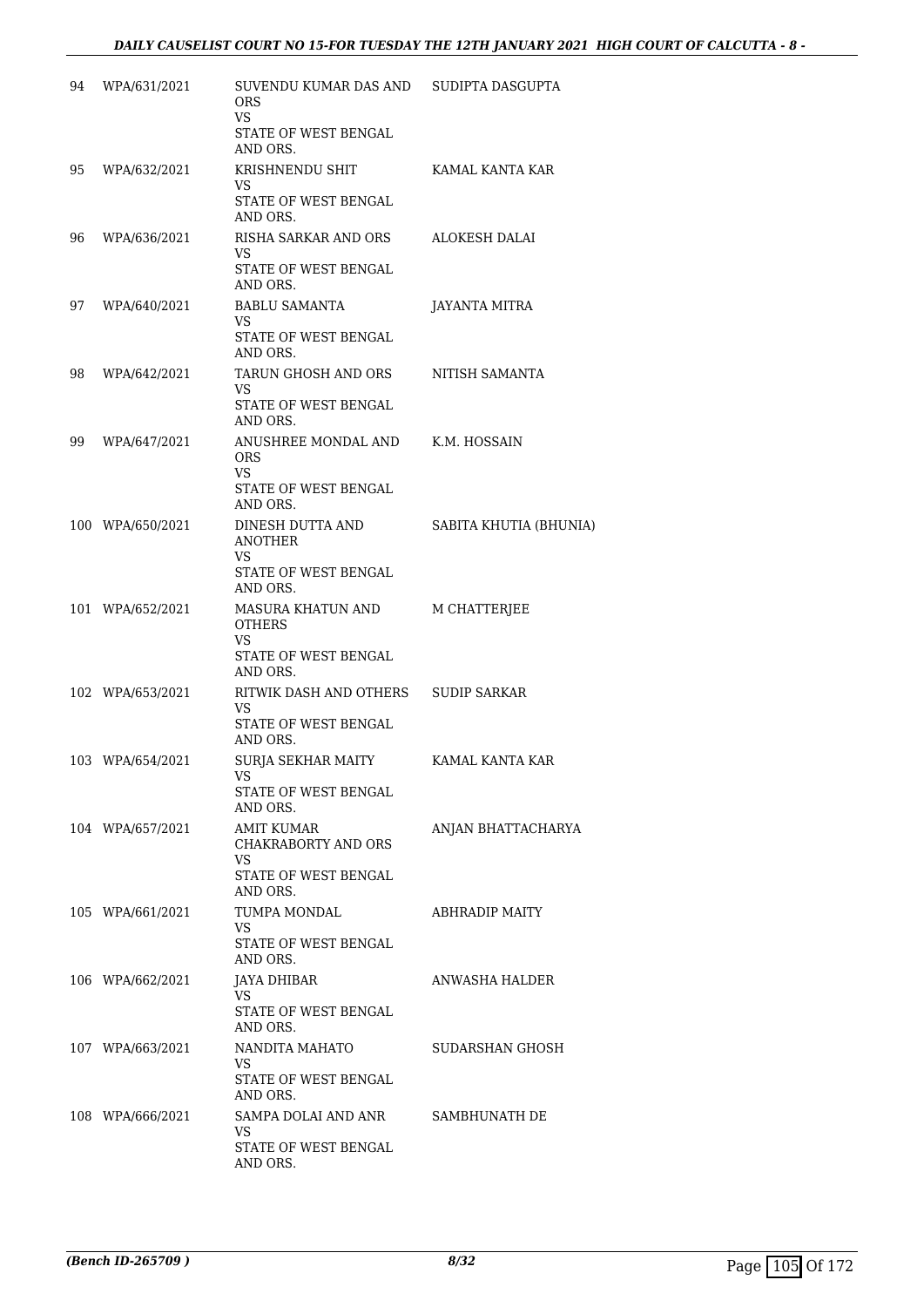| 109 WPA/668/2021 | MAHENUR KHATUN AND<br><b>OTHERS</b><br>VS.                                        | <b>ARUNIKA GHOSH</b>   |
|------------------|-----------------------------------------------------------------------------------|------------------------|
|                  | STATE OF WEST BENGAL<br>AND ORS.                                                  |                        |
| 110 WPA/669/2021 | KOUSHIK GHOSH AND ORS<br>VS<br>STATE OF WEST BENGAL                               | SAMBHUNATH DE          |
|                  | AND ORS.                                                                          |                        |
| 111 WPA/670/2021 | TINKU HALDER AND ANR<br>VS<br>STATE OF WEST BENGAL                                | <b>BIKRAM BANERJEE</b> |
|                  | AND ORS.                                                                          |                        |
| 112 WPA/671/2021 | <b>BABY NASRIN AND OTHERS</b><br>VS.<br>STATE OF WEST BENGAL<br>AND ORS.          | <b>BIKRAM BANERJEE</b> |
| 113 WPA/673/2021 | ARCHANA KUMARI<br>VS<br>STATE OF WEST BENGAL<br>AND ORS.                          | ABHRADIP MAITY         |
| 114 WPA/674/2021 | UTTAM SARKAR AND ORS<br>VS<br>THE STATE OF WEST<br><b>BENGAL AND ORS</b>          | GOPAL DAS              |
| 115 WPA/675/2021 | HOJAIFUR RAHAMAN<br><b>BAIDYA AND ORS</b><br>VS.                                  | SALONI BHATTACHARJEE   |
|                  | STATE OF WEST BENGAL<br>AND ORS.                                                  |                        |
| 116 WPA/676/2021 | BIDISHA PAHARI AND ORS<br>VS.<br>STATE OF WEST BENGAL<br>AND ORS.                 | RAJESH NASKAR          |
| 117 WPA/679/2021 | RABINDRA NATH<br>DANDAPAT<br><b>VS</b>                                            | TARUN KUMAR DAS        |
|                  | WEST BENGAL BOARD OF<br>PRIMARY EDUCATION AND<br><b>OTHERS</b>                    |                        |
| 118 WPA/681/2021 | <b>REBA HALDAR</b><br>VS<br>STATE OF WEST BENGAL                                  | MANARANJAN SAHU        |
|                  | AND ORS.                                                                          |                        |
| 119 WPA/682/2021 | MADHAB CHNADRA DUTTA MADHUSHRI DUTTA<br>AND OTHERS<br>VS.<br>STATE OF WEST BENGAL |                        |
|                  | AND ORS.                                                                          |                        |
| 120 WPA/684/2021 | MOUMITA MANDAL AND<br><b>OTHERS</b><br>VS.<br>STATE OF WEST BENGAL                | MRITYUNJAY CHATTERJEE  |
| 121 WPA/685/2021 | AND ORS.<br>SUBHAS GHOSH AND                                                      | SAYANI AICH            |
|                  | <b>OTHERS</b><br>VS                                                               |                        |
|                  | STATE OF WEST BENGAL<br>AND ORS.                                                  |                        |
| 122 WPA/686/2021 | ARGHAJIT KARAK<br>VS.                                                             | SANDIP KUMAR MONDAL    |
|                  | THE STATE OF WEST<br><b>BENGAL AND ORS</b>                                        |                        |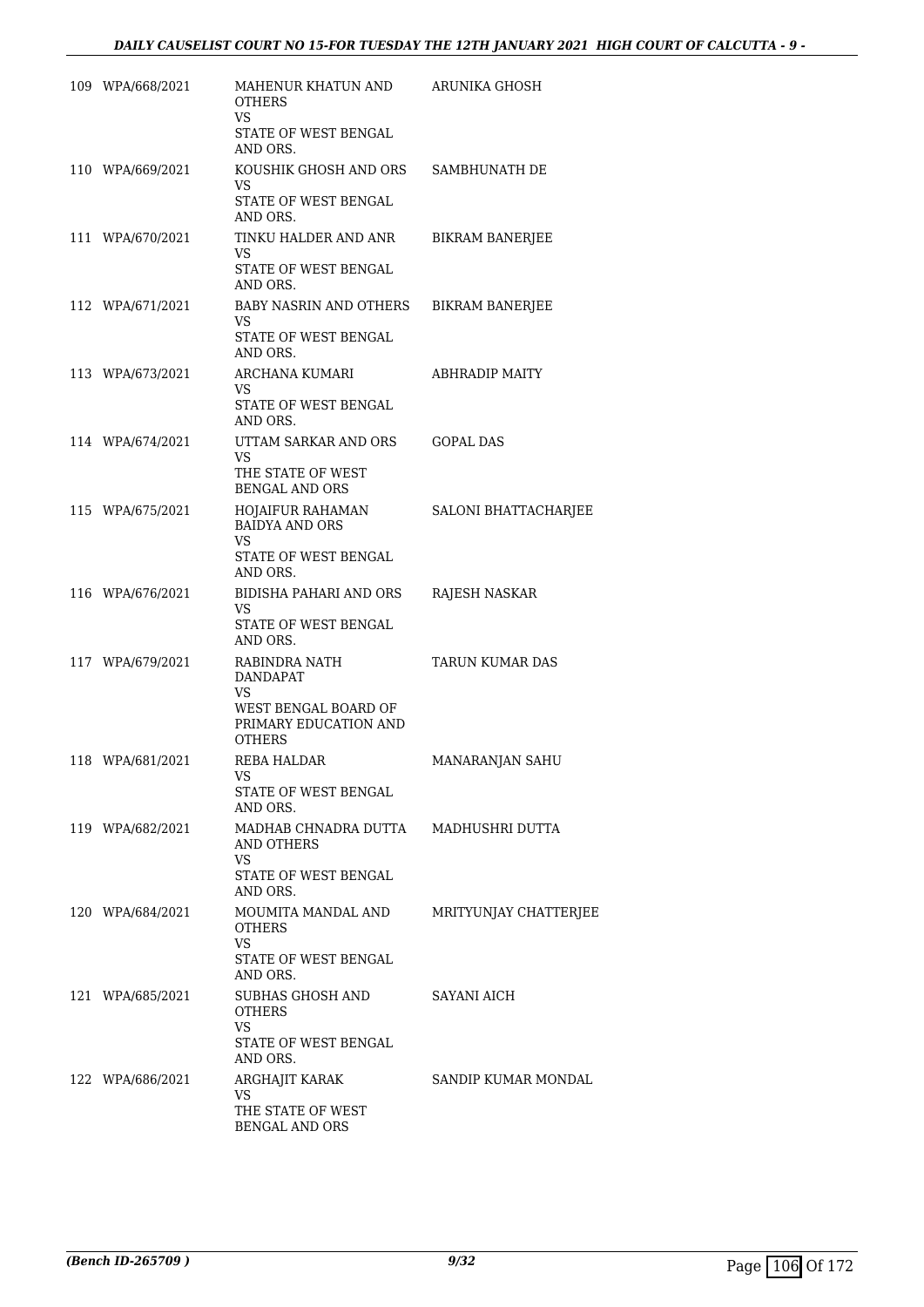| 123 WPA/687/2021               | ANGUR BALA BERA<br>VS.<br>STATE OF WEST BENGAL                                | MANARANJAN SAHU            |
|--------------------------------|-------------------------------------------------------------------------------|----------------------------|
| 124 WPA/690/2021               | AND ORS.<br><b>GOBINDA SAMANTA AND</b><br>ORS.                                | SANDIP KUMAR MONDAL        |
|                                | <b>VS</b><br>THE STATE OF WEST<br><b>BENGAL AND ORS</b>                       |                            |
| 125 WPA/691/2021               | <b>SUKUMAR PARUI</b><br>VS.<br>STATE OF WEST BENGAL<br>AND ORS.               | MANARANJAN SAHU            |
| 126 WPA/692/2021               | NATAN PAL AND ORS<br>VS.<br>THE STATE OF WEST<br><b>BENGAL AND ORS</b>        | SANDIP KUMAR MONDAL        |
| 127 WPA/694/2021               | RENUKA BALA MONDAL<br>VS.<br>STATE OF WEST BENGAL<br>AND ORS.                 | BANSHI BADAN MAITY         |
| 128 WPA/696/2021               | JAMUNA MONDAL<br>VS.<br>STATE OF WEST BENGAL<br>AND ORS.                      | BANSHI BADAN MAITY         |
| 129 WPA/697/2021               | PANKAJ SARKAR AND ORS<br>VS.<br>STATE OF WEST BENGAL<br>AND ORS.              | SANDIP KMAR MONDAL         |
| 130 WPA/699/2021               | ANGUR BALA BERA<br>VS.<br>STATE OF WEST BENGAL<br>AND ORS.                    | MANARANJAN SAHU            |
| 131 WPA/701/2021               | SHEFALI NEOGI<br><b>VS</b><br>STATE OF WEST BENGAL<br>AND ORS.                | <b>BANSHI MAITY</b>        |
| 132 WPA/702/2021               | CHIRANJIT DAS AND ORS<br><b>VS</b><br><b>STATE OF WEST BENGAL</b><br>AND ORS. | SANDIP KUMAR MONDAL        |
| 133 WPA/704/2021               | MRIGENDRA NATH DUTTA<br>VS.<br>STATE OF WEST BENGAL<br>AND ORS.               | <b>BANSHI BEHARI MAITY</b> |
| 134 WPA/705/2021<br>(M.B.B.S.) | LEELA CHAUDHURY AND<br>ORS.<br><b>VS</b><br>STATE OF WEST BENGAL<br>AND ORS.  | SUROJIT DUTTA              |
| 135 WPA/707/2021               | ANNAPURNA ROY<br>VS<br>STATE OF WEST BENGAL<br>AND ORS.                       | <b>BANSHI BARAN MAITY</b>  |
| 136 WPA/708/2021               | REHANA PARVEEN AND<br><b>ORS</b><br>VS.<br>STATE OF WEST BENGAL               | SANDIP KUMAR MONDAL        |
| 137 WPA/710/2021               | AND ORS.<br>REBA HALDAR<br>VS.<br>STATE OF WEST BENGAL<br>AND ORS.            | MANARANJAN SAHU            |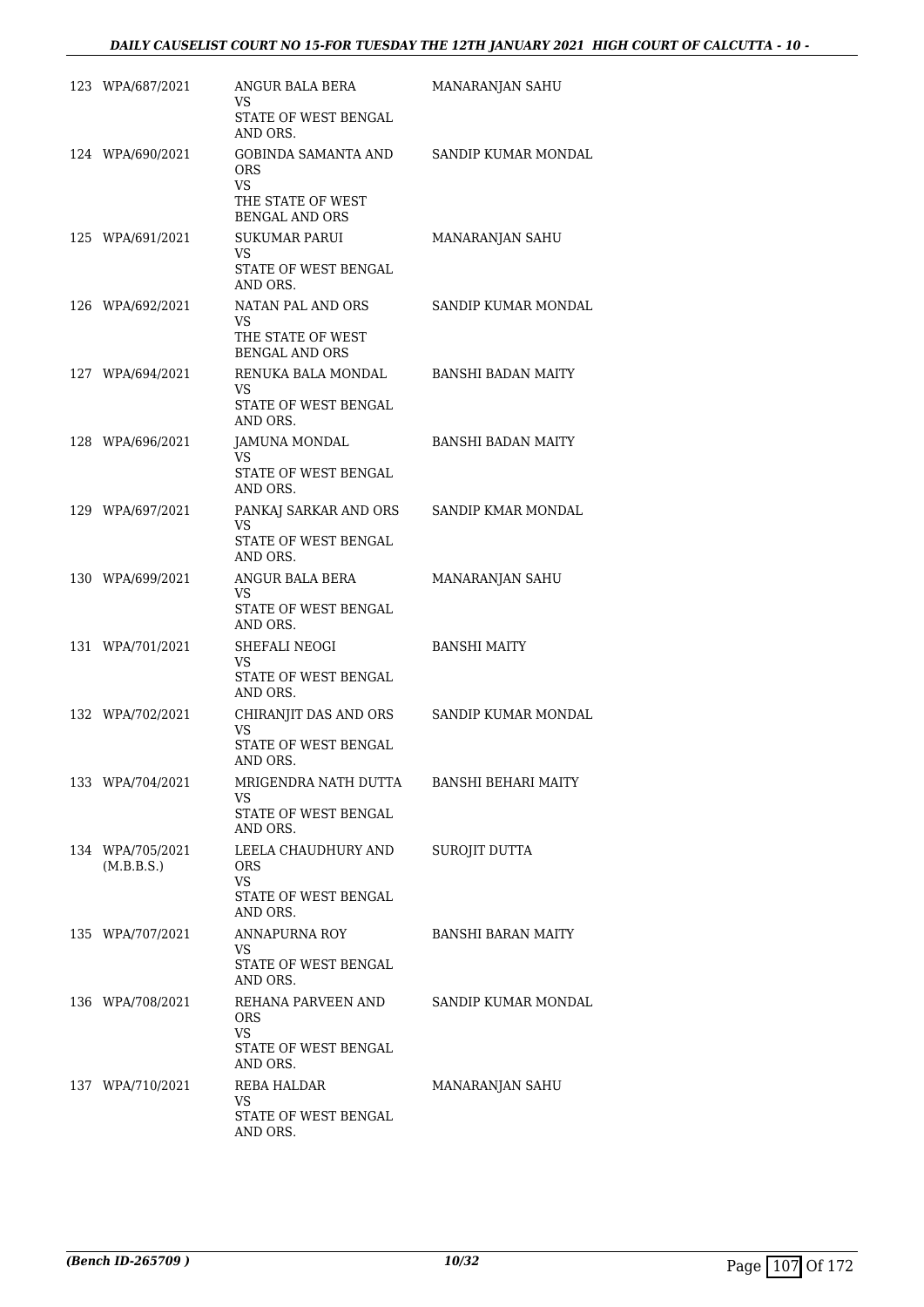# *DAILY CAUSELIST COURT NO 15-FOR TUESDAY THE 12TH JANUARY 2021 HIGH COURT OF CALCUTTA - 11 -*

| 138 WPA/711/2021               | YARUN ALI AND ORS<br>VS<br>THE STATE OF WEST<br><b>BENGAL AND ORS</b>             | SOUGATA MITRA             |
|--------------------------------|-----------------------------------------------------------------------------------|---------------------------|
| 139 WPA/712/2021<br>(M.B.B.S.) | SHUBHAM KUMAR AND<br>ORS.<br>VS<br>STATE OF WEST BENGAL<br>AND ORS.               | SUROJIT DUTTA             |
| 140 WPA/713/2021               | SK AYBUL ISLAM AND ORS<br>VS<br>STATE OF WEST BENGAL<br>AND ORS.                  | SANDIP KUMAR MONDAL       |
| 141 WPA/715/2021               | AVIJIT KONAI<br>VS<br>STATE OF WEST BENGAL<br>AND ORS.                            | <b>JUIN CHAKRABORTY</b>   |
| 142 WPA/716/2021               | MRINMOY RAY<br>VS<br>STATE OF WEST BENGAL<br>AND ORS.                             | PAMPA DEY(DHABAL)         |
| 143 WPA/717/2021               | PRIYANKA GIRI<br>VS<br>STATE OF WEST BENGAL<br>AND ORS.                           | Sobhan Majumder           |
| 144 WPA/722/2021               | MANJU BERA RAY<br>VS<br>STATE OF WEST BENGAL<br>AND ORS.                          | <b>BANSHI BADAN MAITY</b> |
| 145 WPA/723/2021               | RINA SAHA AND ORS<br>VS<br>THE STATE OF WEST<br><b>BENGAL AND ORTS</b>            | SANDIP KUMAR MONDAL       |
| 146 WPA/724/2021               | SIDDHARTHA CHATTERJEE<br>VS<br>STATE OF WEST BENGAL<br>AND ORS.                   | BANSHI BADAN MAITY        |
| 147 WPA/730/2021               | EALSIN ARAFAT AND ORS<br>VS.<br>THE STATE OF WEST<br><b>BENGAL AND ORS</b>        | SOUGATA MITRA             |
| 148 WPA/731/2021               | <b>MANOHAR ROY</b><br>VS<br>STATE OF WEST BENGAL<br>AND ORS.                      | PRIYANKA MONDALL          |
| 149 WPA/732/2021               | SAJARUL ISLAM AND ORS<br>VS<br>THE STATE OF WEST<br><b>BENGAL AND ORS</b>         | <b>SANTANU MAJI</b>       |
| 150 WPA/733/2021               | <b>SHANTI THAKUR</b><br>VS<br>STATE OF WEST BENGAL<br>AND ORS.                    | SABITA KHUTIA BHUNYA      |
| 151 WPA/734/2021               | KAKOLI SARKAR(DAS) AND ARUNESH PATHAK<br>ORS<br><b>VS</b><br>W.B.BOARD OF PRIMARY |                           |
| 152 WPA/735/2021               | EDU AND ORS<br>TAPAS SHYAMAL<br>VS.<br>STATE OF WEST BENGAL<br>AND ORS.           | TIRTHANKAR                |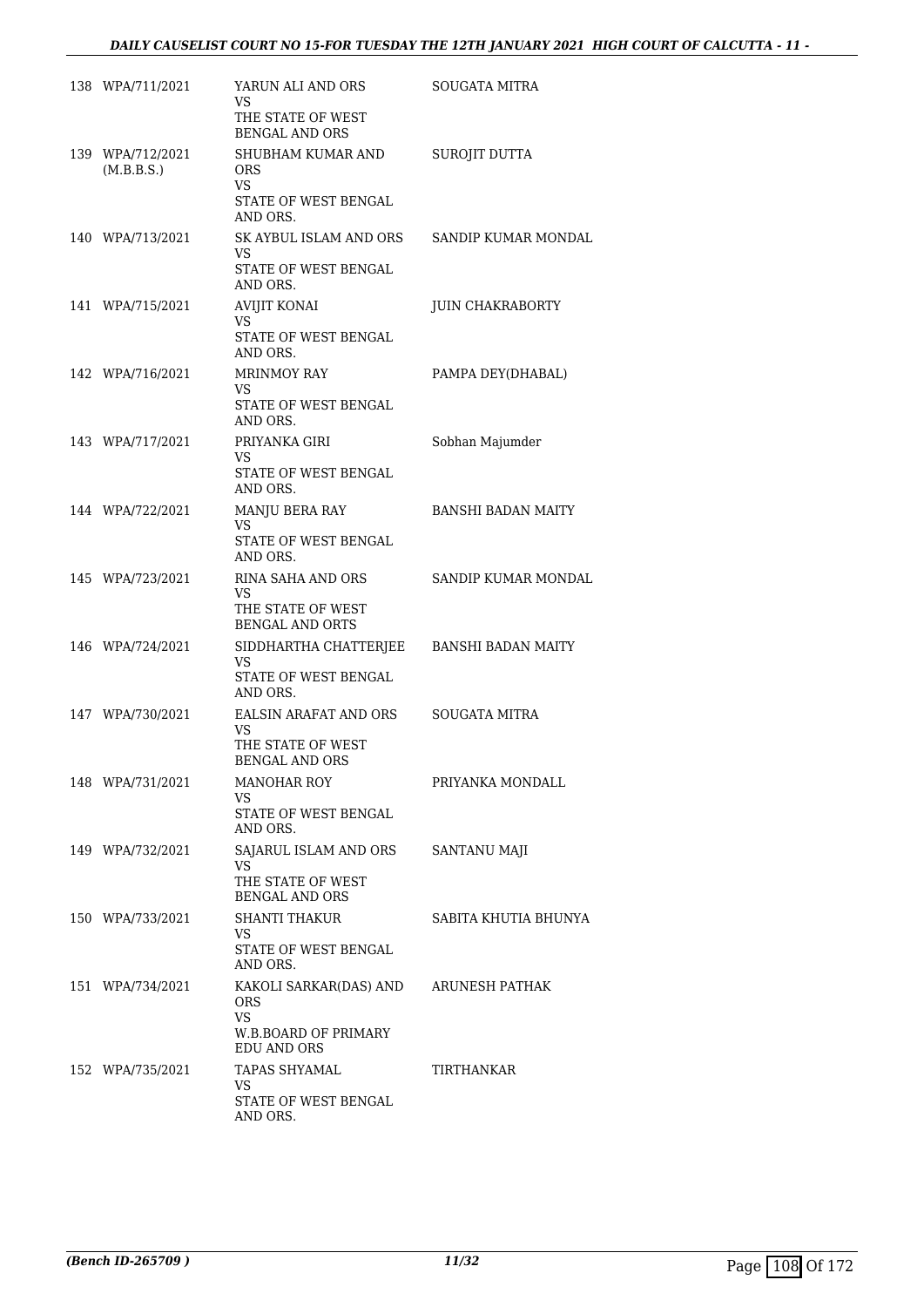| 153 WPA/736/2021 | SHYAM SUNDAR MANDAL<br>AND ORS<br>VS                                           | SOUGATA MITRA          |
|------------------|--------------------------------------------------------------------------------|------------------------|
|                  | THE STATE OF WEST<br><b>BENGAL AND ORS</b>                                     |                        |
| 154 WPA/737/2021 | BASUDEB HALDAR AND<br>OTHERS<br>VS.                                            | SUNNY NANDY            |
|                  | STATE OF WEST BENGAL<br>AND ORS.                                               |                        |
| 155 WPA/738/2021 | KOUSIK JANA AND OTHERS<br><b>VS</b><br>STATE OF WEST BENGAL                    | SAYANI AICH            |
| 156 WPA/739/2021 | AND ORS.<br>SHRABANI SAMANTA<br>VS.<br>STATE OF WEST BENGAL<br>AND ORS.        | AMIT SINGH             |
| 157 WPA/741/2021 | ACHINTYA DAS AND<br><b>OTHERS</b><br>VS.<br>STATE OF WEST BENGAL<br>AND ORS.   | SIFA SULTANA           |
| 158 WPA/742/2021 | SUBHAJIT GHOSH AND ORS<br>VS.<br>STATE OF WEST BENGAL<br>AND ORS.              | SIDDHARTHA SARKAR      |
| 159 WPA/743/2021 | SUMAN SHIT AND OTHERS<br>VS.<br>STATE OF WEST BENGAL<br>AND ORS.               | JUIN DUTTA CHAKRABORTY |
| 160 WPA/745/2021 | BRATATI MAJI AND ORS<br>VS<br>STATE OF WEST BENGAL<br>AND ORS.                 | K M HOSSAIN            |
| 161 WPA/747/2021 | MANIK CHANDRA DAS<br><b>VS</b><br>STATE OF WEST BENGAL<br>AND ORS.             | <b>SOURAV MITRA</b>    |
| 162 WPA/748/2021 | SUKANTA PRAMANIK AND<br><b>ORS</b><br>VS<br>STATE OF WEST BENGAL<br>AND ORS.   | DIBYENDU CHATTERJEE    |
| 163 WPA/749/2021 | SATYABRATA<br><b>CHAKRABORTY</b><br>VS.<br>STATE OF WEST BENGAL<br>AND ORS.    | <b>SOURAV MITRA</b>    |
| 164 WPA/752/2021 | PRALAY KANTI MONDAL<br>VS.<br>STATE OF WEST BENGAL<br>AND ORS.                 | SOURAV MITRA           |
| 165 WPA/762/2021 | MIR MONIRUL AND ANR PRIYANKA MONDAL<br>VS.<br>STATE OF WEST BENGAL<br>AND ORS. |                        |
| 166 WPA/763/2021 | MALLIKA MONDAL<br>VS<br>STATE OF WEST BENGAL<br>AND ORS.                       | SARTHAK BURMAN         |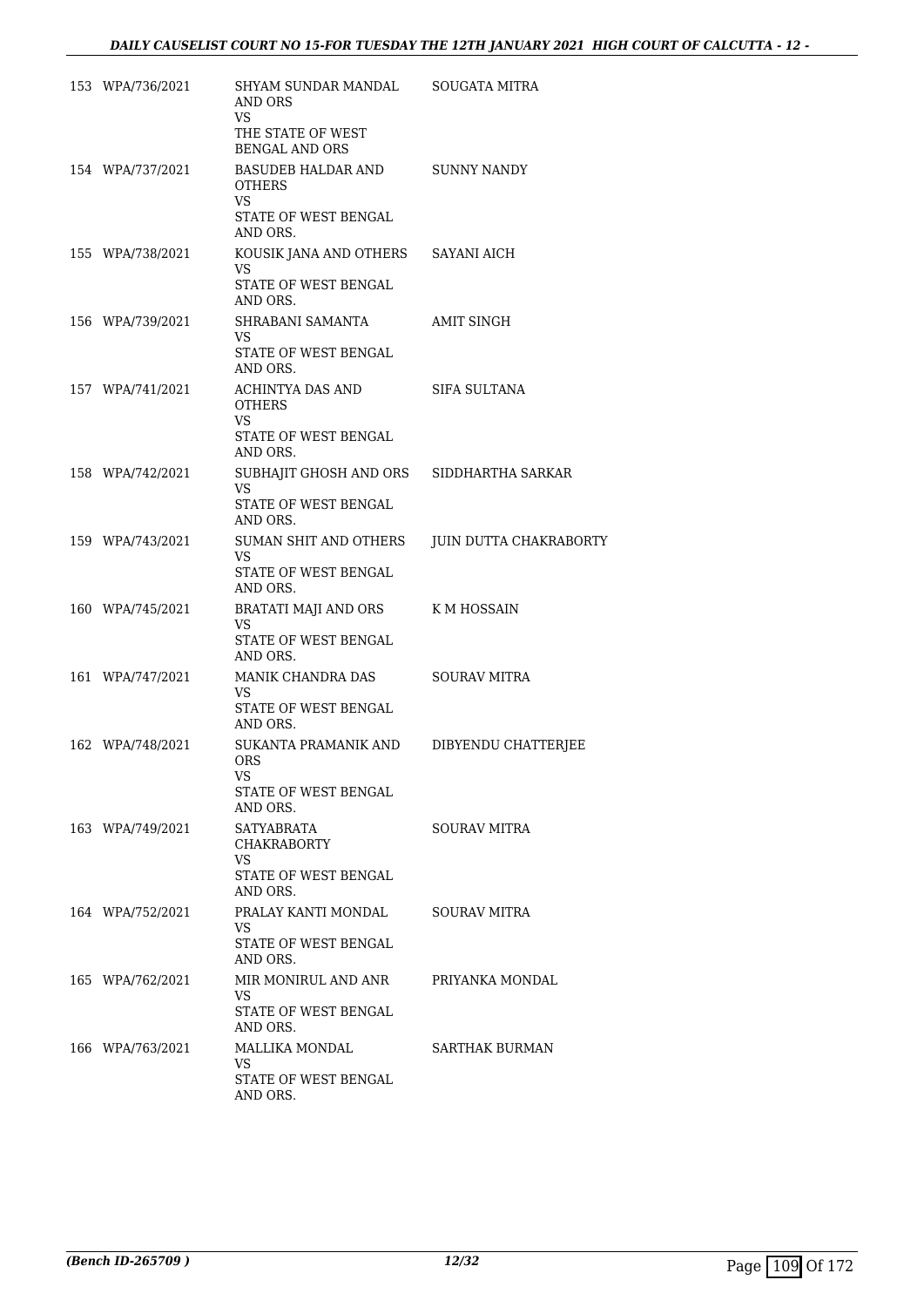| 167 WPA/764/2021 | MANOBENDRA MUKHERJEE<br><b>AND ANR</b><br>VS                              | PRIYANKA MONDAL       |
|------------------|---------------------------------------------------------------------------|-----------------------|
|                  | STATE OF WEST BENGAL<br>AND ORS.                                          |                       |
| 168 WPA/766/2021 | SHAMBHUNATH GANGULY<br>AND OTHERS<br>VS                                   | KAZI SAJJAD ALAM      |
|                  | STATE OF WEST BENGAL<br>AND ORS.                                          |                       |
| 169 WPA/768/2021 | SANTANU MONDAL<br>VS                                                      | SARBAN BHATTACHARJEE  |
|                  | STATE OF WEST BENGAL<br>AND ORS.                                          |                       |
| 170 WPA/771/2021 | GANESH DAS AND ORS<br>VS<br>STATE OF WEST BENGAL<br>AND ORS.              | PAMPA DEY (DHABAL)    |
| 171 WPA/772/2021 | MOTIUR RAHAMAN AND<br><b>OTHERS</b><br>VS                                 | <b>ALOKESH DALAI</b>  |
|                  | STATE OF WEST BENGAL<br>AND ORS.                                          |                       |
| 172 WPA/774/2021 | SHARMISTHA HALDER<br>VS.                                                  | <b>SANDIP MAITY</b>   |
|                  | STATE OF WEST BENGAL<br>AND ORS.                                          |                       |
| 173 WPA/775/2021 | URBI ISLAM<br>VS<br>STATE OF WEST BENGAL<br>AND ORS.                      | SARBAN BHATTACHARJEE  |
| 174 WPA/776/2021 | KUMKUM DEY AND ANR<br>VS                                                  | Miss Molly Saha       |
|                  | STATE OF WEST BENGAL<br>AND ORS.                                          |                       |
| 175 WPA/778/2021 | RASEL AHMED TARAFDAR<br>AND OTHHERS<br>VS                                 | SAKHAWAT KHANDAKAR    |
|                  | STATE OF WEST BENGAL<br>AND ORS.                                          |                       |
| 176 WPA/787/2021 | MILAN HAZRA AND ORS<br>VS                                                 | DIPTENDU MANDAL       |
|                  | STATE OF WEST BENGAL<br>AND ORS.                                          |                       |
| 177 WPA/789/2021 | MANIKLAL JANA AND ORS<br>VS<br>THE STATE OF WEST<br><b>BENGAL AND ORS</b> | SHUVRO PROKASH LAHIRI |
| 178 WPA/792/2021 | SOURAV BISWAS AND ORS<br>VS<br>THE STATE OF WEST                          | SHUVRO PROKASH LAHIRI |
| 179 WPA/793/2021 | <b>BENGAL AND ORS</b><br>JAKIUL ISLAM AND                                 | KAKALI NASKAR         |
|                  | <b>ANOTEHR</b><br>VS<br>STATE OF WEST BENGAL<br>AND ORS.                  |                       |
| 180 WPA/795/2021 | BHASKAR MANDAL AND<br>ANR<br>VS.<br>STATE OF WEST BENGAL<br>AND ORS.      | SOUGATA MITRA         |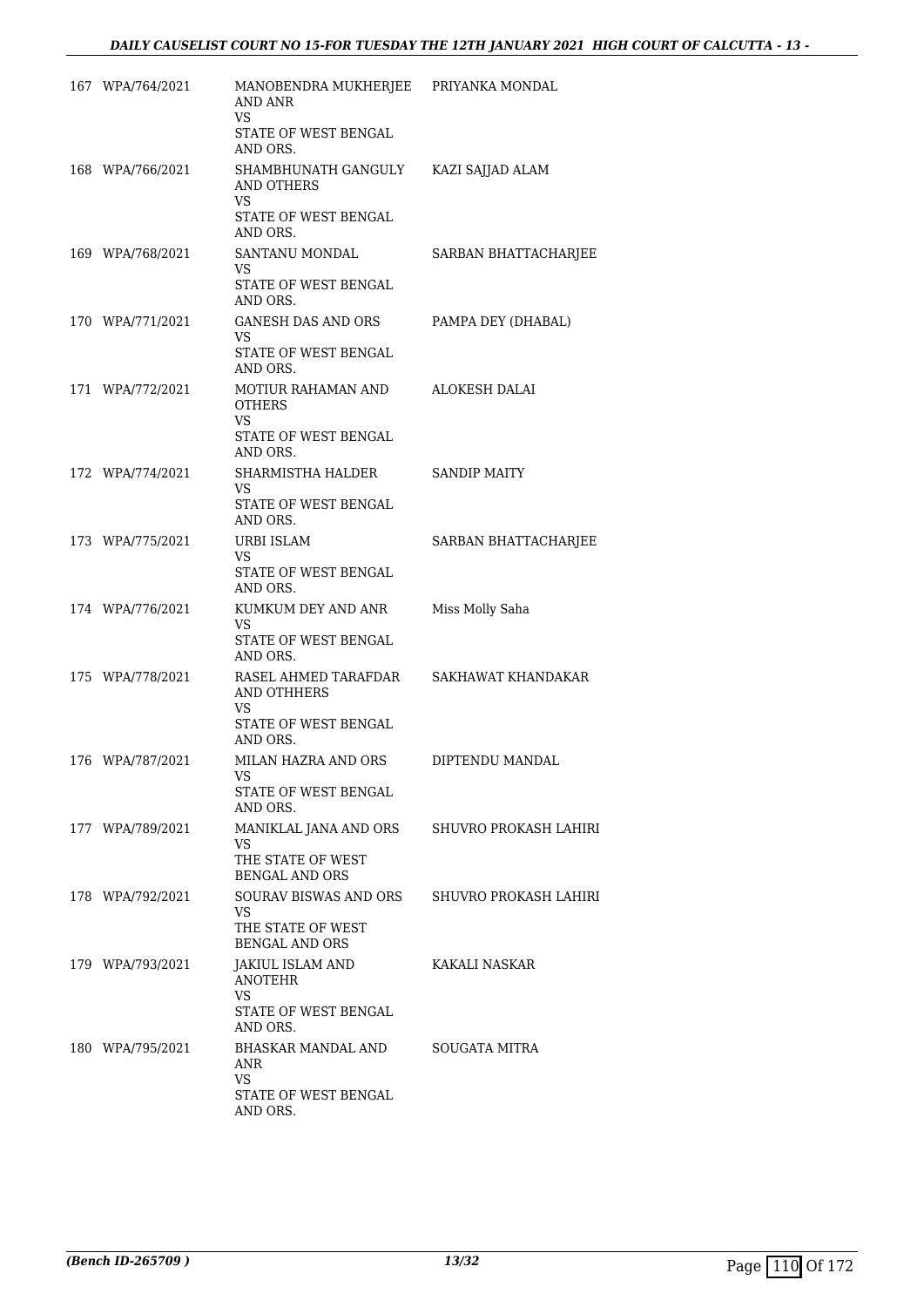| 181 WPA/796/2021 | SANTANU KHAN AND ORS<br>VS<br>STATE OF WEST BENGAL                          | JAYANTA SAMANTA    |
|------------------|-----------------------------------------------------------------------------|--------------------|
| 182 WPA/797/2021 | AND ORS.<br>UTPAL DAS AND ORS                                               | PARTHA SARKAR      |
|                  | VS.<br>STATE OF WEST BENGAL<br>AND ORS.                                     |                    |
| 183 WPA/799/2021 | CHANDRIMA GARAI<br>VS.<br>THE STATE OF WEST                                 | VIVASWAN DHAR      |
| 184 WPA/801/2021 | <b>BENGAL AND ORS</b><br>DEBALINA DAS<br>VS<br>STATE OF WEST BENGAL         | ABHRADIP MAITY     |
|                  | AND ORS.                                                                    |                    |
| 185 WPA/802/2021 | <b>SAGNIK DAS</b><br>VS<br>STATE OF WEST BENGAL<br>AND ORS.                 | SUROJIT DUTTA      |
| 186 WPA/803/2021 | SAMIRUL MANDAL AND<br><b>ORS</b><br>VS<br>STATE OF WEST BENGAL<br>AND ORS.  | TIRTHANKAR DHALI   |
| 187 WPA/804/2021 | RIMPA GHOSH<br>VS<br>STATE OF WEST BENGAL<br>AND ORS.                       | ABHRADIP MAITY     |
| 188 WPA/805/2021 | SANTANU KOLEY<br>VS<br>STATE OF WEST BENGAL<br>AND ORS.                     | TARUN KUAMR DAS    |
| 189 WPA/806/2021 | <b>SWETA GUHA</b><br>VS.<br>STATE OF WEST BENGAL<br>AND ORS.                | ABHRADIP MAITY     |
| 190 WPA/807/2021 | ABHIRUP BHOWMIK AND<br><b>ORS</b><br>VS<br>STATE OF WEST BENGAL<br>AND ORS. | ANANYA CHAKRABORTY |
| 191 WPA/808/2021 | AZIZUR RAHAMAN AND<br>ORS.<br>VS<br>STATE OF WEST BENGAL<br>AND ORS.        | HEMANAT KUMAR DAS  |
| 192 WPA/810/2021 | SUDIPTA ADAK<br>VS<br>STATE OF WEST BENGAL<br>AND ORS.                      | ABHRADIP MAITY     |
| 193 WPA/811/2021 | SUMAN SEAL AND ORS<br>VS.<br>STATE OF WEST BENGAL<br>AND ORS.               | ALI AHSAN ALAMGIR  |
| 194 WPA/812/2021 | KAMAL MONDAL AND ORS<br>VS.<br>STATE OF WEST BENGAL<br>AND ORS.             | MARIA RAHAMAN      |
| 195 WPA/813/2021 | PAPIYA DAS<br>VS.<br>STATE OF WEST BENGAL<br>AND ORS.                       | ABHRADIP MAITY     |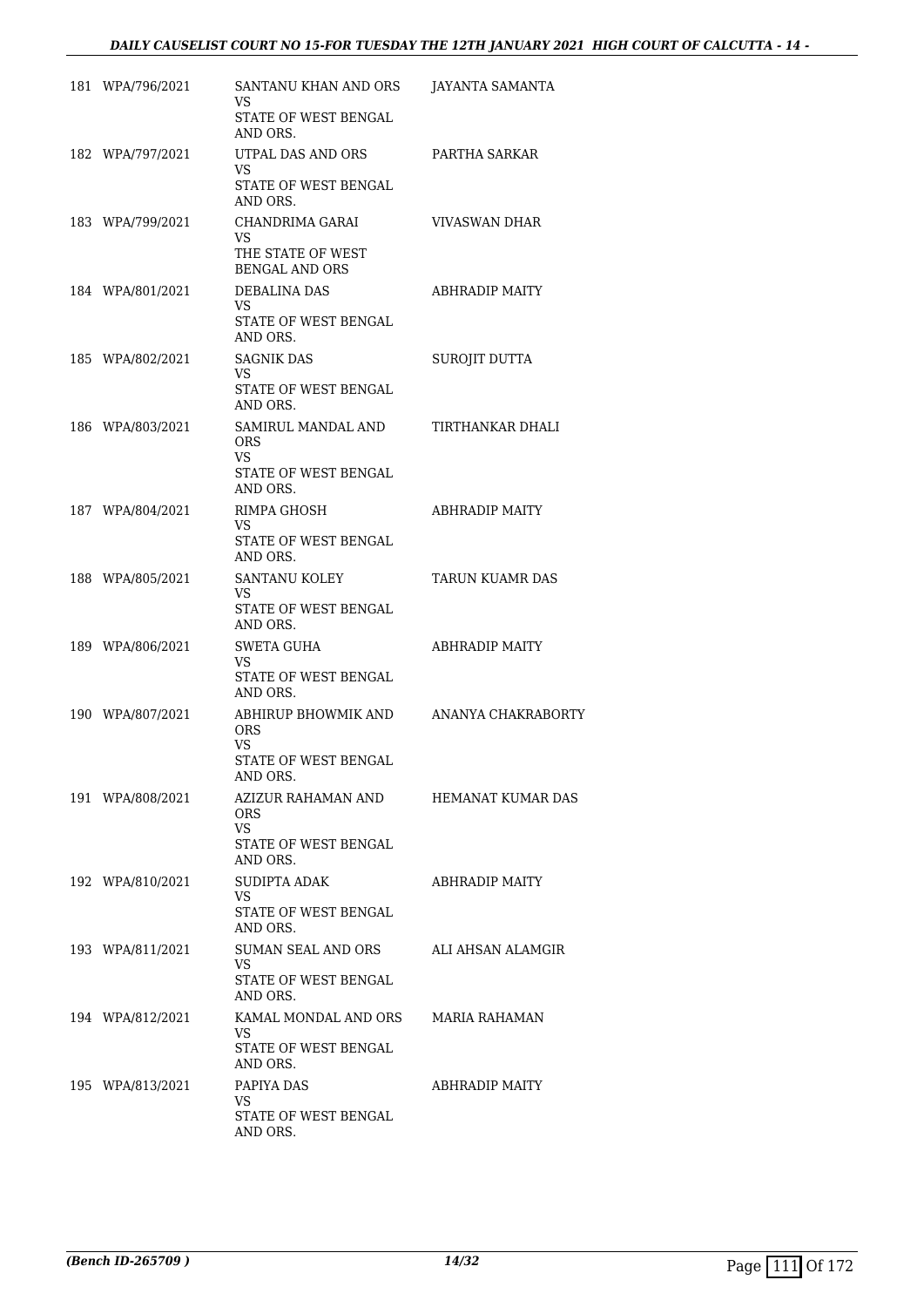| 196 WPA/814/2021               | MD ENAMUL HOQUE<br>VS<br>STATE OF WEST BENGAL                          | ABHRADIP MAITY                                                                                                |
|--------------------------------|------------------------------------------------------------------------|---------------------------------------------------------------------------------------------------------------|
|                                | AND ORS.                                                               |                                                                                                               |
| 197 WPA/816/2021               | NITAI MANDAL AND ORS<br>VS                                             | <b>SAYANI AICH</b>                                                                                            |
|                                | STATE OF WEST BENGAL<br>AND ORS.                                       |                                                                                                               |
| 198 WPA/818/2021               | MEHEBUB ALAM<br>VS                                                     | <b>ABHRADIP MAITY</b>                                                                                         |
|                                | STATE OF WEST BENGAL<br>AND ORS.                                       |                                                                                                               |
| 199 WPA/820/2021               | MD SALAUDDIN AND ORS<br>VS                                             | SOUGATA MITRA                                                                                                 |
|                                | STATE OF WEST BENGAL<br>AND ORS.                                       |                                                                                                               |
| 200 WPA/822/2021               | PROBID BISWAS AND ORS<br>VS                                            | SOUGATA MITRA                                                                                                 |
|                                | STATE OF WEST BENGAL<br>AND ORS.                                       |                                                                                                               |
| 201 WPA/824/2021               | SHAMIM RAHAMAN AND<br><b>ORS</b><br>VS                                 | <b>GOPA BISWAS</b>                                                                                            |
|                                | STATE OF WEST BENGAL<br>AND ORS.                                       |                                                                                                               |
| 202 WPA/825/2021               | KUNAL DAS AND ORS<br>VS                                                | JUIN DUTTA CHAKRABORTY                                                                                        |
|                                | STATE OF WEST BENGAL<br>AND ORS.                                       |                                                                                                               |
| 203 WPA/826/2021               | <b>SUBARNA SAHA</b><br>VS                                              | SALONI BHATTACHARYEE                                                                                          |
|                                | STATE OF WEST BENGAL<br>AND ORS.                                       |                                                                                                               |
| 204 WPA/827/2021               | PRANAY SARKAR AND ORS<br>VS                                            | <b>SALONI BHATTACHARJEE</b>                                                                                   |
|                                | STATE OF WEST BENGAL<br>AND ORS.                                       |                                                                                                               |
| 205 WPA/828/2021               | SABINA KHATUN AND ORS<br>VS                                            | SALONI BHATTACHARJEE                                                                                          |
|                                | STATE OF WEST BENGAL<br>AND ORS.                                       |                                                                                                               |
| 206 WPA/829/2021               | SAIKAT BERA AND ORS<br>VS                                              | SOMESH KUMAR GHOSH                                                                                            |
|                                | STATE OF WEST BENGAL<br>AND ORS.                                       |                                                                                                               |
| 207 WPA/851/2021<br>(M.B.B.S.) | DEBLINA DAS AND OTHERS<br><b>VS</b>                                    | SUROJIT DUTTA                                                                                                 |
|                                | STATE OF WEST BENGAL<br>AND ORS.                                       |                                                                                                               |
|                                |                                                                        | <b>TET MATTERS</b>                                                                                            |
| 208 WPA/17984/2019             | <b>BHARAT KUMAR JANA &amp;</b><br><b>ORS</b><br><b>VS</b>              | RITURPARNA SENGUPTA                                                                                           |
|                                | STATE OF WEST BENGAL &<br>ORS                                          |                                                                                                               |
|                                | CAN/4/2020, CAN/5/2020, CAN/6/2020, CAN/7/2021, CAN/8/2021, CAN/9/2021 | IA NO: CAN/1/2019(Old No:CAN/11967/2019), CAN/2/2019(Old No:CAN/12285/2019), CAN/3/2020(Old No:CAN/994/2020), |
| 209 WPA/4126/2020              | MOUSUMI PAUL (DUTTA)<br>VS                                             | DIPTENDU MANDAL                                                                                               |
|                                | STATE OF WEST BENGAL $\&$<br><b>ORS</b>                                |                                                                                                               |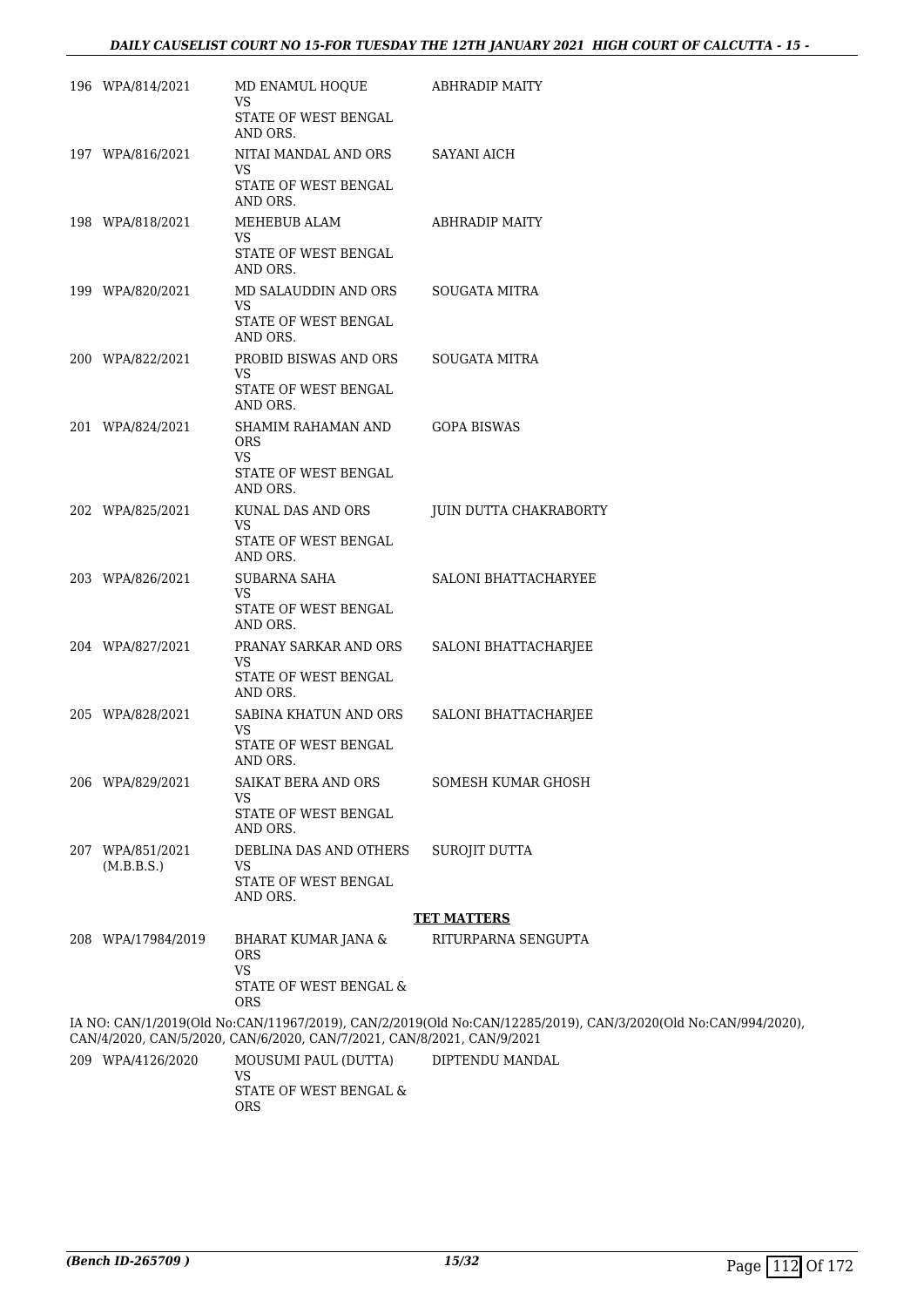| 210 WPA/9923/2020  | ROZINA YASMIN<br>VS<br>STATE OF WEST BENGAL             | GOPA BISWAS            |
|--------------------|---------------------------------------------------------|------------------------|
|                    | AND ORS.                                                |                        |
| 211 WPA/9926/2020  | ARNAB CHATTERJEE<br>VS                                  | SALOMI BHATTACHARJEE   |
|                    | STATE OF WEST BENGAL<br>AND ORS.                        |                        |
| 212 WPA/9928/2020  | KUNAL DAS AND ORS<br>VS.                                | <b>BIKRAM BANERJEE</b> |
|                    | STATE OF WEST BENGAL<br>AND ORS.                        |                        |
| 213 WPA/9934/2020  | MOUMITA YASMIN<br>VS                                    | PRIYAKSHI BANERJEE     |
|                    | STATE OF WEST BENGAL<br>AND ORS.                        |                        |
| 214 WPA/10257/2020 | SAIKAT BHATTACHARYA<br>VS.                              | ARUNIKA GHOSH          |
|                    | UNION OF INDIA AND ORS.                                 |                        |
| 215 WPA/10262/2020 | PRANAB KR. SARKAR AND<br><b>ORS</b><br>VS               | <b>GOPAL DAS</b>       |
|                    | THE STATE OF WEST<br><b>BENGAL AND ORS</b>              |                        |
| 216 WPA/11430/2020 | TAPAN KUMBHAKAR AND<br><b>ORS</b>                       | <b>GOPA BISWAS</b>     |
|                    | VS.<br>STATE OF WEST BENGAL<br>AND ORS.                 |                        |
| 217 WPA/11432/2020 | SUSMITA MANDAL AND<br><b>ORS</b>                        | <b>GOPA BISWAS</b>     |
|                    | VS<br>STATE OF WEST BENGAL<br>AND ORS.                  |                        |
| 218 WPA/11433/2020 | SATYAJIT DAS THAKUR AND GOPA BISWAS<br>ORS<br><b>VS</b> |                        |
|                    | STATE OF WEST BENGAL<br>AND ORS.                        |                        |
| 219 WPA/11460/2020 | RAKESH AHMED<br>VS                                      | <b>GOLAM MOHIUDDIN</b> |
|                    | THE STATE OF WEST<br><b>BENGAL AND ORS</b>              |                        |
| 220 WPA/11812/2020 | RABINDRA NATH DAS<br><b>VS</b>                          | DASS55297@GMAIL.COM    |
| 221 WPA/11813/2020 | State of West Bengal<br>SABITA KARAN DAS AND            | SANTU DAS ADHIKARI     |
|                    | <b>OTHERS</b><br>VS.<br>STATE OF WEST BENGAL            |                        |
| 222 WPA/11816/2020 | AND ORS.<br>ALAKESH MANDAL AND                          | SANTU DAS ADHIKARI     |
|                    | <b>OTHERS</b><br>VS<br>STATE OF WEST BENGAL             |                        |
| 223 WPA/11819/2020 | AND ORS.<br>ARUNAVA BHUNIA AND                          | SANTU DAS ADHIKARI     |
|                    | OTHERS<br>VS                                            |                        |
|                    | STATE OF WEST BENGAL<br>AND ORS.                        |                        |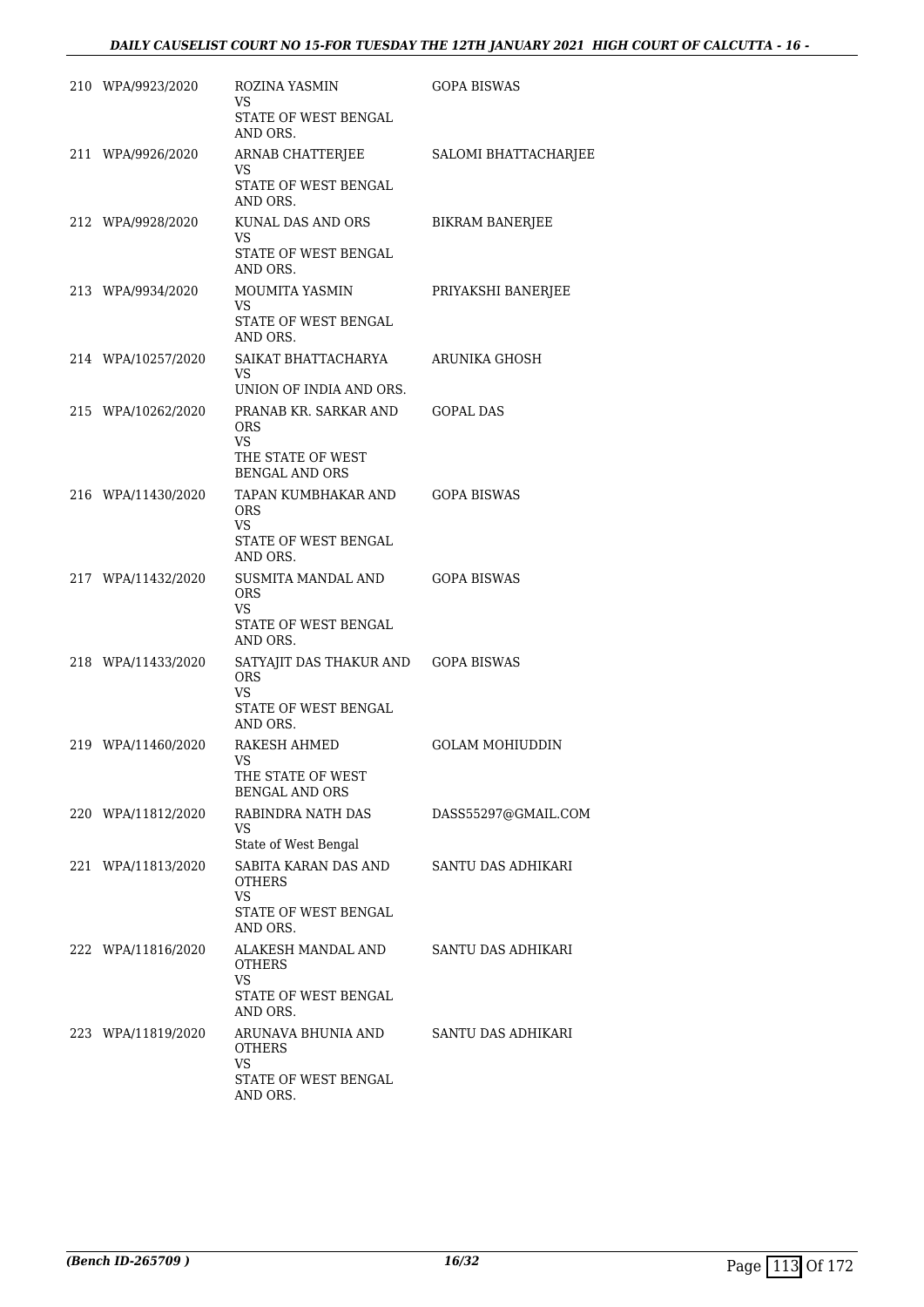| 224 WPA/11822/2020 | RAJU PANIGRAHI AND<br><b>OTHERS</b><br><b>VS</b> | SAANTU DAS ADHIKARI    |
|--------------------|--------------------------------------------------|------------------------|
|                    | STATE OF WEST BENGAL<br>AND ORS.                 |                        |
| 225 WPA/11842/2020 | MAUSUMI SARKAR<br>VS                             | DIPTENDU MANDAL        |
|                    | STATE OF WEST BENGAL<br>AND ORS.                 |                        |
| 226 WPA/11947/2020 | ABDUL NAIM MONDAL<br>VS.                         | <b>GOLAM MOHIUDDIN</b> |
|                    | STATE OF WEST BENGAL<br>AND ORS.                 |                        |
| 227 WPA/6/2021     | BABLU BHANDARI<br>VS.                            | ABHIJIT BASU           |
|                    | STATE OF WEST BENGAL<br>AND ORS.                 |                        |
| 228 WPA/7/2021     | JOYASHREE JANA<br>VS                             | TAMAL TARU PANDA       |
|                    | STATE OF WEST BENGAL<br>AND ORS.                 |                        |
| IA NO: CAN/1/2021  |                                                  |                        |
| 229 WPA/9/2021     | DIPAN BHATTACHARIYA<br>VS.                       | <b>ABHIJIT BASU</b>    |
|                    | STATE OF WEST BENGAL<br>AND ORS.                 |                        |
| 230 WPA/61/2021    | TANJINA JASMIN<br>VS.                            | SUDIPTA DASGUPTA       |
|                    | STATE OF WEST BENGAL<br>AND ORS.                 |                        |
| 231 WPA/69/2021    | AMRITA DUTTA AND ORS<br>VS                       | SUDIPTA DASGUPTA       |
|                    | STATE OF WEST BENGAL<br>AND ORS.                 |                        |
| 232 WPA/74/2021    | PRADIP KARAK<br>VS                               | SANTANU MAJI           |
|                    | STATE OF WEST BENGAL<br>AND ORS.                 |                        |
| 233 WPA/83/2021    | AVIJIT KAR<br>VS.                                | RITA PATRA             |
|                    | THE STATE OF WEST<br><b>BENGAL AND ORS</b>       |                        |
| 234 WPA/85/2021    | MD. NURUL ABSAR AND<br>ORS.<br><b>VS</b>         | MD. KUTUBUDDIN         |
|                    | STATE OF WEST BENGAL<br>AND ORS.                 |                        |
| 235 WPA/89/2021    | APURBA NANDI AND ORS<br>VS.                      | SASTHI CHARAN DHARA    |
|                    | STATE OF WEST BENGAL<br>AND ORS.                 |                        |
| 236 WPA/94/2021    | SATINATH MAHANTY<br>VS                           | MITHU SINGHA MAHAPATRA |
|                    | STATE OF WEST BENGAL<br>AND ORS.                 |                        |
| 237 WPA/109/2021   | PRADIP BANERJEE AND ORS<br>VS.                   | <b>GOPA BISWAS</b>     |
|                    | THE STATE OF WEST<br><b>BENGAL AND ORS</b>       |                        |
| 238 WPA/111/2021   | TANMOY DUTTA AND<br>OTHERS                       | <b>GOPA BISWAS</b>     |
|                    | <b>VS</b><br>STATE OF WEST BENGAL<br>AND ORS.    |                        |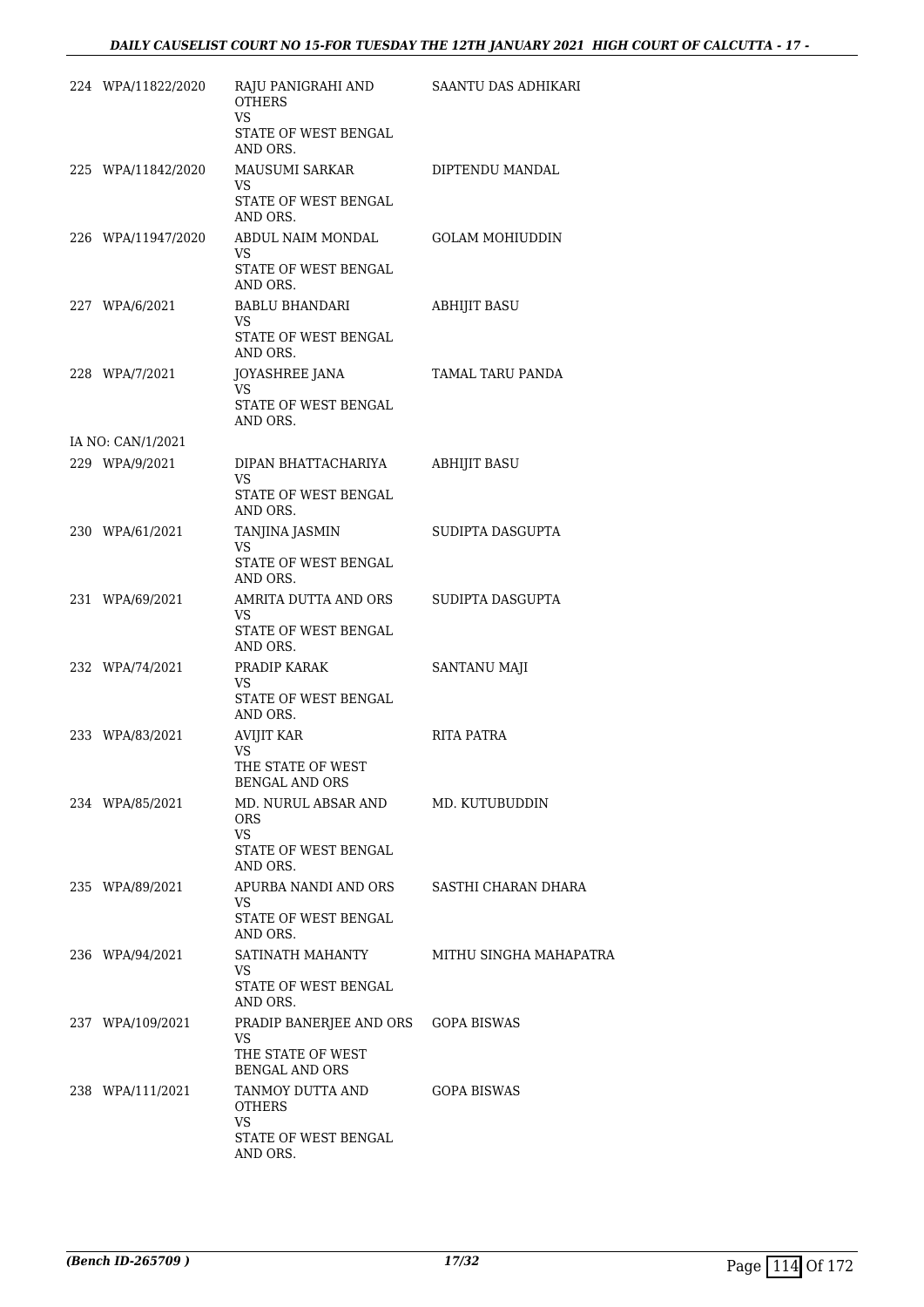| 239 WPA/113/2021 | DIPIKA ROY AND ORS<br>VS                         | SALONI BHATTACHARYA    |
|------------------|--------------------------------------------------|------------------------|
|                  | <b>STATE OF WEST BENGAL</b><br>AND ORS.          |                        |
| 240 WPA/163/2021 | SUPRIYA HAZRA<br>VS.                             | RUDRANIL DE            |
|                  | STATE OF WEST BENGAL<br>AND ORS.                 |                        |
| 241 WPA/169/2021 | SEMONTI PAL ALIAS<br><b>SEMONTI KUNDU</b><br>VS. | DEBOJIT SAMANTA        |
|                  | STATE OF WEST BENGAL<br>AND ORS.                 |                        |
| 242 WPA/185/2021 | MD RAQUIB HOSSAIN<br>VS                          | SUDIPTA DASGUPTA       |
|                  | STATE OF WEST BENGAL<br>AND ORS.                 |                        |
| 243 WPA/229/2021 | KAZI MOFIJUL ISLAM AND<br><b>ORS</b><br>VS.      | <b>GOPA BISWAS</b>     |
|                  | STATE OF WEST BENGAL<br>AND ORS.                 |                        |
| 244 WPA/248/2021 | MD QAMRUDDIN AND ORS<br>VS                       | SUDIPTA DASGUPTA       |
|                  | STATE OF WEST BENGAL<br>AND ORS.                 |                        |
| 245 WPA/256/2021 | SANJOY KIRTIONIA<br>VS.                          | SANTU DAS ADHIKARY     |
|                  | STATE OF WEST BENGAL<br>AND ORS.                 |                        |
| 246 WPA/259/2021 | RAKSHYAKAR MONDAL<br>VS.                         | SANTU DAS ADHIKARI     |
|                  | STATE OF WEST BENGAL<br>AND ORS.                 |                        |
| 247 WPA/262/2021 | ANUP KUMAR HAZRA<br>VS.                          | SANTU DAS ADHIKARI     |
|                  | STATE OF WEST BENGAL<br>AND ORS.                 |                        |
| 248 WPA/276/2021 | RAKHI HALDER<br>VS                               | TIRTHANKAR KAR         |
|                  | STATE OF WEST BENGAL<br>AND ORS.                 |                        |
| 249 WPA/277/2021 | SATINATH MAHANTY<br>VS.                          | MITHU SINGHA MAHAPATRA |
|                  | STATE OF WEST BENGAL<br>AND ORS.                 |                        |
| 250 WPA/294/2021 | TARUN GHOSH AND<br>OTHERS                        | ARUNESH PATHAK         |
|                  | VS.<br>STATE OF WEST BENGAL<br>AND ORS.          |                        |
| 251 WPA/298/2021 | <b>GOUTAM DOLAI</b><br>VS.                       | DEBABRATA SARDAR       |
|                  | STATE OF WEST BENGAL<br>AND ORS.                 |                        |
| 252 WPA/320/2021 | MONIRUL ISLAM AND<br><b>ANOTHER</b>              | ARUN SHAW              |
|                  | VS<br>STATE OF WEST BENGAL<br>AND ORS.           |                        |
| 253 WPA/362/2021 | MALLIKA SAHA DAS<br><b>VS</b>                    | TAPODIP GUPTA          |
|                  | STATE OF WEST BENGAL<br>AND ORS.                 |                        |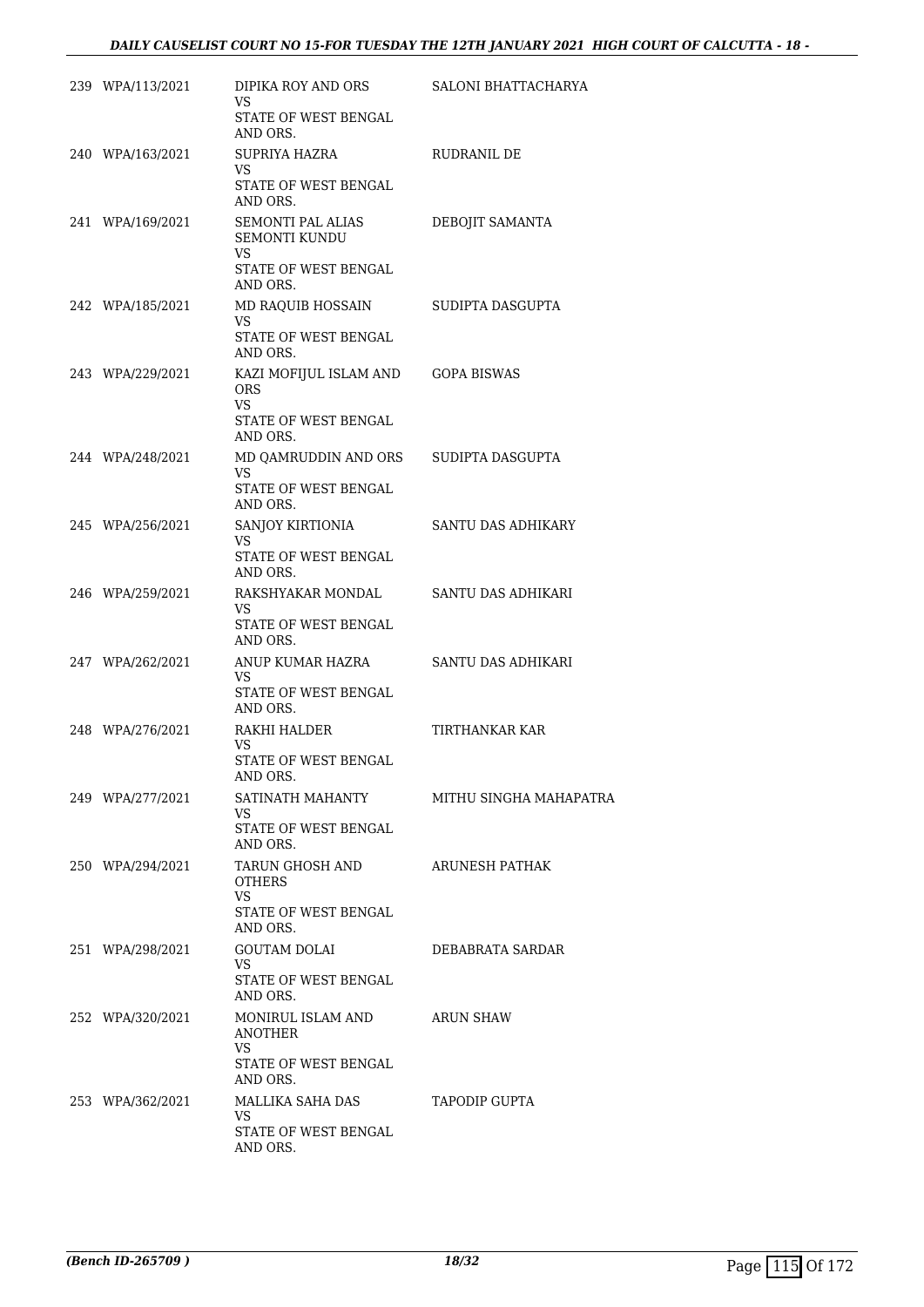| 254 WPA/396/2021 | KASHINATH MANDAL<br>VS<br>STATE OF WEST BENGAL<br>AND ORS.                               | ARUN SHAW            |
|------------------|------------------------------------------------------------------------------------------|----------------------|
| 255 WPA/409/2021 | PINTU MONDAL AND ORS<br>VS.<br>WEST BENGAL BOARD OF<br>PRIMARY EDU AND ORS               | ANIRUDDHA SINGHA ROY |
| 256 WPA/417/2021 | <b>SOUMI PAN</b><br>VS.<br>STATE OF WEST BENGAL<br>AND ORS.                              | <b>SUDIP SARKAR</b>  |
| 257 WPA/420/2021 | SUBHASISH GHOSH AND<br>ORS.<br>VS<br>STATE OF WEST BENGAL                                | AMIT SINGH           |
| 258 WPA/433/2021 | AND ORS.<br>AFROJA KHATUN AND<br><b>OTHERS</b><br>VS<br>STATE OF WEST BENGAL<br>AND ORS. | <b>ALOKESH DALAI</b> |
| 259 WPA/434/2021 | MILAN KUMAR DEY AND<br>ORS.<br><b>VS</b><br>STATE OF WEST BENGAL<br>AND ORS.             | JAYANTA SAMANTA      |
| 260 WPA/438/2021 | KARTICK CHANDRA KHAN<br>VS<br>STATE OF WEST BENGAL<br>AND ORS.                           | MITHU SAHA           |
| 261 WPA/441/2021 | MANIK KUMAR MANDAL<br>AND ORS<br>VS.<br>THE STATE OF WEST<br><b>BENGAL AND ORS</b>       | PALASH MUKHERJEE     |
| 262 WPA/444/2021 | KRISHNA RANI DAS<br>VS.<br>STATE OF WEST BENGAL<br>AND ORS.                              | <b>ABHIJIT BASU</b>  |
| 263 WPA/449/2021 | SOFIKUJJAMAN BISWAS<br>AND ORS<br>VS<br>THE STATE OF WEST<br><b>BENGAL AND ORS</b>       | PALASH MUKHERJEE     |
| 264 WPA/450/2021 | ASHISH KUMAR SAHOO<br>VS.<br>STATE OF WEST BENGAL<br>AND ORS.                            | <b>ABHIJIT BASU</b>  |
| 265 WPA/451/2021 | FALGUNI BISWAS<br>VS.<br>STATE OF WEST BENGAL<br>AND ORS.                                | PROBAL SARKAR        |
| 266 WPA/455/2021 | JANARDAN MANDAL<br>VS<br>STATE OF WEST BENGAL<br>AND ORS.                                | PARTHA SARKAR        |
| 267 WPA/456/2021 | KRISHNA JANA AND ORS<br>VS.<br>THE STATE OF WEST<br><b>BENGAL AND ORS</b>                | PALASH MUKHERJEE     |
| 268 WPA/464/2021 | SATYABRATA DAS AND ORS<br>VS.<br>THE STATE OF WEST<br><b>BENGAL AND ORS</b>              | PALASH MUKHERJEE     |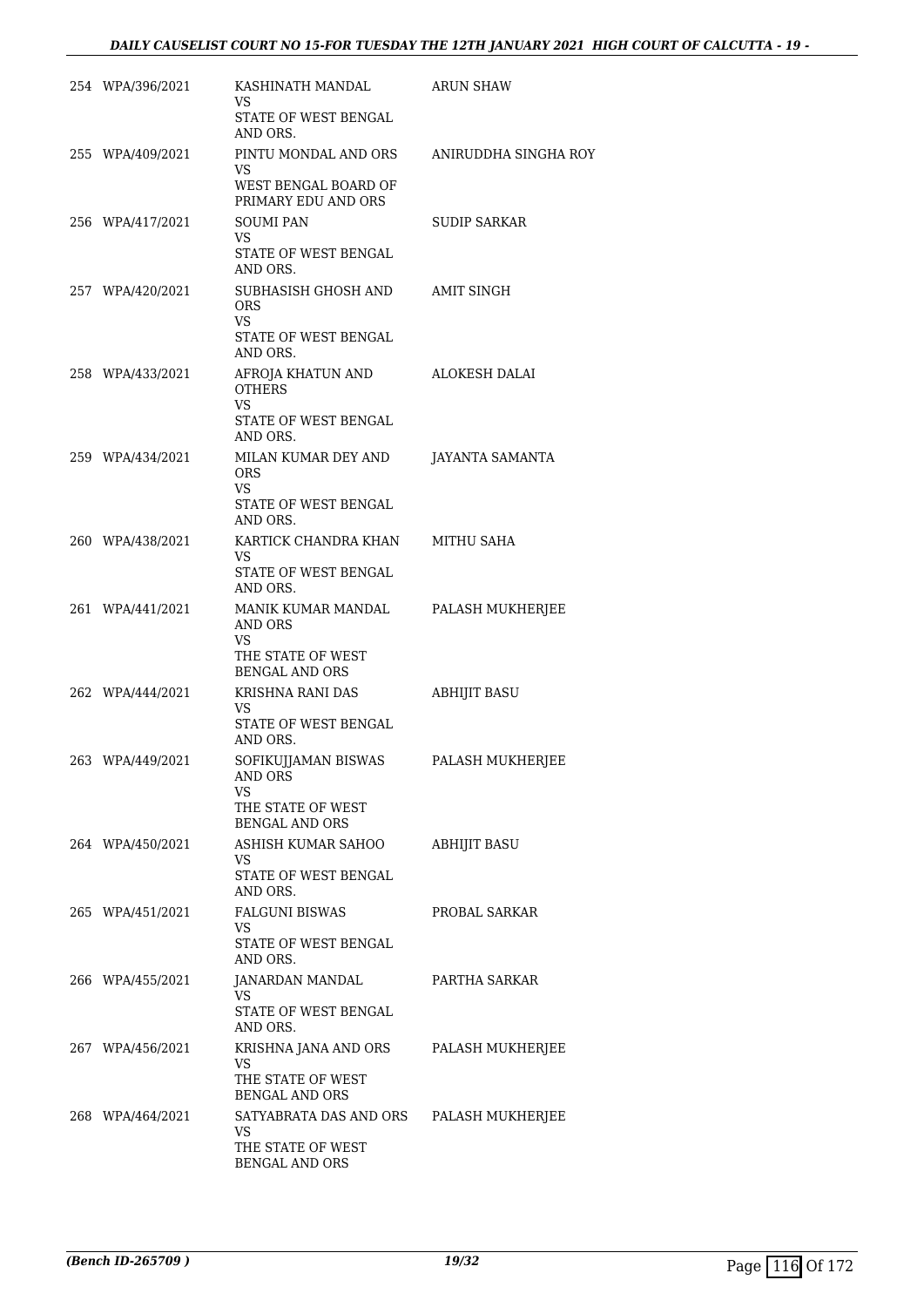| 269 WPA/468/2021 | AMINUL KABIUL AZIZ AND<br><b>ORS</b><br>VS                                                     | ANISUR RAHMAN           |
|------------------|------------------------------------------------------------------------------------------------|-------------------------|
|                  | THE STATE OF WEST<br><b>BENGAL AND ORS</b>                                                     |                         |
| 270 WPA/474/2021 | AKBAR ALI GAZI AND<br><b>OTHERS</b><br>VS<br>UNION OF INDIA AND<br><b>OTHERS</b>               | SOMESH KUMAR GHOSH      |
| 271 WPA/502/2021 | <b>BIPLAB MUKHERJEE</b><br>VS<br>INDIAN INSTITUTE OF<br>ENGINEERING, SCIENCE<br>AND TECHNOLOGY | Sanjay Saha             |
| 272 WPA/503/2021 | SANJAY PATRA AND ORS<br>VS<br>STATE OF WEST BENGAL<br>AND ORS.                                 | <b>SANDIP KR MONDAL</b> |
| 273 WPA/506/2021 | JADAB DAS AND ORS<br>VS<br>STATE OF WEST BENGAL<br>AND ORS.                                    | SANDIP KUMAR MONDAL     |
| 274 WPA/509/2021 | <b>SUKUMAR GAYEN</b><br><b>VS</b><br>STATE OF WEST BENGAL<br>AND ORS.                          | SANDIP KUMAR MONDAL     |
| 275 WPA/510/2021 | RAJIB DOLAI AND ORS<br>VS<br>STATE OF WEST BENGAL<br>AND ORS.                                  | <b>SANDIP KR MONDAL</b> |
| 276 WPA/512/2021 | NUPUR MANDAL AND ORS<br>VS<br>STATE OF WEST BENGAL<br>AND ORS.                                 | SANDIP KUMAR MONDAL     |
| 277 WPA/513/2021 | SHYAMALI DINGAL<br>VS<br>STATE OF WEST BENGAL<br>AND ORS.                                      | SANDIP KUMAR MONDAL     |
| 278 WPA/516/2021 | PRADIP BISWAS AND ORS<br>VS<br>STATE OF WEST BENGAL<br>AND ORS.                                | SANDIP KUMAR MONDAL     |
| 279 WPA/517/2021 | SAMAJUL SK<br>VS<br>STATE OF WEST BENGAL<br>AND ORS.                                           | RONI CHOWDHURY          |
| 280 WPA/518/2021 | APURBA BALLAV<br>VS.<br>STATE OF WEST BENGAL<br>AND ORS.                                       | DILIP KUMAR SHYAMAL     |
| 281 WPA/519/2021 | NAJRUL ISLAM AND ORS<br>VS<br>STATE OF WEST BENGAL<br>AND ORS.                                 | <b>ABHIJIT BASU</b>     |
| 282 WPA/520/2021 | BISWANATH MAITY AND<br><b>ORS</b><br>VS<br>STATE OF WEST BENGAL                                | <b>ABHIJIT BASU</b>     |
| 283 WPA/523/2021 | AND ORS.<br>BIMALESH MANDAL AND<br>ORS<br>VS<br>STATE OF WEST BENGAL<br>AND ORS.               | <b>ABHIJIT BASU</b>     |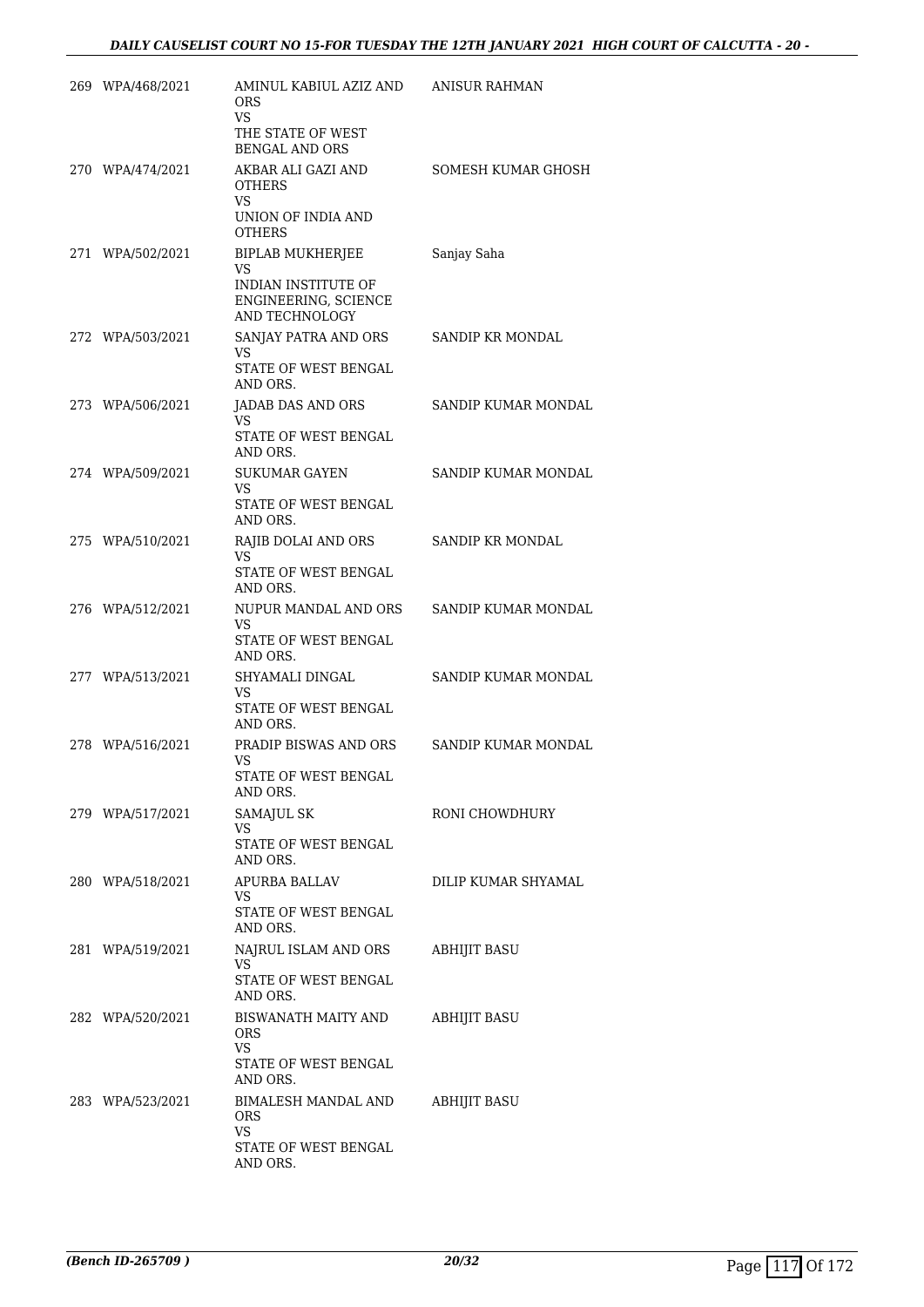| 284 WPA/524/2021 | MONALISHA SINGHA<br>VS.<br>STATE OF WEST BENGAL<br>AND ORS.                                | ABHIJIT BASU          |
|------------------|--------------------------------------------------------------------------------------------|-----------------------|
| 285 WPA/526/2021 | TAPAS KR DAS AND ORS<br>VS<br>STATE OF WEST BENGAL<br>AND ORS.                             | <b>ABHIJIT BASU</b>   |
| 286 WPA/529/2021 | AMRITASUDAN JANA<br>VS<br>STATE OF WEST BENGAL<br>AND ORS.                                 | ABHIJIT BASU          |
| 287 WPA/530/2021 | ARCHANA MUKHERJEE AND ABHIJIT BASU<br>ORS<br><b>VS</b><br>STATE OF WEST BENGAL<br>AND ORS. |                       |
| 288 WPA/531/2021 | BIJOY KRISHNA DAS AND<br><b>ORS</b><br>VS.<br>STATE OF WEST BENGAL<br>AND ORS.             | <b>ABHIJIT BASU</b>   |
| 289 WPA/532/2021 | SUSANTA BARMAN AND<br><b>ORS</b><br>VS<br>STATE OF WEST BENGAL<br>AND ORS.                 | ABHIJIT BASU          |
| 290 WPA/535/2021 | SOUMEN MAITY AND ORS<br>VS<br>STATE OF WEST BENGAL<br>AND ORS.                             | <b>ABHIJIT BASU</b>   |
| 291 WPA/540/2021 | RAJJAK SEKH AND ORS<br>VS<br>STATE OF WEST BENGAL<br>AND ORS.                              | FALGUNI BANDYOPADHYAY |
| 292 WPA/541/2021 | SAMBHU GIRI ANDS ORS<br>VS<br>STATE OF WEST BENGAL<br>AND ORS.                             | ABHIJIT BASU          |
| 293 WPA/542/2021 | SOMNATH JANA AND ORS<br>VS<br>STATE OF WEST BENGAL<br>AND ORS.                             | <b>ABHIJIT BASU</b>   |
| 294 WPA/544/2021 | NILKAMAL GIRI<br>VS<br>STATE OF WEST BENGAL<br>AND ORS.                                    | <b>ABHIJIT BASU</b>   |
| 295 WPA/547/2021 | PRADIP AICH AND ORS<br>VS<br>STATE OF WEST BENGAL<br>AND ORS.                              | <b>ABHIJIT BASU</b>   |
| 296 WPA/548/2021 | SURAJIT JANA @ ORS<br>VS<br>STATE OF WEST BENGAL<br>AND ORS.                               | ABHIJIT BASU          |
| 297 WPA/549/2021 | KRIPASINDHU MAJEE<br>VS<br>STATE OF WEST BENGAL<br>AND ORS.                                | ABHIJIT BASU          |
| 298 WPA/550/2021 | SANJIB KUMAR BHUNIA<br>AND ORS<br>VS.<br>STATE OF WEST BENGAL<br>AND ORS.                  | ABHIJIT BASU          |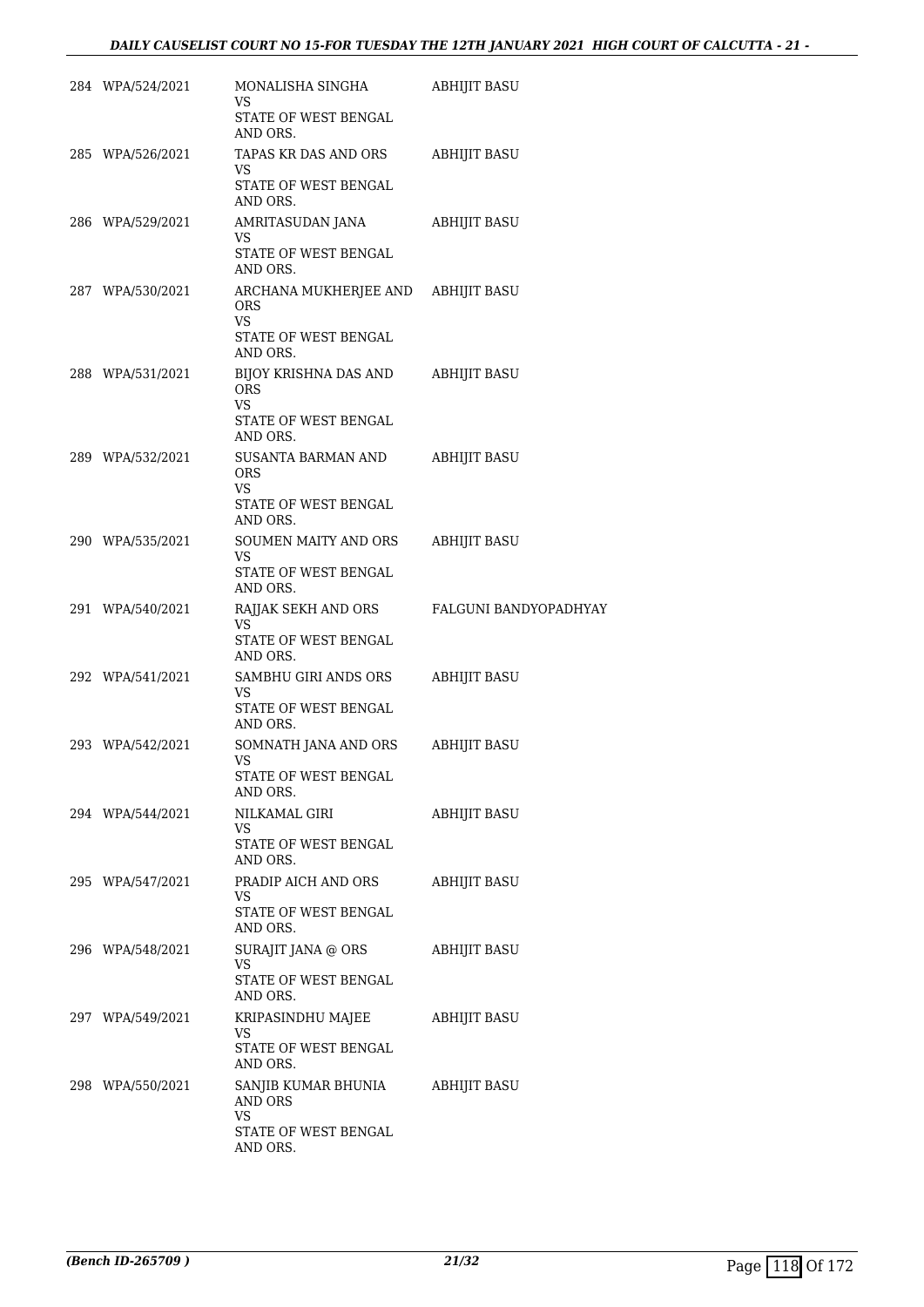| 299 WPA/552/2021  | RUMPI SAHA<br>VS.<br>STATE OF WEST BENGAL<br>AND ORS.                          | SIDDHARTHA SARKAR       |
|-------------------|--------------------------------------------------------------------------------|-------------------------|
| 300 WPA/553/2021  | FIROJA KHATUN<br>VS<br>STATE OF WEST BENGAL<br>AND ORS.                        | SIDDHARTHA SARKAR       |
| 301 WPA/554/2021  | ANJU MANDAL AND ORS<br>VS.<br>STATE OF WEST BENGAL<br>AND ORS.                 | <b>ABHIJIT BASU</b>     |
| 302 WPA/558/2021  | HALIMA KHATUN BIBI<br>VS.<br>STATE OF WEST BENGAL<br>AND ORS.                  | SIDDHARTHA SARKAR       |
| 303 WPA/565/2021  | DIPTI MONDAL AND ORS<br>VS<br>STATE OF WEST BENGAL<br>AND ORS.                 | DEBABRATA MONDAL        |
| 304 WPA/584/2021  | JAYANTA MALIK AND ORS<br>VS.<br>STATE OF WEST BENGAL<br>AND ORS.               | PARTHA SARKAR           |
| 305 WPA/592/2021  | MD. NAZIR HOSSAIN AND<br><b>ORS</b><br>VS.<br>STATE OF WEST BENGAL<br>AND ORS. | MOLLY SAHA              |
| 306 WPA/593/2021  | MAHAMMAD SHAIKH AND<br><b>ORS</b><br>VS<br>STATE OF WEST BENGAL<br>AND ORS.    | KAPIL CHANDRA SAHOO     |
| 307 WPA/595/2021  | BEGUM ASHAK NOORI<br>VS.<br>STATE OF WEST BENGAL<br>AND ORS.                   | MOLLY SAHA              |
| 308 WPA/608/2021  | RABBANI MANDAL AND ORS<br>VS<br>STATE OF WEST BENGAL<br>AND ORS.               | <b>SANDIP KR MONDAL</b> |
|                   |                                                                                | <b>URGENT MOTION</b>    |
| 309 WPA/6886/2019 | ABDUL ENAM<br>VS.<br>STATE OF WEST BENGAL &<br><b>ORS</b>                      | SUDIPTA DASGUPTA        |
| 310 WPA/6887/2019 | FARZANA KHATOON<br>VS.<br>STATE OF WEST BENGAL &<br><b>ORS</b>                 | SUDIPTA DASGUPTA        |
| 311 WPA/6888/2019 | FARHAT FEROZ<br>VS.<br>STATE OF WEST BENGAL &<br>ORS.                          | SUDITPA DASGUPTA        |
| 312 WPA/6889/2019 | MD. SHADAB AKHTER<br>VS<br>STATE OF WEST BENGAL &<br><b>ORS</b>                | BIKRAM BANERJEE         |
| 313 WPA/6890/2019 | MD. TAJDAR ALAM<br>VS<br>STATE OF WEST BENGAL &<br>ORS.                        | SUDIPTA DASGUPTA        |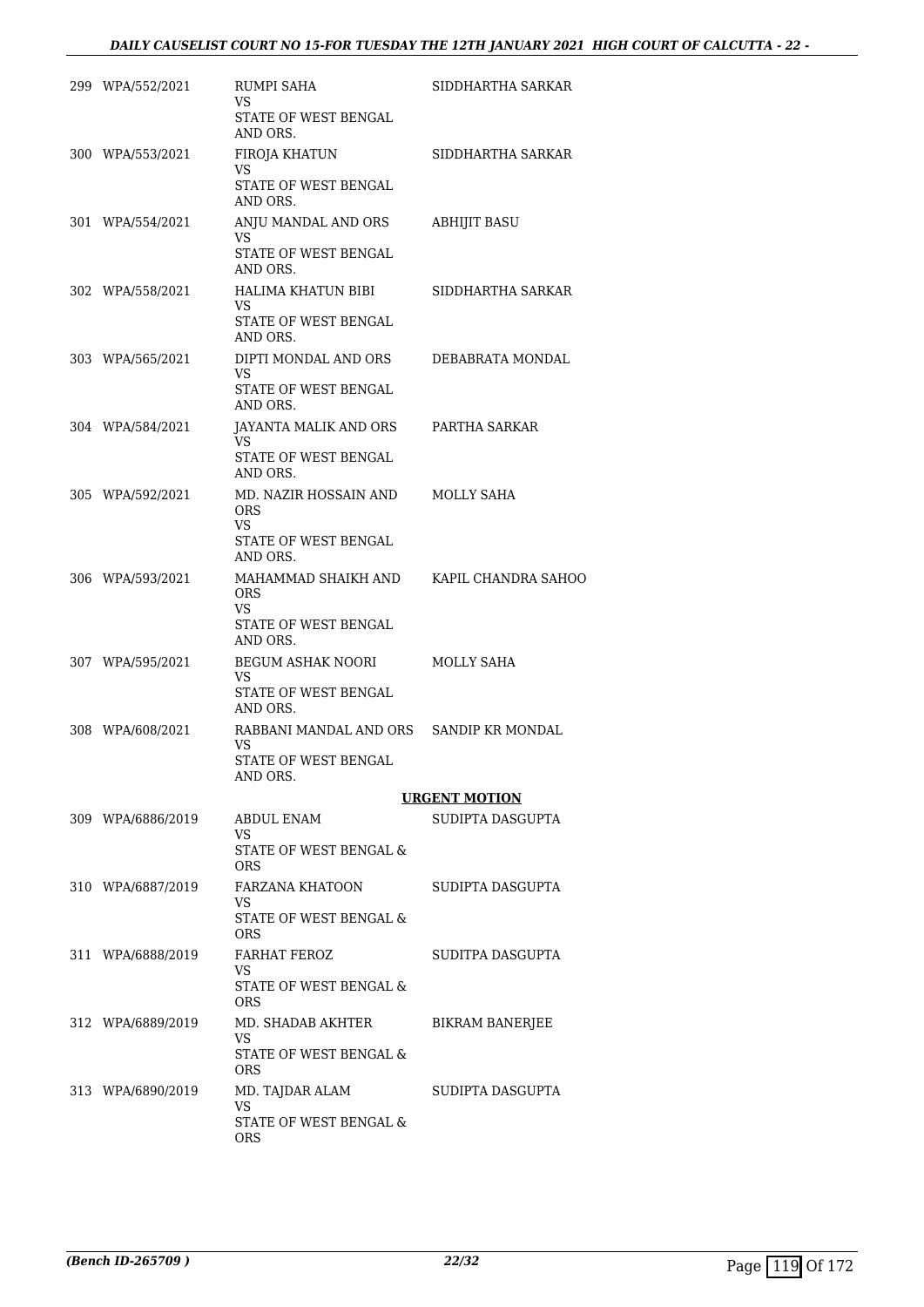| 314 WPA/6891/2019             | MD. JUNAID ALAM<br>VS                       | SUDIPTA DASGUPTA                             |
|-------------------------------|---------------------------------------------|----------------------------------------------|
|                               | STATE OF WEST BENGAL &<br><b>ORS</b>        |                                              |
| 315 WPA/6892/2019             | MD. ANSAR ALAM<br>VS.                       | SUDIPTA DASGUPTA                             |
|                               | STATE OF WEST BENGAL &<br><b>ORS</b>        |                                              |
| 316 WPA/6898/2019             | MD. AFZAL IMAM<br>VS.                       | SUDIPTA DASGUPTA                             |
|                               | STATE OF WEST BENGAL &<br><b>ORS</b>        |                                              |
| 317 WPA/6900/2019             | VIKASH SHAW<br>VS                           | SUDIPTA DASGUPTA                             |
|                               | STATE OF WEST BENGAL &<br><b>ORS</b>        |                                              |
| 318 WPA/6902/2019             | CHANDRAKANT KESHRI<br>VS.                   | SUDIPTA DASGUPTA                             |
|                               | STATE OF WEST BENGAL &<br><b>ORS</b>        |                                              |
| 319 WPA/6940/2019             | NASIM AKRAM<br>VS.                          | SUDIPTA DASGUPTA                             |
|                               | STATE OF WEST BENGAL &<br><b>ORS</b>        |                                              |
| 320 WPA/6941/2019             | KHALID AFROZ ANSARI<br>VS.                  | SUDIPTA DASGUPTA                             |
|                               | STATE OF WEST BENGAL &<br><b>ORS</b>        |                                              |
| 321 WPA/1205/2020             | ATANU SAHA & ORS<br><b>VS</b>               | SAMIRAN MANDAL                               |
|                               | STATE OF WEST BENGAL &<br>ORS               |                                              |
| 322 WPA/1989/2020             | MD RAFIQUE ALAM & ORS<br>VS.                | MD. M NAZAR CHOWDHURY                        |
|                               | STATE OF WEST BENGAL &<br>ORS               |                                              |
| 323 WPA/2006/2020             | AMITAVA GUPTA<br>VS                         | <b>SUMAN BANERJEE</b>                        |
|                               | STATE OF WEST BENGAL &<br>ORS               |                                              |
| 324 WPA/3391/2020             | ORS.<br>VS.                                 | MD. ABUZER TAMANNAI & MD. M. NAZAR CHOWDHURY |
|                               | STATE OF WEST BENGAL &<br>ORS.              |                                              |
| 325 WPA/3901/2020             | HILLOL MUKHERJEE<br>VS                      | DONA GHOSH                                   |
| IA NO: CAN/1/2020             | UNION OF INDIA & ORS                        |                                              |
| 326 WPA/4651/2020             | SK. LIAKAT ALI                              | SHUVRO PROKASH LAHIRI                        |
|                               | VS.<br>STATE OF WEST BENGAL &<br>ORS        |                                              |
| IA NO: CAN/1/2020, CAN/2/2020 |                                             |                                              |
| 327 WPA/5040/2020             | PRITI SINGH                                 | MD. ALAUDDIN MANDAL                          |
|                               | VS<br>UNION OF INDIA & ORS                  |                                              |
| 328 WPA/7921/2020             | DR. PREMANJAN<br>BHATTACHARJEE<br><b>VS</b> | SUVAM SINHA                                  |
|                               | State of West Bengal                        |                                              |
| 329 WPA/8151/2020             | DIPANKAR BHANDARI                           | <b>GOUTAM KUMAR MAITY</b>                    |
|                               | <b>VS</b><br>State of West Bengal           |                                              |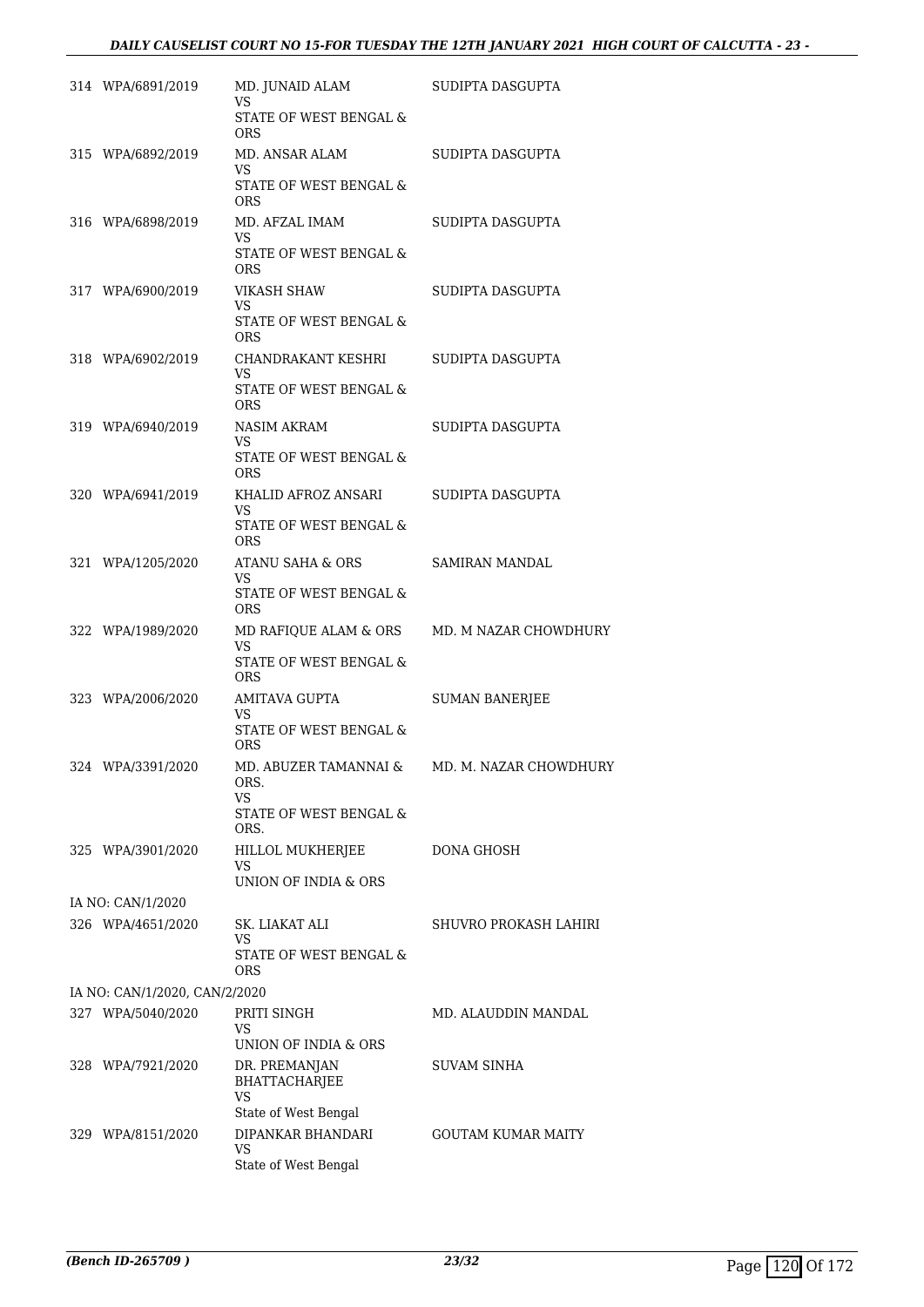| 330 WPA/8308/2020  | SABUJ KOLI SEN<br>VS                                      | SALONI BHATTACHARYYA   |
|--------------------|-----------------------------------------------------------|------------------------|
|                    | VISWA BHARATI AND<br><b>OTHERS</b>                        |                        |
| 331 WPA/8316/2020  | SAUGATA CHATTOPADHYAY<br><b>VS</b>                        | SALONI BHATTACHARJEE   |
|                    | VISWA BHARATI AND<br><b>OTHERS</b>                        |                        |
| 332 WPA/8428/2020  | СНАКДАН НАРРҮ НОМЕ<br>AND ORS<br><b>VS</b>                | SAYANI BHATTACHARYA    |
|                    | STATE OF WEST BENGAL<br>AND ORS.                          |                        |
| 333 WPA/8452/2020  | RADHARANI KHAN<br><b>VS</b>                               | SUDIPTA DASGUPTA       |
|                    | STATE OF WEST BENGAL<br>AND ORS.                          |                        |
| 334 WPA/9192/2020  | CHANDRIMA PARIA<br><b>VS</b>                              | KARTIK KUMAR ROY       |
|                    | STATE OF WEST BENGAL<br>AND ORS.                          |                        |
| 335 WPA/9739/2020  | PAYEL BAG<br><b>VS</b>                                    | SUDIPTA DASGUPTA       |
|                    | State of West Bengal                                      |                        |
| 336 WPA/9749/2020  | RINTI BOSE AND ORS<br>VS                                  | SALONI BHATTACHARYA    |
|                    | STATE OF WEST BENGAL<br>AND ORS.                          |                        |
| 337 WPA/10103/2020 | RATHINDRA NATH MISHRA<br><b>VS</b>                        | <b>GOPA BISWAS</b>     |
|                    | STATE OF WEST BENGAL<br>AND ORS.                          |                        |
| 338 WPA/10153/2020 | NAZIA SHIRIN AND OTHERS<br><b>VS</b>                      | <b>SHAREQ SIDDIQUE</b> |
|                    | STATE OF WEST BENGAL<br>AND ORS.                          |                        |
| 339 WPA/10234/2020 | KAMANASHIS GOSWAMI<br>VS                                  | RAJENDRA BANERJEE      |
|                    | THE BIRBHUM INSTITUTE<br>OF ENGINEERING AND<br>TECHNOLOGY |                        |
| 340 WPA/10274/2020 | NILANJAN BISHNU                                           | ALAUDDIN MANDAL        |
|                    | VS<br>THE UNION OF INDIA AND<br><b>ORS</b>                |                        |
| 341 WPA/10321/2020 | SUMAN MONDAL<br><b>VS</b>                                 | SK. TOSLIM ALI         |
|                    | THE UNION OF INDIA AND<br>ANR                             |                        |
|                    |                                                           | <b>MOTION</b>          |
|                    |                                                           | $($ GROUP - II $)$     |
| 342 WPA/10742/2017 | PROBHAT KUMAR PAL<br><b>VS</b>                            | SUBHAS JANA            |
|                    | STATE OF WEST BENGAL &<br>ORS.                            |                        |
| 343 WPA/20452/2017 | REBA NAG<br>VS                                            | DEBASISI DEY           |
|                    | STATE OF WEST BENGAL &<br>ORS.                            |                        |
| 344 WPA/3816/2018  | AJAY KUMAR<br>VS                                          | SUDIP GHOSH CHOWDHURY  |
|                    | STATE OF WEST BENGAL &<br>ORS.                            |                        |

IA NO: CAN/1/2020(Old No:CAN/1784/2020)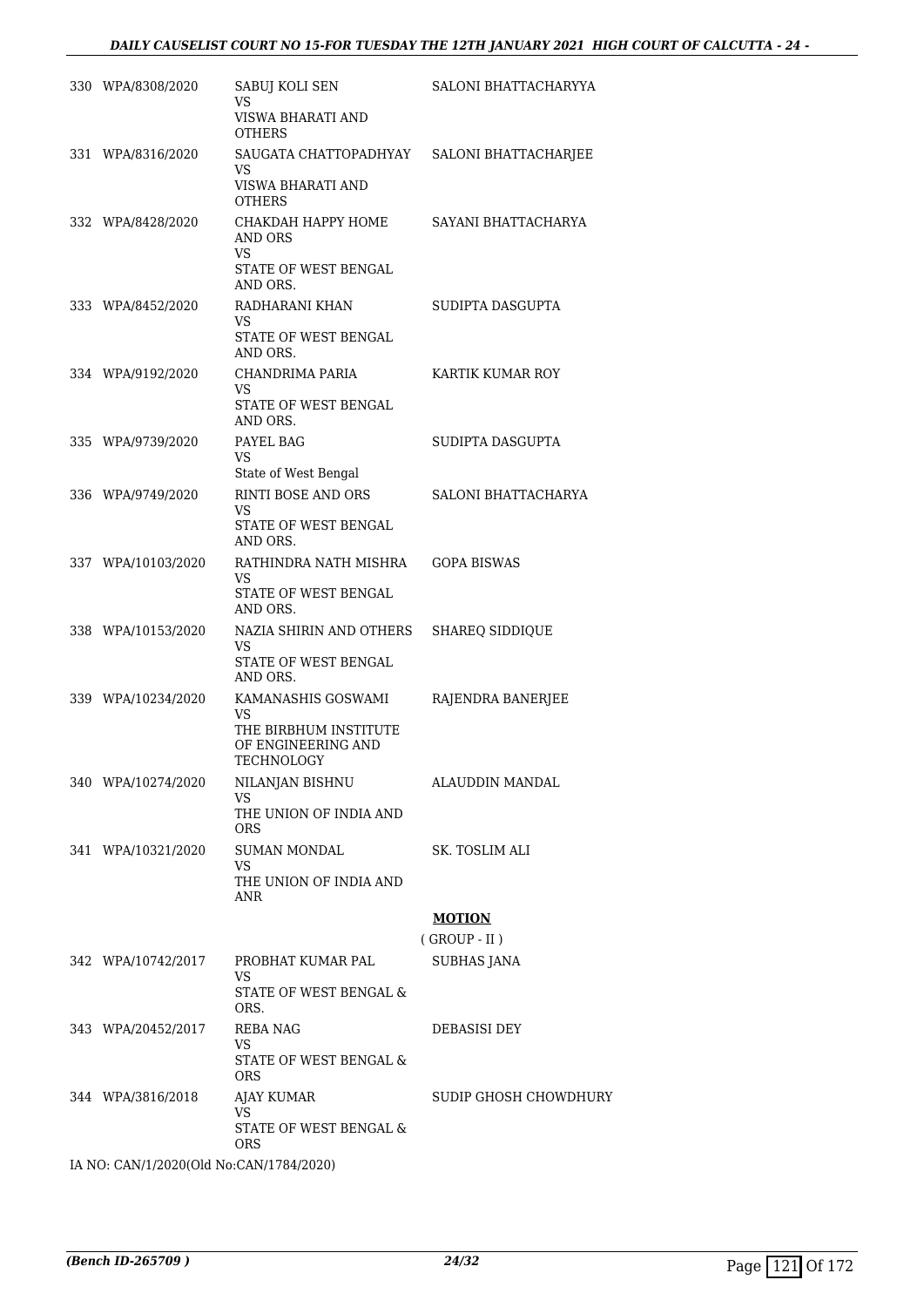| 345 WPA/3820/2018                       | SUBODH ROY<br>VS.<br>STATE OF WEST BENGAL &<br><b>ORS</b>                        | SUDIP GHOSH CHOWDHURY |
|-----------------------------------------|----------------------------------------------------------------------------------|-----------------------|
| IA NO: CAN/1/2020(Old No:CAN/1777/2020) |                                                                                  |                       |
| 346 WPA/8090/2018                       | DIPALI BANERJEE                                                                  | CHANDAN DUTTA         |
|                                         | <b>VS</b><br>STATE OF WEST BENGAL $\&$<br>ORS.                                   |                       |
| IA NO: CAN/1/2020(Old No:CAN/613/2020)  |                                                                                  |                       |
| 347 WPA/15316/2018                      | KABERI PAUL<br>VS<br>STATE OF WEST BENGAL &<br>ORS.                              | SOMESH KR. GHOSH      |
| 348 WPA/15319/2018                      | SAMRAT SAHA<br>VS<br>STATE OF WEST BENGAL &<br>ORS.                              | SOMESH KR. GHOSH      |
| 349 WPA/15321/2018                      | SOMA SARKAR<br><b>VS</b><br>STATE OF WEST BENGAL &<br>ORS.                       | SOMESH KR. GHOSH      |
| 350 WPA/17645/2018                      | RUDRARASAD MAHARA &<br><b>ORS</b><br>VS.<br>STATE OF WEST BENGAL &<br><b>ORS</b> | P. MUKHERJEE          |
| 351 WPA/17817/2018                      | BITHIKA SARKAR<br>VS<br>STATE OF WEST BENGAL &<br><b>ORS</b>                     | PROSENJIT MUKHERJEE   |
| 352 WPA/17818/2018                      | RITUPARNA MUKHERJEE<br>VS<br>STATE OF WEST BENGAL &<br><b>ORS</b>                | PROSENJIT MUKHERJEE   |
| 353 WPA/20174/2018                      | ANANDA KR. MANNA<br>VS<br>THE PRES. WBPE & ORS.                                  | D. PATTANAYAK         |
| 354 WPA/20178/2018                      | SANTU JANA<br>VS<br>THE PRES. WBPE, & ORS.                                       | D PATTANAYAK          |
| 355 WPA/20301/2018                      | MANAS KUMAR SARDAR<br>VS<br>STATE OF WEST BENGAL &<br><b>ORS</b>                 | L. BHATTACHARYA       |
| 356 WPA/20352/2018                      | PURNIMA ROY KAR<br>VS.<br>STATE OF WEST BENGAL &<br><b>ORS</b>                   | P. K. GHOSH           |
| 357 WPA/20432/2018                      | TANUSREE GHOSH<br>VS<br>STATE OF WEST BENGAL &<br>ORS.                           | SOBHAN MAJUMDER       |
| 358 WPA/21359/2018                      | PRITI LATA GHOSH<br>VS<br>STATE OF WEST BENGAL $\&$<br><b>ORS</b>                | BIDYUT HALDER         |
| 359 WPA/21531/2018                      | MIRZA ALIUL AZIM & ANR.<br>VS.<br>STATE OF WEST BENGAL &<br>ORS.                 | MONIRUZZAMAN          |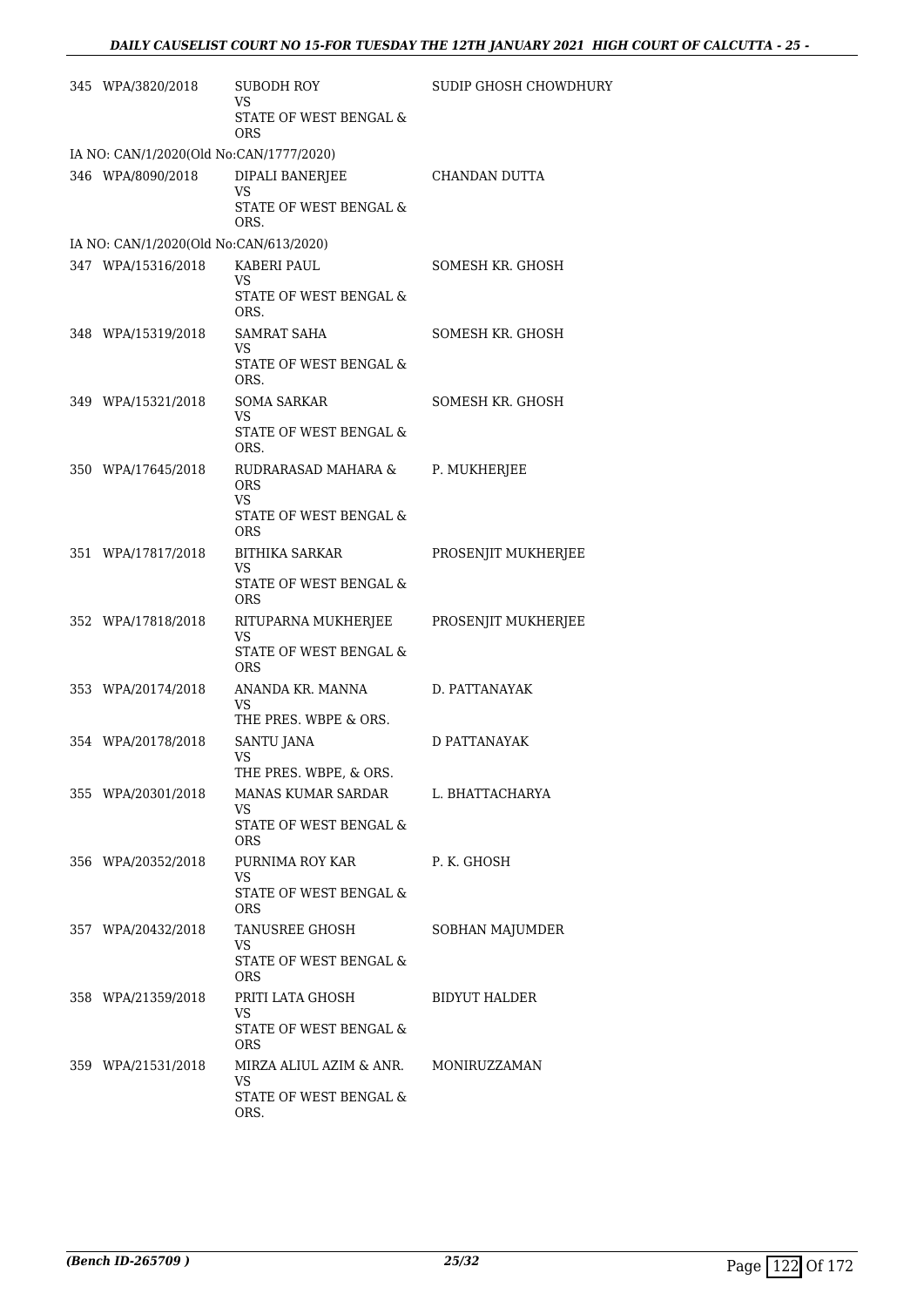| 360 WPA/22553/2018            | <b>SIMA PAL</b><br>VS                      | ANUSUYA BANERJEE       |
|-------------------------------|--------------------------------------------|------------------------|
|                               | STATE OF WEST BENGAL &<br><b>ORS</b>       |                        |
| 361 WPA/1756/2019             | MOUPIYA ROY<br><b>VS</b>                   | RAJLAKSHMI GHATAK      |
|                               | <b>STATE OF WEST BENGAL &amp;</b><br>ORS   |                        |
| 362 WPA/2630/2019             | UJJWAL KR. GOSWAMI<br>VS.                  | MONIRUZZAMAN           |
|                               | STATE OF WEST BENGAL &<br>ORS.             |                        |
| 363 WPA/3018/2019             | SUMITA SIL (DUTTA)                         | SHAHANA NAZNIN         |
|                               | VS<br>STATE OF WEST BENGAL &<br>ORS.       |                        |
| 364 WPA/6821/2019             | NITAI MAHATA                               | ARITRA SHANKAR RAY     |
|                               | VS<br>STATE OF WEST BENGAL &<br><b>ORS</b> |                        |
| 365 WPA/7122/2019             | <b>MAHADEB PAL</b>                         | NITYA GOPAL MUKHERJEE  |
|                               | VS<br>STATE OF WEST BENGAL &<br><b>ORS</b> |                        |
| 366 WPA/8482/2019             | RUMA MONDAL<br>VS                          | <b>INDRANIL HALDER</b> |
|                               | STATE OF WEST BENGAL &<br><b>ORS</b>       |                        |
| 367 WPA/14001/2019            | PIYALI CHATTERJEE<br><b>VS</b>             | SAYANTAN HAZRA         |
|                               | STATE OF WEST BENGAL &<br><b>ORS</b>       |                        |
| IA NO: CAN/1/2020, CAN/2/2020 |                                            |                        |
|                               |                                            |                        |
| 368 WPA/16564/2019            | BUDHAN CHANDRA SAHA<br>VS                  | PROSENJIT MUKHERJEE    |
|                               | STATE OF WEST BENGAL &<br>ORS.             |                        |
| 369 WPA/18834/2019            | MONOJIT DAS & ORS<br>VS                    | KOYEL BAG              |
|                               | STATE OF WEST BENGAL &<br>ORS              |                        |
| IA NO: CAN/1/2021             |                                            |                        |
| 370 WPA/19987/2019            | SUSOVAN MURMU<br>VS                        | TANUJA BASAK           |
|                               | STATE OF WEST BENGAL &<br>ORS              |                        |
| 371 WPA/22195/2019            | SIMAREKHA RAHAMAN &<br>ORS                 | MOSTAFIJUR RAHAMAN     |
|                               | <b>VS</b><br>STATE OF WEST BENGAL &<br>ORS |                        |
| 372 WPA/22502/2019            | DR. PARTHA SARATHI NATH                    | <b>BIKRAM BANERJEE</b> |
|                               | VS<br>STATE OF WEST BENGAL &<br>ORS        |                        |
| 373 WPA/2050/2020             | KUNAL MAITY & ORS                          | RAJU MONDAL            |
|                               | VS.<br>STATE OF WEST BENGAL &<br>ORS       |                        |
| 374 WPA/2051/2020             | UJJAL MONDAL & ANR<br>VS                   | RAJU MONDAL            |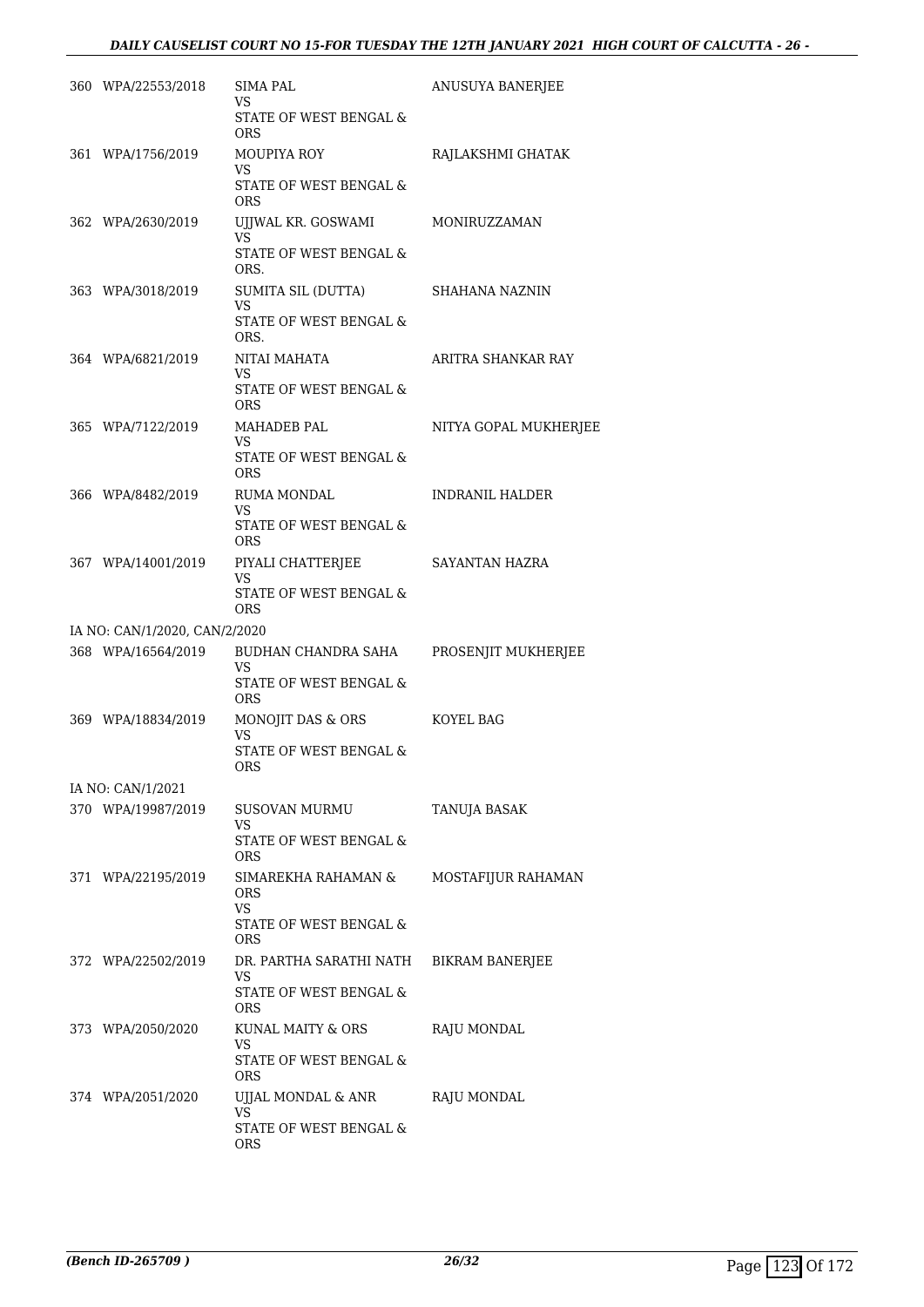|                   | 375 WPA/3136/2020 | SRILA DE<br>VS.                                         | BHASKAR MONDAL         |  |  |
|-------------------|-------------------|---------------------------------------------------------|------------------------|--|--|
|                   |                   | STATE OF WEST BENGAL &<br><b>ORS</b>                    |                        |  |  |
| IA NO: CAN/1/2020 |                   |                                                         |                        |  |  |
|                   | 376 WPA/4073/2020 | PROSENJIT PURKAIT<br>VS                                 | PRABIR REJ             |  |  |
|                   |                   | STATE OF WEST BENGAL &<br>ORS.                          |                        |  |  |
|                   | 377 WPA/4127/2020 | KABITABALA LAL<br>VS.                                   | PABITRA BHAUMIK        |  |  |
|                   |                   | STATE OF WEST BENGAL &<br>ORS.                          |                        |  |  |
|                   | 378 WPA/4140/2020 | ANUP KUMAR PURKAIT &<br>ORS.<br>VS.                     | SK. ABU JAFAR          |  |  |
|                   |                   | STATE OF WEST BENGAL &<br>ORS.                          |                        |  |  |
|                   | 379 WPA/4180/2020 | MANDIRA SASMAL & ANR                                    | BIKRAM BANERJEE        |  |  |
|                   |                   | VS<br>STATE OF WEST BENGAL &<br>ORS.                    |                        |  |  |
|                   | 380 WPA/4182/2020 | BIPLAB MAZUMDER<br>VS.                                  | <b>BIKRAM BANERJEE</b> |  |  |
|                   |                   | STATE OF WEST BENGAL &<br><b>ORS</b>                    |                        |  |  |
|                   | 381 WPA/4208/2020 | BICHITRA HEMBRAM & ORS SAMIRAN MANDAL<br>VS             |                        |  |  |
|                   |                   | STATE OF WEST BENGAL<br>&ORS                            |                        |  |  |
|                   | 382 WPA/4219/2020 | MAYNA MALI & ORS<br><b>VS</b>                           | <b>SAMIRAN MANDAL</b>  |  |  |
|                   |                   | STATE OF WEST BENGAL &<br>ORS.                          |                        |  |  |
|                   | 383 WPA/4244/2020 | HABIBUL ISLAM KHAN<br>VS                                | SYED SHAMSUL AREFIN    |  |  |
|                   |                   | STATE OF WEST BENGAL &<br>ORS.                          |                        |  |  |
|                   | 384 WPA/4262/2020 | SASWATI MONDAL & ORS<br>VS                              | SALONI BHATTACHARJEE   |  |  |
|                   |                   | STATE OF WEST BENGAL &<br><b>ORS</b>                    |                        |  |  |
|                   | 385 WPA/4263/2020 | MANALI GHORAI & ANR<br>VS                               | <b>BANDANA MAITY</b>   |  |  |
|                   |                   | STATE OF WEST BENGAL &<br><b>ORS</b>                    |                        |  |  |
|                   | 386 WPA/4286/2020 | SWAPAN JANA<br>VS                                       | SURANJAN MANDAL        |  |  |
|                   |                   | STATE OF WEST BENGAL<br>&ORS                            |                        |  |  |
|                   | 387 WPA/4300/2020 | MOUMITA DAS @ MOUMITA TARA PADA DAS<br>MAHAPATRA<br>VS. |                        |  |  |
|                   |                   | STATE OF WEST BENGAL &<br>ORS.                          |                        |  |  |
|                   | 388 WPA/4310/2020 | SOVAN ROY CHOWDHURY & AHASHISH CHATTERJEE<br>ORS.<br>VS |                        |  |  |
|                   |                   | STATE OF WEST BENGAL &<br>ROS                           |                        |  |  |
|                   | 389 WPA/4313/2020 | HOJAIFUR RAHAMAN<br><b>BAIDYA &amp; ORS</b>             | DONA GHOSH             |  |  |
|                   |                   | VS<br>STATE OF WEST BENGAL &<br>ORS                     |                        |  |  |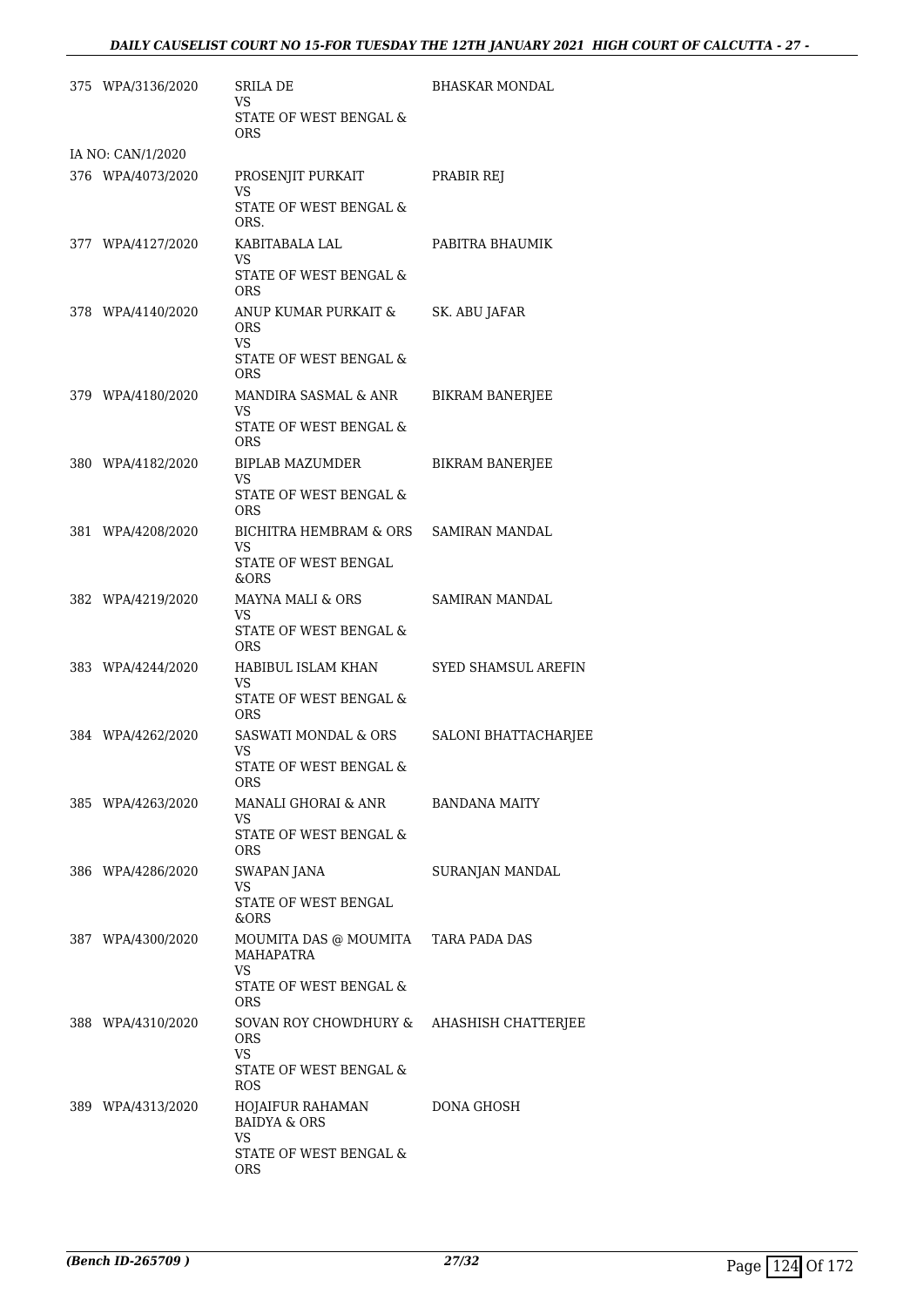| 390 WPA/4314/2020 | PURABI MUKHERJEE & ORS SAMIRAN MANDAL<br><b>VS</b>       |                      |
|-------------------|----------------------------------------------------------|----------------------|
|                   | STATE OF WEST BENGAL &<br><b>ROS</b>                     |                      |
| 391 WPA/4333/2020 | MANOJ KUMAR GARAIN & SHUVRA PROKASH LAHIRI<br>ANR<br>VS. |                      |
|                   | STATE OF WEST BENGAL &<br>ANR                            |                      |
| 392 WPA/4352/2020 | BANDANA HANSDA<br>VS.<br>STATE OF WEST BENGAL &          | ASHIS KR. PAUL       |
|                   | ORS.                                                     |                      |
| 393 WPA/4362/2020 | KRISHNA BHATTACHARJEE SUBHRANGSU PANDA<br>& ANR.<br>VS.  |                      |
|                   | STATE OF WEST BENGAL $\&$<br>ORS.                        |                      |
| 394 WPA/4425/2020 | APURBA GHOSH<br>VS.                                      | <b>GOPAL DAS</b>     |
|                   | STATE OF WEST BENGAL &<br><b>ORS</b>                     |                      |
| 395 WPA/4428/2020 | <b>SANKAR BISWAS</b><br>VS.                              | <b>GOPAL DAS</b>     |
|                   | STATE OF WEST BENGAL &<br><b>ORS</b>                     |                      |
| 396 WPA/4430/2020 | WASIM REZA<br>VS.                                        | <b>GOPAL DAS</b>     |
|                   | STATE OF WEST BENGAL &<br>ORS.                           |                      |
| 397 WPA/4434/2020 | JOYJIT KARMAKAR<br>VS.                                   | GOPAL DAS            |
|                   | STATE OF WEST BENGAL &<br><b>ORS</b>                     |                      |
| 398 WPA/4436/2020 | SANKAR GHOSH<br>VS.                                      | <b>GOPAL DAS</b>     |
|                   | STATE OF WEST BENGAL &<br><b>ORS</b>                     |                      |
| 399 WPA/4440/2020 | ANIRUDDHA SARKAR<br>VS                                   | <b>GOPAL DAS</b>     |
|                   | STATE OF WEST BENGAL &<br>ORS                            |                      |
| 400 WPA/4442/2020 | DILIP KUMAR SINGHA<br>VS                                 | GOPAL DAS            |
|                   | STATE OF WEST BENGAL &<br><b>ORS</b>                     |                      |
| 401 WPA/4443/2020 | CHIRANJIB PATRA<br>VS.                                   | <b>GOPAL DAS</b>     |
|                   | STATE OF WEST BENGAL &<br>ORS                            |                      |
| 402 WPA/4453/2020 | AMIT SAHA & ORS<br>VS.                                   | DIPTENDU MANDAL      |
|                   | STATE OF WEST BENGAL &<br><b>ORS</b>                     |                      |
| 403 WPA/4479/2020 | SHYAMAL KUMAR SETH<br>VS                                 | DILIP KUMAR SHYAMAL  |
|                   | STATE OF WEST BENGAL &<br><b>ORS</b>                     |                      |
| 404 WPA/4481/2020 | SHYAMAL ADHIKARI<br>VS                                   | ANIMESH BHATTACHARYA |
|                   | STATE OF WEST BENGAL &<br><b>ORS</b>                     |                      |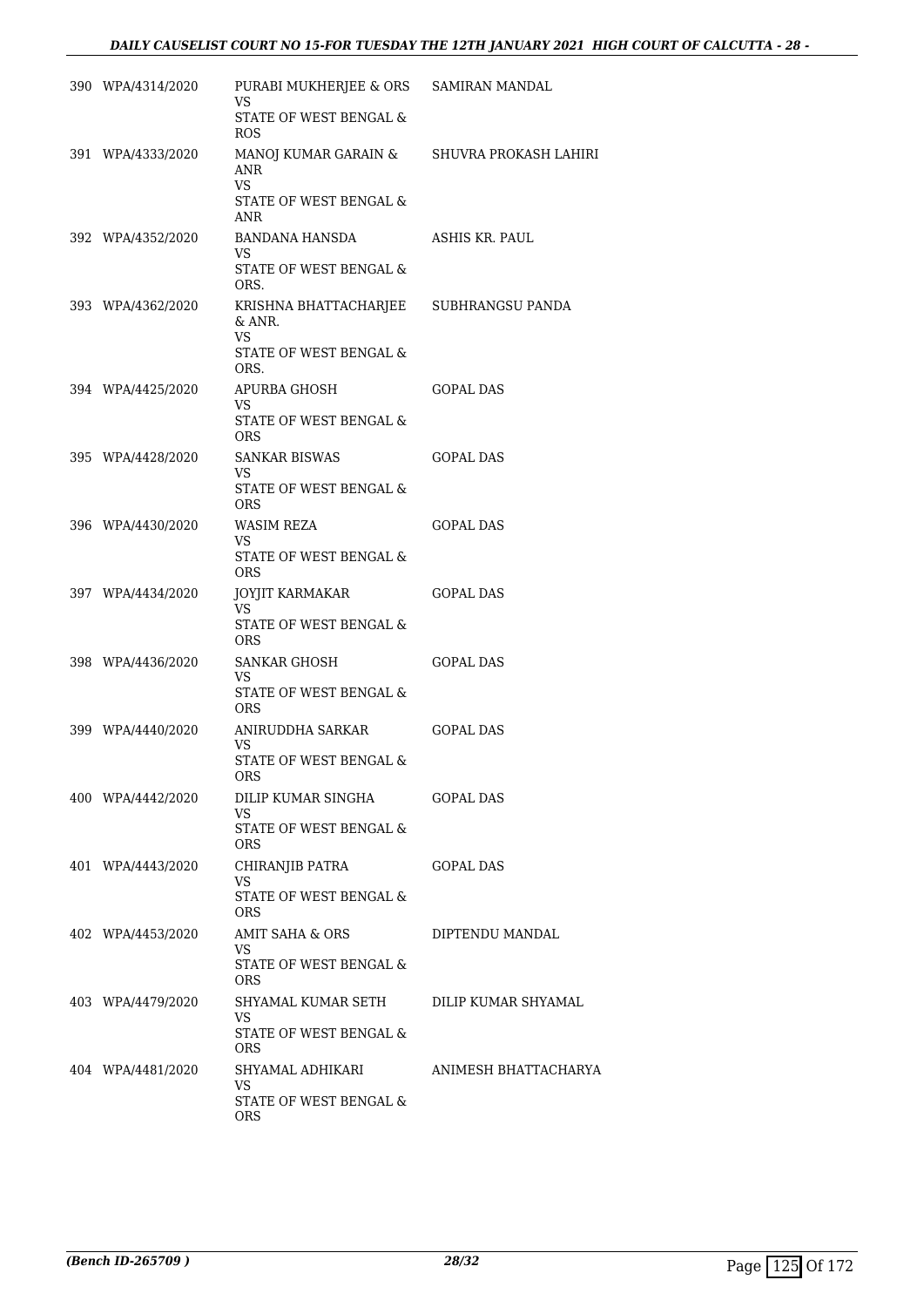| 405 WPA/4513/2020 | PANKAJ BHOWMIK & ORS.<br><b>VS</b>                               | SONALI DAS                  |
|-------------------|------------------------------------------------------------------|-----------------------------|
|                   | STATE OF WEST BENGAL &<br>ORS.                                   |                             |
| 406 WPA/4547/2020 | PRASENJIT HALDER<br>VS                                           | KHANDEKAR MOAZZEMAN HOSSAIN |
|                   | STATE OF WEST BENGAL $\&$<br><b>ORS</b>                          |                             |
| 407 WPA/4552/2020 | GOURI RANI MANDAL &<br>ANR<br>VS<br>STATE OF WEST BENGAL &       | SANDIP GHOSH                |
|                   | <b>ORS</b>                                                       |                             |
| 408 WPA/4570/2020 | <b>MANAS GHOSH</b><br><b>VS</b>                                  | ASIT BARAN MUKHERJEE        |
|                   | STATE OF WEST BENGAL &<br><b>ORS</b>                             |                             |
| 409 WPA/4587/2020 | SISIR KUMAR CHATTERJEE P.K. BHATTACHARYA<br><b>VS</b>            |                             |
|                   | SECRETARY BANGIYA<br>SANSKRIT SIKSHA<br>PARISHAD & ORS           |                             |
| 410 WPA/4693/2020 | <b>SANTANU BASU</b>                                              | KAKALI DUTTA                |
|                   | <b>VS</b><br>W.B. COLLEGE SERVICE<br><b>COMMISSION &amp; ORS</b> |                             |
| IA NO: CAN/1/2020 |                                                                  |                             |
| 411 WPA/4702/2020 | PRATIVA GAYEN (MONDAL) NAMITA BASU<br><b>VS</b>                  |                             |
|                   | STATE OF WEST BENGAL &<br><b>ORS</b>                             |                             |
| 412 WPA/4703/2020 | SOUMITA HAZRA<br>VS                                              | PRADIP KUMAR GHOSH          |
|                   | STATE OF WEST BENGAL &<br><b>ORS</b>                             |                             |
| 413 WPA/4704/2020 | KALPANA NAIR<br><b>VS</b>                                        | NAMITA BASU                 |
|                   | STATE OF WEST BENGAL &<br>ORS.                                   |                             |
| 414 WPA/4705/2020 | TINKU SARKAR<br>VS                                               | PRADIP KUMAR GHOSH          |
|                   | STATE OF WEST BENGAL &<br>ORS.                                   |                             |
| 415 WPA/4716/2020 | SEFALI MAITY<br>VS                                               | <b>SUBHAS JANA</b>          |
|                   | STATE OF WEST BENGAL &<br>ORS.                                   |                             |
| 416 WPA/4731/2020 | PRIYABRATA BARIK<br>VS.                                          | DILIP KUMAR SHYAMAL         |
|                   | STATE OF WEST BENGAL &<br>ORS.                                   |                             |
| 417 WPA/4734/2020 | RIZWANA BEGUM<br>VS                                              | LALRATAN MONDAL             |
|                   | STATE OF WEST BENGAL &<br>ORS.                                   |                             |
| 418 WPA/5279/2020 | RIYA MANNA                                                       | PINTU KARAR                 |
|                   | VS<br>STATE OF WEST BENGAL &<br><b>ORS</b>                       |                             |
|                   | IA NO: CAN/1/2020(Old No:CAN/4649/2020)                          |                             |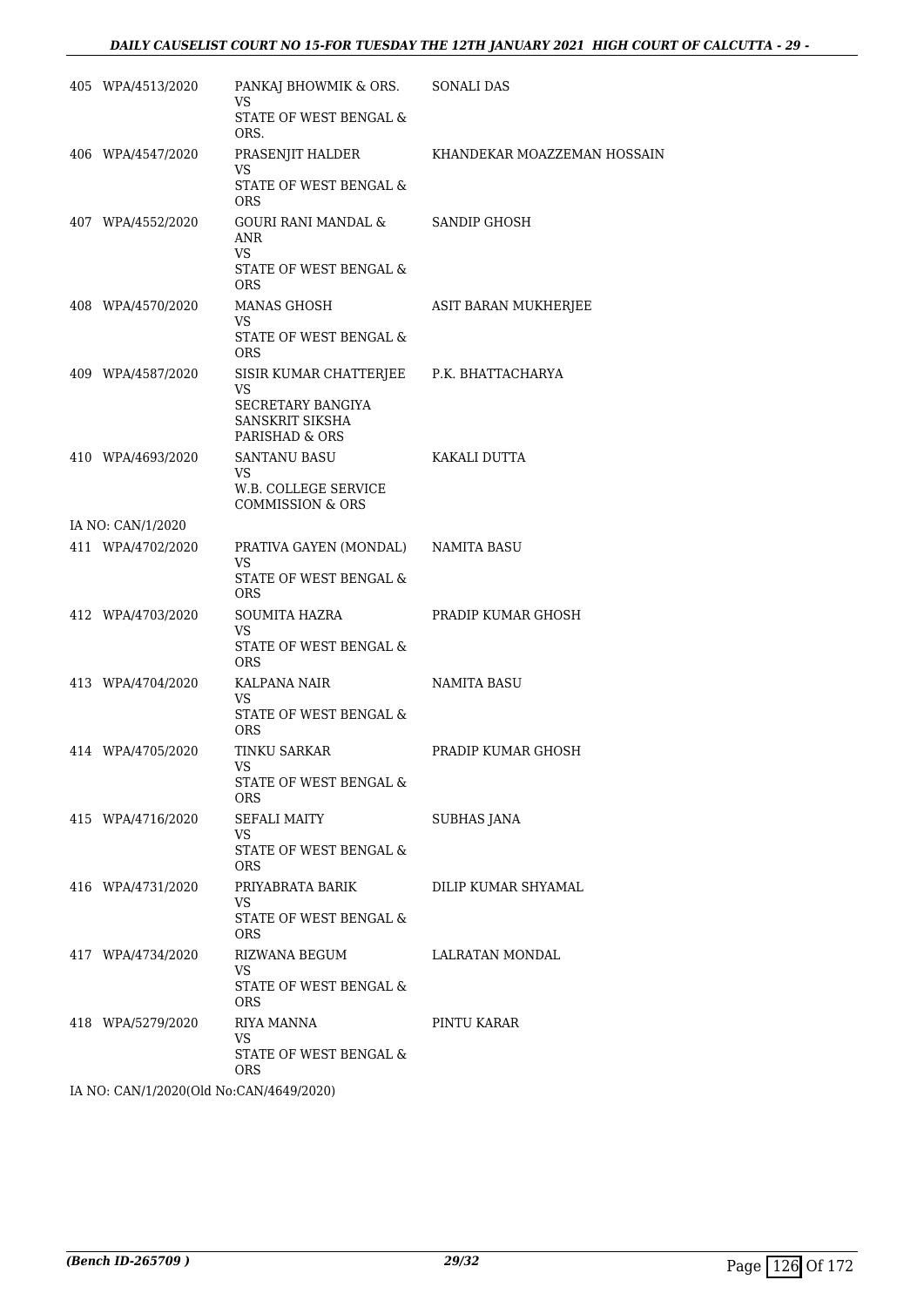| 419 WPA/6099/2020                       | SMT SIMA MONDAL & ORS<br>VS                                 | <b>INDRANIL HALDER</b>    |  |  |
|-----------------------------------------|-------------------------------------------------------------|---------------------------|--|--|
|                                         | STATE OF WEST BENGAL &<br>ORS                               |                           |  |  |
| IA NO: CAN/1/2020(Old No:CAN/4345/2020) |                                                             |                           |  |  |
| 420 WPA/6364/2020                       | <b>SAMARESH NATH</b>                                        | SANTANU MUKHERJEE         |  |  |
|                                         | VS<br>STATE OF WEST BENGAL &<br>ORS                         |                           |  |  |
| IA NO: CAN/1/2020(Old No:CAN/4926/2020) |                                                             |                           |  |  |
| 421 WPA/6541/2020                       | ANAMIKA SARKAR                                              | PROBAL SARKAR             |  |  |
|                                         | <b>VS</b><br>STATE OF WEST BENGAL &<br>ORS                  |                           |  |  |
| IA NO: CAN/1/2020(Old No:CAN/5303/2020) |                                                             |                           |  |  |
| 422 WPA/7192/2020                       | SANDIP CHOUDHURY                                            | DEBABRATA DAS GUPTA       |  |  |
|                                         | VS<br>THE STATE OF WEST<br><b>BENGAL</b>                    |                           |  |  |
| IA NO: CAN/1/2020                       |                                                             |                           |  |  |
| 423 WPA/7233/2020                       | <b>ABHIJIT MAHATO</b><br>VS                                 | CHANDRACHUR CHATTERJEE    |  |  |
|                                         | STATE OF WEST BENGAL<br>AND ORS.                            |                           |  |  |
| IA NO: CAN/1/2020                       |                                                             |                           |  |  |
| 424 WPA/7532/2020                       | BIPLAB DEY<br>VS                                            | DIBYENDU CHATTERJEE       |  |  |
|                                         | STATE OF WEST BENGAL<br>AND ORS.                            |                           |  |  |
| IA NO: CAN/1/2020                       |                                                             |                           |  |  |
| 425 WPA/7701/2020                       | APURBA BHATTACHARYA<br>VS                                   | AKASHDEEP MUKHERJEE       |  |  |
|                                         | State of West Bengal                                        |                           |  |  |
| IA NO: CAN/1/2020                       |                                                             |                           |  |  |
| 426 WPA/7704/2020                       | SULAGNA SANTRA(SANYAL)<br><b>VS</b><br>State of West Bengal | AKASHDEEP MUKHERJEE       |  |  |
| 427 WPA/7708/2020                       | ASIS KUMAR KHANRA                                           | AKASHDEEP MUKHKERJEE      |  |  |
|                                         | VS<br>State of West Bengal                                  |                           |  |  |
| 428 WPA/7730/2020                       | MALABIKA CHAKRABORTY                                        | ABHISHEK VERMA            |  |  |
|                                         | NEE CHATTOPADHYAY<br>VS                                     |                           |  |  |
|                                         | Union of India                                              |                           |  |  |
| 429 WPA/7734/2020                       | BIBHAS ACHARYYA<br>VS<br>Union of India                     | ABHISHEK VERMA            |  |  |
| 430 WPA/7736/2020                       |                                                             | ABHISHEK VERMA            |  |  |
|                                         | TINA MUKHERJEE<br>VS<br>Union of India                      |                           |  |  |
| 431 WPA/7738/2020                       | RICHA ARORA                                                 | ABHISHEK VERMA            |  |  |
|                                         | VS                                                          |                           |  |  |
|                                         | Union of India                                              |                           |  |  |
| 432 WPA/7817/2020                       | GOPAL CHANDRA DAS<br>VS                                     | RIMPY MUKHERJEE           |  |  |
|                                         | State of West Bengal                                        |                           |  |  |
| 433 WPA/7831/2020                       | JAHARLAL DUTTA<br>VS                                        | <b>GORA CHAND SAMANTA</b> |  |  |
|                                         | State of West Bengal                                        |                           |  |  |
| 434 WPA/7839/2020                       | HIRALAL CHAND<br>VS                                         | TANUJA BASAK              |  |  |
|                                         | State of West Bengal                                        |                           |  |  |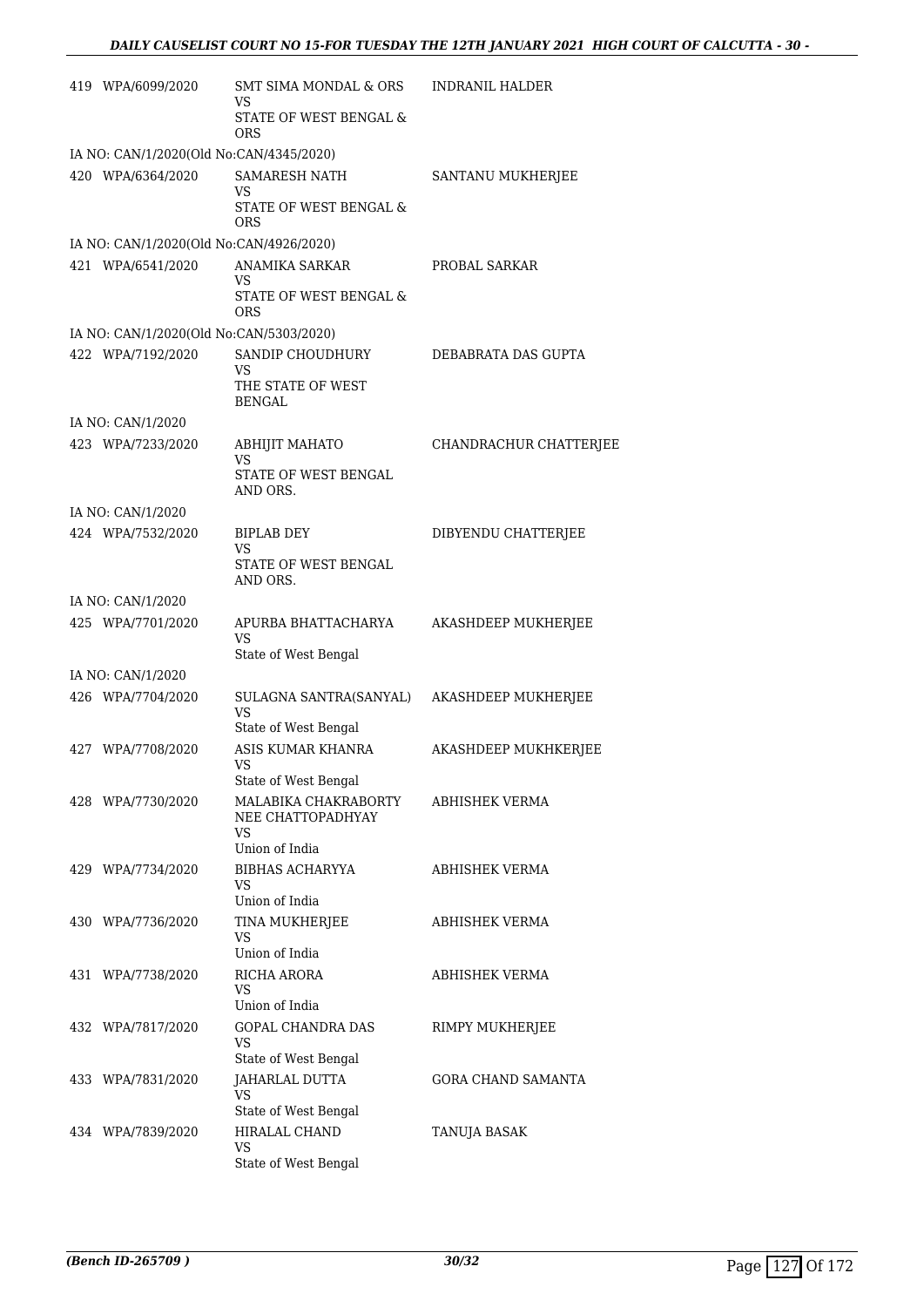# *DAILY CAUSELIST COURT NO 15-FOR TUESDAY THE 12TH JANUARY 2021 HIGH COURT OF CALCUTTA - 31 -*

| 435 WPA/7847/2020  | BAPI MALAKAR<br>VS                                                                  | SUBHOJIT CHATTERJEE    |
|--------------------|-------------------------------------------------------------------------------------|------------------------|
| 436 WPA/7984/2020  | State of West Bengal<br>DR KAMAL BHATTACHARYA<br><b>VS</b>                          | JAYANTA MITRA          |
| 437 WPA/7997/2020  | State of West Bengal<br>NAGENDRA NATH MAHATO<br>VS.                                 | ANKITA DEY             |
| 438 WPA/8000/2020  | State of West Bengal<br><b>BOSIRUDDIN</b><br>VS<br>State of West Bengal             | <b>IBRAHIM SARDAR</b>  |
| 439 WPA/8007/2020  | KALYAN MONDAL<br>VS                                                                 | <b>IBRAHIM SARDAR</b>  |
| 440 WPA/8012/2020  | State of West Bengal<br>MOUMITA CHATTERJEE<br>VS<br>THE STATE OF WEST               | SANKHA GHOSH           |
| 441 WPA/9407/2020  | <b>BENGAL</b><br><b>BIDYUT KUMAR SARKAR</b><br>VS<br>THE VISVA BHARATI AND          | ANJAN BHATTACHARYA     |
| 442 WPA/9846/2020  | <b>ORS</b><br>AMIT BAURI AND OTHERS<br><b>VS</b><br>STATE OF WEST BENGAL            | SUDIPTA DASGUPTA       |
| 443 WPA/10085/2020 | AND ORS.<br><b>AVIJIT KONAI</b><br>VS<br>THE STATE OF WEST<br><b>BENGAL AND ORS</b> | JUIN DUTTA CHAKRABORTY |
|                    |                                                                                     | <b>MOTION 1</b>        |
| 444 WPA/10417/2020 | MAIMUNA KHATUN<br>VS<br>STATE OF WEST BENGAL                                        | KAMAL KANTA KAR        |
| 445 WPA/10546/2020 | AND ORS.<br>DAYAMAY MURMU<br>VS.<br>STATE OF WEST BENGAL<br>AND ORS.                | ARUNAVA PATI           |
| 446 WPA/10548/2020 | PARTHA SARATHI PATRA<br>VS.<br>State of West Bengal                                 | ARUNAVA PATI           |
| 447 WPA/10553/2020 | ALAMGIR MONDAL AND<br><b>OTHERS</b><br>VS<br>STATE OF WEST BENGAL<br>AND ORS.       | KUSHAL DAS             |
| 448 WPA/10622/2020 | SUBRATA BASAK<br>VS.<br>STATE OF WEST BENGAL<br>AND ORS.                            | PRAMITA BANERJEE       |
| 449 WPA/10796/2020 | REKHA MAITY<br>VS.<br>STATE OF WEST BENGAL<br>AND ORS.                              | BHASKAR CHANDRA MANNA  |
| 450 WPA/10956/2020 | FIROZ HOSSAIN MOLLA<br><b>VS</b><br>STATE OF WEST BENGAL<br>AND ORS.                | <b>GOLAM MOHAMMAD</b>  |
| 451 WPA/10958/2020 | SK.JAMSED ALI<br>VS<br>STATE OF WEST BENGAL<br>AND ORS.                             | GOLAM MOHAMMAD         |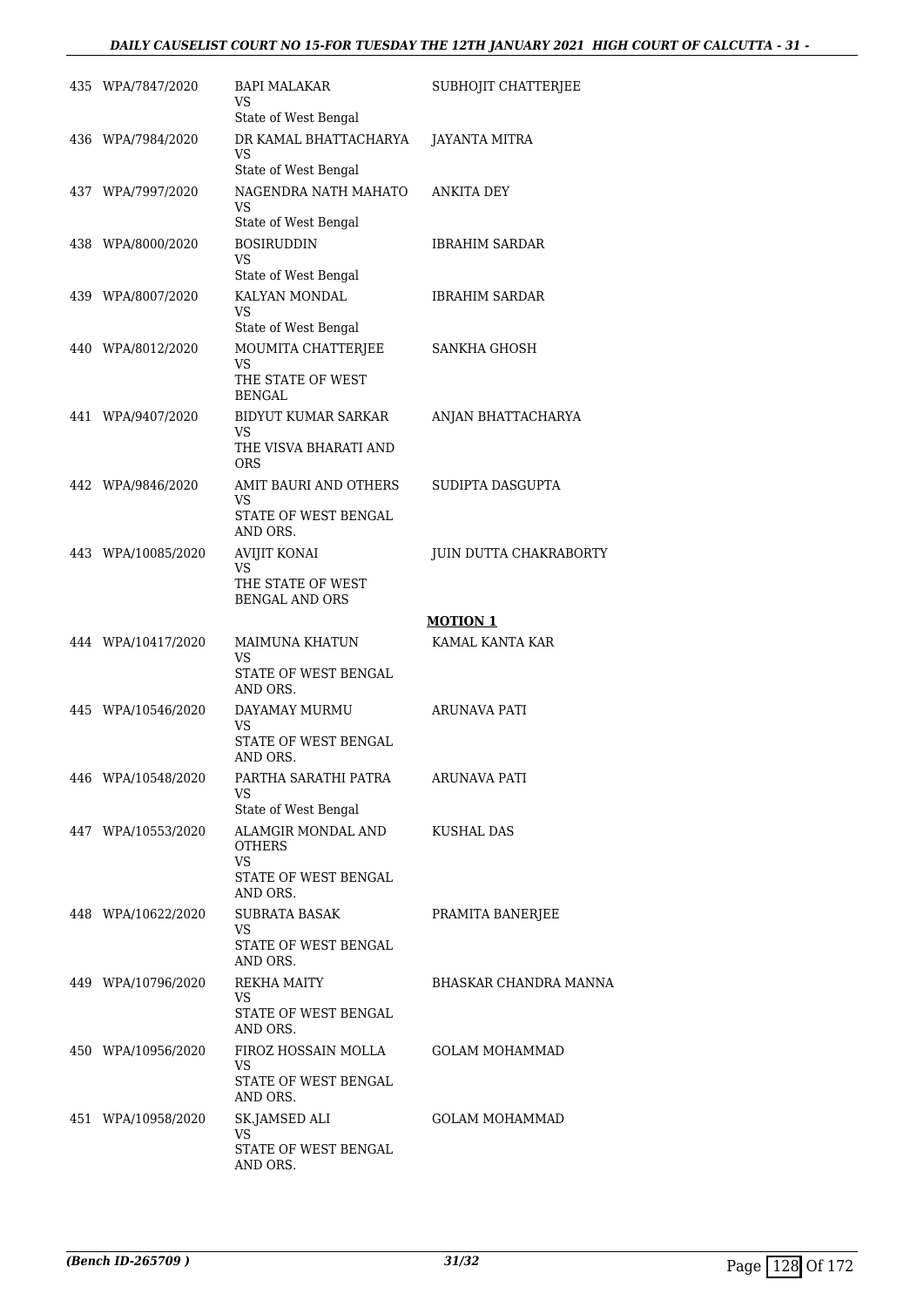| 452 WPA/11040/2020 | VS                                                           | PARTHA PRATIM MONDAL LAKSHMINATH BHATTACHARYA |
|--------------------|--------------------------------------------------------------|-----------------------------------------------|
|                    | STATE OF WEST BENGAL<br>AND ORS.                             |                                               |
| 453 WPA/11046/2020 | SABYASACHI MAHATA AND SUDIPTA DASGUPTA<br>ANR<br>VS          |                                               |
|                    | UNION OF INDIA AND ORS.                                      |                                               |
| 454 WPA/11151/2020 | PAPIA CHAKRABORTY<br>VS.<br>STATE OF WEST BENGAL<br>AND ORS. | ARGHYA CHAKRABARTI                            |
| 455 WPA/11176/2020 | SAHANA JAMADER                                               | <b>BARNALY CHATTERJEE</b>                     |
|                    | VS<br>STATE OF WEST BENGAL<br>AND ORS.                       |                                               |
| 456 WPA/11178/2020 | NITA PANDIT<br>VS.                                           | <b>BARNALY CHATTERJEE</b>                     |
|                    | STATE OF WEST BENGAL<br>AND ORS.                             |                                               |
| 457 WPA/11180/2020 | SONALI GHOSH<br>VS                                           | Baidurya Ghosal                               |
|                    | STATE OF WEST BENGAL<br>AND ORS.                             |                                               |
| 458 WPA/11193/2020 | ANIMA GHOSH ALIAS<br>ANIMA MONDAL<br>VS.                     | <b>BARNALY CHATTERJEE</b>                     |
|                    | STATE OF WEST BENGAL<br>AND ORS.                             |                                               |
| 459 WPA/11215/2020 | TARUN KUMAR SARDAR<br>VS.                                    | K.M. HOSSAIN                                  |
|                    | STATE OF WEST BENGAL<br>AND ORS.                             |                                               |
| 460 WPA/11218/2020 | RANJAN SARDAR                                                | K. M. HOSSAIN                                 |
|                    | VS<br>STATE OF WEST BENGAL<br>AND ORS.                       |                                               |
| 461 WPA/11227/2020 | KALPANA SARKAR<br>VS.                                        | SUDIPTA DASGUPTA                              |
|                    | STATE OF WEST BENGAL<br>AND ORS.                             |                                               |
| 462 WPA/11248/2020 | SUDESHNA MAITI (MANNA) KAMAL KANTA KAR<br>VS.                |                                               |
|                    | STATE OF WEST BENGAL<br>AND ORS.                             |                                               |
| 463 WPA/11269/2020 | ALOK JANA AND ORS<br>VS.                                     | UTAM BANERJEE                                 |
|                    | STATE OF WEST BENGAL<br>AND ORS.                             |                                               |
| 464 WPA/11296/2020 | MD EJAJ AHMED AND ORS<br>VS.                                 | GOPA BISWAS                                   |
|                    | STATE OF WEST BENGAL<br>AND ORS.                             |                                               |
| 465 WPA/11317/2020 | RAM KRISHNA MALIK AND<br>ORS<br>VS.                          | TIRTHANKAR DEY                                |
|                    | STATE OF WEST BENGAL<br>AND ORS.                             |                                               |
| 466 WPA/11376/2020 | <b>BISWANATH DE</b><br>VS.                                   | ARUP KUMAR SAHOO                              |
|                    | STATE OF WEST BENGAL<br>AND ORS.                             |                                               |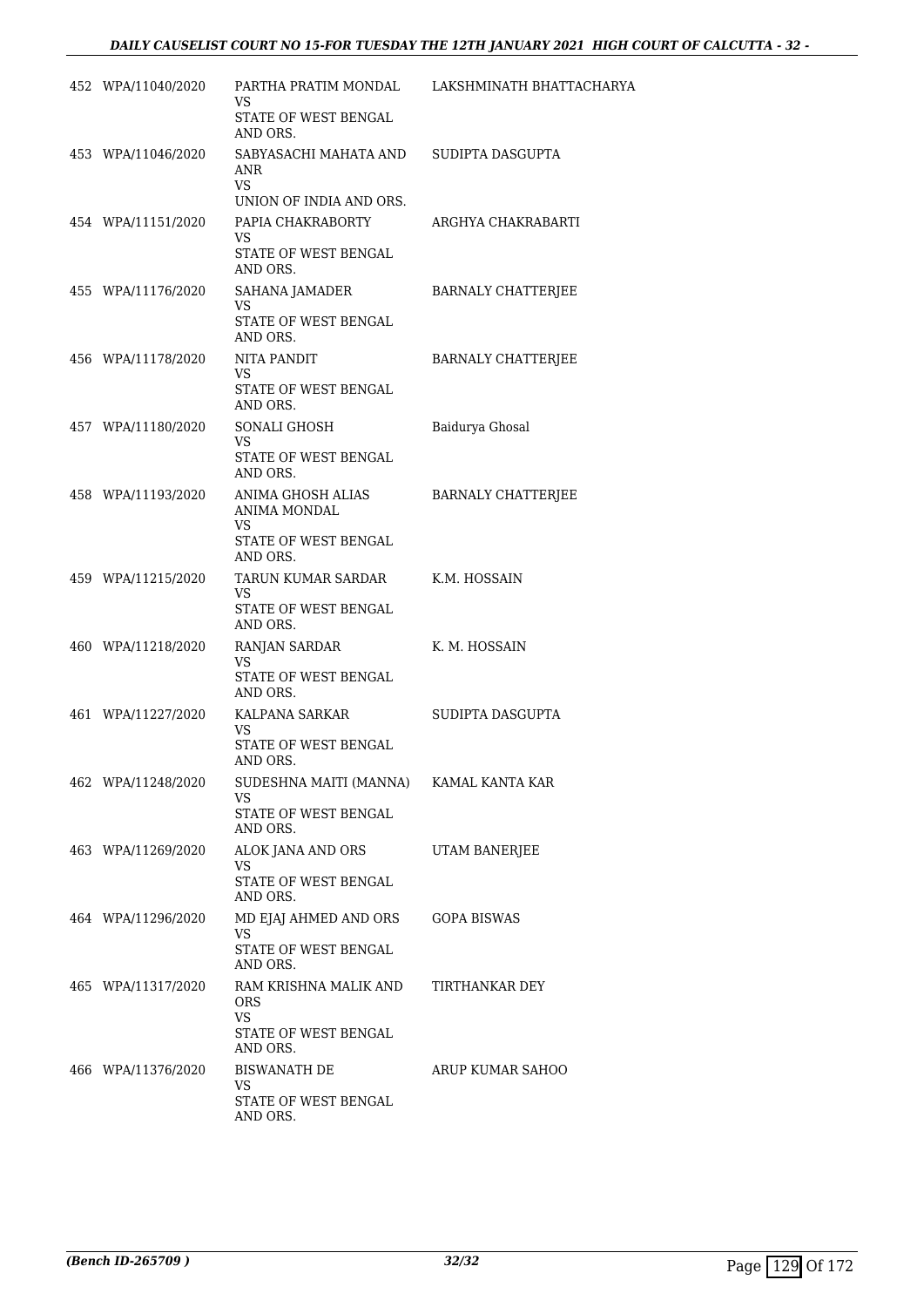

# In The High Court at Calcutta

# **Appellate Side**

**DAILY CAUSELIST For Tuesday The 12th January 2021**

# **COURT NO. 19**

**SINGLE BENCH (SB - IX)**

**AT 10:45 AM**

## **HON'BLE JUSTICE SHAMPA SARKAR**

#### **(VIA VIDEO CONFERENCE) ON AND FROM MONDAY, THE IITH JANUARY 2021 - ADMISSION AND HEARING OF CIVIL REVISION APPLICATIONS AND APPLICATIONS UNDER ARTICLE 227 OF THE CONSTITUTION INCLUDING APPLICATIONS CONNECTED THERETO [EXCLUDING CIVIL REVISIONS ARISING OUT OF TESTAMENTARY AND EJECTMENT / EVICTION SUITS AND PUBLIC PREMISES (UNAUTHORISED OCCUPANTS) ACT, 1971 SPECIAL NOTE : TODAY "UPON MENTIONING" MATTERS WILL BE TAKEN UP FIRST. THEREAFTER "NEW MOTION" AND " MOTION" WILL BE TAKEN UP. IF THE HEARING MATTERS ARE EXHAUSTED, THEREAFTER 'MOTION' WILL BE TAKEN UP.**

**NOTE : MENTIONING ONLY ON MONDAYS AND FRIDAYS AT THE FIRST SITTING OF THE COURT. NOTE : TODAY, IN THE SECOND HALF, THIS LIST WILL BE TAKEN UP AFTER THE DIVISION BENCH.**

**NOTE: MATTERS WILL BE TAKEN UP THROUGH PHYSICAL HEARING ONLY WHEN BOTH THE PARTIES ARE AGREED.**

## **TO BE MENTIONED**

| 1              | WPA/12218/2014 | NITYANANDA BERA<br>VS.<br>STATE OF WEST BENGAL                                | ANIMESH<br><b>BHATTACHARYYA</b> |
|----------------|----------------|-------------------------------------------------------------------------------|---------------------------------|
| $\mathfrak{D}$ | CO/4391/2019   | PRITAM LAHIRI & ANR<br>VS.<br>IDBI BANK LTD. & ANR                            | KAUSHIK CHAUDHURY               |
|                |                | <b>TOP</b>                                                                    |                                 |
| 3              | CO/32/2021     | <b>SOUTH EASTERN</b><br>RAILWAYMENS CONGRESS<br>VS<br><b>ABHISHEK DEBNATH</b> | K.RAIHAN AHMED                  |
|                |                | <b>UPON MENTIONING</b>                                                        |                                 |
| 4              | CO/3199/2018   | <b>GANESH KUNDU</b><br>VS<br>SUMITRA KUNDU & ORS                              | <b>SUMAN AGARWAL</b>            |
| 5              | CO/4303/2019   | DIPAK SINGHANIA<br>VS<br>KALPANA SHAW                                         | CHANCHAL KUMAR<br><b>DUTTA</b>  |
| 6              | CO/997/2020    | SANJIB TARAFDAR<br>VS.<br>MAUSUMI TARAFDAR NEE<br><b>DAS</b>                  | DEBAJYOTI DEB                   |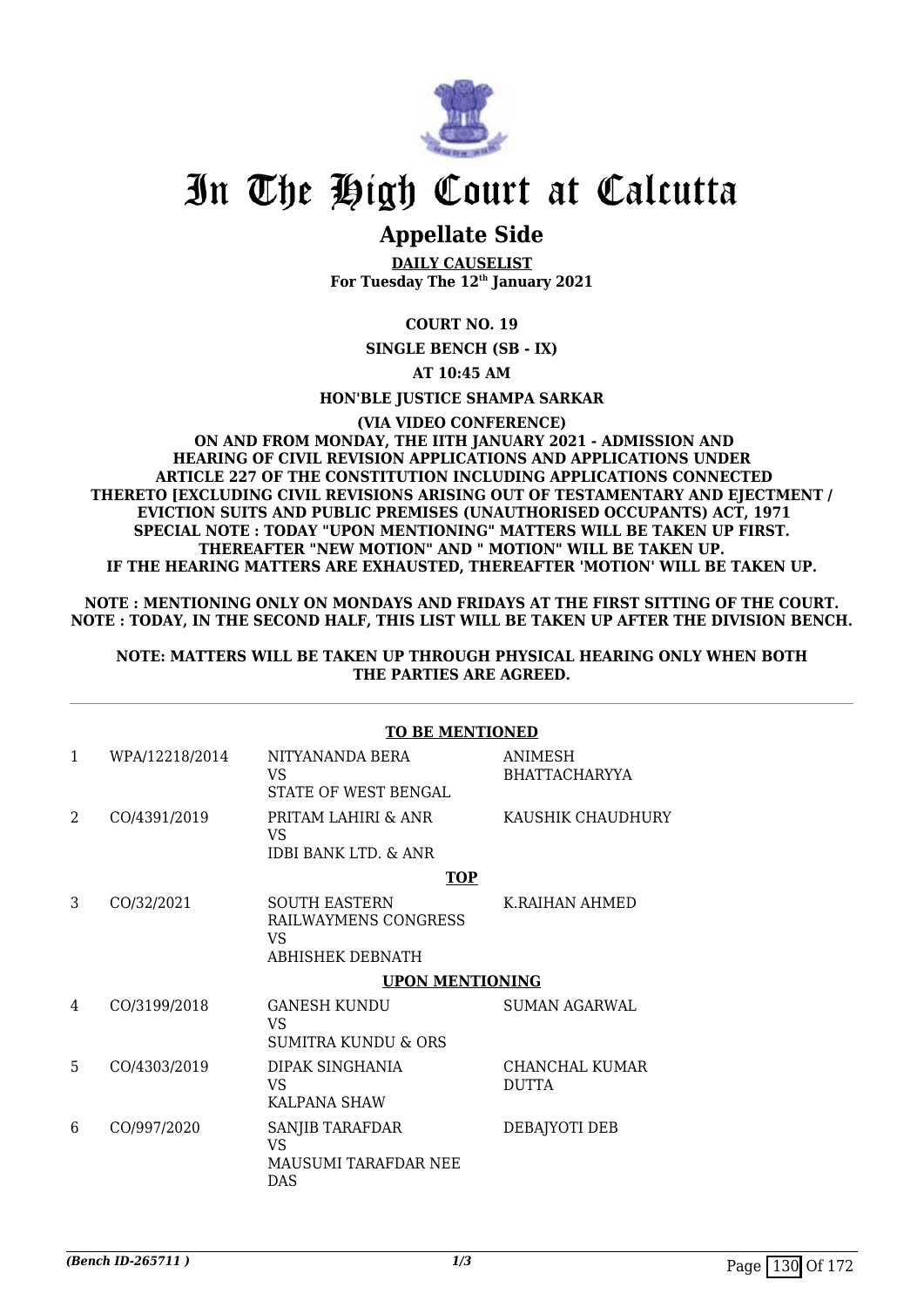| CO/1143/2020 | KISHORILAL AGARWAL<br>VS.<br>SMT SHARMILA SARKAR &<br>ORS | RAKESH SARKAR |
|--------------|-----------------------------------------------------------|---------------|
|              | IA NO: CAN/1/2020(Old No:CAN/3959/2020)                   |               |

#### **NEW MOTION**

| 8  | CO/1112/2020 | THE PROPRIETOR, M/S BANI<br><b>GAS SERVICE</b><br><b>VS</b><br>ASHOK DAS NEE ASHOKE<br>DAS & ANR                 | <b>JUNI DUTTA</b><br><b>CHAKRABORTY</b> |
|----|--------------|------------------------------------------------------------------------------------------------------------------|-----------------------------------------|
| 9  | CO/20/2021   | SUJAYA JAISWAL AND ANR<br>VS.<br>BIJOY KUMAR SINGH AND<br><b>ORS</b>                                             | <b>CHAITALI</b><br>MUKHOPADHYAY         |
| 10 | CO/23/2021   | STAR ZONE CONSTRUCTION<br>PVT. LTD.<br><b>VS</b><br>HABIB MOLLA AND ORS                                          | Sanjay Saha                             |
| 11 | CO/27/2021   | NIRANJAN TIKADER<br><b>VS</b><br>DEBRANJAN ROY                                                                   | <b>AMIT SINGH</b>                       |
| 12 | CO/28/2021   | KOUSIK GUPTA<br>VS<br>KOUSHIK DASGUPTA                                                                           | SATYARANJAN KUNDU                       |
| 13 | CO/30/2021   | MD. IRFANULLAH<br>VS<br>MS. SHEHLA JAVED                                                                         | SASWATI CHATTERJEE                      |
| 14 | CO/31/2021   | <b>SK QUMRU ALAM</b><br><b>VS</b><br>THE DY INSPECTOR GEN,<br>REG RANGE-I, S 24PGS AND<br>ANR                    | MR IMTIAZ BELAL                         |
| 15 | CO/33/2021   | ANANDA PROSAD PANDEY<br>ALIAS PARE AND ANR<br>VS<br><b>SMT SABITA GHOSH AND</b><br><b>ORS</b>                    | <b>SUJIT SAHA</b>                       |
| 16 | CO/38/2021   | <b>GOPAL CHANDRA GARANI</b><br>ALIAS GOPAL CHANDRA<br><b>GHARAMI</b><br>VS<br>PRASHANTA DAS AND<br><b>OTHERS</b> | <b>GAUTAM DAS</b>                       |
| 17 | CO/41/2021   | RAJENDRA MANSINGHKA<br>VS.<br>RACHNA JHUNJHUNWALA                                                                | <b>SHOVAN GHOSH</b>                     |
| 18 | CO/42/2021   | <b>SAIKAT SARKAR</b><br>VS<br>DIPALI SARKAR                                                                      | <b>JAYASHREE PATRA</b>                  |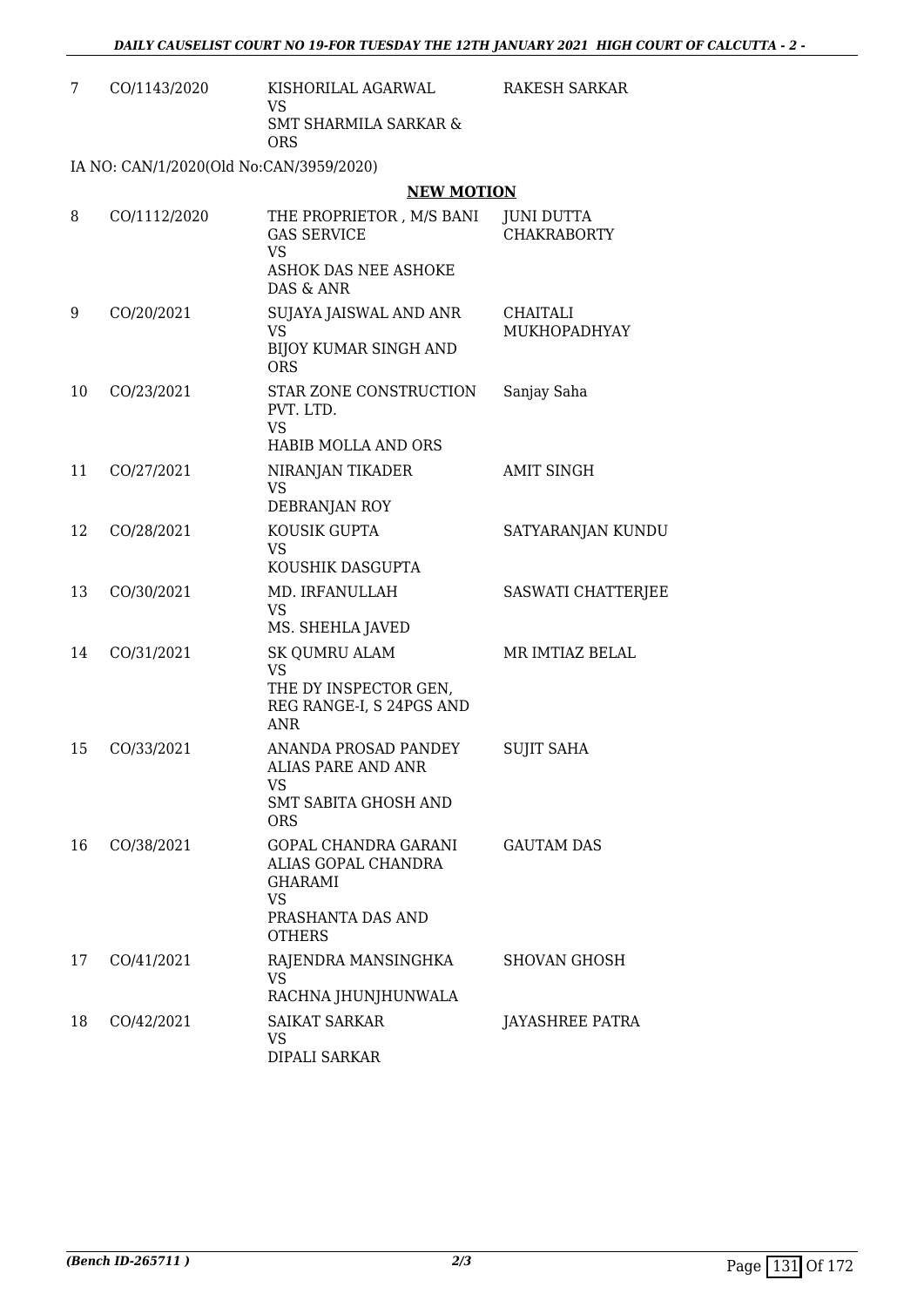| 19  | CO/46/2021   | M/S MURLIDHAR RATANLAL<br><b>EXPORTS LTD</b><br><b>VS</b>                            | <b>AMRITA PANDEY</b>                |
|-----|--------------|--------------------------------------------------------------------------------------|-------------------------------------|
|     |              | LD. COLLECTOR, DISTRICT<br>HOOGHLY AT CHINSURAH<br><b>AND ORS</b>                    |                                     |
| 20  | CO/47/2021   | <b>SUNIL MAITY AND ORS</b><br><b>VS</b><br><b>GOKUL CHANDRA MAITY</b><br>AND ORS     | <b>SALIL MAITY</b>                  |
| 2.1 | CO/48/2021   | M/S MURLIDHAR RATANLAL<br><b>EXPORTS LTD</b><br><b>VS</b><br>LD. COLLECTOR, DISTRICT | AMRITA PANDEY                       |
|     |              | HOOGHLY AT CHINSURAH<br><b>AND ORS</b>                                               |                                     |
| 22  | CO/50/2021   | NEPAL CHANDRA KUNDU<br><b>VS</b><br><b>TARAPADA BETAL</b>                            | DEBABRATA SARDAR                    |
| 23  | CO/51/2021   | POWER GRID CORPORATION<br>OF INDIA LTD<br><b>VS</b>                                  | <b>UTTAM KUMAR</b><br><b>MANDAL</b> |
|     |              | NIROD BARAN ROY AND ANR                                                              |                                     |
|     |              | <b>ADJOURNED MOTIONS</b>                                                             |                                     |
| 24  | CO/1027/2020 | ATISH GHOAH & ANR<br><b>VS</b>                                                       | DYUTISREE DAS SOM                   |
|     |              | JANASEVAK TRUST & ORS                                                                |                                     |
| 25  | CO/1028/2020 | ATISH GHOSH & ANR<br>VS.                                                             | DYUTISREE DAS SOM                   |
|     |              | JANASEVAK TRUST & ORS                                                                |                                     |
| 26  | CO/1029/2020 | ATISH GHOSH & NAR<br><b>VS</b>                                                       | DYUTISRE DAS SOM                    |
|     |              | <b>JANASEVAK TRUST &amp; ORS</b>                                                     |                                     |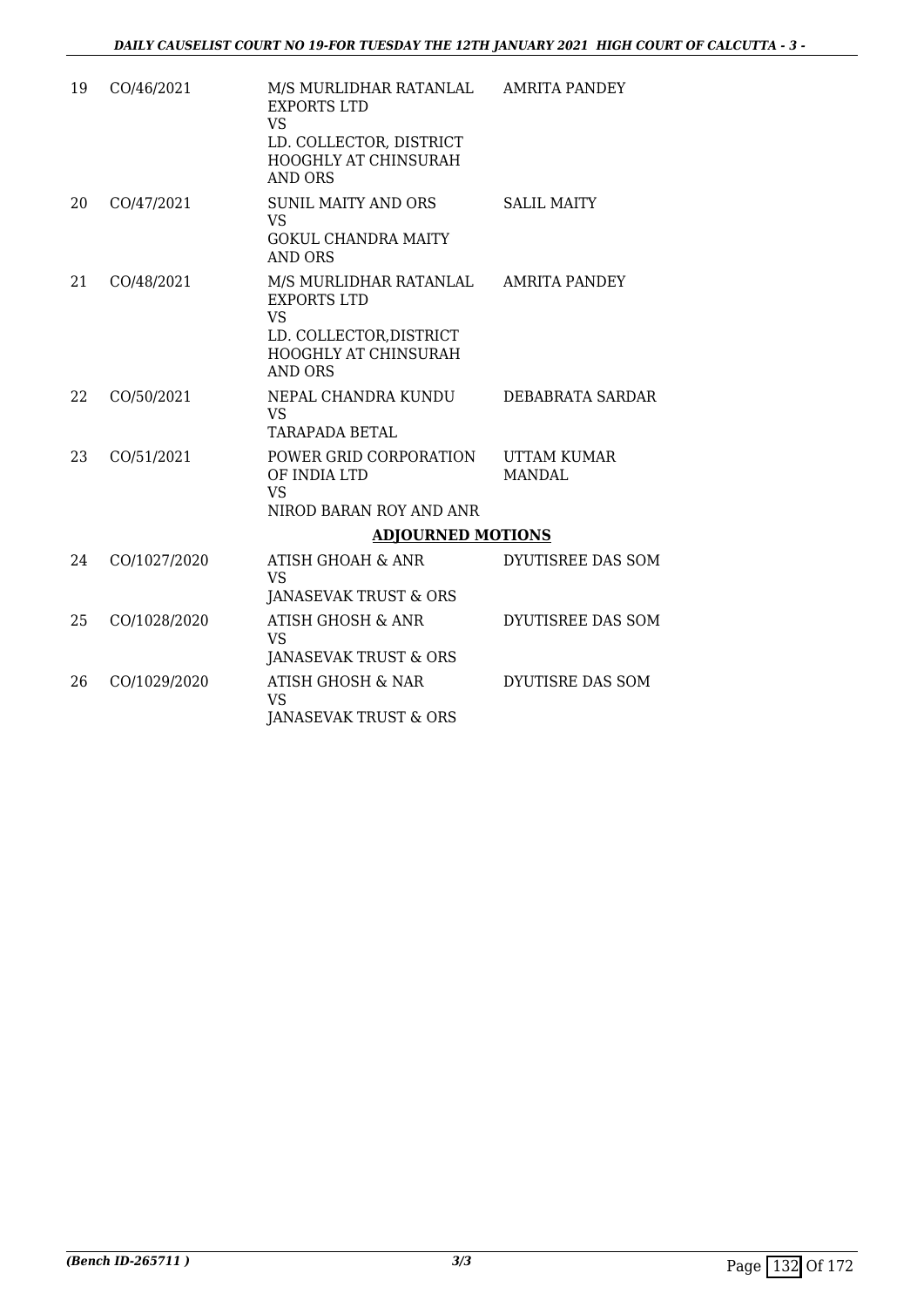

# In The High Court at Calcutta

# **Appellate Side**

**DAILY CAUSELIST For Tuesday The 12th January 2021**

**COURT NO. 10**

**SINGLE BENCH (SB - X) AT 10:45 AM**

# **HON'BLE JUSTICE RAVI KRISHAN KAPUR**

**(VIA VIDEO CONFERENCE)** 

#### **ON AND FROM MONDAY, THE 11TH JANUARY, 2021 - MATTERS (MOTIONS & HEARING) UNDER ARTICLE 226 OF THE CONSTITUTION RELATING TO MADHYAMIK SIKSHYA KENDRA, INCLUDING APPLICATIONS CONNECTED THERETO;**

**MATTERS (MOTION & HEARING) UNDER ARTICLE 226 OF THE CONSTITUTION RELATING TO RESIDUARY UNDER GROUP IX RELATING TO PUBLIC PREMISES (UNAUTHORISED OCCUPANTS) ACT, 1971 INCLUDING APPLICATION CONNECTED THERETO;**

#### **MATTERS (MOTION & HEARING) UNDER ARTICLE 226 OF THE CONSTITUTION OF INDIA RELATING TO CO-OPERATIVE SOCIETIES UNDER GRUP V (EXCLUDING SERVICE MATTERS) AND APPLICATIONS CONNECTED THERETO;**

**HEARING OF WRIT PETITIONS IRRESPECTIVE OF CLASSIFICATION AND APPLICATIONS CONNECTED THERETO;**

**NOTE : MATTERS WILL BE TAKEN UP THROUGH PHYSICAL HEARING WHEN BOTH THE PARTIES ARE AGREED.**

|     |                                         | <b>TO BE MENTIONED</b>                                                       |                                         |
|-----|-----------------------------------------|------------------------------------------------------------------------------|-----------------------------------------|
| 1   | WPA/13922/2012                          | <b>GURUDAS THAKUR</b><br>VS.<br>STATE & ORS.                                 | <b>DEBASISH</b><br><b>CHATTOPADHYAY</b> |
| 2   | WPCRC/152/2016                          | SWAPAN KUMAR BERA<br>VS.<br>SUBHRA KANTI NANDA                               | P. BHATTACHARJEE                        |
| wt3 | WPA/21960/2014                          | <b>SWAPAN KR BERA</b><br>VS<br>STATE OF WEST BENGAL & ORS                    | ANUP KR SAMANTA                         |
| 4   | WPA/8798/2016                           | DHARAMDEO SINGH<br>VS<br>VIDYASAGAR UNIVERSITY &<br><b>ORS</b>               | NEPESH MAJHI                            |
| 5   | WPA/19245/2018                          | DR. ANANYA MANDAL<br>VS<br>KOLKATA MUNICIPAL<br><b>CORPORATION &amp; ORS</b> | BRATIN KUMAR DEY                        |
|     | IA NO: CAN/1/2018(Old No:CAN/9617/2018) |                                                                              |                                         |
| 6   | WPA/3432/2019                           | GOKUL REFOILS & SOLVENT<br><b>LTD</b><br>VS<br>STATE OF WEST BENGAL & ORS    | NILADRI BANERJEE                        |
|     | IA NO: CAN/1/2020                       |                                                                              |                                         |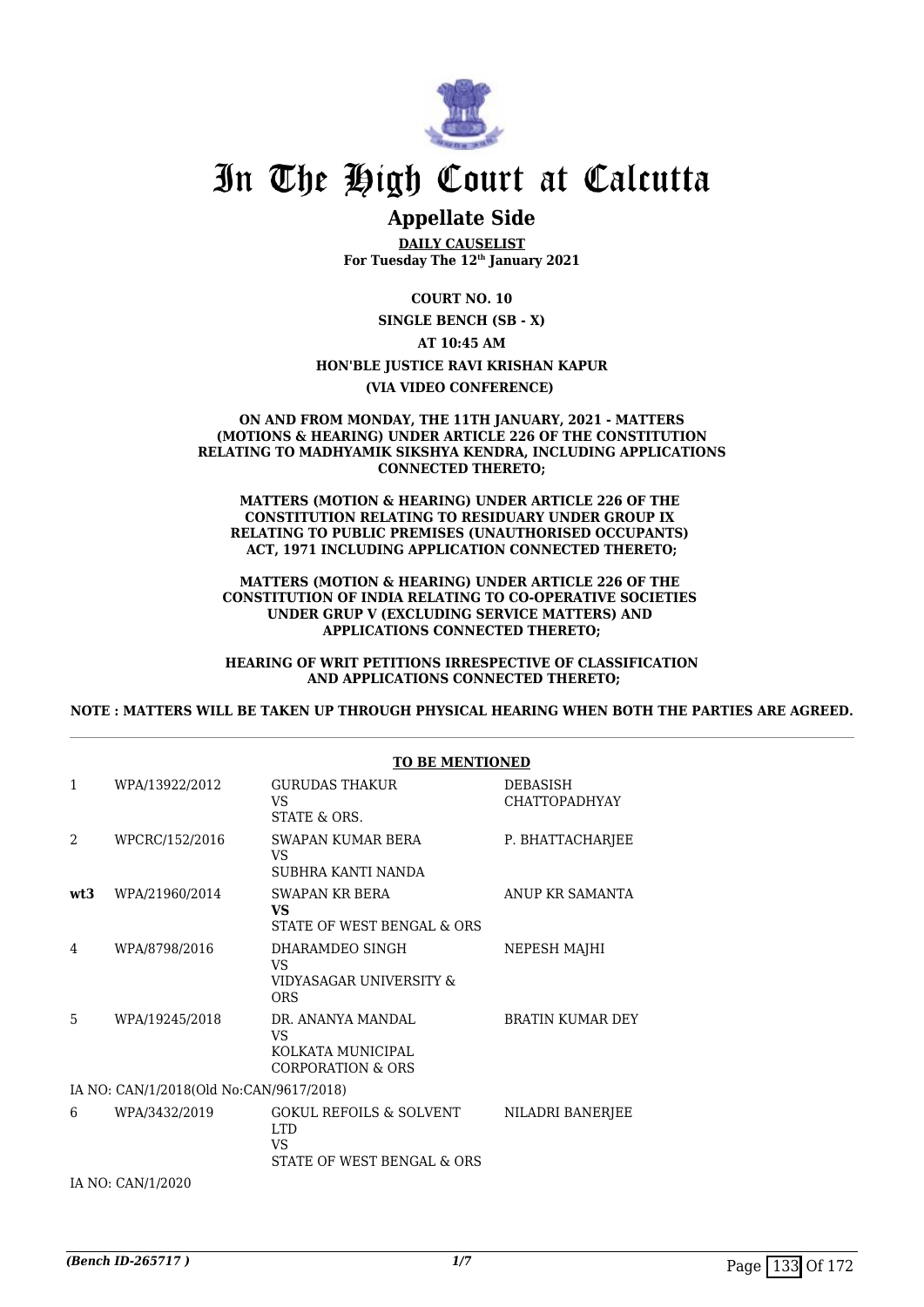| 7  | WPA/9323/2020                                     | AVIJIT BANERJEE AND ORS<br>VS                                                            | <b>SUMOULI SARKAR</b>          |
|----|---------------------------------------------------|------------------------------------------------------------------------------------------|--------------------------------|
|    |                                                   | Union of India AND ORS                                                                   |                                |
| 8  | IA NO: CAN/1/2020<br>WPA/10419/2020<br>(Assigned) | MAHENDRA PRATAP SINGH<br><b>AND OTHERS</b>                                               | <b>JOYJIT DUTTA</b>            |
|    |                                                   | <b>VS</b><br>UNION OF INDIA AND OTHERS                                                   |                                |
|    |                                                   | <b>ASSIGNED MATTERS</b>                                                                  |                                |
| 9  | WPCRC/95/2018                                     | SOBHA RANI MAL                                                                           | P. BHATACHARYYA                |
|    |                                                   | VS<br>PAWAN MEHTA & ORS                                                                  |                                |
|    | wt10 WPA/2890/2016                                | SOBHA RANI MAL                                                                           | PINGAL                         |
|    |                                                   | VS                                                                                       | <b>BHATTACHARYYA</b>           |
|    |                                                   | UNION OF INDIA & ORS                                                                     |                                |
|    |                                                   | <b>MOTION</b>                                                                            |                                |
| 11 | WPA/3881/2020                                     | MD. FAREJUDDIN<br>VS<br>STATE OF WEST BENGAL & ORS                                       | <b>SANDIPAN MAITY</b>          |
| 12 | WPA/4975/2020                                     | HARIPADA PAYRA                                                                           | ASIS BHATTACHARYYA             |
|    |                                                   | <b>VS</b>                                                                                |                                |
|    |                                                   | ADDL. REGISTRAR OF CO-<br><b>OPRATIVE SOCITIES &amp; ORS</b>                             |                                |
| 13 | WPA/10122/2020                                    | TAPAN KANTI JODDAR                                                                       | PUJA BERIWAL                   |
|    |                                                   | VS<br>THE ASSISTANT REGISTRAR OF<br>CO-OPERATIVE SOCIETIES,<br>SOUTH 24 PARGANAS AND ORS |                                |
| 14 | WPA/11331/2020                                    | ASWINI KUMAR GIRI @<br>ASHWINI GIRI AND ANOTHER<br>VS                                    | PRONAY BASAK                   |
|    |                                                   | STATE OF WEST BENGAL AND<br>ORS.                                                         |                                |
| 15 | WPA/11437/2020                                    | <b>SAMIT MITRA</b>                                                                       | SHIVASIS CHATTERJEE            |
|    |                                                   | <b>VS</b><br>STATE OF WEST BENGAL AND<br>ORS.                                            |                                |
| 16 | WPA/11559/2020                                    | NIL RATAN CHAKRABORTY                                                                    | MS SARDA SHA                   |
|    |                                                   | VS<br>STATE OF WEST BENGAL AND<br>ORS.                                                   |                                |
| 17 | WPA/209/2021                                      | DIGBIJOY SINGHA JANA                                                                     | MADAN KOHAN ROY                |
|    |                                                   | VS<br>STATE OF WEST BENGAL AND<br>ORS.                                                   |                                |
| 18 | WPA/305/2021                                      | ANANDA KUMAR MAITY<br>VS.                                                                | SUBHAJIT PANJA                 |
|    |                                                   | STATE OF WEST BENGAL AND<br>ORS.                                                         |                                |
| 19 | WPA/403/2021                                      | <b>BALAGERIA COOPERATIVE</b><br>SERVICE SOCEITY LTD AND ORS                              | SULAGNA<br><b>BHATTACHARYA</b> |
|    |                                                   | VS<br>STATE OF WEST BENGAL AND<br>ORS.                                                   |                                |
| 20 | WPA/486/2021                                      | BIBEKANANDA DAS                                                                          | SWETA SAHA                     |
|    |                                                   | VS<br>STATE OF WEST BENGAL AND<br>ORS.                                                   |                                |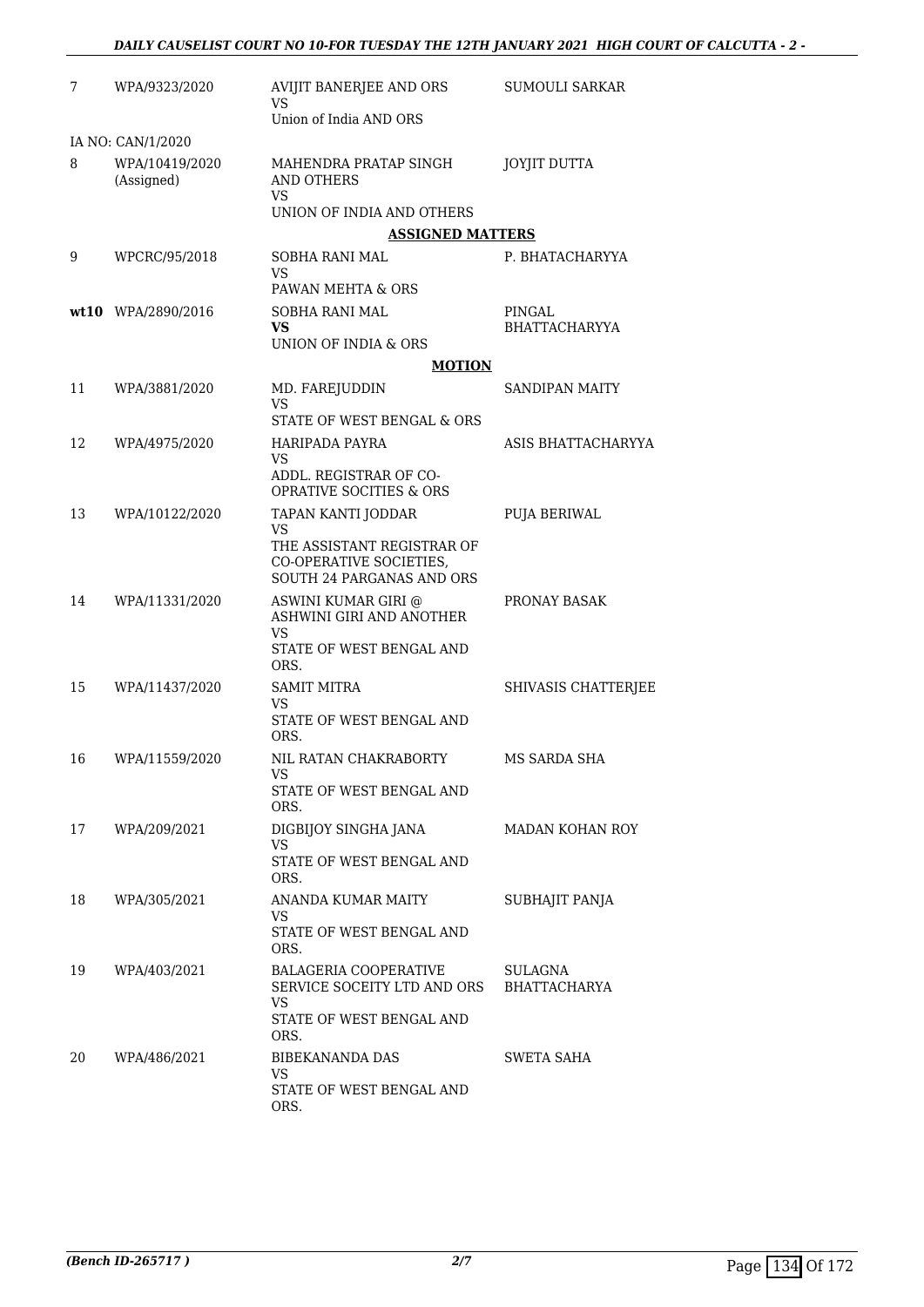| 21 | WPA/525/2021                            | <b>GOUTAM MAITY</b>                                                       | MOUSUMI MUKHERJEE                      |
|----|-----------------------------------------|---------------------------------------------------------------------------|----------------------------------------|
|    |                                         | VS                                                                        |                                        |
|    |                                         | STATE OF WEST BENGAL AND<br>ORS.                                          |                                        |
|    |                                         | <b>CONTEMPT APPLICATION</b>                                               |                                        |
| 22 | CPAN/287/2020                           | MALABIKA SAHA & ANR<br>VS                                                 | MALABIKA SAHA                          |
|    |                                         | STATE OF WEST BENGAL & ORS                                                |                                        |
|    | wt23 WPA/11146/2018                     | MALABIKA SAHA & ANR<br>VS                                                 | MALABIKA SAHA                          |
|    |                                         | <b>STATE OF WEST BENGAL &amp;ORS</b>                                      |                                        |
|    |                                         | <b>PART HEARD MATTERS</b>                                                 |                                        |
| 24 | WPA/2293/2018                           | PADMABATI MITRA<br>VS                                                     | S. MUKHERJEE                           |
|    |                                         | UNION OF INDIA & ORS                                                      |                                        |
|    |                                         | <b>FOR HEARING</b>                                                        |                                        |
| 25 | WPA/5261/1997                           | M/S.BRIDGE & ROOF<br>COMPANY(I)LTD.<br>VS<br>STATE OF WEST BENGAL         | <b>SUJASH GHOSH</b><br><b>DOSTIDAR</b> |
|    | IA NO: CAN/2/2018(Old No:CAN/822/2018)  |                                                                           |                                        |
| 26 | WPA/15916/1999                          | <b>GOUTAM SINGHA ROY</b><br><b>VS</b>                                     | <b>TAPAN SARKAR</b>                    |
|    |                                         | THE STATE                                                                 |                                        |
| 27 | WPA/2150/2001                           | EASTERN COALFIELDS LTD.<br>VS<br>KIRTI BHUSAN PARAMANIK,                  | PARTHA BASU                            |
| 28 | WPA/8430/2001                           | C.E.S.C. LTD & ANR.<br>VS<br>APPELLATE AUTHORITY                          | D. SEN                                 |
| 29 | WPA/11546/2001                          | SAMBHU KUNDU<br>VS<br>STATE OF W.B.                                       | <b>BIDYUT BARAN BISWAS</b>             |
| 30 | WPA/7467/2003                           | DR. PARAMANANDA MAHATO<br>VS<br>STATE OF W.B.                             | <b>USHA MAITI</b>                      |
|    | IA NO: CAN/3/2016(Old No:CAN/6093/2016) |                                                                           |                                        |
| 31 | WPA/9993/2003                           | <b>MILON KUMAR MISTRY</b>                                                 | <b>ANIL KUMAR</b>                      |
|    |                                         | VS<br>STATE OF W.B.                                                       | CHATTOPADHYAYA                         |
|    | IA NO: CAN/1/2012(Old No:CAN/1524/2012) |                                                                           |                                        |
| 32 | WPA/17108/2004                          | <b>BHUBANESWAR DAS</b><br>VS<br>UNION OF INDIA                            | <b>BIPLAB GUHA</b>                     |
| 33 | WPA/20648/2006                          | VIVEKANANDA HEEMGHAR PVT.<br>LTD. & ANR.<br><b>VS</b><br>H.P.C.L.         | <b>SANKAR BISWAS</b>                   |
| 34 | WPA/1625/2007                           | REV. SANJEEB NAYEK<br>VS<br>STATE OF W.B.                                 | USHA MAITI                             |
|    |                                         | IA NO: CAN/1/2007(Old No:CAN/1396/2007), CAN/2/2007(Old No:CAN/3883/2007) |                                        |
|    | wt35 WPA/20194/2006                     | REVEREND SANJEEB NAYEK<br><b>VS</b><br>STATE OF W.B.                      | USHA MAITI                             |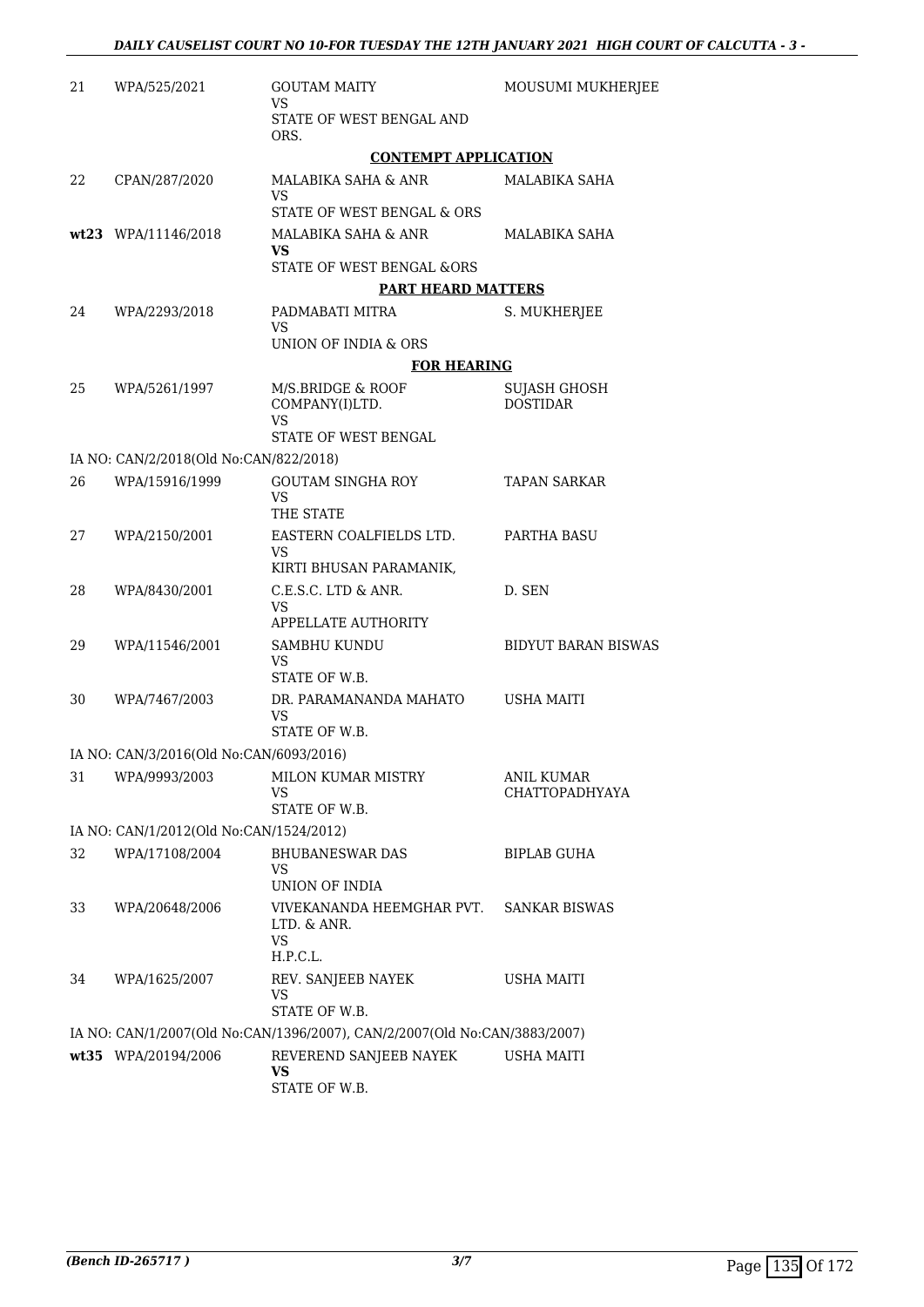| 36 | WPA/15359/2007                           | MANASHI BHAUMIK<br>VS<br>LAND ACQUISITION<br>COLLECTOR, PURBA<br><b>MEDINIPUR &amp; ORS</b> | <b>BHABANI PRASAD</b><br>MONDAL    |
|----|------------------------------------------|---------------------------------------------------------------------------------------------|------------------------------------|
|    | IA NO: CAN/1/2014(Old No:CAN/4616/2014)  |                                                                                             |                                    |
| 37 | WPA/7958/2008                            | MANUUSHREE BOSE (GHOSH)<br>VS<br>STATE OF WEST BENGAL & ORS                                 | HIMANGSHU GHOSH                    |
| 38 | WPA/17365/2009                           | KISHAN LAL SURANA<br>VS<br><b>W.B HANDICRAFTS</b><br>DEVELOPMENT CORPORATION<br>LTD. & ORS  | ANINDYA LAHIRI                     |
| 39 | WPA/14067/2012                           | RASHMI METALIKS LTD<br>VS<br>UNION OF INDIA & ORS                                           | PARITOSH SINHA                     |
| 40 | WPA/18252/2012                           | MD SAHID REZA KHAN & ORS<br><b>VS</b><br>KOLKATA MUNICIPAL<br><b>CORPOATION &amp; ORS</b>   | <b>TANUSREE DAS</b>                |
|    | wt41 WPA/19900/2013                      | MD. SAHID REZA KHAN & ORS<br>VS.<br>THE KMC & ORS                                           | TANUSREE DAS                       |
| 42 | WPA/35569/2013                           | ANJUM BEGUM NASIM<br>VS<br>STATE OFW B & ORS                                                | SAIRA BANU                         |
|    | IA NO: CAN/2/2019(Old No:CAN/9431/2019)  |                                                                                             |                                    |
| 43 | WPA/35953/2013                           | JULMAT SHAIK<br>VS<br>STATE OF W B & ORS                                                    | VISHAK BHATTACHARYA                |
|    | IA NO: CAN/1/2013(Old No:CAN/12435/2013) |                                                                                             |                                    |
| 44 | WPA/5774/2014                            | KHOKAN CHANDRA MAHATA<br>VS<br>STATE OF WEST BENGAL & ORS                                   | D DANDAPATH                        |
| 45 | WPA/14161/2014                           | KALPANA BANERJEE<br><b>VS</b><br>STATE OF WEST BENGAL & ORS                                 | D SAMANTA                          |
| 46 | WPA/17991/2014                           | SUDIP KUMAR DEVANSI<br>VS<br>STATE OF WEST BENGAL & ORS                                     | A MITRA                            |
|    |                                          | IA NO: CAN/2/2017(Old No:CAN/9749/2017), CAN/3/2017(Old No:CAN/9753/2017)                   |                                    |
| 47 | WPA/28031/2014                           | MD TAJUDDIN<br><b>VS</b><br>UNION OF INDIA & ORS                                            | DEBASHIS SARKAR                    |
| 48 | WPA/16079/2015                           | MILON KUMAR BHATTACHARYA<br><b>VS</b><br>UNION OF INDIA & ORS                               | NARAYAN CHANDRA<br><b>BHANDARY</b> |
|    | IA NO: CAN/1/2016(Old No:CAN/3348/2016)  |                                                                                             |                                    |
| 49 | WPA/26169/2015                           | <b>SOUVIK SAU &amp; ANR</b><br><b>VS</b><br>STATE OF WEST BENGAL                            | ASOK KUMAR JANAH                   |
|    | IA NO: CAN/1/2015(Old No:CAN/11335/2015) |                                                                                             |                                    |
| 50 | WPA/28047/2015                           | SRI SAMIRAN GOSWAMI<br>VS<br>THE NATIONAL INSTITUTE OF<br>T. T. T. & R. KOL. & ORS          | DIPIKA BANU                        |
|    |                                          | IA NO: CAN/1/2017(Old No:CAN/10608/2017), CAN/2/2018(Old No:CAN/8199/2018)                  |                                    |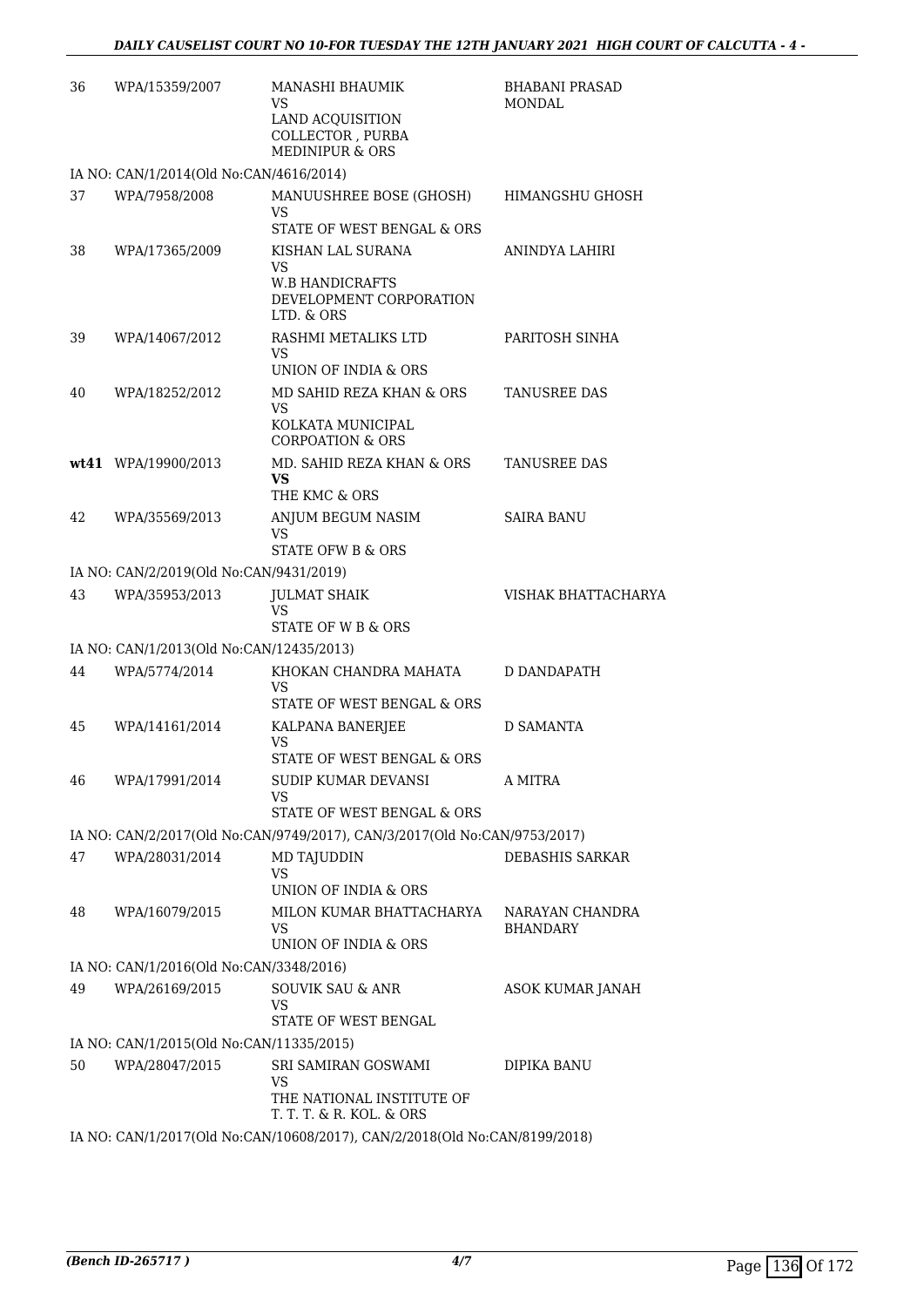| 51 | WPA/6689/2016                           | DIPAK GHOSH<br>VS                                                              | T SAMANTA                      |
|----|-----------------------------------------|--------------------------------------------------------------------------------|--------------------------------|
|    |                                         | STATE OF WEST BENGAL & ORS                                                     |                                |
| 52 | WPA/8509/2016                           | BIRINCHI KUMAR GHOSH<br>VS                                                     | NITYA GOPAL<br>MUKHERJEE       |
|    |                                         | STATE OF WEST BENGAL & ORS                                                     |                                |
| 53 | WPA/10568/2016                          | <b>SMT SOMA SAHA</b><br>VS                                                     | CHANDAN DUTTA                  |
|    |                                         | UNION OF INDIA & ORS                                                           |                                |
|    | IA NO: CAN/1/2018(Old No:CAN/5634/2018) |                                                                                |                                |
| 54 | WPA/10989/2016                          | <b>ARATI GHOSH</b><br>VS<br>STATE OF WEST BENGAL & ORS                         | KANAN SAHOO                    |
|    | IA NO: CAN/1/2020(Old No:CAN/399/2020)  |                                                                                |                                |
| 55 | WPA/21223/2016                          | TAPAN KUMAR BOSE                                                               | PROSENJIT MUKHERJEE            |
|    |                                         | VS<br>UNION OF INDIA                                                           |                                |
| 56 | WPA/2497/2017                           | PLABAN CHATTERJEE & ANR<br>VS                                                  | NILANJAN<br><b>CHAKRABORTY</b> |
|    |                                         | UNION OF INDIA & ORS                                                           |                                |
|    | IA NO: CAN/1/2020                       |                                                                                |                                |
| 57 | WPA/8839/2017                           | ROHIT FERRO-TECH LIMITED &<br>ANR                                              | ISHANI SENGUPTA                |
|    |                                         | VS<br>STATE OF WEST BENGAL & ORS                                               |                                |
|    | IA NO: CAN/1/2017(Old No:CAN/6142/2017) |                                                                                |                                |
|    |                                         |                                                                                |                                |
| 58 | WPA/12175/2017                          | <b>TARAKESWAR ROY</b><br>VS<br>STATE OF WEST BENGAL & ORS                      | TANUJA BASAK                   |
| 59 | WPA/14566/2017                          | <b>SMT. TRIPTI LAW</b>                                                         | S. DAS                         |
|    |                                         | <b>VS</b><br>STATE OF WEST BENGAL ORS                                          |                                |
|    | IA NO: CAN/1/2018(Old No:CAN/9136/2018) |                                                                                |                                |
| 60 | WPA/18403/2017                          | HAKIM MONDAL@ ABDUL<br>HAKIM MONDAL<br><b>VS</b><br>STATE OF WEST BENGAL & ORS | <b>T.S SAMANTA</b>             |
|    | IA NO: CAN/1/2020(Old No:CAN/170/2020)  |                                                                                |                                |
| 61 | WPA/21083/2017                          | <b>SHIB SANKAR SAHA &amp; ORS</b><br>VS                                        | ANIRUDHA DATTA                 |
|    |                                         | STATE OF WEST BENGAL & ORS                                                     |                                |
| 62 | WPA/22075/2017                          | PRALAY KR SARKAR<br>VS<br>STATE OF WEST BENGAL AND<br><b>ORS</b>               | <b>AVIJIT CHAKRABORTY</b>      |
|    | wt63 WPA/23957/2017                     | PRALAY KUMAR SARKAR                                                            | AVIJIT CHAKRABORTY             |
|    |                                         | VS<br>STATE OF WEST BENGAL & ORS                                               |                                |
| 64 | WPA/25037/2017                          | MATIAR RAHAMAN                                                                 | KAUSHIK SAMANTA                |
|    |                                         | VS<br>STATE OF WEST BENGAL & ORS                                               |                                |
| 65 | WPA/27837/2017                          | MITHUN KUMAR VERMA                                                             | SUKANTA DAS                    |
|    |                                         | VS                                                                             |                                |
|    |                                         | STATE OF WEST BENGAL & ORS                                                     |                                |
| 66 | WPA/7034/2018                           | <b>SABINA BIBI &amp; ORS</b><br>VS                                             | BRATINDRA NARAYAN<br>RAY       |
|    |                                         | STATE OF WEST BENGAL & ORS                                                     |                                |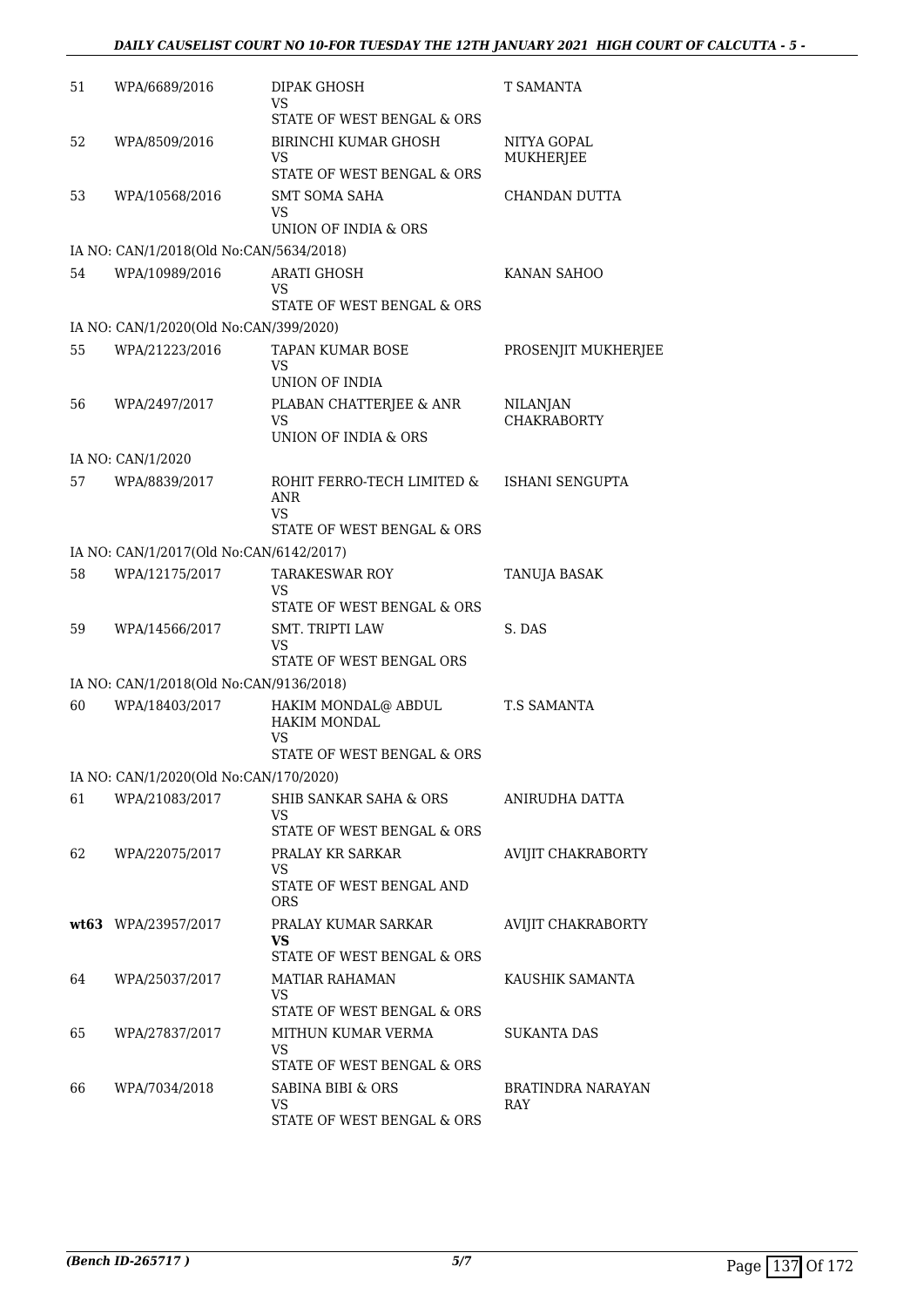| 67 | WPA/10632/2018                          | JAGRAN PRAKASHAN LIMITED & SANDIP DASGUPTA<br>ANR<br><b>VS</b><br>STATE OF WEST BENGAL & ORS                           |                                                                                                                                    |
|----|-----------------------------------------|------------------------------------------------------------------------------------------------------------------------|------------------------------------------------------------------------------------------------------------------------------------|
| 68 | WPA/22666/2018                          | MRS SHELLEY KAR<br><b>VS</b><br>CENTRAL BOARD OF                                                                       | ANINDA BHATTACHARYA                                                                                                                |
|    |                                         | <b>SECONDARY EDU &amp; ORS</b>                                                                                         |                                                                                                                                    |
| 69 | WPA/26159/2018                          | AMAR NATH NEOGI<br>VS                                                                                                  | DEBASISH SUTRADHAR                                                                                                                 |
|    |                                         | LIFE INSURANCE<br>CORPORATION OF INDIA & ORS                                                                           |                                                                                                                                    |
| 70 | WPA/2429/2019                           | REBA BANDYOPADHYAY<br>VS                                                                                               | KIRTITA BANERJEE                                                                                                                   |
|    |                                         | STATE OF WEST BENGAL & ORS                                                                                             |                                                                                                                                    |
| 71 | WPA/4971/2019                           | DR. GOUTAM MUKHERJEE &<br><b>ORS</b><br><b>VS</b><br>UNION OF INDIA & ORS                                              | MALABIKA SAHA                                                                                                                      |
| 72 | WPA/8600/2019                           | SANKAR PRASAD MUKHERJEE &<br><b>ORS</b><br><b>VS</b><br>WEST BENGAL STATE MINOR<br>IRRIGATION CORPORATION LTD<br>& ORS | <b>TAPAS SINGHA ROY</b>                                                                                                            |
|    | wt73 WPA/11967/2019                     | NITYA GOPAL MONDAL & ORS<br><b>VS</b><br>W.B. STATE MINOR IRRIGATION<br>CORPORATION LIMITED & ORS                      | TAPAS SINGHA ROY                                                                                                                   |
| 74 | WPA/13120/2019                          | SWAGATA BOSE<br><b>VS</b><br>STATE OF WEST BENGAL & ORS                                                                | SOBHAN MAJUMDER                                                                                                                    |
| 75 | WPA/16013/2019                          | M/S SONAI FOOD MARKETING<br>PRIVATE LIMITED & ANR<br><b>VS</b>                                                         | NIBEDITA PAL                                                                                                                       |
|    |                                         | STATE OF WEST BENGAL & ORS                                                                                             |                                                                                                                                    |
| 76 | WPA/16713/2019                          | M/S.SONAI FOOD MARKETING<br>PVT. LTD & ANR<br>VS                                                                       | NIBEDITA PAL                                                                                                                       |
|    |                                         | STATE OF WEST BENGAL & ORS                                                                                             |                                                                                                                                    |
| 77 | WPA/22367/2019                          | ISHITA GHOSH PAL & ORS<br>VS                                                                                           | RITUPARANA SENGUPTA                                                                                                                |
|    |                                         | STATE OF WEST BENGAL & ORS                                                                                             |                                                                                                                                    |
|    |                                         | CAN/4/2020(Old No:CAN/5400/2020), CAN/5/2020, CAN/6/2020                                                               | IA NO: CAN/1/2020(Old No:CAN/1608/2020), CAN/2/2020(Old No:CAN/1811/2020), CAN/3/2020(Old No:CAN/5397/2020),                       |
|    | wt78 WPA/19469/2019                     | PARAMITA PRAMANIK &ORS<br>VS                                                                                           | RITUPARNA SENGUPTA                                                                                                                 |
|    |                                         | STATE OF WEST BENGAL & ORS                                                                                             |                                                                                                                                    |
| 79 | WPA/6122/2020                           | PEARL CORPORATION                                                                                                      | IA NO: CAN/1/2020(Old No:CAN/654/2020), CAN/2/2020(Old No:CAN/2285/2020), CAN/3/2020, CAN/4/2020, CAN/5/2021<br><b>TAPAS DUTTA</b> |
|    |                                         | VS<br>STATE OF WEST BENGAL & ORS                                                                                       |                                                                                                                                    |
|    | IA NO: CAN/1/2020(Old No:CAN/4380/2020) |                                                                                                                        |                                                                                                                                    |
|    | wt80 WPA/5938/2020                      | PEARL CORPORATION (PROP.<br>TAPAS KUMAR BHUNIA)<br><b>VS</b>                                                           | <b>TAPAS DUTTA</b>                                                                                                                 |
|    |                                         | STATE OF WEST BENGAL& ORS                                                                                              |                                                                                                                                    |
|    |                                         | IA NO: CAN/1/2020(Old No:CAN/4081/2020), CAN/2/2020(Old No:CAN/5540/2020)                                              |                                                                                                                                    |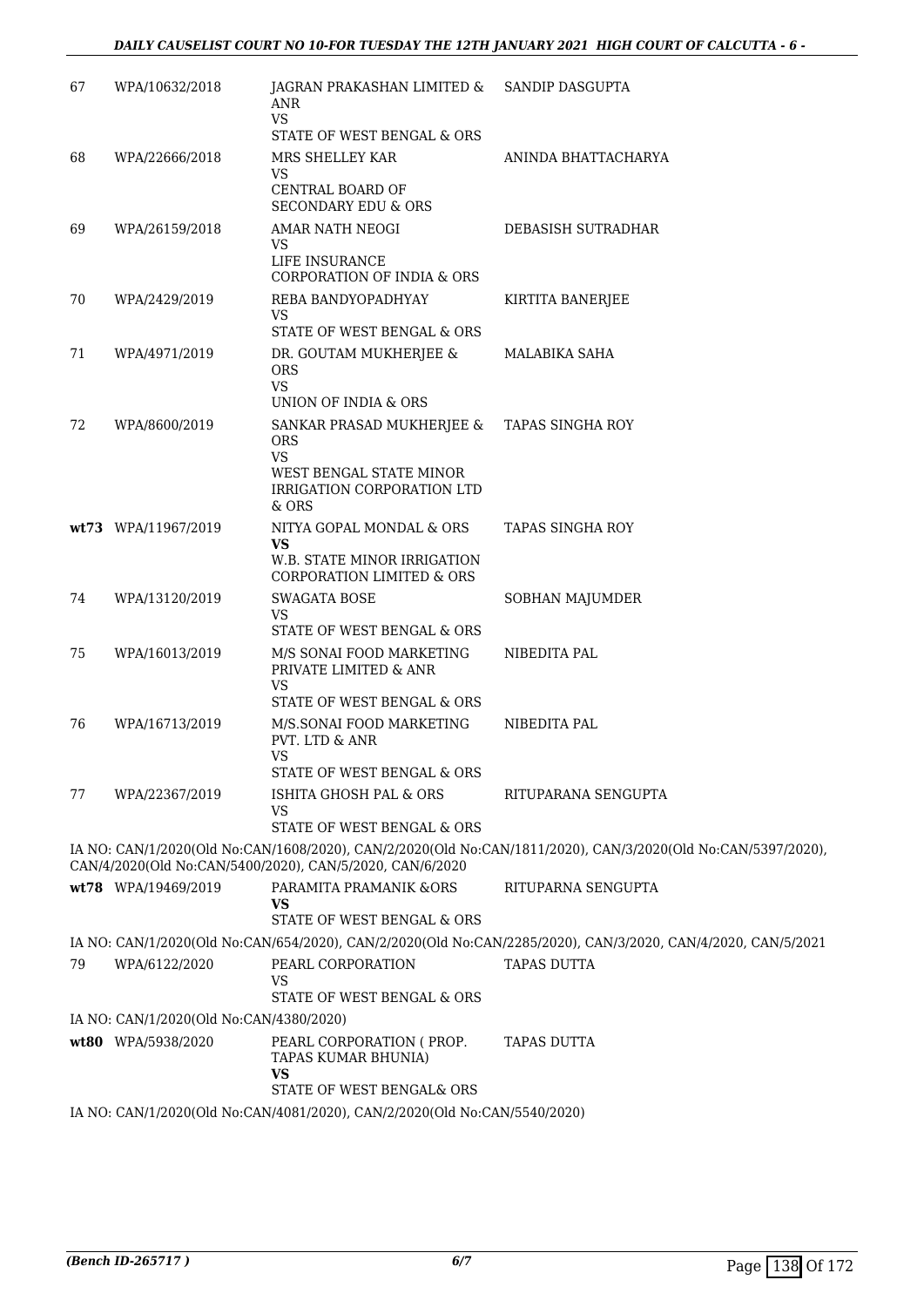**wt81** WPA/5939/2020 PEARL CORPORATION (PROP. TAPAS BHUNIA ) **VS** STATE OF WEST BENGAL& ORS TAPAS DUTTA

IA NO: CAN/1/2020(Old No:CAN/4082/2020), CAN/2/2020(Old No:CAN/4596/2020), CAN/3/2020(Old No:CAN/5542/2020)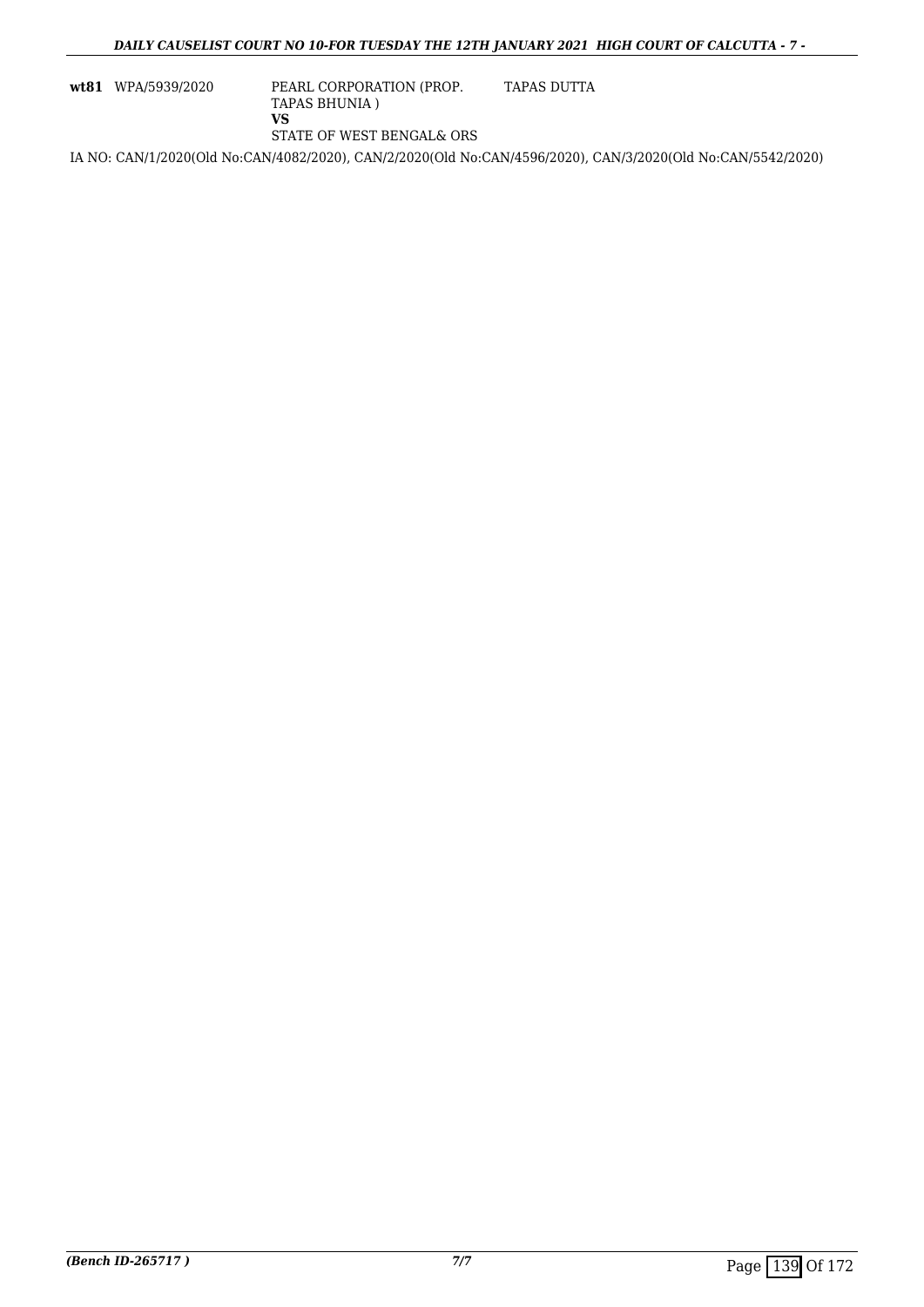

# In The High Court at Calcutta

# **Appellate Side**

**DAILY CAUSELIST For Tuesday The 12th January 2021**

> **COURT NO. 23 SINGLE BENCH (SB - XI)**

> > **AT 10:45 AM**

#### **HON'BLE JUSTICE ARINDAM MUKHERJEE**

**(VIA VIDEO CONFERENCE)** 

#### **ON AND FROM MONDAY, THE 11TH JANUARY, 2021 - MATTERS (MOTION & HEARING) UNDER ARTICLE 226 OF THE CONSTITUTION RELATING TO RESIDUARY UNDER GROUP IX (ELECTRICITY ONLY) INCLUDING APPLICATIONS CONNECTED THERETO.**

**MATTERS (MOTION & HEARING) RELATING TO REVENUE AND TAX LAWS (EXCLUDING LAND REVENUE) UNDER GROUP IV INCLUDING APPLICATIONS CONNECTED THERETO;**

**HEARING OF CIVIL REVISION APPLICATIONS AND APPLICATIONS UNDER ARTICLE 227 OF THE CONSTITUTION INCLUDING APPLICATIONS CONNECTED THERETO.**

**IF NO ONE APPEARS FOR THE PETITIONER FOR TWO CONSECUTIVE DATES, MATTERS WILL BE TAKEN UP IN THEIR ABSENCE.**

**NOTE : APPELLATE SIDE MATTERS WILL BE TAKEN UP FIRST.**

**ORIGINAL SIDE MATTERS WILL BE TAKEN UP FROM 2 :00 P.M. AFTER COMPLETION OF ORIGINAL SIDE MATTERS,IF TIME PERMITS APPELLATE SIDE MATTERS WILL BE TAKEN UP.**

**NOTE : 1. MATTERS WILL BE TAKEN UP THROUGH PHYSICAL HEARING WHEN BOTH THE PARTIES ARE AGREED.**

**NOTE : 2. NO MENTIONING OF HEARING MATTERS FOR INCLUSION.**

#### **NOTE : 3. MATTERS MARKED AS LAST CHANCE SHALL BE TAKEN UP FIRST & IF NO ONE APPEARS MATTER SHALL BE DISMISSED.**

|   |                | <b>FIXED MATTER</b>                                                                         |                                    |  |
|---|----------------|---------------------------------------------------------------------------------------------|------------------------------------|--|
| 1 | WPA/17303/2019 | <b>HALIMA BIBI</b><br>VS<br>WBSEDCL & ORS.                                                  | SIB SANKAR<br><b>BANDYOPADHYAY</b> |  |
| 2 | WPA/20982/2019 | SK. ASRAF ALI<br>VS<br>STATE OF WEST BENGAL & ORS.                                          | KRISHNA YADAV                      |  |
| 3 | WPA/22801/2019 | RAMPADA SANTRA<br>VS<br>W.B. STATE ELECTRICITY<br>DISTRIBUTION COMPANY LTD. &<br><b>ORS</b> | SK ABU ABBAS UDDIN                 |  |
| 4 | WPA/2908/2020  | NEMAIN SAMANTA<br>VS<br>CALCUTTA ELECTRICITY SUPPLY<br>CORPORATION LTD. & ORS               | <b>ABDUR RAKIB</b>                 |  |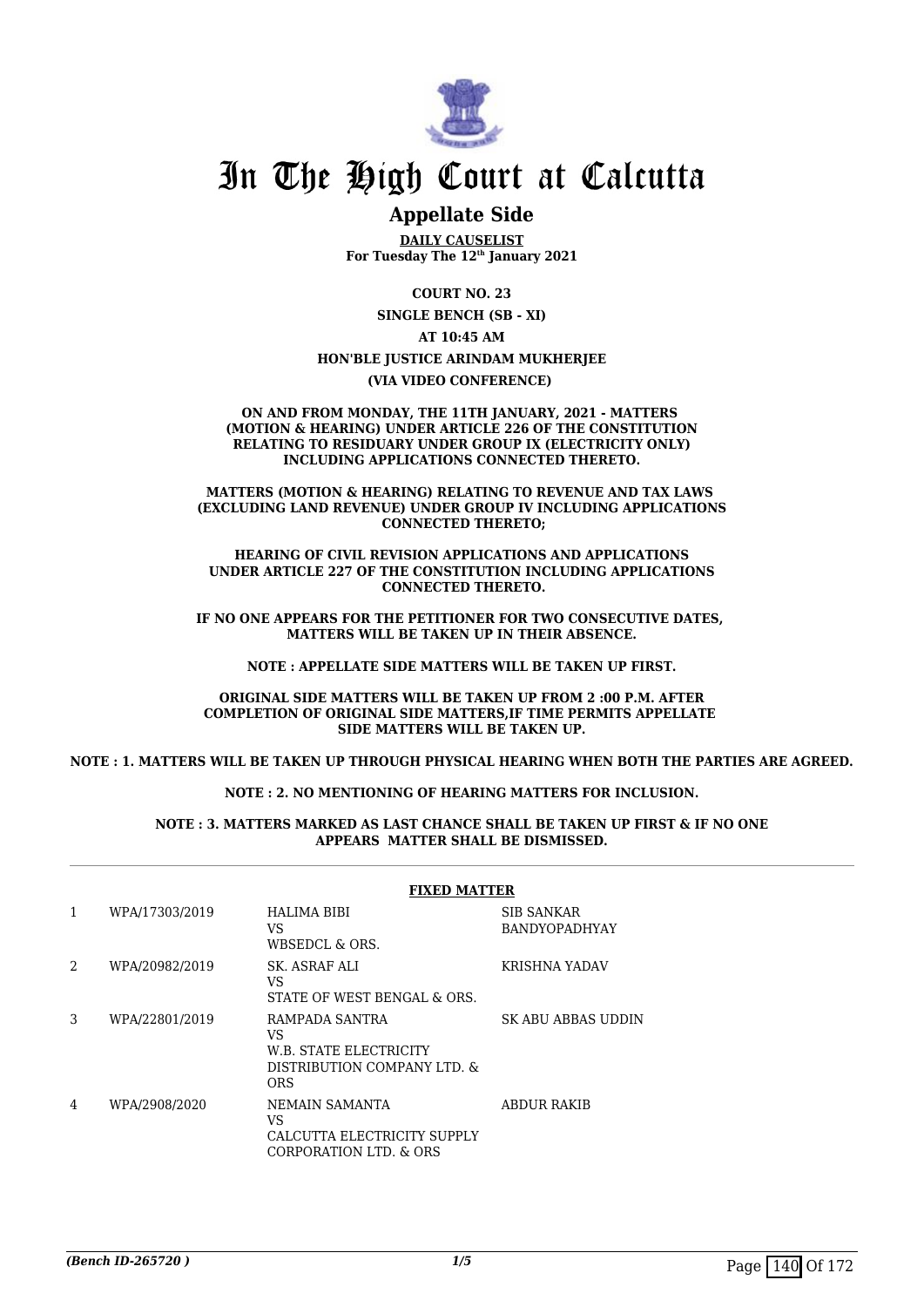## *DAILY CAUSELIST COURT NO 23-FOR TUESDAY THE 12TH JANUARY 2021 HIGH COURT OF CALCUTTA - 2 -*

| 5  | WPA/7801/2020                       | SISIr KUpmar SAHA<br>VS                                                                                    | SANDIPAN BANERJEE                        |
|----|-------------------------------------|------------------------------------------------------------------------------------------------------------|------------------------------------------|
| 6  | WPA/9414/2020                       | cesc ltd and ors<br>RAJ KUMAR JAISWAL AND<br><b>ANOTHER</b><br>VS                                          | DEBDEEP SINHA                            |
|    |                                     | <b>CESC LIMITED AND OTHERS</b>                                                                             |                                          |
| 7  | WPA/10514/2020                      | ASIFA BIBI<br>VS<br><b>CESC LIMITED AND ANOTHER</b>                                                        | <b>INDRANIL HALDER</b>                   |
| 8  | WPA/10518/2020                      | <b>SK BADSHA</b><br>VS<br>CESC LIMITED AND ANOTHER                                                         | <b>INDRANIL HALDER</b>                   |
| 9  | WPA/10949/2020                      | ANJALI RAO @ ANJALI RAY<br>VS                                                                              | <b>SUMAN BANERJEE</b>                    |
|    |                                     | C.E.S.C. LIMITED AND OTHERS                                                                                |                                          |
|    |                                     | <b>TO BE MENTIONED</b>                                                                                     |                                          |
| 10 | WPA/23723/2019<br>(Assigned Matter) | COMMISSIONER OF CGST & CX,<br>KOLKATA SOUTH<br>COMMISSIONERATE<br>VS<br>M/S MAITHAN INTERNATIONAL<br>& ANR | K K MAITI                                |
| 11 | WPA/277/2020                        | TAPAN KUMAR MONDAL<br>VS<br>W.B. STATE ELECTRICITY<br>DEVELOPMENT CORPORATION &<br><b>ORS</b>              | SAYANTI SANTRA                           |
| 12 | WPA/4985/2020<br>(Assigned Matter)  | SUBHODEB CHAUDHURI<br>VS<br>STATE OF WEST BENGAL & ORS                                                     | <b>ASHOK KR JHA</b>                      |
|    |                                     | <b>MOTION</b>                                                                                              |                                          |
|    |                                     | (GROUP - IX ELECTRICITY)                                                                                   |                                          |
| 13 | WPA/2532/2020                       | <b>ASIT GHOSH</b><br>VS<br><b>WBSEDCL &amp; ORS</b>                                                        | <b>INDRANIL HALDER</b>                   |
|    |                                     |                                                                                                            |                                          |
| 14 | IA NO: CAN/1/2020                   | <b>ASIT GHOSH</b>                                                                                          | <b>INDRANIL HALDER</b>                   |
|    | WPA/2533/2020                       | VS<br><b>WBSEDCL &amp; ORS</b>                                                                             |                                          |
|    | IA NO: CAN/1/2020                   |                                                                                                            |                                          |
| 15 | WPA/9305/2020                       | SUBHAMOY LAHA<br>VS<br>THE W B S E D C L AND ANR                                                           | Sanjib Dawn                              |
| 16 | WPA/10392/2020                      | SHANTI KUMAR DEY                                                                                           | SAILENDRA NATH                           |
|    |                                     | VS<br>THE CHAIRMAN, WEST BENGAL<br>STATE ELECTRICITY<br>DISTRIBUTION COMPANY LTD.                          | <b>CHAKRABORTI</b>                       |
| 17 | WPA/10682/2020                      | <b>BANSHI PURKAIT</b><br><b>VS</b><br>W.B.S.E.D.C.L. AND ORS                                               | <b>ARUN NASKAR</b>                       |
| 18 | WPA/10739/2020                      | JAHIRUDDIN DAFADAR<br><b>VS</b><br>WB STATE ELECTRICITY<br>DISTRIBUTION CO LTD AND ORS                     | <b>ALLEN FELIX</b>                       |
| 19 | WPA/10857/2020                      | SAHIDUL HOQUE<br><b>VS</b><br>THE CHAIRMAN, WBSEDCL AND<br><b>OTHERS</b>                                   | SAILENDRANATH NATH<br><b>CHAKRABARTI</b> |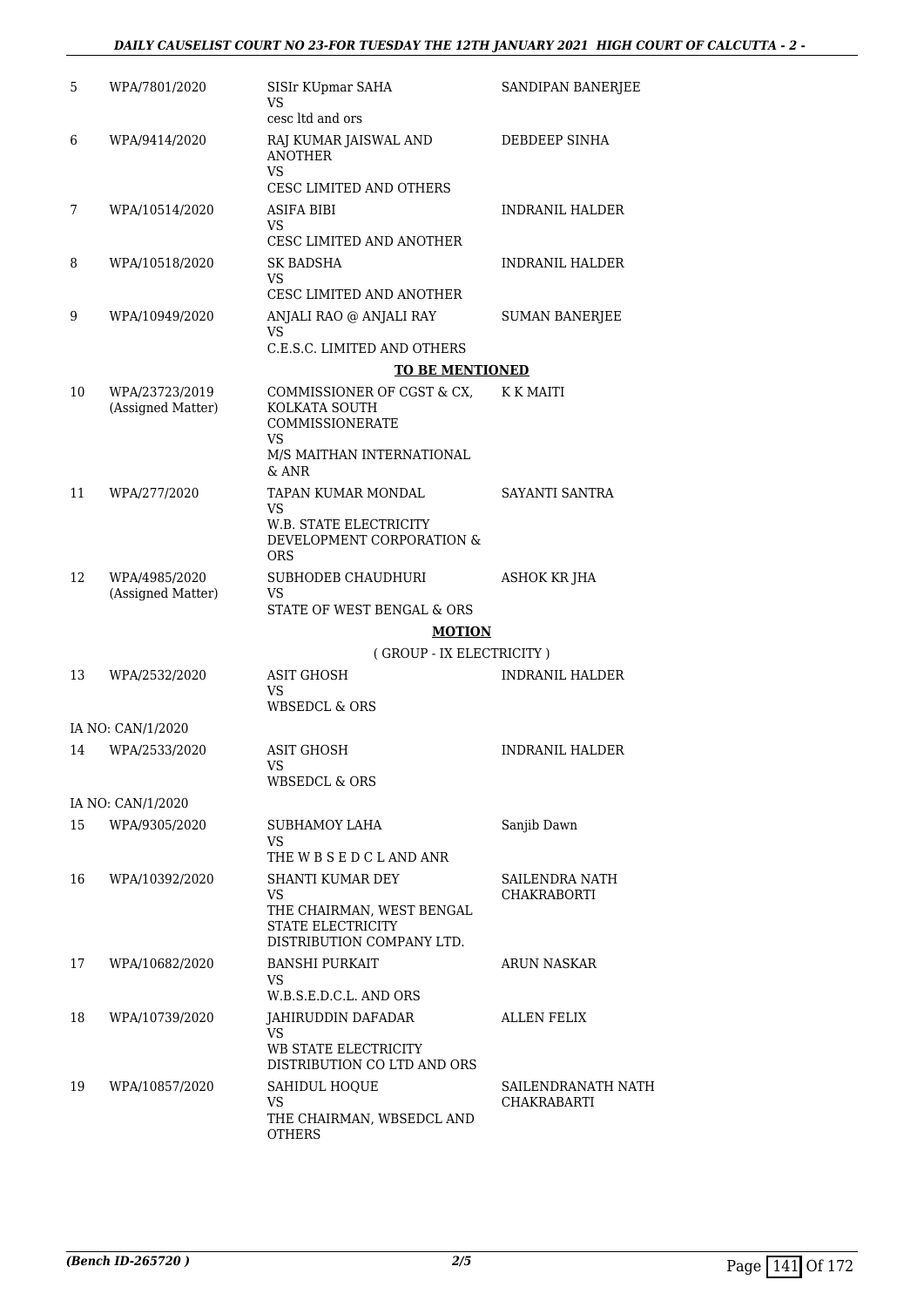| 20 | WPA/10862/2020 | SK. ROCKY<br>VS.<br>CESC LTD. AND ANR.                                                                                              | <b>INDRANIL HALDER</b> |
|----|----------------|-------------------------------------------------------------------------------------------------------------------------------------|------------------------|
| 21 | WPA/10966/2020 | SYED AZIZ AHMED<br>VS.<br>CALCUTTA ELECTRICITY SUPPLY                                                                               | KARUNAMOYEE SAMANTA    |
|    |                | CORPORATION LIMITED                                                                                                                 |                        |
| 22 | WPA/11031/2020 | M/S. SEBI AND CO.<br><b>VS</b><br><b>CESC LIMITED</b>                                                                               | KARUNAMOYEE SAMANTA    |
| 23 | WPA/11047/2020 | UMESH MAITY<br>VS.<br>W.B.S.E.D.C.L. AND ORS                                                                                        | <b>BIKRAM BANERJEE</b> |
| 24 | WPA/11108/2020 | <b>VINOD SHARMA</b><br>VS<br><b>CESC LTD AND ORS</b>                                                                                | ALOKE CHATTERJEE       |
| 25 | WPA/11111/2020 | SANAULLA MOLLA<br><b>VS</b><br><b>CESC LIMITED</b>                                                                                  | <b>INDRANIL HALDER</b> |
| 26 | WPA/11278/2020 | CONSOLE MANAGEMENT<br>CONSULTANTS PVT LTD AND<br><b>ANR</b><br>VS.<br>WBSEDCLBYCHAIRMAN<br><b>AND ORS</b>                           | SANCHITA BARMAN ROY    |
| 27 | WPA/11284/2020 | <b>SWAPAN MAITY</b><br>VS.<br>W.B.S.E.D.C.L. AND ORS                                                                                | KAPIL CHANDRA SAHOO    |
| 28 | WPA/11382/2020 | AMALENDU PRAKASH GHOSH<br>VS.<br>STATE OF WEST BENGAL AND<br>ORS.                                                                   | KESHAB CHANDRA DAS     |
| 29 | WPA/11481/2020 | SEKH TAKIR @ TAKIR SEKH<br><b>VS</b><br>WEST BENGAL STATE<br>ELECTRICITY DISTRIBUTION<br>COMPANY LIMITED AND OTHERS                 | LIPIKA CHATTERJEE      |
| 30 | WPA/11486/2020 | SALEHA KHATUN ALIAS SALEHA<br>KHATUN HAQUE<br>VS.<br><b>WEST BENGAL STATE</b><br>ELECTRICITY DISTRIBUTION<br><b>COMPANY LIMITED</b> | RAMJI MUNSI            |
| 31 | WPA/11494/2020 | SOMENATH GUCHHAIT<br><b>VS</b><br><b>CESC LTDAND ORS</b>                                                                            | <b>INDRANIL HALDER</b> |
| 32 | WPA/11496/2020 | FAJILA BIBI<br><b>VS</b><br><b>CESC LTD AND ANR</b>                                                                                 | <b>INDRANIL HALDER</b> |
| 33 | WPA/11500/2020 | SAHA ALAM MOLLA<br>VS<br><b>CESC LTD ANR ANR</b>                                                                                    | <b>INDRANIL HALDER</b> |
| 34 | WPA/11528/2020 | CHITTARANJAN BASAK<br><b>VS</b><br>W.B.S.E.D.C.L. AND ORS                                                                           | <b>MANIKA SARKAR</b>   |
| 35 | WPA/11684/2020 | <b>KAMAL HASAN</b><br><b>VS</b><br>WEST BENGAL STATE<br>ELECTRICITY DISTRIBUTION<br>COMPANY LIMITED                                 | SK. SAIFUDDIN          |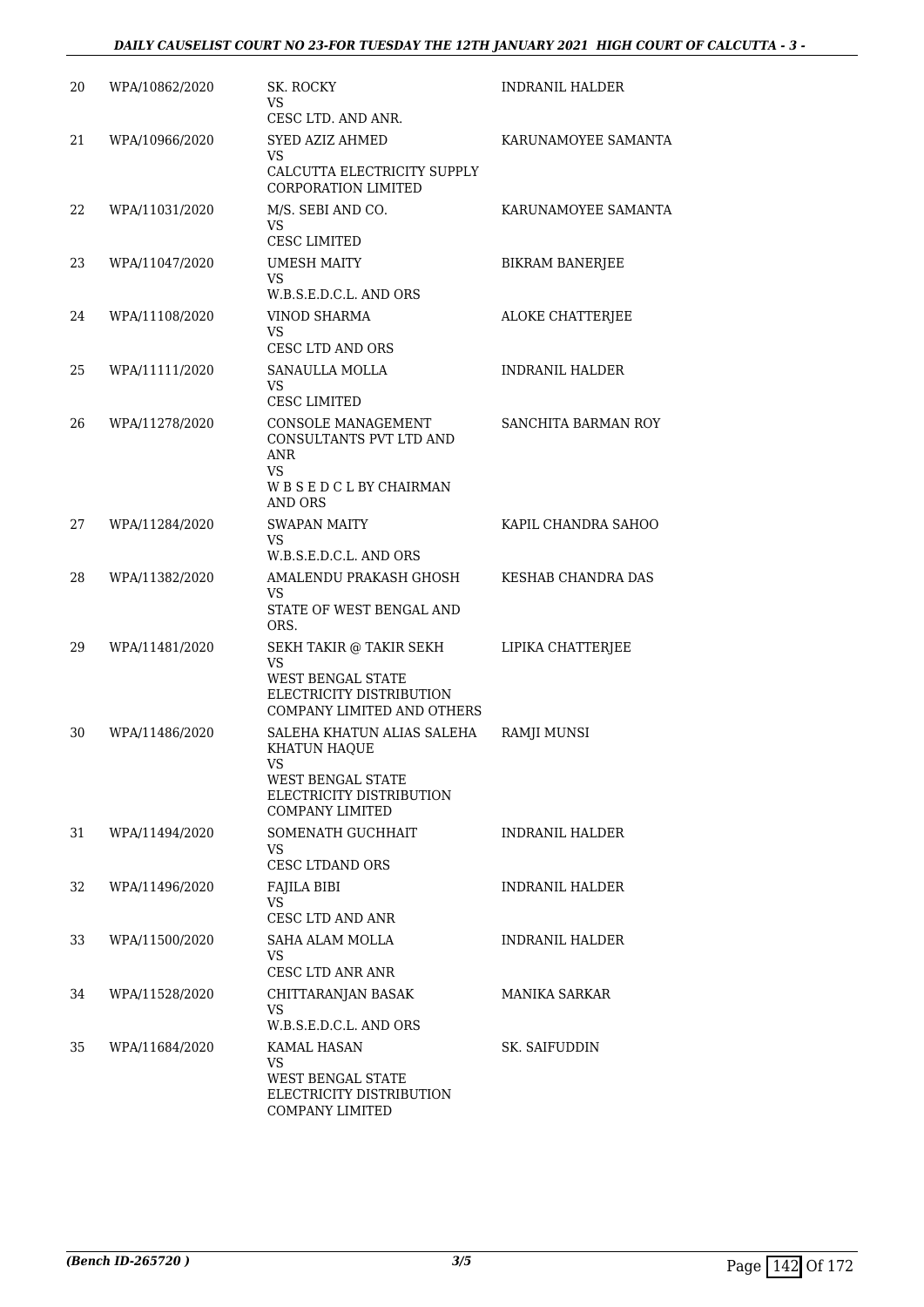| 36 | WPA/11718/2020 | REKHA RANI MAITY BERA<br>VS<br>STATE OF WEST BENGAL AND<br>ORS.                                                                     | DEBAPRATIM GUHA          |
|----|----------------|-------------------------------------------------------------------------------------------------------------------------------------|--------------------------|
| 37 | WPA/11723/2020 | PARUL GHORUI ALIAS<br>PARULBALA GHORUI<br>VS<br><b>WEST BENGAL STATE</b><br>ELECTRICITY DISTRIBUTION<br><b>COMPANY LIMITED</b>      | DIPANKAR PAL             |
| 38 | WPA/11796/2020 | <b>ANJALI MAITY</b><br>VS<br>THE WEST BENGAL STATE<br>ELETRICITY DISTRIBUTION<br>COMPANY LIMITED AND ORS                            | <b>TARAK NATH SARKAR</b> |
| 39 | WPA/11829/2020 | ADHIR CHANDRA NASKAR AND<br><b>ORS</b><br><b>VS</b><br>STATE OF WEST BENGAL AND<br>ORS.                                             | TUHINA PARVIN            |
| 40 | WPA/11872/2020 | <b>GURNAM SINGH</b><br>VS<br><b>CESC LIMITED AND OTHERS</b>                                                                         | TUHINA PARVIN            |
| 41 | WPA/11930/2020 | <b>ABDUL WAHID</b><br>VS<br><b>CESC LTD AND ORS</b>                                                                                 | <b>MD SHAKIR</b>         |
| 42 | WPA/31/2021    | SUBHOJIT DUTTA ROY<br>VS<br>CESC AND ORS                                                                                            | DEBAKI NANDAN MAITI      |
| 43 | WPA/76/2021    | SANDHA SINGH<br>VS<br>THE STATE OF WEST BENGAL<br><b>AND ORS</b>                                                                    | PRASENJIT SAHA           |
| 44 | WPA/100/2021   | M/S SPS STEELS ROLLING MILLS<br>LTD AND ANR<br><b>VS</b><br><b>WEST BENGAL STATE</b><br>ELECTRICITY DISTRIBUTION CO.<br>LTD AND ORS | PAROMITA PURKAIT         |
| 45 | WPA/107/2021   | SOMNATH DAS AND ANR<br>THE W.B.S.E.D.C.LTD AND ANR                                                                                  | MAHESWARI SHARMA         |
| 46 | WPA/196/2021   | HIMSHILA FERRO ALLOYS PVT<br>LTD AND ANR<br>VS.<br>DAMODAR VALLEY<br><b>CORPORATION AND ORS</b>                                     | <b>SOMA KAR GHOSH</b>    |
| 47 | WPA/208/2021   | SK. ANISUR RAHAMAN<br>VS.<br>CESC LTD AND ANR                                                                                       | INDRANIL HALDER          |
| 48 | WPA/212/2021   | SAMRIDDHO GHOSH<br><b>VS</b><br>CESC LTD AND ORS                                                                                    | INDRANIL HALDER          |
| 49 | WPA/215/2021   | <b>SEKH SAMINUDDIN</b><br>VS<br>CESC LTD AND ANR                                                                                    | INDRANIL HALDER          |
| 50 | WPA/221/2021   | MANI RAM SHARMA<br>VS<br>THE WEST BENGAL STATE<br>ELECTRICITY DISTRIBUTION<br>COMPANY LIMITED AND ORS                               | NABANKUR PAUL            |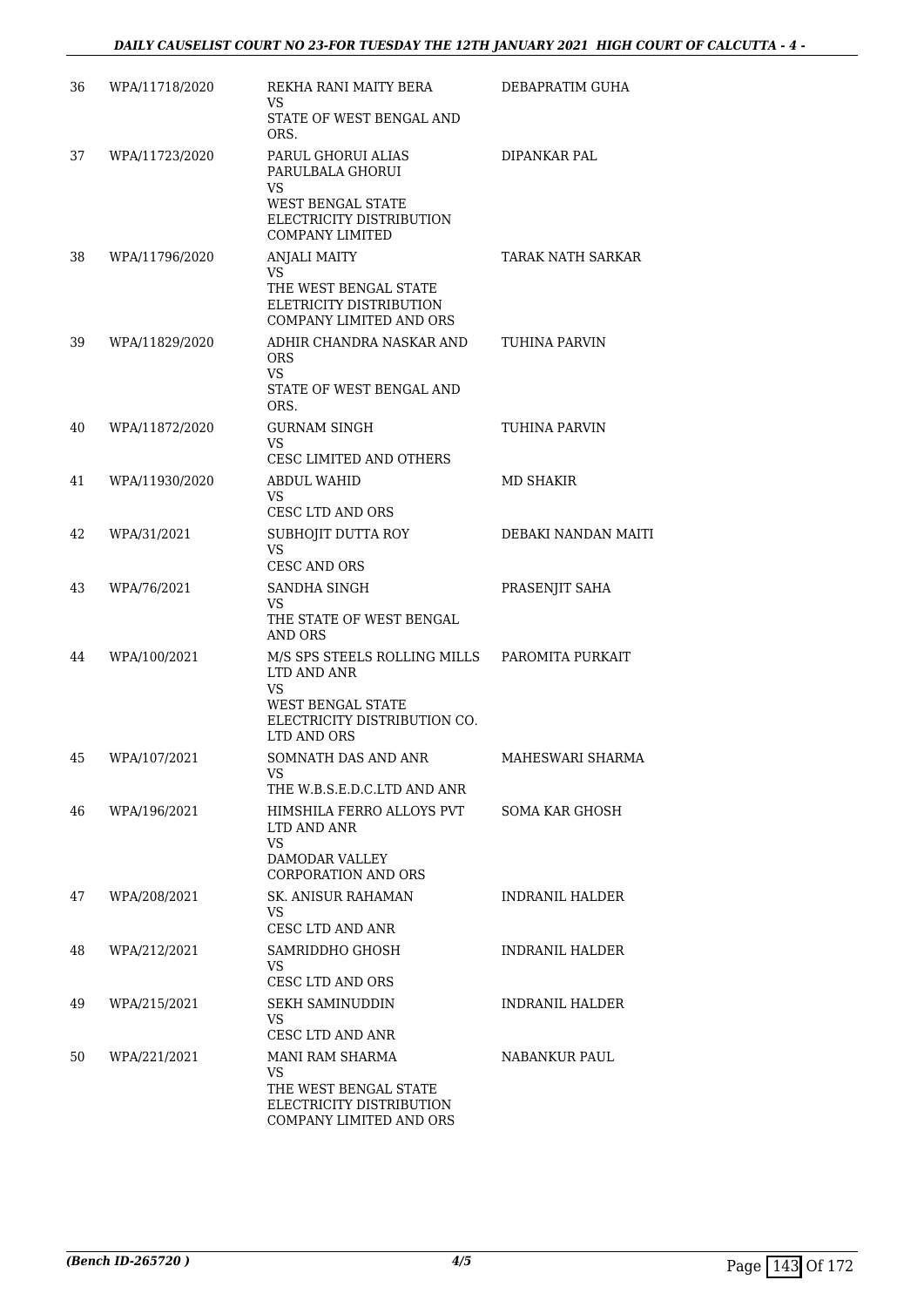### *DAILY CAUSELIST COURT NO 23-FOR TUESDAY THE 12TH JANUARY 2021 HIGH COURT OF CALCUTTA - 5 -*

| 51 | WPA/498/2021 | RAZIA BIBI<br><b>VS</b><br><b>CESC LIMITED</b>                                                                                       | <b>INDRANIL HALDER</b> |
|----|--------------|--------------------------------------------------------------------------------------------------------------------------------------|------------------------|
| 52 | WPA/508/2021 | AZHARUDDIN MOLLA<br>VS.<br>CESC LTD AND ANR                                                                                          | <b>INDRANIL HALDER</b> |
| 53 | WPA/514/2021 | IMTIYAJ AHAMMAD<br>VS.<br><b>CESC LTD AND ANR</b>                                                                                    | <b>INDRANIL HALDER</b> |
| 54 | WPA/609/2021 | <b>METSIL EXPORTS PRIVATE</b><br><b>LIMITED AND ANR</b><br>VS.<br>WEST BENGAL ELECTRICITY<br>REGULATORY COMMISSION AND<br><b>ORS</b> | SIDDHARTH SHROFF       |
| 55 | WPA/634/2021 | <b>SK ZAKIR HOSSAIN</b><br>VS.<br>CESC LTD AND ANR                                                                                   | <b>INDRANIL HALDER</b> |
| 56 | WPA/638/2021 | MD. KAYEF HOSSAIN MOLLA<br><b>VS</b><br><b>CESC LIMITED</b>                                                                          | <b>INDRANIL HALDER</b> |
| 57 | WPA/639/2021 | <b>KASEM KHAN</b><br>VS.<br><b>CESC LIMITED AND ANR</b>                                                                              | <b>INDRANIL HALDER</b> |
| 58 | WPA/641/2021 | <b>FIRDAUSI BIBI</b><br><b>VS</b><br><b>CESC LIMITED</b>                                                                             | <b>INDRANIL HALDER</b> |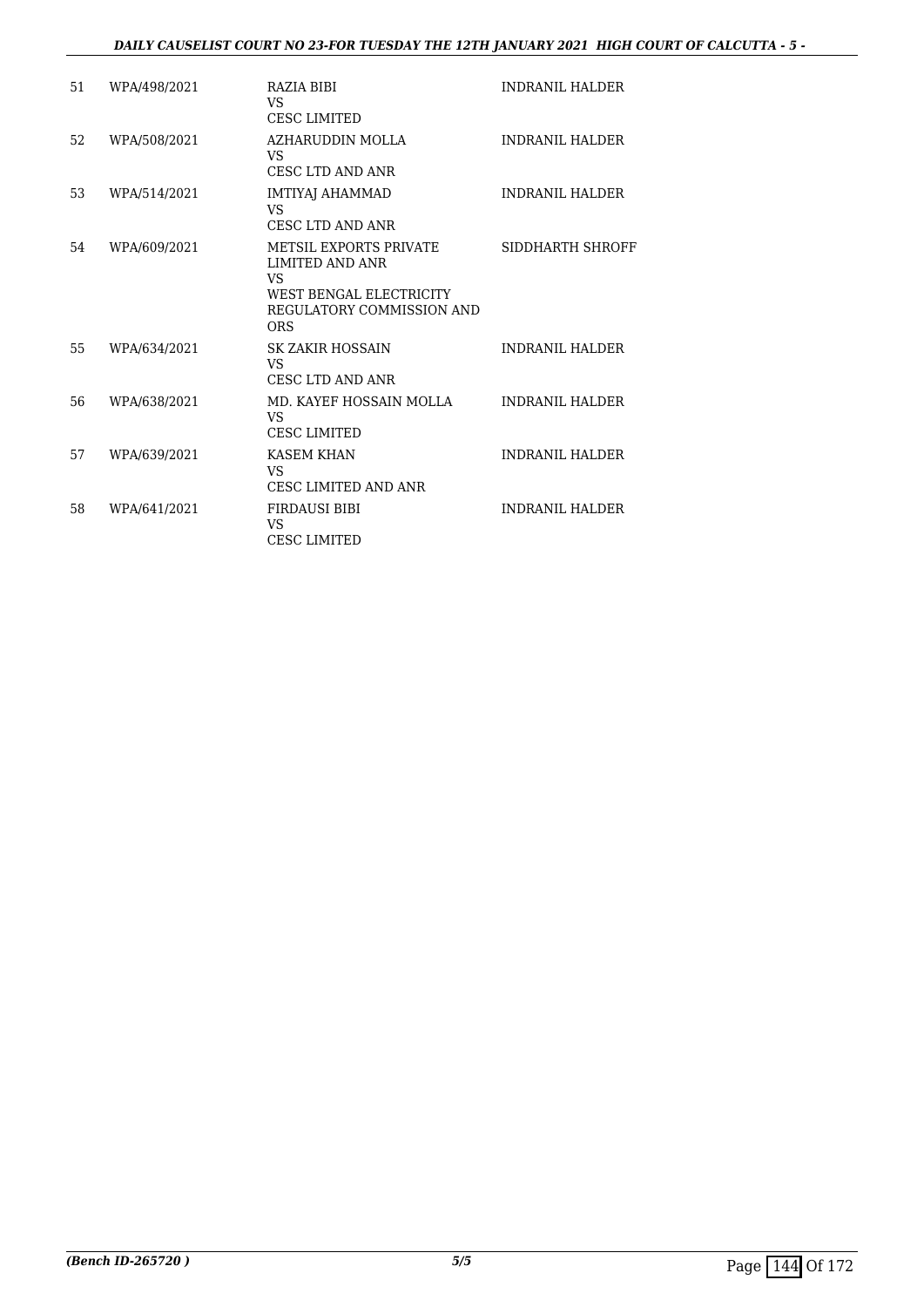

## **Appellate Side**

**DAILY CAUSELIST For Tuesday The 12th January 2021**

**COURT NO. 18 SINGLE BENCH (SB - XII) AT 10:45 AM HON'BLE JUSTICE BISWAJIT BASU (VIA VIDEO CONFERENCE)**

### **ON AND FROM MONDAY, THE 11TH JANUARY, 2021 - MATTERS (MOTION & HEARING) UNDER ARTICLE 226 OF THE CONSTITUTION RELATING TO MADRASAH EDUCATION UNDER GROUP II AND APPLICATIONS CONNECTED THERETO;**

**MATTERS (MOTION & HEARING) UNDER ARTICLE 226 OF THE CONSTITUTION RELATING TO APPOINTMENT AND SERVICE CONDITION OF PARA TEACHERS UNDER GROUP II AND APPLICATIONS CONNECTED THERETO;**

**APPEALS RELATING TO ALL CLAIM CASES INCLUDING APPLICATIONS CONNECTED THERETO (EXCLUDING ADMISSION OF APPEALS UNDER SECTION 30 OF THE EMPLOYEES' COMPENSATION ACT, 1923);**

> **ADMISSION AND HEARING OF CIVIL REVISION APPLICATIONS AND APPLICATIONS UNDER ARTICLE 227 OF THE CONSTITUTION INCLUDING APPLICATIONS CONNECTED THERETO ARISING OUT OF TESTAMENTARY AND EIECTMENT/EVICTION SUITS AND PUBLIC PREMISES (UNAUTHORISED OCCUPANTS) ACT, 1971.**

> **NOTE: MATTERS WILL BE TAKEN UP THROUGH PHYSICAL HEARING ONLY WHEN BOTH THE PARTIES ARE AGREED**

#### **NEW MOTION**

|   | CO/8/2021<br>(No Caveat) | RANJAN KUMAR GHOSH @<br><b>RANJAN GHOSH</b><br>VS<br>SABITA GHOSH AND<br><b>OTHERS</b> | DEBABRATA ROY      |
|---|--------------------------|----------------------------------------------------------------------------------------|--------------------|
| 2 | CO/21/2021               | DAMODAR DAS DAGA<br>VS<br>SMT NILIMA LAHIRI ALIAS<br>NUPUR LAHIRI AND OR               | <b>TEESHAM DAS</b> |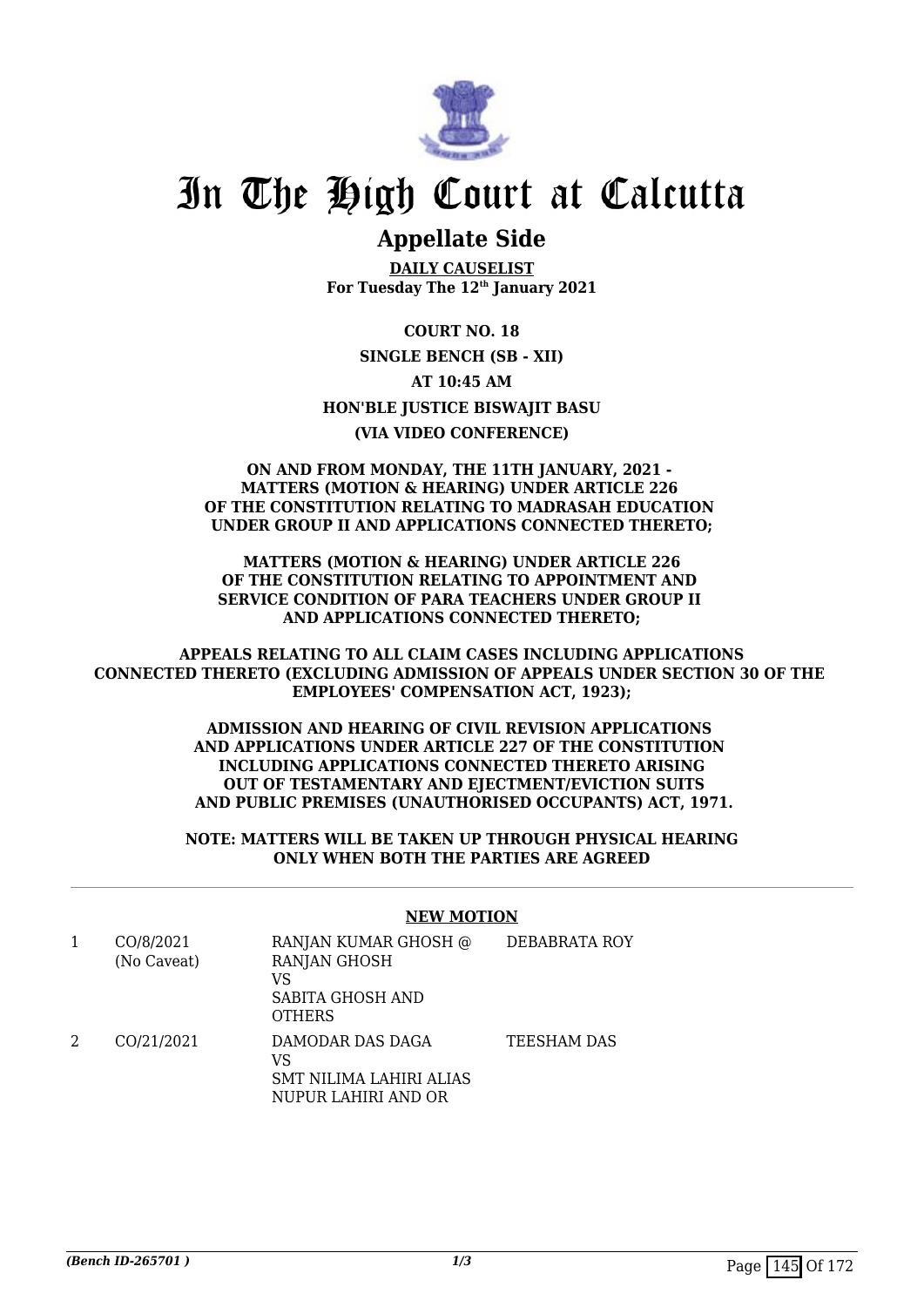RITISH BISWAS

3 CO/36/2021 (No Caveat) MURALI DHAR CHATURVEDI VS SANTOSH AGARWAL ANR ORS

### **APPLICATION**

4 CO/3202/2007 NIKHIL KR. CHATTERJEE VS SAMIR KR. CHATTERJEE RAJA GHOSH

IA NO: CAN/3/2019(Old No:CAN/1440/2019), CAN/4/2019(Old No:CAN/1441/2019)

5 CO/4018/2016 THE SECRETARY, CHARAKTALA CONSUMERS COOP. SOCIETY STORES LTD VS DR. ARUN KUMAR GIRI ASIS KUMAR DAS

IA NO: CAN/1/2019(Old No:CAN/1732/2019)

### **MOTION**

| 6                                       | CO/29/2016                              | <b>BHAKTI MONDAL &amp; ANR</b><br><b>VS</b><br>STATE OF WEST BENGAL &<br><b>ORS</b>                     | <b>B. CHAKRABARTY</b>         |  |
|-----------------------------------------|-----------------------------------------|---------------------------------------------------------------------------------------------------------|-------------------------------|--|
| 7                                       | CO/49/2016                              | <b>SANCHITA GUHA</b><br><b>VS</b><br><b>SAMIRAN GUHA</b>                                                | P.P. CHATTERJEE               |  |
| 8                                       | CO/51/2016                              | DEBABRATA CHATTERJEE<br><b>VS</b><br>MAHUA CHATTERJEE                                                   | <b>SUMANTA GANGULY</b>        |  |
| 9                                       | CO/157/2016                             | BD. ENCLAVE PVT. LTD<br><b>VS</b><br><b>JYOTSNA DAS</b>                                                 | SRINJAY SENGUPTA              |  |
| 10                                      | CO/158/2016                             | <b>B.D. ENCLAVE PVT. LTD</b><br><b>VS</b><br><b>ARATI GHOSH</b>                                         | SRINJAY SENGUPTA              |  |
| 11                                      | CO/180/2016                             | MANABENDRA NATH<br><b>CHOWDHURY</b><br><b>VS</b><br><b>SACHINDRA NATH</b><br><b>CHOWDHURY &amp; ORS</b> | KAUSTAV CHANDRA<br><b>DAS</b> |  |
|                                         | IA NO: CAN/1/2017(Old No:CAN/6095/2017) |                                                                                                         |                               |  |
| 12                                      | CO/1370/2016                            | RAMESH CHANDRA BISWAS<br>VS<br><b>SMT AMIYA BISWAS &amp; ORS</b>                                        | H NANDI                       |  |
| 13                                      | CO/1514/2016                            | RAM GAYAN MAHATO &<br><b>ORS</b><br><b>VS</b><br><b>SHYAM ORANG</b>                                     | P DHOLE                       |  |
| IA NO: CAN/1/2019(Old No:CAN/1094/2019) |                                         |                                                                                                         |                               |  |
| 14                                      | CO/1947/2016                            | RIPA NEOGI (KABASHI) @<br><b>RIPA NEOGY</b><br><b>VS</b><br><b>SOUMITRA NEOGI</b>                       | DEBNATH MAHATA                |  |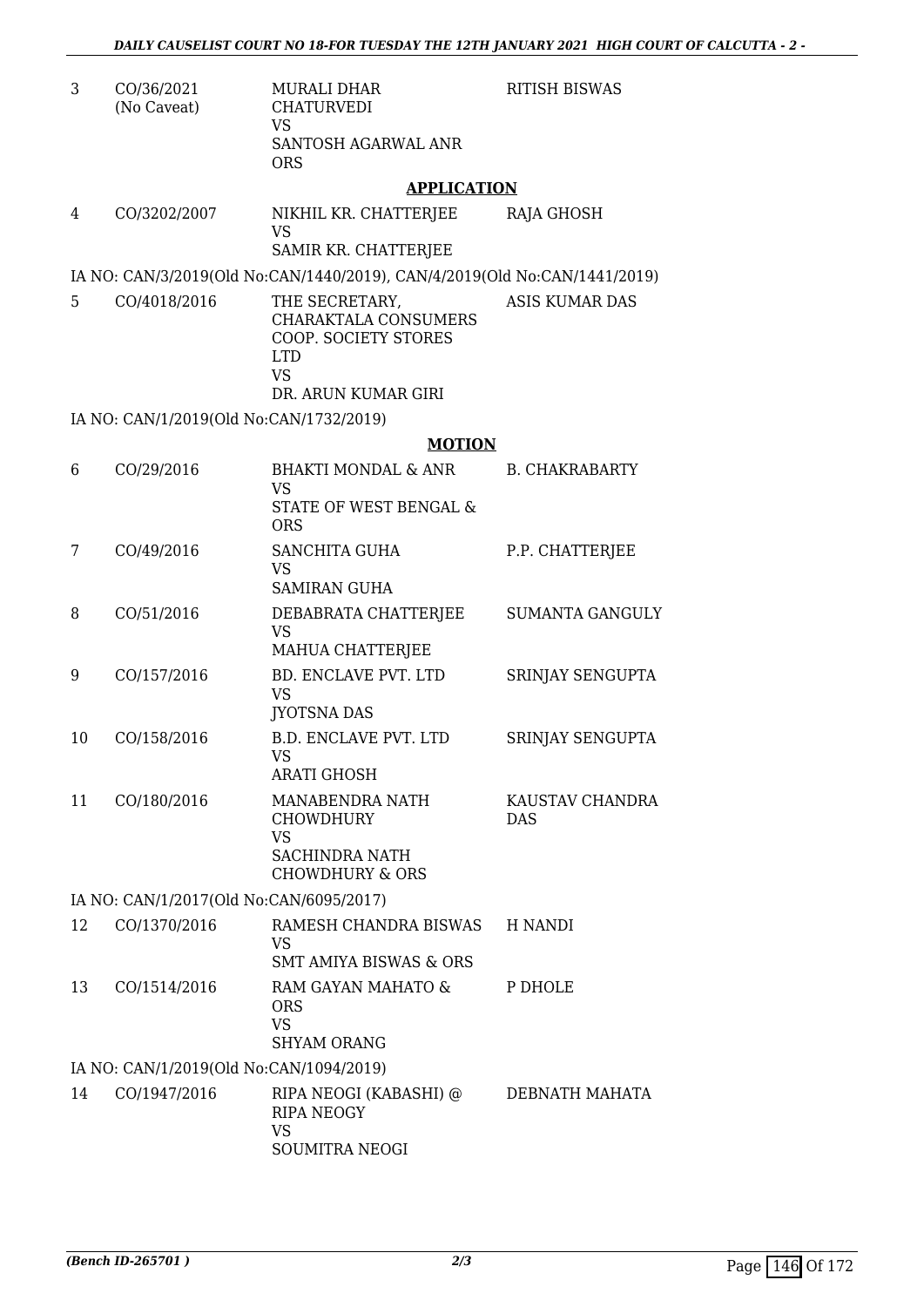|    | wt15 CO/1948/2016           | RIPA NEOGI (KABASHI) @<br><b>RIPA NEOGY</b><br>VS<br>SOUMITRA NEOGI | DEBNATH MAHATA             |
|----|-----------------------------|---------------------------------------------------------------------|----------------------------|
| 16 | CO/2011/2016                | <b>HEMANTA BISWAS</b><br>VS<br>SUTAPA BISWAS                        | P. ADHIKARI                |
| 17 | CO/2032/2016                | SAJAL SARKAR<br>VS<br>MADHUMITA SARKAR                              | BAIDURYA GHOSAL            |
| 18 | CO/2763/2016                | <b>SANKAR BRAHMA</b><br>VS<br>GITA ROY & ANR                        | MAHESWARI<br><b>SHARMA</b> |
| 19 | CO/1545/2020<br>(No Caveat) | ASHA SINGH AND ORS<br>VS<br>KAMAL KUMAR RATHI AND<br>ORS            | TUHIN SUBHRA RAUT          |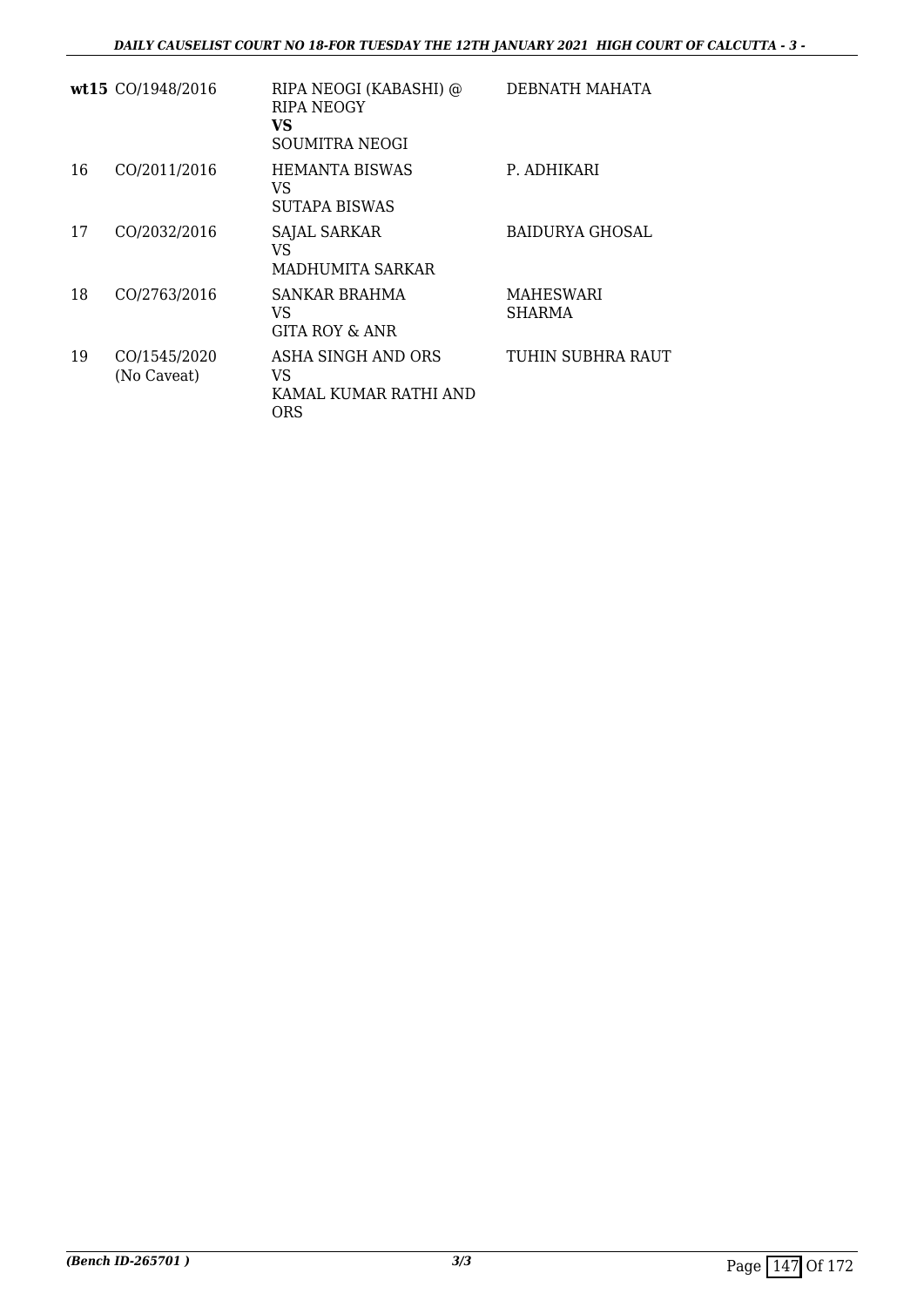

### **Appellate Side**

**DAILY CAUSELIST For Tuesday The 12th January 2021**

**COURT NO. 24**

**SINGLE BENCH (SB - XIII) AT 10:45 AM**

**HON'BLE JUSTICE AMRITA SINHA**

**(VIA VIDEO CONFERENCE)**

**ON AND FROM MONDAY, 11TH JANUARY, 2021 ROSTER NOTIFIED ON 8TH JANUARY, 2021 IS MODIFIED TO THE FOLLOWING EXTENT :- MATTERS (MOTION & HEARING) UNDER ARTICLE 226 OF THE CONSTITUTION RELATING TO MUNICIPALITIES AND PANCHAYATS (EXCLUDING MATTERS RELATED TO CO-OPERATIVE SOCIETIES) UNDER GROUP V AND APPLICATIONS CONNECTED THERETO (INCLUDING ALL SERVICE MATTERS RELATED TO MUNICIPALITY AND CONNECTED APPLICATIONS CONNECTED THERETO).** 

**THE FOLLOWING NOTES WILL BE EFFECTIVE ON AND FROM 11.01.2021.**

**1. ON EVERY MONDAY MOTIONS WILL BE TAKEN UP FOR THE WHOLE DAY.** 

**2. ON EVERY TUESDAY MOTIONS WILL BE TAKEN UP TILL RECESS. AFTER RECESS APPLICATIONS**  WILL BE TAKEN UP AND IF TIME PERMITS MOTIONS WILL BE TAKEN UP.

**3. ON EVERY WEDNESDAY 'MOTIONS' WILL BE TAKEN UP TILL RECESS, AFTER RECESS CONTEMPT MATTERS WILL BE TAKEN UP AND IF TIME PERMITS MOTIONS WILL BE TAKEN UP.**

> **4. ON EVERY THURSDAY MOTIONS WILL BE TAKEN UP TILL RECESS. AFTER RECESS HEARING MATTERS WILL BE TAKEN UP.**

**5. ON EVERY FRIDAY MOTIONS WILL BE TAKEN UP TILL RECESS. AFTER RECESS 'HEARING' MATTERS WILL BE TAKEN UP.** 

**NOTE: MATTERS WILL BE TAKEN UP THROUGH PHYSICAL HEARING ONLY WHEN BOTH THE PARTIES ARE AGREED.**

|                |                            | <b>TO BE MENTIONED</b>                                                   |                    |
|----------------|----------------------------|--------------------------------------------------------------------------|--------------------|
| $\mathbf{1}$   | WPA/9602/2020              | SHILPA SARKAR AND ANR<br>VS<br>STATE OF WEST BENGAL AND<br>ORS.          | <b>MALAY DHAR</b>  |
|                |                            | <b>MUNICIPALITY - MOTIONS</b>                                            |                    |
| $\overline{a}$ | WPA/12433/2019<br>(N.T.W.) | DURGA DAS & ORS<br>VS<br>STATE OF WEST BENGAL & ORS                      | SANJIB KUMAR GHOSH |
| 3              | WPA/357/2020<br>A.R.(C)    | SK. ABDUL RASID<br>VS<br>STATE OF WEST BENGAL & ORS                      | PAMPA DEY DHABAL   |
| $\overline{4}$ | WPA/1216/2020<br>A.R.(C)   | <b>ARATI DAS</b><br>VS<br>STATE OF WEST BENGAL & ORS                     | AMIT BARAN DASH    |
| 5              | WPA/1580/2020              | SANJIT BISWAS<br>VS<br>KOLKATA MUNICIPAL<br><b>CORPORATION &amp; ORS</b> | GIASUL ISLAM       |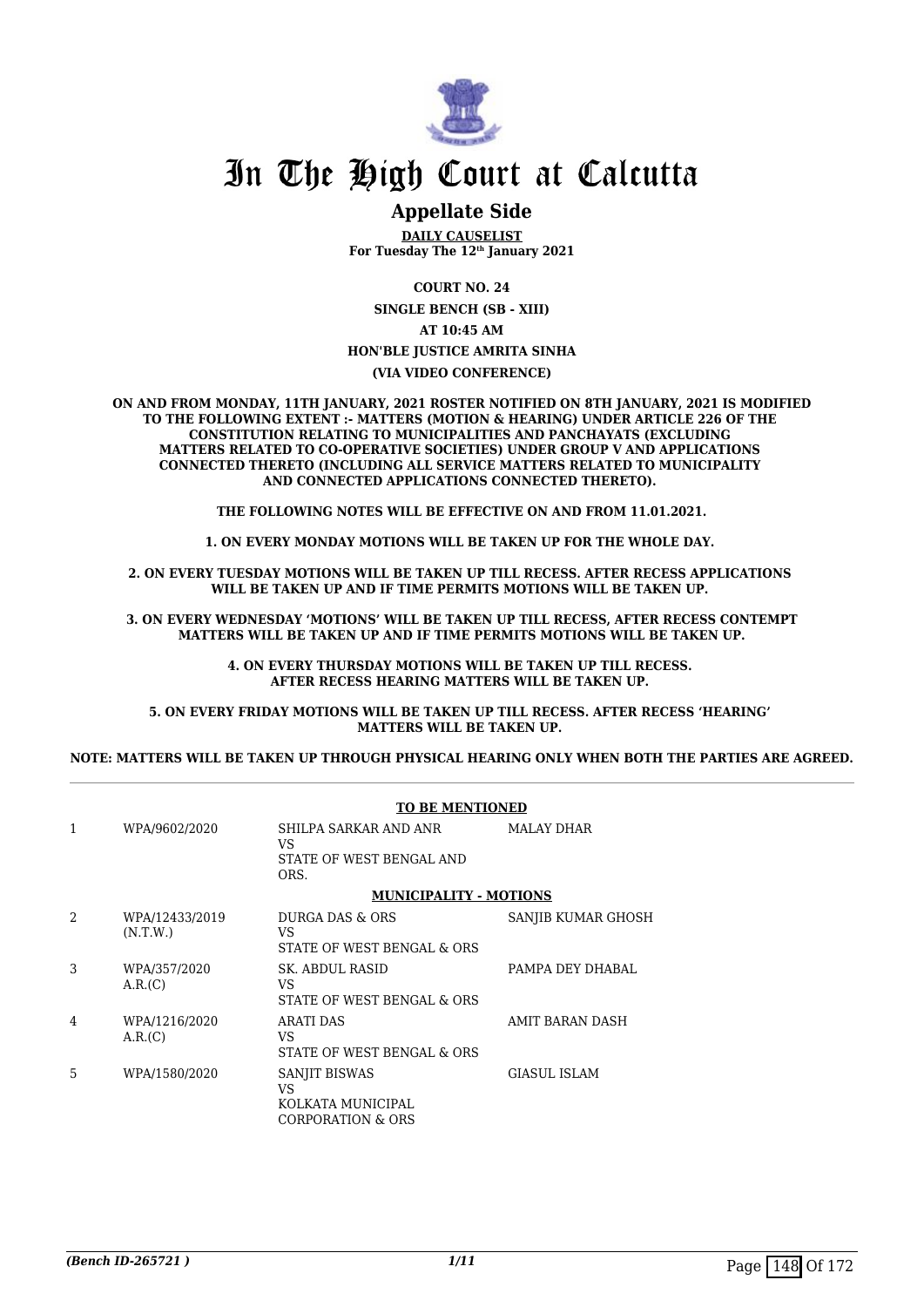| 6  | WPA/1608/2020                           | AFROZE RANDERIAN<br>VS                                                                 | BHUPENDRA GUPTA                          |
|----|-----------------------------------------|----------------------------------------------------------------------------------------|------------------------------------------|
|    |                                         | THE KOLKATA MUNICIPAL<br><b>CORPORATION &amp; ORS</b>                                  |                                          |
| 7  | WPA/1806/2020                           | ANGUS JUTE WORKS<br>VS                                                                 | KAJAL RAY                                |
|    |                                         | CHAMPDANI MUNICIPALITY &<br>ORRS                                                       |                                          |
| 8  | WPA/1839/2020                           | MAYA DEVI @ MAYA DEVI<br>PASWAN<br>VS<br>STATE OF WEST BENGAL & ORS                    | SOUMYAJIT BHATTA                         |
| 9  | WPA/2064/2020                           | <b>SUBRATA GUPTA &amp; ORS</b><br><b>VS</b>                                            | <b>SULAANA BAGCHI (</b><br>BHATTACHARYA) |
|    |                                         | STATE OF WEST BENGAL & ORS                                                             |                                          |
| 10 | WPA/2204/2020                           | IA NO: CAN/1/2020(Old No:CAN/1781/2020), CAN/2/2020<br>SRISTHI RESIDENCY & ORS         | DEBABRATA ROY                            |
|    |                                         | VS<br>HOWRAH MUNICIPAL                                                                 |                                          |
|    |                                         | <b>CORPORATION &amp; ORS</b>                                                           |                                          |
| 11 | WPA/2392/2020                           | RUPASRI SARKAR (DAS)<br>VS<br>KMC & ORS.                                               | DEBAKI NANDAN MAITI                      |
| 12 | WPA/2543/2020                           | SNR CONSTRUCTIONS PRIVATE<br>LIMITED & ANR<br>VS<br>KOLKATA MUNICIPAL                  | ARNAB SARDAR                             |
|    |                                         | <b>CORPORATION &amp; ORS</b>                                                           |                                          |
| 13 | WPA/2632/2020                           | <b>AMIYO DAS</b><br>VS<br>THE HOWRAH MUNICIPAL<br><b>CORPORATION &amp; ORS</b>         | ASIF SOHIL TARAFDAR                      |
| 14 | WPA/3223/2020                           | KHALEKUJJAMAN<br>VS<br>STATE OF WEST BENGAL & ORS                                      | SK. JAYED HOSSAIN                        |
| 15 | WPA/3392/2020                           | DHARAM CHAND SONKAR<br>VS.<br>KMC & ORS.                                               | PARTHA PRATIM<br>MUKHOPADHYAY            |
|    | IA NO: CAN/1/2020                       |                                                                                        |                                          |
| 16 | WPA/4254/2020                           | ASHRAF ALI MONDAL<br>VS                                                                | <b>INDRAJIT</b><br>BHATTACHARJEE         |
|    |                                         | STATE OF WEST BENGAL & ORS                                                             |                                          |
| 17 | WPA/4386/2020                           | IA NO: CAN/1/2020(Old No:CAN/3040/2020), CAN/2/2020(Old No:CAN/3048/2020)<br>JADAV DAS | ANIGDHA SAHA                             |
|    |                                         | VS.<br>STATE OF WEST BENGAL & ORS                                                      |                                          |
| 18 | WPA/5468/2020                           | SOURAV SINGH<br>VS                                                                     | VIKASH SINGH                             |
|    | IA NO: CAN/1/2020(Old No:CAN/3169/2020) | STATE OF WEST BENGAL & ORS                                                             |                                          |
| 19 | WPA/7144/2020                           | SHYAMAL SARKAR                                                                         | SUBHAS CH SARKAR                         |
|    |                                         | VS.<br>THE COOCHBEHAR<br>MUNICIPALITY ANDORS                                           |                                          |
|    | IA NO: CAN/1/2020                       |                                                                                        |                                          |
| 20 | WPA/7146/2020                           | SHYAMAL SARKAR<br>VS.<br>THE COOCHBEHAR                                                | KUMAR SHIBENDRA<br>NARAYAN               |
|    | IA NO: CAN/1/2020                       | MUNICIPALITY                                                                           |                                          |
|    |                                         |                                                                                        |                                          |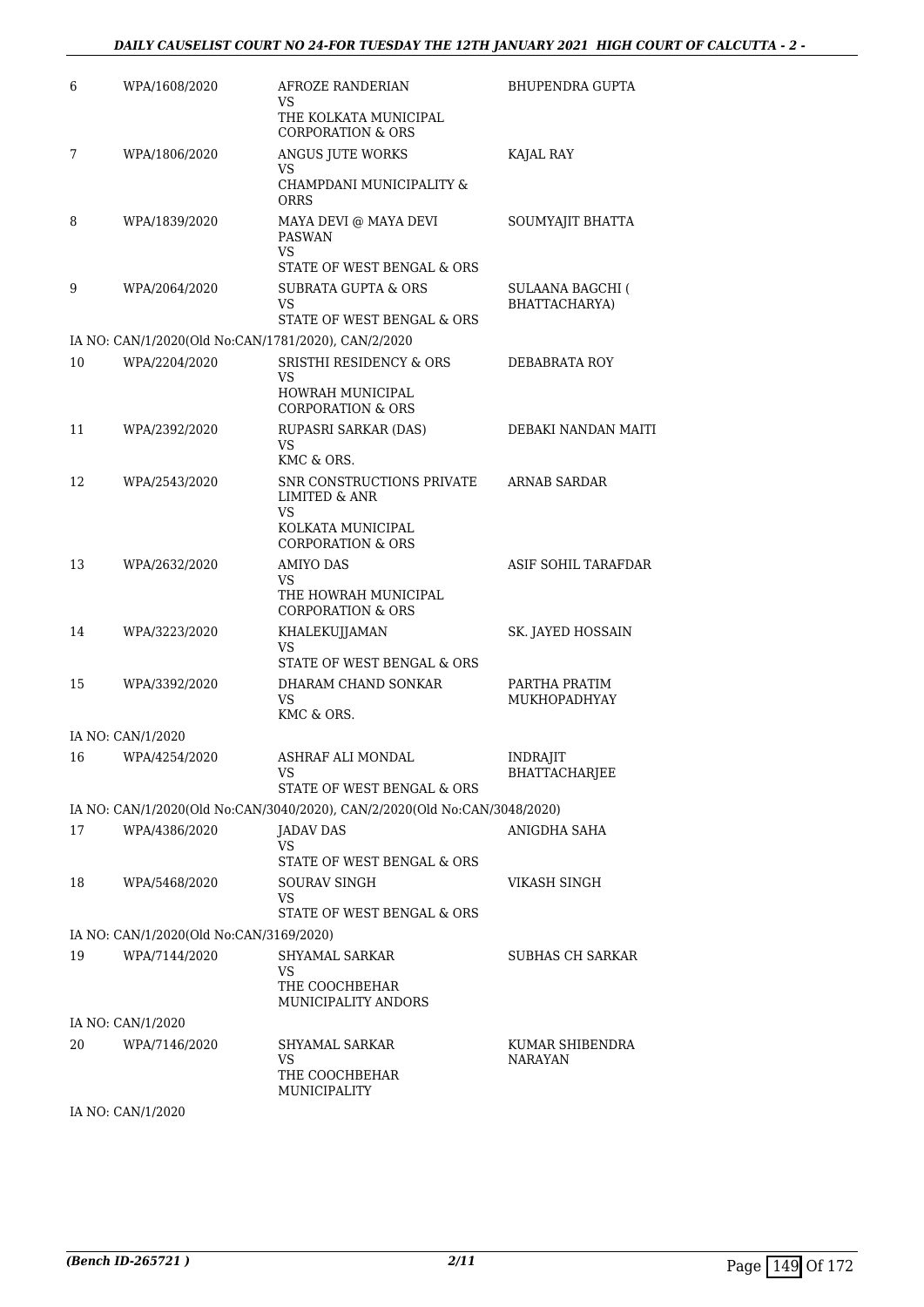### *DAILY CAUSELIST COURT NO 24-FOR TUESDAY THE 12TH JANUARY 2021 HIGH COURT OF CALCUTTA - 3 -*

| 21 | WPA/8388/2020                           | <b>MUNNA SONKAR</b><br>VS.                                                                 | CHITTAPRIYA GHOSH                  |
|----|-----------------------------------------|--------------------------------------------------------------------------------------------|------------------------------------|
|    |                                         | HOWRAH MUNICIPAL CORP AND<br><b>ORS</b>                                                    |                                    |
| 22 | WPA/8682/2020                           | ASHISH KUMAR SARKAR<br>VS.                                                                 | <b>ABHIJIT BORAL</b>               |
|    |                                         | BALURGHAT MUNICIPALITY AND<br><b>OTHERS</b>                                                |                                    |
| 23 | WPA/9017/2020                           | <b>SUNAND PRASAD SHAW</b><br>VS.                                                           | PRATAP RANJAN<br><b>CHATTERJEE</b> |
|    |                                         | STATE OF WEST BENGAL AND<br>ORS.                                                           |                                    |
| 24 | WPA/9280/2020                           | SRIKANTA DHARA<br>VS                                                                       | <b>BARNAMOY BASAK</b>              |
| 25 | WPA/9500/2020                           | State of West Bengal<br>MD. MOIZUDDIN                                                      | <b>SYED NURUL AREFIN</b>           |
|    |                                         | VS.<br>THE KOLKATA MUNICIPAL<br><b>CORPORATION</b>                                         |                                    |
| 26 | WPA/9835/2020                           | SABIUNNESSA HEQUE                                                                          | <b>SYED NURUL AREFIN</b>           |
|    |                                         | VS<br>THE MUNICIPAL<br>COMMISSIONER, KOLKATA<br>MUNICIPAL CORPORATION AND<br><b>OTHERS</b> |                                    |
| 27 | WPA/9857/2020                           | ARUN KUMAR ROY AND ANR<br>VS.                                                              | ABIR CHAKRABORTY                   |
|    |                                         | STATE OF WEST BENGAL AND<br>ORS.                                                           |                                    |
| 28 | WPA/10905/2020                          | ARUN KUAMR SARDAR<br><b>VS</b>                                                             | PAMPA DEY DHABAL                   |
|    |                                         | STATE OF WEST BENGAL AND<br>ORS.                                                           |                                    |
| 29 | WPA/10984/2020                          | DEBAISH CHAKRABORTY<br>VS<br>STATE OF WEST BENGAL AND<br>ORS.                              | PINGAL BHATTCHARYA                 |
| 30 | WPA/11044/2020                          | ARUP CHAUDHURY                                                                             | AYANVA BHATTACHARYA                |
|    |                                         | <b>VS</b><br>STATE OF WEST BENGAL AND<br>ORS.                                              |                                    |
| 31 | WPA/217/2021                            | <b>MANAS KR DAS</b><br>VS                                                                  | SIDHANT CHOWDHARY                  |
|    |                                         | STATE OF WEST BENGAL AND<br>ORS.                                                           |                                    |
| 32 | WPA/928/2021                            | KIRAN DEVI AGARWAL<br>VS.                                                                  | Arjun Samanta                      |
|    |                                         | STATE OF WEST BENGAL AND<br>ORS.                                                           |                                    |
|    | IA NO: CAN/1/2021                       | <b>PANCHAYAT - MOTIONS</b>                                                                 |                                    |
| 33 | WPA/624/2018                            | ISMATARA BIBI                                                                              | KAZI AHMED HOSSAIN                 |
|    |                                         | VS<br>STATE OF WEST BENGAL & ORS                                                           |                                    |
|    | IA NO: CAN/1/2019(Old No:CAN/5032/2019) |                                                                                            |                                    |
| 34 | WPA/6957/2018                           | SADHAN KISHOR BERA & ORS<br>VS.                                                            | RIMA HALDER                        |
|    |                                         | STATE OF WEST BENGAL & ORS                                                                 |                                    |

35 WPA/25488/2018 NEHA RISHI DAS @ NENA DAS VS

STATE OF WEST BENGAL& ORS

GOURAB KUMAR NATH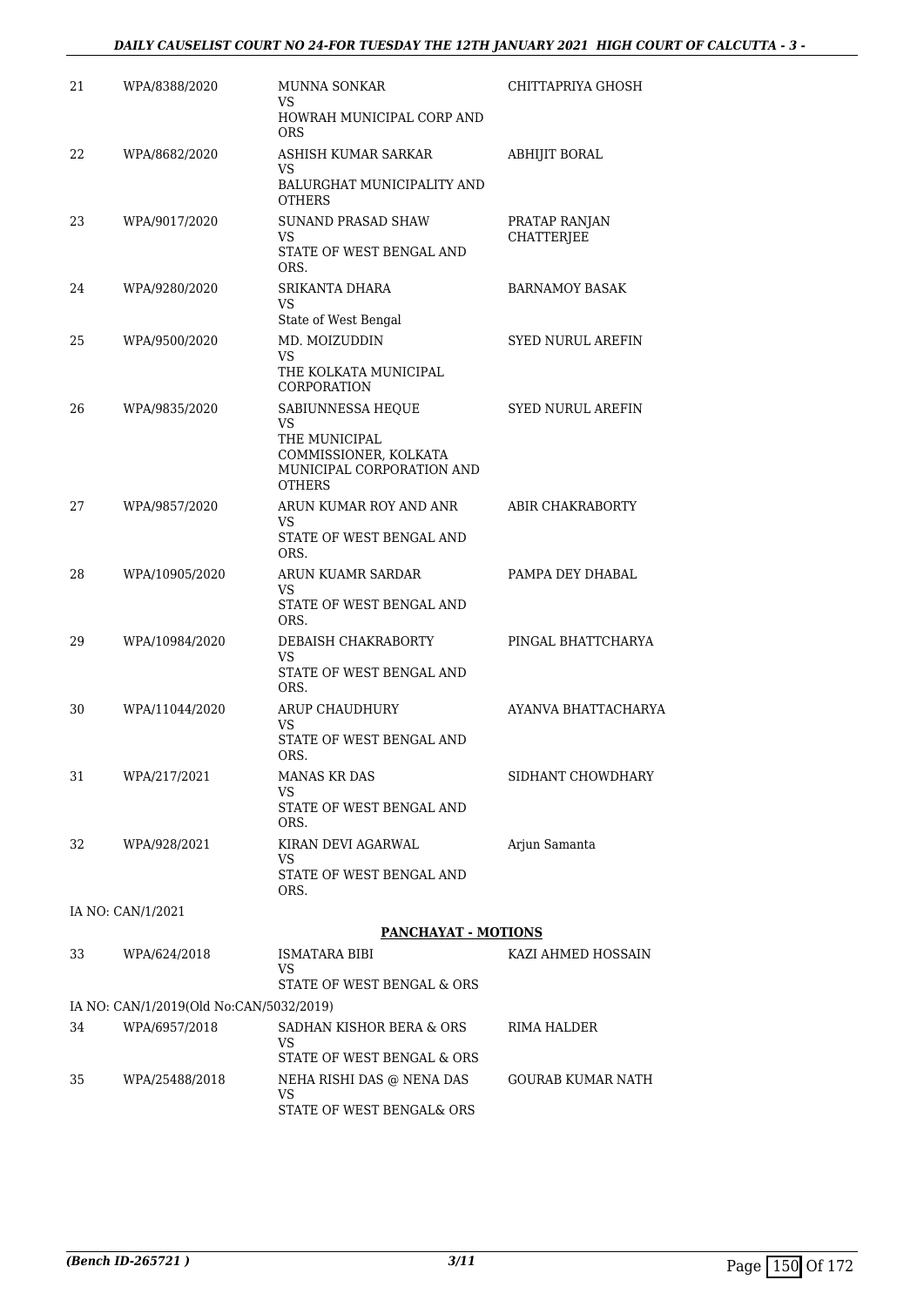| 36 | WPA/26326/2018 | JAMAL MONDAL @ JAMALUDDIN<br>MOLLA<br>VS.                | <b>HIRANMAY PAIK</b>                          |
|----|----------------|----------------------------------------------------------|-----------------------------------------------|
|    |                | STATE OF WEST BENGAL & ORS.                              |                                               |
| 37 | WPA/5080/2019  | MOFIJUL ISLAM<br>VS<br>STATE OF WEST BENGAL & ORS        | SARBANANDA SANYAL                             |
| 38 | WPA/7094/2019  | MAHITESH SARDAR<br>VS                                    | GAUTAM NARAYAN<br><b>BHATTACHARYA</b>         |
|    |                | STATE OF WEST BENGAL & ORS                               |                                               |
| 39 | WPA/7098/2019  | KRISHNENDU KAR<br>VS<br>STATE OF WEST BENGAL & ORS       | GAUTAM NARAYAN<br><b>BHATTACHARYAY</b>        |
| 40 | WPA/7101/2019  | <b>GANESH MONDAL</b><br>VS<br>STATE OF WEST BENGAL & ORS | GAUTAM NARAYAN<br><b>BHATTACHARYAY</b>        |
| 41 | WPA/7103/2019  | KRISHNENDU MONDAL<br>VS                                  | GAUTAM NARAYAN<br><b>BHATTACHARYAY</b>        |
| 42 | WPA/7108/2019  | STATE OF WEST BENGAL & ORS<br><b>SUJAY MONDAL</b><br>VS  | G.N. BHATTACHARYAY                            |
|    |                | STATE OF WEST BENGAL & ORS                               |                                               |
| 43 | WPA/7109/2019  | SUBAL CHANDRA DAS<br>VS                                  | G.N. BHATTACHARYAY                            |
|    |                | STATE OF WEST BENGAL & ORS                               |                                               |
| 44 | WPA/7126/2019  | BIJAN KR MAJUMDER<br>VS<br>STATE OF WEST BENGAL & ORS    | <b>GOUTAM NARAYAN</b><br><b>BHATTACHARYAY</b> |
| 45 | WPA/7452/2019  | SK ABU ABBASUDDIN<br>VS<br>STATE OF WEST BENGAL & ORS    | ABDUL MANNAN MOLLAH                           |
| 46 | WPA/9942/2019  | ABU TAHER MOLLA<br>VS                                    | KAMAL KANTA KAR                               |
|    |                | STATE OF WEST BENGAL & ORS                               |                                               |
| 47 | WPA/9984/2019  | DIPALI PAUL<br>VS<br>STATE OF WEST BENGAL & ORS          | KAMAL KANTA KAR                               |
| 48 | WPA/10473/2019 | <b>GOLAM GAZI</b><br>VS                                  | TANMOY MUKHERJEE                              |
|    |                | STATE OF WEST BENGAL & ORS                               |                                               |
| 49 | WPA/11054/2019 | AJID MONDAL<br>VS<br>STATE OF WEST BENGAL & ORS          | SAUNAK BHATTACHARYYA                          |
| 50 | WPA/11708/2019 | SAKILA KHATUN (BEGAM)                                    | PAMPA DEY (DHABAL)                            |
|    |                | VS.<br>STATE OF WEST BENGAL & ORS                        |                                               |
| 51 | WPA/12335/2019 | NARAYAN CHANDRA MAITY &<br><b>ORS</b><br>VS.             | MOUMITA GHOSH                                 |
|    |                | STATE OF WEST BENGAL & ORS                               |                                               |
| 52 | WPA/12674/2019 | UMESH CHANDRA DAS<br>VS.                                 | TAPAN BHANJA                                  |
| 53 | WPA/14318/2019 | STATE OF WEST BENGAL & ORS<br>MD FARUK ZAMANM MANDAL &   | RASAMOY MONDAL                                |
|    |                | ANR<br><b>VS</b><br>STATE OF WEST BENGAL & ORS           |                                               |
| 54 | WPA/15158/2019 | SUMITA PRAMANIK                                          | BHASKAR CHANDRA                               |
|    |                | VS.                                                      | MANNA                                         |
|    |                | STATE OF WEST BENGAL & ORS                               |                                               |
| 55 | WPA/15159/2019 | SHYAMAPADA PANDA<br>VS.                                  | BHASKAR CHANDRA<br>MANNA                      |
|    |                | STATE OF WEST BENGAL & ORS                               |                                               |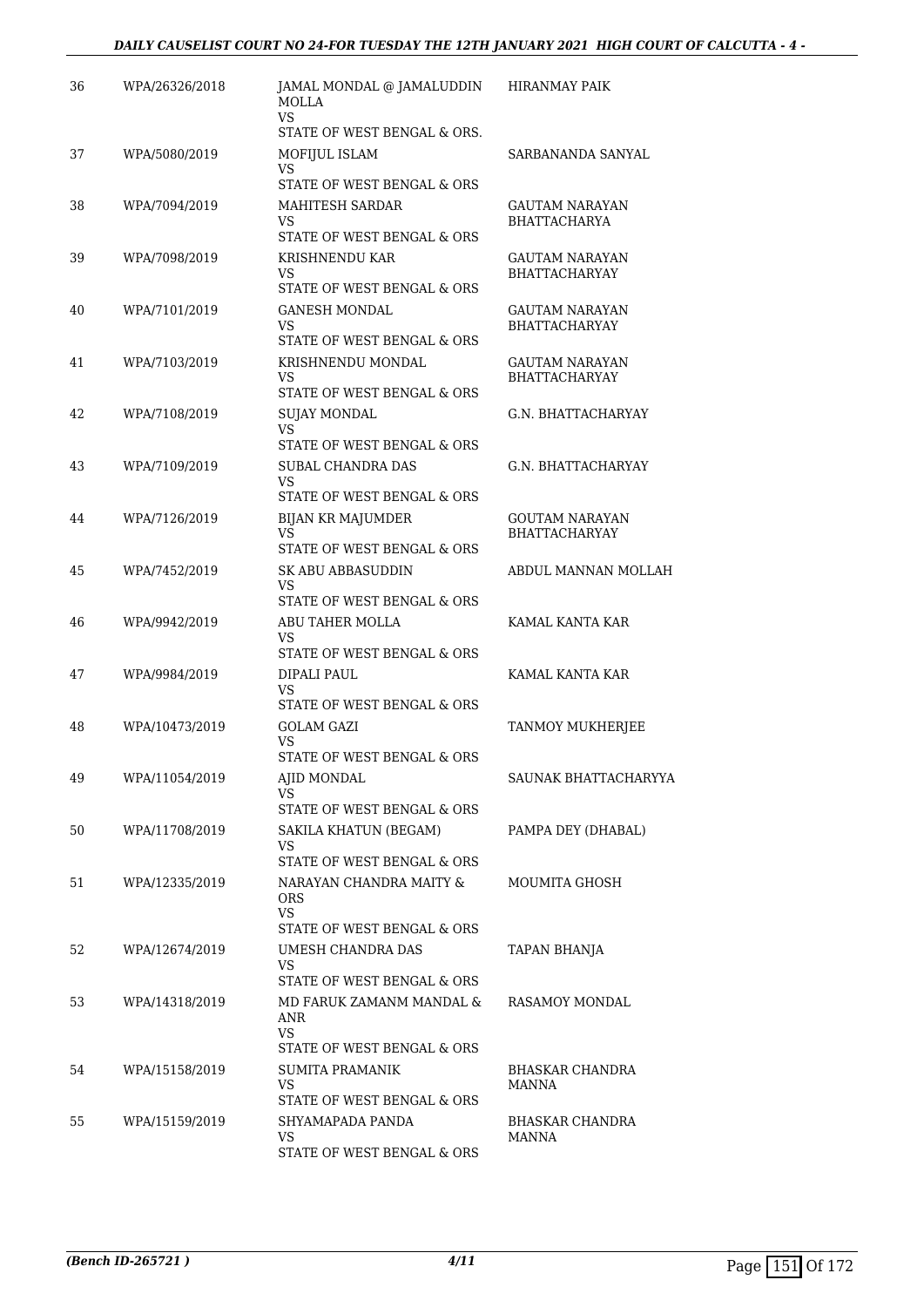| 56 | WPA/15768/2019                           | HASINA BIBI & MONDAL<br>VS                                  | DEBASISH CHATTERJEE              |
|----|------------------------------------------|-------------------------------------------------------------|----------------------------------|
| 57 | WPA/16890/2019                           | STATE OF WEST BENGAL & ORS<br>REKHA SANTRA @ REKHA SINGH    | <b>BISWAJIT GHOSH</b>            |
|    |                                          | VS<br>STATE OF WEST BENGAL & ORS.                           |                                  |
| 58 | WPA/17784/2019                           | NAJMATUNNESA @<br><b>NAZMATUNNESA</b><br>VS                 | <b>JOYEE MAITI</b>               |
|    |                                          | STATE OF WEST BENGAL & ORS                                  |                                  |
| 59 | WPA/18139/2019                           | MADAN MOHAN CHAKRABORTY<br>VS<br>STATE OF WEST BENGAL & ORS | <b>SUBHAS JANA</b>               |
| 60 | WPA/18309/2019                           | SUDAN KAIBARTA<br>VS                                        | PRATIP KUMAR<br>CHATTERJEE       |
|    |                                          | STATE OF WEST BENGAL & ORS                                  |                                  |
| 61 | WPA/18562/2019                           | MD MONIRUL HOSSAIN<br><b>CONSTRUCTION &amp; ANR</b><br>VS   | MOUSUMI MITRA                    |
|    |                                          | STATE OF WEST BENGAL & ORS                                  |                                  |
| 62 | WPA/18847/2019                           | SHELLEY GHOSH (KABIRAJ)<br>VS                               | <b>SUBRANGSU PANDA</b>           |
|    |                                          | STATE OF WEST BENGAL & ORS                                  |                                  |
| 63 | WPA/19118/2019                           | SK. SULEMAN & ORS<br>VS.<br>STATE OF WEST BENGAL & ORS      | SOUMYA MAJUMDER                  |
| 64 | WPA/19339/2019                           | MUSAFAR HOSSAIN GAYEN &<br><b>ORS</b>                       | PRIYANKA MONDAL                  |
|    |                                          | VS.<br>STATE OF WEST BENGAL & ORS                           |                                  |
| 65 | WPA/19381/2019                           | ASHIM KHANRA<br>VS                                          | CHUMKI DAS BAIRAGYA              |
|    |                                          | STATE OF WEST BENGAL & ORS                                  |                                  |
| 66 | WPA/19419/2019                           | NBCC VIBGYOR TOWERS<br>OWNERS ASSOCIATION & ANR<br>VS       | <b>MANAS DASGUPTA</b>            |
|    |                                          | NEW TOWN KOLKATA DEV<br><b>AUTHORITY &amp; ORS</b>          |                                  |
| 67 | WPA/19495/2019                           | UTTAM SAMANTA<br>VS                                         | <b>SUKUMAR GHOSH</b>             |
|    |                                          | STATE OF WEST BENGAL & ORS                                  |                                  |
| 68 | WPA/19668/2019                           | REAJUL ISLAM & ANR<br>VS.<br>STATE OF WEST BENGAL & ORS     | KAZI M. RAHMAN                   |
| 69 | WPA/19847/2019                           | RABINDRA NATH DAS                                           | ARINDAM CHATTERJEE               |
|    |                                          | VS<br>THE GOVT OF WEST BENGAL &<br><b>ORS</b>               |                                  |
| 70 | WPA/19906/2019                           | <b>BASUDEB CHEL</b><br>VS                                   | TIMIR BARAN SAHA                 |
|    |                                          | STATE OF WEST BENGAL 7 ORS                                  |                                  |
| 71 | WPA/19947/2019                           | ABDUL SABUR @ SABUR MOLLA<br>& ORS<br><b>VS</b>             | MD HASANUZZAMAN                  |
|    |                                          | STATE OF WEST BENGAL & ORS                                  |                                  |
| 72 | WPA/20105/2019                           | PRITILATA SARDAR<br>VS<br>STATE OF WEST BENGAL & ORS.       | ABU TAFIK HASSAN                 |
|    | IA NO: CAN/1/2019(Old No:CAN/10473/2019) |                                                             |                                  |
| 73 | WPA/20107/2019                           | TAPAN KR. MONDAL & ORS.<br>VS                               | KAMAKSHYA PRASAD<br>MUKHOPADHYAY |
|    |                                          | STATE OF WEST BENGAL & ORS.                                 |                                  |
|    | IA NO: CAN/1/2019(Old No:CAN/10474/2019) |                                                             |                                  |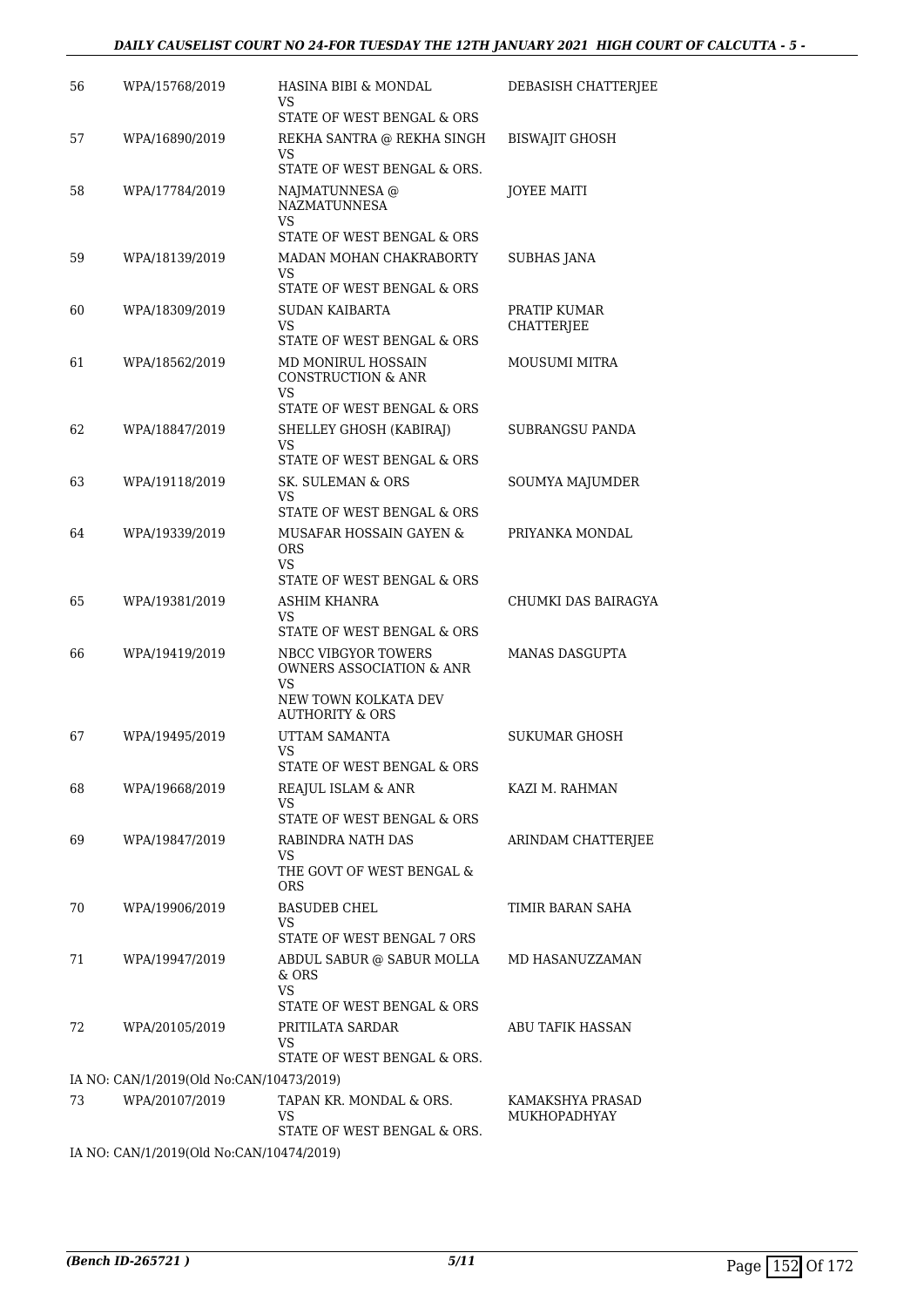### *DAILY CAUSELIST COURT NO 24-FOR TUESDAY THE 12TH JANUARY 2021 HIGH COURT OF CALCUTTA - 6 -*

| 74 | WPA/20144/2019                          | MONALISA SEN PAL<br>VS<br>STATE OF WEST BENGAL & ORS                                        | SUBHADIP PARMANIK   |
|----|-----------------------------------------|---------------------------------------------------------------------------------------------|---------------------|
| 75 | WPA/20266/2019                          | AUSTOPADA MAITY<br>VS                                                                       | RANAJAY CHATTERJEE  |
| 76 | WPA/20772/2019                          | STATE OF WEST BENGAL & ORS<br>SUPRIYA RANJAN GHOSH<br>VS                                    | PRADIP KR GHOSH     |
| 77 | WPA/20806/2019                          | STATE OF WEST BENGAL & ORS<br><b>ASIT KOLEY</b><br>VS<br>STATE OF WEST BENGAL & ORS         | KAMAL KANTA KAR     |
| 78 | WPA/20818/2019                          | SK HASUNUDDIN @<br>JAMANUDDIN<br>VS.                                                        | <b>MD MAHMUD</b>    |
| 79 | WPA/20949/2019                          | STATE OF WEST BENGAL & ORS<br>SABITA BHAKTA & ANR<br>VS                                     | YOUNSH MONDAL       |
| 80 | WPA/20996/2019                          | STATE OF WEST BENGAL & ORS<br>GOPAL BISWAS @ GOPAL<br><b>CHANDRA BISWAS &amp; ANR</b><br>VS | AMAL KR BANERJEE    |
| 81 | WPA/21004/2019                          | STATE OF WEST BENGAL & ORS<br><b>SULEMAN ANSARY &amp; ORS</b><br>VS                         | MADHU SUDAN MONDAL  |
| 82 | WPA/21190/2019                          | STATE OF WEST BENGAL & ORS<br>DILIP MONDAL & ANR<br>VS                                      | MONIKA SINHA        |
| 83 | WPA/21531/2019                          | STATE OF WEST BENGAL & ORS<br>SK. SAHEB ALI & ANR<br>VS<br>STATE OF WEST BENGAL & ORS       | PUNAM BASU          |
|    | IA NO: CAN/1/2020                       |                                                                                             |                     |
| 84 | WPA/21683/2019                          | MD. ABUL BASAR KHAN<br>VS<br>STATE OF WEST BENGAL & ORS                                     | MONIKA SINHA        |
| 85 | WPA/22025/2019                          | SANJAY BHATTACHARJEE<br>VS<br>STATE OF WEST BENGAL & ORS                                    | DEBDUTTA BASU       |
| 86 | WPA/22207/2019                          | MADHAI MONDAL & MADHAB<br>CHANDRA MONDAL<br>VS<br>STATE OF WEST BENGAL & ORS                | SANDIPAN MAITY      |
| 87 | WPA/22606/2019                          | RATAN KR DAS & ANR<br>VS<br>STATE OF WEST BENGAL & ORS                                      | KAMAL KANTA KAR     |
| 88 | WPA/22739/2019                          | LAKSHMI KANTA LAHA<br>VS                                                                    | ARJUN KUMAR SAMANTA |
| 89 | WPA/22753/2019                          | STATE OF WEST BENGAL & ORS<br>SHYAM SUNDAR KUNDU<br>VS<br>STATE OF WEST BENGAL & ORS        | AMRITA CHATTERJEE   |
| 90 | WPA/22900/2019                          | MD. MAHIUDDIN<br>VS<br>STATE OF WEST BENGAL & ORS                                           | MD. HABIBUR RAHMAN  |
|    | IA NO: CAN/1/2020                       |                                                                                             |                     |
| 91 | WPA/23371/2019                          | <b>MALA BAURI</b><br>VS<br>STATE OF WEST BENGAL & ORS                                       | SOUMIK GANGULI      |
|    | IA NO: CAN/1/2020(Old No:CAN/1056/2020) |                                                                                             |                     |
| 92 | WPA/24240/2019                          | FIROJ HUSSAIN<br>VS                                                                         | ARUP BANERJEE       |
|    |                                         | STATE OF WEST BENGAL & ORS                                                                  |                     |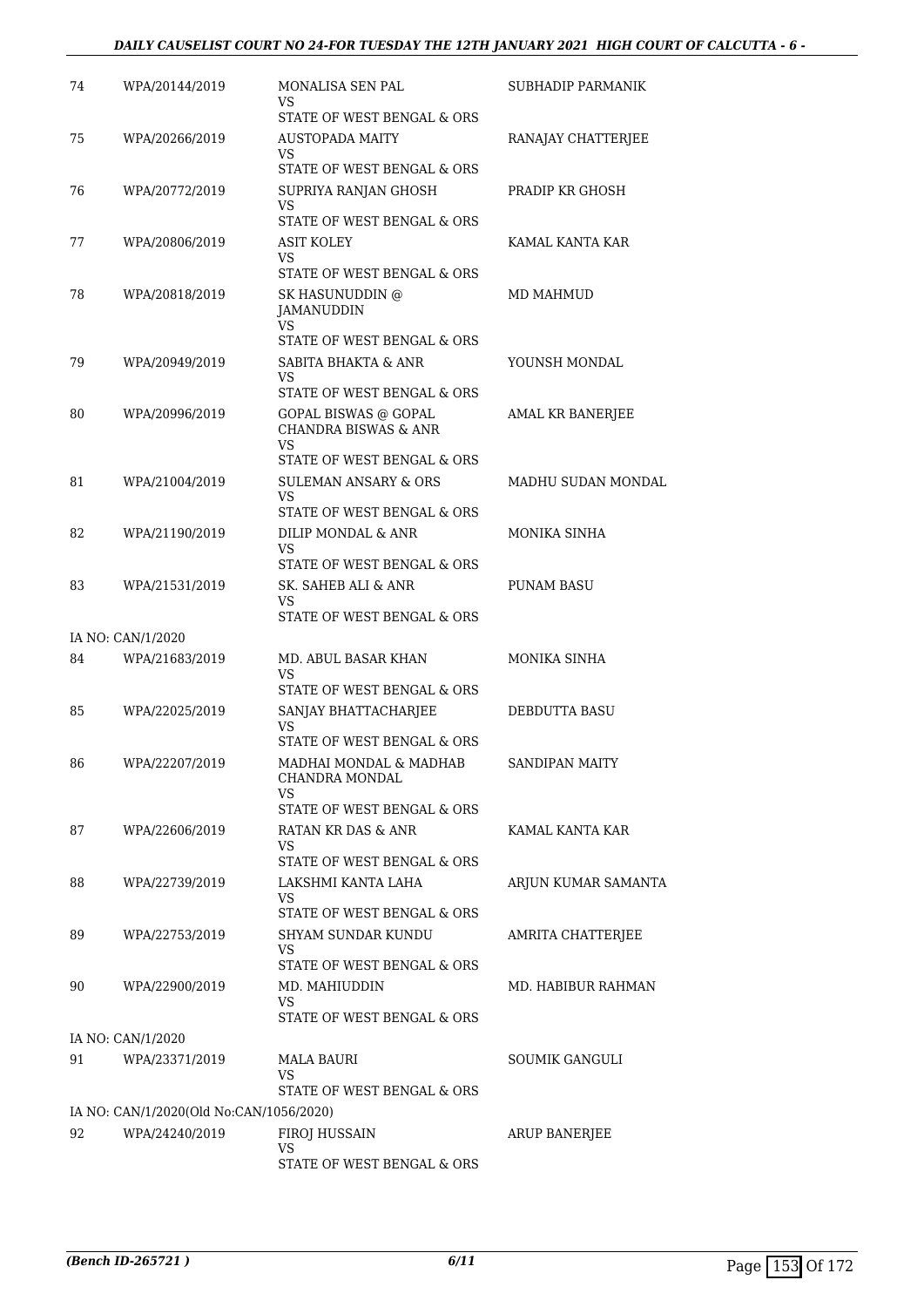| 93  | WPA/61/2020                             | NETAI DAS @ RUIDAS<br>VS                                                                | MD. MAHMUD                       |
|-----|-----------------------------------------|-----------------------------------------------------------------------------------------|----------------------------------|
| 94  | WPA/301/2020                            | STATE OF WEST BENGAL & ORS<br><b>MONIRA KHATOON</b><br>VS.                              | GAUTAM GURIA                     |
| 95  | WPA/338/2020                            | STATE OF WEST BENGAL & ORS<br>RANJAN MAL & ORS<br>VS                                    | SAIKAT CHATTERJEE                |
| 96  | WPA/574/2020                            | UNION OF INDIA & ORS<br><b>BULUYARA BIBI &amp; ORS</b><br>VS                            | ARKA BHATTACHARYA                |
| 97  | WPA/694/2020                            | STATE OF WEST BENGAL & ORS<br>RUNA ROY & ORS<br>VS                                      | ARUNAVA GANGULY                  |
| 98  | WPA/911/2020                            | STATE OF WEST BENGAL & ORS<br>AHMMED ALI LASKAR & ORS<br>VS                             | SUDARSHANGHOSH                   |
| 99  | WPA/1034/2020                           | STATE OF WEST BENGAL & ORS<br>ARABINDA JANA<br>VS                                       | <b>BHASKAR CHANDRA</b><br>MANNA  |
| 100 | WPA/1932/2020                           | STATE OF WEST BENGAL & ORS<br>BARNALI GHARAMI (SHIT)<br>VS                              | SWADHIN PAN                      |
| 101 | WPA/1934/2020                           | STATE OF WEST BENGAL & ORS<br><b>MAUSUMI DAS</b><br>VS                                  | SWADHIN PAN                      |
| 102 | WPA/1935/2020                           | STATE OF WEST BENGAL & ORS<br>SATABDI MAHAJAN (MONDAL)<br>VS                            | SWADHIN PAN                      |
| 103 | WPA/1937/2020                           | STATE OF WEST BENGAL & ORS<br>DIPALI MONDAL (SARDAR)<br>VS                              | SWADHIN PAN                      |
| 104 | WPA/2158/2020                           | STATE OF WEST BENGAL & ORS<br>WARSI DAIRY FIRM<br>VS                                    | <b>HASAN SHAMS</b>               |
| 105 | WPA/2282/2020                           | STATE OF WEST BENGAL & ORS<br>TAPAS KUMAR SADHUKHAN<br>VS<br>STATE OF WEST BENGAL & ORS | SHAMBA CHAKRABORTY               |
| 106 | WPA/2513/2020                           | YUNUS GAZI<br>VS<br>STATE OF WEST BENGAL & ORS                                          | RABIDNRA KUMAR<br><b>JAISWAL</b> |
| 107 | WPA/2544/2020                           | PARIMAL DAS<br>VS<br>STATE OF WEST BENGAL & ORS                                         | KALLOL KR MAITY                  |
| 108 | WPA/2700/2020                           | KABIR SAHAJI<br>VS<br>STATE OF WEST BENGAL & ORS                                        | INDRAJIT GHOSH                   |
| 109 | WPA/2782/2020                           | GOPAL MUKHERJEE<br>VS<br>STATE OF WEST BENGAL & ORS                                     | SANTIMAY<br><b>BHATTACHARYYA</b> |
| 110 | WPA/6569/2020                           | MD. AFJAL HOQUE & ORS<br>VS<br>STATE OF WEST BENGAL & ORS                               | <b>SUNNY NANDY</b>               |
|     | IA NO: CAN/1/2020(Old No:CAN/5351/2020) |                                                                                         |                                  |
| 111 | WPA/7042/2020                           | ACHINTA KUMAR SAM<br>VS<br>State of West Bengal                                         | APURBA GHOSH                     |
|     | IA NO: CAN/1/2020                       |                                                                                         |                                  |
| 112 | WPA/7788/2020                           | <b>BALARAM DHIBAR</b><br>VS<br>STATE OF WEST BENGAL AND<br>ORS.                         | DIPTENDU MONDAL                  |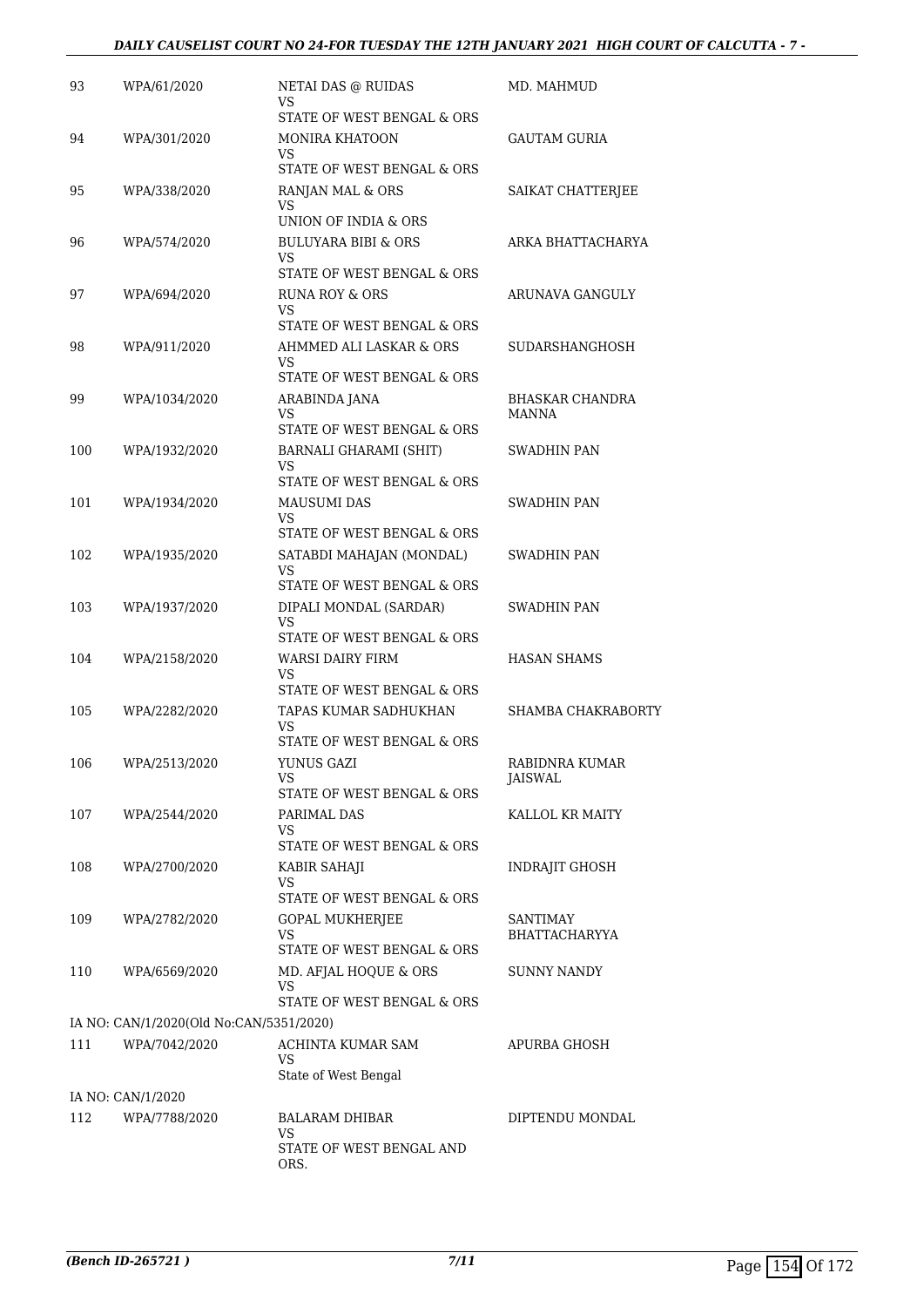### *DAILY CAUSELIST COURT NO 24-FOR TUESDAY THE 12TH JANUARY 2021 HIGH COURT OF CALCUTTA - 8 -*

| 113 | WPA/8876/2020                                             | JAYSHREE BARIA AND ORS<br>VS<br>THE STATE OF WEST BENGAL                                                                           | PAPIYA CHATTOPADHYAY  |
|-----|-----------------------------------------------------------|------------------------------------------------------------------------------------------------------------------------------------|-----------------------|
| 114 | WPA/8922/2020                                             | AND ORS<br>ANIMA SARKAR (TALUKDAR)<br>VS.<br>THE STATE OF WEST BENGAL                                                              | PAPIYA CHATTOPADHYAY  |
|     |                                                           | AND ORS                                                                                                                            |                       |
| 115 | WPA/8925/2020                                             | RUMI RABIDAS AND ANR<br>VS.<br>THE STATE OF WEST BENGAL<br>AND ORS                                                                 | PAPIYA CHATTOPADHYAY  |
| 116 | WPA/8928/2020                                             | PROMILA ROY BARMAN AND ANR PAPIYA CHATTOPADHYAY<br>VS<br>THE STATE OF WEST BENGAL<br>AND ORS                                       |                       |
| 117 | WPA/9032/2020                                             | SK. ASLAM ALI AMD ORS<br>VS.<br>THE STATE OF WEST BENGAL                                                                           | SIRAJUL HAQUE MONDAL  |
| 118 | WPA/9148/2020                                             | AND ORS<br>PURNIMA ROY AND ORS<br>VS.                                                                                              | PAPIYA CHATTOPADHYAY  |
|     |                                                           | THE STATE OF WEST BENGAL<br>AND ORS                                                                                                |                       |
| 119 | WPA/9151/2020                                             | MALATI BARMAN AND ANR<br>VS.                                                                                                       | PAPIYA CHATTOPADHYAY  |
|     |                                                           | THE STATE OF WEST BENGAL<br>AND ORS                                                                                                |                       |
| 120 | WPA/11106/2020                                            | REKHA SARKAR TIKADAR AND<br><b>ORS</b><br>VS<br>STATE OF WEST BENGAL AND                                                           | <b>SARTHAK BARMAN</b> |
|     |                                                           | ORS.                                                                                                                               |                       |
|     |                                                           |                                                                                                                                    |                       |
|     |                                                           | <b>TO BE MENTIONED 1</b>                                                                                                           |                       |
| 121 | WPA/21275/2019<br>(N.T.W.)                                | NETAI DAS<br>VS.<br>THE BONGAON MUNICIPALITY &<br><b>ORS</b>                                                                       | TRIPTIMOY TALUKDER    |
|     | IA NO: CAN/1/2020                                         |                                                                                                                                    |                       |
|     |                                                           | <b>FOR ORDERS</b>                                                                                                                  |                       |
| 122 | WPA/18628/2018                                            | KEBIRE BEGUMN & ANR<br>VS                                                                                                          | <b>SUMAN BANERJEE</b> |
| 123 | WPA/25518/2018                                            | STATE OF WEST BENGAL & ORS<br>ADIP MANDAL<br>VS.                                                                                   | TARUNJYOTI TEWARI     |
|     |                                                           | STATE OF WEST BENGAL & ORS                                                                                                         |                       |
| 124 | IA NO: CAN/1/2020(Old No:CAN/2549/2020)<br>WPA/25983/2018 | KALONI BIBI & ORS<br>VS                                                                                                            | KAUSHIK CHOUDHURY     |
|     |                                                           | STATE OF WEST BENGAL & ORS                                                                                                         |                       |
| 125 | WPA/16133/2019                                            | KALACHAND SENGUPTA<br>VS.                                                                                                          | SUFI KAMAL            |
| 126 | WPA/20956/2019                                            | STATE OF WEST BENGAL & ORS<br>MURSHIDABAD COLLEGE OF<br>ENG. AND TECHNOLOGY & H.R.<br>D. & ORS<br>VS<br>STATE OF WEST BENGAL & ORS | DONA GHOSH            |
| 127 | WPA/2059/2020                                             | <b>GOUTAM MUKHERJEE &amp; ANR</b><br>VS.                                                                                           | ANIMESH PAUL          |
| 128 | WPA/2235/2020                                             | STATE OF WEST BENGAL & ORS<br>SAMIR BHATTACHARYA                                                                                   | DYUTIMAN PAUL         |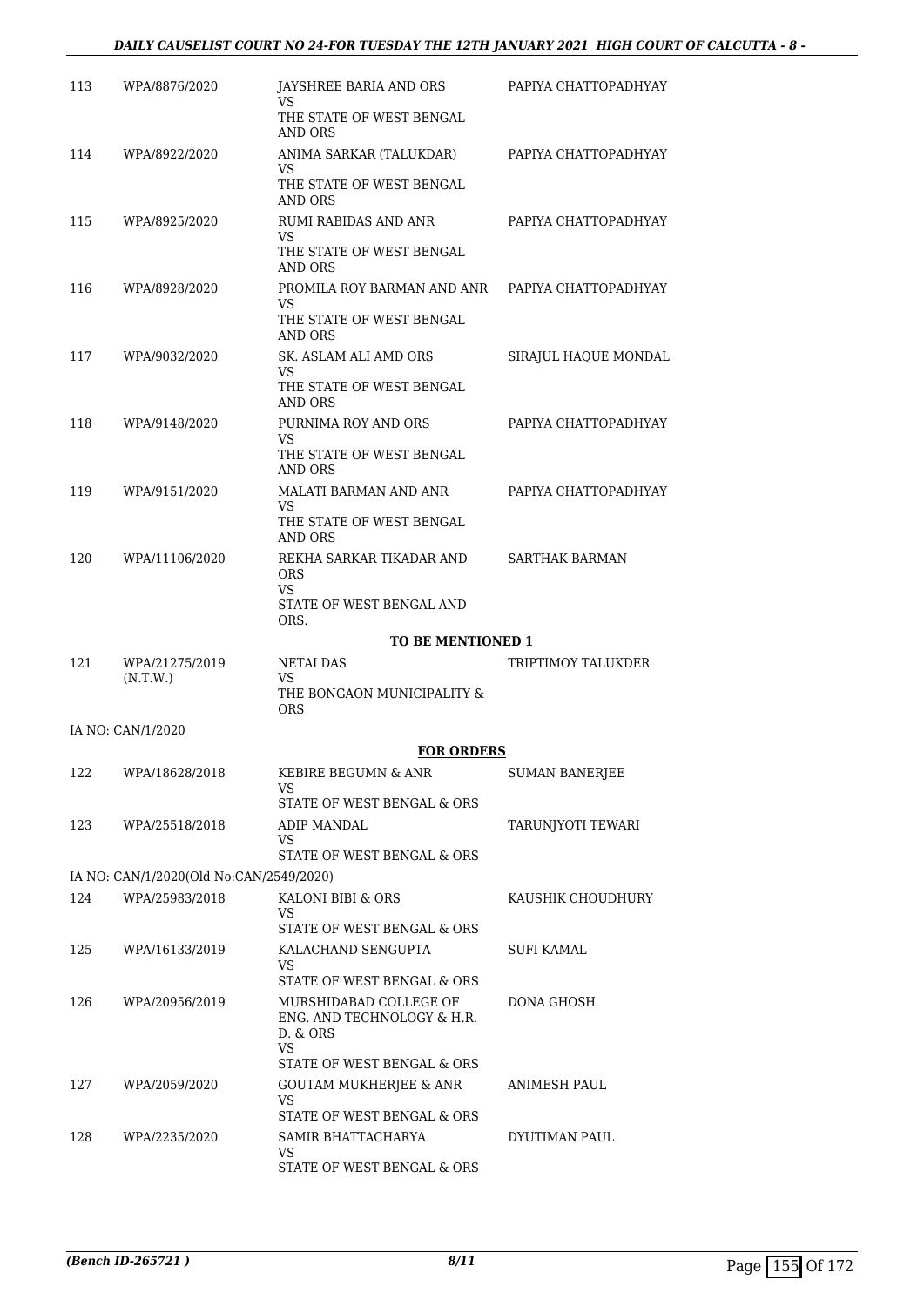| 129 | WPA/2803/2020                           | <b>ABDUR RASHID</b><br>VS.                                                                                        | SRIKANTA SATTA             |
|-----|-----------------------------------------|-------------------------------------------------------------------------------------------------------------------|----------------------------|
|     |                                         | STATE OF WEST BENGAL & ORS                                                                                        |                            |
| 130 | WPA/4796/2020                           | APARNA DHAR @ APARNA DHAR<br>NATH<br>VS.<br>STATE OF WEST BENGAL & ORS                                            | KINGSUK MONDAL             |
|     | IA NO: CAN/1/2020                       |                                                                                                                   |                            |
| 131 | WPA/5856/2020                           | THERMOFRIZ INSULATIONS<br><b>LIMITED &amp; ANR</b><br>VS<br>THE KOLKATA MUNICIPAL<br><b>CORPORATION &amp; ORS</b> | RITUPARNA CHATTERJE        |
|     | IA NO: CAN/1/2020(Old No:CAN/3930/2020) |                                                                                                                   |                            |
|     | wt132 WPA/1513/2019                     | THERMOFIZ INSULATIONS<br><b>LIMITED &amp; ANR</b><br>VS                                                           | RAHUL PODDAR               |
|     |                                         | KOLKATA MUNICIPAL<br><b>CORPORATION &amp; ORS</b>                                                                 |                            |
|     |                                         | IA NO: CAN/1/2019(Old No:CAN/2532/2019), CAN/3/2020(Old No:CAN/3929/2020), CAN/4/2020                             |                            |
| 133 | WPA/10801/2020                          | JEWEL GHOSH AND ORS<br>VS.                                                                                        | KUNTAL BANERJEE            |
|     |                                         | BARANAGAR MUICIPALITY AND<br><b>ORS</b>                                                                           |                            |
| 134 | WPA/11667/2020                          | AJIT SINGH                                                                                                        | DEBBRATA RAY               |
|     |                                         | VS.<br>STATE OF WEST BENGAL AND<br>ORS.                                                                           |                            |
|     | wt135 WPA/11668/2020                    | TAPANJYOTI DEY                                                                                                    | DEBABRATA DEY              |
|     |                                         | VS<br>STATE OF WEST BENGAL AND<br>ORS.                                                                            |                            |
|     | wt136 WPA/11671/2020                    | AVIJIT DEY                                                                                                        | DEBABRATA RAY              |
|     |                                         | <b>VS</b><br>STATE OF WEST BENGAL AND<br>ORS.                                                                     |                            |
|     |                                         | <b>UPGRADED MATTERS</b>                                                                                           |                            |
| 137 | WPA/17756/2019                          | <b>BISWAJYOTI MAITY</b><br>VS<br>STATE OF WEST BENGAL & ORS.                                                      | AMIT BARAN DASH            |
| 138 | WPA/19350/2019                          | <b>SMT. SUBHRA DEY &amp; ORS</b><br>VS.                                                                           | SUBHOJIT MULLICK           |
|     |                                         | THE K.M.C. & ORS                                                                                                  |                            |
|     | IA NO: CAN/1/2020                       |                                                                                                                   |                            |
| 139 | WPA/22158/2019                          | HALDIA -KOLKATA PORT & DOCK<br><b>SHRAMIK UNION &amp; ANR</b><br>VS.                                              | SANTANU MAJI               |
|     |                                         | STATE OF WEST BENGAL & ORS                                                                                        |                            |
| 140 | WPA/22213/2019                          | ANJALI MUKHERJEE<br>VS<br>KAMARHATI MUNICIPALITY &                                                                | BISWABRATA BASU<br>MALLICK |
|     |                                         | <b>ORS</b>                                                                                                        |                            |
| 141 | WPA/24343/2019                          | <b>BISWAJIT SADHUKHAN</b><br>VS.<br>STATE OF WEST BENGAL & ORS                                                    | SAMIR KR ADHIKARI          |
| 142 | WPA/4550/2020                           | SANTOSH KHANDELWAL & ORS                                                                                          | SABERI SAHA                |
|     |                                         | VS<br>KOLKATA MUNICIPAL<br>CORPORATION & ORS                                                                      |                            |
| 143 | WPA/4789/2020                           | RUMABHADRA PAUL                                                                                                   | ARUN BANDYOPADHYAY         |
|     |                                         | VS.<br>STATE OF WEST BENGAL 7 ORS                                                                                 |                            |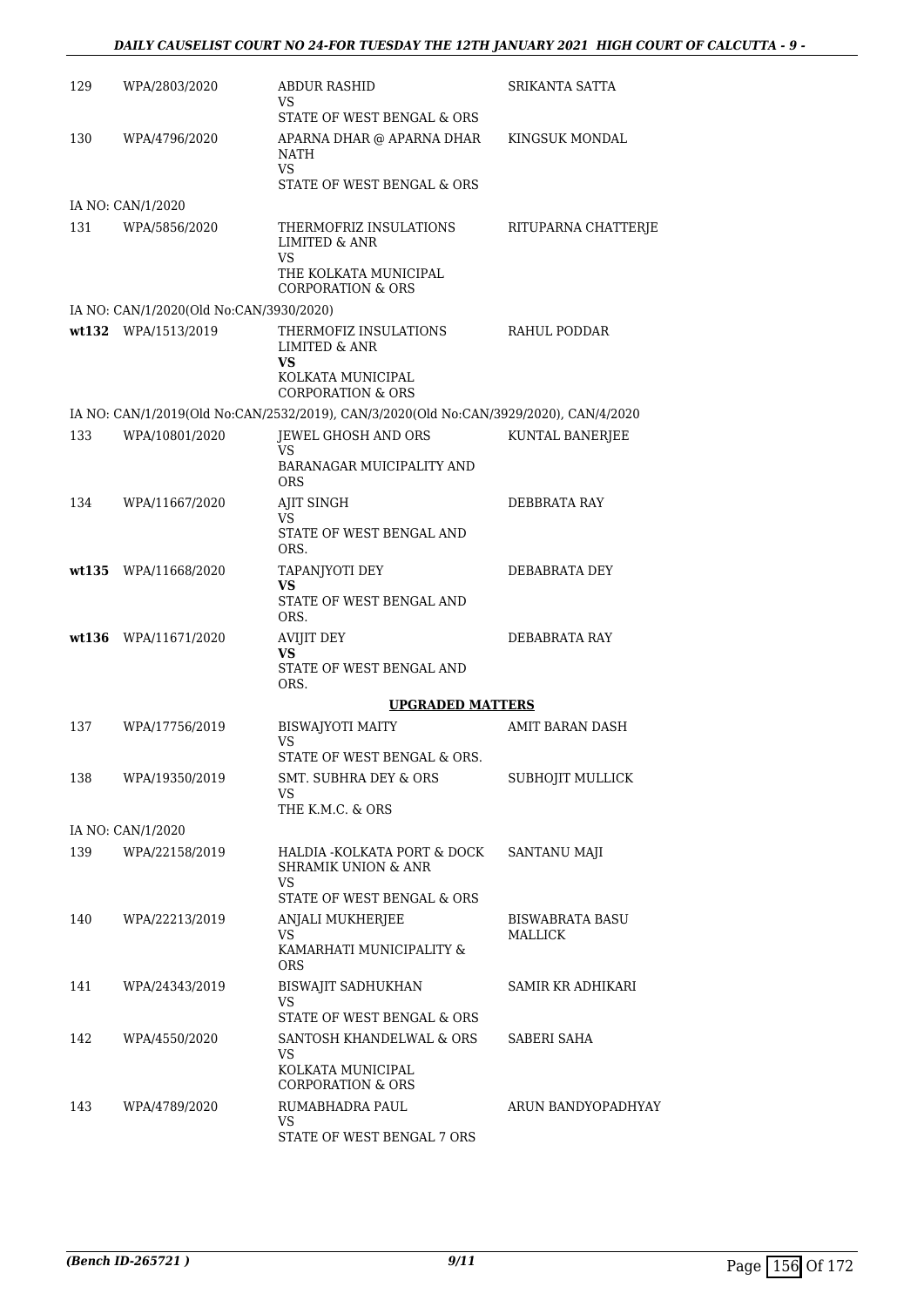### *DAILY CAUSELIST COURT NO 24-FOR TUESDAY THE 12TH JANUARY 2021 HIGH COURT OF CALCUTTA - 10 -*

| 144 | WPA/6934/2020                 | SHIVSUBH COMPLEX LLP<br>VS.                                                | <b>SAJOY BOSE</b>              |
|-----|-------------------------------|----------------------------------------------------------------------------|--------------------------------|
|     |                               | THE STATE OF WEST BENGAL<br><b>AND ORS</b>                                 |                                |
|     | IA NO: CAN/1/2020, CAN/2/2020 |                                                                            |                                |
| 145 | WPA/7427/2020                 | JAGADISH PRASAD AGARWAL<br>VS                                              | NEIL BASU                      |
|     |                               | STATE OF WEST BENGAL AND<br>ORS.                                           |                                |
|     | IA NO: CAN/1/2020             |                                                                            |                                |
| 146 | WPA/7768/2020                 | ABDUL RASHID @ MD RASHID                                                   | MOSTAFIJUR RAHAMAN             |
|     |                               | VS<br>STATE OF WEST BENGAL AND<br>ORS.                                     |                                |
| 147 | WPA/8092/2020                 | DYNAMIC INFRACON PVT LTD<br>AND ANR<br><b>VS</b>                           | DIPAK DEY                      |
|     |                               | HOWRAH MUNICIPAL<br>CORPORATION AND ANR                                    |                                |
| 148 | WPA/8599/2020                 | <b>SUKUL SHAW AND ORS</b><br>VS                                            | SUNNY NANDI                    |
|     |                               | kolkata municipality corporation<br>and ors                                |                                |
|     | IA NO: CAN/1/2021             |                                                                            |                                |
| 149 | WPA/9643/2020                 | JASPAL SINGH CHANDHOK<br>VS                                                | SOMALI MUKHOPADHYAY            |
|     |                               | KOLKATA MUNICIPAL<br><b>CORPORATION AND ORS</b>                            |                                |
| 150 | WPA/10088/2020                | KISHOR GHOSH<br>VS                                                         | <b>AMRITA DE</b>               |
|     |                               | THE CHANDERNAGORE<br>MUNICIPAL CORPORATION AND<br><b>ORS</b>               |                                |
| 151 | WPA/10395/2020                | ANUPAM SAMANTA                                                             | Sumanta Das                    |
|     |                               | VS.<br>STATE OF WEST BENGAL AND<br>ORS.                                    |                                |
| 152 | WPA/11394/2020                | M/S NEW MAA LAXMI<br>CONSTRUCTION AND COMPANY<br><b>AND ANOTEHR</b><br>VS. | SUMITAVA CHAKRABORTY           |
|     |                               | KOLKATA MUNICIPAL<br>CORPORATION AND ORS.                                  |                                |
|     |                               | <b>UPGRADED MATTERS 1</b>                                                  |                                |
| 153 | WPA/3074/2020                 | JUGAL DENRE<br><b>VS</b>                                                   | SOUMEN<br><b>BHATTACHARJEE</b> |
|     |                               | STATE OF WEST BENGAL & ORS                                                 |                                |
| 154 | WPA/3129/2020                 | DIPALI GHOSH<br>VS                                                         | ANIMESH PAUL                   |
|     |                               | HOWRAH ZILLA PARISHAD & ORS                                                |                                |
| 155 | WPA/5242/2020                 | ASISH KOLEY                                                                | SOUMEN                         |
|     |                               | VS<br>HOWRAH ZILLA PARISHAD & ORS                                          | <b>BHATTACHARJEE</b>           |
| 156 | WPA/7959/2020                 | <b>BIMAL KUMAR GAYEN</b>                                                   | SUDARSHAN GHOSH                |
|     |                               | VS<br>State of West Bengal                                                 |                                |
| 157 | WPA/8034/2020                 | SAMIR KUMAR SAMANTA                                                        | PAYEL SHOME                    |
|     |                               | VS<br>STATE OF WEST BENGAL AND<br>ORS.                                     |                                |
| 158 | WPA/8133/2020                 | YASHODA KUMARI MONDAL                                                      | TANUJA BASAK                   |
|     |                               | VS.<br>State of West Bengal                                                |                                |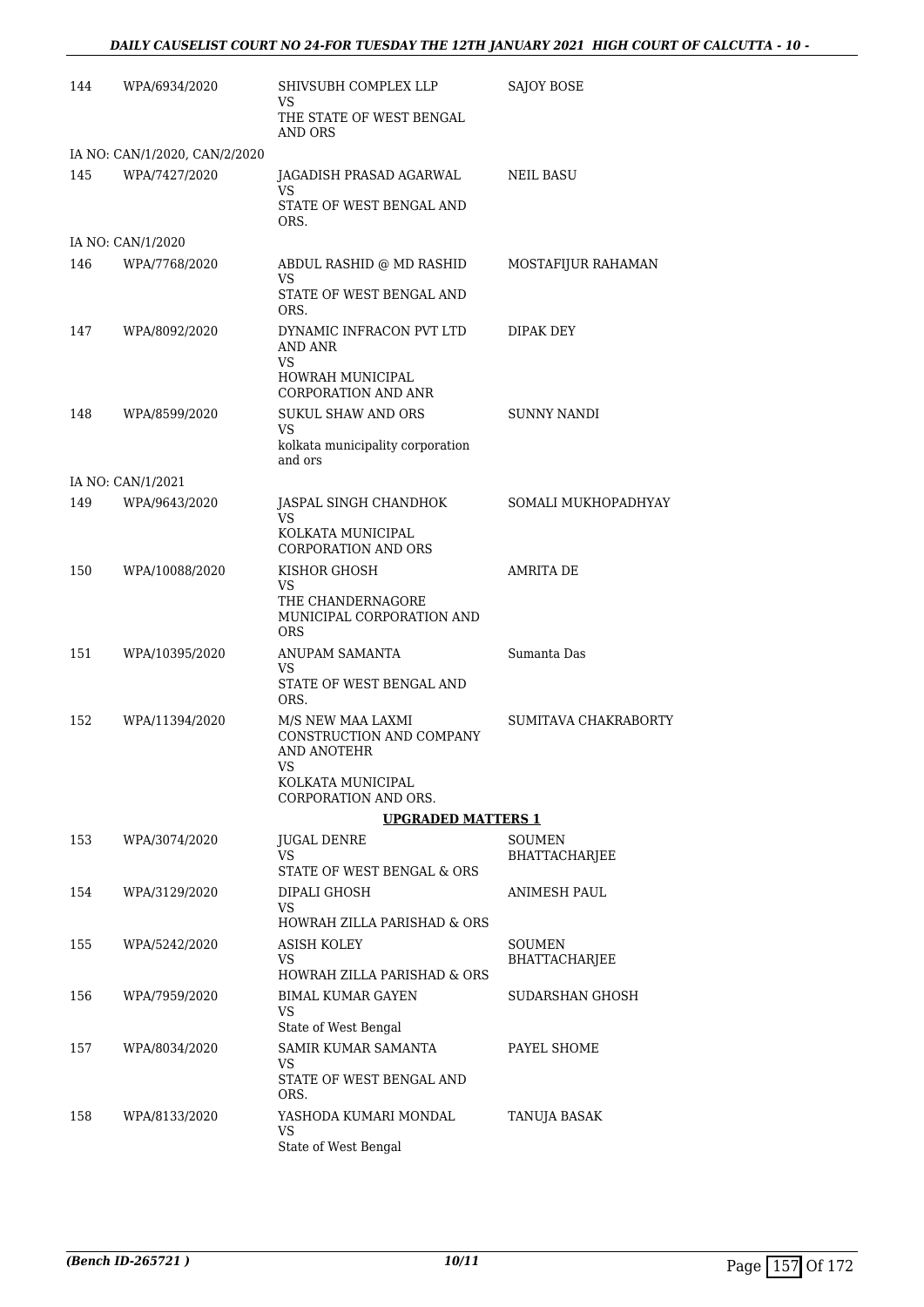### *DAILY CAUSELIST COURT NO 24-FOR TUESDAY THE 12TH JANUARY 2021 HIGH COURT OF CALCUTTA - 11 -*

| 159 | WPA/8855/2020                          | MESER ALI<br>VS<br>STATE OF WEST BENGAL AND                  | TANUJA BASAK                           |
|-----|----------------------------------------|--------------------------------------------------------------|----------------------------------------|
| 160 | WPA/10129/2020                         | ORS.<br>SAYED NEAJUDDIN<br>VS                                | MIR ANOWAR                             |
|     |                                        | THE STATE OF WEST BENGAL<br>AND ORS                          |                                        |
| 161 | WPA/10156/2020                         | RESS UDYOG PRIVATE LIMITED<br>VS<br>STATE OF WEST BENGAL AND | SUMITAVA CHAKRABORTY                   |
|     |                                        | ORS.                                                         |                                        |
| 162 | WPA/10160/2020                         | DIPA GHUGU<br>VS<br>STATE OF WEST BENGAL AND<br>ORS.         | MRITYUNJOY CHATTERJEE                  |
| 163 | WPA/10418/2020                         | MOSARRAF HOSSAIN<br>VS<br>STATE OF WEST BENGAL AND           | MD. AHSANUZZAMAN                       |
| 164 | WPA/10677/2020                         | ORS.<br>LAKSHMI KANTA MAHATO AND                             |                                        |
|     |                                        | <b>OTHERS</b><br><b>VS</b>                                   | SULAGNA<br><b>BHATTACHARJEE BAGCHI</b> |
|     |                                        | STATE OF WEST BENGAL AND<br>ORS.                             |                                        |
| 165 | WPA/10707/2020                         | <b>BULAND JAVED</b><br>VS                                    | <b>CHANDRAKANT</b><br>KUSHWAHA         |
|     |                                        | STATE OF WEST BENGAL AND<br>ORS.                             |                                        |
| 166 | WPA/10917/2020                         | ASHOK SAMANTA<br>VS                                          | KRISHNENDU BHADRA                      |
|     |                                        | STATE OF WEST BENGAL AND<br>ORS.                             |                                        |
| 167 | WPA/108/2021                           | ANILA SOMAN<br>VS                                            | PHATICK CHANDRA DAS                    |
|     |                                        | DEPUTY COMMISSIONER, SOUTH<br>ANDAMAN DISTRICT AND ANR       |                                        |
|     |                                        | <b>APPLICATION</b>                                           |                                        |
| 168 | RVW/15/2020                            | RATRI BERA (JANA)<br>VS<br>STATE OF WEST BENGAL & ORS        | BHARAT CHANDRA SIMAI                   |
|     | IA NO: CAN/1/2020(Old No:CAN/882/2020) |                                                              |                                        |
|     | wt169 WPA/20932/2019                   | RATRI BERA (JANA)<br>VS<br>STATE OF WEST BENGAL & ORS        | BHARAT CHANDRA SIMAI                   |
|     |                                        | <b>FOR HEARING</b>                                           |                                        |
| 170 | WPA/14280/2015<br>(Hd-in-Part)         | SRIKUMAR CHATTOPADHYAY<br>VS<br>STATE OF WEST BENGAL & ORS   | <b>MOUSUMI BHOWAL</b>                  |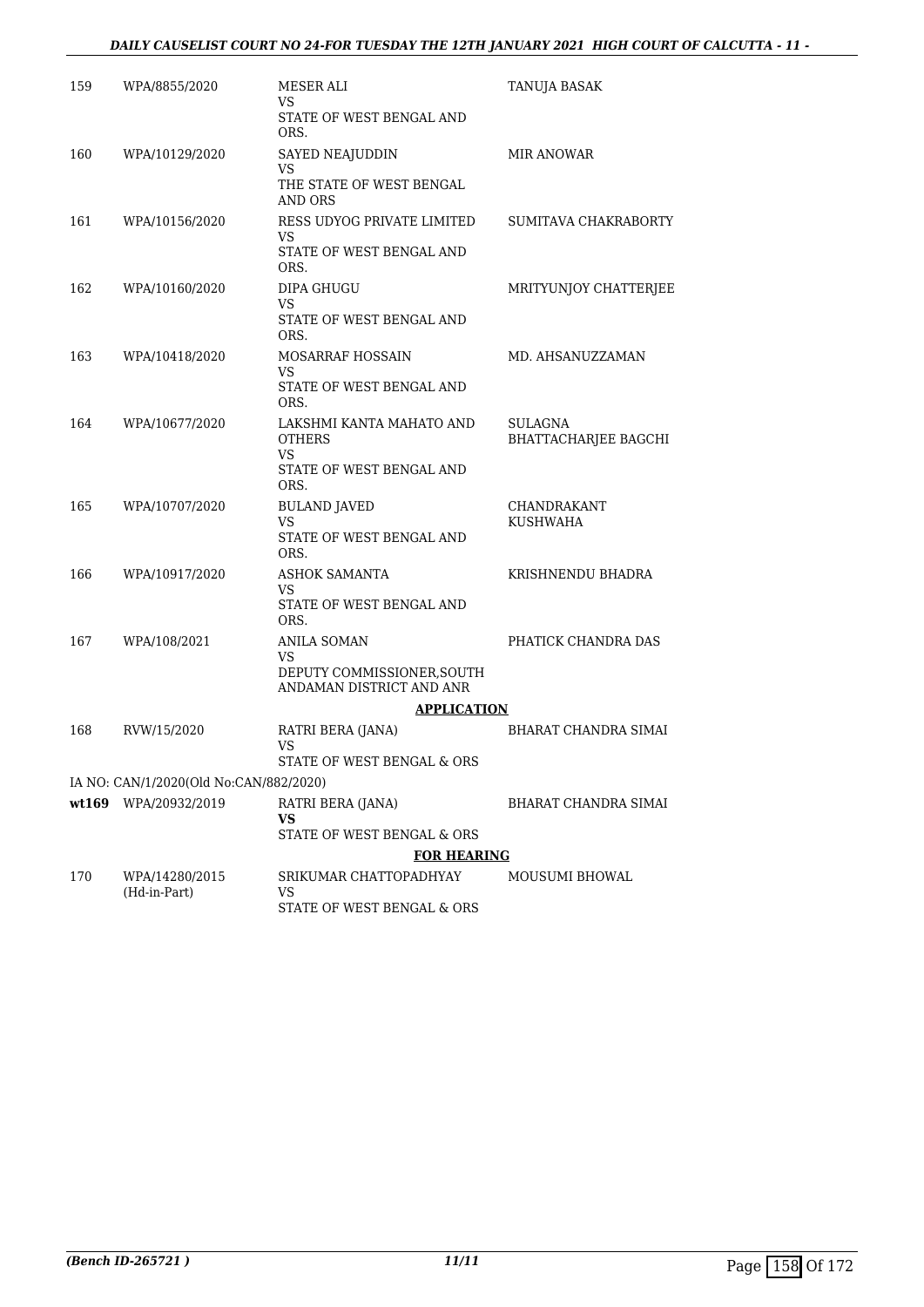

### **Appellate Side**

**DAILY CAUSELIST For Tuesday The 12th January 2021**

**COURT NO. 22**

**SINGLE BENCH (SB - XIV)**

**AT 10:45 AM**

**HON'BLE JUSTICE ABHIJIT GANGOPADHYAY**

**(VIA VIDEO CONFERENCE)**

**ON AND FROM MONDAY, THE 11TH JANUARY 2021 – MATTERS ( MOTION & HEARING) UNDER ARTICLE 226 OF THE CONSTITUTION OF INDIA RELATING TO LABOUR UNDER GROUP III ; MATTERS (MOTION & HEARING) UNDER ARTICLE 226 OF THE CONSTITUTION RELATING TO TRANSPORT & TELECOMMUNICATION UNDER GROUP VII INCLUDING HEARING OF WRIT PETITIONS AND APPLICATIONS CONNECTED THERETO; MATTERS (MOTION & HEARING) RELATING TO REGULATION OF INDUSTRIES & ESSENTIAL COMMODITIES**

 **& VARIOUS CENTRAL ORDERS UNDER GROUP VIII INCLUDING APPLICATIONS CONNECTED THERTO. NO MENTIONING WILL BE ENTERTAINED WITHOUT SERVICE OF NOTICE OF MENTIONING; NOTE: MATTERS WILL BE TAKEN UP THROUGH PHYSICAL HEARING ONLY WHEN BOTH THE PARTIES ARE AGREED.**

#### **GR. - III (MOTION)**

| 1 | WPA/6797/2018<br>(CHAMBER) | WEBFIL LTD.<br><b>VS</b><br>DIPESH KUMAR BAGCHI & ANR.                                                                                  | VICTOR CHATTERJEE                      |
|---|----------------------------|-----------------------------------------------------------------------------------------------------------------------------------------|----------------------------------------|
| 2 | WPA/10087/2011             | MD. AZIZUR RAHAMAN MOLLA<br>VS.<br>UNION OF INDIA & ORS                                                                                 | <b>TUSHER KANTI</b><br>MUKHERJEE       |
| 3 | WPA/3111/2016              | KANCHAN OIL INDUSTRIES<br><b>LIMITED</b><br>VS.<br>RANGANATH SUKLA & ANR                                                                | SOURAV CHAKRABORTY                     |
| 4 | WPA/20758/2019             | <b>M.S NEW ENGINEERING</b><br><b>ENTERPRISES</b><br><b>VS</b><br>REGIONAL PROVIDENT FUND<br>COMMISSIONER, R.O.- KOLKATA &<br><b>ORS</b> | <b>SUVADIP</b><br><b>BHATTACHARJEE</b> |
| 5 | WPA/22094/2019             | MD. ERFAN<br>VS.<br>STATE OF WEST BENGAL & ORS                                                                                          | <b>BIKASH SHAW</b>                     |
| 6 | WPA/23753/2019             | UTTARBANGA KSHETRIYA GRAMIN<br><b>BANK &amp; ANR</b><br>VS.<br>THE LD.DEPUTY CHIEF LABOUR<br>COMMISSIONER (CENTRAL)&ORS                 | CHITRA BHANU GUPTA                     |
| 7 | WPA/521/2020               | <b>BHUNESHWAR MUNDA</b><br><b>VS</b><br>UNION OF INDIA & ORS                                                                            | RAJIB MULLICK                          |
|   | IA NO: CAN/1/2020          |                                                                                                                                         |                                        |
| 8 | WPA/814/2020               | <b>GOPAL DAS &amp; ORS</b><br><b>VS</b><br>STATE OF WEST BENGAL & ORS                                                                   | DEBASIS BHATTACHARYA                   |
| 9 | WPA/4659/2020              | OIL & NATURAL GAS CORPORATION<br>LTD.<br><b>VS</b><br>ARATI BALA SAMANTA & ORS                                                          | NEELINA CHATTERJEE                     |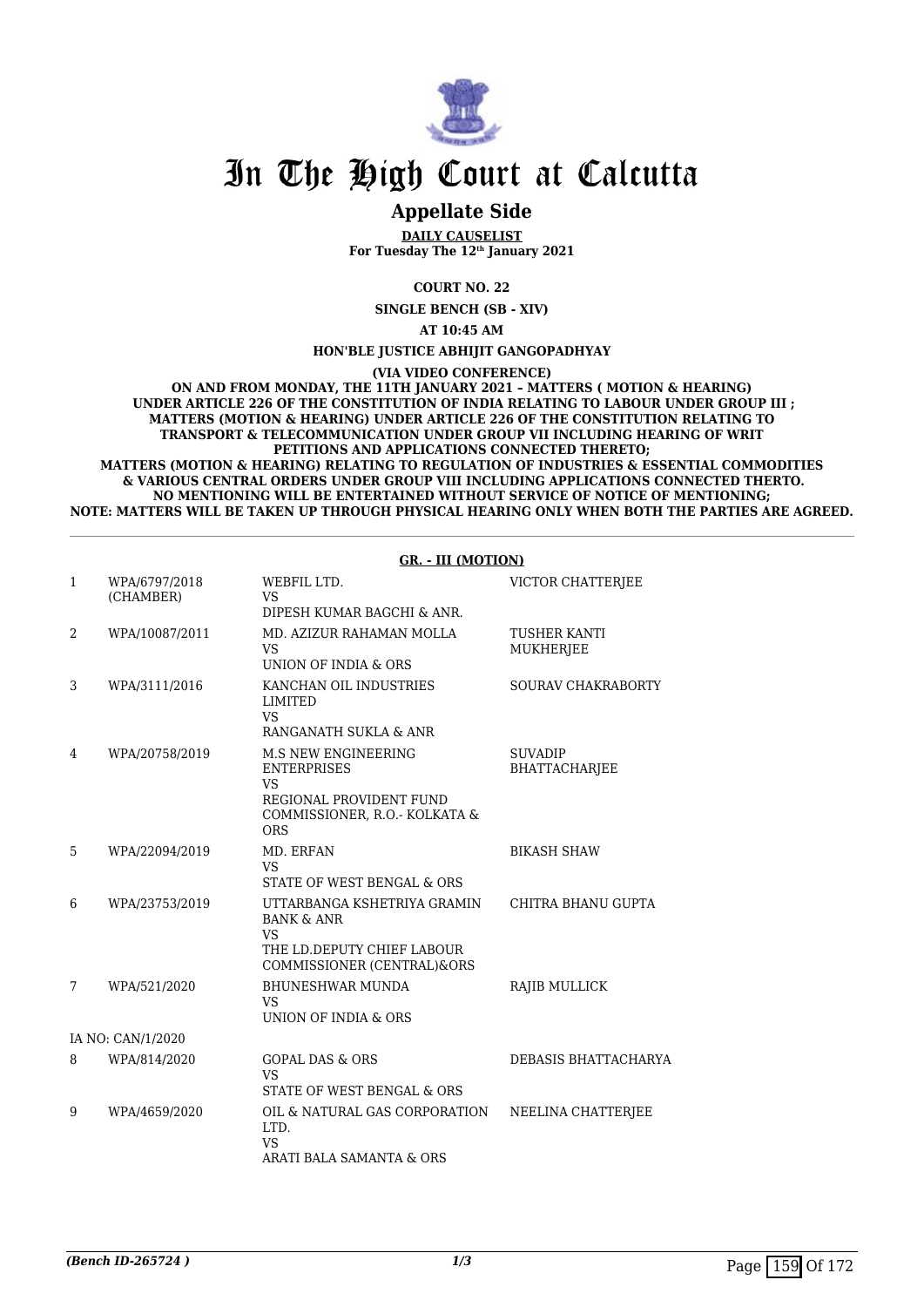| 10 | WPA/4662/2020                    | OIL & NATURAL GAS CORPORATION<br>LTD.<br><b>VS</b>                                                                        | NEELINA CHATTERJEE              |
|----|----------------------------------|---------------------------------------------------------------------------------------------------------------------------|---------------------------------|
|    |                                  | KARUNA GHANTU & ORS                                                                                                       |                                 |
| 11 | WPA/4753/2020                    | OIL & NATURAL GAS CORPORTION<br>LTD.<br><b>VS</b>                                                                         | NEELINA CHATTERJEE              |
|    |                                  | NETAI NASKAR & ORS                                                                                                        |                                 |
| 12 | WPA/4754/2020                    | OIL & NATURAL GAS CORPORATION<br>LTD.<br><b>VS</b>                                                                        | NEELINA CHATTERJEE              |
|    |                                  | RAMAPADA MONDAL & ORS                                                                                                     |                                 |
| 13 | WPA/5082/2020<br>(PERSONAL       | SHAMBHU NATH CHOUDHURY<br>VS                                                                                              | MOLLY DAS                       |
|    | APPEARANCE) (AT 2.00<br>$P.M.$ ) | STATE OF WEST BENGAL & ORS                                                                                                |                                 |
| 14 | WPA/7513/2020                    | KINGSHUK SAHA<br>VS                                                                                                       | DEBOLINA SARKAR                 |
|    |                                  | State of West Bengal                                                                                                      |                                 |
|    | IA NO: CAN/1/2020                |                                                                                                                           |                                 |
| 15 | WPA/11310/2020                   | DEBASISH BARDHAN                                                                                                          | RAMIJ MUNSHI                    |
|    |                                  | VS<br>THE REGIONAL PROVIDENT FUND<br><b>COMMISSIONER AND OTHERS</b>                                                       |                                 |
| 16 | WPA/11753/2020                   | JAGIRA SK.                                                                                                                | SUVADIP BHATTERJEE              |
|    |                                  | VS<br>STATE OF WEST BENGAL AND ORS.                                                                                       |                                 |
| 17 | WPA/11758/2020                   | KAMAL KRISHNA BOSE<br>VS                                                                                                  | Suvadip Bhattacharjee           |
|    |                                  | STATE OF WEST BENGAL AND ORS.                                                                                             |                                 |
| 18 | WPA/11790/2020                   | HARADHAN PANTU                                                                                                            | <b>SUVADIP</b>                  |
|    |                                  | VS                                                                                                                        | BHATTACHARJEE                   |
|    |                                  | STATE OF WEST BENGAL AND ORS.                                                                                             |                                 |
| 19 | WPA/11797/2020                   | MADHABA NANDA<br>VS                                                                                                       | <b>SUVADIP</b><br>BHATTACHARJEE |
|    |                                  | STATE OF WEST BENGAL AND ORS.                                                                                             |                                 |
| 20 | WPA/2/2021                       | FIS PAYMENT SOLUTIONS AND<br>SERVICES INDIA PRIVATE LIMITED<br>VS                                                         | RISHAV DUTTA                    |
|    |                                  | THE ASSISTANT<br>COMMISSIONER(CENTRAL)-II                                                                                 |                                 |
| 21 | WPA/3/2021                       | FIS PAYMENT SOLUTIONS AND<br>SERVICES INDIA PVT LTD                                                                       | RISHAV DUTT                     |
|    |                                  | VS.<br>THE ASSISTANT LABOUR                                                                                               |                                 |
|    |                                  | COMMISSIONER(CENTRAL)-II AND<br><b>ORS</b>                                                                                |                                 |
| 22 | WPA/5/2021                       | FIS PAYMENT SOLUTIONS AND<br>SERVICES INDIA PVT LTD<br>VS.                                                                | RISHAV DUTT                     |
|    |                                  | THE ASSISTANT LABOUR<br>COMMISSIONER(CENTRAL)-II AND<br>ORS.                                                              |                                 |
| 23 | WPA/8/2021                       | FIS PAYMENT SOLUTIONS AND<br>SERVICES INDIA PVT LTD                                                                       | RISHAV DUTT                     |
|    |                                  | VS.<br>THE ASSSISTANT LABOUR<br>COMMISSSIONER(CENTRAL)-II AND<br><b>ORS</b>                                               |                                 |
| 24 | WPA/11/2021                      | FIS PAYMENT SOLUTIONS AND<br>SERVICES INDIA PVT LTD<br>VS.<br>THE ASSISTANT LABOUR<br>COMMISSIONER(CENTRAL)-II AND<br>ORS | RISHAV DUTT                     |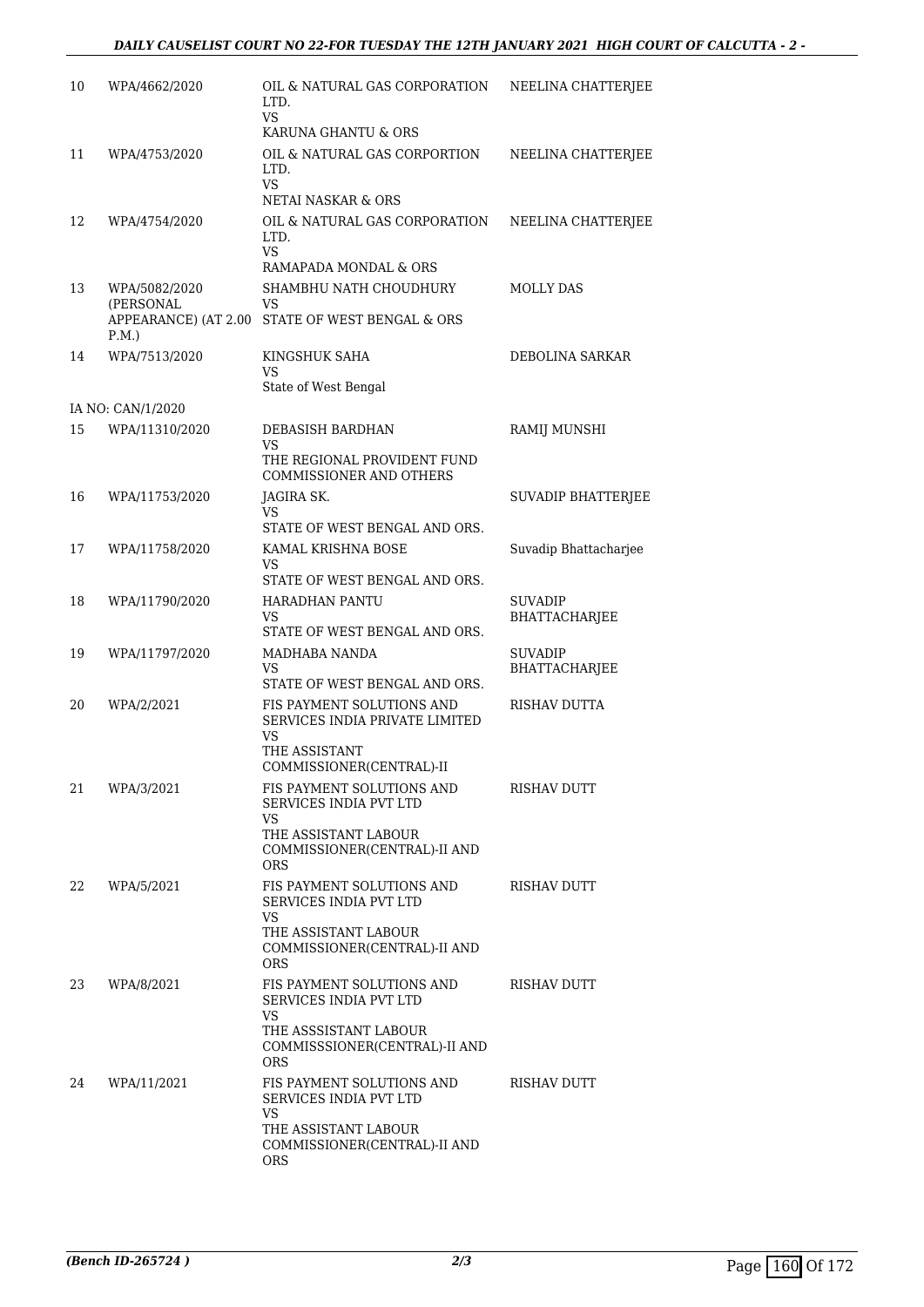| 25 | WPA/327/2021                             | M/S. HARBANS LAL MALHOTRA AND<br>SONS                   | <b>RANJAY DE</b>                         |
|----|------------------------------------------|---------------------------------------------------------|------------------------------------------|
|    |                                          | <b>VS</b><br>STATE OF WEST BENGAL AND ANR               |                                          |
|    |                                          | <b>NEW MOTION (GROUP - III)</b>                         |                                          |
| 26 | WPA/4597/2020                            | DELTA LIMITED & ORS<br>VS<br>UNION OF INDIA & ORS       | SAPTARSHI MUKHERJEE                      |
| 27 | WPA/11794/2020                           | ASRAF ALI ANSARI<br>VS                                  | <b>SUVADIP</b><br><b>BHATTACHARJEE</b>   |
|    |                                          | STATE OF WEST BENGAL AND ORS.                           |                                          |
| 28 | WPA/189/2021                             | NIRMALENDU KONAR<br><b>VS</b>                           | SALONI BHATTACHARJEE                     |
|    |                                          | UNION OF INDIA AND ORS.                                 |                                          |
|    |                                          | <b>GROUP - VII (MOTION)</b>                             |                                          |
| 29 | WPA/13284/2019                           | NANDA KUMAR DAS<br>VS                                   | <b>BISWAPRIYA SAMANTA</b>                |
|    |                                          | STATE OF WEST BENGAL & ORS                              |                                          |
|    | IA NO: CAN/1/2019(Old No:CAN/10238/2019) |                                                         |                                          |
| 30 | WPA/4896/2020                            | TRIMULA SPONGE IRON PVT.<br><b>LIMITED</b><br>VS        | <b>RAJNISH KUMAR</b><br><b>KALAWATIA</b> |
|    |                                          | UNION OF INDIA & ORS                                    |                                          |
|    |                                          | <b>NEW MOTION (GROUP - VII)</b>                         |                                          |
| 31 | WPA/8729/2020                            | <b>NOOR ISLAM</b><br>VS                                 | PRIYABRATA SAHA                          |
|    |                                          | STATE OF WEST BENGAL AND ORS.                           |                                          |
| 32 | WPA/97/2021                              | RABI SANKAR DUTTA<br>VS                                 | <b>SOUMEN BHATTARJEE</b>                 |
|    |                                          | STATE OF WEST BENGAL AND ORS.                           |                                          |
| 33 | WPA/138/2021                             | <b>MANESH BARMAN</b><br>VS<br>UNION OF INDIA AND ORS.   | Hillol Saha Podder                       |
| 34 | WPA/143/2021                             | MAHIUDDIN MALLICK<br>VS                                 | BISWAPRIYA SAMANTA                       |
|    |                                          | STATE OF WEST BENGAL AND ORS.                           |                                          |
| 35 | WPA/207/2021                             | <b>MANAS DEB</b><br>VS<br>STATE OF WEST BENGAL AND ORS. | SAKTIPADA JANA                           |
|    |                                          |                                                         |                                          |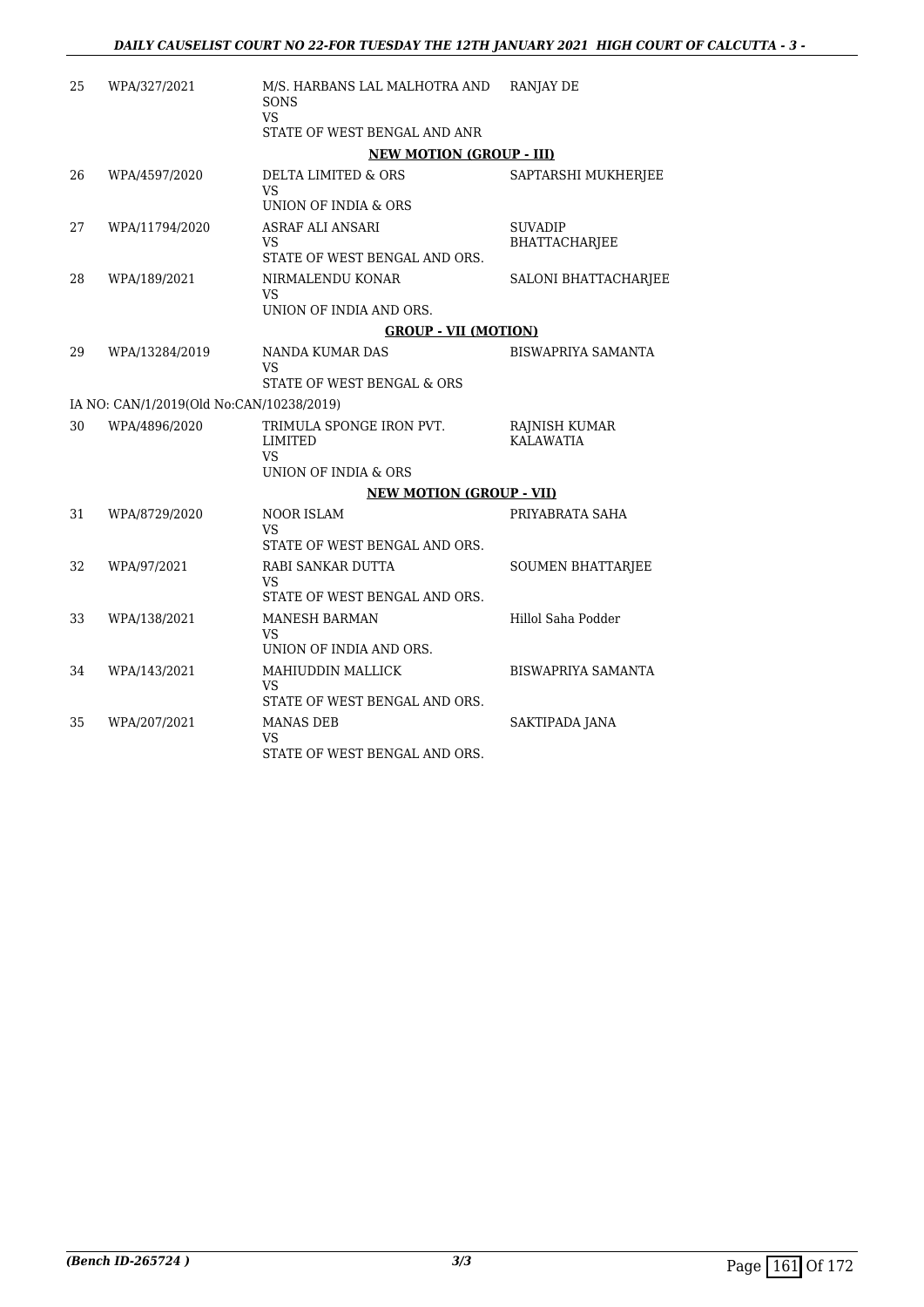

## **Appellate Side**

**DAILY CAUSELIST For Tuesday The 12th January 2021**

**COURT NO. 32**

**SINGLE BENCH (SB - XV)**

**AT 10:45 AM**

**HON'BLE JUSTICE JAY SENGUPTA**

**(VIA VIDEO CONFERENCE) ON AND FROM MONDAY, THE 11TH JANUARY, 2021 - ADMISSION OF CRIMINAL MOTIONS AND HEARING OF CRIMINAL REVISIONS ARISING OUT OF N.I. ACT; POCSO; MAINTENANCE AND CRIME AGAINST WOMEN (NOT ASSIGNED TO ANY OTHER BENCH) INCLUDING APPLICATIONS CONNECTED THERETO; HEARING OF CRIMINAL REVISIONS (IRRESPECTIVE OF CLASSIFICATION) FILED FROM 2016 INCLUDING CONNECTED APPLICATIONS; HEARING OF CRIMINAL APPEALS. NOTE : MATTERS WILL BE TAKEN UP THROUGH PHYSICAL HEARING WHEN BOTH THE PARTIES ARE AGREED.**

|              | <b>TO BE MENTIONED</b>             |                                                                             |                                                                                                |  |
|--------------|------------------------------------|-----------------------------------------------------------------------------|------------------------------------------------------------------------------------------------|--|
| $\mathbf{1}$ | CRR/2213/2016<br>(non-prosecution) | ABDUL ALIM BOX<br>VS<br>STATE OF WEST BENGAL                                | RAJENDRA BANERJEE                                                                              |  |
|              |                                    | <b>ASSIGNED MATTERS</b>                                                     |                                                                                                |  |
| 2            | CRR/209/2006                       | <b>ASHOK PRASAD</b><br><b>VS</b><br><b>STATE</b>                            | KOUSHIK KUNDU                                                                                  |  |
|              | No:CRAN/4977/2019)                 |                                                                             | IA NO: CRAN/1/2019(Old No:CRAN/4867/2019), CRAN/2/2019(Old No:CRAN/4868/2019), CRAN/3/2019(Old |  |
| 3            | CRR/1154/2019                      | PRITI MUKHERJEE & ORS.<br><b>VS</b><br>STATE OF WEST BENGAL &<br><b>ANR</b> | PRIYANKA SAHA                                                                                  |  |
| 4            | CRR/368/2020                       | RAJIB CHANDA<br><b>VS</b><br>STATE OF WEST BENGAL &<br><b>ANR</b>           | PRITAM ROY                                                                                     |  |
|              |                                    | <b>LISTED MOTION</b>                                                        |                                                                                                |  |
| 5            | CRR/980/2019                       | ARIJIT DEY<br><b>VS</b><br>STATE OF WEST BENGAL &<br><b>ANR</b>             | <b>TAUHID KHAN</b>                                                                             |  |
| 6            | CRR/146/2020                       | ANUPA DATTA<br><b>VS</b><br><b>SANATAN KUMAR SEN</b>                        | <b>HUSEN MUSTAFI</b>                                                                           |  |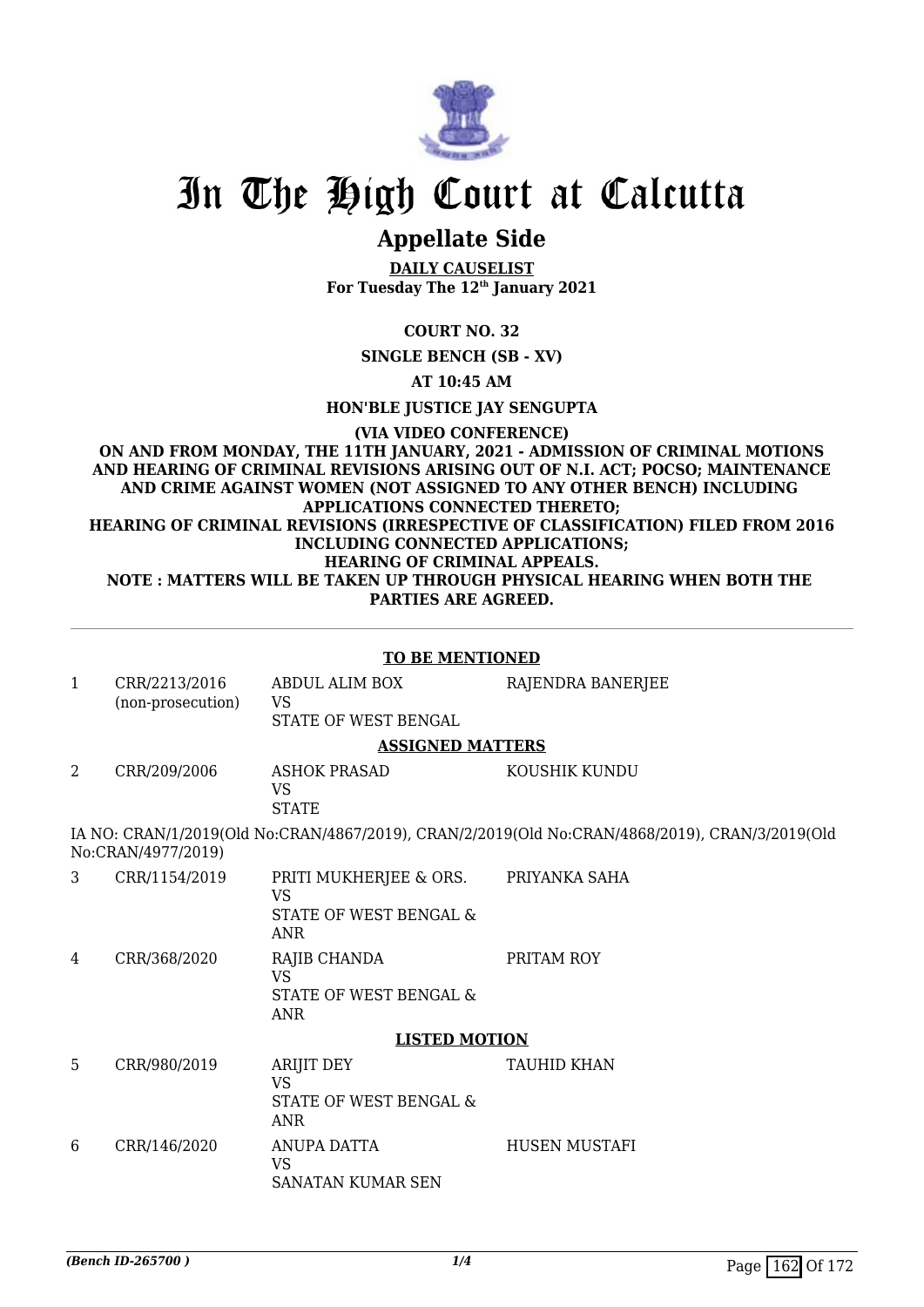| 7  | CRR/930/2020       | <b>ASFAK KHAN @</b><br>ASFAQUEDDIN KHAN &<br><b>ORS</b><br><b>VS</b><br>AFROJA KHATUN & ANR     | RAMESHWAR SINHA                 |
|----|--------------------|-------------------------------------------------------------------------------------------------|---------------------------------|
| 8  | CRR/961/2020       | KASTURI CHANDRA<br><b>VS</b><br>STATE OF WEST BENGAL                                            | <b>ASHOK HALDER</b>             |
| 9  | CRR/1497/2020      | SUBIMAL CHAKRAVARTI<br><b>VS</b><br>SMT MOHUYA<br><b>CHAKRAVARTI ANR ANR</b>                    | ROHIT KUMAR SHAW                |
| 10 | CRR/1734/2020      | <b>ARUP SARKAR</b><br><b>VS</b><br>State of West Bengal And Anr                                 | SUBHASISH MISRA                 |
| 11 | CRR/1741/2020      | <b>MEHUL CHANDER</b><br><b>VS</b><br>STATE(U.T. OF A AND N<br><b>ISLANDS) AND ANR</b>           | S. AJITH PRASAD                 |
| 12 | CRR/1874/2020      | <b>NAMITA SARKAR</b><br><b>VS</b><br>UJJAL CHATTERJEE AND<br><b>ANR</b>                         | PRABIR MAJUMDER                 |
|    | IA NO: CRAN/1/2021 |                                                                                                 |                                 |
| 13 | CRR/1912/2020      | SUBIMAL CHAKRAVARTI<br><b>VS</b><br>MAHUA CHAKRAVARTI<br>PARIAL AND ANR                         | ROHIT KUMAR SHAW                |
| 14 | CRR/1935/2020      | SAROJ KUMAR BAIDYA<br><b>VS</b><br>MITALI BAIDYA<br>(KARMAKAR)                                  | MD. JANNAT UL<br><b>FIRDOUS</b> |
| 15 | CRR/44/2021        | <b>VIKASH MUNDRA</b><br><b>VS</b><br>State of West Bengal AND<br><b>ANR</b>                     | <b>MAINAK SWARNAKAR</b>         |
| 16 | CRR/53/2021        | ARINDAM BISWAS AND ORS<br>VS<br>State of West Bengal AND<br><b>ANR</b>                          | JAGANNATH<br><b>GANGULY</b>     |
| 17 | CRR/59/2021        | DR SAPTARSHI BANERJEE<br><b>VS</b><br>State of West Bengal and Anr                              | TATHAGATA<br>MAJUMDAR           |
| 18 | CRR/74/2021        | NUR ISLAM@ISLAM@NOOR<br><b>ISLAM</b><br><b>VS</b>                                               | <b>KASUHIK</b><br>CHOWDHURY     |
| 19 | CRR/75/2021        | State of West Bengal<br><b>BABLU CHAKRABORTY</b><br>VS<br><b>BARNALI CHAKRABORTY</b><br>NEE ROY | <b>MANASWITA</b><br>MUKHERJEE   |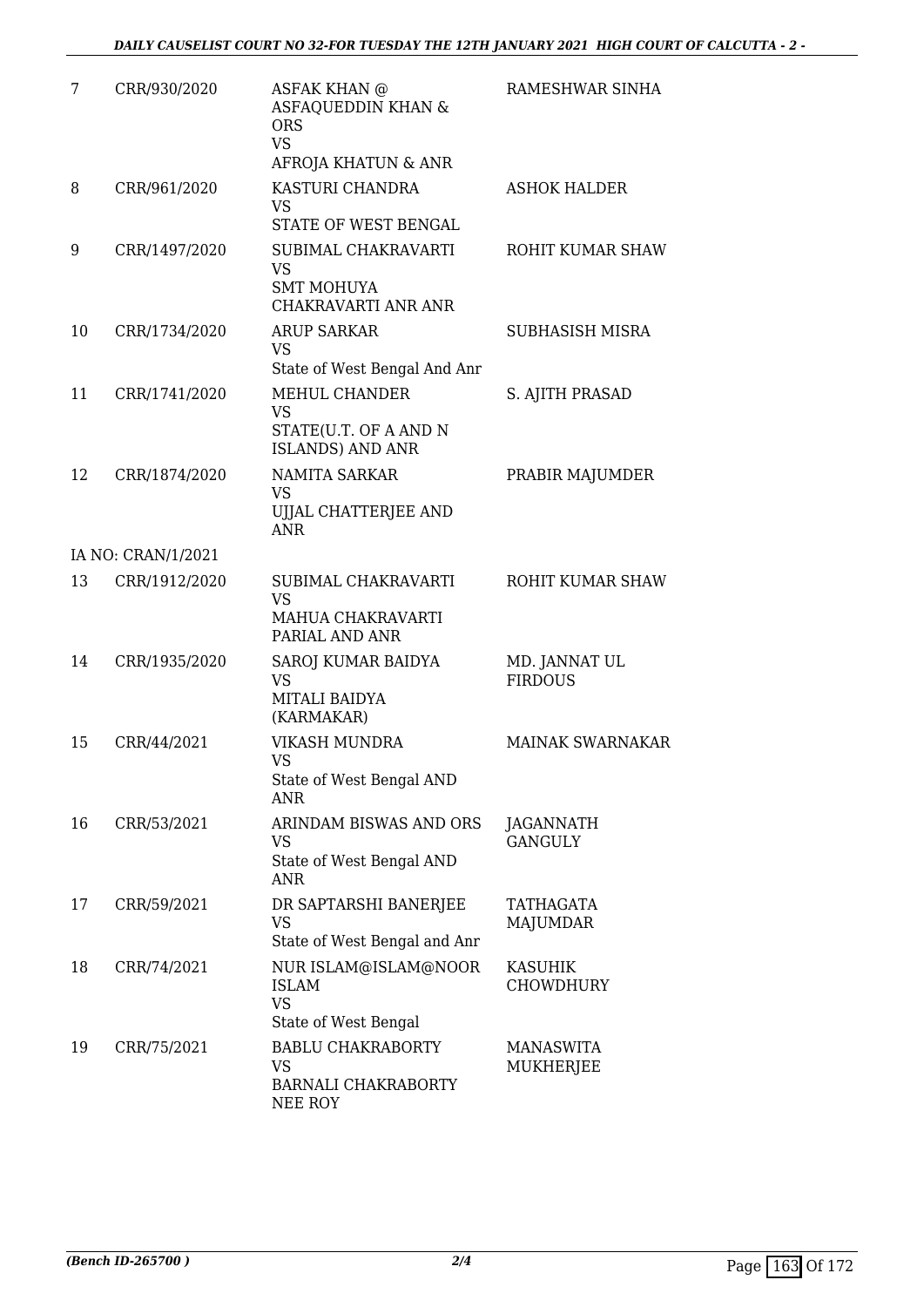| 20 | CRR/78/2021        | <b>BHAGWAN MISHRA</b><br><b>VS</b>                                                     | RAMA HALDAR                                                                                    |
|----|--------------------|----------------------------------------------------------------------------------------|------------------------------------------------------------------------------------------------|
|    |                    | STATE OF WEST BENGAL<br>AND ANOTHER                                                    |                                                                                                |
|    | IA NO: CRAN/1/2021 |                                                                                        |                                                                                                |
| 21 | CRR/82/2021        | <b>GANESH KUNDU</b><br><b>VS</b>                                                       | PRONOJIT ROY                                                                                   |
|    |                    | <b>DISHA KUNDU</b>                                                                     |                                                                                                |
|    |                    | <b>CONTESTED APPLICATION</b>                                                           |                                                                                                |
| 22 | CRR/3933/2016      | AMIT BURMAN & ANR<br>VS                                                                | AYAN CHAKRABORTY                                                                               |
|    |                    | STATE OF WEST BENGAL &<br><b>ANR</b>                                                   |                                                                                                |
|    | No:CRAN/3393/2019) |                                                                                        | IA NO: CRAN/2/2017(Old No:CRAN/1936/2017), CRAN/4/2017(Old No:CRAN/3280/2017), CRAN/7/2019(Old |
| 23 | CRR/3120/2017      | <b>MA KREENG</b><br>CONSTRUCTION P LTD &<br><b>ORS</b><br><b>VS</b>                    | <b>MS A TIWARI</b>                                                                             |
|    |                    | <b>DIPAK SAHA &amp; ANR</b>                                                            |                                                                                                |
| 24 | CRR/3383/2017      | <b>ABHIJIT DEY &amp; ORS</b><br><b>VS</b>                                              | R DE                                                                                           |
|    |                    | STATE OF WEST BENGAL &<br><b>ANR</b>                                                   |                                                                                                |
| 25 | CRR/283/2018       | <b>GOLAM RAHAMAN</b><br><b>VS</b><br>STATE OF WEST BENGAL &                            | PROSENJIT<br><b>MUKHERJEE</b>                                                                  |
|    |                    | <b>ORS</b>                                                                             |                                                                                                |
| 26 | CRR/2382/2018      | DHIRAJ THARD<br><b>VS</b>                                                              | S. AGARWAL                                                                                     |
|    |                    | M/S CAR CHASSIS PVT.LTD                                                                |                                                                                                |
| 27 | CRR/2540/2018      | <b>SMT SUTAPA GHOSH</b><br><b>VS</b>                                                   | <b>UTTIYA ROY</b>                                                                              |
|    |                    | STATE OF WEST BENGAL &<br><b>ORS</b>                                                   |                                                                                                |
| 28 | CRR/3004/2018      | KANWAL PRAKASH SINGH<br>& ANR<br><b>VS</b><br><b>STATE OF WEST BENGAL &amp;</b><br>ANR | <b>ABHISHEK SIKDAR</b>                                                                         |
| 29 | CRR/3126/2018      | SATRAJIT ROY<br><b>VS</b><br>STATE OF WEST BENGAL                                      | <b>S CHATTERJEE</b>                                                                            |
|    | IA NO: CRAN/1/2020 |                                                                                        |                                                                                                |
| 30 | CRR/3171/2018      | VIRENDRA KUMAR<br><b>VS</b><br>STATE OF WEST BENGAL &                                  | ABHISHEK SIKDAR                                                                                |
|    |                    | ANR                                                                                    |                                                                                                |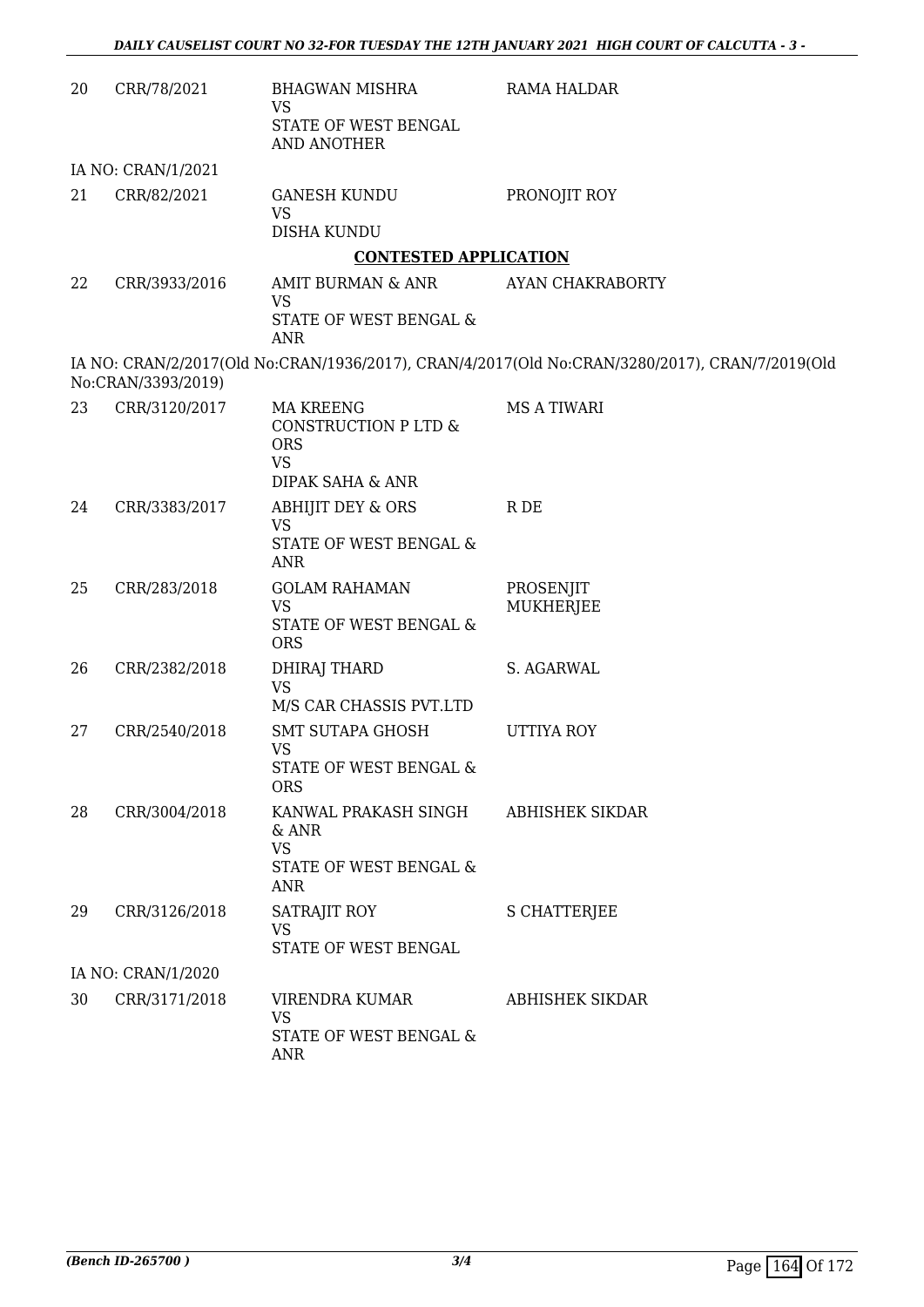| 31 | CRR/3245/2018      | MANURA BEGUM & ORS<br><b>VS</b>                                                                                     | <b>S NANDY</b>                                                                                 |
|----|--------------------|---------------------------------------------------------------------------------------------------------------------|------------------------------------------------------------------------------------------------|
|    |                    | STATE OF WEST BENGAL &<br><b>ANR</b>                                                                                |                                                                                                |
|    | No:CRAN/1953/2019) |                                                                                                                     | IA NO: CRAN/1/2018(Old No:CRAN/3619/2018), CRAN/3/2019(Old No:CRAN/1867/2019), CRAN/4/2019(Old |
| 32 | CRR/107/2020       | MIHIR CHAKRABORTY &<br><b>ANR</b><br><b>VS</b><br>STATE OF WEST BENGAL                                              | MD. IDRISH                                                                                     |
| 33 | CRR/115/2020       | <b>IVAN ROJARIO @ IVAN</b><br>ROJRIO @ IVAN ROZARIO @<br><b>IVAN RAJORIA</b><br><b>VS</b><br>STATE OF WEST BENGAL & | <b>SHAREQUL HAQUE</b>                                                                          |
|    |                    | <b>ANR</b><br>IA NO: CRAN/1/2020(Old No:CRAN/384/2020)                                                              |                                                                                                |
| 34 | CRR/763/2020       | <b>ASHMITA</b><br>BHATTACHARJEE(BAIDYA)<br><b>VS</b><br><b>SAYANTAN</b><br><b>BHATTACHARJEE</b>                     | <b>SUBHOJIT</b><br><b>CHOEDHURY</b>                                                            |
| 35 | CRR/1011/2020      | HIMADRI GHATAK<br><b>VS</b><br>ANNESHA BANERJEE<br>(GHATAK) & ANR                                                   | SIDDHARTHA SARKAR                                                                              |
|    |                    | IA NO: CRAN/1/2020(Old No:CRAN/3168/2020), CRAN/2/2020(Old No:CRAN/3169/2020)                                       |                                                                                                |
|    | wt36 CRR/2305/2018 | ANNESHA BANERJEE<br><b>GHATAK</b><br><b>VS</b><br>HIMADRI GHATAK                                                    | SANJIB<br>BANDYOPADHYAY                                                                        |
|    |                    | IA NO: CRAN/1/2019(Old No:CRAN/2980/2019)                                                                           |                                                                                                |
|    | wt37 CRR/2728/2019 | HIMADRI GHATAK<br>VS.<br>ANNESHA<br>BANERJEE(GHATAK) & ANR                                                          | PRANTICK GHOSH                                                                                 |
|    |                    | <b>APPEAL FOR HEARING</b>                                                                                           |                                                                                                |
| 38 | CRA/67/2015        | <b>ATAUR RAHMAN</b><br><b>VS</b><br><b>ABDUL GHANI &amp; ANR</b>                                                    | J MAJID                                                                                        |
| 39 | CRA/15/2017        | BINKU @ PERVEJ AKTAR &<br><b>ORS</b><br><b>VS</b><br>STATE OF WEST BENGAL                                           | K BHATTACHARYYA                                                                                |
| 40 | CRA/485/2017       | JAHARLAL GHOSH @PUKARI<br>GHOSH<br><b>VS</b><br>STATE OF WEST BENGAL &<br><b>ORS</b>                                | <b>SHIBASIS</b><br>CHATTERJEE                                                                  |
|    |                    | 0.0010(014 N G OD ANI/2121/2010)                                                                                    |                                                                                                |

IA NO: CRAN/2/2018(Old No:CRAN/3121/2018)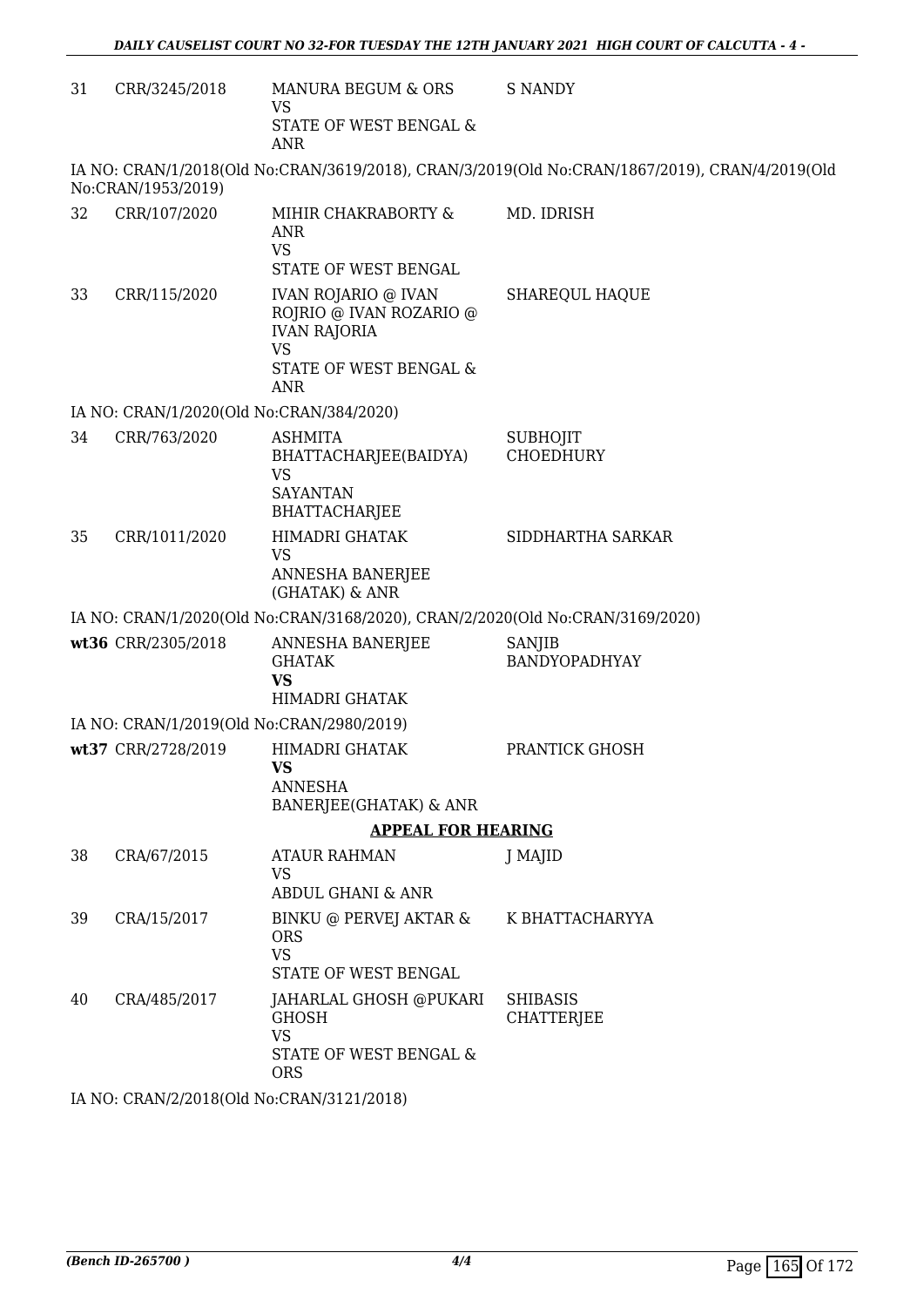

## **Appellate Side**

**DAILY CAUSELIST For Tuesday The 12th January 2021**

**COURT NO. 30**

**SINGLE BENCH (SB - XVI)**

**AT 10:45 AM**

**HON'BLE JUSTICE BIBEK CHAUDHURI**

**(VIA VIDEO CONFERENCE)**

**ON AND FROM MONDAY, THE 11TH JANUARY, 2021 - ADMISSION AND HEARING OF CRIMINAL APPEALS INCLUDING BAIL (PUNISHMENT UPTO 7 YEARS); ADMISSION OF CRIMINAL MOTIONS AND HEARING OF CRIMINAL REVISIONS ARISING OUT OF** 

**D.V.ACT ;**

**HEARING OF CRIMINAL APPEALS, HEARING OF CRIMINAL APPEALS RELATING TO 'CRIMES AGAINST WOMEN' NOTE: MATTERS WILL BE TAKEN UP THROUGH PHYSICAL HEARING ONLY WHEN BOTH THE PARTIES ARE AGREED.**

#### **APPLICATION FOR BAIL** 1 CRM/300/2021 MANIR SK VS State of West Bengal SHASANKA SEKHAR SAHA 2 CRM/322/2021 MD. TAZUDDIN VS State of West Bengal SOUMYA BASU ROY **CHOWDHURI CANCELLATION OF BAIL** 3 CRM/1204/2020 SARJINA BIBI VS STATE OF WEST BENGAL & ORS KALYAN KUMAR BHATTACHARJEE 4 CRM/2206/2020 SMT SUSMITA SARKAR VS BISHNUPADA BHOWMICK @ KRISHNA DADA & ANR GOPAL CHANDRA MONDAL 5 CRM/10705/2020 SUKHENDU KUMAR DUTTA VS STATE OF WEST BENGAL AND ANR KAMALESH CHADNRA SAHA **BAIL IN CONNECTION WITH APPEAL** 6 CRA/505/2018 SWAPAN GHOSH  $V<sup>Q</sup>$ STATE OF WEST BENGAL U S CHATTOPADHYAY

### **LEAVE TO APPEAL**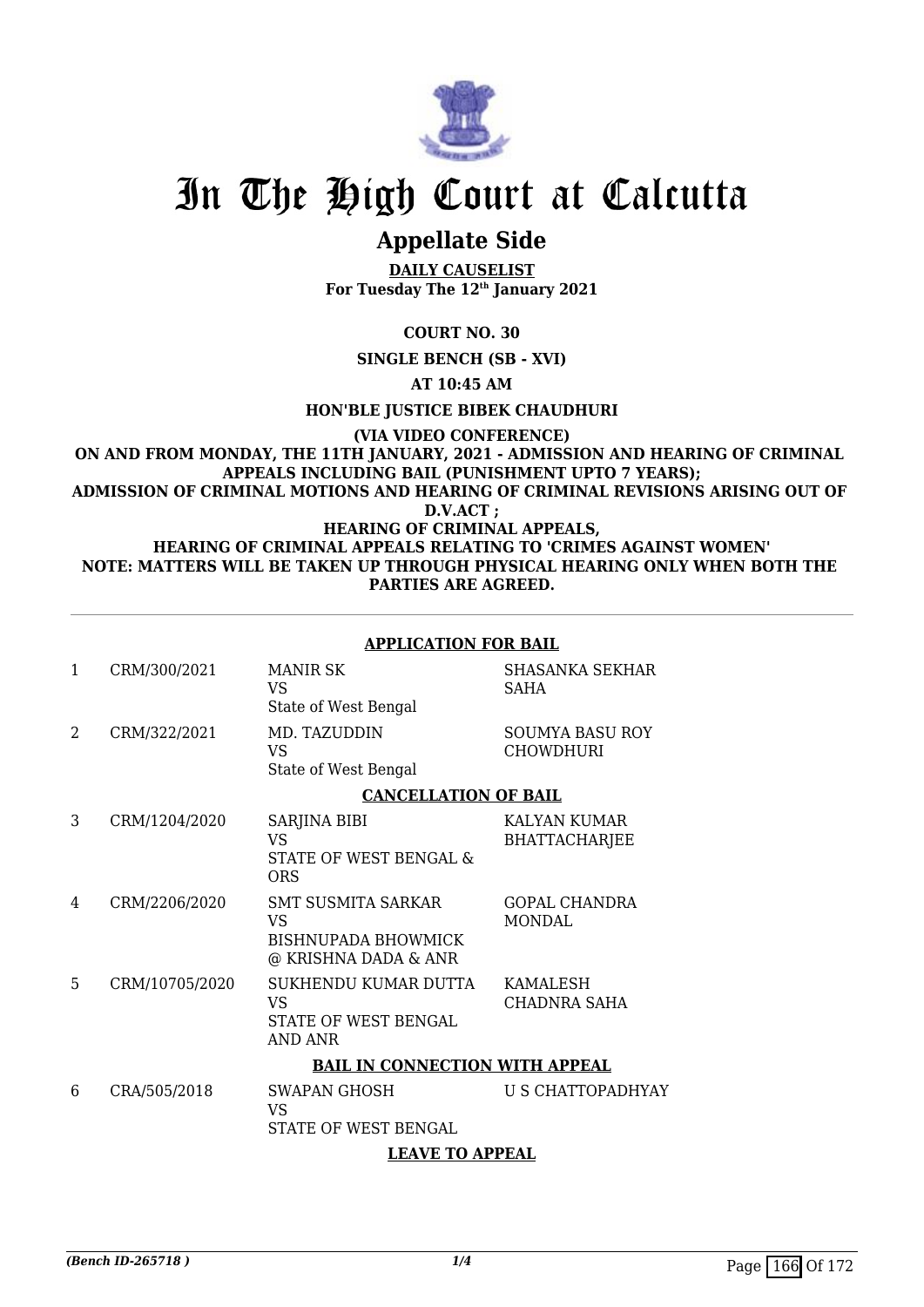| 7  | CRMSPL/60/2019                           | <b>BUREAU OF INDIAN</b><br><b>STANDARDS</b>                                            | JAGANNATH<br><b>GANGULY</b>                                                                    |
|----|------------------------------------------|----------------------------------------------------------------------------------------|------------------------------------------------------------------------------------------------|
|    |                                          | <b>VS</b><br>M/S. DEY MINERALS PVT<br>LTD & ORS                                        |                                                                                                |
| 8  | CRMSPL/2/2020                            | <b>DILIP BOSE</b><br><b>VS</b><br>STATE OF WEST BENGAL&<br><b>ANR</b>                  | NARAYAN CHNADRA<br><b>GHOSH</b>                                                                |
|    | IA NO: CRAN/1/2020(Old No:CRAN/51/2020)  |                                                                                        |                                                                                                |
| 9  | CRMSPL/3/2020                            | M/S TODI INVESTORS<br><b>VS</b><br><b>BIDISHA DEY</b>                                  | <b>SUBHAMOY PATRA</b>                                                                          |
| 10 | CRMSPL/4/2020                            | <b>UCO BANK</b><br><b>VS</b><br>STATE OF WEST BENGAL &<br><b>ORS</b>                   | P.C. GHOSE                                                                                     |
| 11 | CRMSPL/9/2020                            | M/S. MURALIDHAR<br>RAJKUMAR<br><b>VS</b><br>STATE OF WEST BENGAL &<br>ORS.             | <b>AMAJIT DE</b>                                                                               |
|    | IA NO: CRAN/1/2020(Old No:CRAN/604/2020) |                                                                                        |                                                                                                |
|    |                                          | <b>MOTION</b>                                                                          |                                                                                                |
| 12 | CRR/159/2018                             | PALASH KUMAR DEBNATH<br>& ANR<br><b>VS</b><br>STATE OF WEST BENGAL                     | S. K. HALDER                                                                                   |
|    | No:CRAN/3121/2019)                       |                                                                                        | IA NO: CRAN/2/2018(Old No:CRAN/3508/2018), CRAN/3/2019(Old No:CRAN/1572/2019), CRAN/4/2019(Old |
| 13 | CRR/2139/2018<br>AR (CT.)                | CHABI CHOWDHURY & ANR<br><b>VS</b><br>SWAPAN KUMAR PAUL &<br><b>ORS</b>                | S MAJI                                                                                         |
| 14 | CRR/2201/2018                            | PALLABI DEBNATH<br><b>VS</b><br>STATE OF WEST BENGAL &<br>ANR.                         | <b>SUJAY KUMAR</b><br><b>HALDER</b>                                                            |
| 15 | CRR/3066/2018                            | <b>KONA PRADHAN</b><br><b>VS</b><br>DEBASISH PRADHAN                                   | <b>SOURAV PAUL</b>                                                                             |
| 16 | CRR/3342/2018                            | <b>BIPLAB MUKHERJEE</b><br><b>VS</b><br>PIYALI MUKHERJEE & ANR                         | <b>S SANYAL</b>                                                                                |
| 17 | CRR/2086/2019                            | PITAM KAR & ORS<br><b>VS</b><br>SMT NANDINI KAR DAS &<br>ANR                           | ARUNAVA GANGULY                                                                                |
| 18 | CRR/861/2020                             | <b>SOMA CHOWDHURY</b><br><b>VS</b><br><b>RABI SHANKAR</b><br><b>CHOWDHURY &amp;ORS</b> | <b>CHAITALI</b><br>MUKHOPADHYAY                                                                |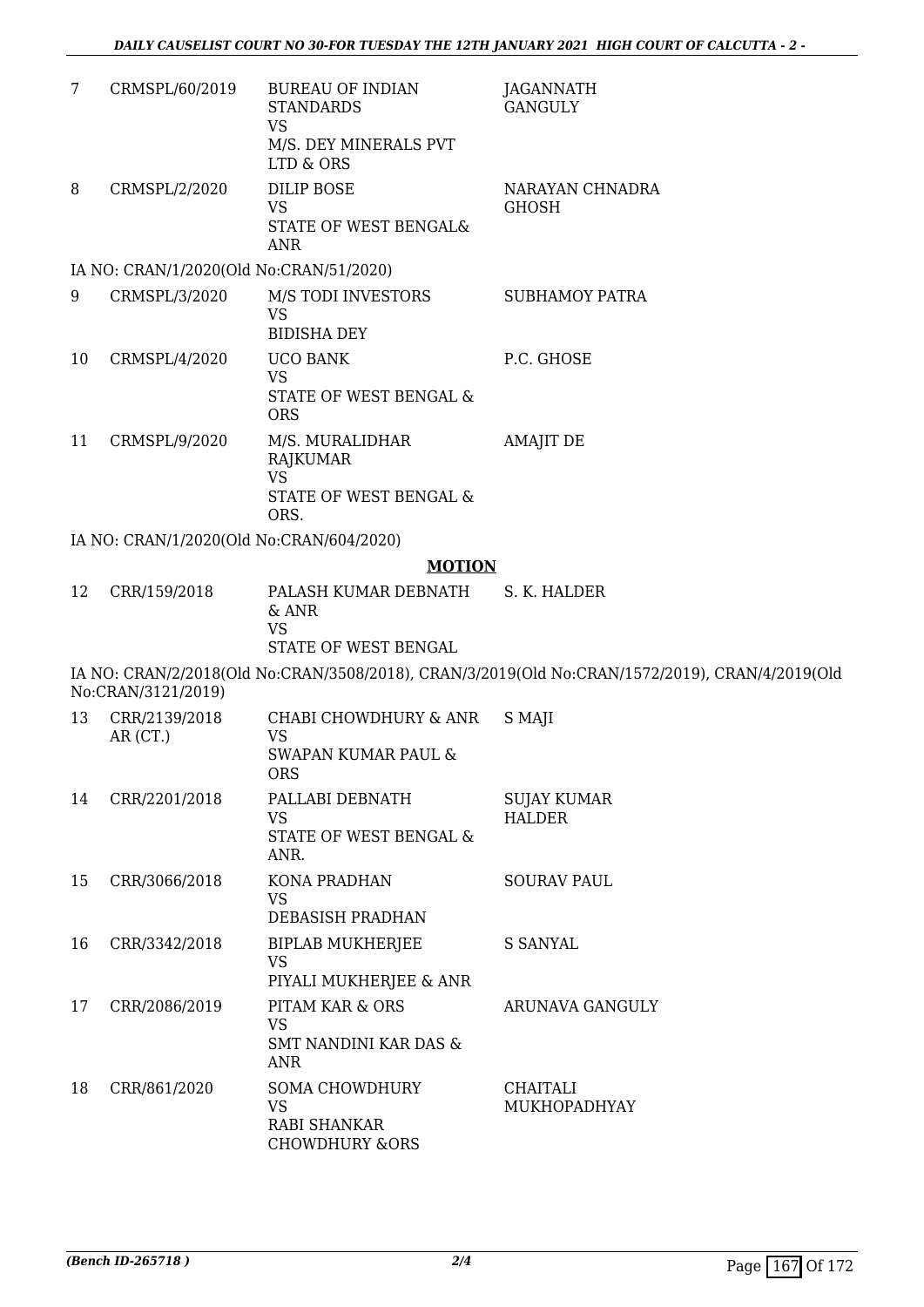| 19 | CRR/986/2020                             | PAPIYA SAHA @ PAPIA SAHA<br><b>VS</b>                                                   | <b>SNEHANSU</b><br><b>MAJUMDER</b>   |  |  |
|----|------------------------------------------|-----------------------------------------------------------------------------------------|--------------------------------------|--|--|
|    |                                          | ABHIJIT SAHA & ORS.                                                                     |                                      |  |  |
| 20 | CRR/1860/2020                            | TUKU SK @ KHAIRUL SEKH<br><b>VS</b><br>State of West Bengal AND                         | PRITHVIRAJ SINHA<br><b>ROY</b>       |  |  |
|    |                                          | <b>ANR</b>                                                                              |                                      |  |  |
| 21 | CRR/1899/2020                            | <b>SUBRATA MAJI</b><br><b>VS</b><br>State of West Bengal AND<br>ANR.                    | <b>SUMALYA</b><br><b>CHAKRABORTY</b> |  |  |
| 22 | CRR/1917/2020                            | TINKU BHOWMIK<br><b>VS</b><br><b>SOMNATH BHOWMIK</b>                                    | DIPAYAN DAN                          |  |  |
| 23 | CRR/62/2021                              | MIR MOUFUZ ALI<br><b>VS</b><br>State of West Bengal and Anr                             | <b>SYED SHAMSUL</b><br><b>AREFIN</b> |  |  |
| 24 | CRR/69/2021                              | <b>JAHANGIR ALI</b><br><b>VS</b><br><b>UNION OF INDIA</b>                               | JAYDEEP KANTA<br><b>BHOWMIK</b>      |  |  |
| 25 | CRR/76/2021                              | SEPHALI BIBI @ ANJUMARA<br><b>BIBI</b><br><b>VS</b><br>STATE OF WEST BENGAL<br>AND ORS. | <b>JAHANGIR HOSSAIN</b>              |  |  |
|    | <b>ADMISSION OF CRIMINAL APPEAL</b>      |                                                                                         |                                      |  |  |
| 26 | CRA/328/2019                             | <b>GURUPADA GHOSH</b><br><b>VS</b><br>STATE OF WEST BENGAL &                            | <b>AVANTIKA SANYAL</b>               |  |  |
|    |                                          | <b>ORS</b>                                                                              |                                      |  |  |
| 27 | CRA/33/2020                              | <b>SUMAN BAURI</b><br><b>VS</b><br>STATE OF WEST BENGAL &<br><b>ANR</b>                 | RAJENDRA BANERJEE                    |  |  |
|    | IA NO: CRAN/1/2020(Old No:CRAN/280/2020) |                                                                                         |                                      |  |  |
| 28 | CRA/100/2020                             | SALIL SINGHA@TUTUN<br><b>VS</b><br>STATE OF WEST BENGAL &<br><b>ANR</b>                 | <b>KAUSIK BISWAS</b>                 |  |  |
|    | IA NO: CRAN/1/2020(Old No:CRAN/860/2020) |                                                                                         |                                      |  |  |
| 29 | CRA/190/2020                             | DAYA SINDHU GURIA<br><b>VS</b><br>STATE OF WEST BENGAL                                  | PRABIR MAJI                          |  |  |
|    |                                          | IA NO: CRAN/1/2020(Old No:CRAN/4231/2020), CRAN/2/2020(Old No:CRAN/4233/2020)           |                                      |  |  |
| 30 | CRA/207/2020                             | <b>REKHA SHAW</b><br><b>VS</b><br>STATE OF WEST BENGAL<br>AND ORS.                      | <b>DIPANKAR SAHA</b>                 |  |  |

IA NO: CRAN/1/2020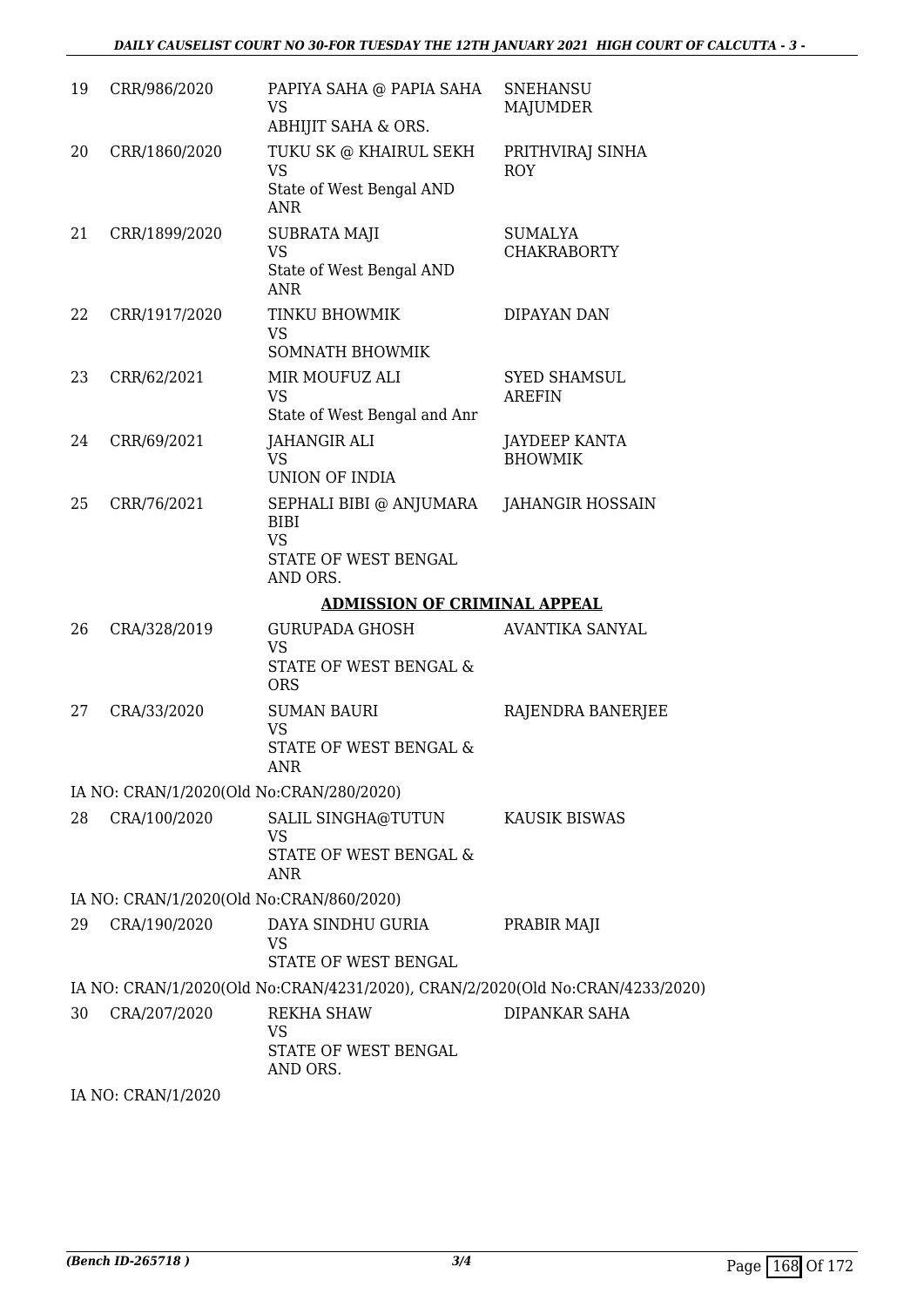RUPSA SREEMANI

31 CRA/263/2020 JIT MALLICK@ALAMGIR

VS State of West Bengal AND ANR

IA NO: CRAN/1/2020, CRAN/2/2021

### **HEARING**

32 CRA/416/2017 SURAJIT BHUNIA VS STATE OF WEST BENGAL & ORS. PRADIP PAUL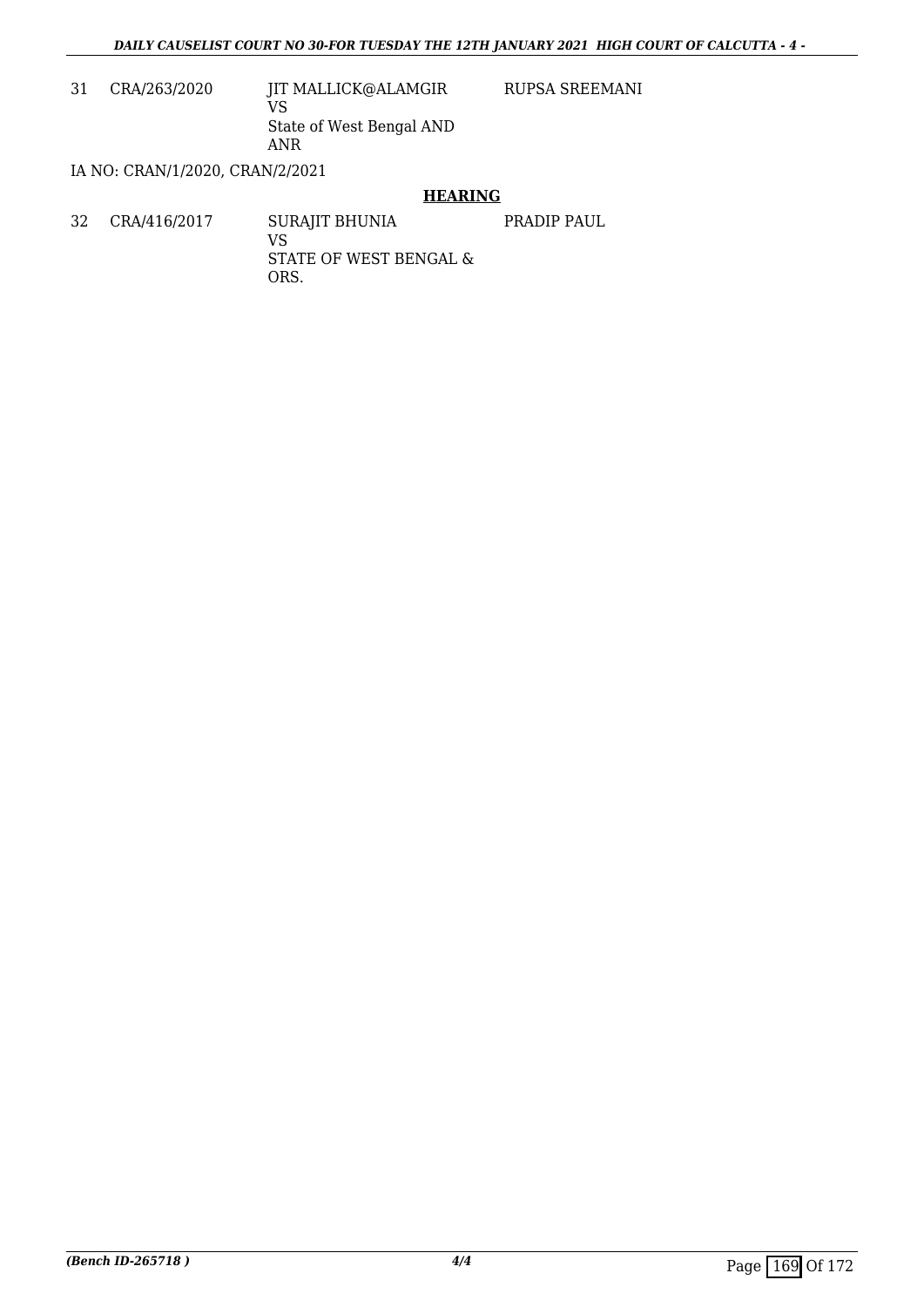

## **Appellate Side**

**DAILY CAUSELIST For Tuesday The 12th January 2021**

### **COURT NO. 42**

### **SINGLE BENCH ((SB - XVII))**

### **AT 10:45 AM**

### **HON'BLE JUSTICE SUBHASIS DASGUPTA**

### **(VIA VIDEO CONFERENCE) ON AND FROM MONDAY, THE 11TH JANUARY, 2021 - ADMISSION OF CRIMINAL MOTIONS AND HEARING OF CRIMINAL REVISIONS WHICH ARE NOT ASSIGNED TO ANY OTHER BENCH INCLUDING APPLICATIONS CONNECTED THERETO; HEARING OF CRIMINAL REVISIONS (IRRESPECTIVE OF CLASSIFICATION) FIELD UPTO 2015 INCLUDING CONNECTED APPLICATIONS; HEARING OF CRIMINAL APPEALS.**

### **TO BE MENTIONED**

| $\mathbf{1}$ | CRR/622/2020  | TARUN KANTI SARKAR<br>VS<br><b>STATE OF WEST BENGAL &amp;</b><br><b>ORS</b> | <b>SHAREQUL HAQUE</b>               |
|--------------|---------------|-----------------------------------------------------------------------------|-------------------------------------|
|              |               | <b>LISTED MOTION</b>                                                        |                                     |
| 2            | CRR/2276/2019 | DR KAJAL GHOSH<br>VS<br><b>CENTRAL BUREAU OF</b><br><b>INVESTIGATION</b>    | SAURADEEP DUTTA                     |
| 3            | CRR/2836/2019 | MILAN MONDAL @ MILON<br><b>MONDAL</b><br>VS<br>STATE OF WEST BENGAL         | <b>SONALI DAS</b>                   |
| 4            | CRR/1676/2020 | AMAR ADHIKARY<br><b>VS</b><br>State of West Bengal                          | <b>SREYASHEE BISWAS</b>             |
| 5            | CRR/1784/2020 | PARTHA CHAKRABORTI<br>VS<br>S.E.B.I                                         | AINDRILA DE                         |
| 6            | CRR/1816/2020 | <b>BABITA DUTTA</b><br><b>VS</b><br>State of West Bengal                    | DHARMADAS HAZRA<br><b>CHOWDHURY</b> |
| 7            | CRR/1867/2020 | KISHORE DEY<br>VS<br>STATE OF WEST BENGAL<br>AND ORS.                       | PRIYANJIT KUNDU                     |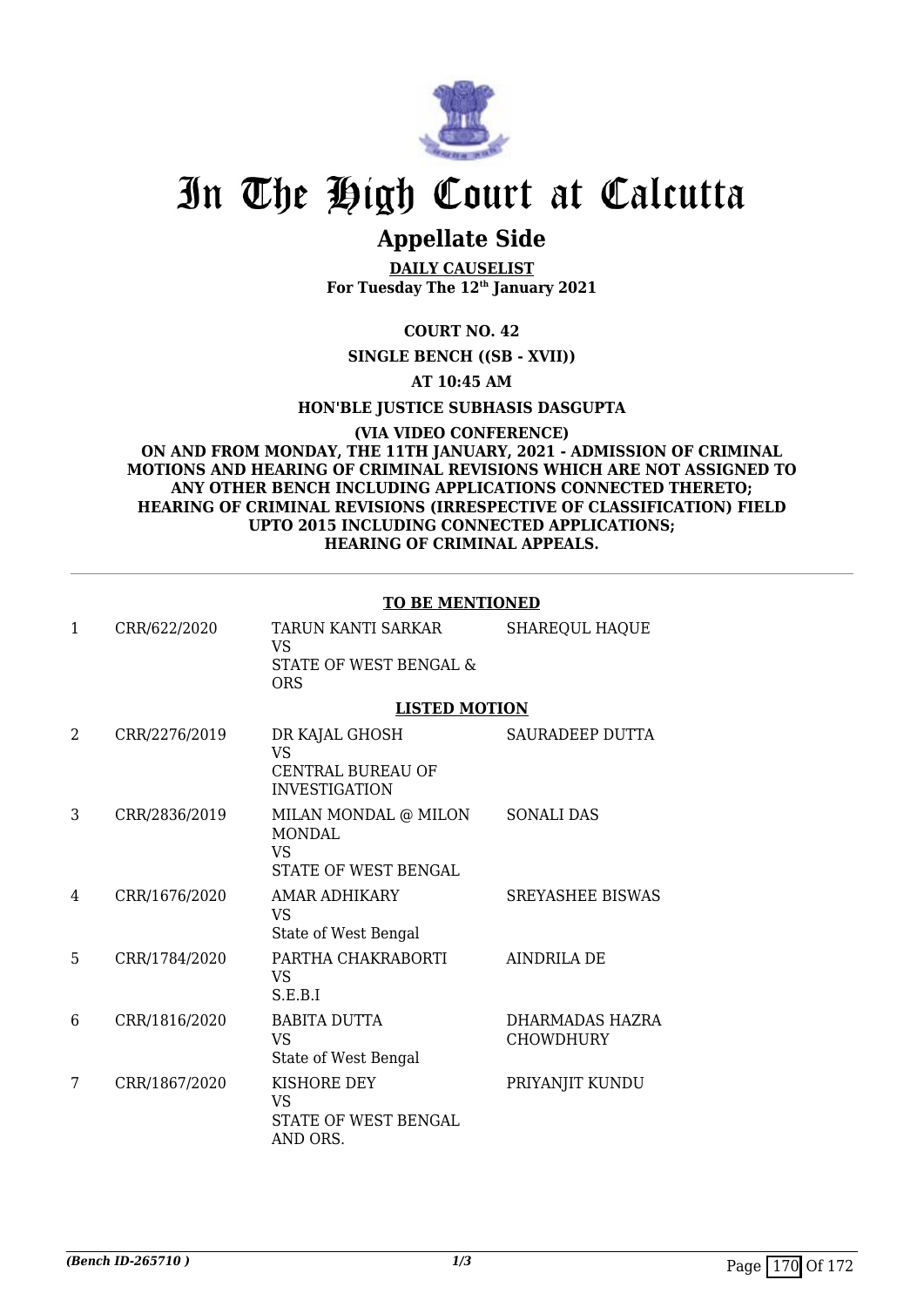| 8  | CRR/1901/2020            | SUMITA MONDAL AND ANR.<br><b>VS</b>                                                                                | <b>ABHISHEK DE</b>                              |
|----|--------------------------|--------------------------------------------------------------------------------------------------------------------|-------------------------------------------------|
|    |                          | State of West Bengal AND<br>ANR.                                                                                   |                                                 |
| 9  | CRR/77/2021              | DR KIRITI MOHAN HAZRA<br><b>VS</b><br>STATE OF WEST BENGAL<br>AND ORS.                                             | RAJNANDINI DAS                                  |
| 10 | CRR/79/2021              | <b>HARISH KUMAR</b><br>HIMATSINGKA AND<br><b>OTHERS</b><br><b>VS</b><br>State of West Bengal AND<br><b>ANOTHER</b> | ANIL CHOUDHURY                                  |
| 11 | CRR/81/2021              | ANURAG AGARWAL<br>VS<br>STATE OF WEST BENGAL<br>AND ORS.                                                           | <b>S MANDAL</b>                                 |
| 12 | CRR/83/2021              | KAKALI SAHA AND ORS<br><b>VS</b><br>State of West Bengal                                                           | <b>SK PODDAR</b>                                |
| 13 | CRR/85/2021              | <b>AMIRUL MONDAL</b><br><b>VS</b><br>State of West Bengal                                                          | <b>SHASHANKA</b><br>SHEKHAR SAHA                |
| 14 | CRR/86/2021              | SARIFUL ALAM SARDAR<br><b>VS</b><br>State of West Bengal                                                           | SHASHANKA<br>SHEKHAR SAHA                       |
| 15 | CRR/88/2021              | ASRADUL MONDAL AND<br>ANR<br><b>VS</b>                                                                             | <b>SHASHANKA</b><br>SHEKHAR SAHA                |
|    |                          | State of West Bengal                                                                                               |                                                 |
|    |                          | <b>CONTESTED APPLICATION</b>                                                                                       |                                                 |
| 16 | CRR/751/2018             | <b>JAYANTA CHOWDHURY</b><br><b>VS</b><br>STATE OF WEST BENGAL &<br><b>ANR</b>                                      | <b>JAYANTA</b><br>CHOWDHURY IN<br><b>PERSON</b> |
| 17 | CRR/1487/2019            | <b>SWADESH KAITY</b><br>VS.<br><b>SARASWATI KAITY</b>                                                              | SYED ABSAR ALI                                  |
| 18 | CRR/1488/2019            | <b>MOTIUR RAHAMAN &amp; ORS</b><br><b>VS</b><br>STATE OF WEST BENGAL &<br><b>ANR</b>                               | <b>ASIF DEWAN</b>                               |
| 19 | CRR/1728/2019            | <b>WASIR AHMED</b><br><b>VS</b><br>PARVIN KHATUN                                                                   | SHARMISHTHA DHAR                                |
| 20 | CRR/2812/2019            | PRABHAT KUMAR DE @<br>PRAVAT KUMAR DAS<br><b>VS</b><br>STATE OF WEST BENGAL                                        | SOUMYAJIT DAS<br><b>MAHAPATRA</b>               |
| 21 | CRR/3794/2019<br>(N.T.W) | <b>ISMAIL SK</b><br><b>VS</b><br>STATE OF WEST BENGAL                                                              | ABHIMANYU<br><b>BANERJEE</b>                    |